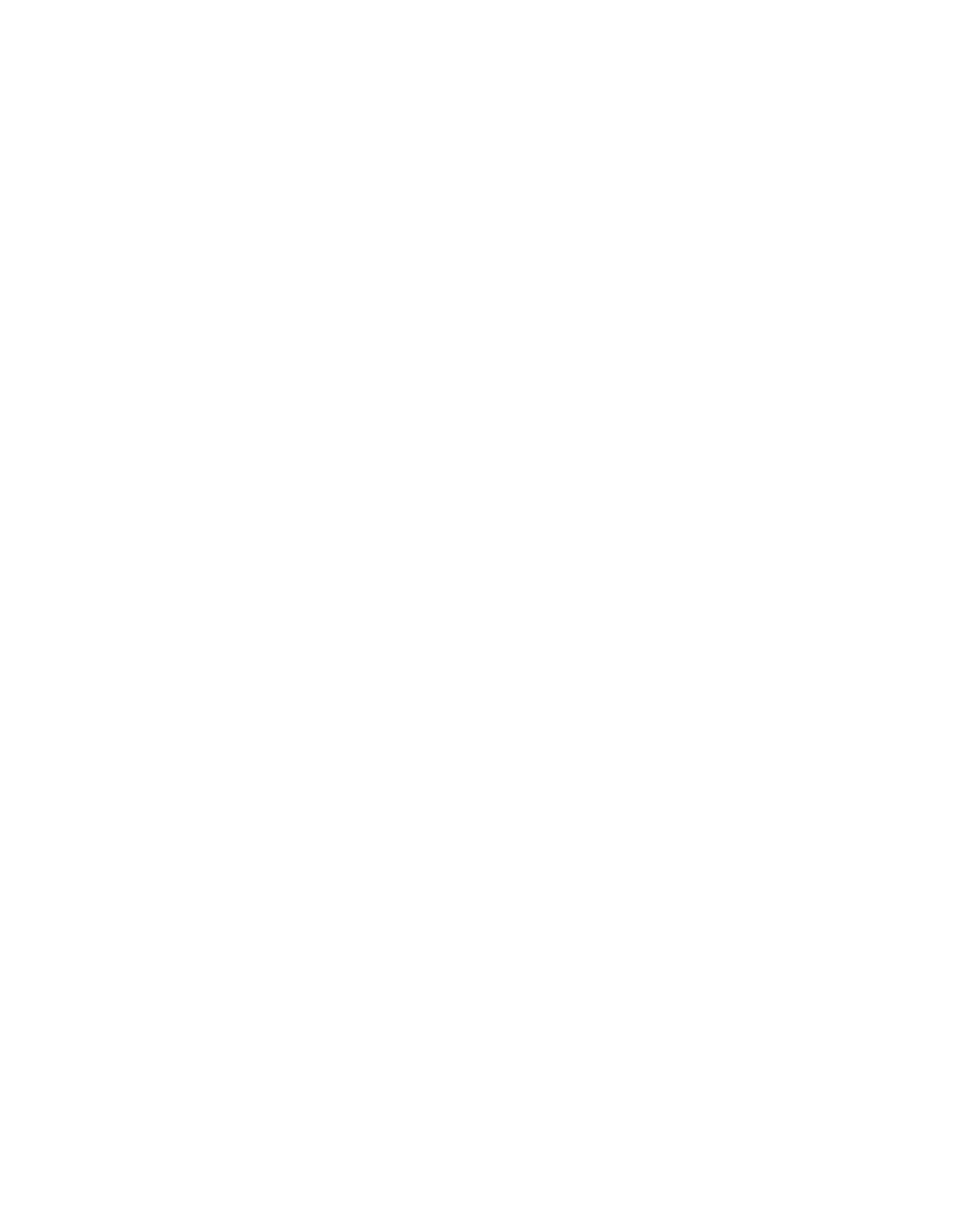#### **William H. Locke, Jr.**

 $\mathcal{L}_\mathcal{L} = \{ \mathcal{L}_\mathcal{L} = \{ \mathcal{L}_\mathcal{L} = \{ \mathcal{L}_\mathcal{L} = \{ \mathcal{L}_\mathcal{L} = \{ \mathcal{L}_\mathcal{L} = \{ \mathcal{L}_\mathcal{L} = \{ \mathcal{L}_\mathcal{L} = \{ \mathcal{L}_\mathcal{L} = \{ \mathcal{L}_\mathcal{L} = \{ \mathcal{L}_\mathcal{L} = \{ \mathcal{L}_\mathcal{L} = \{ \mathcal{L}_\mathcal{L} = \{ \mathcal{L}_\mathcal{L} = \{ \mathcal{L}_\mathcal{$ 

#### Graves, Dougherty, Hearon & Moody, A Professional Corporation 401 Congress Ave., Suite 2200, Austin, Texas 78701 512/480-5736 (direct); 512/480-5837 [blocke@gdhm.com](mailto:blocke@gdhm.com)

#### EDUCATION:

B.A., The University of Texas; and J.D. with Honors, The University of Texas. PROFESSIONAL ACTIVITIES: Board Certified in Real Estate Law: Commercial, Residential and Farm and Ranch

Life Fellow, Texas Bar Foundation

Member of REPTL Council

Fellow of College of Law of State Bar of Texas (20+ Year Maintaining Member)

Chairman, Insurance Committee, American College of Real Estate Lawyers

Past President, Corpus Christi Bar Association Past Chairman, Zoning and Planning Commission of City of Corpus Christi.

LAW RELATED PUBLICATIONS:

The following articles are at [http://www.gdhm.com/index.php/site/ourattorneys/william\\_h\\_locke/](http://www.gdhm.com/index.php/site/ourattorneys/william_h_locke/) CONDOMINIUMS:

State Bar of Texas: Advanced Real Estate Drafting Course, *Documentation for the To-Be-Built Office Condominium* (2005).

CONSTRUCTION:

State Bar of Texas: Advanced Real Estate Law Course, *Liability of Architects and Engineers for Observation and Inspection Services: Breaking the Bonds of Privity* (2012).

FORECLOSURE:

State Bar of Texas, TExas FORECLOSURE MANUAL (2<sup>nd</sup> Ed. 2006, Supp.s 2007 - 2012); and Advanced Real Estate Law Course, *Ins and Outs of Deed of Trust Foreclosures - Practical Tips for the Practitioner* (2015).

INSURANCE AND RISK MANAGEMENT:

ICSC: "*An Insurance Presentation You Can Use: How to Write Insurance Specifications for a Shopping Center Lease* (2012).

- ACREL: General Session: *Distress and Insurance: When the Going Gets Rough, Does Your Risk Get Going?* (2011); and *CGL Coverage of Defective Work* (2009). Insurance Committee: *Best Practices for Lease Insurance Specifications: Checklist Versus Narrative Format* (2012); *Leases and Property Insurance* (2012); *Landlords: Beware of Insurance Certificates (A Trojan Horse)* (2012); and *Annotated Lease and Indemnity Specifications* (2011).
- State Bar of Texas: Annual Advanced Real Estate Law Course: *Annotated Insurance Specifications*  (2011); *Allocating Extraordinary Risk in Leases: Indemnity, Insurance, Releases and Exculpations*  and Condemnation (Including a Review of the Risk Management Provisions of the Texas Real *Estate Forms Manual's Office Lease)* (2006); and S*hifting of Extraordinary Risk: Contractual Provisions for Indemnity, Additional Insureds, Waiver of Subrogation and Exculpation – The Law* and *Risk Management – The Forms* (2004).

Annual Advance Real Estate Drafting Course: *Insurance Issues in Distressful Times* (2011); *Additional Insured Endorsements: Typical Defects and Solutions* (2008); and *Protecting Landlords, Tenants and Contractors as Additional Insureds and Indemnified Parties* (2004).

Mortgage Lending Institute: *Top Ten Insurance Tips for Mortgage Lending* (2011).

PRACTICAL REAL ESTATE LAWYER: *Top Ten Insurance Tips for Lenders* (2012).

SALES:

- ABA, Environmental Transactions and Brownfields Committee Newsletter, *Selling "As Is" in a Contaminated World* (Dec. 2012).
- State Bar of Texas: REAL ESTATE, PROBATE AND TRUST LAW REPORTER Vol. 49, No. 1 *"As Is" in a Contaminated World* (2011); Agricultural Law Institute, *The Law of As Is* (2009); Advanced Real Estate Law Course, *Papering The Deal: From Land Acquisition to Development* (2004); and *Field Guide for Due Diligence on Income Producing Properties* (2000).
- HONORS: AV® Preeminent™ Peer Review Rating, Martindale.com; American College of Real Estate Lawyers (2007 – 2013); The Best Lawyers in America (Real Estate) (1999 - 2013); Who's Who in America (1995 - 2013) and Who's Who in American Law (1985 - 2013); *Texas Monthly*, Super Lawyer - Real Estate (2001-2012); Received The Jerry Charles Saegert Award for "Best CLE Paper" for *Annotated Insurance Specifications*, State Bar of Texas, Annual Advanced Real Estate Law Course (2011).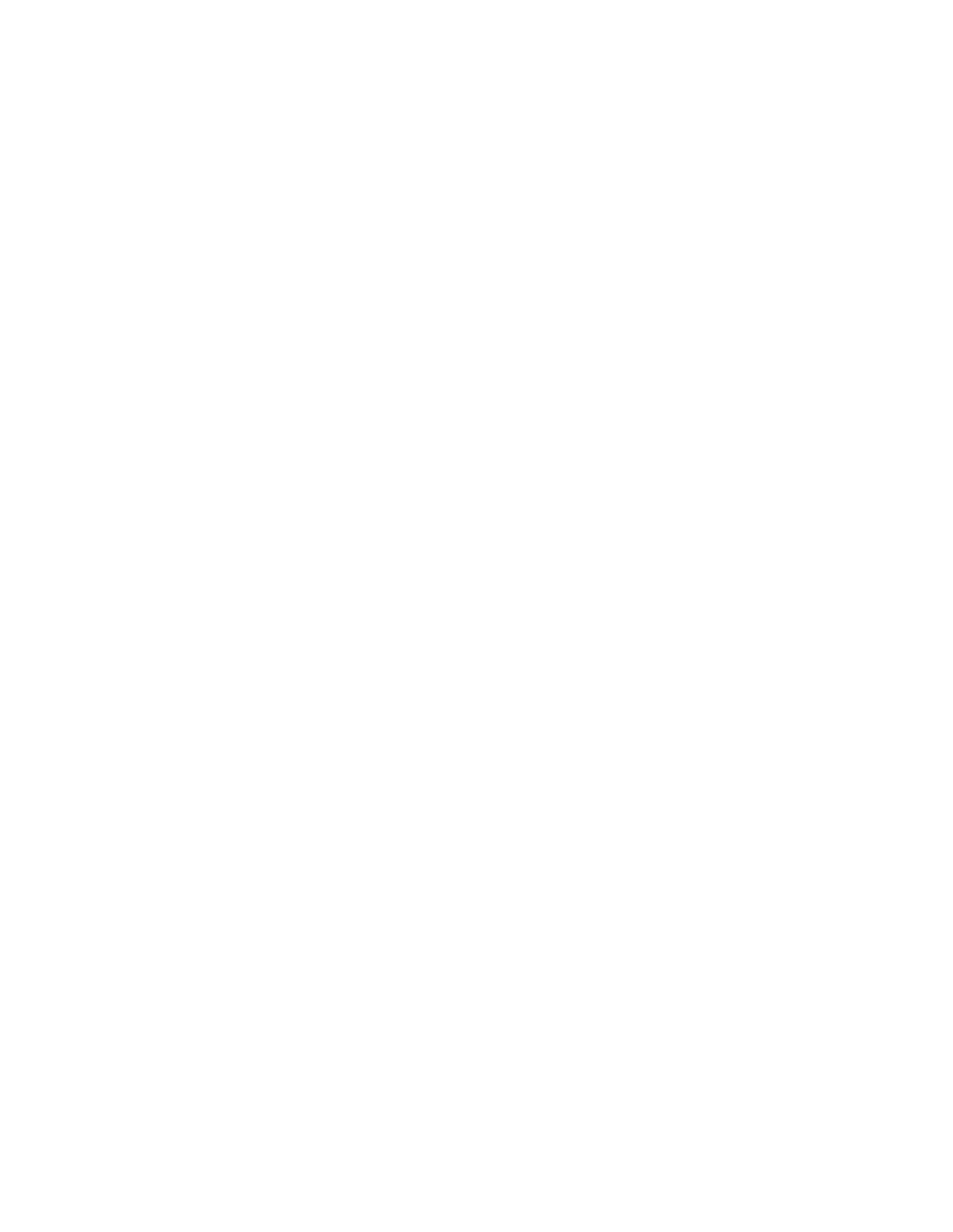## **TABLE OF CONTENTS**

| PART <sub>2:</sub> |     |       | DOCUMENTS' PACKAGE FOR AN OFFICE CONDOMINIUM                                 |  |
|--------------------|-----|-------|------------------------------------------------------------------------------|--|
| А.                 |     |       |                                                                              |  |
|                    | 1.  |       |                                                                              |  |
|                    | 2.  |       | Checklist of Provisions and Questions for Preparation of the Declaration  15 |  |
|                    | 3.  |       | Condominium Sales Contract - Checklist of Provisions and Questions  18       |  |
| В.                 |     |       |                                                                              |  |
|                    | 1.  |       |                                                                              |  |
|                    | 1.  |       |                                                                              |  |
|                    | 2.  |       |                                                                              |  |
|                    | 3.  |       |                                                                              |  |
|                    | 4.  |       |                                                                              |  |
|                    | 5.  |       |                                                                              |  |
|                    | 6.  |       |                                                                              |  |
|                    | 7.  |       |                                                                              |  |
|                    | 8.  |       |                                                                              |  |
|                    | 9.  |       |                                                                              |  |
|                    | 10. |       |                                                                              |  |
|                    | 11. |       |                                                                              |  |
|                    | 12. |       |                                                                              |  |
| C.                 |     |       |                                                                              |  |
|                    | 1.  |       |                                                                              |  |
|                    | 2.  |       |                                                                              |  |
|                    |     | 2.1   |                                                                              |  |
|                    |     | 2.2   |                                                                              |  |
|                    |     | 2.3   |                                                                              |  |
|                    |     | 2.4   |                                                                              |  |
|                    |     | 2.5   |                                                                              |  |
|                    |     | 2.6   |                                                                              |  |
|                    |     | 2.7   |                                                                              |  |
|                    |     | 2.8   |                                                                              |  |
|                    | 3.  |       |                                                                              |  |
|                    | 4.  |       |                                                                              |  |
|                    |     | 4.1   |                                                                              |  |
|                    |     | 4.2   |                                                                              |  |
|                    |     | 4.3   |                                                                              |  |
|                    | 5.  |       |                                                                              |  |
|                    |     | 5.1   |                                                                              |  |
|                    |     | 5.1.1 | Insurance Schedule and Construction Contract Addendum 142                    |  |
|                    |     | 5.1.2 |                                                                              |  |
|                    |     | 5.1.3 |                                                                              |  |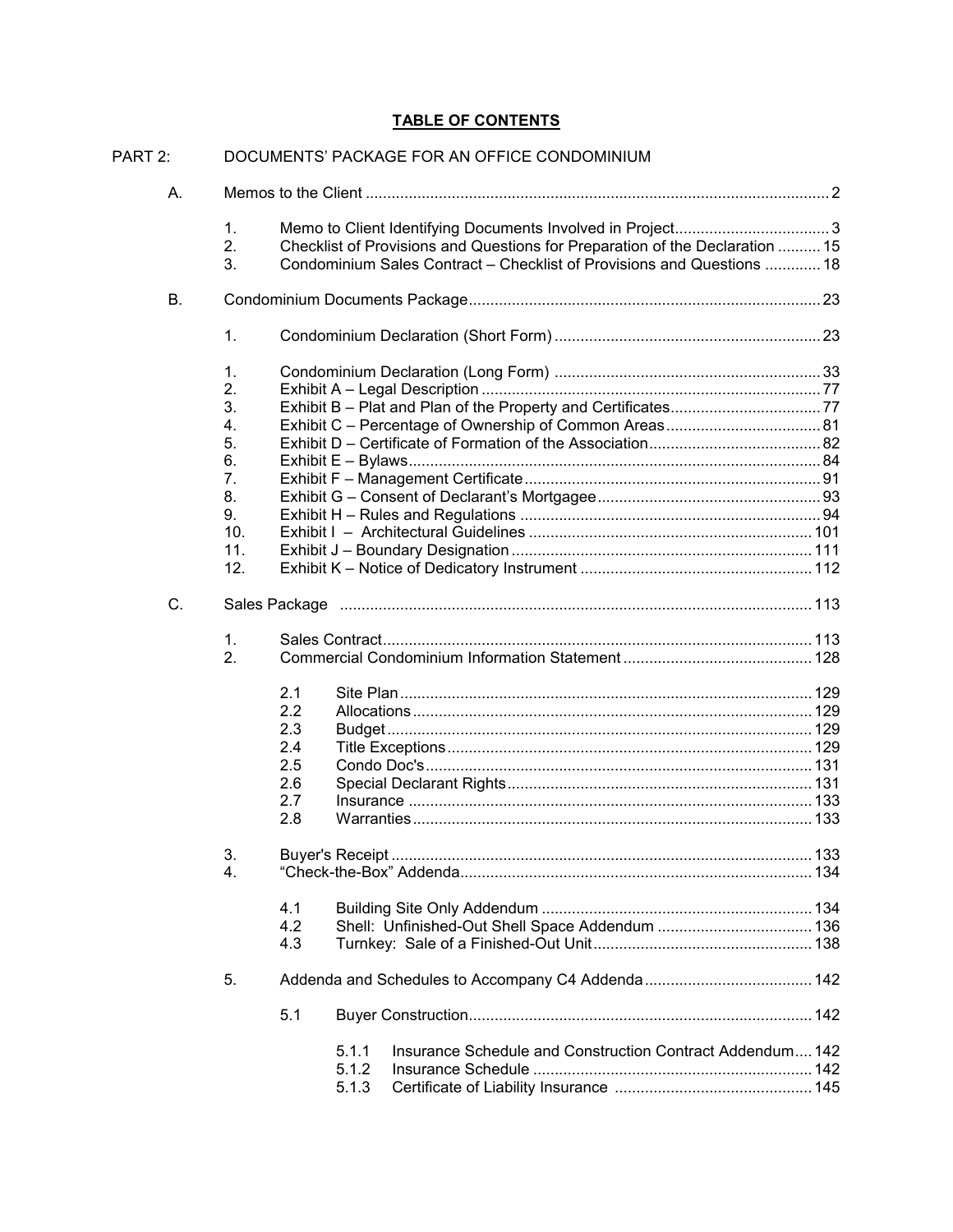|    |    |     | 5.1.4 |                                                               |  |
|----|----|-----|-------|---------------------------------------------------------------|--|
|    |    |     | 5.1.5 | Schedule of Provisions for Construction Contract  145         |  |
|    |    |     | 5.1.6 |                                                               |  |
|    |    | 5.2 |       |                                                               |  |
|    |    | 5.3 |       |                                                               |  |
|    | 6. |     |       |                                                               |  |
|    | 7. |     |       |                                                               |  |
| D. |    |     |       |                                                               |  |
|    | 1. |     |       |                                                               |  |
|    | 2. |     |       |                                                               |  |
|    | 3. |     |       | Seller's Assignment of Manufacturer's Limited Warranties  155 |  |
|    | 4. |     |       |                                                               |  |
|    | 5. |     |       |                                                               |  |
|    | 6. |     |       |                                                               |  |
| Е. |    |     |       |                                                               |  |
|    | 1. |     |       |                                                               |  |
|    | 2. |     |       |                                                               |  |
|    |    | 2.1 |       |                                                               |  |
|    |    |     | 2.1.1 |                                                               |  |
|    |    |     | 2.1.2 |                                                               |  |
|    |    |     | 2.1.3 |                                                               |  |
|    |    | 2.2 |       |                                                               |  |
|    |    |     | 2.2.1 |                                                               |  |
|    |    |     | 2.2.2 |                                                               |  |
|    |    |     | 2.2.3 |                                                               |  |
|    | 3. |     |       |                                                               |  |
|    |    | 3.1 |       |                                                               |  |
|    |    | 3.2 |       |                                                               |  |
|    |    | 3.3 |       |                                                               |  |
|    |    | 3.4 |       |                                                               |  |
|    | 4. |     |       |                                                               |  |
| F. |    |     |       |                                                               |  |
|    | 1. |     |       |                                                               |  |
|    | 2. |     |       |                                                               |  |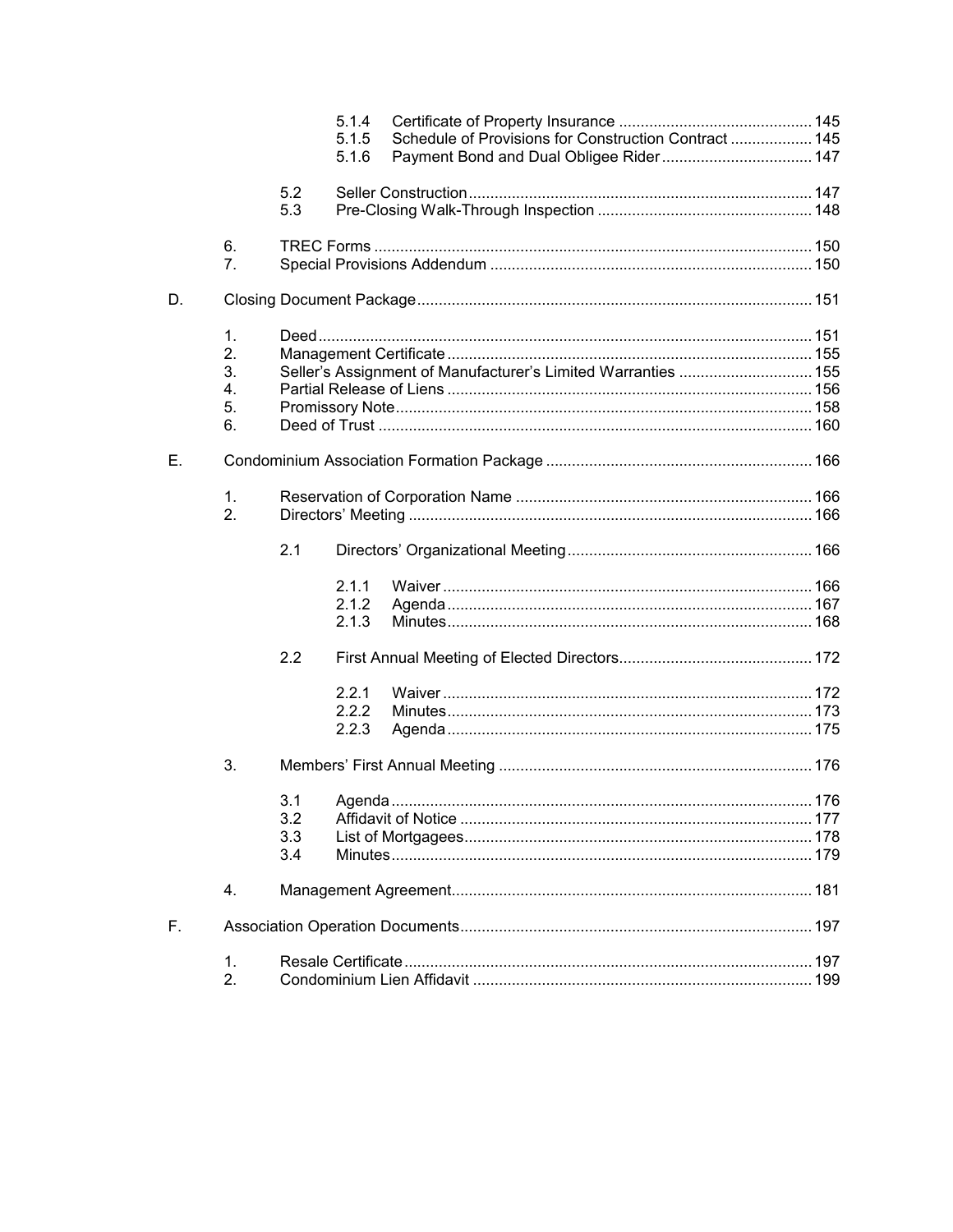#### **BUSINESS AND MIXED USE OFFICE CONDOMINIUMS (Part 2: Documents' Package For An Office Condominium)**

 $\mathcal{L}_\mathcal{L} = \{ \mathcal{L}_\mathcal{L} = \{ \mathcal{L}_\mathcal{L} = \{ \mathcal{L}_\mathcal{L} = \{ \mathcal{L}_\mathcal{L} = \{ \mathcal{L}_\mathcal{L} = \{ \mathcal{L}_\mathcal{L} = \{ \mathcal{L}_\mathcal{L} = \{ \mathcal{L}_\mathcal{L} = \{ \mathcal{L}_\mathcal{L} = \{ \mathcal{L}_\mathcal{L} = \{ \mathcal{L}_\mathcal{L} = \{ \mathcal{L}_\mathcal{L} = \{ \mathcal{L}_\mathcal{L} = \{ \mathcal{L}_\mathcal{$ 

The documents in this portion of the article is the work product of the author for two condominium office developments. These materials are subdivided into 6 parts or "**packages**" of documents, one for each phase of the project. First drafts of these materials were presented to the client, a first-time office condominium developer, at the inception of the planning process in a notebook of documents as a guide to the documents to be encountered throughout the project.

References to "Tabs" in the materials were to division tabs in the notebook. The Tab references still apply to the materials in this article and refer to the section and subsection headings.

This project consists of 11 separate stand alone to-be-built buildings, each comprising a separate "unit." Each unit is comprised of its building, which is separately owned by the condominium buyer, and an 1/11<sup>th</sup> undivided interest in the common elements. The common elements are the land, infrastructure (drives, parking, landscaping and utilities). The unit owner is responsible for maintenance and insurance of its building. The Association is responsible for maintenance and insurance of the common elements.

The project developer retains flexibility under the documents to develop and sell each Unit in one of three methods: sale of a building "site" with the building to be built by the buyer, sale of a building to be built by the developer for the buyer, or a turnkey sale of a completed building with interior finish out. In the second and third method, developer may contract either to convey (close) title into the buyer before construction commences on the building or after the building is completed.

In each of the three methods, upon determination of the building's boundaries, the declaration of covenants, conditions and restrictions (the "**Condominium Declaration**") is amended to substitute the description of the as-built or projected as-built boundaries of the building for the "building site" designated for the building prior to its construction.

**Tab A** consists of three **Memos to the Client**: (1) a Chart of Documents explaining each of the document packages to be prepared over the course of the project from the initial condominium declaration and attached forms including surveyor's and architect's certificates, Certificate of Formation, bylaws, rules, architectural guidelines, mortgagee's consent, boundary designation, to be filed at the inception of the project and through sales, construction, sales and financing closings, association formation, management and operations; (2) a Checklist of Provisions and Questions for Preparation of the Declaration; and (3) a Checklist of Sales Contract Provisions. The condominium developer is referred to as "**Condominium Developer, Ltd.**" in the various forms as a limited partnership is the likely entity form to be employed by the developing entity.

**Tab B** is the **Condominium Documents Package**, including forms of Declaration of Covenants, Conditions and Restrictions, Certificate of Formation; Bylaws; Management Certificate; Rules; Architectural Guidelines; Boundary Designation; and Notice of Dedicatory Instruments.

**Tab C** is the **Sales Package** consisting of the Sales Contract, Commercial Condominium Information Statement, various Addenda to the Sales Contract including "Check-the-Box" Addenda (Addendum for each of the three methods of sale: when only a building site is being sold with anticipation that the buyer will build the building and finish out; Addendum for use when the seller is building both the infrastructure and the building but not the finish out; and an Addendum for a turnkey project where the seller is constructing and selling to the buyer a completed and finished out commercial unit).

**Tab D** is a **Closing Document Package** consisting of the Deed, Management Certificate and Seller's Assignment of Manufacturer's Limited Warranties.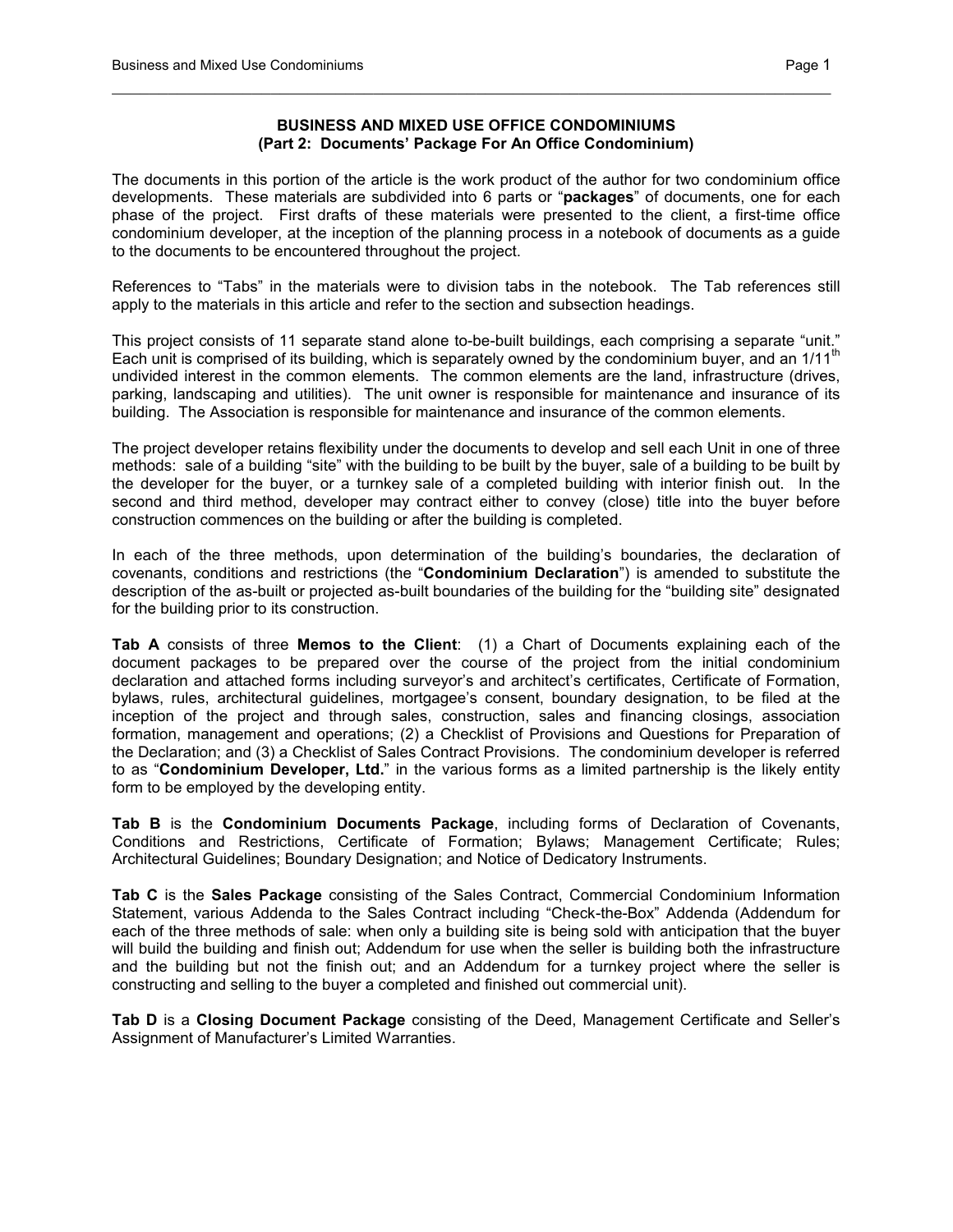**Tab E** is the **Condominium Association Formation Package** including name reservation; directors' minutes for the organizational meeting, the first annual meeting of elected directors; minutes of first meeting of members; and Management Agreement.

 $\mathcal{L}_\mathcal{L} = \{ \mathcal{L}_\mathcal{L} = \{ \mathcal{L}_\mathcal{L} = \{ \mathcal{L}_\mathcal{L} = \{ \mathcal{L}_\mathcal{L} = \{ \mathcal{L}_\mathcal{L} = \{ \mathcal{L}_\mathcal{L} = \{ \mathcal{L}_\mathcal{L} = \{ \mathcal{L}_\mathcal{L} = \{ \mathcal{L}_\mathcal{L} = \{ \mathcal{L}_\mathcal{L} = \{ \mathcal{L}_\mathcal{L} = \{ \mathcal{L}_\mathcal{L} = \{ \mathcal{L}_\mathcal{L} = \{ \mathcal{L}_\mathcal{$ 

**Tab F** are **Association Operation Forms**, which includes forms for use during the operation of the Project including a Resale Certificate and Condominium Lien Affidavit.

### **A. Memos to the Client.**

The following are three Memos to the developer client:

1. **Chart of Documents** explaining each of the document packages to be prepared over the course of the project from the initial condominium declaration and attached forms including surveyor's and architect's certificates, Certificate of Formation, bylaws, rules, architectural guidelines, mortgagee's consent, boundary designation, to be filed at the inception of the project and through sales, construction, sales and financing closings, association formation, management and operations.

### 2. **Checklist of Provisions and Questions for Preparation of the Declaration**.

### 3. **Checklist of Sales Contract Provisions**.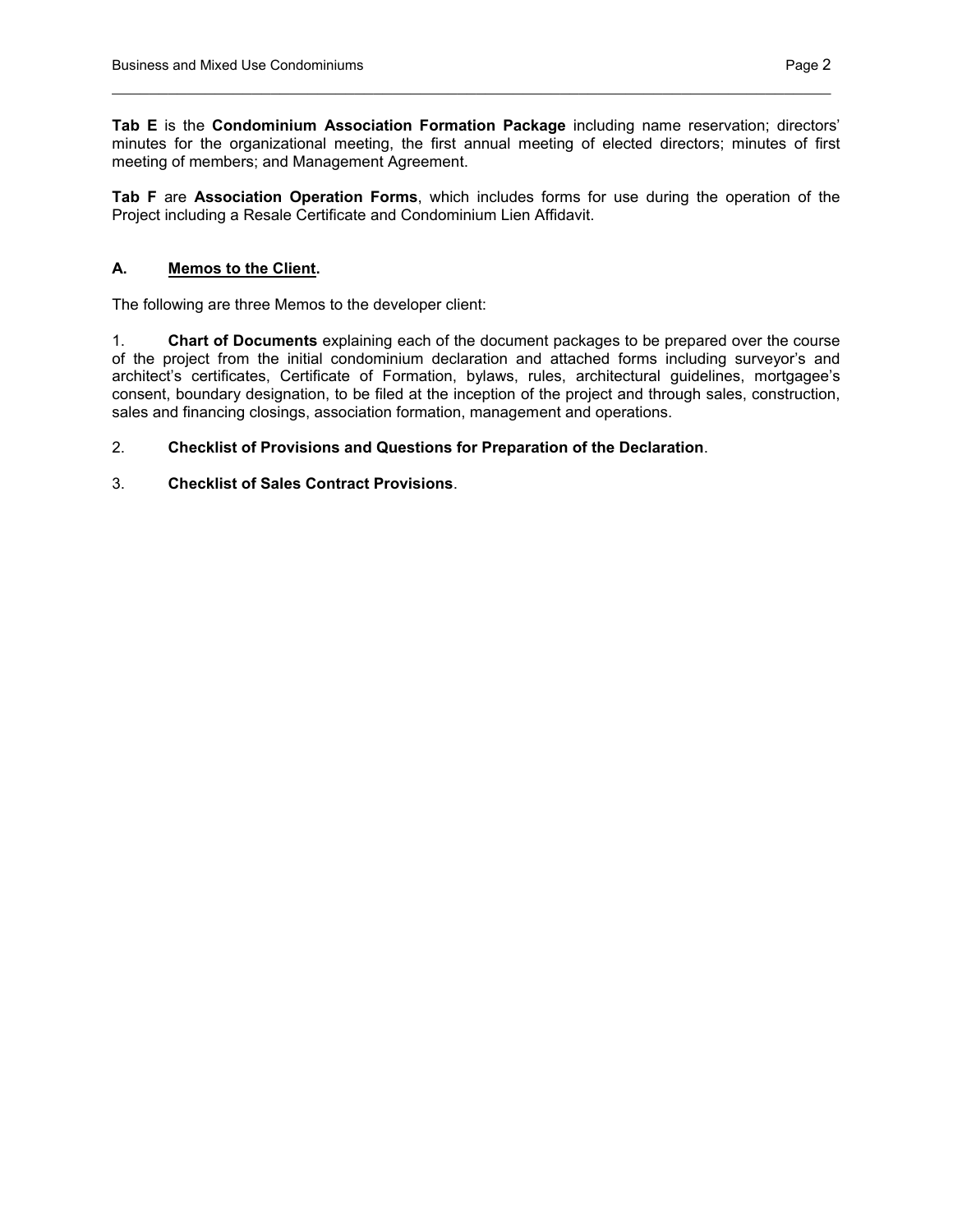#### **A1. Memo to Client Identifying Documents Involved in Project.**

The following Memo is like a table of contents in that it lists each of the document packages to be developed for the client. It also contains a description of the purpose and objectives to be addressed by the document. References to "you" are to the client.

 $\mathcal{L}_\mathcal{L} = \{ \mathcal{L}_\mathcal{L} = \{ \mathcal{L}_\mathcal{L} = \{ \mathcal{L}_\mathcal{L} = \{ \mathcal{L}_\mathcal{L} = \{ \mathcal{L}_\mathcal{L} = \{ \mathcal{L}_\mathcal{L} = \{ \mathcal{L}_\mathcal{L} = \{ \mathcal{L}_\mathcal{L} = \{ \mathcal{L}_\mathcal{L} = \{ \mathcal{L}_\mathcal{L} = \{ \mathcal{L}_\mathcal{L} = \{ \mathcal{L}_\mathcal{L} = \{ \mathcal{L}_\mathcal{L} = \{ \mathcal{L}_\mathcal{$ 

### **M E M O R A N D U M**

TO: [Client]

FROM: [Lawyer]

DATE: February 20, 2013

RE: Chart of Documents

The following is a chart of the documents which are enclosed with this Memorandum. Included are documents at the following Tabs: A. Statutes and Checklists, B. Condominium Document Package, C. Sales Package, D. Sales Closing Package, E. Condominium Association Formation Package, and F. Association Operation Forms Package.

## **A. Statute and Checklists.**

| Tab            | <b>Document Title</b>                                                          | <b>Comments</b>                                                                                                                                                                                                                                                                                                                                    |
|----------------|--------------------------------------------------------------------------------|----------------------------------------------------------------------------------------------------------------------------------------------------------------------------------------------------------------------------------------------------------------------------------------------------------------------------------------------------|
| A <sub>1</sub> | Texas Uniform Condominium<br>Act ("TUCA")                                      | This Memo is found at Tab A1. Also, following this Memo is<br>a copy of TUCA. I suggest that you furnish each Buyer with<br>a copy of TUCA prior to its executing the Sales Contract.                                                                                                                                                              |
| A2             | Checklist of Provisions and<br>Questions for Preparation of<br>the Declaration | This document is a Checklist of issues that need to be<br>addressed for us to complete drafting the Condominium<br>Declaration and its Attachments to be used by you to market<br>the project. A draft of the Condominium Declaration and its<br>attachments is found at Tab B                                                                     |
| A3             | <b>Checklist of Sales Contract</b><br>Provisions                               | This document is a Checklist of issues that need to be<br>addressed for us to complete drafting the Sales Contract<br>and its Attachments to be used by you to market the project.<br>A draft of the Condominium Declaration and its attachments<br>is found at Tab C. This Checklist is keyed to the ¶ numbers<br>of the enclosed Sales Contract. |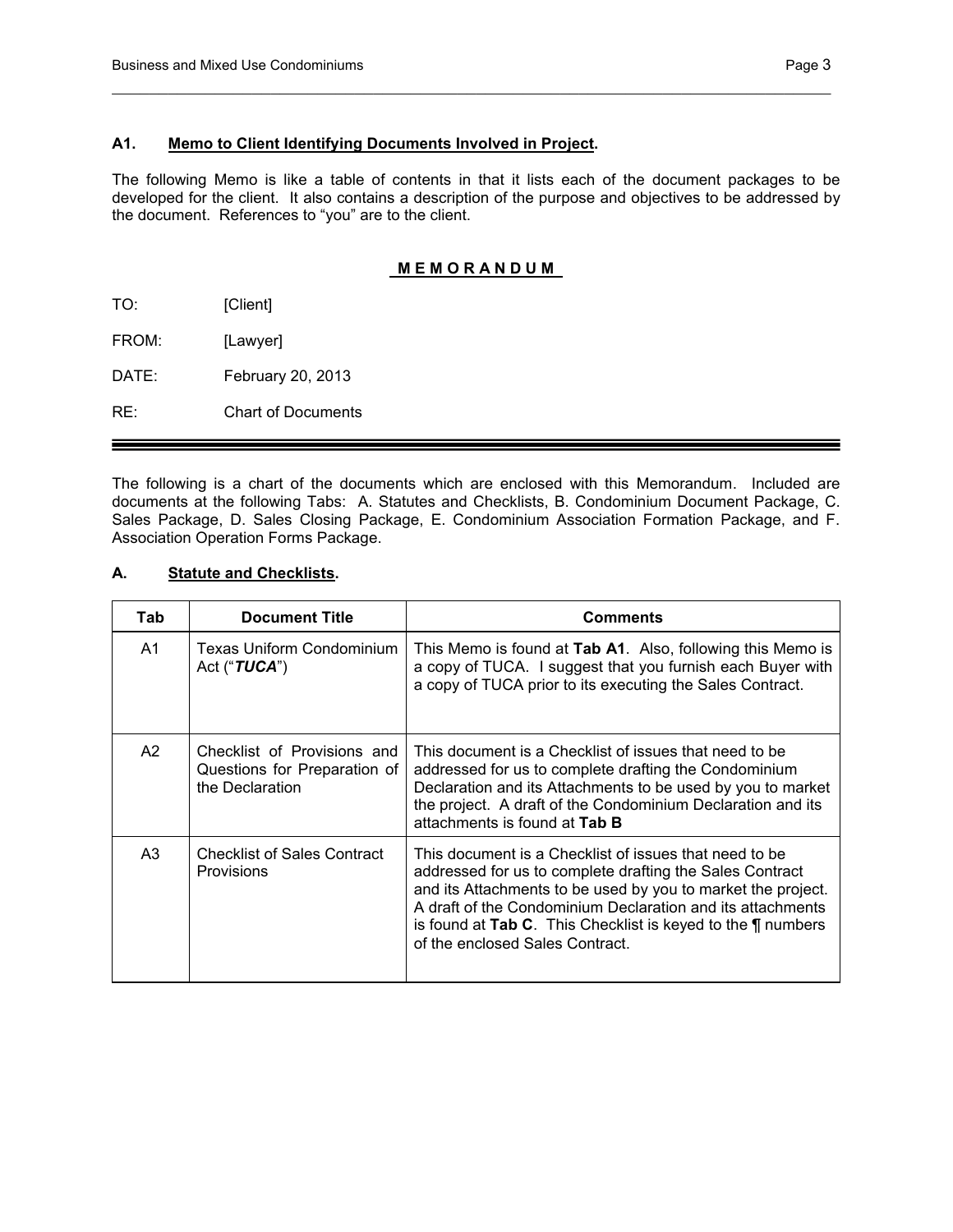| Tab            | <b>Document Title</b>                                                             |                                                        | <b>Comments</b>                                                                                                                                                                                                                                                                                                                                                                                                                                                                                                                                                                                                                                                                                                                                                                               |
|----------------|-----------------------------------------------------------------------------------|--------------------------------------------------------|-----------------------------------------------------------------------------------------------------------------------------------------------------------------------------------------------------------------------------------------------------------------------------------------------------------------------------------------------------------------------------------------------------------------------------------------------------------------------------------------------------------------------------------------------------------------------------------------------------------------------------------------------------------------------------------------------------------------------------------------------------------------------------------------------|
| <b>B1</b>      | <b>Declaration of Covenants,</b><br><b>Conditions and</b><br><b>Restrictions</b>  |                                                        | The Declaration should be furnished to the Title Company<br>handling the closing of the sales for its review and approval<br>prior to initiating sales of units. Also, the Title Company<br>should be requested to file the Condominium Declaration<br>and issue a pro forma title commitment for your use in<br>connection with marketing of units.<br>The recording information will be used in the Commercial<br>Condominium Information Statement delivered to buyers<br>prior to their execution of a Sales Contract (see Tab C2).<br>You will also need to have the Declaration reviewed and<br>approved by the existing lender prior to filing. This lender                                                                                                                            |
|                |                                                                                   |                                                        | will need to approve releasing its lien as to each unit on<br>closing of a sale of such unit. See Tab D4.                                                                                                                                                                                                                                                                                                                                                                                                                                                                                                                                                                                                                                                                                     |
| <b>B2</b>      | <b>Exhibit A - Legal</b><br><b>Description</b>                                    |                                                        | Platted description. The project is to be built on Lot _, Block<br>_ of the subdivision. This exhibit identifies the lot, block and<br>recording information for the recorded plat.                                                                                                                                                                                                                                                                                                                                                                                                                                                                                                                                                                                                           |
| B <sub>3</sub> | 3.1                                                                               | <b>Exhibit B - Plat</b><br>and Plan of<br>the Property | TUCA § 82.055(12) requires the Condominium Declaration<br>to have attached to it a "plat or plan" or the recording data of<br>a plat or plan that has been recorded in the real property or<br>condominium plat records. TUCA § 82.059 specifies the<br>information to be depicted on the plat or plan. TUCA §<br>82.059(a) lists the information to be included on the "plat"<br>and § 82.059(b) lists the information to be included on the<br>"plan." § 82.059(g) specifies that an independent licensed<br>"surveyor or engineer" is to certify the plat showing all<br>perimeter boundaries of the condominium land and provides<br>that an independent licensed "architect, surveyor or<br>engineer" is to certify the plat or plans showing the other<br>information required by TUCA. |
|                | 3.2                                                                               | <b>Certificates</b>                                    | Enclosed are separate Surveyor's and Architect's<br>Certificates.                                                                                                                                                                                                                                                                                                                                                                                                                                                                                                                                                                                                                                                                                                                             |
| B4             | <b>Exhibit C - Percentage of</b><br><b>Ownership of Common</b><br><b>Elements</b> |                                                        | TUCA permits you to allocate different percentages to the<br>units for different purposes (e.g., voting, common<br>assessments and ownership). In Exhibit C we have<br>allocated the 11 units comprising the project on an equal<br>$1/11th$ basis for all purposes even though the size of each<br>building site and unit may vary based on the size of the<br>building to be constructed for or by each buyer.                                                                                                                                                                                                                                                                                                                                                                              |

# **B. Condominium Documents Package.** See Pages 23 *et seq.*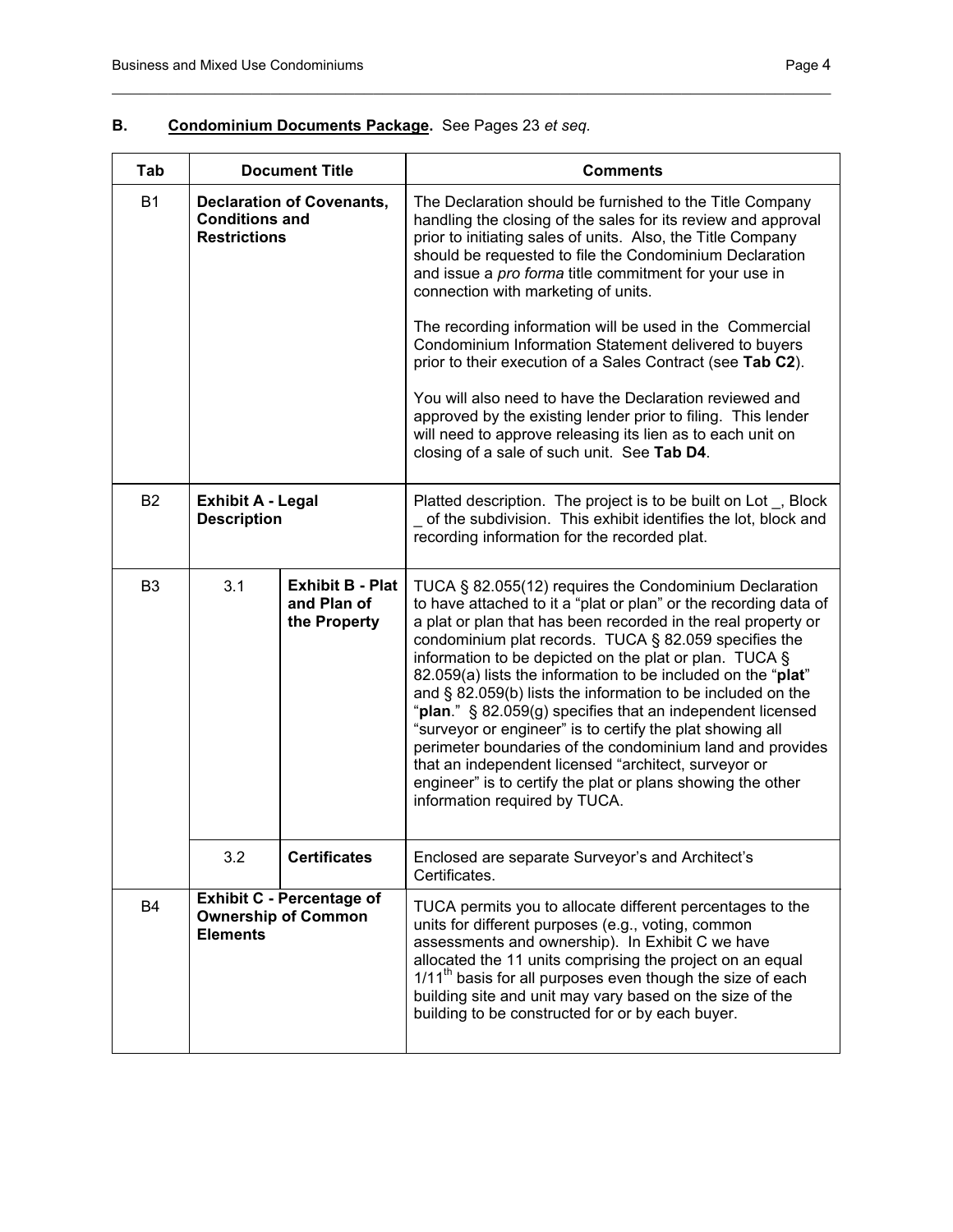| B <sub>5</sub> | <b>Exhibit D - Certificate of</b><br><b>Formation of the</b><br><b>Association</b> | Enclosed is a copy of Certificate of Formation for the<br>Association which we have previously filed with the<br>Secretary of State.                                                                                                                                                                                                                                                                                                                                                                                                                                                                                                                                                                                                                                                                                                                                                                                                                                                                                                                                                                                                                                                                                                                                                                                                                                                                                                                                                                                                                                                                                                                                                                                                                                                    |
|----------------|------------------------------------------------------------------------------------|-----------------------------------------------------------------------------------------------------------------------------------------------------------------------------------------------------------------------------------------------------------------------------------------------------------------------------------------------------------------------------------------------------------------------------------------------------------------------------------------------------------------------------------------------------------------------------------------------------------------------------------------------------------------------------------------------------------------------------------------------------------------------------------------------------------------------------------------------------------------------------------------------------------------------------------------------------------------------------------------------------------------------------------------------------------------------------------------------------------------------------------------------------------------------------------------------------------------------------------------------------------------------------------------------------------------------------------------------------------------------------------------------------------------------------------------------------------------------------------------------------------------------------------------------------------------------------------------------------------------------------------------------------------------------------------------------------------------------------------------------------------------------------------------|
| B <sub>6</sub> | <b>Exhibit E - Bylaws</b>                                                          | This Exhibit is the form of Bylaws to be adopted by the initial<br>Board of Directors of the Association. The initial Board of<br>Directors is named in the Certificate of Formation. See Tab<br>E below.                                                                                                                                                                                                                                                                                                                                                                                                                                                                                                                                                                                                                                                                                                                                                                                                                                                                                                                                                                                                                                                                                                                                                                                                                                                                                                                                                                                                                                                                                                                                                                               |
| B7             | <b>Exhibit F - Management</b><br><b>Certificate</b>                                | This Exhibit is a document required by §82.116 of TUCA to<br>be completed and filed of record by the Declarant prior to<br>the closing of sales of units in the Project.                                                                                                                                                                                                                                                                                                                                                                                                                                                                                                                                                                                                                                                                                                                                                                                                                                                                                                                                                                                                                                                                                                                                                                                                                                                                                                                                                                                                                                                                                                                                                                                                                |
| B <sub>8</sub> | <b>Exhibit G - Consent of</b><br><b>Declarant's Mortgagee</b>                      | Several completed executed originals of the Declaration will<br>need to be provided to the Project's construction lender for<br>its review and approval prior to filing of the Declaration. This<br>Exhibit is the form of Consent that your lender will need to<br>execute prior to filing of the Declaration. You should also<br>provide the lender with a copy of the proposed form of<br>Partial Release of Lien (Tab D4) to be executed by lender in<br>connection with each conveyance by Condominium<br>Developer, Ltd. of a Unit and the proposed form of Sales<br>Contract with Addendums (Tabs C) and Note and Deed of<br>Trust (Tabs D5 and D6) evidencing and securing the<br>Construction Price payable by a Buyer to Condominium<br>Developer, Ltd. The Note and Deed of Trust completed as to<br>Construction Price per the Sales Contract are to be<br>executed by Buyer and delivered to Condominium<br>Developer, Ltd. at closing of the conveyance of a Building<br>Site to a Buyer. The lender providing the Buyer with<br>financing for the Construction being undertaken by<br>Condominium Developer, Ltd. of the Shell or the Turnkey<br>will likely require an assignment of the Note and Deed of<br>Trust from Condominium Developer, Ltd. to the lender, and<br>in such connection will enter into a separate agreement with<br>Condominium Developer, Ltd. by which the lender funds<br>directly to Condominium Developer, Ltd. the Progress<br>Payments required to be made by the Buyer to<br>Condominium Developer, Ltd. for the Construction.<br>I would be glad to furnish a form of Transfer of Lien and<br><b>Construction Price Funding Agreement for execution</b><br>between the lender and Condominium Developer, Ltd. if the<br>lender requests. |
| B9             | <b>Exhibit H - Rules and</b><br><b>Regulations</b>                                 | This Exhibit is a form of Rules and Regulations to be<br>adopted by the initial Board of Directors of the Association at<br>its Organizational Meeting. See Tab E below.                                                                                                                                                                                                                                                                                                                                                                                                                                                                                                                                                                                                                                                                                                                                                                                                                                                                                                                                                                                                                                                                                                                                                                                                                                                                                                                                                                                                                                                                                                                                                                                                                |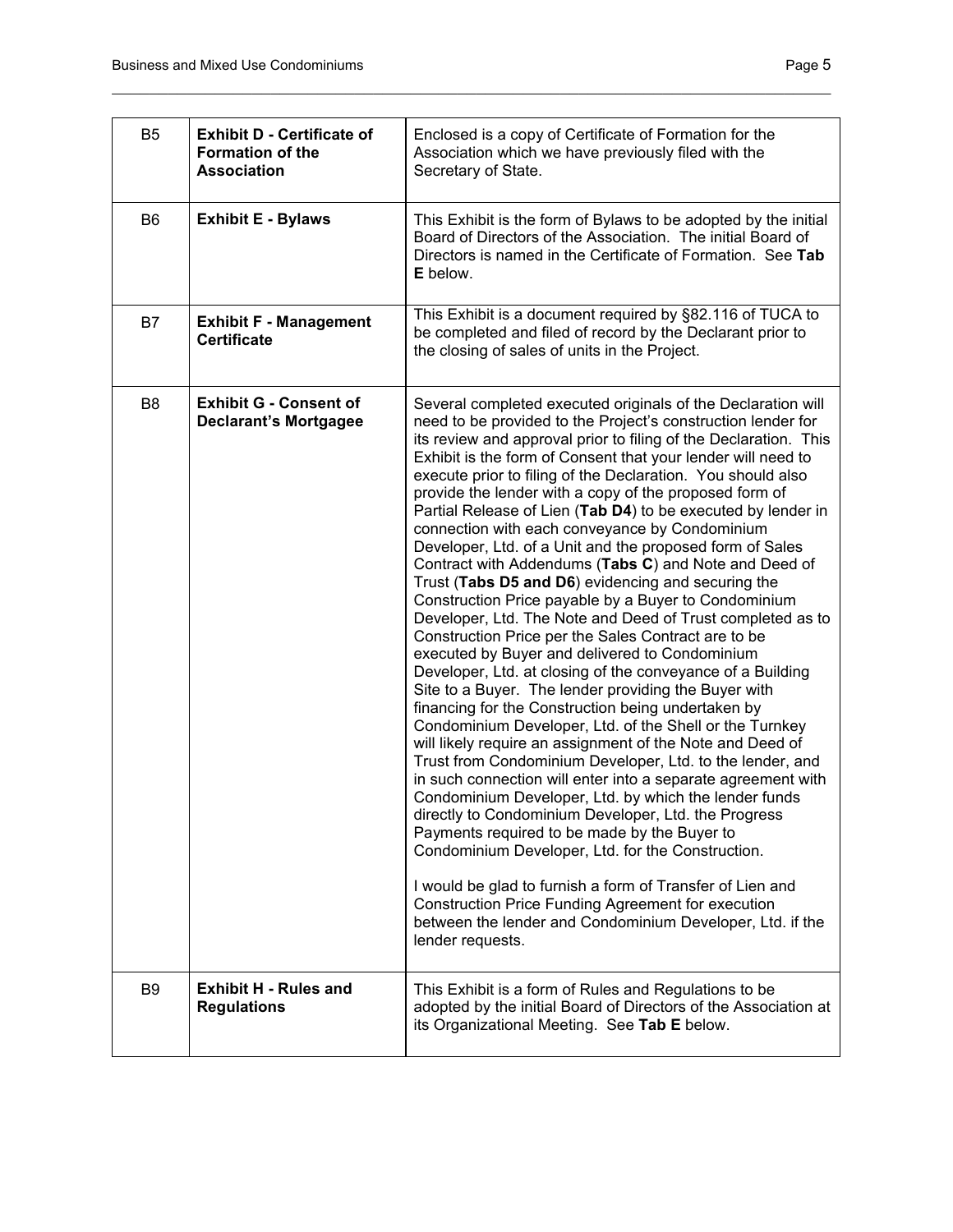| B <sub>10</sub> | <b>Exhibit I - Architectural</b><br><b>Guidelines</b> | This document are general building guidelines with an<br>attached form for the Owner and the ACC to use in<br>processing the plans and specifications.                                                                                                                                                                                                     |
|-----------------|-------------------------------------------------------|------------------------------------------------------------------------------------------------------------------------------------------------------------------------------------------------------------------------------------------------------------------------------------------------------------------------------------------------------------|
| <b>B11</b>      | <b>Exhibit J - Boundary</b><br><b>Designation</b>     | This document is to be executed by the Board at the time<br>that an Owner's obtains approval from the Architectural<br>Control Committee ("ACC") of the Owner's plans and<br>specifications for its Unit. At that time the location of the<br>Unit's perimeter walls can be forecast and the Unit's<br>boundary inside the building envelope can be known. |
| B <sub>12</sub> | <b>Notice of Dedicatory</b><br>Instrument             | This document with attachments is filed with the County<br>Clerk each time the Bylaws, the Architectural Guidelines,<br>etc. are amended.                                                                                                                                                                                                                  |

# **C. Sales Package.**

| Tab            | <b>Document Title</b>                          |                    | <b>Comments</b>                                                                                                                                                                                                                                                                                                                                                                                                                                                                                                                                                                       |
|----------------|------------------------------------------------|--------------------|---------------------------------------------------------------------------------------------------------------------------------------------------------------------------------------------------------------------------------------------------------------------------------------------------------------------------------------------------------------------------------------------------------------------------------------------------------------------------------------------------------------------------------------------------------------------------------------|
| C <sub>1</sub> | <b>Sales Contract</b>                          |                    | It is possible that Condominium Developer, Ltd.'s<br>construction lender will want for the Seller's rights under the<br>Sales Contract to be collaterally assigned to the lender in<br>connection with its construction loan.<br>You will need to give consideration to whether you will make<br>arrangements with a conventional lender to commit to make<br>financing available on the Project. If so, you will need for the<br>take-out/finish-out lender to review and approve the<br>condominium documentation and issue a loan commitment<br>for you to provide to your buyers. |
|                | <b>Attachments to Sales</b><br><b>Contract</b> |                    | To be attached to the Sales Contract are the following<br>documents (the "Attachments").                                                                                                                                                                                                                                                                                                                                                                                                                                                                                              |
| C <sub>2</sub> | CCIS                                           |                    | This document is a "commercial" condominium information<br>statement ("CCIS") patterned after the TREC form of<br>condominium information statement provided in connection<br>with residential projects.                                                                                                                                                                                                                                                                                                                                                                              |
|                | C <sub>2.1</sub>                               | <b>Site Plan</b>   | Item (3) to CCIS. This Attachment is to be prepared by you<br>and depicts/describes the Unit being sold.                                                                                                                                                                                                                                                                                                                                                                                                                                                                              |
|                | C2.2                                           | <b>Allocations</b> | Item 9 to CCIS. This attachment is the % allocation for unit<br>owners and any special user fees.                                                                                                                                                                                                                                                                                                                                                                                                                                                                                     |
|                | C2.3                                           | <b>Budget</b>      | Item (10)(f) to CCIS                                                                                                                                                                                                                                                                                                                                                                                                                                                                                                                                                                  |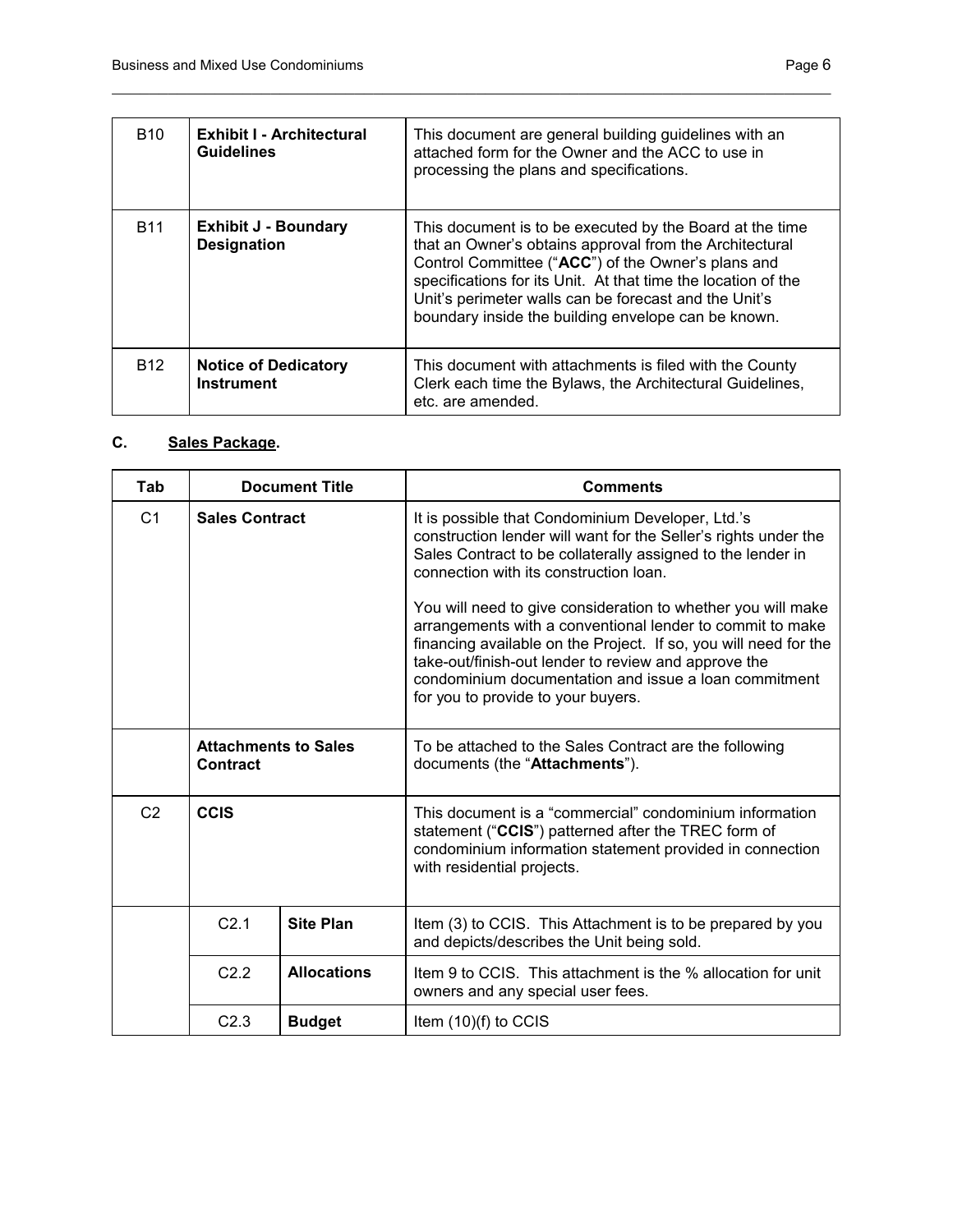|                | C <sub>2.4</sub>        | <b>Title</b><br><b>Exceptions</b>                   | Item (6) to CCIS. This Attachment is a listing of all title<br>exceptions (a copy of a pro forma title commitment issued by<br>the Title Company should be substituted by you for this<br>exhibit).                                                                                                                                                                                                                               |
|----------------|-------------------------|-----------------------------------------------------|-----------------------------------------------------------------------------------------------------------------------------------------------------------------------------------------------------------------------------------------------------------------------------------------------------------------------------------------------------------------------------------------------------------------------------------|
|                |                         |                                                     | I recommend that a pro forma Title Commitment be issued<br>now for delivery to interested persons prior to filing of the<br>Declaration and again after the recording of the Declaration<br>so that its recording is reflected in the Title Commitment.                                                                                                                                                                           |
|                | C2.5                    | <b>Condo Doc.s</b>                                  | Item (10)(a) -(d) to CCIS. This Attachment is copy of the<br>Declaration, including the Certificate of Formation of the<br>Association, the Bylaws, Rules and Regulations,<br>Architectural Guidelines. See Tabs B6, 7, 10 & 13. You<br>may wish to package this Attachment along with the<br>attachments C2.1 - C2.4 into a separate booklet to be<br>delivered along with the Sales Contract and receipted for by<br>the Buyer. |
|                | C2.6                    | <b>Special</b><br><b>Declarant</b><br><b>Rights</b> | Item (5) to CCIS. This Attachment is quoted from the<br>Condominium Declaration and is a statement of the rights<br>reserved to you as the Declarant under the Condominium<br>Declaration. TUCA §§ 82.003(a)(12), (22), 82.060,<br>82.067(b)(1), 82.103(c) and (d), 82.104, 82.112(c) address<br>development and special declarant rights.                                                                                        |
|                | C2.7                    | <b>Insurance</b>                                    | Item (8) to CCIS. This is a schedule of the types and<br>coverages of insurance to be maintained by the Association.                                                                                                                                                                                                                                                                                                              |
|                | C2.8                    | <b>Warranties</b>                                   | Item (10)(g) to CCIS. This attachment will be the form of<br>limited warranty you will provide each buyer of a turnkey<br>building or a shell building against construction defects.                                                                                                                                                                                                                                              |
| C <sub>3</sub> | <b>Buyer's Receipt</b>  |                                                     | This is a part of the form at Tab C2.                                                                                                                                                                                                                                                                                                                                                                                             |
| C <sub>4</sub> | "Check-the-Box" Addenda |                                                     | The Sales Contract provides for 3 alternate forms of sale<br>and each alternative is to be documented by one of the<br>following 3 Addenda:                                                                                                                                                                                                                                                                                       |
|                | C4.1                    | <b>Bldg. Site</b><br>Only                           | Building Site Only Addendum. This Addendum is for use<br>in cases where the Seller is selling only a Building Site to the<br>Buyer and the Buyer is constructing the Building Shell and<br>Finish-Out with its own contractor other than the Seller.                                                                                                                                                                              |
|                | C4.2                    | <b>Shell</b>                                        | Unfinished-Out Shell Space Addendum. This Addendum<br>is for use in cases where the Seller is selling an unfinished<br>out Building Shell to the Buyer and the Buyer is completing<br>the Building Shell with its own contractor other than the<br>Seller.                                                                                                                                                                        |
|                |                         |                                                     |                                                                                                                                                                                                                                                                                                                                                                                                                                   |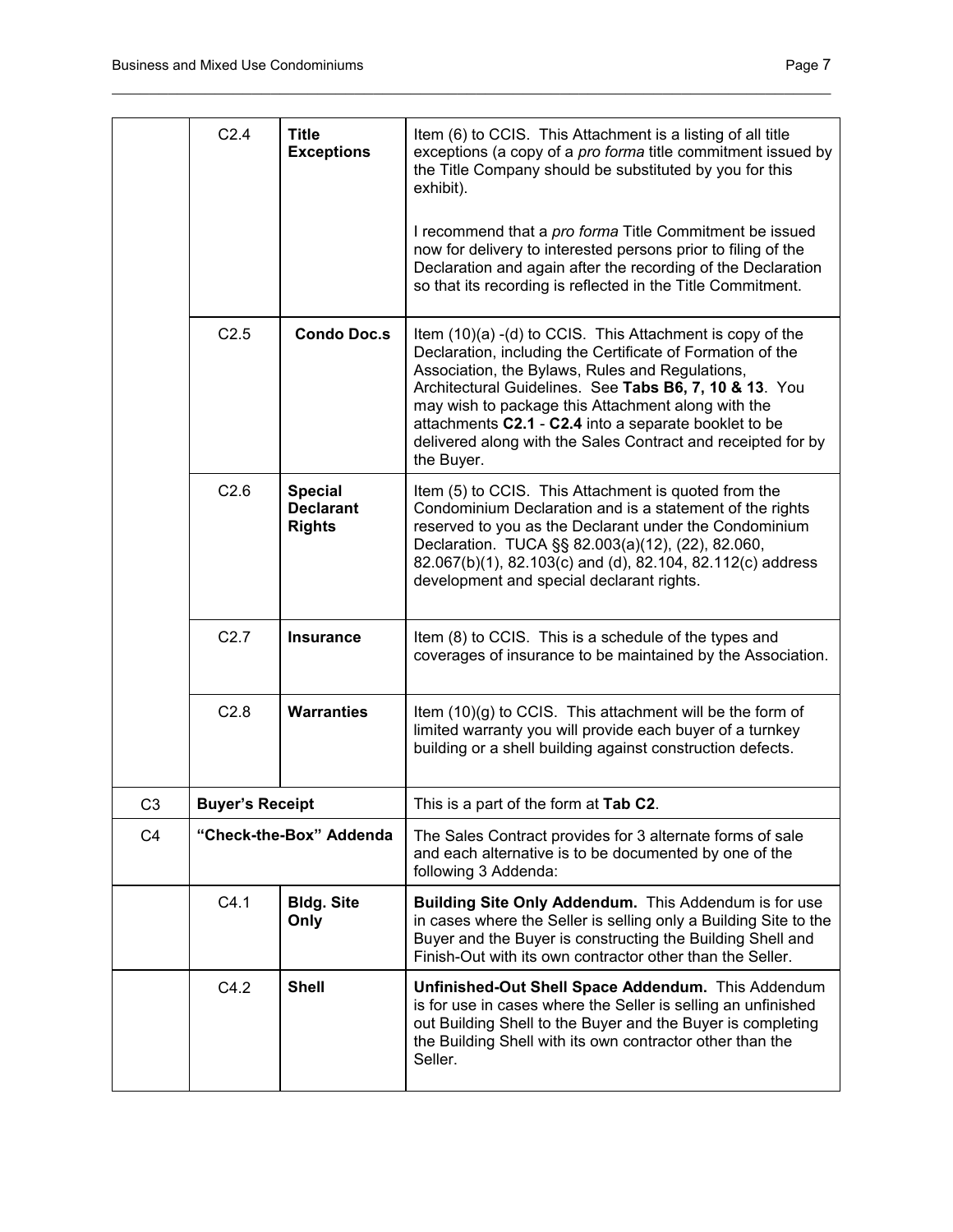|                | C4.3                                                           | <b>Turnkey</b>                      |               | <b>Sale of a Finished-Out Unit.</b> This Addendum is for use in<br>cases where the Seller is selling a Unit on a turnkey basis<br>(completed Building Shell with Finish-Out).                                                                                                                                                                                                                                                                                                                                                                                                                                                                                                         |
|----------------|----------------------------------------------------------------|-------------------------------------|---------------|---------------------------------------------------------------------------------------------------------------------------------------------------------------------------------------------------------------------------------------------------------------------------------------------------------------------------------------------------------------------------------------------------------------------------------------------------------------------------------------------------------------------------------------------------------------------------------------------------------------------------------------------------------------------------------------|
| C <sub>5</sub> | <b>Addenda and Schedules to</b><br><b>Accompany C4 Addenda</b> |                                     | For Use With: | C5.1-Use C5.1.1-C5.1.5 with C4.1 and C4.2/.3 where Buyer<br>is undertaking construction of Shell or Shell and Finish-Out.<br>C5.2-Use with C4.3 if Seller is constructing Unit on a Cost<br>Plus Basis as opposed to a Fixed Fee Basis.                                                                                                                                                                                                                                                                                                                                                                                                                                               |
|                | C <sub>5.1</sub>                                               | <b>Buyer</b><br><b>Construction</b> | C5.1.1        | <b>Insurance Schedule and Construction</b><br>Contract Addendum. This Addendum permits<br>Seller to require the Buyer to meet certain<br>minimum standards for insurance, including<br>requiring that the Buyer and/or its contractor<br>designate the Association and the<br>Seller/Declarant as additional insureds on the<br>Buyer's and/or its contractor's CGL policy and<br>requiring them to provide Certificates of<br>Insurance proving coverage. Additionally, this<br>Addendum permits the Seller to require Buyer<br>and its contractor to waive and indemnify as to<br>claims against the Association and the<br>Seller/Declarant for construction related<br>accidents. |
|                |                                                                |                                     | C5.1.2        | <b>Insurance Schedule.</b> This schedule needs to<br>be reviewed by the Seller's insurance agent and<br>limits and coverages approved or revised.                                                                                                                                                                                                                                                                                                                                                                                                                                                                                                                                     |
|                |                                                                |                                     | C5.1.3        | Certificate of Liability Insurance. This<br>certificate needs to be reviewed by the Seller's<br>insurance agent and limits and coverages<br>approved or revised.                                                                                                                                                                                                                                                                                                                                                                                                                                                                                                                      |
|                |                                                                |                                     | C5.1.4        | Certificate of Property Insurance. This<br>certificate needs to be reviewed by the Seller's<br>insurance agent and limits and coverages<br>approved or revised.                                                                                                                                                                                                                                                                                                                                                                                                                                                                                                                       |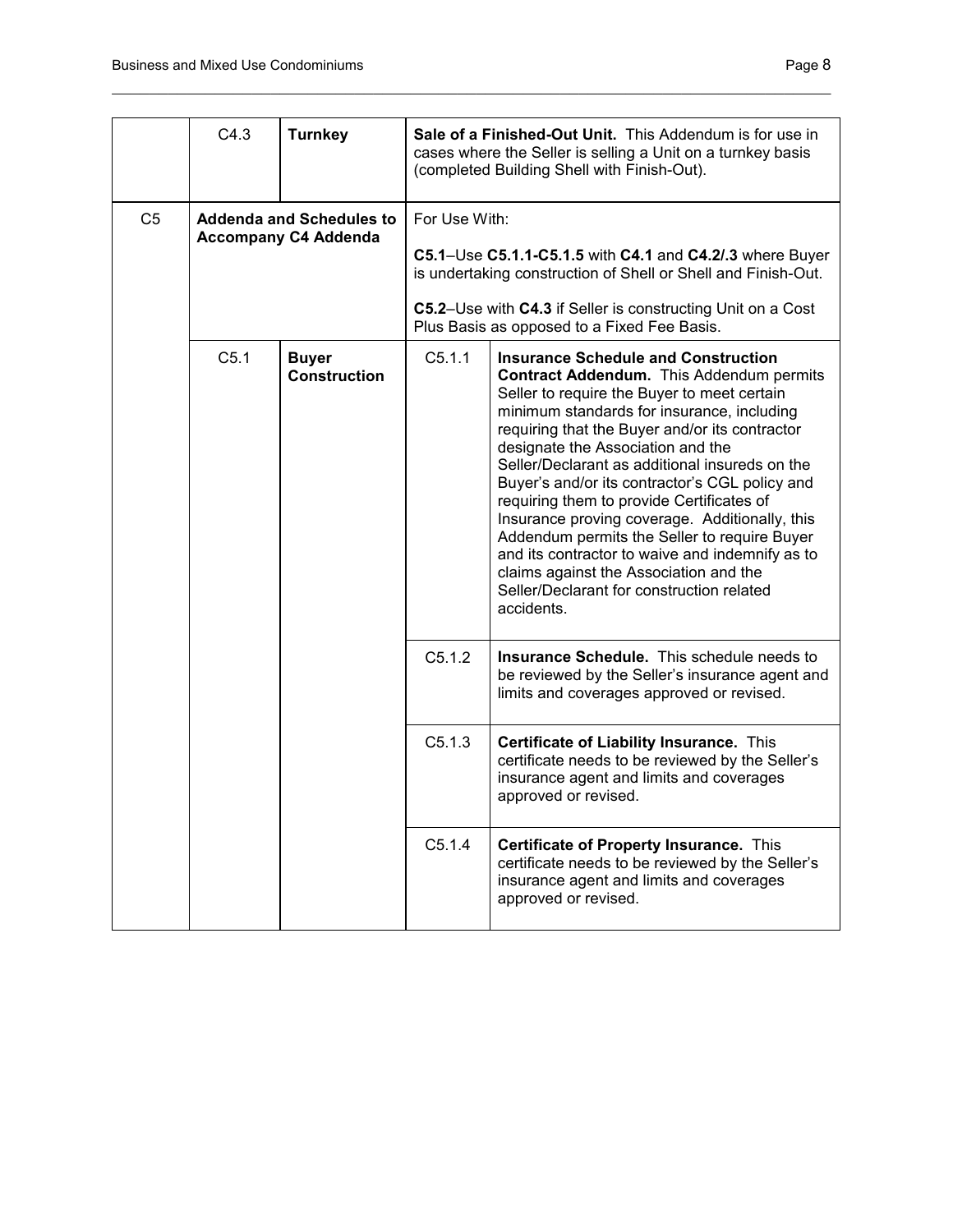|                |                  |                                                         |                       | <b>Insurance.</b> This is an attachment to<br>accompany C5.1.3 and C5.1.4. It may need to<br>be split into separate attachments depending on<br>whether the same agent issues on behalf of<br>each of the carriers providing the respective<br>Liability and Property Insurance. The<br>Attachment and the Certificates call for the<br>agent to provide a copy of the Additional Insured<br>and other forms of requested endorsements.<br>These endorsements must be reviewed as part<br>of the Association's approval of the proffered<br>insurance to assure that insurance<br>specifications are being met.                                                                                                                                                                                                |
|----------------|------------------|---------------------------------------------------------|-----------------------|----------------------------------------------------------------------------------------------------------------------------------------------------------------------------------------------------------------------------------------------------------------------------------------------------------------------------------------------------------------------------------------------------------------------------------------------------------------------------------------------------------------------------------------------------------------------------------------------------------------------------------------------------------------------------------------------------------------------------------------------------------------------------------------------------------------|
|                |                  |                                                         | C5.1.5                | <b>Schedule of Provisions for Construction</b><br>Contracts.                                                                                                                                                                                                                                                                                                                                                                                                                                                                                                                                                                                                                                                                                                                                                   |
|                |                  |                                                         | C5.1.6                | Payment Bond and Dual Obligee Rider. This<br>is a statutory form Texas Hardeman Act Bond.<br>The common AIA form does not comply with the<br>Texas statute. The contractor constructing each<br>respective Building Shell/Turnkey should be<br>asked to furnish a Payment Bond in this form<br>and a Performance Bond (there is no statutory<br>form of Performance Bond). The Payment Bond<br>should be filed for record prior to the<br>contractor's commencing Construction of the<br>Building. The lender providing financing for the<br>Building's construction will want to be listed as a<br>Dual Obligee. Attached is a form of Dual<br>Obligee Rider. For illustration purposes, I have<br>filled it out showing the Bank as the construction<br>lender. I can provide you a blank copy if<br>needed. |
|                | C5.2             | <b>Seller</b><br><b>Construction</b>                    | on a Cost Plus Basis. | Sale of a Finished-Out Unit - Cost Plus Addendum. This<br>Addendum is for use with C4.3 if Seller is providing a<br>completed Unit on a Turnkey Basis and if the Finish-Out is                                                                                                                                                                                                                                                                                                                                                                                                                                                                                                                                                                                                                                 |
|                | C5.3             | <b>Pre-Closing</b><br><b>Walk-Through</b><br>Inspection |                       | This form is for use at the time of Final Completion of a<br>Building Shell and/or Turnkey job and to trigger payment of<br>the remaining balance on the Promissory Note (Tab<br>D5) executed by buyer and payable to you.                                                                                                                                                                                                                                                                                                                                                                                                                                                                                                                                                                                     |
| C <sub>6</sub> | <b>TREC Form</b> |                                                         |                       | <b>Agreement for Mediation; Information About Brokerage</b><br>Services. This form is required by the Texas Real Estate<br>Commission (TREC) to be signed by the parties in<br>transactions involving real estate agents.                                                                                                                                                                                                                                                                                                                                                                                                                                                                                                                                                                                      |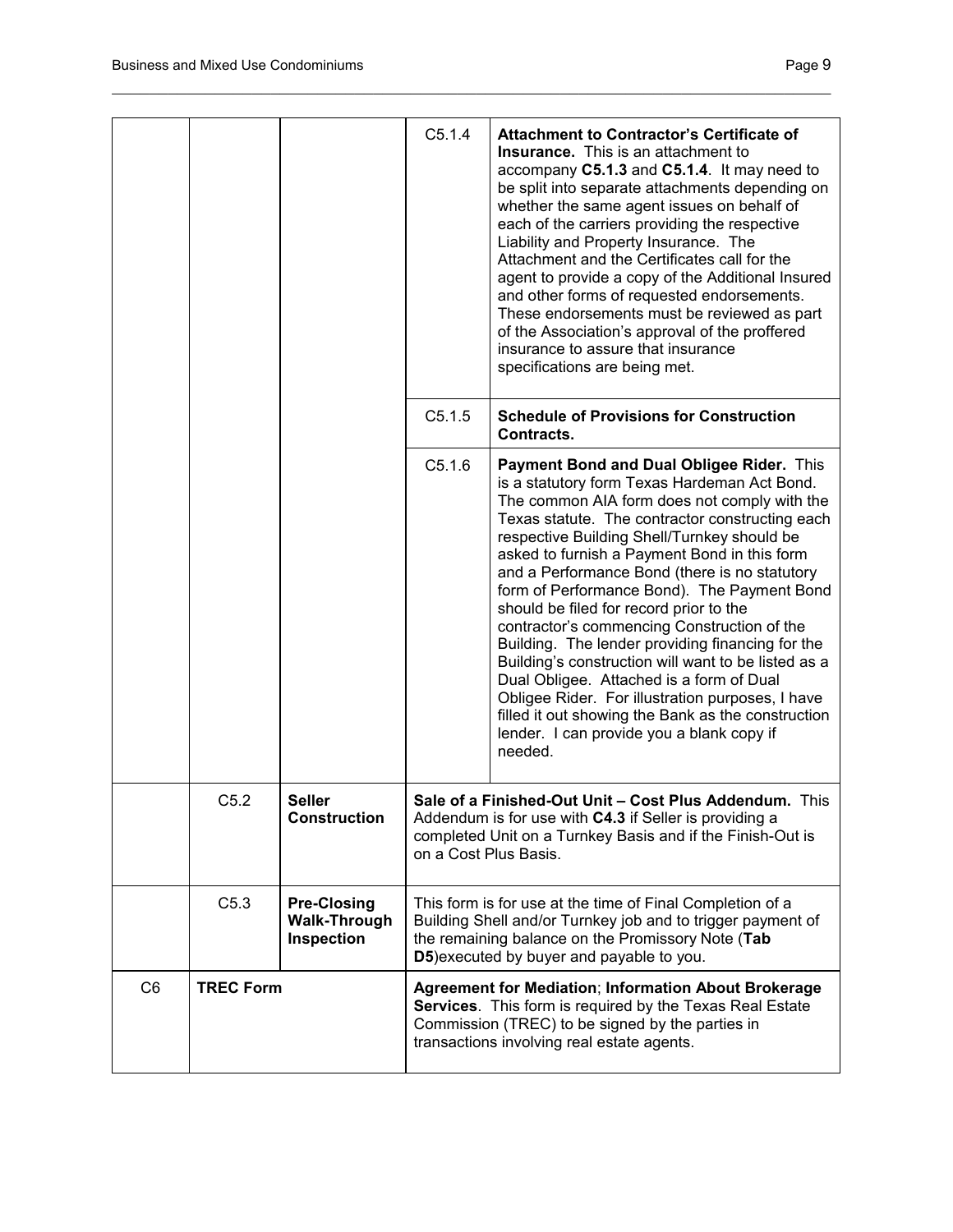| <b>Special Provisions</b><br>Addendum | This is a form of Addendum to add special provisions to the<br>contract. |
|---------------------------------------|--------------------------------------------------------------------------|
|                                       |                                                                          |

# **D. Closing Package.**

| Tab            | <b>Document Title</b>                                                               | <b>Comments</b>                                                                                                                                                                 |
|----------------|-------------------------------------------------------------------------------------|---------------------------------------------------------------------------------------------------------------------------------------------------------------------------------|
| D1             | <b>Deed</b>                                                                         | The deed will be completed at the time of sale based on an<br>updated Title Commitment and after recording of the<br>Declaration.                                               |
| D <sub>2</sub> | <b>Management Certificate</b>                                                       | Management Company, LLC, as manager of the Project, will<br>need to execute and deliver to each buyer at closing a<br>Management's Certificate as required by § 82.116 of TUCA. |
| D <sub>3</sub> | <b>Seller's Assignment of</b><br><b>Manufacturer's Limited</b><br><b>Warranties</b> | The Sales Contract contemplates an assignment by the<br>Seller to Buyer of any manufacturer's warranties<br>incorporated into the units.                                        |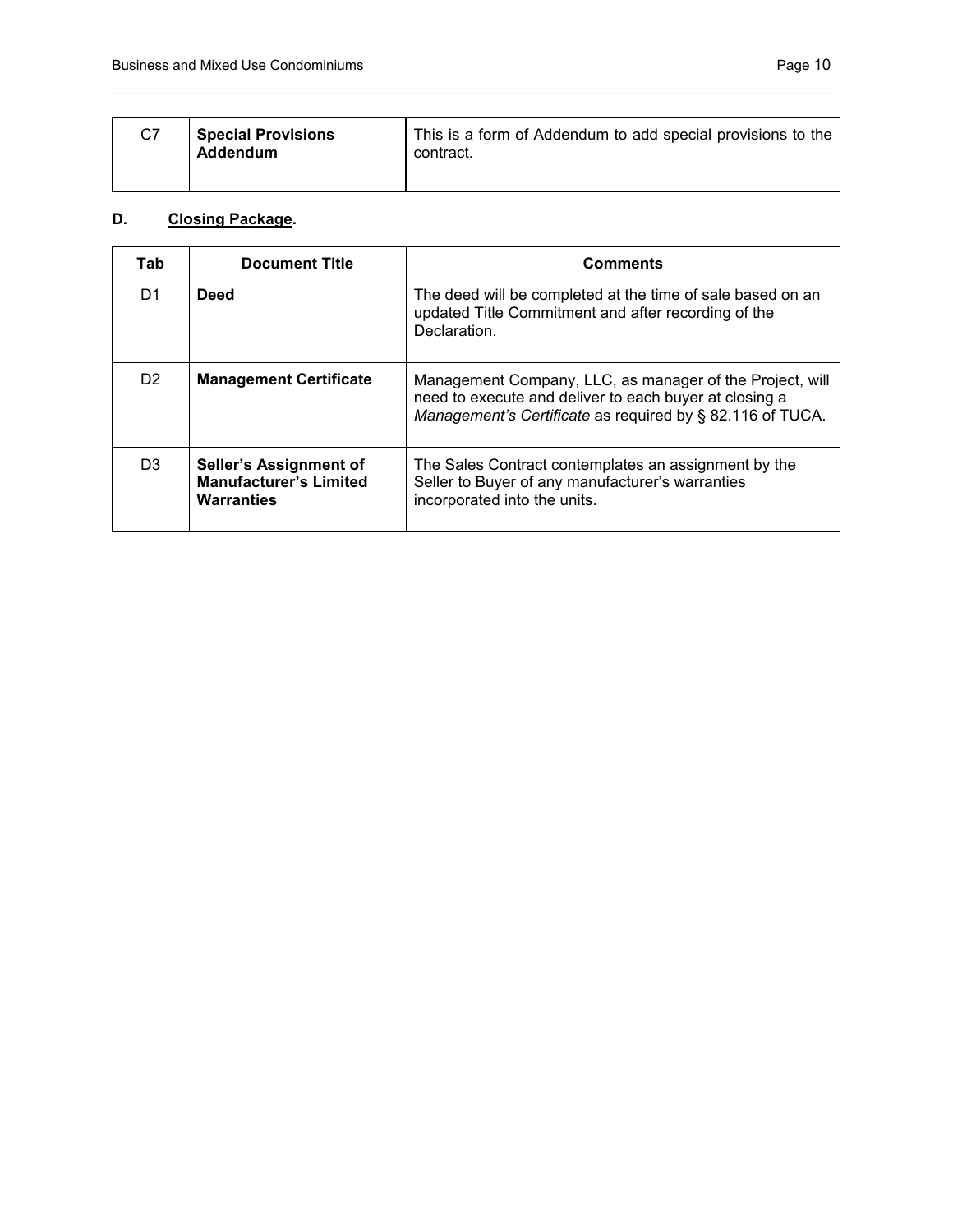| D4 | <b>Partial Release of Liens</b> | Condominium Developer's Bank will need to execute a<br>partial release of lien in connection with each Deed to a<br>Buyer. Releases will occur in connection with the closing of<br>the sale of a Building Site to each Buyer, subject to<br>thereafter to completion of Construction of the Shell or<br>Turnkey as provided in the Sales Contract. You need to<br>review this procedure with Condominium Developer's Bank<br>and with the lender providing each Buyer with construction<br>financing (which I presume should and will be Condominium<br>Developer's Bank).                                                                                                                                                                                                                                                                                                                                                                                                                                                                                                                                                                                                                                                                          |
|----|---------------------------------|------------------------------------------------------------------------------------------------------------------------------------------------------------------------------------------------------------------------------------------------------------------------------------------------------------------------------------------------------------------------------------------------------------------------------------------------------------------------------------------------------------------------------------------------------------------------------------------------------------------------------------------------------------------------------------------------------------------------------------------------------------------------------------------------------------------------------------------------------------------------------------------------------------------------------------------------------------------------------------------------------------------------------------------------------------------------------------------------------------------------------------------------------------------------------------------------------------------------------------------------------|
|    |                                 | You should provide the lender with a copy of the proposed<br>form of Partial Release of Lien (Tab D4) to be executed by<br>lender in connection with each conveyance by Condominium<br>Developer, Ltd. of a Unit and the proposed form of Sales<br>Contract with Addendums (Tabs C) and Note and Deed of<br>Trust (Tabs D5 and D6) evidencing and securing the<br>Construction Price payable by a Buyer to Condominium<br>Developer, Ltd. The Note and Deed of Trust completed as to<br>Construction Price per the Sales Contract are to be<br>executed by Buyer and delivered to Condominium<br>Developer, Ltd. at closing of the conveyance of a Building<br>Site to a Buyer. The lender providing the Buyer with<br>financing for the Construction being undertaken by<br>Condominium Developer, Ltd. of the Shell or the Turnkey<br>will likely require an assignment of the Note and Deed of<br>Trust from Condominium Developer, Ltd. to the lender, and<br>in such connection will enter into a separate agreement with<br>Condominium Developer, Ltd. by which the lender funds<br>directly to Condominium Developer, Ltd. the Progress<br>Payments required to be made by the Buyer to<br>Condominium Developer, Ltd. for the Construction. |
| D5 | <b>Promissory Note</b>          | Each Buyer is to execute at the closing of the sale of a<br>Building Site to the Buyer a Promissory Note payable to<br>Seller in the amount of the Construction Price. The Maturity<br>Date and amount will vary based on each deal.                                                                                                                                                                                                                                                                                                                                                                                                                                                                                                                                                                                                                                                                                                                                                                                                                                                                                                                                                                                                                 |

D6 **Deed of Trust Also, at closing the Buyer is to execute and Seller is to Definition** 

Construction Price.

record a Deed of Trust securing the payment to Seller of the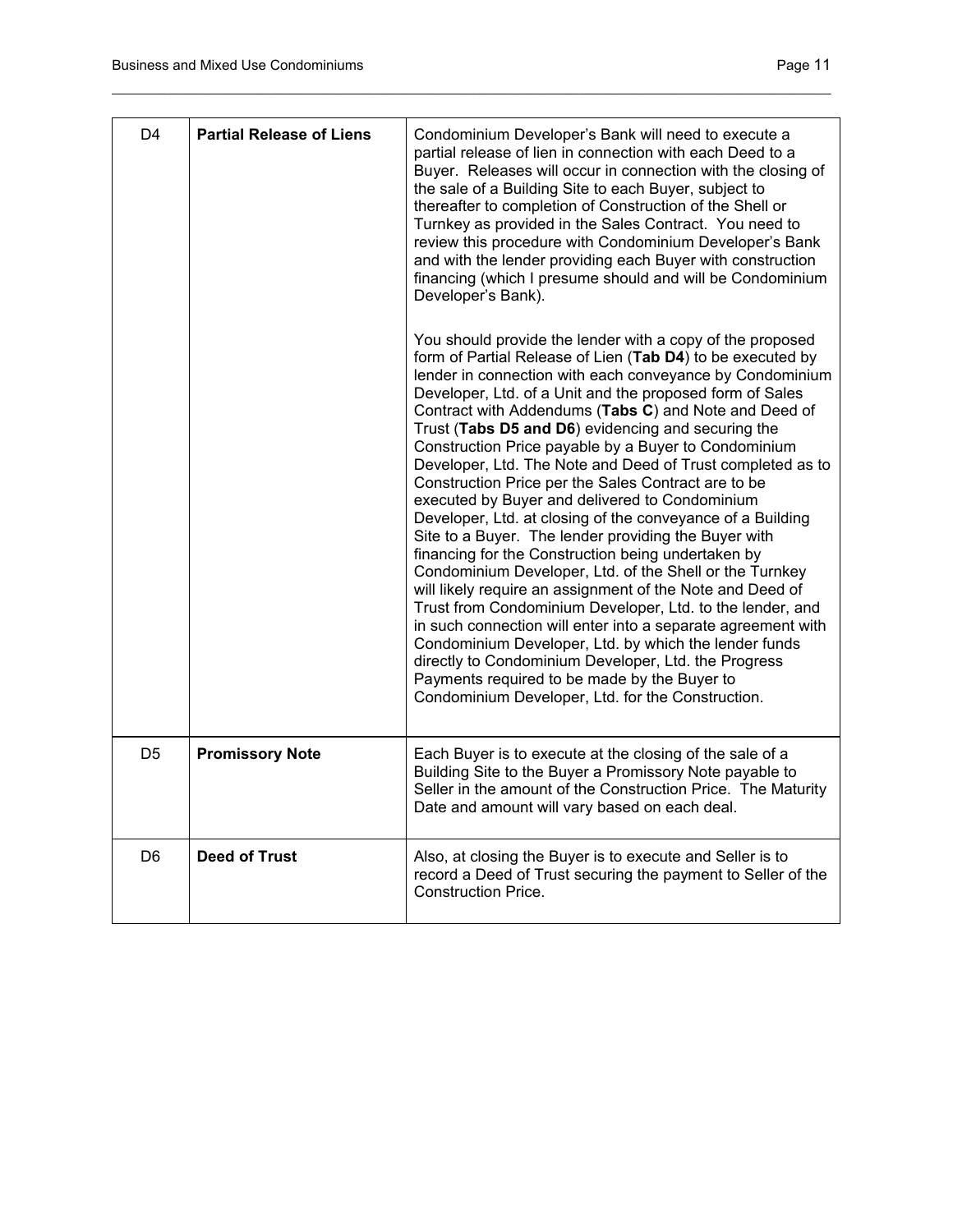# **E. Condominium Association Formation Package.**

| Tab            | <b>Document Title</b>                                                                             | <b>Comments</b>                                                                                                                                                                                                                                                                                                                                                                                                                                                                                                                                                                                                                                                                                                    |
|----------------|---------------------------------------------------------------------------------------------------|--------------------------------------------------------------------------------------------------------------------------------------------------------------------------------------------------------------------------------------------------------------------------------------------------------------------------------------------------------------------------------------------------------------------------------------------------------------------------------------------------------------------------------------------------------------------------------------------------------------------------------------------------------------------------------------------------------------------|
| E1             | <b>Reservation of Corporate</b><br><b>Name for Association</b><br><b>Certificate of Formation</b> | This letter is to be filed by us with the Secretary of State of<br>the State of Texas in order to reserve the corporate name<br>for the Association and reserves this name for 90 days. This<br>name will be incorporated into the Certificate of Formation to<br>be filed with the Secretary of State. We suggest that the<br>Articles be filed prior to marketing of the property.                                                                                                                                                                                                                                                                                                                               |
| E <sub>2</sub> | <b>Directors' Meetings</b>                                                                        | Attached are sample documents for Directors meetings.<br>The Certificate of Formation will name initial directors<br>appointed by you to organize the Association. Thereafter<br>following the First Meeting of the Members, the Directors<br>elected at the First Meeting of Members will conduct the<br>First Annual Meeting of Elected Directors.                                                                                                                                                                                                                                                                                                                                                               |
| E2.1           | <b>Organizational Meeting</b>                                                                     | An organizational meeting of the directors needs to occur<br>after the Certificate of Formation are filed with the Secretary<br>of State and before the First Meeting of the Members. The<br>Directors appointed by the Declarant serve until the First<br>Annual Meeting of the Members.                                                                                                                                                                                                                                                                                                                                                                                                                          |
|                | E2.1.1 Waiver                                                                                     | This form is to be signed by the Directors and waives written<br>notice of the Directors' meeting otherwise required by the<br>Texas Non-Profit Corporation Act.                                                                                                                                                                                                                                                                                                                                                                                                                                                                                                                                                   |
|                | E2.1.2 Agenda                                                                                     | Enclosed is the Agenda for the Organizational Meeting of<br>the Directors. At this meeting of the Directors, the following<br>business could be undertaken:<br>(1)<br>Management Agreement. Item 12 - Approval of<br>the management agreement with the management<br>service.<br><b>Budget.</b> Item 14 - Approval of the Budget and<br>(2)<br>assessments of the Members.<br>Third Party Services. Item 13 - Approval of other<br>(3)<br>third party service contracts (e.g., cable system,<br>security system).<br>Bank Account. Item 9 - Establishment of bank<br>(4)<br>account.<br>(5)<br><b>Insurance.</b> Approval of insurance program.<br>(6)<br>Rules. Item - 15 - Adoption of Rules and<br>Regulations. |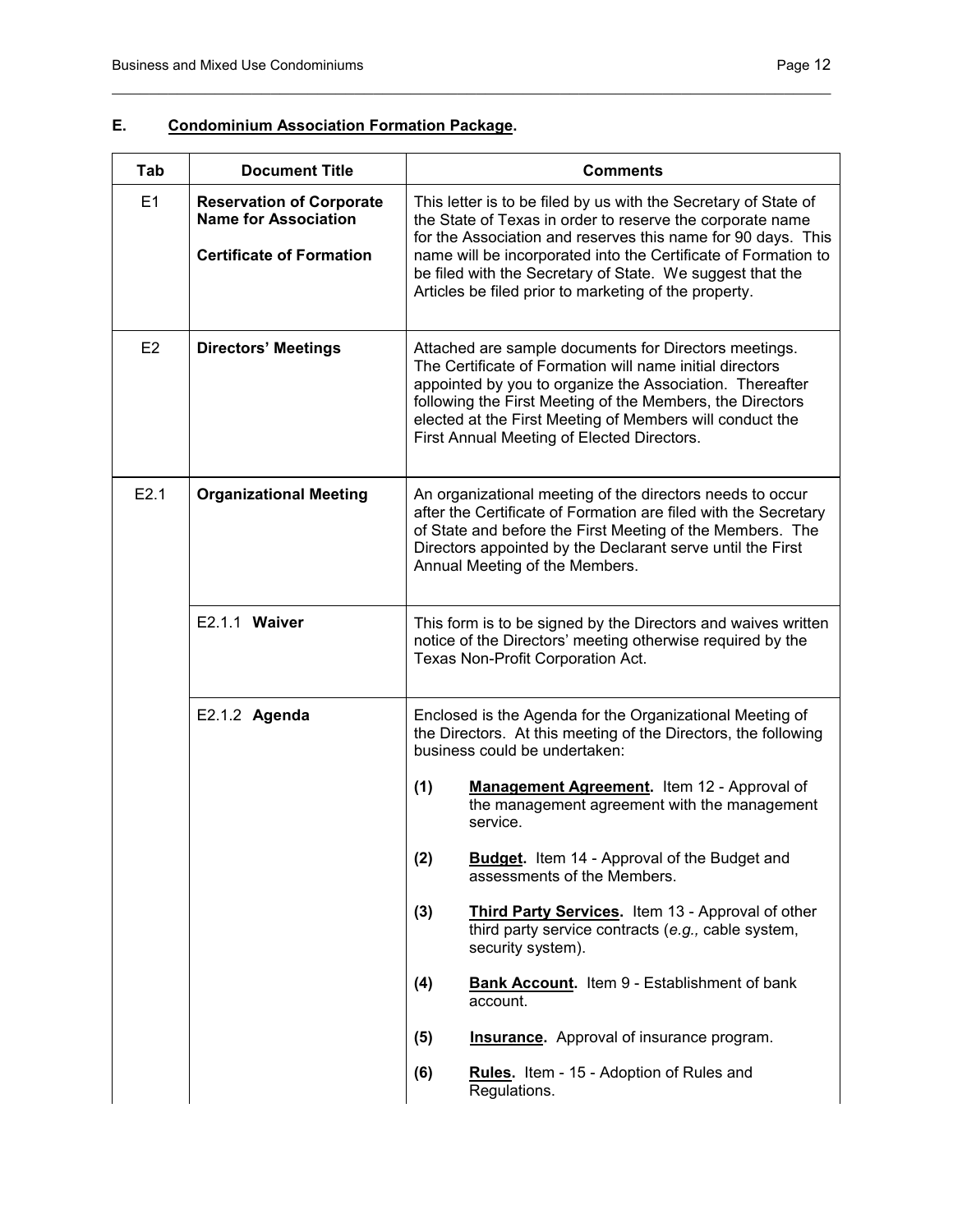|                | E2.1.3 Minutes                                             | Enclosed is a draft of the Minutes of the Organizational<br>Meeting of the Board of Directors                                                                                                                                                                                                                                                                                                                                                                               |
|----------------|------------------------------------------------------------|-----------------------------------------------------------------------------------------------------------------------------------------------------------------------------------------------------------------------------------------------------------------------------------------------------------------------------------------------------------------------------------------------------------------------------------------------------------------------------|
| E2.2           | <b>First Annual Meeting of</b><br><b>Elected Directors</b> | The First Annual Meeting of the Board of Directors occurs<br>after the First Annual Meeting of the Members, as new<br>Directors are to be elected at the First Annual Meeting of the<br>Members to succeed to the Board of Directors appointed by<br>the Declarant in the Certificate of Formation. Until the<br>expiration of the Declarant Control Period, as long as the<br>Declarant controls a majority of the votes, it can control the<br>election of the Directors. |
|                | E2.2.1 Agenda                                              | Enclosed is an Agenda for the First Annual Meeting of the<br>Board of Directors. The Agenda will include such items as<br>election of officers and approval of the Budget and<br>Assessments.                                                                                                                                                                                                                                                                               |
|                | E2.2.2 Minutes                                             | Enclosed is a draft of the Minutes of the First Annual<br>Meeting of the Board of Directors.                                                                                                                                                                                                                                                                                                                                                                                |
| E <sub>3</sub> | <b>Members' Meetings</b>                                   |                                                                                                                                                                                                                                                                                                                                                                                                                                                                             |
|                | <b>First Annual Meeting</b>                                |                                                                                                                                                                                                                                                                                                                                                                                                                                                                             |
|                | E3.1<br>Agenda                                             | Enclosed is an Agenda for First Annual Meeting of<br>Members.                                                                                                                                                                                                                                                                                                                                                                                                               |
|                | E3.2<br><b>Affidavit of Notice</b>                         | Enclosed is an Affidavit to be executed in connection with<br>the giving of notice of Annual Meetings of the Members.                                                                                                                                                                                                                                                                                                                                                       |
|                | E3.3<br><b>List of Mortgagees</b>                          | Enclosed is a List of Mortgagees entitled to notice of<br>meetings of the Association as permitted by § 7.2 of the<br>Declaration. Some lenders require that they be provided<br>with notice of meetings or at least that the Condominium<br>Documents provide that lenders be provided with notice of<br>Meetings, if the lender requests that it be notified. Unless a<br>lender has requested that it be notified of Meetings, no<br>notice is required.                 |
|                | E3.4<br><b>Minutes</b>                                     | Enclosed is a draft of Minutes of First Annual Meeting of the<br>Members. Attached as Exhibit A to the Minutes is a List of<br>Members Entitled to Notice of Annual Meeting and Members<br>Present in Person or by Proxy.                                                                                                                                                                                                                                                   |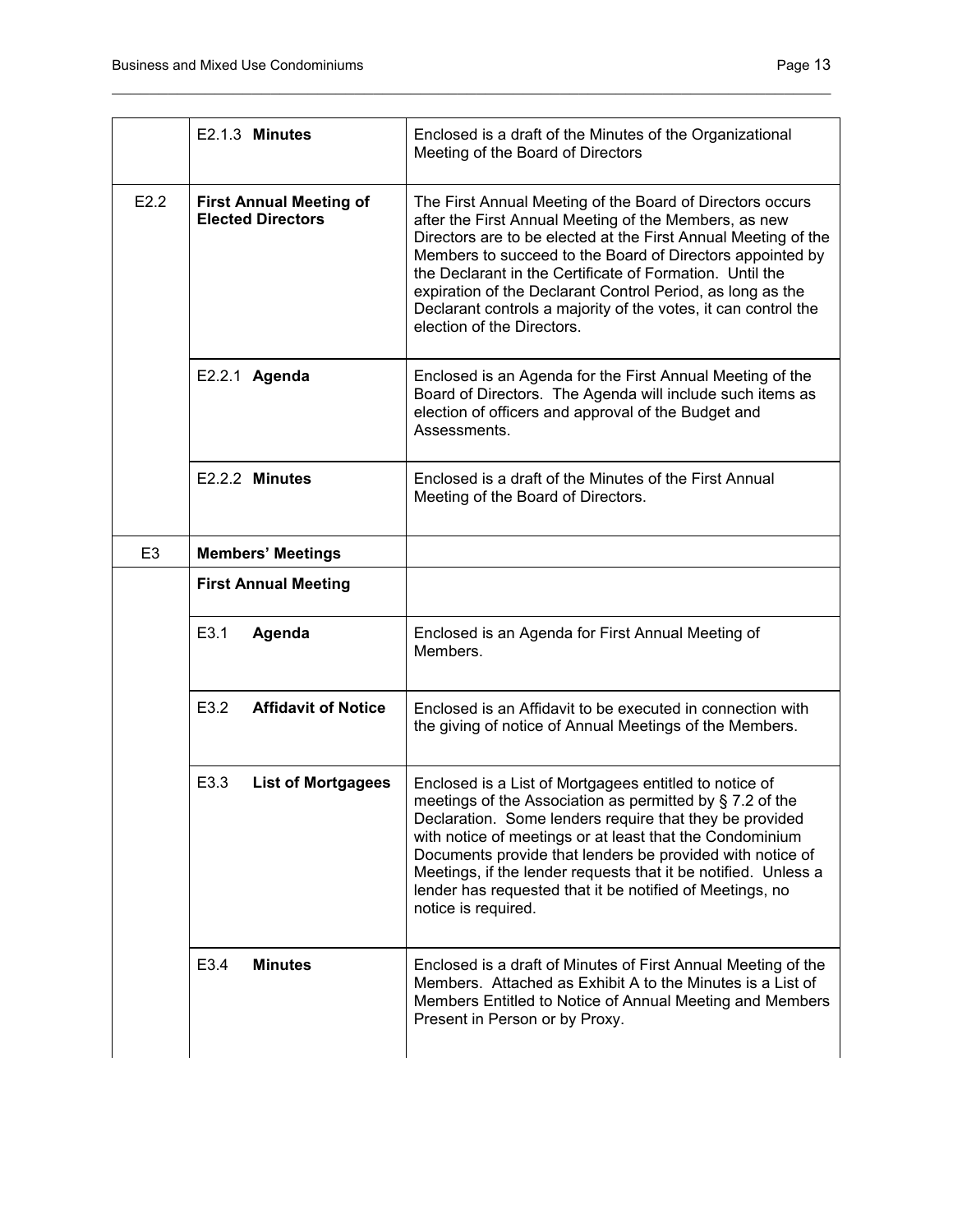| completed to address compensation. | F4 | <b>Management Agreement</b> | You will need to review this and we can customize as<br>appropriate Section 7.1 and Schedule 1 will need to be |
|------------------------------------|----|-----------------------------|----------------------------------------------------------------------------------------------------------------|
|------------------------------------|----|-----------------------------|----------------------------------------------------------------------------------------------------------------|

# **F. Association Operation Forms.**

| Tab | <b>Document Title</b>                       | <b>Comments</b>                                                                                                                              |
|-----|---------------------------------------------|----------------------------------------------------------------------------------------------------------------------------------------------|
| F1  | <b>Resale Certificate</b>                   | Enclosed is a form of Resale Certificate required to be<br>delivered by the Association to a buyer upon request<br>pursuant to TUCA §82.157. |
| F2  | <b>Condominium Lien</b><br><b>Affidavit</b> | Enclosed is a form for use by the Association in the event of<br>non-payment of assessments.                                                 |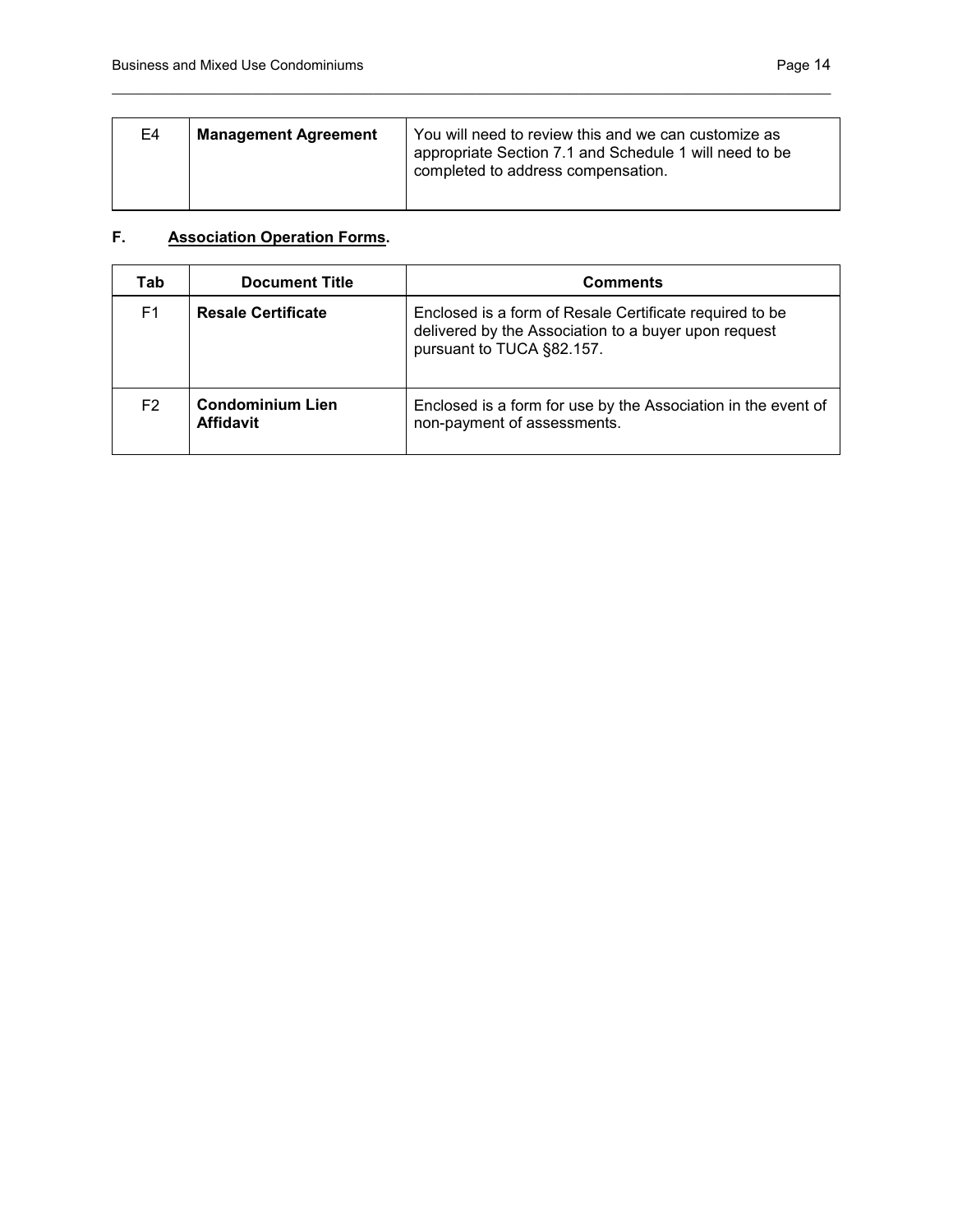## **A2. Condominium Declaration – Checklist of Provisions and Questions**.

### **M E M O R A N D U M**

 $\mathcal{L}_\mathcal{L} = \{ \mathcal{L}_\mathcal{L} = \{ \mathcal{L}_\mathcal{L} = \{ \mathcal{L}_\mathcal{L} = \{ \mathcal{L}_\mathcal{L} = \{ \mathcal{L}_\mathcal{L} = \{ \mathcal{L}_\mathcal{L} = \{ \mathcal{L}_\mathcal{L} = \{ \mathcal{L}_\mathcal{L} = \{ \mathcal{L}_\mathcal{L} = \{ \mathcal{L}_\mathcal{L} = \{ \mathcal{L}_\mathcal{L} = \{ \mathcal{L}_\mathcal{L} = \{ \mathcal{L}_\mathcal{L} = \{ \mathcal{L}_\mathcal{$ 

TO: [Client]

═

FROM: [Lawyer]

DATE: February 20, 2013

RE: Condominium Declaration – Checklist of Provisions and Questions

The following is a Checklist of provisions and questions as to the Condominium Declaration at **Tab B1**.

## **Declaration**

| Ş                       | <b>Section Heading</b>          | <b>Comments</b>                                                                                                                                                                                                                                                                                                                                                                                                                                                                                                                             |
|-------------------------|---------------------------------|---------------------------------------------------------------------------------------------------------------------------------------------------------------------------------------------------------------------------------------------------------------------------------------------------------------------------------------------------------------------------------------------------------------------------------------------------------------------------------------------------------------------------------------------|
| 1.13,<br>1.26 &<br>1.43 | <b>Unit and Common Elements</b> | Article I, §§1.13 "General Common Elements," 1.26<br>"Limited Common Elements" and 1.43 "Unit." Please<br>review these definitions and advise if any additional items<br>need to be include within their definition.                                                                                                                                                                                                                                                                                                                        |
| 1.28                    | Plat, Map or Plan               | TUCA §§ 82.003(a)(18) and (19) and 82.059 set out the<br>statutory requirements for the plat. It must be prepared and<br>certified by a surveyor or engineer.                                                                                                                                                                                                                                                                                                                                                                               |
| 1.17                    | <b>Construction Period</b>      | §1.17 defines the "Declarant Control Period" as being the<br>period ending on the earlier to occur of the sale of __ Units<br>or 3 years following the sale of the first Unit. See §5.12<br>Payment of Assessments by Declarant for a limitation on<br>the assessments owing by the Developer during the<br>Declarant Control Period and TUCA §82.112.                                                                                                                                                                                      |
| 2.9<br>4.2(d)<br>5.12   | <b>Special Declarant Rights</b> | (1) Reservation of Special Declarant Rights. §2.11<br>reserves certain rights to the Developer.<br>(2) Declarant Control Period. As permitted by TUCA, §<br>4.2(d) provides that the Developer may appoint all Directors<br>until _ Units have been conveyed and may thereafter<br>appoint 2/3rds of the Directors until of the Units have<br>been conveyed.<br>(3) Payment of Assessment by Declarant. As permitted<br>by §82.112 of TUCA, §5.12 limits the Declarant's obligation<br>for assessments during the Declarant Control Period. |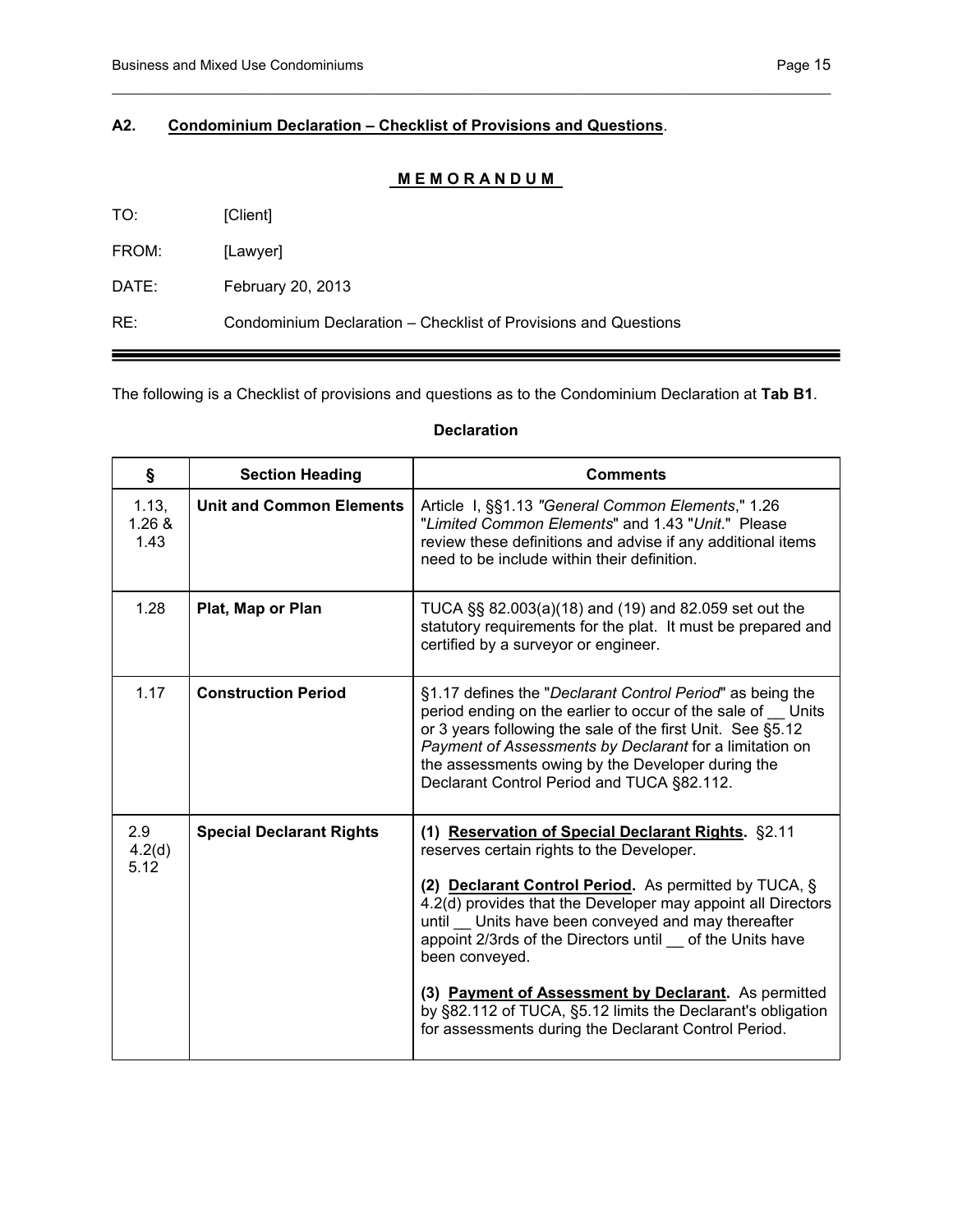| 3.4        | <b>Nonresidential Purposes</b>                                                     | §3.4 restricts use of the Units to nonresidential purposes.                                                                                                                                                                                  |
|------------|------------------------------------------------------------------------------------|----------------------------------------------------------------------------------------------------------------------------------------------------------------------------------------------------------------------------------------------|
| 3.7        | <b>Owner Maintenance</b>                                                           | §3.7 defines the items to be maintained by the Owners.                                                                                                                                                                                       |
| 4.2        | <b>Board of Directors</b>                                                          | The Board is to be composed of 1 representative of each<br>Unit. The term is 1 year.                                                                                                                                                         |
| 4.4<br>2.4 | <b>Administration and</b><br><b>Enforcement of</b><br><b>Condominium Documents</b> | §4.4 provides for various means to enforce the<br>Condominium Documents, including §§4.4(f) Fines, 4.4(g)<br>Remedies against tenants, 2.4(r) Venue and Lawsuit<br>Authority, 2.4(t) Association Entry, and 2.4(v) Assignment<br>of Revenues |
| 4.5(b)     | <b>Votes</b>                                                                       | §4.5(b) provides that each Unit has 1 vote.                                                                                                                                                                                                  |
| 4.6        | Insurance                                                                          | §4.6 provides the types of insurance to be maintained by<br>the Association.                                                                                                                                                                 |
| 5.3        | <b>Assessments</b>                                                                 | §5.3 provides that assessments are to be determined by<br>the Board.                                                                                                                                                                         |

## **Exhibits to Condominium Declaration**

The Condominium Declaration has attached to it the following Exhibits.

| Ex. | <b>Document Title</b>                                            | Comments                                                                                                                                                                                                                                                                                                                                                   |
|-----|------------------------------------------------------------------|------------------------------------------------------------------------------------------------------------------------------------------------------------------------------------------------------------------------------------------------------------------------------------------------------------------------------------------------------------|
| A   | <b>Legal Description</b><br>(Tab B2)                             | You will need to provide me with the legal description of the<br>Property.                                                                                                                                                                                                                                                                                 |
| B   | <b>Plat or Plan of the Property</b><br>(Tab B3)                  | A plat or plan of the Property subject to the Declaration<br>meeting the requirements of TUCA (See §§ 82.058,<br>82.003(a)(18) and (19), 82.052, and 82.055(4) and (12). A<br>reduced version is to be attached to the Declaration and a<br>separate larger version is to be separately recorded with<br>the County Clerk in the Condominium Plat Records. |
| C   | Percentage of Ownership of<br><b>Common Elements</b><br>(Tab B3) | This Exhibit allocates a fraction to each unit equal to 1<br>divided by the number of total Units in the Project of the<br>Common Elements and 1 vote to each Unit.                                                                                                                                                                                        |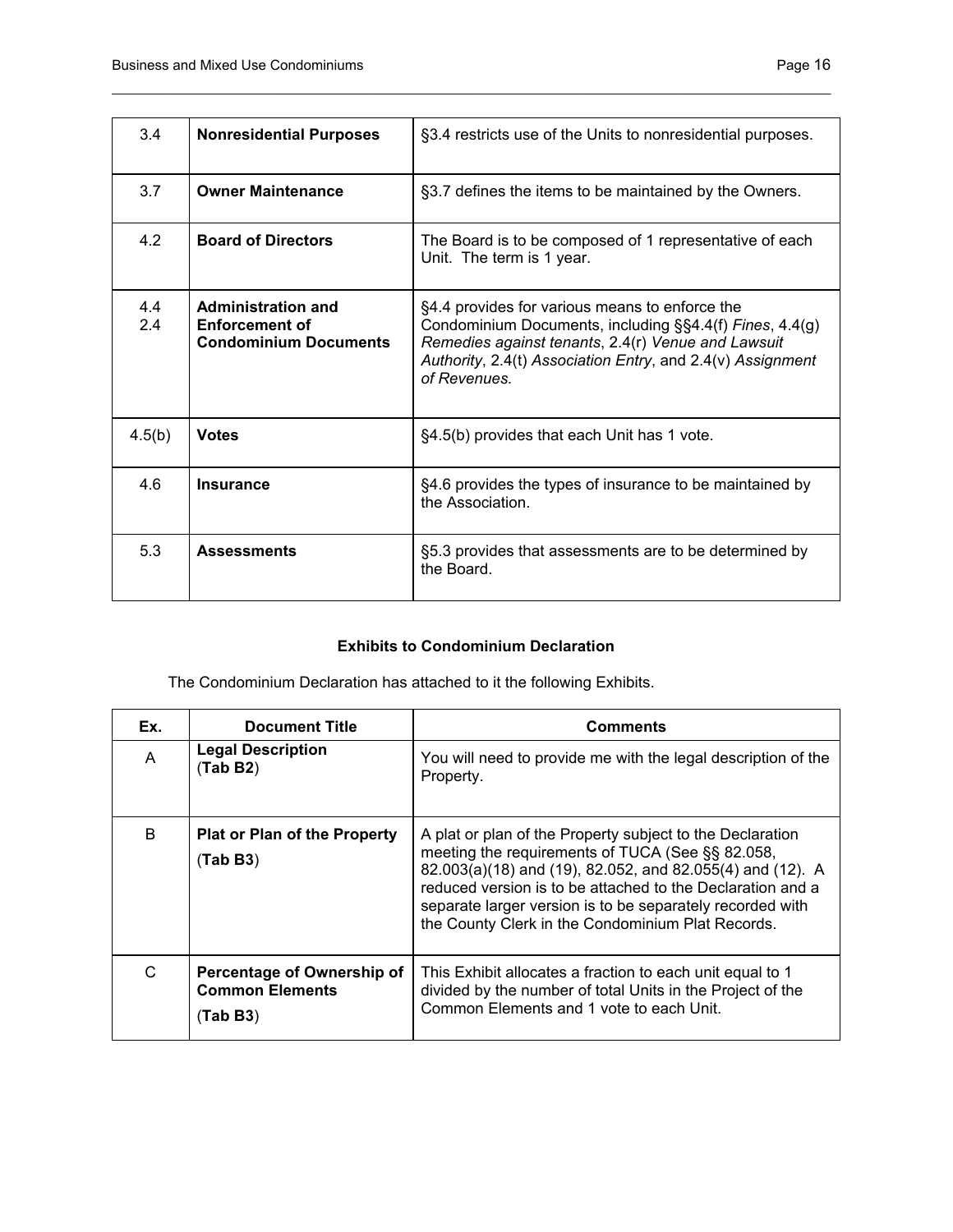| D | <b>Certificate of Formation of</b><br>the Association<br>(Tab B5) | The separate original of the Articles will be filed of record<br>with the Secretary of State.                                                                                                                                                            |
|---|-------------------------------------------------------------------|----------------------------------------------------------------------------------------------------------------------------------------------------------------------------------------------------------------------------------------------------------|
| E | <b>Bylaws of the Association</b><br>(Tab B6)                      | The Bylaws are to be adopted by the initial Board at its<br>Organizational Meeting.                                                                                                                                                                      |
| F | <b>Management Certificate</b><br>(Tab B7)                         | A separate original of the Management Certificate is to be<br>executed by the Management Company and filed for<br>record.                                                                                                                                |
| G | <b>Consent of Declarant's</b><br><b>Mortgagee</b><br>(Tab B8)     | You will need to provide several completed executed<br>originals of the Declaration to the Mortgagee. The<br>Mortgagee will need to execute the Consent of Declarant's<br>Mortgagee on the original of the Declaration that is to be<br>filed of record. |
| H | <b>Rules and Regulations</b><br>(Tab B9)                          | These are a basic set of rules and regulations or policies to<br>be adopted by the Board of Directors as governing the<br>conduct of owners of office condominiums in the project.                                                                       |
|   | <b>Architectural Guidelines</b><br>(Tab B10)                      | The Architectural Guidelines are to be adopted by the initial<br>Board at its Organizational Meeting.                                                                                                                                                    |
| J | <b>Boundary Designation</b><br>(Tab B11)                          | This form is to be completed and filed in connection with<br>each unit as its building's perimeter is finalized.                                                                                                                                         |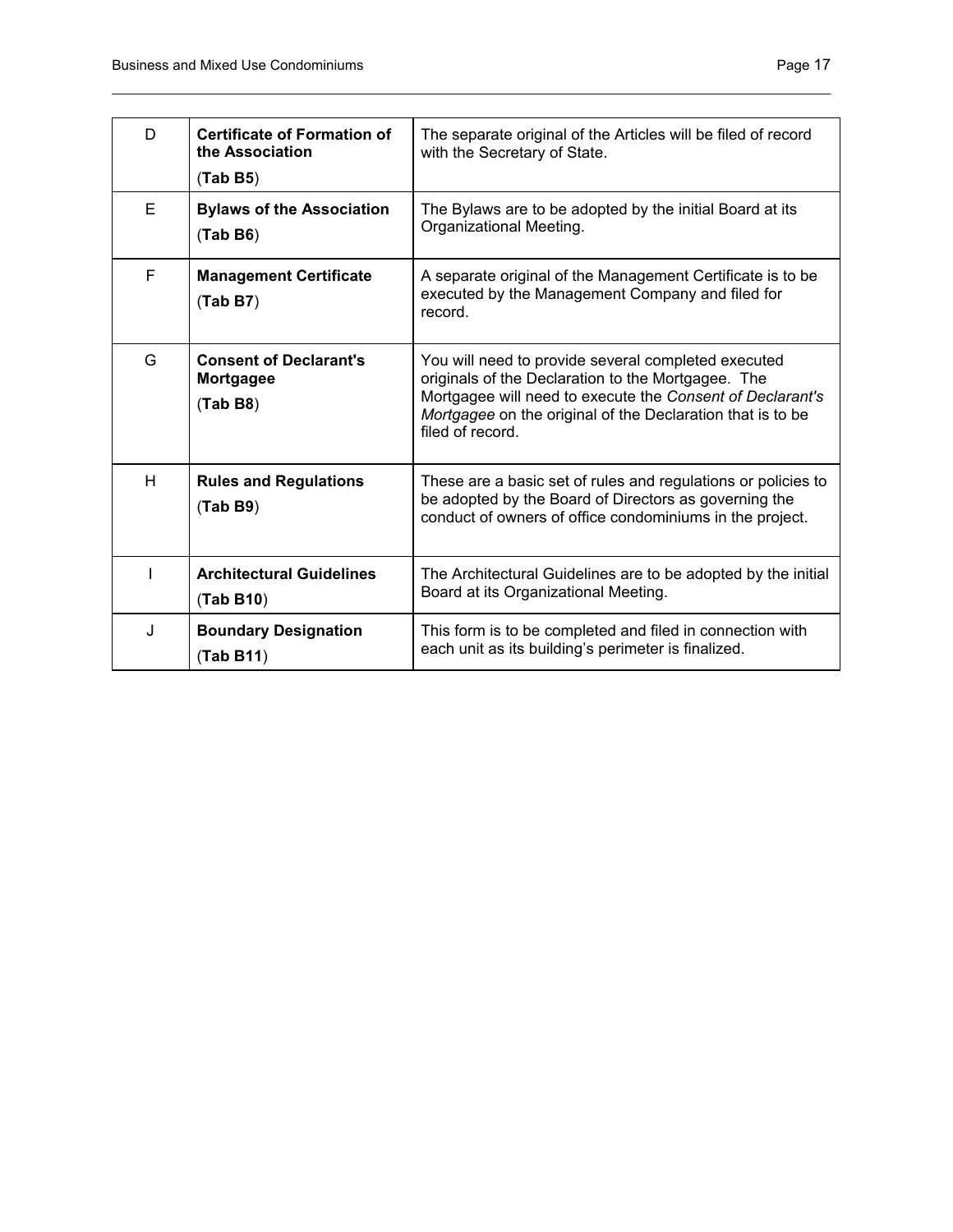## **A3. Condominium Sales Contract – Checklist of Provisions and Questions**.

### **M E M O R A N D U M**

 $\mathcal{L}_\mathcal{L} = \{ \mathcal{L}_\mathcal{L} = \{ \mathcal{L}_\mathcal{L} = \{ \mathcal{L}_\mathcal{L} = \{ \mathcal{L}_\mathcal{L} = \{ \mathcal{L}_\mathcal{L} = \{ \mathcal{L}_\mathcal{L} = \{ \mathcal{L}_\mathcal{L} = \{ \mathcal{L}_\mathcal{L} = \{ \mathcal{L}_\mathcal{L} = \{ \mathcal{L}_\mathcal{L} = \{ \mathcal{L}_\mathcal{L} = \{ \mathcal{L}_\mathcal{L} = \{ \mathcal{L}_\mathcal{L} = \{ \mathcal{L}_\mathcal{$ 

TO: [Client]

FROM: [Lawyer]

DATE: February 20, 2013

RE: Condominium Sales Contract – Checklist of Provisions and Questions

The following is a Checklist of provisions and questions as to the Sales Contract and the Attachments at **Tab C1**. The Project's construction lender may wish for the Seller to pledge these contracts as collateral for its development loan. I can provide you with a collateral assignment form if desired by the interim lender.

#### **Sales Contract**

|    | <b>Paragraph Heading</b> | <b>Comments</b>                                                                                                                                                                                                                                                                                                                                                                                   |
|----|--------------------------|---------------------------------------------------------------------------------------------------------------------------------------------------------------------------------------------------------------------------------------------------------------------------------------------------------------------------------------------------------------------------------------------------|
| 2A | <b>Property</b>          | The Sales Contract calls for there to be attached as<br>Addenda a Site Plan depicting the layout of the Building on<br>the Property and a Floor Plan of the Unit. Attached to the<br>Sales Contract are cover sheets for these Addenda<br>containing various disclaimers. The Sales Contract<br>contemplates an assignment without recourse of any<br>manufacturer's and contractor's warranties. |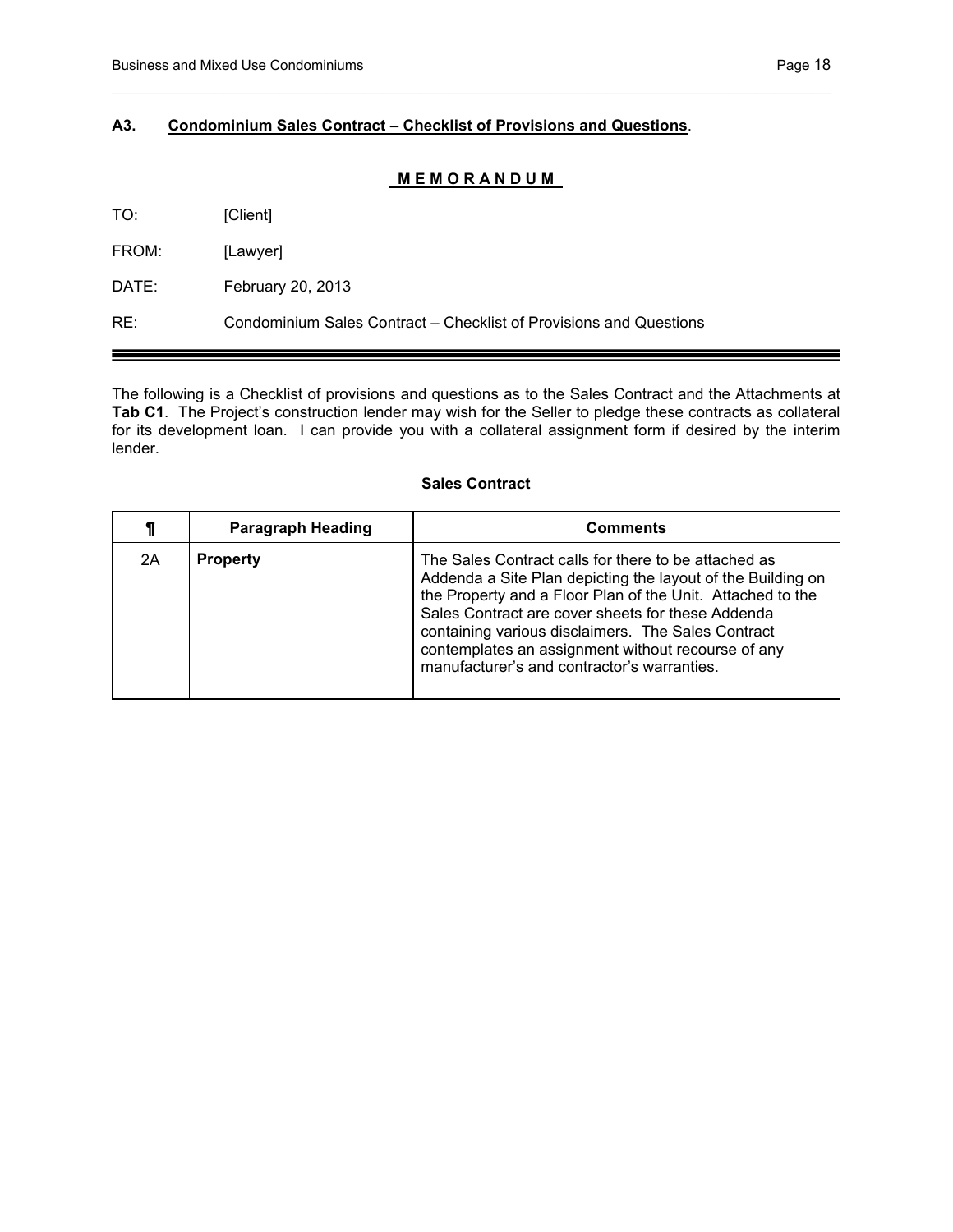| 2B    | Condominium<br><b>Documents</b>                                         | The Sales Contract provides alternative boxes as to<br>whether Buyer has received a copy of the Condominium<br>Documents prior to executing the Sales Contract. The<br>Texas Uniform Condominium Act permits parties to a<br>nonresidential condominium sales contract to waive the<br>Purchaser Protections set out in Subchapter D of TUCA.<br>These protections include a requirement that the Buyer be<br>provided with a copy of the Condominium Documents and<br>a comprehensive Condominium Information Statement<br>prepared in accordance with TUCA. I have added a<br>provision to Paragraph 2C whereby Buyer waives the<br>provisions of Subchapter D of TUCA. Despite having done<br>so, I have drafted the Sales Contract to provide by contract<br>some of the protections of Subchapter D of TUCA, such as<br>providing the Buyer before or after execution of the<br>Contract with the Condominium Documents and a<br>Commercial Condominium Information Statement. This<br>approach will avoid the rigors of preparing a Condominium<br>Information Statement meeting and continuing to comply<br>with the rigors of Subchapter D of TUCA, but at the same<br>time affording the Buyer with these documents and<br>disclosure. This approach also allows for disclosure as to<br>important aspects of the Project. Buyer should sign the<br>separate Buyer's Receipt for the Condominium Documents<br>(Tab C3) signifying that it received and reviewed the<br>Condominium Documents. I have provide a form of<br>Receipt in the Sales Package. |
|-------|-------------------------------------------------------------------------|------------------------------------------------------------------------------------------------------------------------------------------------------------------------------------------------------------------------------------------------------------------------------------------------------------------------------------------------------------------------------------------------------------------------------------------------------------------------------------------------------------------------------------------------------------------------------------------------------------------------------------------------------------------------------------------------------------------------------------------------------------------------------------------------------------------------------------------------------------------------------------------------------------------------------------------------------------------------------------------------------------------------------------------------------------------------------------------------------------------------------------------------------------------------------------------------------------------------------------------------------------------------------------------------------------------------------------------------------------------------------------------------------------------------------------------------------------------------------------------------------------------------------------------------------------------|
| 2C    | <b>Commercial</b><br><b>Condominium Information</b><br><b>Statement</b> | The Sales Contract states that the Buyer has received a<br>copy of the Commercial Condominium Information<br>Statement prior to executing the Sales Contract. The<br>Buyer should sign the separate Buyer's Receipt (Tab C3)<br>for the CCIS signifying that it received and reviewed the<br>CCIS prior to executing the Sales Contract. As noted<br>above, the Sales Contract provides for waiver by Buyer of<br>application of the provisions of Subchapter D of TUCA to<br>the transaction. I have provided in the Sales Contract this<br>waiver. However, I have included in the Sales Contract an<br>alternative form of disclosure document (the CCIS) so that<br>this type of information is provided to a Buyer in connection<br>with its decision to buy a Unit.                                                                                                                                                                                                                                                                                                                                                                                                                                                                                                                                                                                                                                                                                                                                                                                        |
| 3 & 4 | <b>Sales Price</b>                                                      | The Sales Price for each Unit is a combination of the<br>negotiated price for the Unit's share of the land and<br>infrastructure and the Construction Price for the building<br>shell and/or finish out if the Unit is being sold on a turnkey<br>basis.                                                                                                                                                                                                                                                                                                                                                                                                                                                                                                                                                                                                                                                                                                                                                                                                                                                                                                                                                                                                                                                                                                                                                                                                                                                                                                         |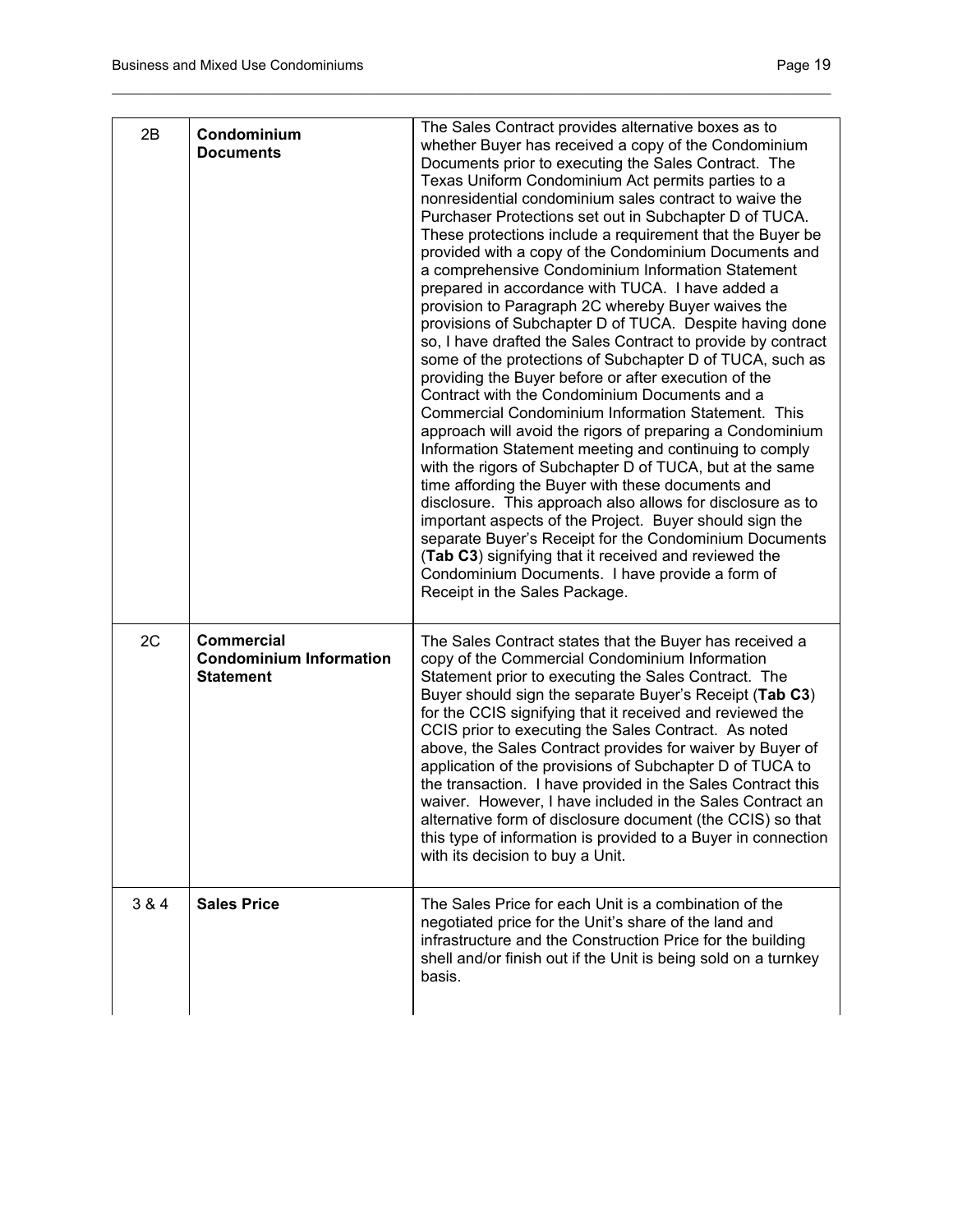| 5  | <b>Earnest Money</b>               | The Sales Contract provides for an initial amount of<br>Earnest Money payable at contract execution and an<br>optional additional amount to be deposited "within<br>days" after contract execution. The Title Company selected<br>by the Seller acts as the escrow agent. Your lender may<br>wish for the deposit to be held at its bank.                                                                                                                                                                                                                                                                                                                                                                                                                                                                                                                                                                                                                                                                                                                                                                                                                                       |
|----|------------------------------------|---------------------------------------------------------------------------------------------------------------------------------------------------------------------------------------------------------------------------------------------------------------------------------------------------------------------------------------------------------------------------------------------------------------------------------------------------------------------------------------------------------------------------------------------------------------------------------------------------------------------------------------------------------------------------------------------------------------------------------------------------------------------------------------------------------------------------------------------------------------------------------------------------------------------------------------------------------------------------------------------------------------------------------------------------------------------------------------------------------------------------------------------------------------------------------|
| 6  | <b>Title Policy</b>                | The Sales Contract contains alternative choices as to who<br>pays for the Title Insurance. The Sales Contract differs<br>from the TREC approach as the Buyer is not afforded the<br>opportunity to review a title commitment and to object to<br>matters reflected therein. The Buyer is protected by the<br>Title Policy to be issued at closing. The Title Company<br>probably will proceed as it normally does in providing the<br>Buyer with a title commitment, but the step of affording the<br>Buyer the right to terminate the Sales Contract based on its<br>review of the title commitment and its exceptions is<br>eliminated. The standard list of Title Exceptions is revised<br>to include the following exceptions:<br>Matters in Progress. ¶ 6A(5) (also see ¶<br>(a)<br>11A(2)) is an exception for any easements reserved<br>or granted by Seller in connection with the<br>development of the Condominium or in developing<br>adjacent property, and for management<br>agreements, service contracts and other<br>agreements not of record executed by the Seller<br>prior to the formation of the Association or by the<br>Association after its formation. |
|    |                                    | (b)<br><b>Construction.</b> $\P$ 6A(11) is an exception for any<br>pre-closing work that may be requested or<br>undertaken by Buyer.                                                                                                                                                                                                                                                                                                                                                                                                                                                                                                                                                                                                                                                                                                                                                                                                                                                                                                                                                                                                                                            |
| 7A | Inspection                         | ¶ 7A provides the Buyer the right to inspect the Unit prior to<br>closing. But, Buyer is not afforded an out based on its post<br>contract inspection of the Unit. Buyer is to make an<br>appointment with Seller at least 2 days in advance.                                                                                                                                                                                                                                                                                                                                                                                                                                                                                                                                                                                                                                                                                                                                                                                                                                                                                                                                   |
| 7B | "As Is"<br><b>Limited Warranty</b> | ¶ 7B provides that the sale is "as is" except for the limited<br>warranties to be provided by the Seller as set out in the<br>Limited Warranty and Service Procedures Agreement to be<br>provided by Seller in connection with each sale. Seller also<br>assigns its interest in any manufacturer warranties. If you<br>are not providing a post-closing warranty, then this<br>provision will need to be revised.                                                                                                                                                                                                                                                                                                                                                                                                                                                                                                                                                                                                                                                                                                                                                              |
| 8  | <b>Broker's Fees</b>               | <b>18</b> is the standard TREC provision requiring any<br>commission agreements to be in writing.                                                                                                                                                                                                                                                                                                                                                                                                                                                                                                                                                                                                                                                                                                                                                                                                                                                                                                                                                                                                                                                                               |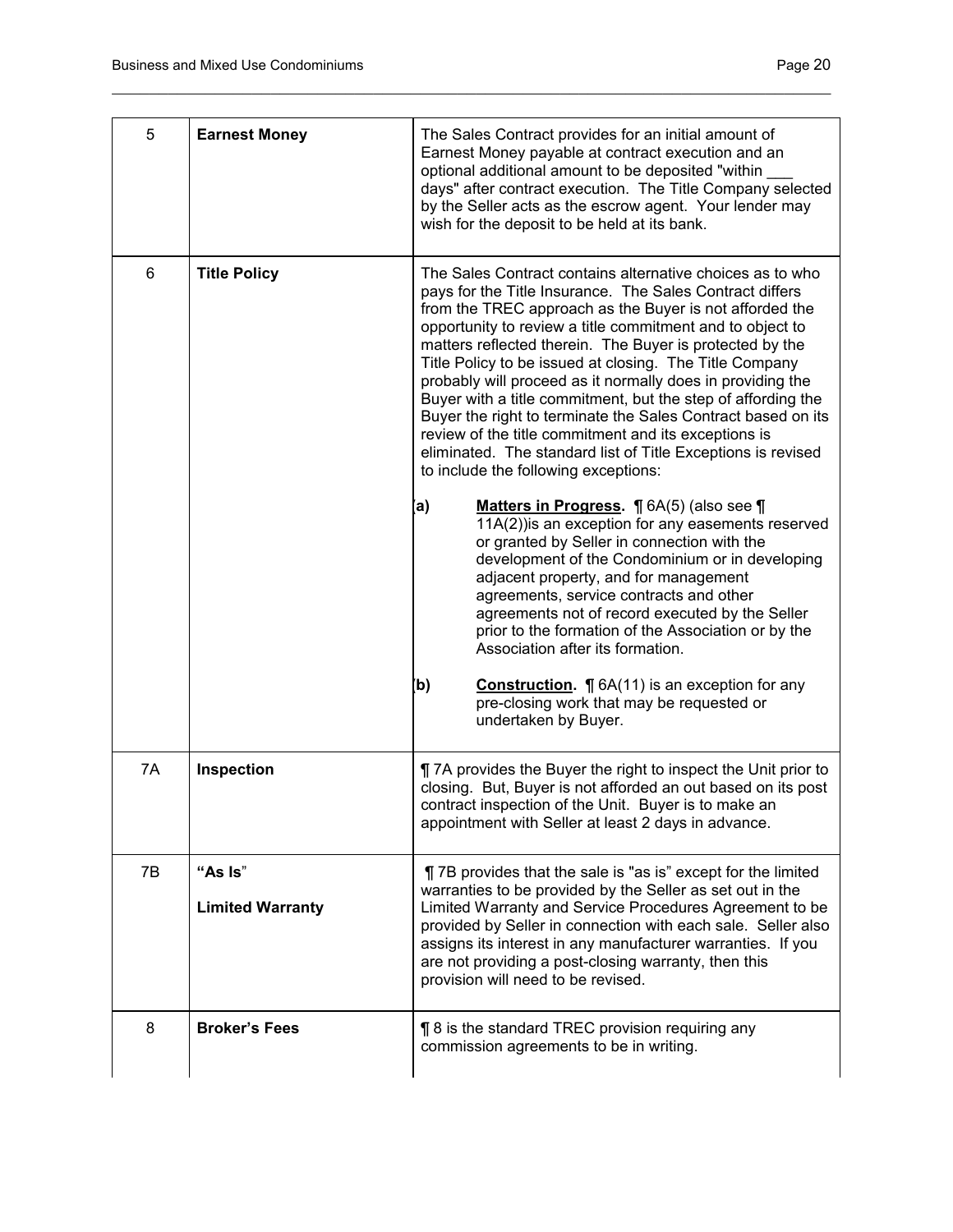| 9       | <b>Closing</b>            | This provision permits the Title Company to be designated<br>by the Seller. This form has alternate provisions addressing<br>determination of the Closing Date, depending on whether<br>or not the sale contract is executed before or after<br>construction of improvements of the Project. The Contract<br>will need to be revised prior to its use. |                                                                                                                                                                                                                                                                                                                                                          |
|---------|---------------------------|--------------------------------------------------------------------------------------------------------------------------------------------------------------------------------------------------------------------------------------------------------------------------------------------------------------------------------------------------------|----------------------------------------------------------------------------------------------------------------------------------------------------------------------------------------------------------------------------------------------------------------------------------------------------------------------------------------------------------|
| 11      | <b>Special Provisions</b> | (a)                                                                                                                                                                                                                                                                                                                                                    | <b>Reserved Rights.</b> $\P$ 11A(1) provides that Seller<br>may impose additional covenants, agreements and<br>easements on the Project after execution of the<br>Sales Contract but prior to the closing of the first<br>sale, so long as they do not substantially or<br>materially affect the use of the property as a<br>nonresidential condominium. |
|         |                           | (b)                                                                                                                                                                                                                                                                                                                                                    | <b>Seller's Rights.</b> $\P$ 11A(2) provides that the Seller<br>reserves certain rights to assist it in marketing the<br>unsold Units.                                                                                                                                                                                                                   |
|         |                           | (c)                                                                                                                                                                                                                                                                                                                                                    | <b>Financial Information.</b> 11B requires the Buyer<br>to submit financial information to Seller, if<br>requested by Seller. Seller is also permitted to<br>make credit inquiries.                                                                                                                                                                      |
| 12 & 13 | <b>Closing</b>            | (a)                                                                                                                                                                                                                                                                                                                                                    | <b>Association Reserve.</b> 12B(2) provides for Buyer<br>to post with the Association a reserve (e.g. 4<br>months' reserve).                                                                                                                                                                                                                             |
|         |                           | (b)                                                                                                                                                                                                                                                                                                                                                    | Utilities. ¶ 12B(5) provides for Buyer to make all<br>utility continuance arrangements.                                                                                                                                                                                                                                                                  |
|         |                           | (3)                                                                                                                                                                                                                                                                                                                                                    | <b>Insurance.</b> 13 provides for tax proration and for<br>Buyer to reimburse Seller for any prepaid insurance<br>paid by Seller on the Association's master policy.                                                                                                                                                                                     |
| 14      | <b>Casualty Loss</b>      | ¶ 14 provides that in the event that the Project is damaged<br>or destroyed prior to closing (fire, etc.), Seller may elect to<br>terminate the Sales Contract or may elect to continue the<br>contract for up to 90 days if the damage may be repaired<br>within 90 days.                                                                             |                                                                                                                                                                                                                                                                                                                                                          |
| 16      | <b>Dispute Resolution</b> | ¶ 16 provides for mediation and binding arbitration of<br>disputes.                                                                                                                                                                                                                                                                                    |                                                                                                                                                                                                                                                                                                                                                          |
| 25A     | <b>No Oral Agreements</b> | ¶ 25A provides that there are no oral agreements or<br>understandings and provides specific disclaimers (e.g.,<br>investment potential or resale potential, tax advice, and<br>square footage).                                                                                                                                                        |                                                                                                                                                                                                                                                                                                                                                          |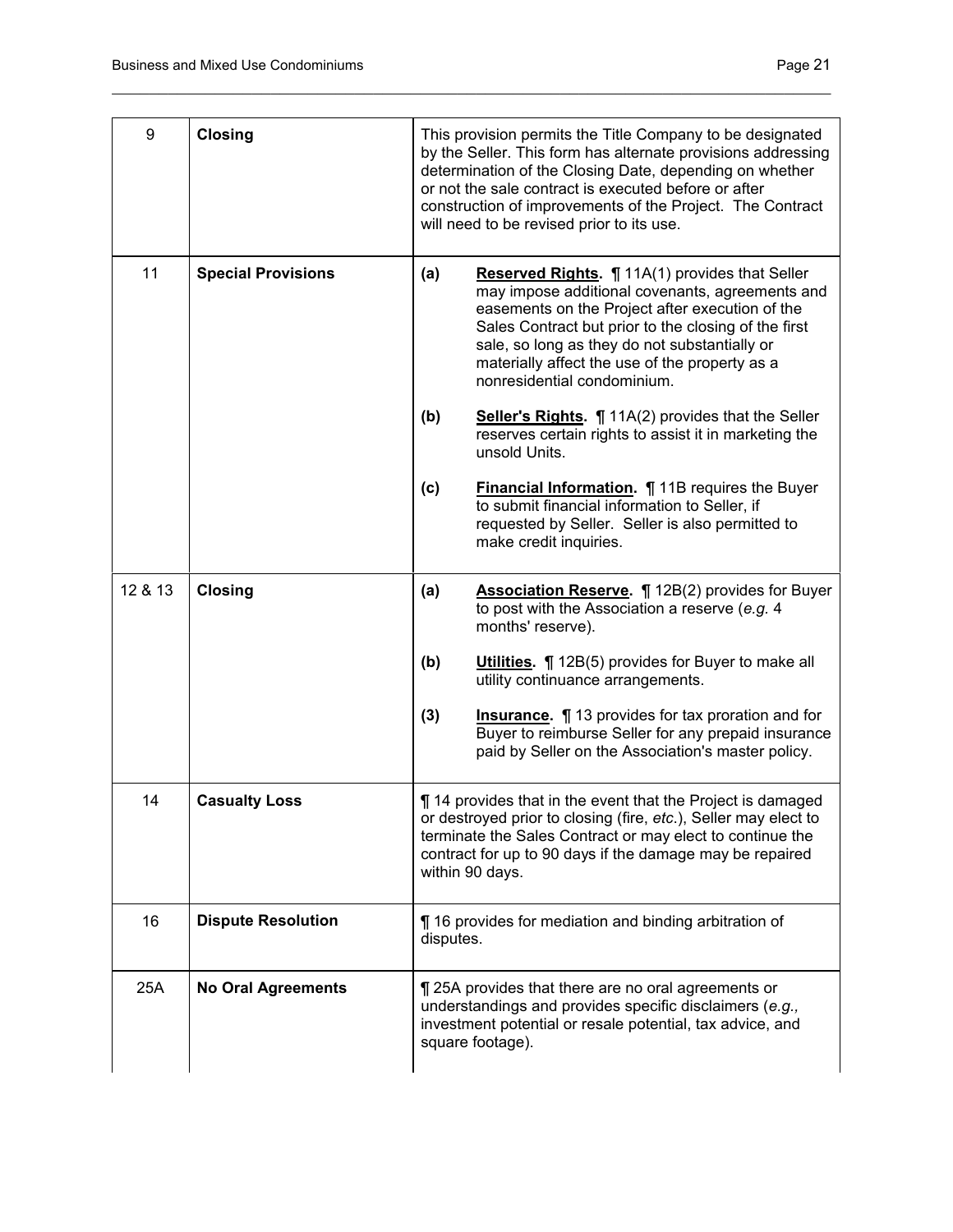| 25E | Performance                                  | <b>T</b> 25E provides that time is of the essence.                                                                                                                                                                                                                                                                                                                                                                                                                                                                                                                                                                                                                                                 |
|-----|----------------------------------------------|----------------------------------------------------------------------------------------------------------------------------------------------------------------------------------------------------------------------------------------------------------------------------------------------------------------------------------------------------------------------------------------------------------------------------------------------------------------------------------------------------------------------------------------------------------------------------------------------------------------------------------------------------------------------------------------------------|
| 26  | Releases, Waivers, and<br><b>Indemnities</b> | <b>1</b> 26 contains various releases, waivers and indemnities not<br>contained in the standard TREC form, including waiver by<br>the Buyer of its rights to seek damages under the DTPA<br>(Buyer can still seek recourse for misrepresentation),<br>waiver by both parties of jury trial (dispute resolution is to<br>be by arbitration not lawsuits), waiver of rights to punitive<br>damages by either party, and a release and indemnity by<br>the Buyer as to claims arising out of injuries due to Buyer or<br>Buyer's invitees being on site prior to closing. The nature<br>of these provisions requires that they be in conspicuous<br>type and be worded in the manner they are worded. |

## **Attachments to Sales Contract**

The Sales Contract has attached to it the following Addenda (the CCIS can be a separate booklet due to its length).

| Tab                              | <b>Document Title</b>                                           | <b>Comments</b>                                                                                                                                                                      |
|----------------------------------|-----------------------------------------------------------------|--------------------------------------------------------------------------------------------------------------------------------------------------------------------------------------|
| C <sub>2</sub><br>C <sub>3</sub> | <b>CCIS Buyer's Receipt</b>                                     | Three separate originals of the Buyer's Receipt for these<br>documents need to be signed by Seller and Buyer prior to<br>the time of execution of the Sales Contract.                |
| $C4-5$                           | Addendum                                                        | This Addendum sets out Buyer's obligation to complete the<br>Finish-Out in accordance with Specifications to be attached<br>to the Addendum or later to be agreed to by the parties. |
| C6                               | <b>TREC Form Information</b><br><b>About Brokerage Services</b> | If a real estate broker is involved, three separate originals of<br>these documents need to be signed by Seller and Buyer at<br>the time of execution of the Sales Contract.         |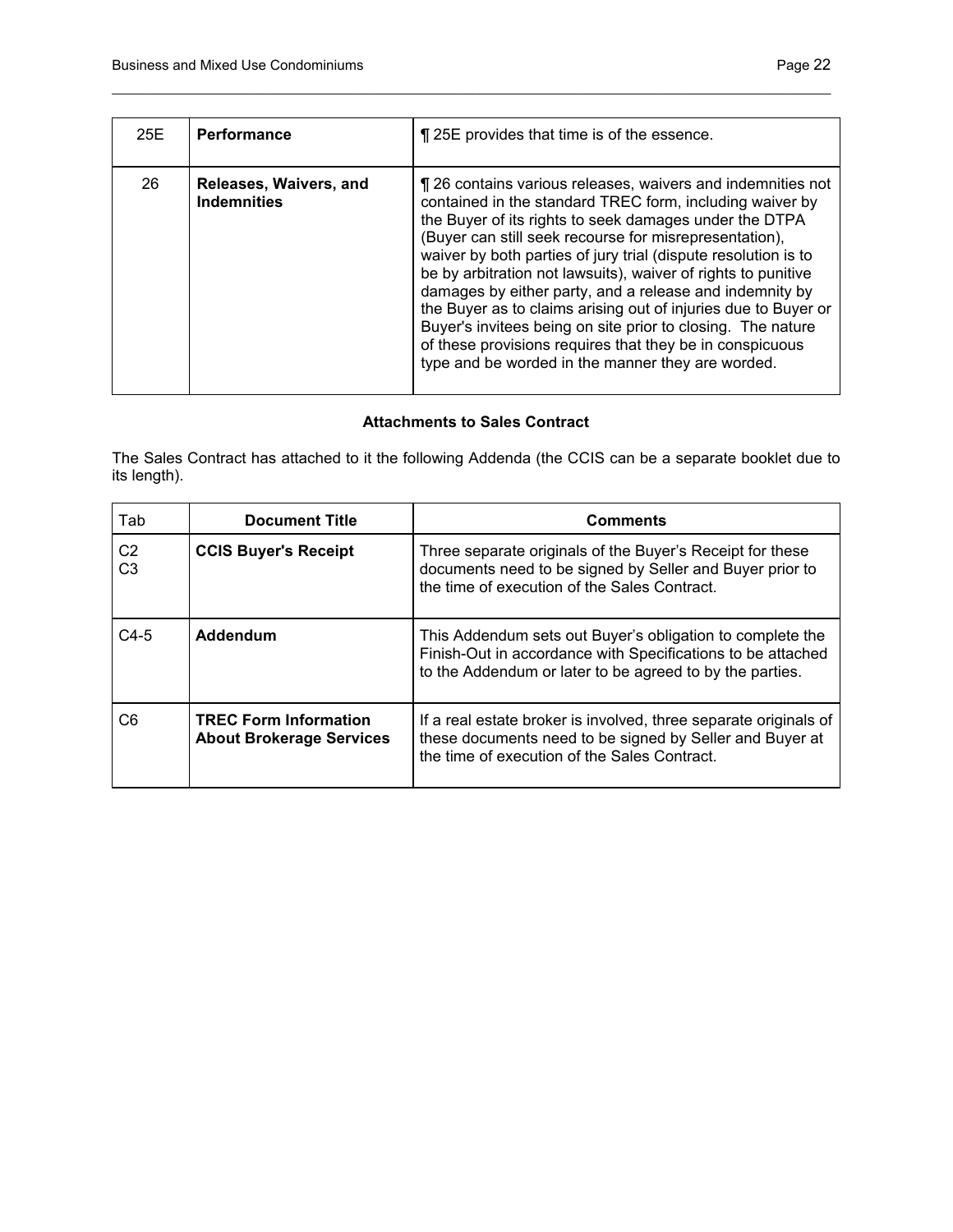### **B. Condominium Documents Package.**

## **B1. Condominium Declaration. (Short Form)**

## **DECLARATION**

 $\mathcal{L}_\mathcal{L} = \{ \mathcal{L}_\mathcal{L} = \{ \mathcal{L}_\mathcal{L} = \{ \mathcal{L}_\mathcal{L} = \{ \mathcal{L}_\mathcal{L} = \{ \mathcal{L}_\mathcal{L} = \{ \mathcal{L}_\mathcal{L} = \{ \mathcal{L}_\mathcal{L} = \{ \mathcal{L}_\mathcal{L} = \{ \mathcal{L}_\mathcal{L} = \{ \mathcal{L}_\mathcal{L} = \{ \mathcal{L}_\mathcal{L} = \{ \mathcal{L}_\mathcal{L} = \{ \mathcal{L}_\mathcal{L} = \{ \mathcal{L}_\mathcal{$ 

**OF**

## **CONDOMINIUM REGIME**

**FOR**

**\_\_\_\_\_\_\_\_\_\_\_\_\_\_\_\_\_\_\_\_\_\_\_\_\_\_\_ OFFICE CONDOMINIUMS**

**Prepared by:**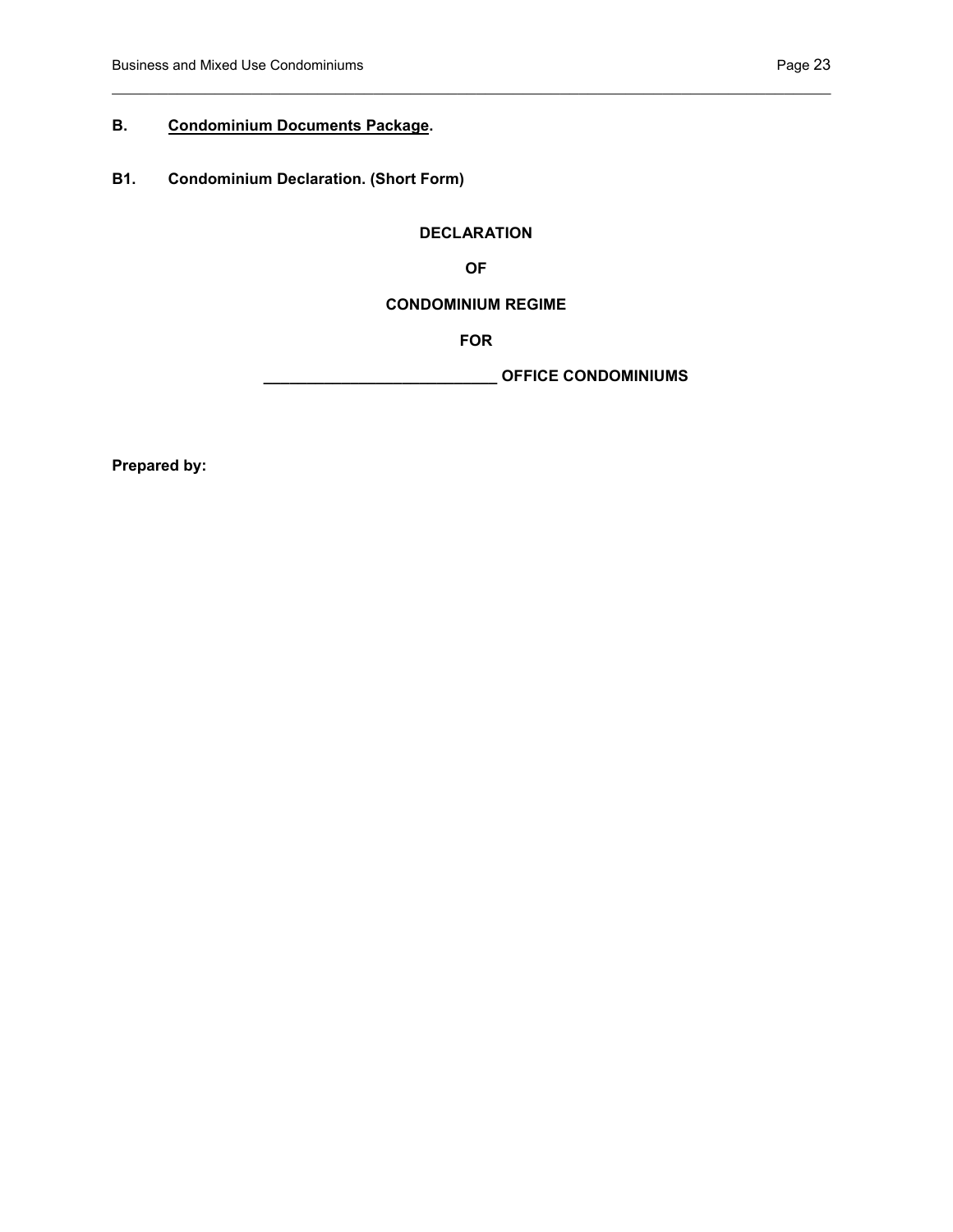## **TABLE OF CONTENTS**

- ARTICLE 1. Submission: Defined Terms
	- 1.1 Submission of Real Estate
		- 1.2 Defined Terms
- ARTICLE 2. Names: Description of Real Estate
	- 2.1 Names
	- 2.2 Real Estate
- ARTICLE 3. The Association
	- 3.1 Authority
	- 3.2 Powers<br>3.3 Declara
	- Declarant Control
- ARTICLE 4. Units
	- 4.1 Number of Units
	- 4.2 Identification of Boundaries
	- 4.3 Unit Boundaries
- ARTICLE 5. Limited Common Elements
	- 5.1 Limited Common Elements
	- 5.2 Allocation of Reserved Limited Common Elements
	- 5.3 Allocation of Specified Common Elements
- ARTICLE 6. Allocated Interests
	- 6.1 Allocated Interests
		- 6.2 Determination of Allocated Interests
	- 6.3 Future Interests
- ARTICLE 7. Restrictions on Use
- ARTICLE 8. Easements and Licenses
- ARTICLE 9. Amendment of Declaration
- ARTICLE 10. Plat and Plans
- ARTICLE 11. Reconstruction After Loss
- ARTICLE 12. Special Declarant Rights and Development Rights
	- 12.1 Special Declarant Rights
		- 12.2 Limitations on Special Declarant Rights
- ARTICLE 13. Interest Rate
	- 13.1 Interest on Delinquent Assessments<br>13.2 Default Interest Rate
	- Default Interest Rate
- ARTICLE 14. Maintenance, Repair and Replacement
- Exhibit A Plat and Plans
- Exhibit B Table of Interests
- Exhibit C Description of Easements and Other Encumbrances
- Exhibit D Special Declarant Rights and Development Rights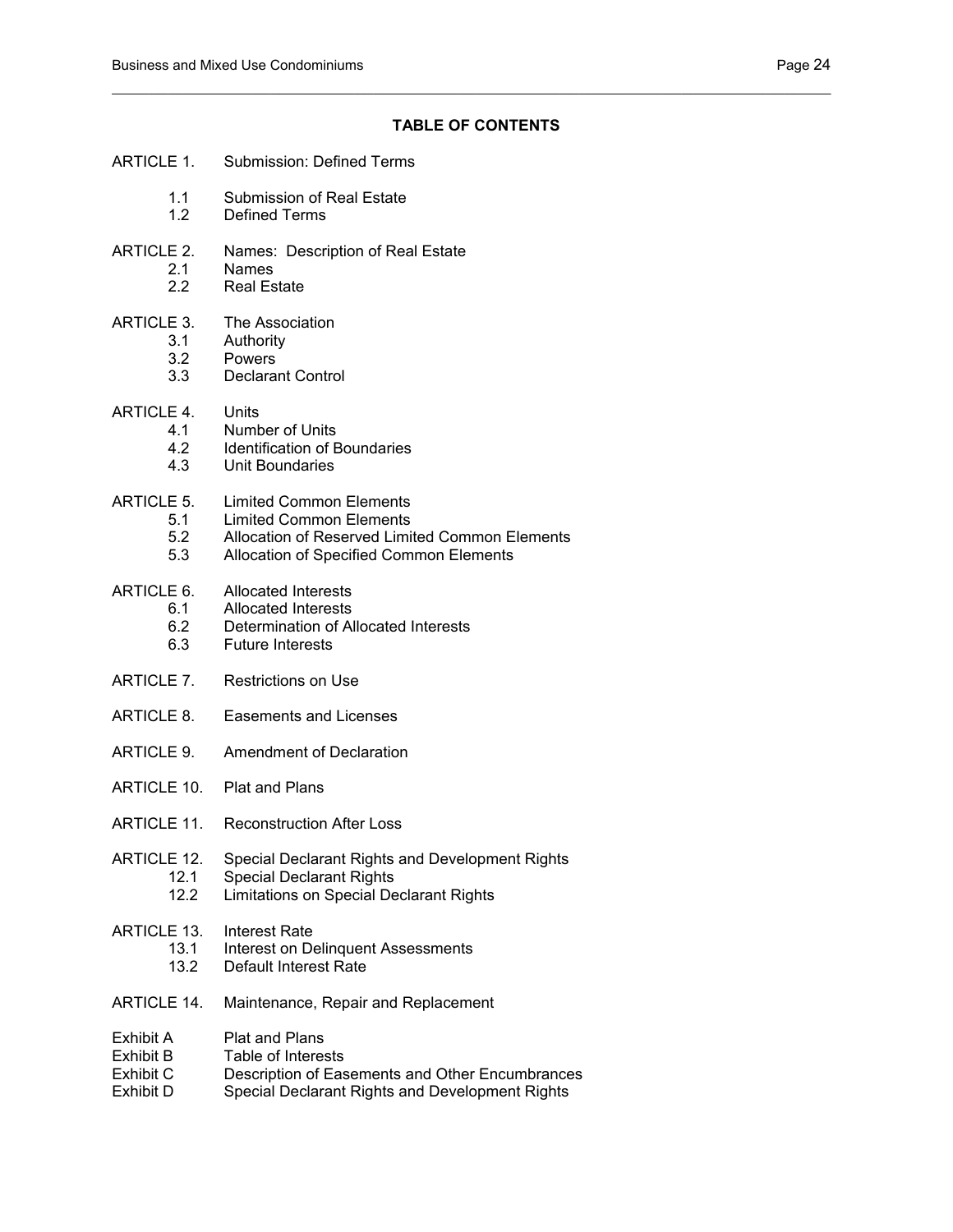#### **DECLARATION OF CONDOMINIUM REGIME FOR \_\_\_\_\_\_\_\_\_\_\_\_\_\_\_\_\_\_\_\_\_\_\_ OFFICE CONDOMINIUMS**

### **ARTICLE 1. SUBMISSION; DEFINED TERMS**

 $\mathcal{L}_\mathcal{L} = \{ \mathcal{L}_\mathcal{L} = \{ \mathcal{L}_\mathcal{L} = \{ \mathcal{L}_\mathcal{L} = \{ \mathcal{L}_\mathcal{L} = \{ \mathcal{L}_\mathcal{L} = \{ \mathcal{L}_\mathcal{L} = \{ \mathcal{L}_\mathcal{L} = \{ \mathcal{L}_\mathcal{L} = \{ \mathcal{L}_\mathcal{L} = \{ \mathcal{L}_\mathcal{L} = \{ \mathcal{L}_\mathcal{L} = \{ \mathcal{L}_\mathcal{L} = \{ \mathcal{L}_\mathcal{L} = \{ \mathcal{L}_\mathcal{$ 

**1.1. Submission of Real Estate**. \_\_\_\_\_\_\_\_\_\_\_\_\_\_\_\_\_\_\_\_ (the "**Declarant**"), owner in fee simple of the real estate described in **Section 2.2** below located in \_\_\_\_\_\_\_ County, Texas, hereby submits the real estate, together with all easements, rights and appurtenances thereto and the buildings and improvements erected or to be erected thereon (collectively, the "**Property**") to the provisions of Chapter 82 of the Property Code, known as the Texas Uniform Condominium Act (the "**Act**").

**1.2 Defined Terms**. Each capitalized term not otherwise defined in this Declaration or in the Plats and Plans shall have the meanings specified or used in the Act.

#### **ARTICLE 2. NAMES; DESCRIPTION OF REAL ESTATE**

### **2.1 Names**.

(a) Condominium. The name of the Condominium is the \_\_\_ Office Condominiums.

(b) Association. The name of the Association is the Oaks at Coffice Condominium Owners' Association, Inc., a Texas non-profit corporation.

**2.2 Real Estate**. The Condominium is located in Travis County, Texas. The real estate of the Condominium is described as follows:

### **ARTICLE 3. THE ASSOCIATION**

**3.1 Authority**. The business affairs of the Condominium shall be managed by the Association, acting through its Board. The Association shall be governed by its bylaws, as amended from time to time.

#### **3.2 Powers**.

(a) The Association shall have all of the powers, authority and duties permitted pursuant to the Act necessary and proper to manage the business and affairs of the Condominium.

(b) The Association may assign its future income, including its rights to receive Common Expense assessments, only by the affirmative vote of Unit Owners of Units to which at least 51% of the votes in the Association are allocated, at a meeting called for that purpose.

**3.3 Declarant Control**. The Declarant shall have all the powers reserved in Section 82.103(c) of the Act to appoint and remove officers and members of the Board.

#### **ARTICLE 4. UNITS**

**4.1 Number of Units**. The number of Units in the Condominium is eight.

**4.2 Identification of Units**. The identification number of each Unit is shown on the Plats (hereafter defined) or Plans (hereafter defined) or both.

**4.3 Unit Boundaries**. The boundaries of each Unit are located as shown on the Plats and Plans. The walls, floors, and ceilings are designated as boundaries of a Unit.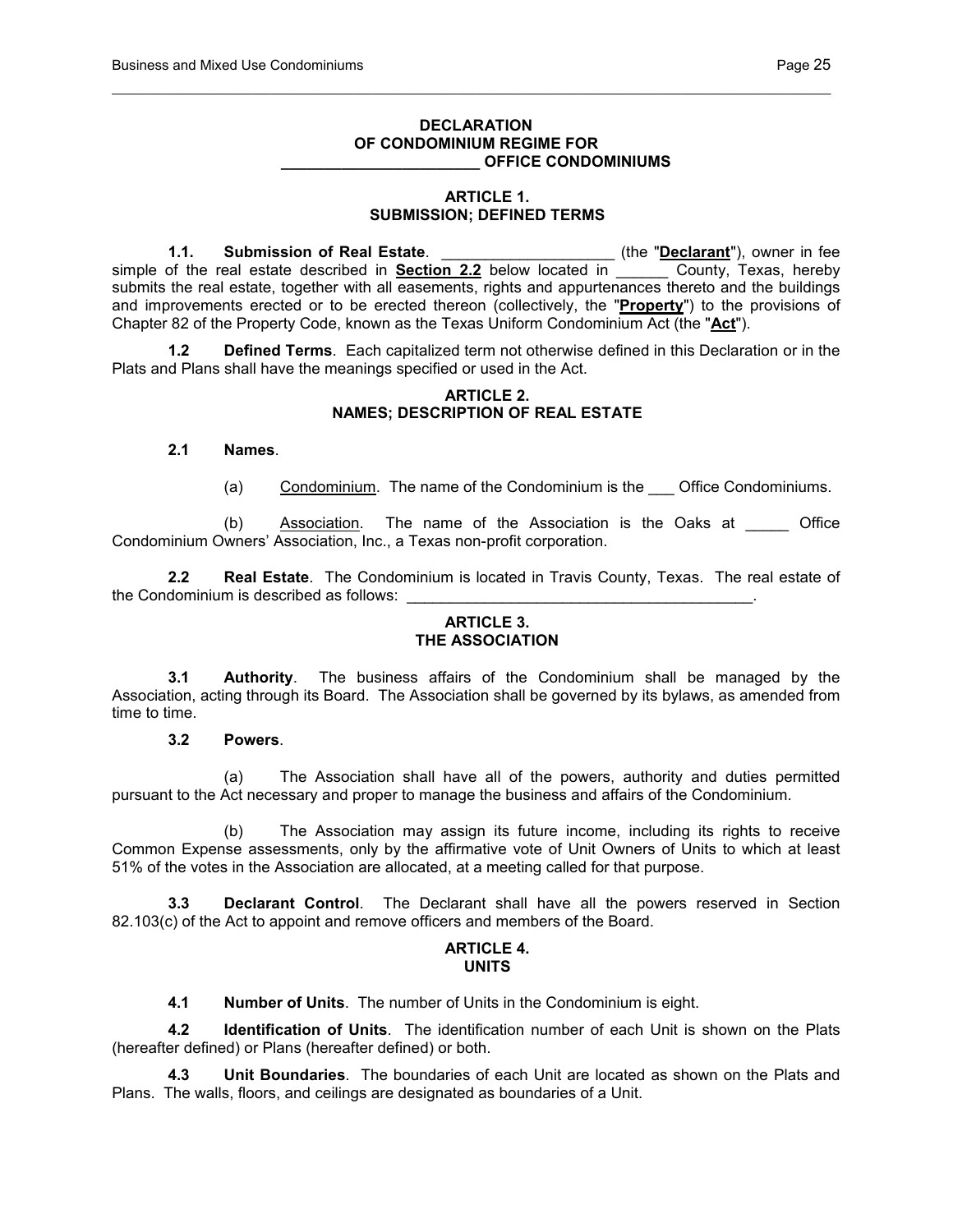### **ARTICLE 4. LIMITED COMMON ELEMENTS**

 $\mathcal{L}_\mathcal{L} = \{ \mathcal{L}_\mathcal{L} = \{ \mathcal{L}_\mathcal{L} = \{ \mathcal{L}_\mathcal{L} = \{ \mathcal{L}_\mathcal{L} = \{ \mathcal{L}_\mathcal{L} = \{ \mathcal{L}_\mathcal{L} = \{ \mathcal{L}_\mathcal{L} = \{ \mathcal{L}_\mathcal{L} = \{ \mathcal{L}_\mathcal{L} = \{ \mathcal{L}_\mathcal{L} = \{ \mathcal{L}_\mathcal{L} = \{ \mathcal{L}_\mathcal{L} = \{ \mathcal{L}_\mathcal{L} = \{ \mathcal{L}_\mathcal{$ 

#### **4.1 Limited Common Elements**.

(a) A "**Limited Common Element**" means a portion of the Common Elements, designated in this Declaration, or on the Plats and Plans, or by the Act, for the exclusive use of one or more but fewer than all of the Units.

(b) The portions of the buildings described in **Exhibit A** attached hereto, in addition to the portions described in Sections 82.052(2) and 82.052(4) of the Act, are designated as Limited Common Elements.

### **4.2 Allocation of Reserved Limited Common Elements**.

(a) Portions of the Common Elements are marked on the Plats and Plans as Common Elements which may be allocated as Limited Common Elements. These portions of the Common Elements include, without limitation, vehicle parking areas, portions of the buildings which may be used for storage purposes, and others.

(b) The Declarant reserves the right to allocate specified areas which constitute a part of these Common Elements as Limited Common Elements for the exclusive use of the owners of Units to which these specified areas shall become appurtenant. The Declarant may assign such Common Elements as Limited Common Element areas pursuant to the provisions of Section 82.058 of the Act (i) by making such an allocation in a recorded instrument or (ii) in the deed to the Unit to which such Limited Common Element area shall be appurtenant or (iii) by recording an appropriate amendment to this Declaration. Such allocations by the Declarant may be to Units owned by the Declarant. Subsequent to the Declarant Control Period, the right of allocation pursuant to this Section shall pass from the Declarant to the Board and the Declarant may not thereafter exercise any such right.

**4.3 Allocation of Specified Common Elements**. The Board may designate parts of the Common Elements from time to time for use by less than all of the Unit owners or by nonowners for specified periods of time or by only those persons paying fees or satisfying other reasonable conditions for use as may be established by the Board. Any such designation by the Board shall not be a sale or disposition of such portions of the Common Elements.

#### **ARTICLE 5. ALLOCATED INTERESTS**

**5.1 Allocated Interests**. The undivided interest in the Common Elements, the Common Expense liability, and votes in the Association allocated to each Unit are set forth in **Exhibit B**.

**5.2 Determination of Allocated Interests**. The interests allocated to each Unit have been calculated as follows:

(a) with respect to the undivided interest in Common Elements, on the basis of the relative square footage of the Unit in comparison to the total square footage of all Units;

(b) with respect to the percentage of liability for Common Expenses, on the basis of the relative square footage of the Unit in comparison to the total square footage of all Units; and

(c) with respect to the number of votes in the Association, on the basis of the relative square footage of the Unit in comparison to the total square footage of all Units.

**5.3 Future Units**. In the event Declarant amends this Declaration to add additional Units, the undivided interests in the Common Elements, the Common Expense liability and votes in the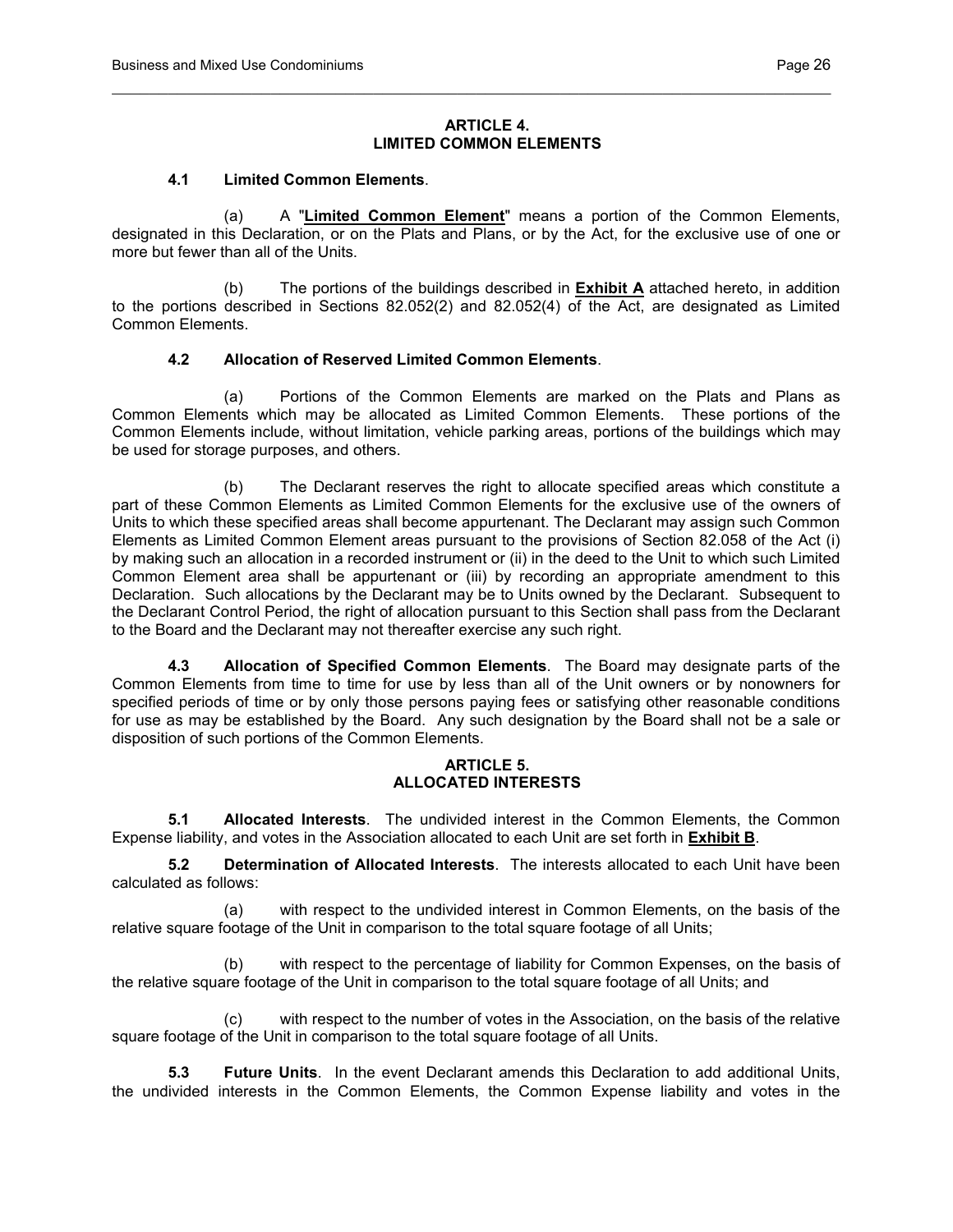Association will be reallocated based upon the relative square footage of each Unit in comparison to the total square footage of all Units.

 $\mathcal{L}_\mathcal{L} = \{ \mathcal{L}_\mathcal{L} = \{ \mathcal{L}_\mathcal{L} = \{ \mathcal{L}_\mathcal{L} = \{ \mathcal{L}_\mathcal{L} = \{ \mathcal{L}_\mathcal{L} = \{ \mathcal{L}_\mathcal{L} = \{ \mathcal{L}_\mathcal{L} = \{ \mathcal{L}_\mathcal{L} = \{ \mathcal{L}_\mathcal{L} = \{ \mathcal{L}_\mathcal{L} = \{ \mathcal{L}_\mathcal{L} = \{ \mathcal{L}_\mathcal{L} = \{ \mathcal{L}_\mathcal{L} = \{ \mathcal{L}_\mathcal{$ 

#### **ARTICLE 5. ALLOCATED INTERESTS**

**5.1 Allocated Interests**. The undivided interest in the Common Elements, the Common Expense liability, and votes in the Association allocated to each Unit are set forth in **Exhibit B**.

**5.2 Determination of Allocated Interests**. The interests allocated to each Unit have been calculated as follows:

(a) with respect to the undivided interest in Common Elements, on the basis of the relative square footage of the Unit in comparison to the total square footage of all Units;

(b) with respect to the percentage of liability for Common Expenses, on the basis of the relative square footage of the Unit in comparison to the total square footage of all Units; and

(c) with respect to the number of votes in the Association, on the basis of the relative square footage of the Unit in comparison to the total square footage of all Units.

**5.3 Future Units**. In the event Declarant amends this Declaration to add additional Units, the undivided interests in the Common Elements, the Common Expense liability and votes in the Association will be reallocated based upon the relative square footage of each Unit in comparison to the total square footage of all Units.

#### **ARTICLE 6. RESTRICTIONS ON USE**

Subject to the Special Declarant Rights reserved by the Declarant, all Units and the Common Elements shall be used for office purposes only. The Condominium is hereby restricted against residential use or residential purposes (as such terms are used in the Act).

#### **ARTICLE 7. EASEMENTS AND LICENSES**

All easements and other encumbrances to which the Condominium is presently subject are recited in **Exhibit C**. In addition, the Condominium may be subject to other easements, licenses or other encumbrances hereafter granted by the Declarant pursuant to Section 12.1 of this Declaration.

### **ARTICLE 8. AMENDMENT OF DECLARATION**

Any amendment to this Declaration must be adopted in accordance with Section 82.067(a) of the Act.

#### **ARTICLE 9. PLAT AND PLANS**

Attached to this Declaration as **Exhibit A** is the plat of the Condominium (the "**Plat**") and the plans for the Condominium (the "**Plans**").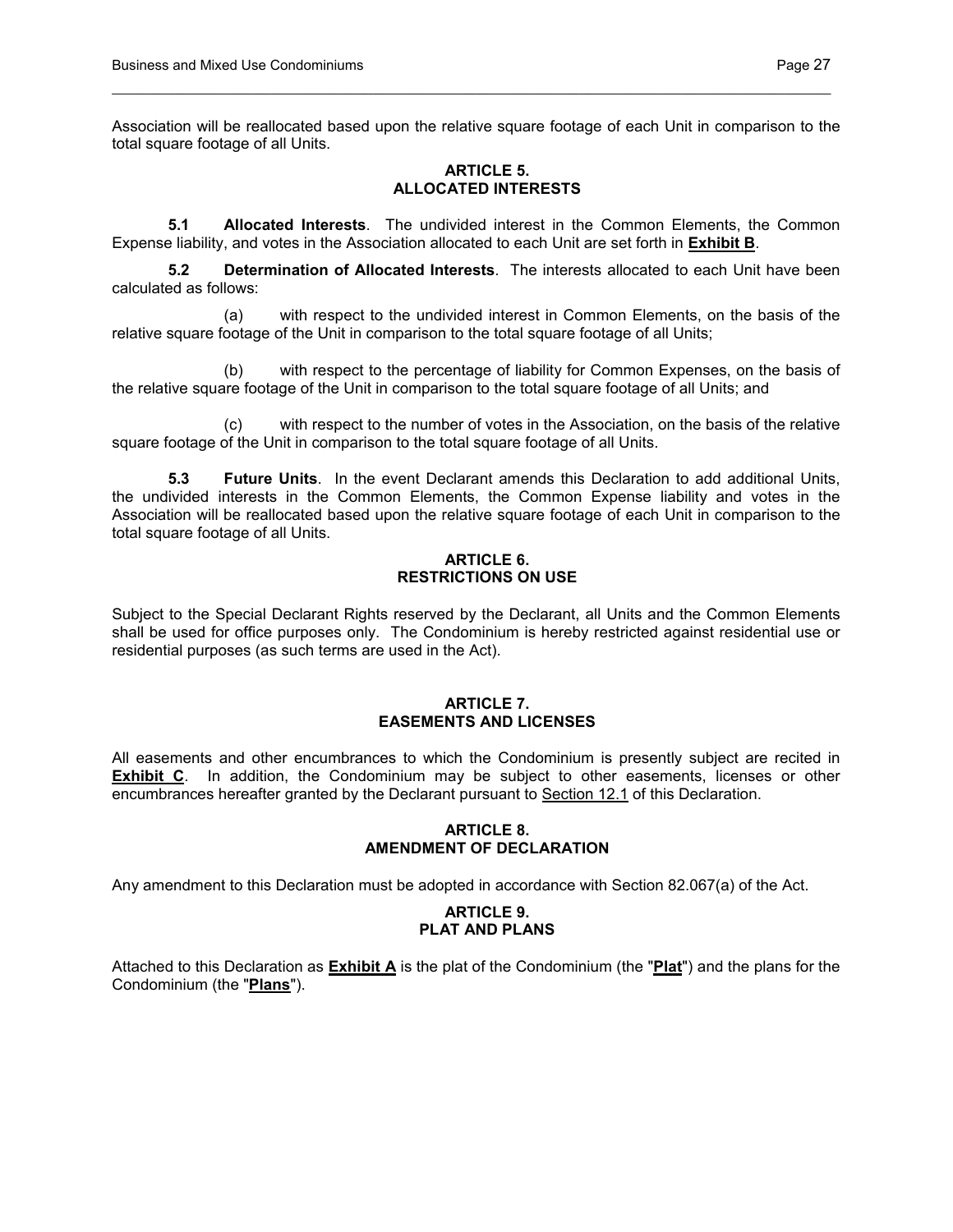## **ARTICLE 10. RECONSTRUCTION AFTER LOSS**

 $\mathcal{L}_\mathcal{L} = \{ \mathcal{L}_\mathcal{L} = \{ \mathcal{L}_\mathcal{L} = \{ \mathcal{L}_\mathcal{L} = \{ \mathcal{L}_\mathcal{L} = \{ \mathcal{L}_\mathcal{L} = \{ \mathcal{L}_\mathcal{L} = \{ \mathcal{L}_\mathcal{L} = \{ \mathcal{L}_\mathcal{L} = \{ \mathcal{L}_\mathcal{L} = \{ \mathcal{L}_\mathcal{L} = \{ \mathcal{L}_\mathcal{L} = \{ \mathcal{L}_\mathcal{L} = \{ \mathcal{L}_\mathcal{L} = \{ \mathcal{L}_\mathcal{$ 

In the event of a casualty to the Condominium, the Association shall rebuild or repair according to Section 82.111(i) of the Act.

## **ARTICLE 11.**

## **SPECIAL DECLARANT RIGHTS AND DEVELOPMENT RIGHTS**

**11.1 Special Declarant Rights and Development Rights**. The Declarant reserves the rights set forth below, including as further defined in **Exhibit D** attached hereto (collectively, the "**Special Declarant Rights and Development Rights**"):

(a) Improvement Rights. the right to complete or make improvements indicated on the Plats and Plans ("**Improvement Rights**");

(b) Marketing Rights. the right to maintain sales offices, management offices, leasing offices, and models in Units or on the Common Elements ("**Marketing Rights**");

(c) Signage Rights. the right to maintain signs on the Condominium to advertise Units in the Condominium for sale ("**Signage Rights**");

(d) Power to Grant Easements. the right to use, and to permit others to use, easements through the Common Elements as may be reasonably necessary for the purpose of discharging the Declarant's obligations under the Act and this Declaration (the "**Power to Grant Easements**"); and

(e) Power to Remove Officers and Directors. the right to appoint or remove any officer of the Association or any director consistent with the Act (the "**Power to Remove Officers and Directors**").

**11.2 Limitations on Special Declarant Rights**. Unless sooner terminated by a recorded instrument signed by the Declarant, the Declarant's Power to Remove Officers and Directors is limited to the Declarant Control Period (as defined in **Exhibit D** attached hereto).

#### **ARTICLE 12. INTEREST RATE**

**12.1 Interest on Delinquent Assessments**. In the event of default in the payment of any monetary obligation to the Association, an Owner shall be obligated to pay interest on the principal amount, from the due date, at a rate to be determined, from time to time, by the Board, not to exceed the maximum permitted by law.

**12.2 Default Interest Rate**. If the Board shall refuse or fail, from time to time, to determine a rate of interest, the rate of interest shall be 18% per annum.

#### **ARTICLE 12. INTEREST RATE**

**12.1 Interest on Delinquent Assessments**. In the event of default in the payment of any monetary obligation to the Association, an Owner shall be obligated to pay interest on the principal amount, from the due date, at a rate to be determined, from time to time, by the Board, not to exceed the maximum permitted by law.

**12.2 Default Interest Rate**. If the Board shall refuse or fail, from time to time, to determine a rate of interest, the rate of interest shall be 18% per annum.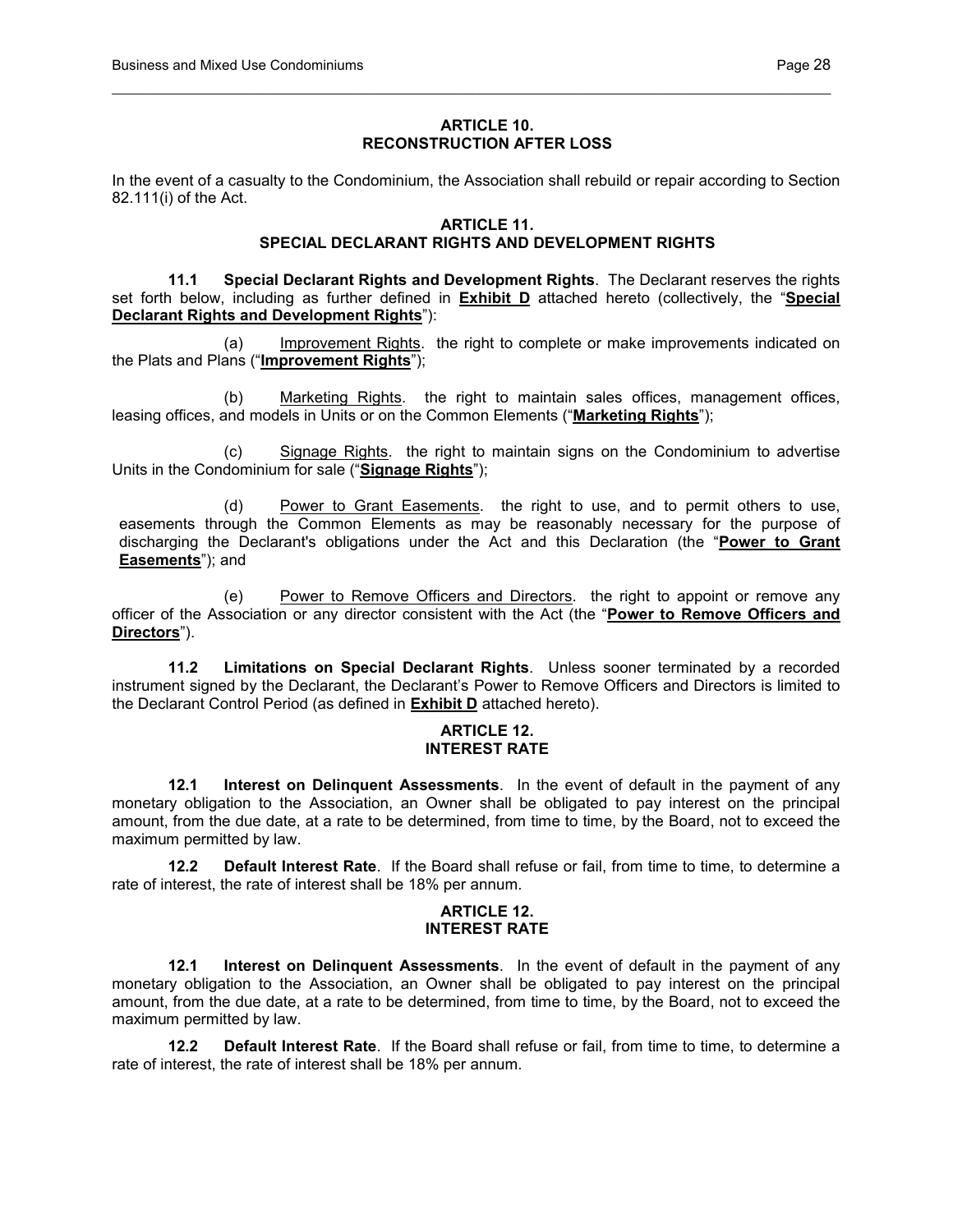### **ARTICLE 13. MAINTENANCE, REPAIR AND REPLACEMENT**

 $\mathcal{L}_\mathcal{L} = \{ \mathcal{L}_\mathcal{L} = \{ \mathcal{L}_\mathcal{L} = \{ \mathcal{L}_\mathcal{L} = \{ \mathcal{L}_\mathcal{L} = \{ \mathcal{L}_\mathcal{L} = \{ \mathcal{L}_\mathcal{L} = \{ \mathcal{L}_\mathcal{L} = \{ \mathcal{L}_\mathcal{L} = \{ \mathcal{L}_\mathcal{L} = \{ \mathcal{L}_\mathcal{L} = \{ \mathcal{L}_\mathcal{L} = \{ \mathcal{L}_\mathcal{L} = \{ \mathcal{L}_\mathcal{L} = \{ \mathcal{L}_\mathcal{$ 

**13.1 Limited Common Elements**. The owner of a Unit to which any doorstep, stoop, porch, balcony, patio, HVAC compressor and related pad, conduit and wiring or other fixture or improvement is allocated as a Limited Common Element shall be responsible for removal of snow, leaves and debris therefrom.

**13.2 Expense Allocation**. Any Common Expense associated with the maintenance, repair or replacement of a Limited Common Element shall be assessed equally against the Units to which the Limited Common Element is assigned.

The Declarant has executed this Declaration as of February 20, 2013.

### **DECLARANT:**

[*signature and notary*]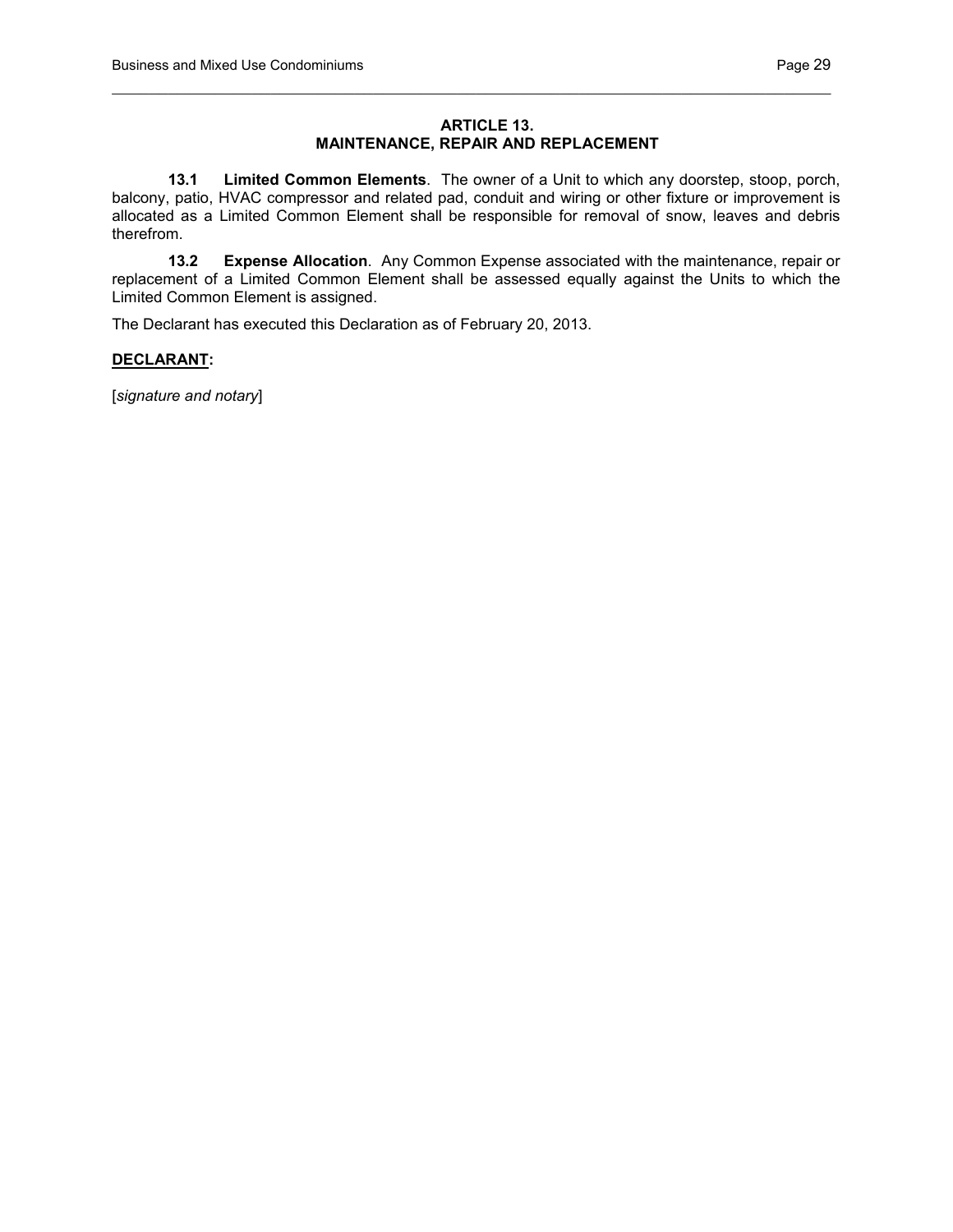#### **EXHIBIT A**

#### **PLAT AND PLANS**

 $\mathcal{L}_\mathcal{L} = \{ \mathcal{L}_\mathcal{L} = \{ \mathcal{L}_\mathcal{L} = \{ \mathcal{L}_\mathcal{L} = \{ \mathcal{L}_\mathcal{L} = \{ \mathcal{L}_\mathcal{L} = \{ \mathcal{L}_\mathcal{L} = \{ \mathcal{L}_\mathcal{L} = \{ \mathcal{L}_\mathcal{L} = \{ \mathcal{L}_\mathcal{L} = \{ \mathcal{L}_\mathcal{L} = \{ \mathcal{L}_\mathcal{L} = \{ \mathcal{L}_\mathcal{L} = \{ \mathcal{L}_\mathcal{L} = \{ \mathcal{L}_\mathcal{$ 

#### **EXHIBIT B TABLE OF INTERESTS**

| <b>UNIT A-101</b> | 20.70%   |
|-------------------|----------|
| <b>UNIT B-101</b> | 9.52%    |
| <b>UNIT B-102</b> | 9.52%    |
| <b>UNIT C-101</b> | 22.18%   |
| <b>UNIT D-101</b> | 9.52%    |
| <b>UNIT D-102</b> | 9.52%    |
| <b>UNIT E-101</b> | 9.52%    |
| <b>UNIT E-102</b> | 9.52%    |
| <b>TOTAL</b>      | 100.00 % |

#### **EXHIBIT C DESCRIPTION OF EASEMENTS AND OTHER ENCUMBRANCES**

#### **EXHIBIT D**

#### **SPECIAL DECLARANT RIGHTS AND DEVELOPMENT RIGHTS**

#### **1. Rights.**

(a) **Changes to Units**. Declarant reserves the exclusive right but not the duty to amend the Plat and Plan to vary the size, shape, physical layout, or location of any unsold Unit or Units. If Declarant makes any significant variances in Unit sizes, Declarant shall have a right and a duty to correspondingly adjust the percentages or fractions of ownership of the Common Elements of all Units. Declarant reserves the right to change, modify, or amend the vertical and horizontal description assigned to a Building, so long as Declarant is the owner of all Units constructed or contemplated to be constructed within the Building, which change, modification, or amendment may affect the size, appearance and/or mechanical, structural, and other components of the Building to which such vertical and/or horizontal description relates. In the event Declarant elects to change the vertical and/or horizontal description assigned to the Building, an Amendment to the recorded Declaration shall be filed in the Official Public Records, which Designation shall include a vertical and horizontal description of the Building actually constructed upon the Land, and shall automatically amend this Declaration for the purpose of defining and describing the Building.

Declarant reserves the right to change, modify, or amend the description assigned to any unsold Unit, so long as Declarant, or any assignee of Special Declarant Rights and Development Rights, is the owner of such Unit or Units, which change, modification, or amendment may affect the size, appearance, mechanical, structural, and other components of the Unit(s) to which such horizontal description relates. In the event Declarant elects to change the description assigned to a Unit or Units owned by Declarant, Declarant shall file an Amendment to the recorded Declaration in the Official Public Records. In conjunction with any change, modification or amendment to a description assigned to a Unit or Units, the Designation may also reallocate the interest in Common Elements and percentage interest allocation assigned to all or any Units within the Condominium.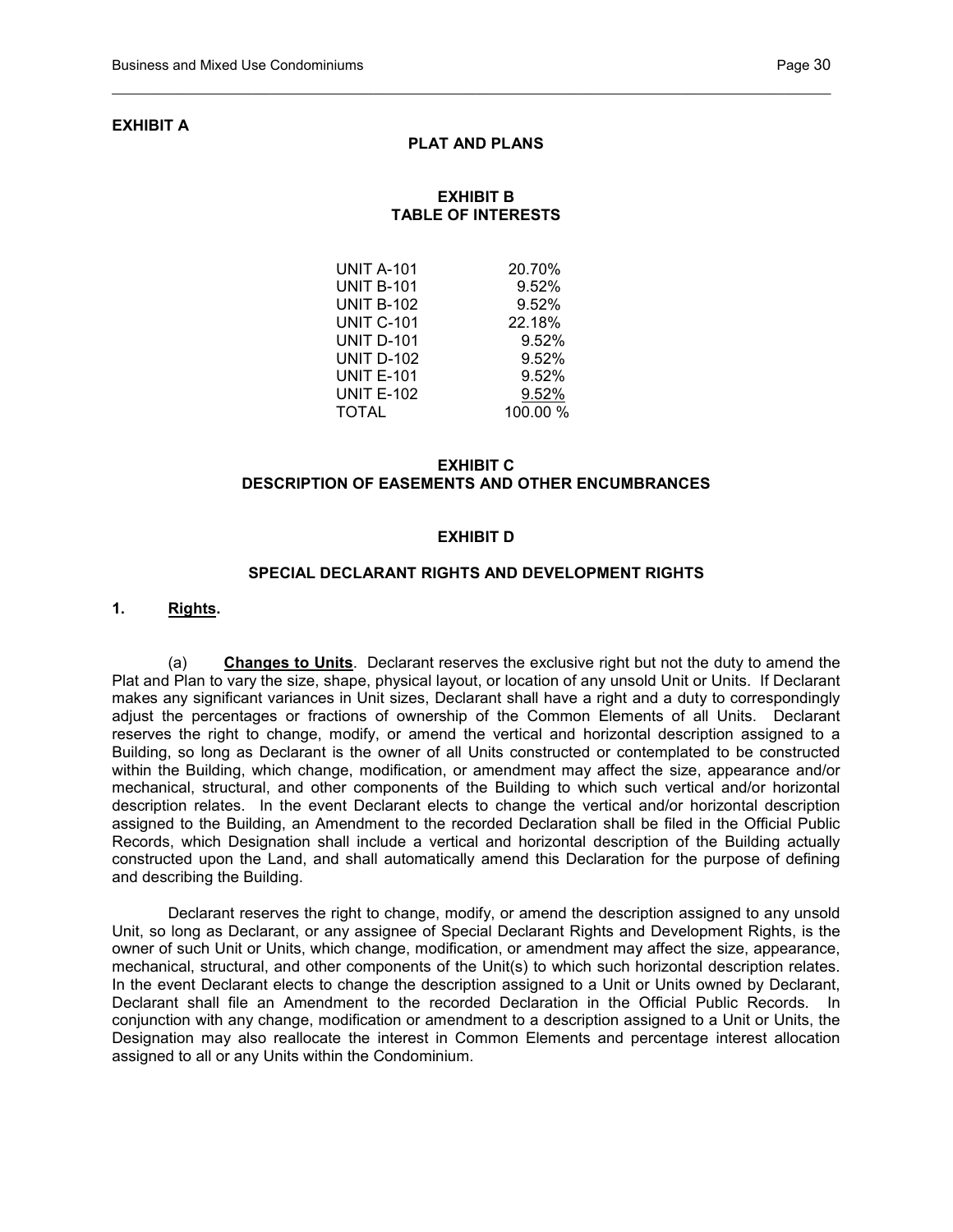Declarant hereby reserves the right to convert by an Amendment to the recorded Declaration a Unit into additional Units, so long as Declarant, or any assignee of Special Declarant Rights and Development Rights, is the Owner of such Unit. Furthermore, in the event Declarant elects to convert a Unit into additional Units, Declarant may also amend this Declaration to designate portions of the converted Unit into Limited Common Elements assigned to each or either Unit which results from such conversion, so long as Declarant, or any assignee of Special Declarant Rights and Development Rights, is the Owner of the converted Unit. No assurance is given as to the number of additional Units Declarant may elect to create from a conversion of such Units, the dispersion of the Units resulted from such conversion, or the size of such Units. In the event Declarant, or any assignee of Special Declarant Rights and Development Rights, elects to convert a Unit into additional Units as provided herein, Declarant, or any assignee of Special Declarant Rights and Development Rights, shall file an Amendment to the recorded Declaration in the Official Public Records. In the event an Amendment to the recorded Declaration is recorded which converts any Unit identified herein into additional Units, such Units resulting from the conversion shall be fully assessable on the date the Unit created from such conversion is sold to a third party other than Declarant.

 $\mathcal{L}_\mathcal{L} = \{ \mathcal{L}_\mathcal{L} = \{ \mathcal{L}_\mathcal{L} = \{ \mathcal{L}_\mathcal{L} = \{ \mathcal{L}_\mathcal{L} = \{ \mathcal{L}_\mathcal{L} = \{ \mathcal{L}_\mathcal{L} = \{ \mathcal{L}_\mathcal{L} = \{ \mathcal{L}_\mathcal{L} = \{ \mathcal{L}_\mathcal{L} = \{ \mathcal{L}_\mathcal{L} = \{ \mathcal{L}_\mathcal{L} = \{ \mathcal{L}_\mathcal{L} = \{ \mathcal{L}_\mathcal{L} = \{ \mathcal{L}_\mathcal{$ 

Declarant has also reserved the right to combine by amendment Units located in a Building into a single Unit or into Units which differ from the configuration of the combined Units, so long as Declarant, or any assignee of the Special Declarant Rights and Development Rights, is the Owner of all the combined Units. In the event Declarant elects to combine Units located in a Building into a single Unit or into Units which differ from the configuration of the combined Units, Declarant may also amend this Declaration to designate portions of the combined Units into Limited Common Elements assigned to the Unit(s) which result from such combination, so long as Declarant, or any assignee of Special Declarant Rights and Development Rights, is the Owner of the all of the combined Units. No assurance is given as to the number of Units or configuration Declarant may elect to create from a combination of Units, the dispersion of the Units resulted from such combination, or the size of such Units. In the event Declarant elects to combine Units into a single Unit or into Units with configurations which differ from the original combined Units, Declarant shall file an Amendment to the Declaration in the Official Public Records.

(b) **Completion of Construction**. Declarant reserves the right to do what is reasonably necessary or advisable in connection with the completion of any work in the Condominium; and the right to construct and maintain the Common Elements and Units owned or controlled by Declarant, its successors or assigns, or its or their contractors or subcontractors, as may be reasonably necessary for the conduct of its or their business of completing any work and developing, selling, leasing, or managing of the Units in the Condominium.

(c) **Assessments**. Declarant reserves the assessment payments rights and duties as permitted §82.112(b) of the Texas Uniform Condominium Act ("**TUCA**").

(d) **Parking.** Declarant reserves the right to designate and assign portions of the General Common Elements as parking for the exclusive use of any Owner of a Unit. Any parking spaces not specifically designated by the Declarant for the exclusive use of an Owner of a Unit will be under the exclusive control and administration of the Association at such time as the Declarant no longer owns any Unit within the Condominium. The Board may thereafter assign parking spaces to any Owner or may use such parking spaces in a manner determined by the Board. Any designation and assignment of General Common Elements as parking will be memorialized by a written "Assignment of Parking" executed by an authorized representative of the Declarant (or Board if Declarant no longer owns any Units within the Condominium) which shall identify the parking space(s) and the Unit assigned thereto. The Assignment shall be made a part of the corporate records of the Association and may not be terminated or modified without the consent of the Declarant (or a majority of the Board if Declarant no longer owns any Units within the Condominium) and the Owner of the Unit to which such General Common Element parking was assigned.

**2. Declarant Control Period.** (a) Subject to Section 2(b), Declarant shall have the sole and absolute right to appoint and remove the officers and members of the Board until that date, which is 120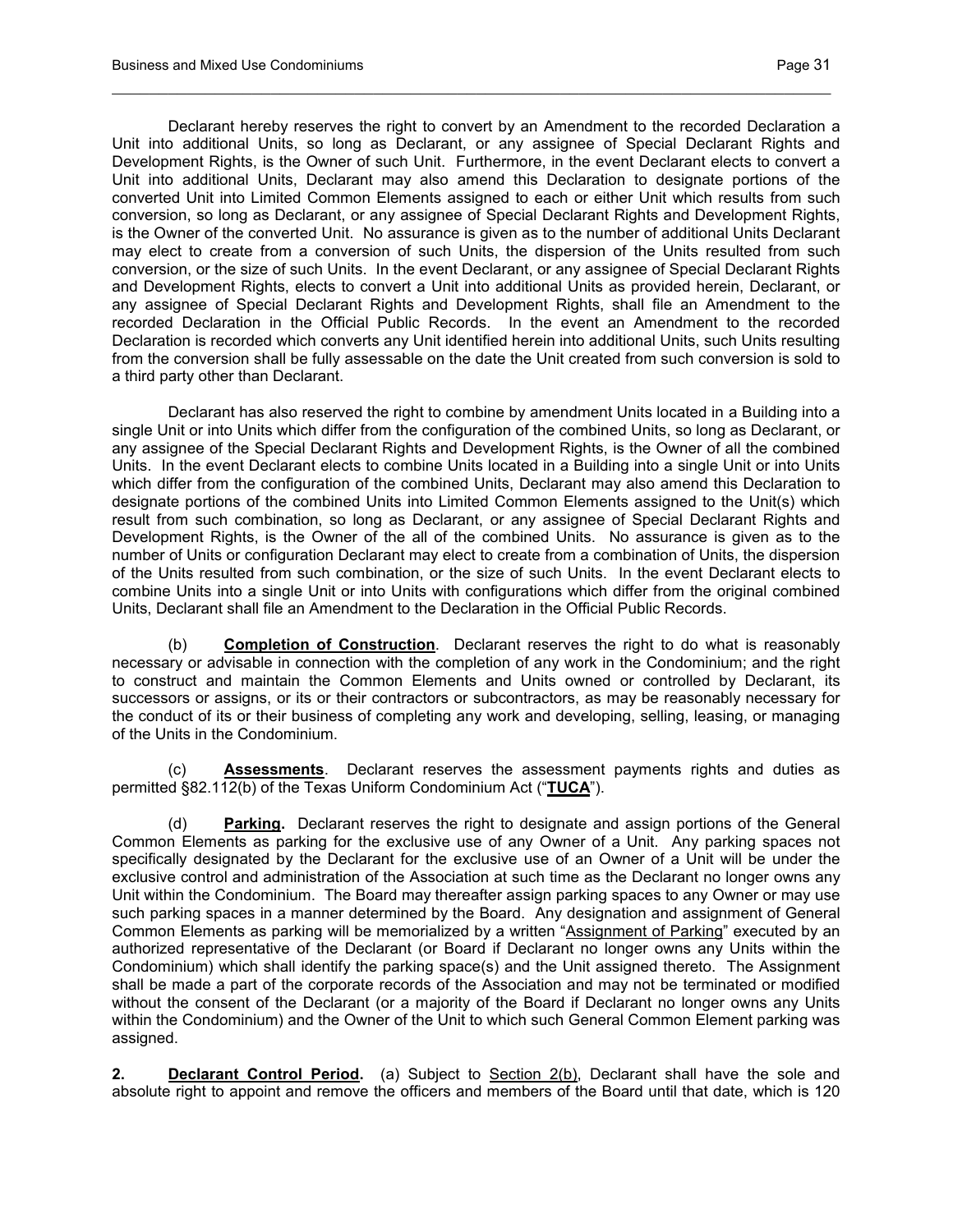days after the conveyance of 75% of the Units to persons other than Declarant (the "**Declarant Control Period**"). (b) Notwithstanding Section 2(a), not later than the earlier to occur of  $120<sup>th</sup>$  day after the conveyance of 50% of such Units or 3 years from the conveyance of the first Unit by Declarant, not less than one-third of the members of the Board must be elected by Unit Owners other than the Declarant. The foregoing right of the Declarant shall not be affected by any transfer of Special Declarant Rights and Development Rights created or reserved herein. After the expiration of the Declarant's Control Period, the Unit Owners shall elect the Board, which members, within 31 days thereafter, shall elect the officers of the Association.

 $\mathcal{L}_\mathcal{L} = \{ \mathcal{L}_\mathcal{L} = \{ \mathcal{L}_\mathcal{L} = \{ \mathcal{L}_\mathcal{L} = \{ \mathcal{L}_\mathcal{L} = \{ \mathcal{L}_\mathcal{L} = \{ \mathcal{L}_\mathcal{L} = \{ \mathcal{L}_\mathcal{L} = \{ \mathcal{L}_\mathcal{L} = \{ \mathcal{L}_\mathcal{L} = \{ \mathcal{L}_\mathcal{L} = \{ \mathcal{L}_\mathcal{L} = \{ \mathcal{L}_\mathcal{L} = \{ \mathcal{L}_\mathcal{L} = \{ \mathcal{L}_\mathcal{$ 

**3. Declarant's Mortgage**. Any mortgage of the Declarant's interest in the Condominium shall be deemed to include the Special Declarant Rights and Development Rights; and any foreclosure sale pursuant to such mortgage shall automatically convey the Special Declarant Rights and Development Rights.

**4. Assignment**. The rights reserved by Declarant under this Declaration may be transferred as provided in §82.104 of TUCA. A conveyance by the Declarant shall not convey any Special Declarant Rights and Development Rights unless expressly so provided and unless the transferee also executes the conveyance instrument, as required by TUCA.

## **AFTER RECORDING RETURN TO:**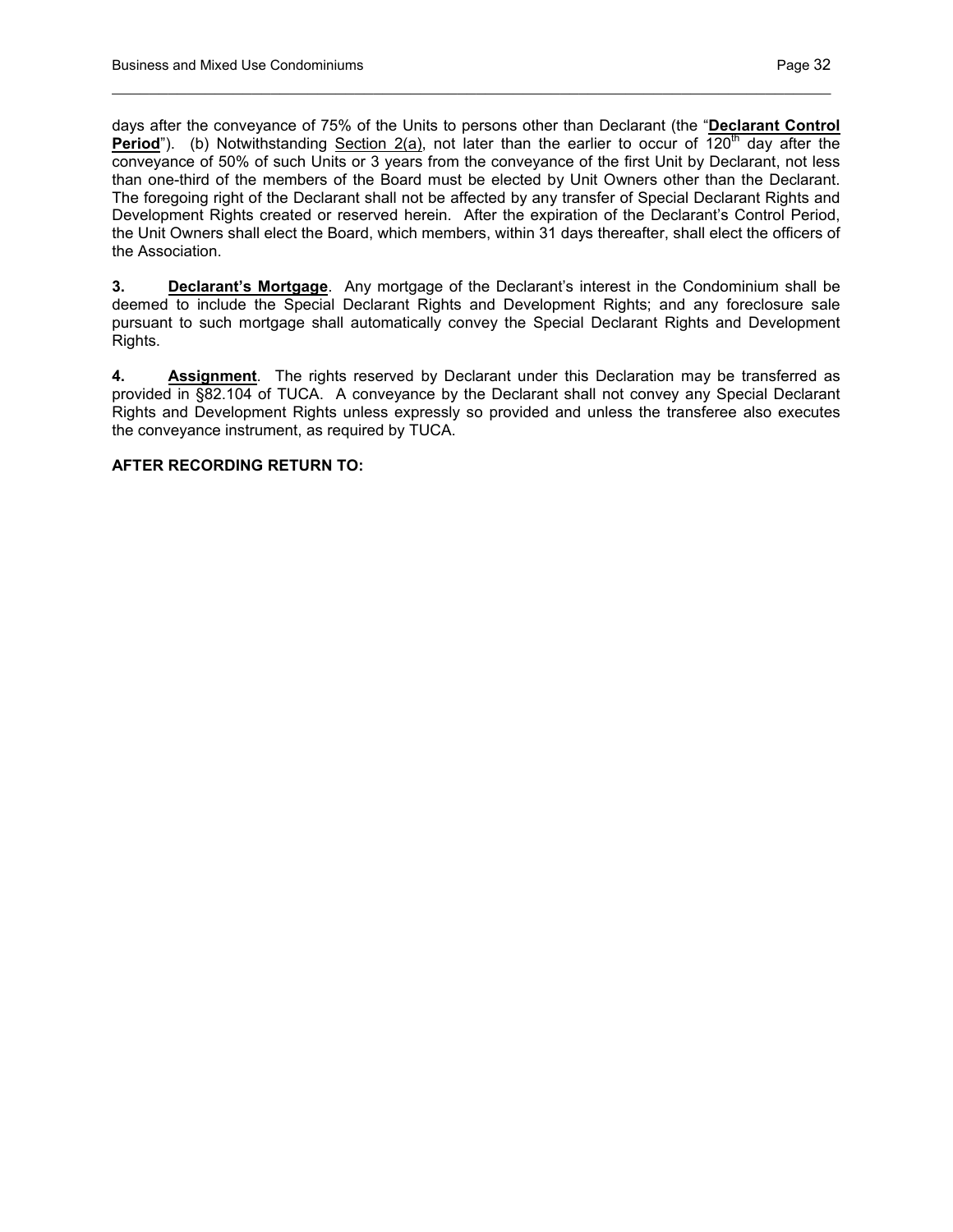# **B1. Condominium Declaration. (Long Form)**

#### **DECLARATION OF COVENANTS, CONDITIONS, AND RESTRICTIONS FOR \_\_\_\_\_\_\_\_\_\_\_\_\_\_\_\_\_\_ OFFICE PARK, A CONDOMINIUM**

 $\mathcal{L}_\mathcal{L} = \{ \mathcal{L}_\mathcal{L} = \{ \mathcal{L}_\mathcal{L} = \{ \mathcal{L}_\mathcal{L} = \{ \mathcal{L}_\mathcal{L} = \{ \mathcal{L}_\mathcal{L} = \{ \mathcal{L}_\mathcal{L} = \{ \mathcal{L}_\mathcal{L} = \{ \mathcal{L}_\mathcal{L} = \{ \mathcal{L}_\mathcal{L} = \{ \mathcal{L}_\mathcal{L} = \{ \mathcal{L}_\mathcal{L} = \{ \mathcal{L}_\mathcal{L} = \{ \mathcal{L}_\mathcal{L} = \{ \mathcal{L}_\mathcal{$ 

**\_\_\_\_\_\_\_\_\_\_ St. \_\_\_\_\_\_\_\_\_\_\_\_\_\_\_\_\_\_, Texas**

**Prepared By:**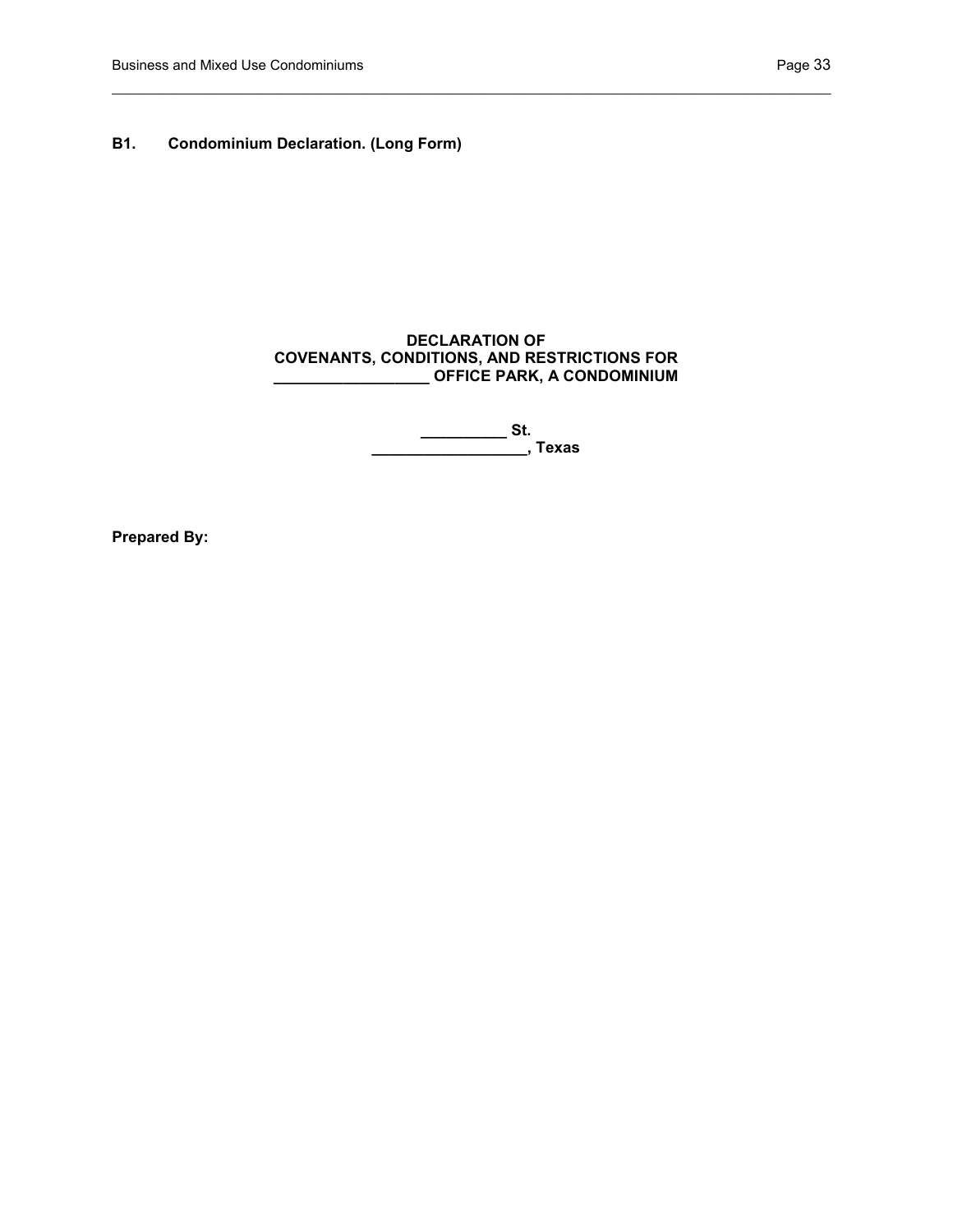# **Table of Contents**

| <b>ARTICLE I.</b>   |                                                                           |
|---------------------|---------------------------------------------------------------------------|
| <b>ARTICLE II.</b>  |                                                                           |
| 2.1                 |                                                                           |
| 2.2                 |                                                                           |
| 2.3                 |                                                                           |
| 2.4                 |                                                                           |
| 2.5                 |                                                                           |
| 2.6                 |                                                                           |
| 2.7                 |                                                                           |
| 2.8                 |                                                                           |
| 2.9                 |                                                                           |
| <b>ARTICLE III.</b> |                                                                           |
| 3.1                 |                                                                           |
| 3.2                 |                                                                           |
| 3.3                 |                                                                           |
|                     |                                                                           |
| 3.4                 |                                                                           |
| 3.5                 |                                                                           |
| 3.6<br>3.7          |                                                                           |
|                     |                                                                           |
| 3.8<br>3.9          |                                                                           |
| 3.10                |                                                                           |
| 3.11                |                                                                           |
|                     |                                                                           |
| <b>ARTICLE IV.</b>  |                                                                           |
| 4.1                 |                                                                           |
| 4.2                 |                                                                           |
| 4.3                 |                                                                           |
| 4.4                 |                                                                           |
| 4.5                 |                                                                           |
| 4.6                 |                                                                           |
| 4.7                 |                                                                           |
| 4.8                 |                                                                           |
| 4.9                 |                                                                           |
|                     |                                                                           |
| <b>ARTICLE V.</b>   |                                                                           |
| 5.1                 |                                                                           |
| 5.2                 |                                                                           |
| 5.3                 |                                                                           |
| 5.4                 |                                                                           |
| 5.5                 | Owner Obligations for Assessments and Mid-Year Alterations of Assessments |
| 5.6                 |                                                                           |
| 5.7                 |                                                                           |
| 5.8                 |                                                                           |
| 5.9                 |                                                                           |
| 5.10                |                                                                           |
| 5.11                |                                                                           |
| 5.12                |                                                                           |
| 5.13                |                                                                           |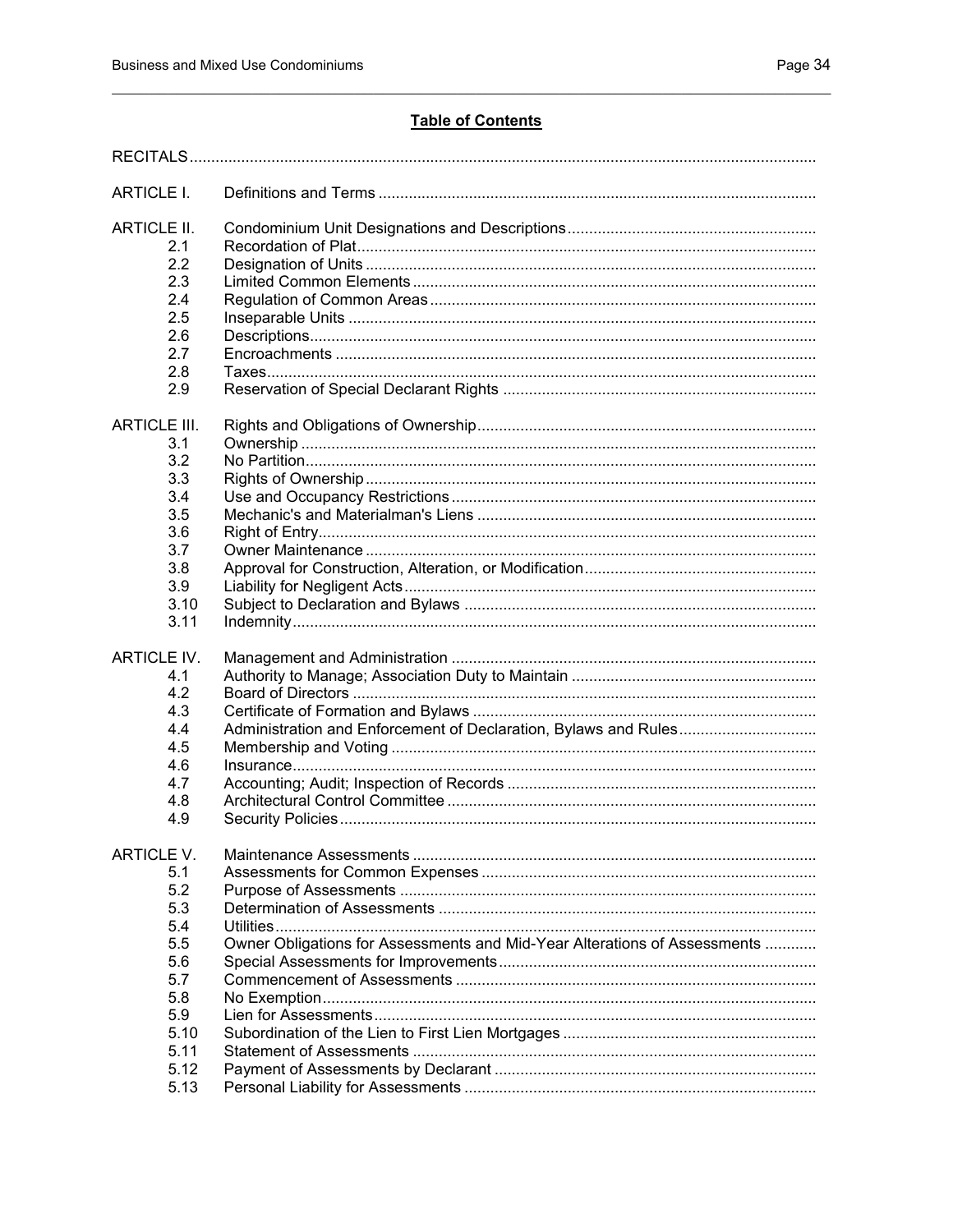| <b>ARTICLE VI.</b>                        |                                                                                                                                     |
|-------------------------------------------|-------------------------------------------------------------------------------------------------------------------------------------|
| 6.1                                       |                                                                                                                                     |
| 6.2                                       |                                                                                                                                     |
| 6.3                                       |                                                                                                                                     |
| <b>ARTICLE VII.</b>                       |                                                                                                                                     |
| 7.1                                       |                                                                                                                                     |
| 7.2                                       |                                                                                                                                     |
| 7.3                                       |                                                                                                                                     |
| 7.4                                       |                                                                                                                                     |
| 7.5                                       |                                                                                                                                     |
| 7.6                                       |                                                                                                                                     |
| 7.7                                       |                                                                                                                                     |
| 7.8                                       |                                                                                                                                     |
| 7.9                                       |                                                                                                                                     |
| <b>ARTICLE VIII.</b>                      |                                                                                                                                     |
| 8.1                                       |                                                                                                                                     |
| 8.2                                       |                                                                                                                                     |
| 8.3                                       |                                                                                                                                     |
| 8.4                                       |                                                                                                                                     |
| 8.5                                       |                                                                                                                                     |
| 8.6                                       |                                                                                                                                     |
| 8.7                                       |                                                                                                                                     |
| 8.8                                       |                                                                                                                                     |
| <b>ARTICLE IX.</b>                        |                                                                                                                                     |
| 9.1                                       |                                                                                                                                     |
| 9.2                                       |                                                                                                                                     |
| 9.3                                       |                                                                                                                                     |
| 9.4                                       |                                                                                                                                     |
| 9.5                                       |                                                                                                                                     |
| 9.6                                       |                                                                                                                                     |
| 9.7                                       |                                                                                                                                     |
| <b>ARTICLE X.</b><br>10.1<br>10.2<br>10.3 | Owner Claims for Alleged Defects, Personal Injury, Survival,<br>Declarant's Right to Cure Alleged Defects-Claims by the Association |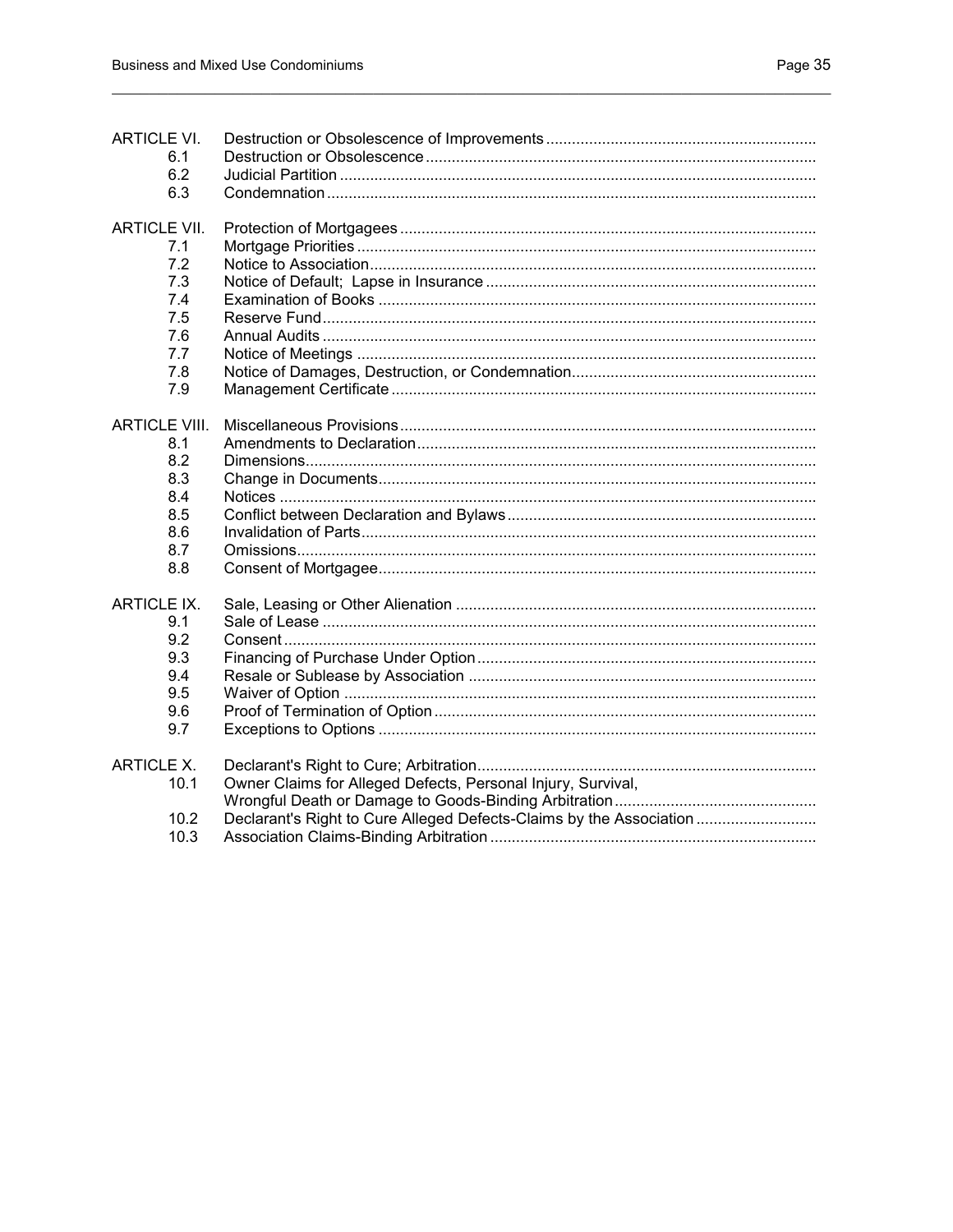## **Schedules**

 $\mathcal{L}_\mathcal{L} = \{ \mathcal{L}_\mathcal{L} = \{ \mathcal{L}_\mathcal{L} = \{ \mathcal{L}_\mathcal{L} = \{ \mathcal{L}_\mathcal{L} = \{ \mathcal{L}_\mathcal{L} = \{ \mathcal{L}_\mathcal{L} = \{ \mathcal{L}_\mathcal{L} = \{ \mathcal{L}_\mathcal{L} = \{ \mathcal{L}_\mathcal{L} = \{ \mathcal{L}_\mathcal{L} = \{ \mathcal{L}_\mathcal{L} = \{ \mathcal{L}_\mathcal{L} = \{ \mathcal{L}_\mathcal{L} = \{ \mathcal{L}_\mathcal{$ 

- 1.0 Definitions<br>2.9 Special Der
- Special Declarant Rights
- 3.4(c) Use Restrictions

## **Exhibits**

- A. Legal Description of Property<br>B. Map of the Property Subject to
- B. Map of the Property Subject to the Declaration
- C. Percentage of Ownership of Common Elements
- D. Certificate of Formation of Condominium Owners' Association<br>E. Bylaws of Condominium Owners' Association
- E. Bylaws of Condominium Owners' Association<br>F. Management Certificate
- F. Management Certificate<br>G. Consent of Declarant's M
- Consent of Declarant's Mortgagee
- H. Rules and Regulations
- I. Architectural Guidelines<br>J. Boundary Designation
- **Boundary Designation**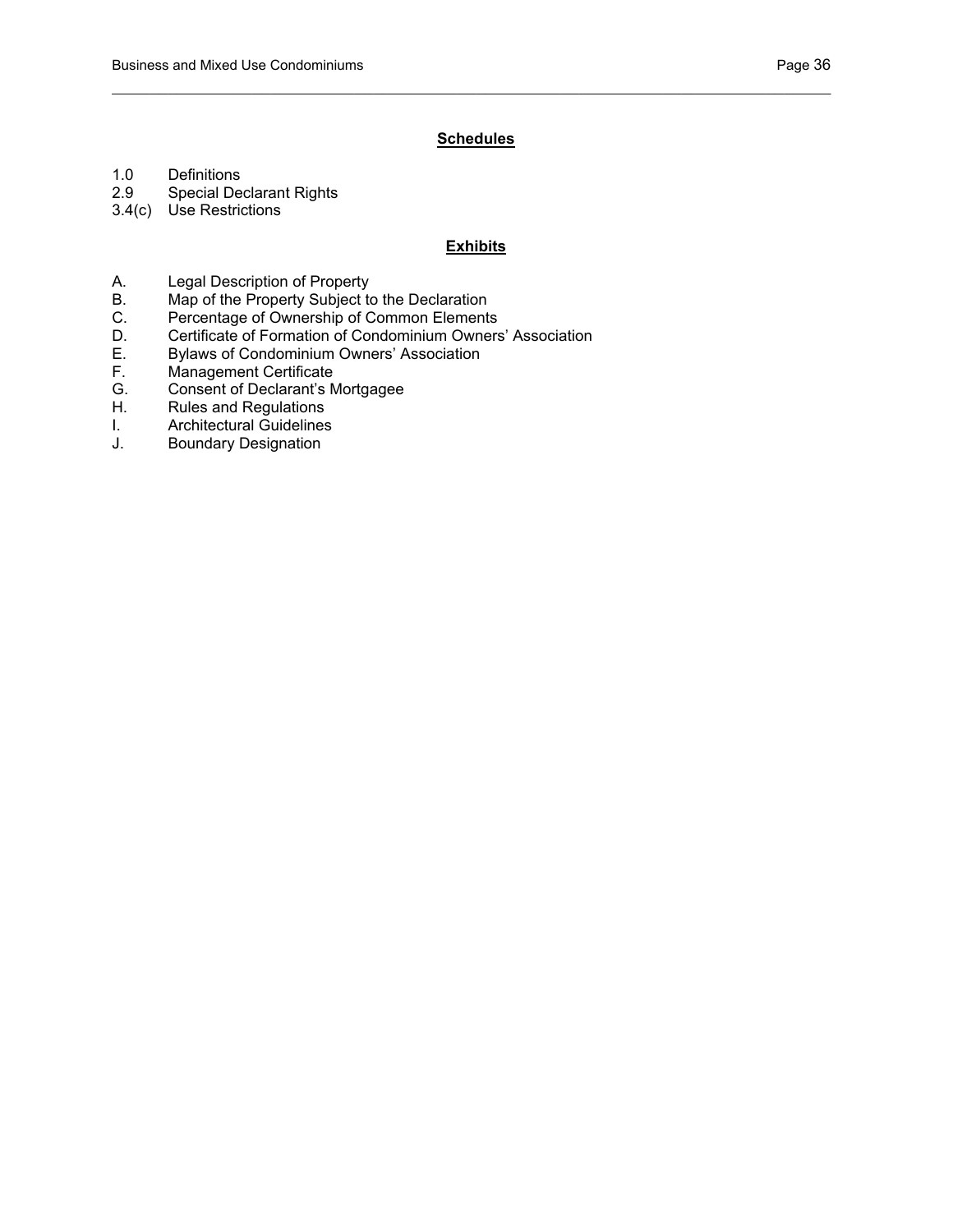#### **DECLARATION OF COVENANTS, CONDITIONS, AND RESTRICTIONS FOR \_\_\_\_\_\_\_\_\_\_\_\_\_\_\_\_\_\_ OFFICE PARK, A CONDOMINIUM**

 $\mathcal{L}_\mathcal{L} = \{ \mathcal{L}_\mathcal{L} = \{ \mathcal{L}_\mathcal{L} = \{ \mathcal{L}_\mathcal{L} = \{ \mathcal{L}_\mathcal{L} = \{ \mathcal{L}_\mathcal{L} = \{ \mathcal{L}_\mathcal{L} = \{ \mathcal{L}_\mathcal{L} = \{ \mathcal{L}_\mathcal{L} = \{ \mathcal{L}_\mathcal{L} = \{ \mathcal{L}_\mathcal{L} = \{ \mathcal{L}_\mathcal{L} = \{ \mathcal{L}_\mathcal{L} = \{ \mathcal{L}_\mathcal{L} = \{ \mathcal{L}_\mathcal{$ 

#### **RECITALS**

This is a Declaration of Covenants, Conditions, and Restrictions for \_\_\_\_\_\_\_\_\_\_\_\_\_\_\_\_\_\_ Office Park, a Condominium. The property initially subject to this Declaration is described in **Exhibit A**. The property initially consists of **container non-residential condominium units**, and no more, and various common area improvements, all of which are to be built. The undersigned Declarant is the owner of the property at the time of recordation of this Declaration. The property is locally known as the " **Office Park***.*"

The Declaration establishes a plan for individual ownership in fee simple of each condominium unit and an undivided interest in the common area and common facilities. Each owner shall have exclusive ownership of, possessory interest in, and responsibility for the area or space contained within such owner's condominium unit, subject to the covenants, conditions, and restrictions contained in the Declaration.

The Declaration and the property subject to it shall be governed by the Texas Uniform Condominium Act, Chapter 82, Texas Property Code ("**TUCA**"). The terms, covenants, conditions, easements, restrictions, uses, limitations, and obligations in this Declaration shall be deemed to run with the land and shall be binding upon any person acquiring or owning an interest in the real property and improvements, their grantees, successors, heirs, executors administrators, devisees, and assigns.

#### **ARTICLE I . Definitions and Terms.**

Definitions of terms are contained in **Schedule 1.0** hereto.

#### **ARTICLE II. Condominium Unit Designations and Descriptions.**

**2.1 Recordation of Plat**. A reduced copy of the Map is in Exhibit B. The large original Map is contained in the Association's records and is recorded in the Condominium Plat Records of County, Texas. The Map contains:

**(a) Land Description**. The Map contains the legal description of the surface of the land described in **Exhibit A**.

**(b) The Improvement Locations**. The Map contains the linear measurements and location, with reference to the exterior boundaries of said land, of the Buildings and all other improvements constructed, or to be constructed, on said land. The Map contains the footprint of the Units and Buildings constructed, or to be constructed by the Declarant, showing the exterior boundaries and number of the Units, and any other data necessary for the identification of them, which information is depicted by plats of each floor of each Building showing the respective letters of the Buildings, the numbers of the floors and the numbers of the Units therein.

**(c) Limited Common Elements**. The Map contains the location of Limited Common Elements, including the Building Sites, and the identification of the Units to which the same relate. Declarant or the Board may amend the Map, from time to time, to ensure that the same conform with the actual location of any of the improvements and to establish, vacate, and relocate easements, access road easements, and on-site parking areas.

**2.2 Designation of Units**. The Project consists of 11 separately designated Units to be built. Each Unit is identified by a number on the Map. The remaining portion of the Project, referred to as the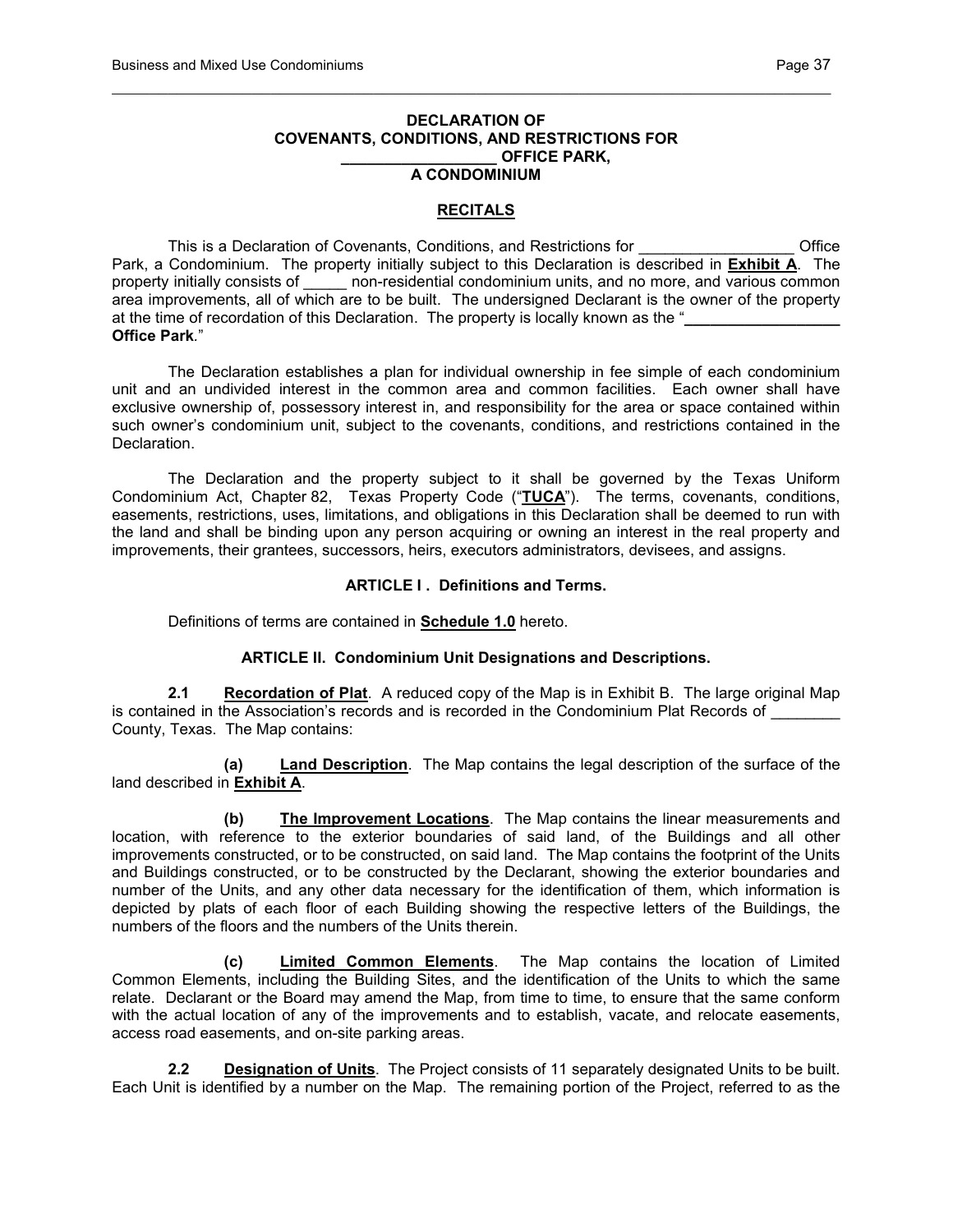Common Elements, shall be owned in common by the Owners. The Owners of each Unit shall own an undivided interest in said Common Elements, the percentage or fraction thereof attributable to each Unit being as shown on **Exhibit C**.

 $\mathcal{L}_\mathcal{L} = \{ \mathcal{L}_\mathcal{L} = \{ \mathcal{L}_\mathcal{L} = \{ \mathcal{L}_\mathcal{L} = \{ \mathcal{L}_\mathcal{L} = \{ \mathcal{L}_\mathcal{L} = \{ \mathcal{L}_\mathcal{L} = \{ \mathcal{L}_\mathcal{L} = \{ \mathcal{L}_\mathcal{L} = \{ \mathcal{L}_\mathcal{L} = \{ \mathcal{L}_\mathcal{L} = \{ \mathcal{L}_\mathcal{L} = \{ \mathcal{L}_\mathcal{L} = \{ \mathcal{L}_\mathcal{L} = \{ \mathcal{L}_\mathcal{$ 

## **2.3 Limited Common Elements**.

**(a) Areas of Exclusive Use**. Portions of the Common Elements are set aside and reserved for the exclusive use of the individual Owners, such areas being Limited Common Elements, and include the areas described in **Section 1.26** of **Schedule 1.0** attached hereto. Limited Common Elements are allocated and assigned by the Declarant to the respective Units, as indicated on the Map. Limited Common Elements for a Unit are (1) the enclosed courtyards, sidewalks, and driveways exclusively serving the Unit and (2) the air conditioning pad(s) exclusively serving the Unit. Such Limited Common Elements shall be used in connection with the particular Unit, to the exclusion of the use thereof by the other Owners, except by invitation.

**(b) Reallocation of General Common Elements to Limited Common Elements**. Common Elements will be allocated in Limited Common Elements to one or more Units from time to time, pursuant to the following provisions:

**(1) Delineation at Time of Construction**. At the time of submission of preliminary plans for a Building to the Architectural Control Committee, Owner shall submit a request for any requested reallocation of General Common Elements to Limited Common Elements for the Unit Owner's use as driveways, walkways, exclusive Unit Owner use, and the Building Envelope for the Unit, which shall be shown on a detailed drawing of the Unit and the area surrounding the Unit. Generally the Building Envelope will be an area located 10' outside of the Building Site (as it may be expanded pursuant to **Section 2.3(b)(2)** below), but such Building Envelope may be larger or smaller at the discretion of the Architectural Control Committee. Upon approval of the general location Limited Common Elements, including the Building Envelope, the Owner shall deliver to the Architectural Control Committee an amendment to this Declaration in form similar to the Boundary Designation attached as **Exhibit J** hereto, containing a revised Plat and Plan for the Unit with legally accurate description of the General Common Elements intended to be reallocated as Limited Common Elements for such Unit and for the Building Envelope. The Architectural Control Committee may condition its approval of any such amendment of the Unit Owner agreeing that any driveway or other facility may be jointly used by one or more Units. Upon approval of the amendment the Board shall cause to be executed and recorded a Boundary Designation at the cost of the Owner of the Unit proposing the amendment, and the areas and improvements located within the areas so designated as Limited Common Elements (other than the Unit itself) shall thereafter be deemed to be Limited Common Elements appurtenant to such Unit. The Limited Common Elements so allocated to the Unit shall be landscaped and maintained by the Owner of the applicable Unit in accordance with landscape plans approved by the Architectural Control Committee. Likewise, the improvements within the Limited Common Elements will be maintained in good repair and appearance in accordance with this Declaration, the Rules and Regulations and the Architectural Guidelines by the Owner of the Unit to which such areas are declared to be a Limited Common Element.

**(2) Expansion of Building Site**. As permitted in **Section 3.8**, the Architectural Guidelines provide for the possibility of the expansion of a Building Site and a reallocation of General Common Elements to Limited Common Elements of a Unit. Upon approval by the Architectural Control Committee (and, if required under the Architectural Guidelines, any adjacent Owners), the Owner requesting an extension of the Building Site shall submit to the Architectural Control Committee for its approval an amendment to this Declaration, containing a revised Plat and Plan with a legally accurate description of the General Common Elements intended to be reallocated as Limited Common Elements for the Building Site expansion. Upon approval of the amendment and revised Plat and Plan by the Architectural Control Committee, the Board shall cause to be executed and recorded the amendment, at the cost of the Owner of the Unit requesting the expansion, and the expansion of the Building Site shall thereafter be deemed to a Limited Common Element appurtenant to such Unit.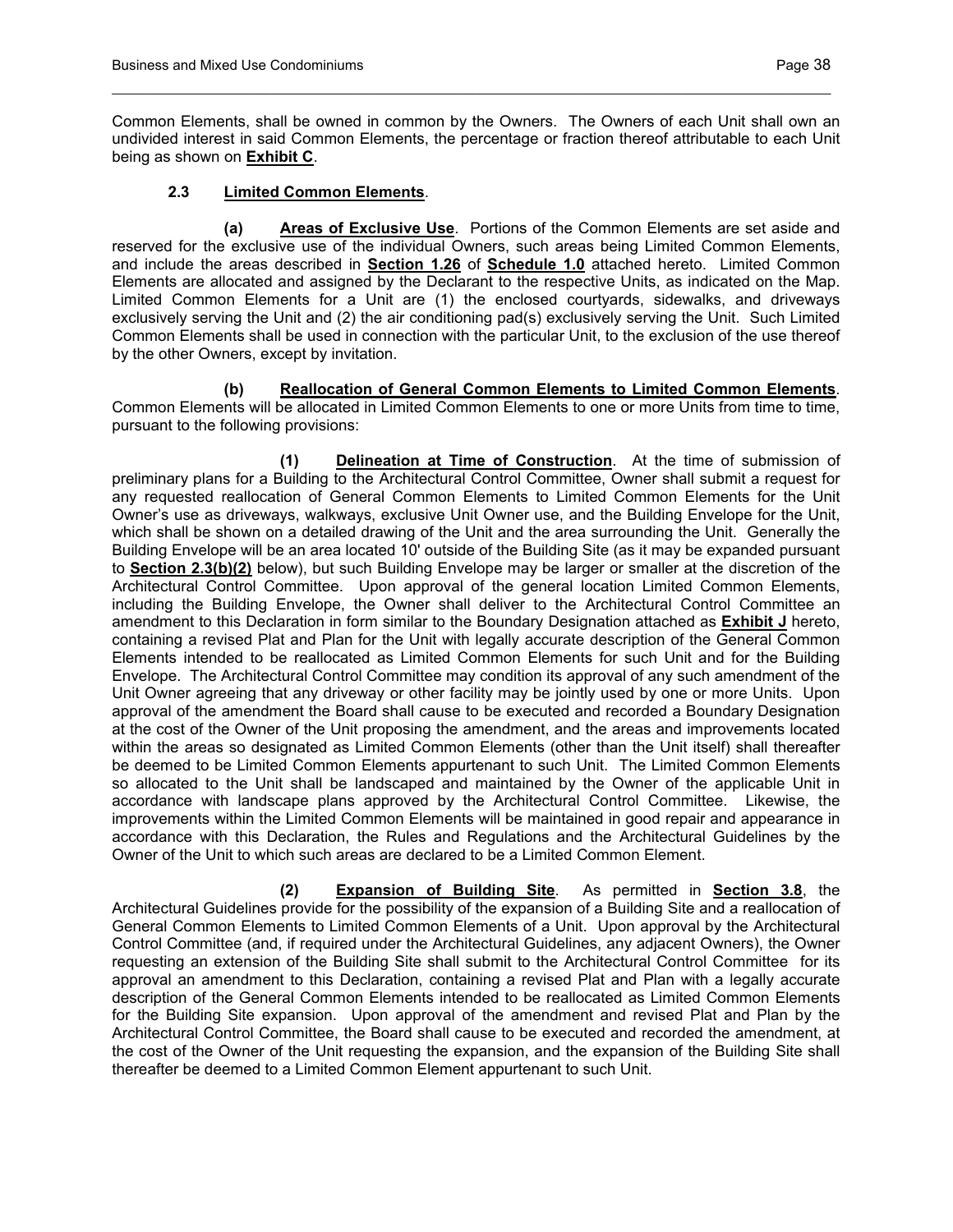**2.4 Regulation of Common Areas**. Rules governing the use of such areas by Owners and by their guests and invitees shall be promulgated by the Declarant, or by the Board of Directors of the Association after the same has been elected. All Owners shall be furnished with a copy thereof at the direction of the Board. Each Owner shall be required to comply strictly with said rules and regulations and shall be responsible to the Association for compliance therewith by the members of their respective families, relatives, guests, invitees, tenants, and contractors, both minor and adult.

 $\mathcal{L}_\mathcal{L} = \{ \mathcal{L}_\mathcal{L} = \{ \mathcal{L}_\mathcal{L} = \{ \mathcal{L}_\mathcal{L} = \{ \mathcal{L}_\mathcal{L} = \{ \mathcal{L}_\mathcal{L} = \{ \mathcal{L}_\mathcal{L} = \{ \mathcal{L}_\mathcal{L} = \{ \mathcal{L}_\mathcal{L} = \{ \mathcal{L}_\mathcal{L} = \{ \mathcal{L}_\mathcal{L} = \{ \mathcal{L}_\mathcal{L} = \{ \mathcal{L}_\mathcal{L} = \{ \mathcal{L}_\mathcal{L} = \{ \mathcal{L}_\mathcal{$ 

**2.5 Inseparable Units**. Each Unit and its corresponding pro-rata interest in and to the Common Elements appurtenant thereto shall be inseparable and may not be conveyed, leased, or encumbered separately, and shall at all times remain indivisible. Except for easements to utility companies, any attempted conveyance of an interest in the Common Elements shall be void unless it also conveys the Unit to which that interest is attached.

**2.6 Descriptions**. Every deed, lease, mortgage, trust deed, or other instrument may legally describe a Unit by its identifying Unit number, as shown on the Map, followed by the words "*a condominium*" and a reference to this recorded Declaration. Every such description shall be deemed good and sufficient for all purposes to convey, transfer, encumber, or otherwise affect the undivided interest in the Common Elements appurtenant to such Unit.

**2.7 Encroachments**. If any portion of the Common Elements encroaches upon a Unit or Units, a valid permanent easement for the encroachment and for the maintenance of same, so long as it stands, shall and does exist. If any portion or portions of a Unit or Units encroach upon the Common Elements, a valid permanent easement for the encroachment and for the maintenance of same, so long as it stands, shall and does exist.

**2.8 Taxes**. The Association shall give written notice to the **County Appraisal** District of the establishment of the Condominium Regime with respect to the Project, as is provided by law, so that each Unit and its percentage or fraction of undivided interest in the Common Elements shall be deemed a separate parcel and subject to separate assessment and taxation.

**2.9 Reservation of Special Declarant Rights**. The Declarant reserves the special rights set out in the **Schedule 2.9** Special Declarant Rights attached hereto, notwithstanding anything in the Declaration to the contrary ("**Special Declarant Rights**").

## **ARTICLE III. Rights and Obligations of Ownership.**

**3.1 Ownership**. A Unit will be a fee simple estate and may be held and owned by any person, firm, corporation, or other entity singularly, as joint tenants, as tenants in common, or in any real property tenancy relationship recognized under the laws of the State of Texas. Each Unit Owner is allocated an undivided interest in the Common Elements in accordance with **Exhibit C** and shall have a right to use easements and any Limited Common Elements in accordance with the Declaration. Each Owner shall have an unrestricted right of ingress and egress to the Owner's Unit, subject to reasonable routes of such vehicular and pedestrian access.

**3.2 No Partition**. The Common Elements (both General and Limited) shall be owned in common by all of the Owners of the Units and shall remain undivided, and no Owner shall bring any action for partition or division of the Common Elements other than that as specifically provided in **Section** . Nothing in this Declaration shall be construed as limiting the right of partition of a Unit between the Owners thereof, but such partition shall not affect any other Unit.

**3.3 Rights of Ownership**. Each Owner (including unsold Units owned by Declarant) shall be entitled to exclusive ownership and possession of the Unit owned by such Owner. Each Owner may use the Common Elements in accordance with the purposes for which they are intended and without hindering or encroaching upon the lawful rights of the other Owners, subject to the rules and regulations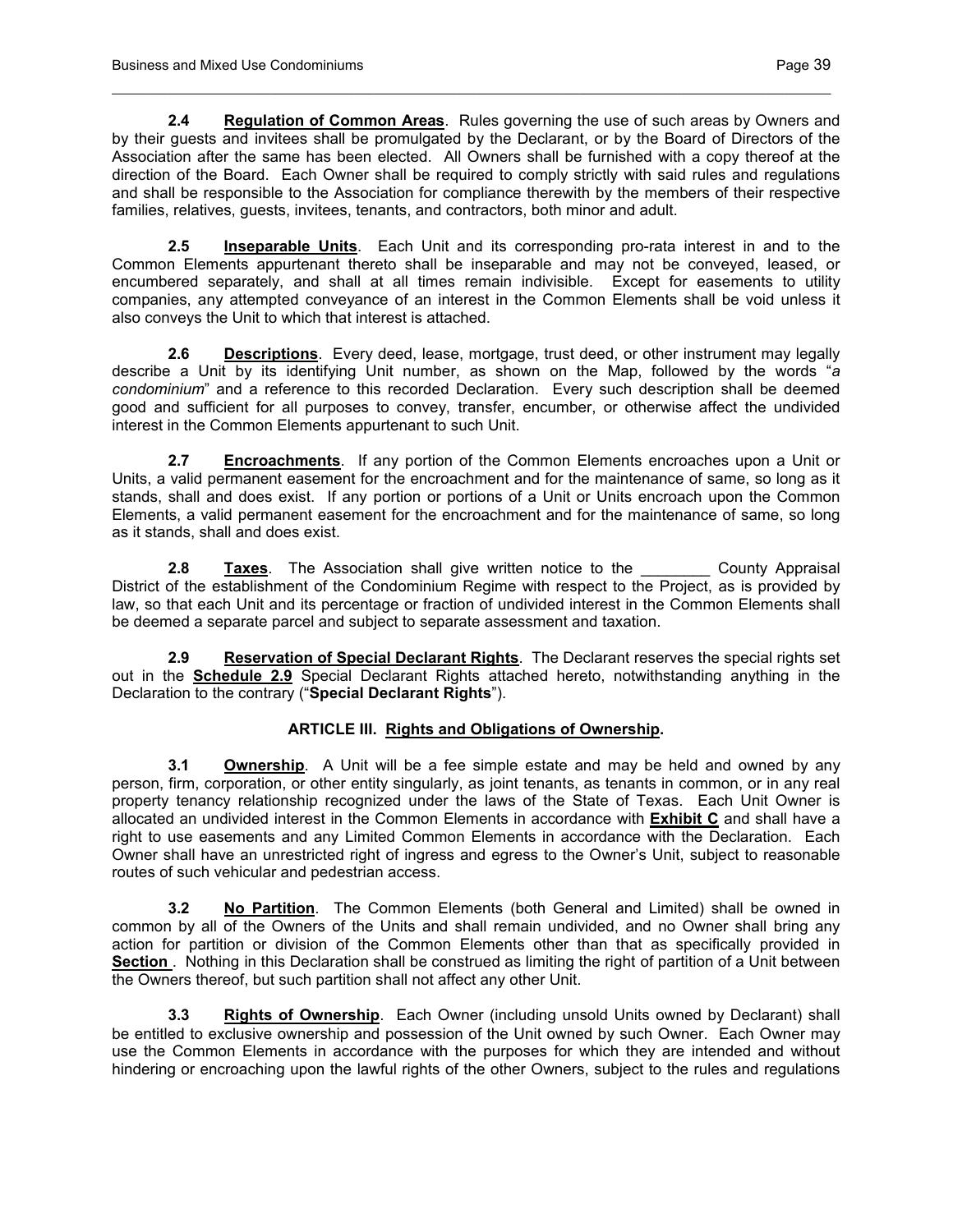adopted from time to time by the Board for the purpose of facilitating such common use and enjoyment by all Owners.

 $\mathcal{L}_\mathcal{L} = \{ \mathcal{L}_\mathcal{L} = \{ \mathcal{L}_\mathcal{L} = \{ \mathcal{L}_\mathcal{L} = \{ \mathcal{L}_\mathcal{L} = \{ \mathcal{L}_\mathcal{L} = \{ \mathcal{L}_\mathcal{L} = \{ \mathcal{L}_\mathcal{L} = \{ \mathcal{L}_\mathcal{L} = \{ \mathcal{L}_\mathcal{L} = \{ \mathcal{L}_\mathcal{L} = \{ \mathcal{L}_\mathcal{L} = \{ \mathcal{L}_\mathcal{L} = \{ \mathcal{L}_\mathcal{L} = \{ \mathcal{L}_\mathcal{$ 

## **3.4 Use and Occupancy Restrictions**. Subject to restrictions in **Schedule 3.4**:

**(a) Non-Residential Purposes**. Subject to the other provisions of this Declaration, no part of the Project may be used for residential purposes as defined in TUCA.

**(b) Common Elements**. The Common Elements are intended for use for the purposes of affording vehicular and pedestrian movement within the Project; providing access to the Units; providing for the beautification of the Project; and providing privacy for the occupants thereof through landscaping and such other means as shall be deemed appropriate. No part of the Common Elements shall be obstructed or damaged so as to interfere with its intended use or for its maintenance and operations No part of the Common Elements shall be used for general storage purposes, nor shall anything be done on the Common Elements in any manner which shall increase the rate for hazard and liability insurance covering said area and improvements situated thereon.

**3.5 Mechanic's and Materialman's Liens**. Subsequent to the completion of the improvements described on the Map, no labor performed or materials furnished and incorporated in a Unit, notwithstanding the consent or request of the Owners, its agent, contractor or subcontractor, shall be the basis for filing of a lien against the interest in the Common Elements owned by the other Owners. Each Owner shall indemnify and hold harmless each of the other Owners from and against all liability arising from the claim of any lien against the Unit of the other Owners or against their interest in the Common Elements for construction performed or for labor, materials, services, or other products incorporated in such Owner's Unit.

**3.6 Right of Entry**. In addition to the rights of access granted in §82.066 and §82.107 (d) of TUCA, an easement is hereby created over, through and across the Regime in favor of the Association for the purpose of providing access to each Unit and to abate any nuisance or any dangerous or unauthorized activity or condition being conducted or maintained within the Regime, to remedy any prohibited or unlawful activity which affects the welfare or health of other Owners, to enforce the provisions of this Declaration, the Bylaws or the Rules and Regulations. Declarant and the Association reserve the right, without the necessity or the joinder of any Owner or other person to grant, dedicate, reserve or otherwise create, at any time or from time to time, easements for utility purposes (including without limitation, gas, water, electricity, telephone, data transmission, HVAC) in favor of any Owner or other person. The Association also shall have the right to have access to each Unit from time to time during reasonable hours as may be necessary for the maintenance, repair, or replacement of any of the Common Elements, or at any time for making emergency repairs therein necessary to prevent damage to the Common Elements or to another Unit or Units.

**3.7 Owner Maintenance**. An Owner shall maintain and keep in repair the Building and the improvements, grounds, and landscaping in the Limited Common Elements designated for such Unit. All fixtures and equipment, including, without limitation, the heating and air conditioning system, and water heater, installed for the Unit, shall be maintained and kept in repair by the Owner thereof. Without limitation on the generality of the foregoing, an Owner shall maintain and keep in good repair (and replace, if so required) the security system, the air conditioning compressor, fans, ductwork, heating unit and cooling coils, utilized in and for its Unit, as well as other fixtures appurtenant to such Unit which are situated within or installed into or on the Limited Common Element such as an air conditioning compressor, together with all pipes, wiring, ducts, and other equipment appurtenant thereto.

An Owner shall be obligated to repair and replace promptly any broken or cracked windows, doors, or glass forming a boundary of such Unit, subject to the Association's right to control the exterior finish and color of the doors. Notwithstanding anything to the contrary contained in this Section, an Owner when exercising its right and responsibility of repair, maintenance, replacement, or remodeling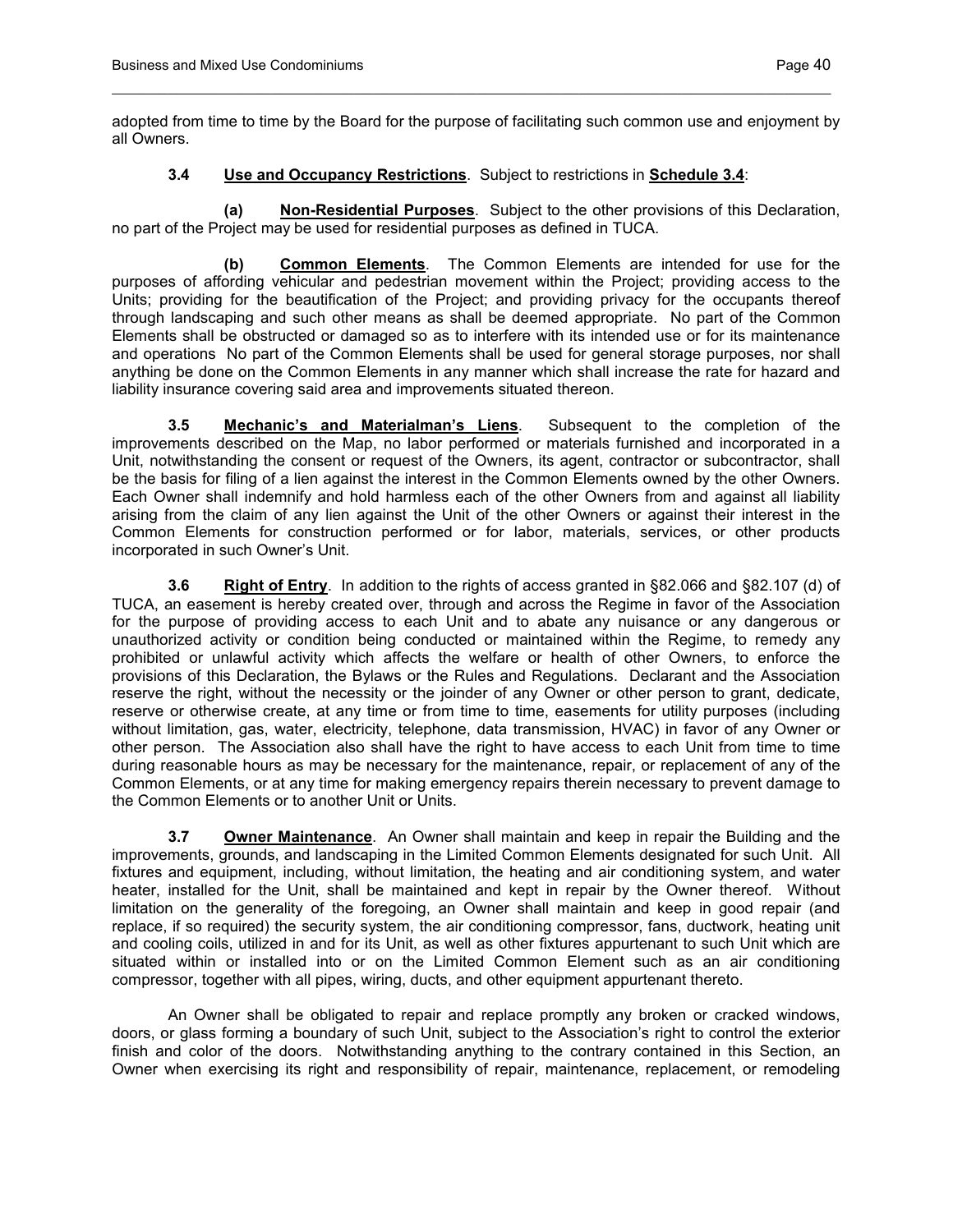shall never alter in any manner whatsoever, the exterior appearance of its Condominium Unit without obtaining the prior approval of the Architectural Control Committee.

 $\mathcal{L}_\mathcal{L} = \{ \mathcal{L}_\mathcal{L} = \{ \mathcal{L}_\mathcal{L} = \{ \mathcal{L}_\mathcal{L} = \{ \mathcal{L}_\mathcal{L} = \{ \mathcal{L}_\mathcal{L} = \{ \mathcal{L}_\mathcal{L} = \{ \mathcal{L}_\mathcal{L} = \{ \mathcal{L}_\mathcal{L} = \{ \mathcal{L}_\mathcal{L} = \{ \mathcal{L}_\mathcal{L} = \{ \mathcal{L}_\mathcal{L} = \{ \mathcal{L}_\mathcal{L} = \{ \mathcal{L}_\mathcal{L} = \{ \mathcal{L}_\mathcal{$ 

**3.8 Approval for Construction, Alteration, or Modification**. No Owner shall construct a condominium Unit without the prior written approval of the plans therefor by the Architectural Control Committee (or if the approval is sought during the Declarant Control Period and Declarant has elected to act as the Architectural Control Committee, the Declarant in accordance with **Schedule 2.9**). No Owner shall construct, alter, modify, add to, or otherwise perform any work whatever in a Unit or upon any of the Common Elements, Limited or General, without the prior written approval of the plans therefor by the Architectural Control Committee. Owners shall follow and comply with the Architectural Guidelines as adopted by the Architectural Control Committee or Declarant. The initial Architectural Guidelines are attached hereto as **Exhibit I**.

Any proposed construction, alteration, or modification shall be in harmony with the external design and location of the surrounding structures and topography, and shall not be considered until submission to the Architectural Control Committee of complete plans and specifications showing the nature, kind, shape, size, materials, color, location, and any other information requested by the Architectural Control Committee for all proposed work. The Architectural Control Committee shall have the obligation to answer in writing within 30 days after receipt of notice of the proposed construction, alteration, or modification. Failure to so answer in writing within the stipulated time shall be deemed approval of the proposed construction, alteration, or modification.

During the Declarant Control Period, Declarant or the Architectural Control Committee, at Declarant's election, shall have the sole right to approve or reject any plans and specifications submitted by a Unit Owner for approval.

An Owner shall do no act nor any work that will impair the structural soundness or integrity of the Units, Buildings, or Common Elements or impair any easement or appurtenance.

**3.9 Liability for Negligent Acts**. If the need for maintenance or repair to any portion of the Project is caused through the willful or negligent act of an Owner, its tenants or invitees and is not covered or paid for by insurance either on such Owner's Unit or the Common Elements, the cost of such maintenance or repairs shall be added to and become a part of the assessment to which such Unit is subject, pursuant to **Article IV**.

**3.10 Subject to Declaration and Bylaws**. The Owner of each Unit (including unsold Units owned by Declarant) and the Association shall comply strictly with the provisions of this Declaration, the Bylaws of the Association, and the decisions and resolutions of the Association adopted pursuant thereto, as the same may be lawfully amended from time to time. Failure to comply with any of the same shall be grounds for an action to recover damages or for injunctive relief, or both, maintainable by the Association on behalf of the Owners or, in proper cause, by an aggrieved Owner against another Owner or against the Association, including the right to judicially contest the decisions of the Board or the Association.

**3.11 INDEMNITY**. *Unit Owners and the Association indemnify any person who was or is a party or is threatened to be made a party to any threatened, pending or completed action, suit or proceeding, whether civil, criminal, administrative or investigative, by reason of the fact that such person is or was a director, officer, committee member, employee, servant or agent of the Association, the Architectural Control* Committee*, other Committee appointed by the Board, or the Board, against all claims and liabilities, including such person's negligence, in whole or in part, or strict liability and expenses including attorney's fees reasonably incurred by such person in connection with such action, suit or proceeding, if it is found and determined by the Board or a court that such person (a) acted in good*  faith and in a manner such person reasonably believed to be in, or not opposed to, the best interests of *the Association, or (b) with respect to any criminal action or proceeding, had no reasonable cause to believe such person's conduct was unlawful. The termination of any action, suit or proceeding by settlement, or upon a plea of nolo contendere or its equivalent, shall not of itself create a presumption that*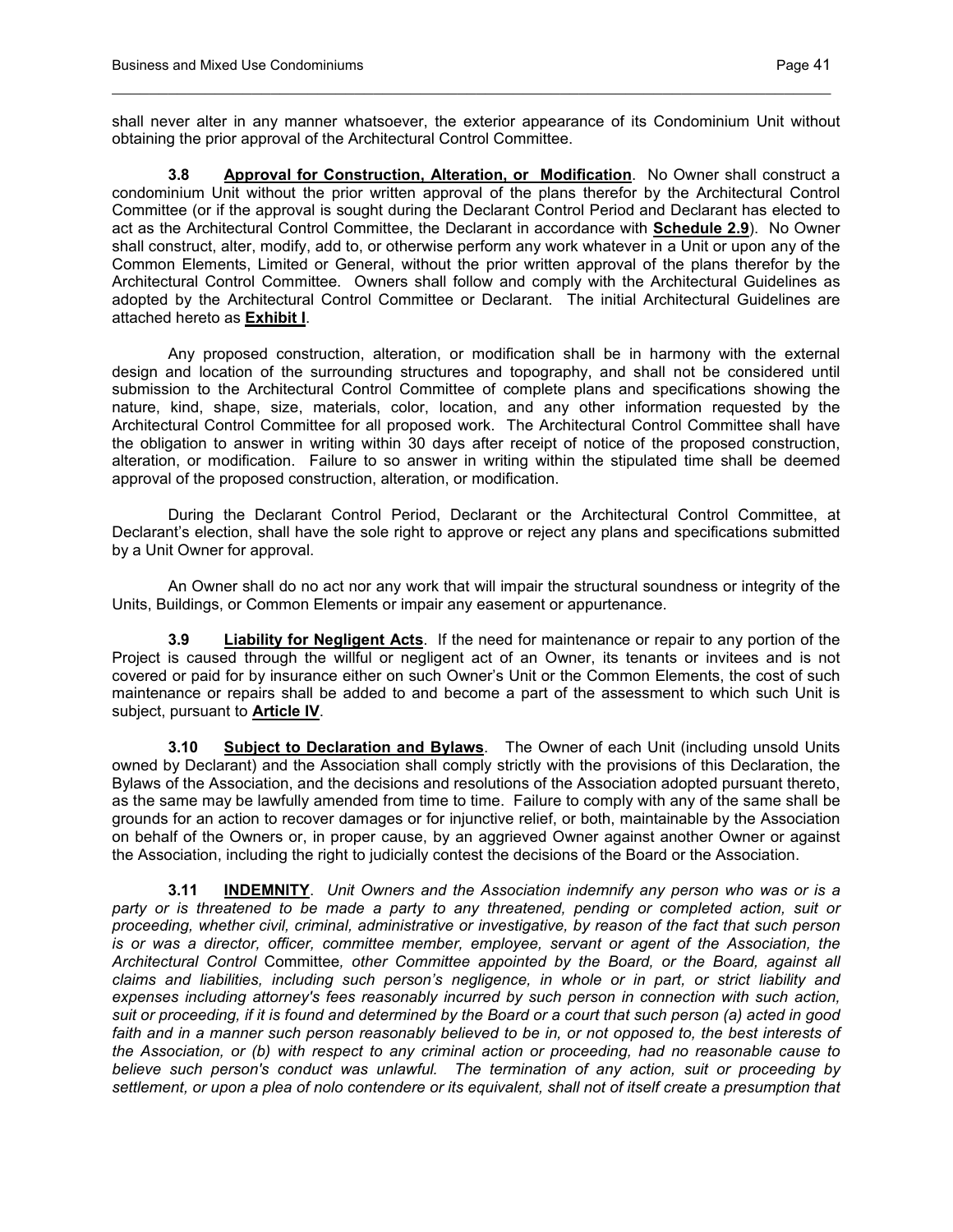*such person did not act in good faith or in a manner which such person reasonably believed to be in, or not opposed to, the best interests of the Association, or, with respect to any criminal action or proceeding, had reasonable cause to believe that such person's conduct was unlawful. The Board may purchase and maintain insurance on behalf of any person who is or was a director, officer, committee member, employee, servant or agent of the Association, the Architectural Control Committee, or the Board, against any liability asserted against such person or incurred by such person in any such capacity, or arising out of such person's status as such.*

 $\mathcal{L}_\mathcal{L} = \{ \mathcal{L}_\mathcal{L} = \{ \mathcal{L}_\mathcal{L} = \{ \mathcal{L}_\mathcal{L} = \{ \mathcal{L}_\mathcal{L} = \{ \mathcal{L}_\mathcal{L} = \{ \mathcal{L}_\mathcal{L} = \{ \mathcal{L}_\mathcal{L} = \{ \mathcal{L}_\mathcal{L} = \{ \mathcal{L}_\mathcal{L} = \{ \mathcal{L}_\mathcal{L} = \{ \mathcal{L}_\mathcal{L} = \{ \mathcal{L}_\mathcal{L} = \{ \mathcal{L}_\mathcal{L} = \{ \mathcal{L}_\mathcal{$ 

## **ARTICLE IV. Management and Administration.**

**4.1 Authority to Manage; Association Duty to Maintain**. Except as otherwise provided in the Declaration, the affairs of the Project shall be managed and administered by the Association. The Association shall have all rights, powers and duties of, and shall constitute and be, the "*Association*," as that term is used in TUCA. The Association shall have the right, power, and obligation to provide for the maintenance, repair, replacement, and administration of the Project, including Common Elements, to the degree and in the manner as *provided* in this Declaration, the Bylaws, and the Rules and Regulations of the Association. However, the Association shall not be responsible for owner maintenance obligations outlined in **Section 3.7**. The business and affairs of the Association shall be managed by the Board, and the Association may enter into a management agreement upon the terms and conditions approved by the Board.

## **4.2 Board of Directors**.

**(a) Composition of Board**. The Board shall consist of at least 3 persons. The election of Directors and determination of the number of directors shall be conducted at the annual meeting of members except as provided in **Section 4.2(d)**. Each member shall be entitled to cast his total number of votes, as calculated in the manner provided in **Section 4.5(b)** of this Declaration. No member shall cast for any one candidate more than the total number of votes that member has. The candidates receiving the highest number of votes up to the number of Vacancies shall be deemed elected. All votes shall be cast by written ballot. Members shall not vote cumulatively for the election of Directors.

**(b) Voting by Board Members**. The presence of a majority of Directors at a meeting of Directors shall constitute a quorum for the transaction of business. The action of a majority of the Directors present at a meeting at which there is a quorum shall be the act of the Board. A meeting of the Board shall be held each year promptly after the annual meeting of the members, at the place of such annual meeting of members, for the election of officers and the consideration of any other business that may properly be brought before such meeting. Regular meetings of the Board shall be held at such times and places as the Board shall determine.

**(c) Length of Term**. The members of the Board shall serve for a term of one year commencing at the time of their election, or until their death, resignation, removal, or until they are no longer members of the Association, whichever is earlier. Except for Directors appointed by Declarant pursuant to the rights of Declarant during the Declarant Control Period, any member of the Board may be removed from membership on the Board, with or without cause, by a Majority of Unit Owners at a quorum meeting of the Owners called to consider such action or at an annual meeting of the Members.

**(d) Declarant Control Period**. **(1)** Notwithstanding **Section 4.2(a) and (c)** preceding and **Section 4.5**, subject to **Section 4.2(d)(2)**, Declarant shall have the sole and absolute right to appoint and remove the officers and members of the Board until that date, which is 120 days after the conveyance of 75% of the Units to persons other than Declarant (the "**Declarant Control Period**"). **(2)** Notwithstanding **Section 4.2(d)(1)**, not later than the earlier to occur of 120<sup>th</sup> day after the conveyance of 50% of such Units or 3 years from the conveyance of the first Unit by Declarant, not less than one-third of the members of the Board must be elected by Unit Owners other than the Declarant. The foregoing right of the Declarant shall not be affected by any transfer of Special Declarant Rights created or reserved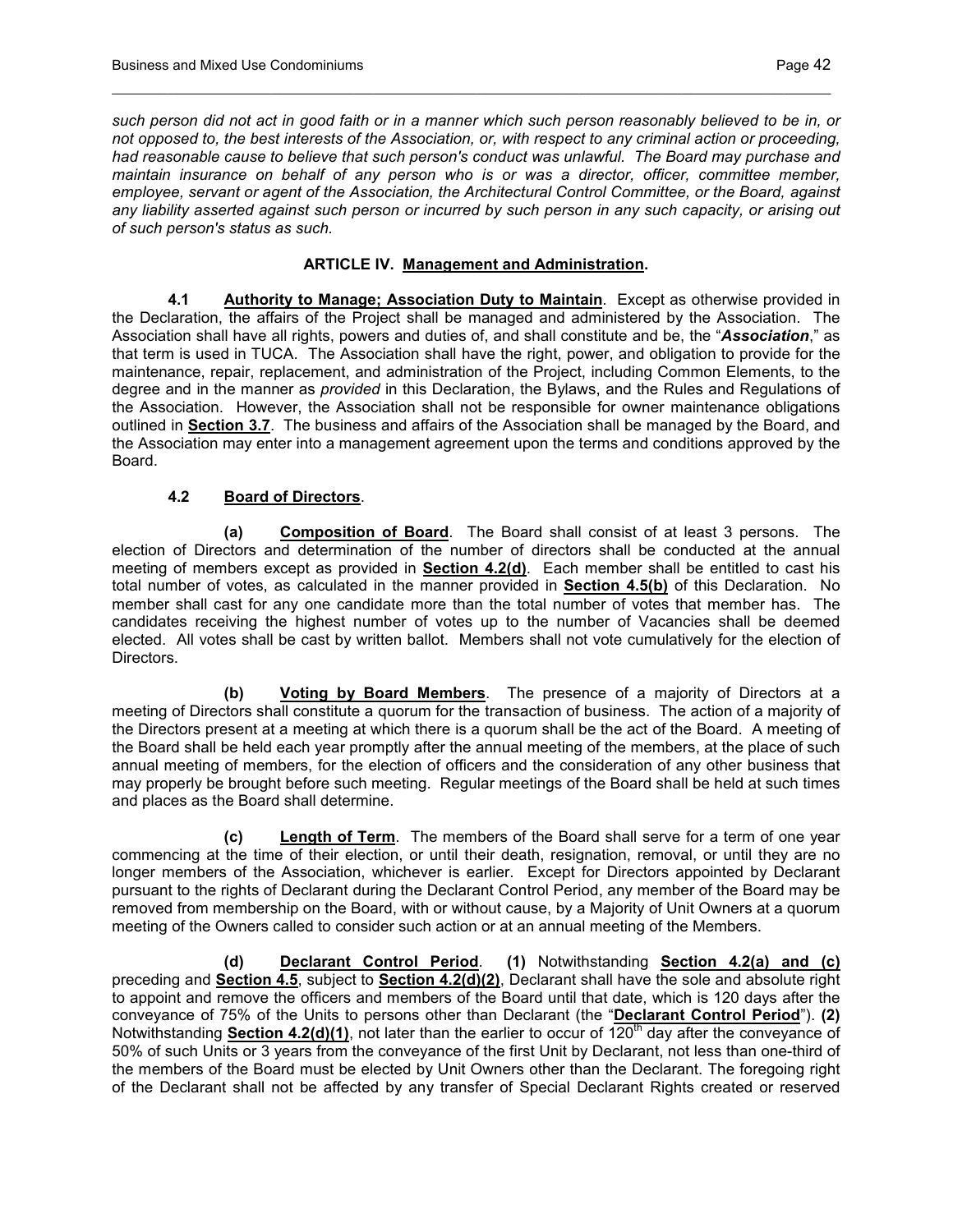herein. After the expiration of the Declarant's Control Period, the Unit Owners shall elect the Board, which members, within 31 days thereafter, shall elect the officers of the Association.

 $\mathcal{L}_\mathcal{L} = \{ \mathcal{L}_\mathcal{L} = \{ \mathcal{L}_\mathcal{L} = \{ \mathcal{L}_\mathcal{L} = \{ \mathcal{L}_\mathcal{L} = \{ \mathcal{L}_\mathcal{L} = \{ \mathcal{L}_\mathcal{L} = \{ \mathcal{L}_\mathcal{L} = \{ \mathcal{L}_\mathcal{L} = \{ \mathcal{L}_\mathcal{L} = \{ \mathcal{L}_\mathcal{L} = \{ \mathcal{L}_\mathcal{L} = \{ \mathcal{L}_\mathcal{L} = \{ \mathcal{L}_\mathcal{L} = \{ \mathcal{L}_\mathcal{$ 

**4.3 Certificate of Formation and Bylaws**. The administration of this Condominium Project shall be governed by this Declaration, the Certificate of Formation of the Association, and the Bylaws of the Association, and the resolutions of and rules and regulations adopted by the Board. The initial Certificate of Formation of the Association and initial Bylaws of the Association are contained in **Exhibit D** and **Exhibit E**, respectively. Each of the foregoing documents may be amended or changed only in accordance with the amendment procedures contained in the respective documents. An Owner of a Unit, upon becoming an Owner, shall be a member of the Association and shall remain a member for the period of its ownership.

**4.4 Administration and Enforcement of Declaration, Bylaws and Rules**. The Association or any Owner may utilize any of the rights and remedies set forth below, for the enforcement of all restrictions, conditions, covenants, reservations, liens, bylaws, rules, charges, and liabilities imposed by the provisions of this Declaration, the Certificate of Formation, the Bylaws, or Rules. Failure of the Association or any Owner to enforce shall not be deemed a waiver of the right to do so thereafter.

**(a) Rules and Regulations**. The Board may adopt Rules and Regulations (which may be referred to as "**Community Policies**") for governing the use and maintenance of the property and obtaining compliance by Owners and their contractors, invitees and tenants with the Declaration and with Association Bylaws, and Rules and Regulations, provided that same are not prohibited by this Declaration or Texas law. The Rules and Regulations may address any subject relating to uses of Units, Common Areas, construction, repairs, parking, unsightly objects, relationships between Owners, invitees, tenants and/or the Association, enforcement, and other subjects reasonably affecting the Project. The rules must be consistent with and not in conflict with this Declaration. The initial Rules and Regulations are attached as **Exhibit H**.

**(b) Late Charges**. The Board may adopt late charges, from time to time, for late payment by the Owners of monies owed to the Association.

**(c) Returned Check Charges**. The Board may assess returned check charges against an Owner, as set by the Board from time to time, for each returned check, plus late charges, until acceptable payment is received.

**(d) Nonassessment Items First**. All monies received from an Owner may be applied first to nonassessment obligations of the Owner, such as fines, late charges, returned check charges, user fees, damages, etc., regardless of notations on checks and transmittal letters.

**(e) Suspension of Voting Rights and Use Rights**. The right to vote and the right to use Common Areas of any Owner who is more than 30 days delinquent on any sum owed to the Association may be suspended by the Board.

**(f) Fines**. The Board or the Association's manager may assess fines against an Owner for violations by the Owner or its invitees, contractors, or tenants of standards of conduct contained in the Declaration and the Association rules. Fines may also be assessed for violation of suspended common facility use rights. Each day of violation may be considered a separate violation if the violation continues after written notice to the Owners. There must be notice of the alleged infraction and fine to the Owner no later than 45 days from the alleged infraction.

**(g) Remedies Against Tenants**. The Board shall have authority to evict tenants of Owners, after reasonable notice, for substantial or repeated violations of Association Rules. The Board shall have authority to enforce all Rules against the Owner's tenants, including collection of fines for violations of the Declaration or Bylaws by the tenants.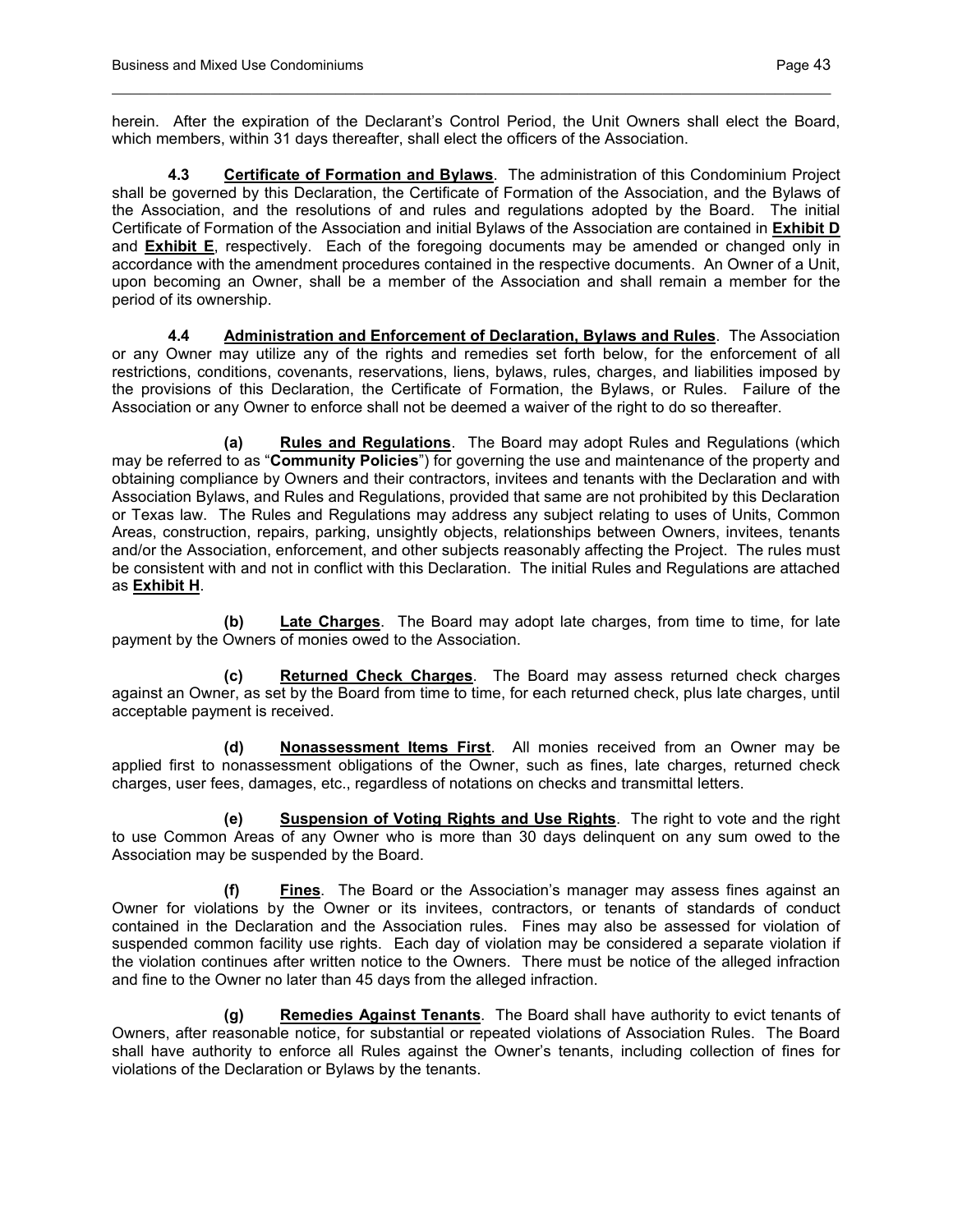**(h) Tenants May Pay**. If an Owner is delinquent in the payment of any sum due the Association for a period of 30 days or more, any tenant of the Owner occupying the Unit may pay any sums due to the Association by the Owner in order to avoid suspension of Common Area use rights; and the Tenant may deduct same from rent due to the Owner. The Association may enter into indemnity agreements to protect tenants who pay money to the Association under authority of this Section.

 $\mathcal{L}_\mathcal{L} = \{ \mathcal{L}_\mathcal{L} = \{ \mathcal{L}_\mathcal{L} = \{ \mathcal{L}_\mathcal{L} = \{ \mathcal{L}_\mathcal{L} = \{ \mathcal{L}_\mathcal{L} = \{ \mathcal{L}_\mathcal{L} = \{ \mathcal{L}_\mathcal{L} = \{ \mathcal{L}_\mathcal{L} = \{ \mathcal{L}_\mathcal{L} = \{ \mathcal{L}_\mathcal{L} = \{ \mathcal{L}_\mathcal{L} = \{ \mathcal{L}_\mathcal{L} = \{ \mathcal{L}_\mathcal{L} = \{ \mathcal{L}_\mathcal{$ 

**(i) Leasing**. The Board may adopt reasonable requirements for leasing a Unit. For example, the Board may require (1) that tenant names, work phones, home phones, and emergency contact persons be registered with the Board or the Association's management company, or (2) that a particular lease form be used, provided that members are free to modify or amend such lease form as they deem proper.

The management company managing the Association does not have authority to act for the Association in leasing or managing individual units. A Unit Owner may contract with the same management company which manages the Association to lease or manage a Unit owned by the Owner. Additionally, in such case the Unit Owner shall inform the tenant that in leasing or managing the Owner's Unit, the management company is not acting on behalf of the Association.

**(j) Interest**. All sums due the Association by Owners shall bear interest from due date at the highest lawful rate, compounded annually.

**(k) Fees for Special Services**. Fees chargeable to Owners for special services (such its furnishing resale certificates, eligibility certificates, copies of declarations, copies of information sent to mortgagees, copies of accounting records, etc.) shall be set by the Board from time to time.

**(l) Parking Limitations**. Vehicle owners shall reimburse the Association for any costs incurred in towing vehicles illegally parked provided notice required in applicable statutes is complied with in accordance with applicable statutes regarding illegal parking. Owners shall be responsible for parking violations of their tenants.

**(m) Publication of Delinquencies**. The Board may disclose and publish to Association members and mortgagees the financial condition of the Association, including a list of names and amounts of any delinquencies. The Board may notify mortgage lenders and tenants of delinquent monies owed by such Owners to the Association. Mortgage lenders may notify the Board of any delinquencies in the payment of mortgages.

**(n) Name and Addresses of New Owners**. An Owner may not sell or convey its Unit without all monies due and owing to the Association being paid in full; and if such Owner does sell, convey, or transfer its Unit without paying such monies, such selling Owner shall remain liable for all monies accruing to the Association thereafter on such Unit until such monies are paid in full. If an Owner sells or transfers Ownership of its Unit and fails to notify the Association of the sale, the selling Owner shall continue to be liable for the assessments accruing on the Unit after the sale or transfer until such time as the selling or transferring Owner notifies the Association in writing of the name and address of the new Owner. The new Owner shall also be liable from the date of such new Owner's acquisition of title. The selling or transferring Owner shall have a right of indemnity against the new Owner for recovery of any such sums paid by the selling or transferring Owner under this Section.

**(o) Change of Addresses**. Owners shall keep the Association timely informed of their current addresses and any change of addresses.

**(p) Name and Addresses of Tenants**. Owners shall notify the Association of current names and addresses of tenants of their respective Units.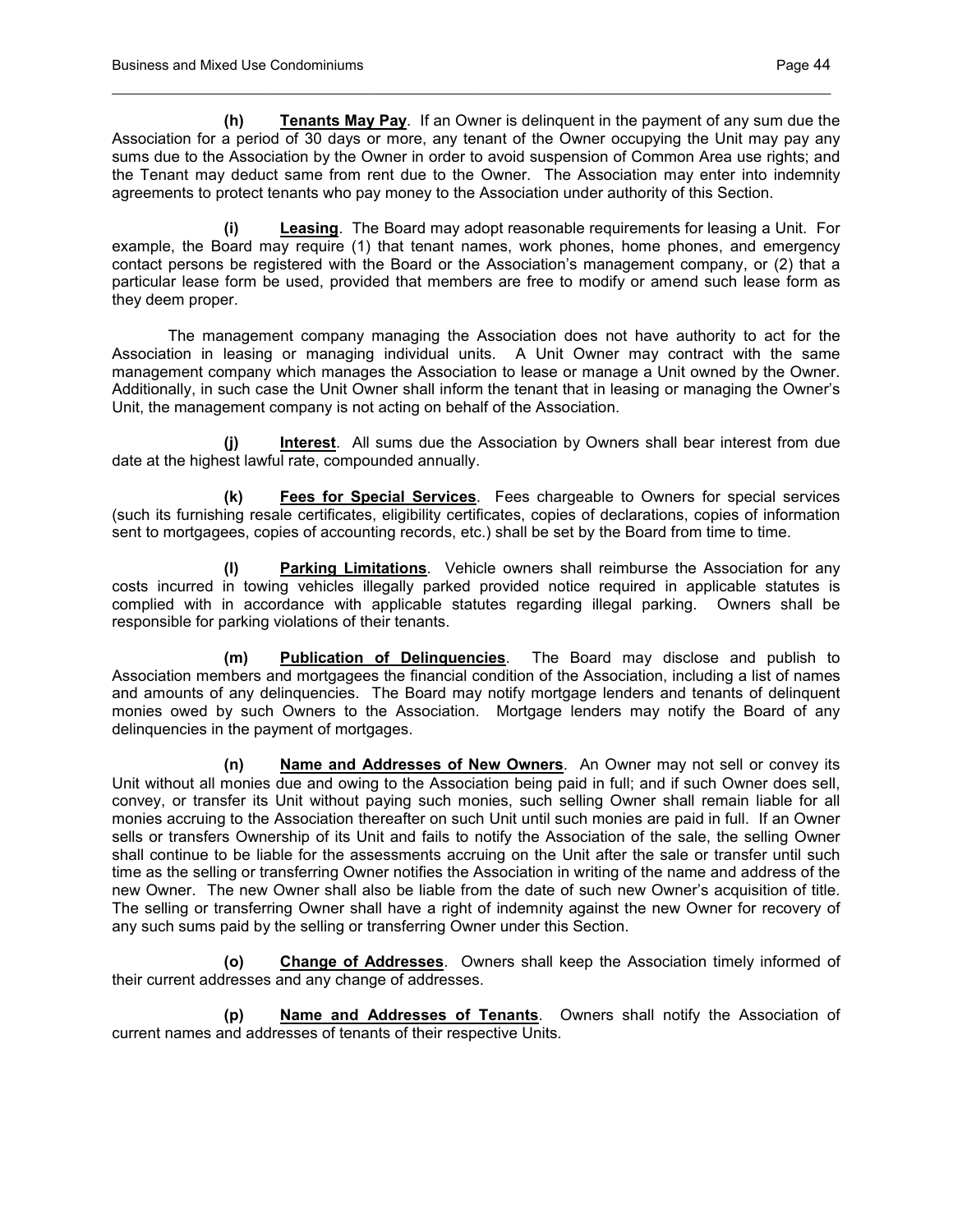**(q) Lien of the Association**. The Association shall have a lien on an Owner's Unit, including any rentals and insurance proceeds relating to the Unit, to secure payment of all monies owed by the Owner to the Association. The lien and foreclosure of the lien is addressed further in **Section** .

 $\mathcal{L}_\mathcal{L} = \{ \mathcal{L}_\mathcal{L} = \{ \mathcal{L}_\mathcal{L} = \{ \mathcal{L}_\mathcal{L} = \{ \mathcal{L}_\mathcal{L} = \{ \mathcal{L}_\mathcal{L} = \{ \mathcal{L}_\mathcal{L} = \{ \mathcal{L}_\mathcal{L} = \{ \mathcal{L}_\mathcal{L} = \{ \mathcal{L}_\mathcal{L} = \{ \mathcal{L}_\mathcal{L} = \{ \mathcal{L}_\mathcal{L} = \{ \mathcal{L}_\mathcal{L} = \{ \mathcal{L}_\mathcal{L} = \{ \mathcal{L}_\mathcal{$ 

**(r) Venue and Lawsuit Authority**. All obligations of owners, tenants, and the Association arising under this Declaration, the Bylaws, or Rules shall be performed in County, Texas, and venue for any lawsuits relating thereto shall be in The County, Texas. The Association shall have the right to file and defend a suit (including injunctions) and recover on behalf of the Owners in any cause of action based on damages to the Common Areas or based on liabilities of Owners and their invitees, contractors, tenants, or third parties accruing to Owners and/or the Association.

**(s) Attorney's Fees**. If delinquent accounts or other violations are turned over to the Association's attorney, the Owner shall be liable for all attorney's fees incurred by the Association in collections, filing liens, foreclosing liens, releasing liens, prosecuting lawsuits, and/or otherwise enforcing the Declaration, Bylaws, and Rules and Regulations.

**(t) Association Entry**. The Association shall have the right to enter an Owner's Unit for purposes of (1) inspection, (2) prevention of damage to the Common Elements, (3) enforcement of the Declaration, and (4) protection of property rights and quiet enjoyment of other Owners. The Association may require Owners to furnish the Association with entry keys to their Units for such purposes.

**(u) Notices to Multiple Owners, Tenants, and Mortgagees**. Notice to or from one of multiple Owners or tenants of a Unit shall be deemed as notice to or from all Owners or tenants of that Unit. If Owner is more than 60 days delinquent, the Association may send to the Owner's tenant a copy of any Association notices or communications with the Owner. The Association shall give such notice upon written request of a first lien mortgage or insurer.

**(v) Assignment of Revenues**. The Association shall have the power to convey a security interest in its revenues to a lender for purposes of obtaining loans necessary for the operation and/or improvement of the Project. No such security interest may be given without being approved by a vote of the Board.

**(w) Other Powers**. The Association shall have all other powers necessary and proper for the government and operation of the Association, including but not limited to those powers contained in the Texas Uniform Condominium Act. Such powers include the right to grant permits, licenses, and easements over Common Elements for utilities, roads, and other purposes for the proper operation of the Property.

## **4.5 Membership and Voting**.

**(a) Membership**. Membership in the Association shall be appurtenant to the legal, fee title to the Condominium Units of the Project, and upon the transfer of title to a Condominium Unit of the Project, the membership appurtenant thereto shall be deemed to be transferred to the grantee of such Condominium Unit, upon recordation of the deed or other conveyance thereof in the Official Records of \_\_\_\_\_\_\_\_ County, Texas.

No membership in the Association may be conveyed or transferred in any other manner. When the title to a Condominium Unit in the Project is owned by more than one person, firm, corporation, or other entity, the membership in the corporation appurtenant to such Condominium Unit shall be owned in the same manner and to the same extent as the Condominium Unit, with all the Owners of such Condominium Unit being collectively the member in the Association.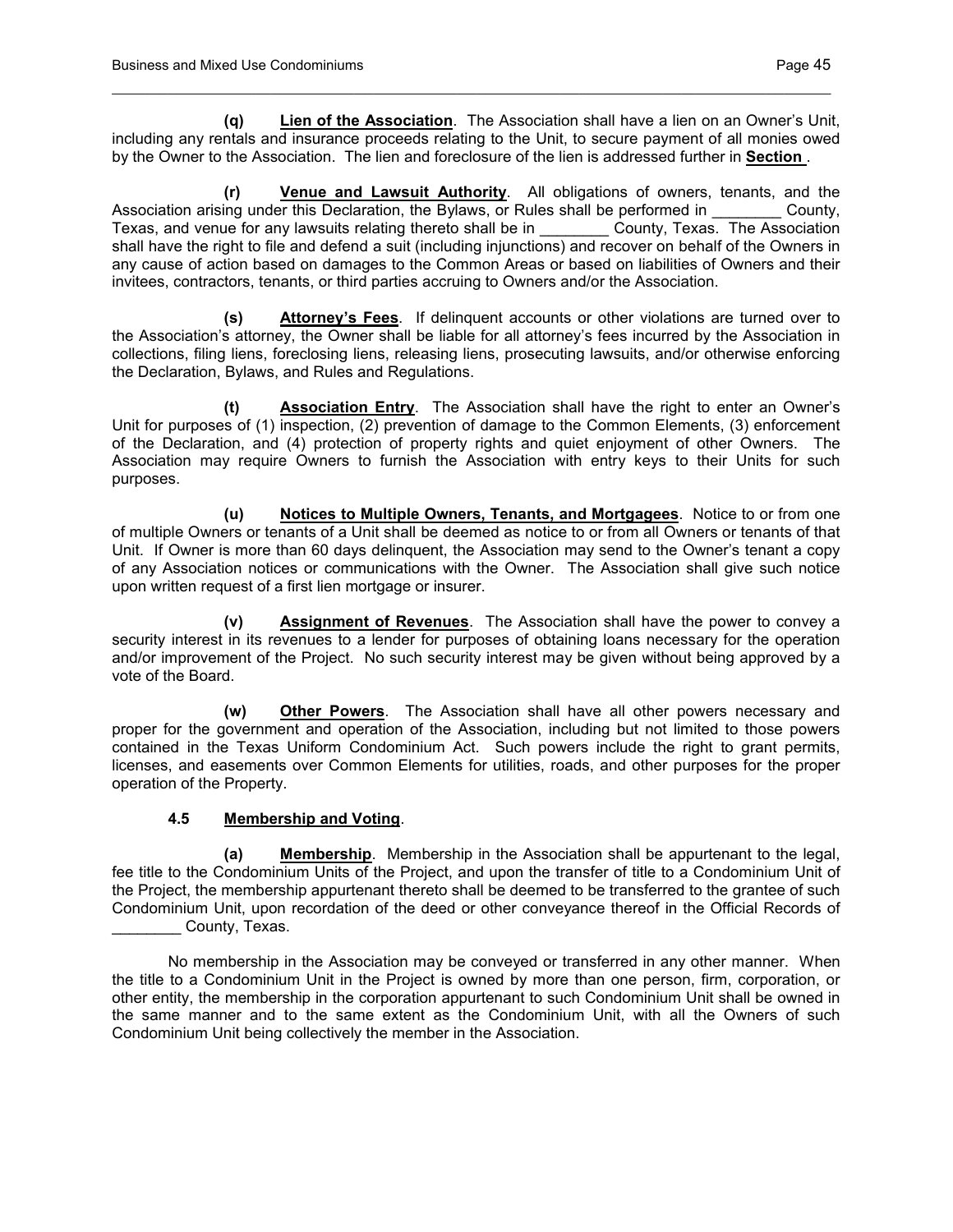**(b) Voting**. Ownership of each Condominium Unit in the Project by a member entitles the Owner or Owners (collectively), including Declarant, thereof to one vote per Condominium Unit.

 $\mathcal{L}_\mathcal{L} = \{ \mathcal{L}_\mathcal{L} = \{ \mathcal{L}_\mathcal{L} = \{ \mathcal{L}_\mathcal{L} = \{ \mathcal{L}_\mathcal{L} = \{ \mathcal{L}_\mathcal{L} = \{ \mathcal{L}_\mathcal{L} = \{ \mathcal{L}_\mathcal{L} = \{ \mathcal{L}_\mathcal{L} = \{ \mathcal{L}_\mathcal{L} = \{ \mathcal{L}_\mathcal{L} = \{ \mathcal{L}_\mathcal{L} = \{ \mathcal{L}_\mathcal{L} = \{ \mathcal{L}_\mathcal{L} = \{ \mathcal{L}_\mathcal{$ 

If a Condominium Unit is owned by more than one person, the Owners who own fractional interests in such Condominium Unit aggregating more than 50% of the whole ownership thereof shall appoint one member who shall be entitled to exercise the votes pertaining to that Condominium Unit at any meeting of the members of the Association. Such designation shall be made in writing to the Board of Directors and shall be revocable at any time by actual notice to the Board of Directors or upon the death or judicially declared incompetence of any one of the Owners of such Condominium Unit.

If a Condominium Unit is owned by more than one member claiming to be entitled to exercise the voting right attributable to that Condominium Unit, then none of such members shall be allowed to exercise the voting rights attributable to such Condominium Unit unless such members concur upon the manner in which such votes will be cast. Failure of such Owners to concur shall result in that Condominium Unit being excluded in all respects in determining whether a requisite number of votes has been cast with respect to the matter upon which such vote is being taken. All members of the Association may be present at any meeting of the members and may act at such meetings in person or by proxy (whether physically present or not). If at any time the Association shall hold legal title to one or more Condominium Units, the voting rights to which the Owner thereof otherwise would be entitled shall be exercised as directed by majority vote of the Owners in attendance at the meeting, in person or by proxy.

**(c) Completed and Uncompleted Units**. The membership and voting rights referred to above shall accrue to an Owner of a Unit, regardless whether the Unit has been constructed or completed.

### **4.6 Insurance**.

**(a) Property Insurance**. The Association shall obtain insurance for the Regime as required by § 82.111 of TUCA. The Association may also obtain and maintain at all times insurance on the Project of the type and kind required by this Declaration, including such other risks, of a similar or dissimilar nature, as are or shall customarily be covered with respect to condominium projects, similar in construction, design and use, issued by responsible insurance companies authorized to do business in the State of Texas. The insurance shall be carried in blanket policy form naming the Association, the Owners and all mortgagees of Units (of whose lien interest the Association receives written notice) as the insureds. In addition, each policy shall identify the interest of Unit Owners and shall provide for a standard, noncontributory mortgage clause in favor of each First Lien Mortgagee. Further, the policy shall insure against loss or damage by fire, vandalism, malicious mischief and such other hazards as are covered under standard extended coverage provisions for the full insurable replacement cost of the Common Elements (excluding the Land), and against such other hazards and for such amounts as the Board may deem advisable. Flood insurance is not necessary because none of the Units or improvements are in a Special Flood Hazard Area or in the 100-year flood plain according to FEMA maps.

The Association may elect to obtain and maintain insurance covering the Units and Unit Owners. Each Owner irrevocably designates the Association, as attorney in fact, to administer and distribute property insurance proceeds applicable to the Owner's Unit, whether or not the property insurance is obtained or maintained by the Association or the Unit Owner. Such insurance policy shall also provide that it cannot be canceled or substantially modified by either the insured or the insurance company until after 10 days prior written notice to each First Lien Mortgagee. The Board of Directors shall, upon request of any First Lien Mortgagee, furnish a certified copy of each blanket policy and a separate certificate identifying the interest of the Mortgagor.

All policies of insurance shall provide that the insurance there under shall be invalidated or suspended only in respect to the interest of any particular Owner guilty of a breach of warranty, act,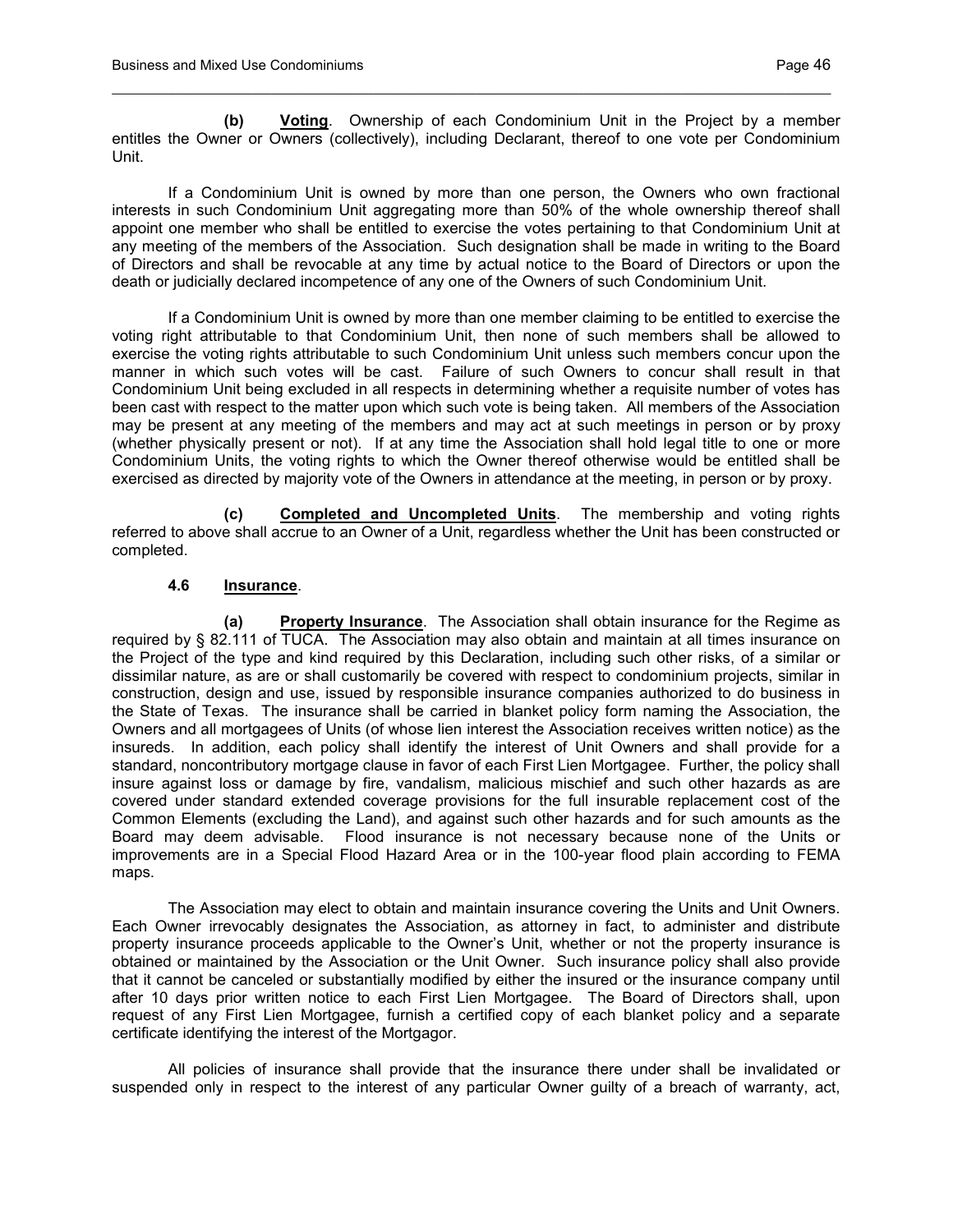omission, negligence or non-compliance of any provision of such policy, including payment of the insurance premium applicable to that Owner's interest, or who permits or fails to prevent the happening of any event, whether occurring before or after a loss, which under the provisions of such policy would otherwise invalidate or suspend the entire policy, but the insurance under such policy, as to the interests of all other insured Owners not guilty of any act or omission, shall not be invalidated or suspended and shall remain in full force and effect.

 $\mathcal{L}_\mathcal{L} = \{ \mathcal{L}_\mathcal{L} = \{ \mathcal{L}_\mathcal{L} = \{ \mathcal{L}_\mathcal{L} = \{ \mathcal{L}_\mathcal{L} = \{ \mathcal{L}_\mathcal{L} = \{ \mathcal{L}_\mathcal{L} = \{ \mathcal{L}_\mathcal{L} = \{ \mathcal{L}_\mathcal{L} = \{ \mathcal{L}_\mathcal{L} = \{ \mathcal{L}_\mathcal{L} = \{ \mathcal{L}_\mathcal{L} = \{ \mathcal{L}_\mathcal{L} = \{ \mathcal{L}_\mathcal{L} = \{ \mathcal{L}_\mathcal{$ 

The Association, in order to preserve the integrity of the Project, shall be deemed to have an "**insurable interest**" in each Unit. Any insurance obtained by the Association or a Unit Owner shall contain appropriate provisions whereby the insurer waives its right of subrogation as to any claims against the Unit Owners, Association and their respective servants, agents or guests.

**(b) Liability Insurance**. The Association shall maintain a policy of commercial liability insurance and property damage insurance against claims for personal injury or death, or property damage suffered by the public, or any Owner or Occupant, family, agent, employee, or invitee of an Owner or Occupant, occurring in, or about the Limited or General Common Elements, which liability and property damage insurance shall afford protection to such limits and extent as the Association deems desirable. Such liability and property damage insurance policy shall also contain a cross-liability endorsement wherein the rights of a named insured under the policy or policies shall not prejudice his, her, or their action or actions against another named insured. Such insurance policy shall also provide that it cannot be canceled or substantially modified by either the insured or the insurance company until after 10 days prior written notice to each First Lien Mortgagee, to the extent allowed by law. This liability coverage does not insure the individual Unit Owner for liability or damages arising out of the use of its individual Unit as distinguished from the Common Elements of the Project.

**(c) Fidelity Bond**. The Association shall maintain or cause to be maintained an adequate blanket fidelity bond covering all persons handling or responsible for funds of or administered by the Association and that such bond shall be of a kind and in an amount the Association deems necessary for the protection of the Owners.

**(d) Condominium Unit Owners' Insurance**. The insurance obtained pursuant to **Section 4.6(a)** does not insure the personal property of Unit Owners, and unless the Association elects to insure Buildings does not insure Units, and each such Unit Owner may, at the Owner's option and expense, obtain such other insurance as the Owner deems necessary to insure such property. In addition, the insurance obtained pursuant to **Section 4.6(a)** might not insure the Units or any fixtures, installations or additions composing a part of the Buildings. An Owner of a Unit may obtain at its cost and expense such additional insurance as may be necessary to insure its Unit and the fixtures and improvements therein.

**4.7 Accounting; Audit; Inspection of Records**. The Board shall keep or cause to be kept books of detailed account of the receipts and expenditures affecting the Project and its administration and specifying the maintenance and repair expenses of the Common Elements and any other expenses incurred by or on behalf of the Project or the Association. Both the books of accounts and all vouchers supporting the entries made therein shall be available for examination at the office of the Association by all Owners at convenient hours on working days and the Board shall cause to be established and announced for general knowledge the days and hours within which such books shall be available for inspection. All such books and records shall be kept in accordance with generally accepted accounting principles, consistently applied, and shall be audited at least once a year by an outside auditor selected by the Board unless directed otherwise by the Association at the annual membership meeting. The fiscal year of the Association shall be the calendar year unless another period is established by resolution of the Board.

At all times, the Association shall have and maintain current copies of the declaration, Certificate of Formation, bylaws, and Association rules, along with books, records, and financial statements,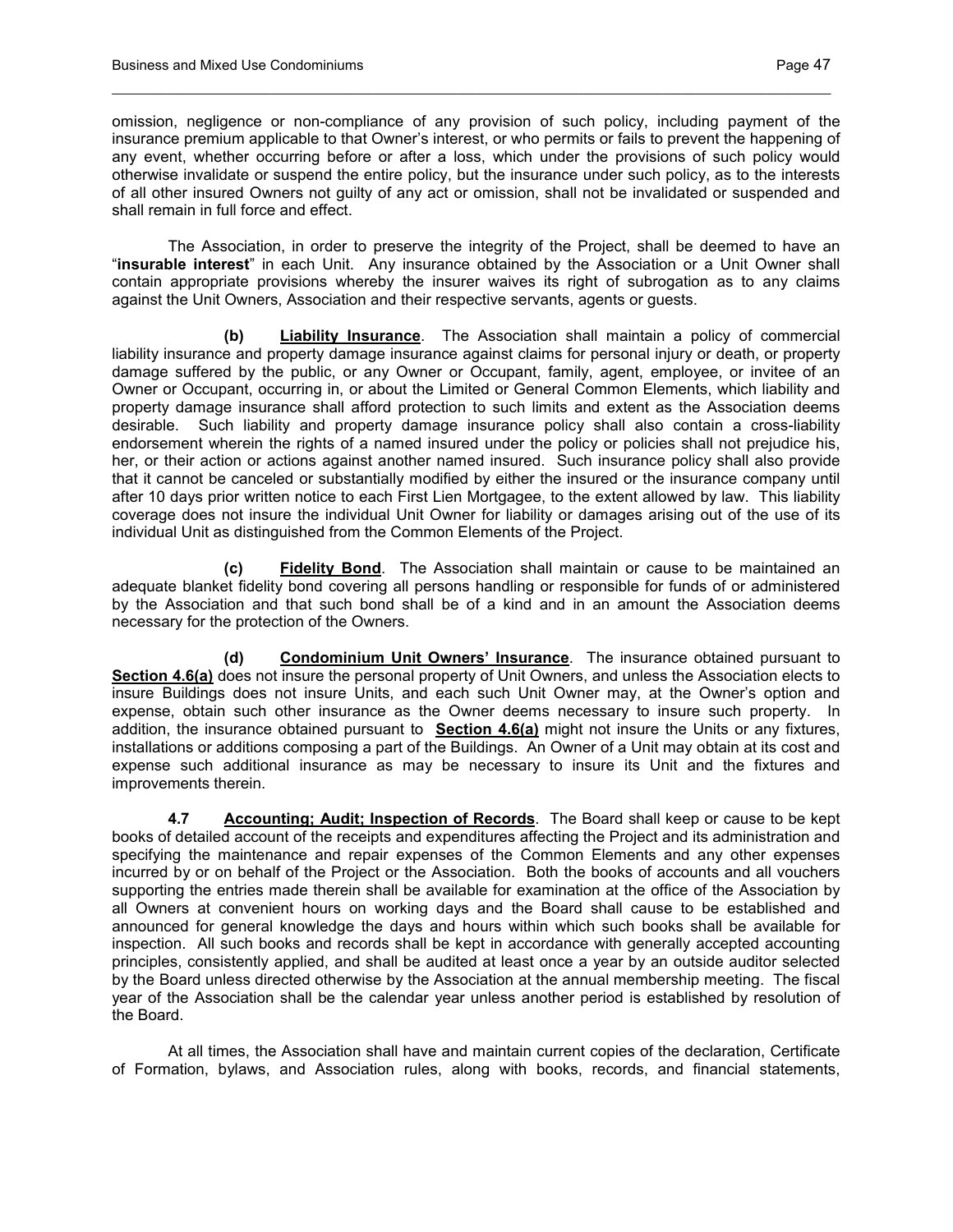available for inspection by Unit Owners or by holders, insurers, or guarantors of first mortgages that are secured by units in the project, during normal business hours.

 $\mathcal{L}_\mathcal{L} = \{ \mathcal{L}_\mathcal{L} = \{ \mathcal{L}_\mathcal{L} = \{ \mathcal{L}_\mathcal{L} = \{ \mathcal{L}_\mathcal{L} = \{ \mathcal{L}_\mathcal{L} = \{ \mathcal{L}_\mathcal{L} = \{ \mathcal{L}_\mathcal{L} = \{ \mathcal{L}_\mathcal{L} = \{ \mathcal{L}_\mathcal{L} = \{ \mathcal{L}_\mathcal{L} = \{ \mathcal{L}_\mathcal{L} = \{ \mathcal{L}_\mathcal{L} = \{ \mathcal{L}_\mathcal{L} = \{ \mathcal{L}_\mathcal{$ 

The Association shall make an audited statement for the preceding fiscal year available to the holder, insurer, or guarantor of any first mortgage that is secured by a unit in the project on submission of a written request for it. The audited financial statement shall be available within 120 days of the Association's fiscal year-end.

**4.8 Architectural Control Committee**. The Board or a Committee appointed by the Board shall serve as the Architectural Control Committee for the Association, approving or disapproving construction, alteration, and modifications pursuant to **Section 3.8**. The Board can dissolve the committee it has appointed and substitute itself as the Architectural Control Committee. The Board can overrule, supersede or amend any decision made by the Architectural Control Committee it has appointed. The Architectural Control Committee may from time to time designate Advisory Members.

**(a) Action by Architectural Committee.** Items presented to the Architectural Control Committee shall be decided by a majority vote of its members. The Architectural Control Committee may hire consultants, including engineers and architects, and contractors to assist it in its duties hereunder. The Architectural Control Committee may establish reasonable fees and charges payable by Owners to the Association seeking approvals or variances from the Architectural Control Committee, including requiring reimbursement for all reasonable costs incurred in reviewing and processing such requests.

**(b) Term**. Each member of the Architectural Control Committee shall hold office until such time as he has resigned or has been removed or his successor has been appointed, or if the Board is acting as the Architectural Control Committee, for such term as the member is a Director. In the event of death or resignation of any member of the Architectural Control Committee, the remaining members shall have full authority to act until a replacement member has been designated.

**(c) Adoption of Rules and Guidelines**. The Architectural Control Committee may adopt such procedural and substantive rules and guidelines ("**Architectural Guidelines**"), not in conflict with this Declaration, as it may deem necessary or proper for the performance of its duties, including but not limited to, a building code, a fire code, and other similar codes as it may deem necessary and desirable. Each Owner shall comply with said rules and guidelines as the same may be amended from time to time. Absent a material change in circumstances or if an alteration or reconstruction of a previously approved improvement is being undertaken, once plans and specifications are approved by the Architectural Control Committee for a particular construction project, the Owner who has received such approval is not required to obtain a further approval for such construction if the rules and guidelines change subsequent to the original approval ("**grandfathered improvements**").

**(d) Review of Proposed Construction**. Whenever in this Declaration the approval of the Architectural Control Committee is required, it shall have the right to consider all of the plans and specifications for the improvement or proposal in question and all other facts which are relevant. Except as otherwise specifically provided herein, prior to the commencement of any construction of any improvement on the Property or any portion thereof, three complete sets of the final plans and specifications therefor shall be submitted to the Architectural Control Committee, and construction thereof may not commence unless and until the Architectural Control Committee has approved such plans and specifications in writing. The Architectural Control Committee shall consider and act upon any and all plans and specifications submitted for is approval pursuant to this Declaration, and perform such other duties assigned to it by this Declaration or as from time to time shall be assigned to it by the Board, including the inspection of construction in progress to assure its conformance with plans and specifications approved by the Architectural Control Committee. The Architectural Control Committee may review plans and specifications submitted for its review and such other information as it deems proper. Until receipt by the Architectural Control Committee of any information or documents deemed necessary by the Architectural Control Committee, it may postpone review of any plans and specifications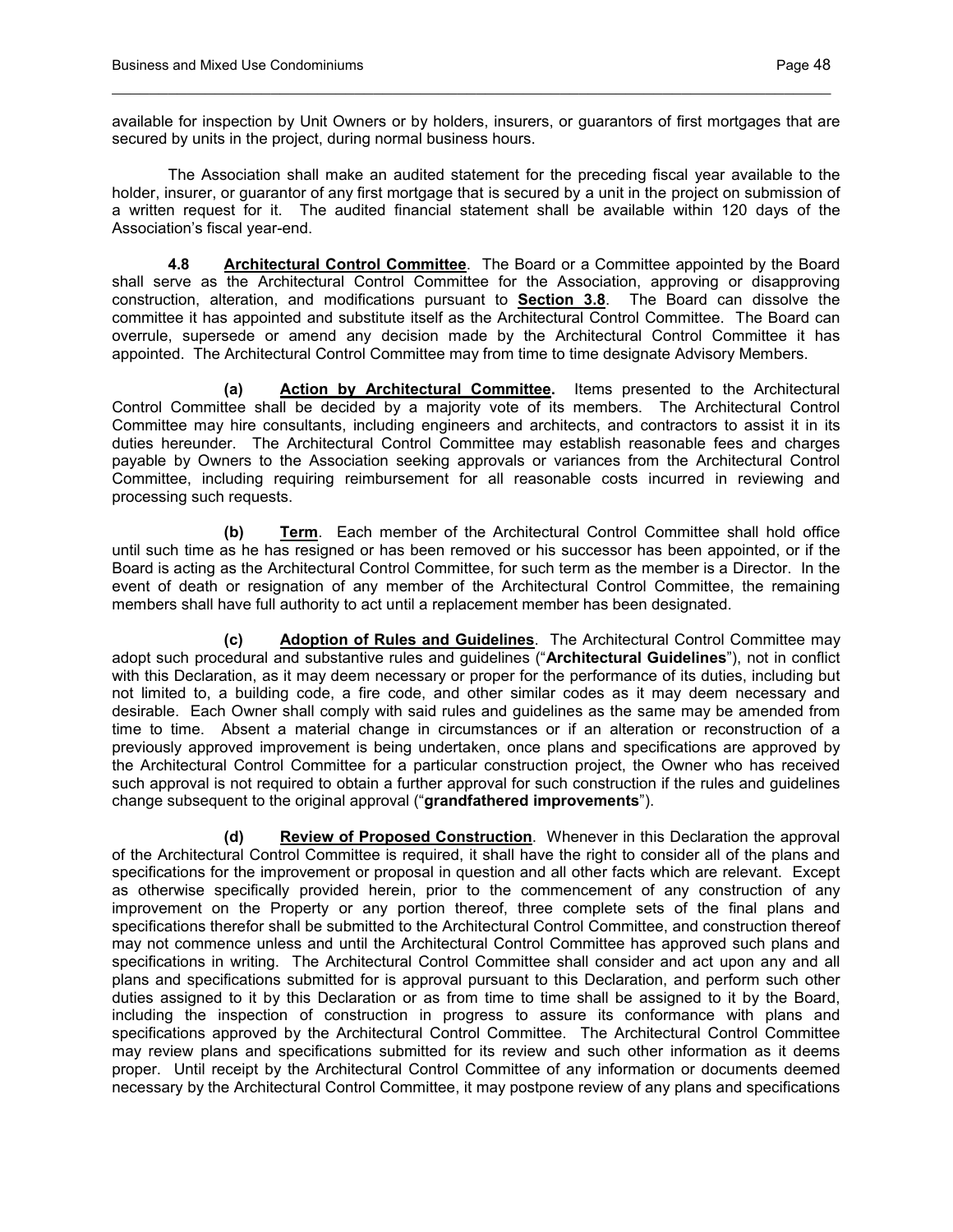submitted for approval. No improvement shall be allowed on any Building Site which is of such size or architectural design or involves the use of such landscaping, color schemes, exterior finishes, and materials and similar features as to be incompatible with development within the Property and the surrounding area. The Architectural Control Committee shall have the authority to disapprove any proposed improvement based upon the restrictions set forth in the preceding sentence and the decision of the Architectural Control Committee shall be final and binding so long as it is made in good faith. The Architectural Control Committee shall not be responsible for reviewing any proposed improvement, nor shall its approval of any Plans or Specifications be deemed approval thereof from the standpoint of structural safety, engineering soundness, or conformance with building or other codes. The Architectural Control Committee is authorized to request the submission of samples of proposed construction materials. At the option of the Architectural Control Committee, one complete set of the plans and specifications will be retained by the Architectural Control Committee, and one complete set of plans and specifications will be marked "*Approved*" and returned to the Owner or its designated representative. If found not to be in compliance with the rules and guidelines or this Declaration, the Bylaws, Rules and Regulations or resolutions adopted by the Board, one set of such plans and specifications shall be marked "*Disapproved*," accompanied by a reasonable statement of items found not to comply with any such matter.

 $\mathcal{L}_\mathcal{L} = \{ \mathcal{L}_\mathcal{L} = \{ \mathcal{L}_\mathcal{L} = \{ \mathcal{L}_\mathcal{L} = \{ \mathcal{L}_\mathcal{L} = \{ \mathcal{L}_\mathcal{L} = \{ \mathcal{L}_\mathcal{L} = \{ \mathcal{L}_\mathcal{L} = \{ \mathcal{L}_\mathcal{L} = \{ \mathcal{L}_\mathcal{L} = \{ \mathcal{L}_\mathcal{L} = \{ \mathcal{L}_\mathcal{L} = \{ \mathcal{L}_\mathcal{L} = \{ \mathcal{L}_\mathcal{L} = \{ \mathcal{L}_\mathcal{$ 

Any party requesting approval of a set of plans and specifications for use with a particular Building Site shall submit a site plan showing the position of all improvements on the Project and a tree survey as a part of those plans and specifications. The party submitting such plans shall be required to point out to the Architectural Control Committee, and the Architectural Control Committee shall have the right to review and approve, any material changes to or deviations from any previously approved set of plans and specifications. The Architectural Control Committee shall have the right to prevent the construction of any improvements which have, in the Architectural Control Committee's sole opinion, material changes to or deviations from any previously approved set of plans and specifications.

**(e) Actions of the Architectural Control Committee**. The Architectural Control Committee may, by written resolution, unanimously adopted in writing, designate one or two of its members or an agent acting on its behalf to take any action or perform any duties for and on behalf of the Architectural Control Committee. In the absence of such designation, the vote of the majority of all of the members of the Architectural Control Committee taken without a meeting, documented in accordance with of the Texas Non-Profit Corporation Act, shall constitute an act of the Architectural Control Committee. Notwithstanding anything to the contrary, in the event the Architectural Control Committee fails to respond to a request for approval of plans and specifications within 45 days of receipt of all required information, the Architectural Control Committee shall be deemed to have approved such plans and specifications. The Architectural Control Committee shall have the authority to require any Owner or Owner's agents or contractors to cease and desist in constructing or altering any improvements, where such actions have not first been reviewed and approved or otherwise constitute a violation of the Restrictions. The violating Owner shall remove such violating improvements or site work at its sole expense and without delay, returning same to its original condition or bring the property into compliance with the Restrictions and any plans and specifications approved by the Architectural Control Committee. If an Owner proceeds with construction that is not approved by the Architectural Control Committee, or that is a variance of the approved plans and specifications, the Association may assess reasonable fines and may continue to assess such fines until Architectural Control Committee approval is granted or the violation is removed.

**(f) No Waiver of Future Approvals**. The approval or consent of the Architectural Control Committee to any Plans or Specifications for any work done or proposed or in connection with any other matter requiring the approval or consent of the Architectural Control Committee shall not be deemed to constitute a waiver of any right to withhold approval or consent as to any plans and specifications, or other matter whatever, subsequently or additionally submitted for approval or consent by the same or a different person.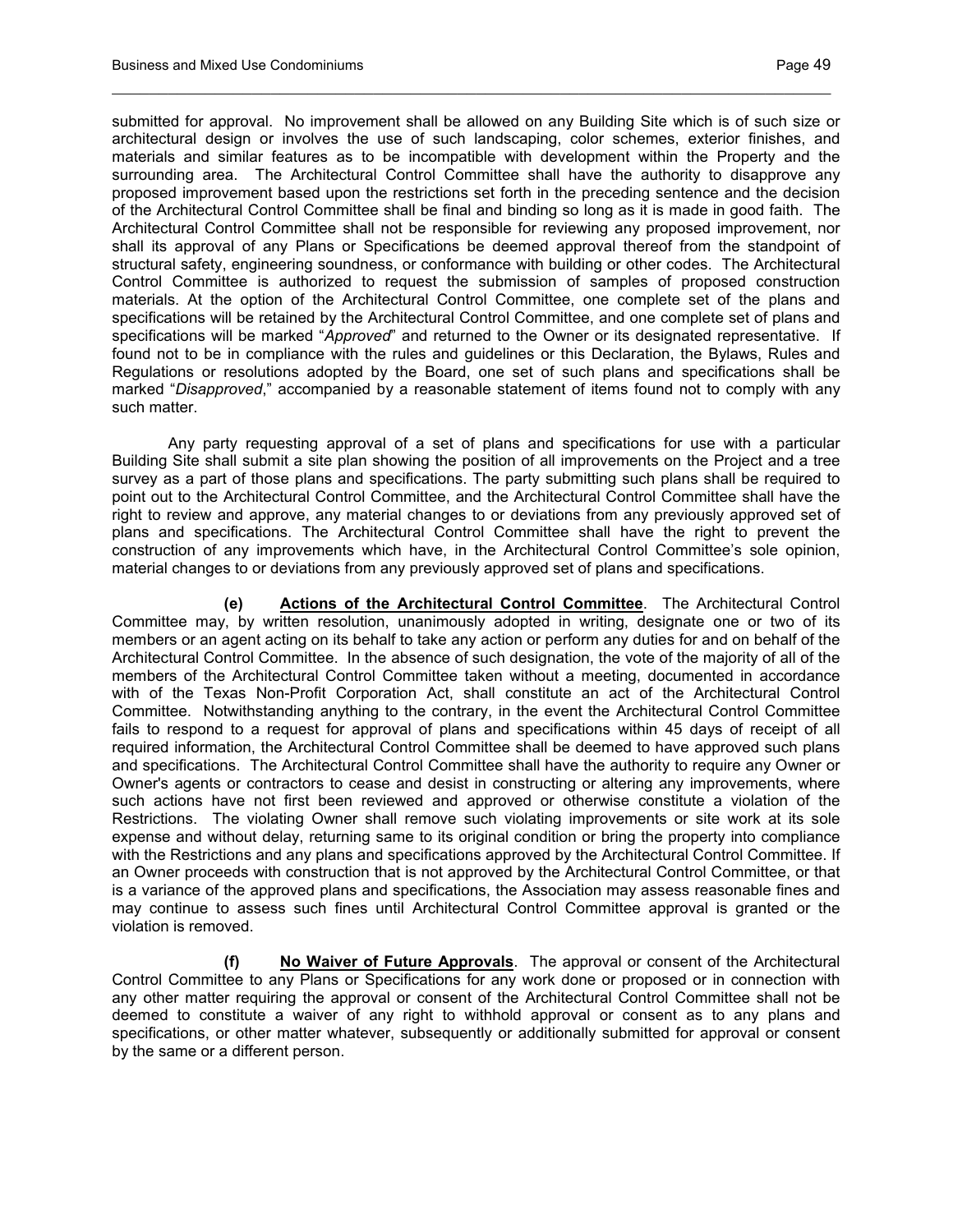**(g) Variances**. The Architectural Control Committee may grant variances when, in the opinion of the Architectural Control Committee, in its sole and absolute discretion, such variance will not impair or detract from the quality of the development of the Property, and such variance is justified due to unusual or aesthetic considerations or unusual circumstances. All variances must be evidenced by a written instrument, in recordable form, and must be signed by at least two of the voting members of the Architectural Control Committee. If a variance is granted, no violation of the covenants, conditions, or restrictions contained in this Declaration or any Supplemental Declaration shall be deemed to have occurred with respect to the matter for which the variance was granted. The granting of such variance shall not operate to waive or amend any of the terms and provisions of these covenants and restrictions applicable to the Building Site for any purpose except as to the particular property and in a particular instance covered by the variance, and such variance shall not be considered to establish a precedent or future waiver, modification or amendment of the terms and provisions hereof.

 $\mathcal{L}_\mathcal{L} = \{ \mathcal{L}_\mathcal{L} = \{ \mathcal{L}_\mathcal{L} = \{ \mathcal{L}_\mathcal{L} = \{ \mathcal{L}_\mathcal{L} = \{ \mathcal{L}_\mathcal{L} = \{ \mathcal{L}_\mathcal{L} = \{ \mathcal{L}_\mathcal{L} = \{ \mathcal{L}_\mathcal{L} = \{ \mathcal{L}_\mathcal{L} = \{ \mathcal{L}_\mathcal{L} = \{ \mathcal{L}_\mathcal{L} = \{ \mathcal{L}_\mathcal{L} = \{ \mathcal{L}_\mathcal{L} = \{ \mathcal{L}_\mathcal{$ 

**(h) No Implied Waiver or Estoppel**. No action or failure to act by the Architectural Control Committee or by the Board shall constitute a waiver or estoppel with respect to future action by the Architectural Control Committee or Board of Directors with respect to the construction of any improvements within the Regime. Specifically, the approval by the Architectural Control Committee or the Board of any such construction shall not be deemed a waiver of any right or an estoppel to withhold approval or consent for any similar construction or any similar proposals, plans, specifications, or other materials submitted with respect to any other residential construction by such person or other Owner.

**(i) Non-liability**. Neither the Architectural Control Committee nor any member thereof, nor the Board, nor any member thereof, shall be liable to the Association or to any Owner or to any other person or entity for any loss, damage or injury arising out of or in any way connected with the performance of the Architectural Control Committee's or the Board's respective duties under this Declaration, unless due to the willful misconduct or bad faith of such person. Neither the Architectural Control Committee nor any member thereof shall be liable to any Owner due to the construction of any improvement within the Project.

**(j) Work in Progress**. The Architectural Control Committee, at its option, may inspect all work in progress to insure compliance with approved plans and specifications.

**(k) Certificate of Compliance**. Upon completion of any improvement approved by the Architectural Control Committee and upon written request by the Owner of the Unit, the Architectural Control Committee or the Board acting through one of its officers may issue a compliance certificate ("**Compliance Certificate**") in a form suitable for recordation. The Compliance Certificate may identify the Unit and the improvements, the use or uses to be conducted thereon, and the plans and specifications on file with the Architectural Control Committee pursuant to which the improvements were made and shall specify that the improvements comply with the approved plans and specifications. The Compliance Certificate shall not be construed to certify the acceptability, sufficiency, or approval by the Architectural Control Committee or the Association of the actual construction of the improvements or the workmanship or materials thereof. The Owner is hereby notified that the Compliance Certificate in no way warrants, except as set forth above, the sufficiency, acceptability, or approval by the Architectural Control Committee of the construction, workmanship, materials, or equipment of the improvements. Preparation and recordation of such a Compliance Certificate shall be at the expense of the Owner of the improved Unit. The Architectural Control Committee, and its agents and employees, shall not be responsible for inspecting any proposed improvement, nor shall its approval of any plans or specifications be deemed approval of any improvement as to structural safety, engineering soundness or conformance with any building or other codes, regardless of the hiring by the Architectural Control Committee of any consultants to assist it in its duties hereunder.

**4.9 Security Policies**. Neither Declarant nor the Association promises, warrants, or guaranties the safety or security of Owners, occupants, tenants, invitees, guests, or their agents or contractors or their personal property against the criminal actions of others. Each Owner and other person in the Project has the responsibility to protect himself or herself and to maintain insurance to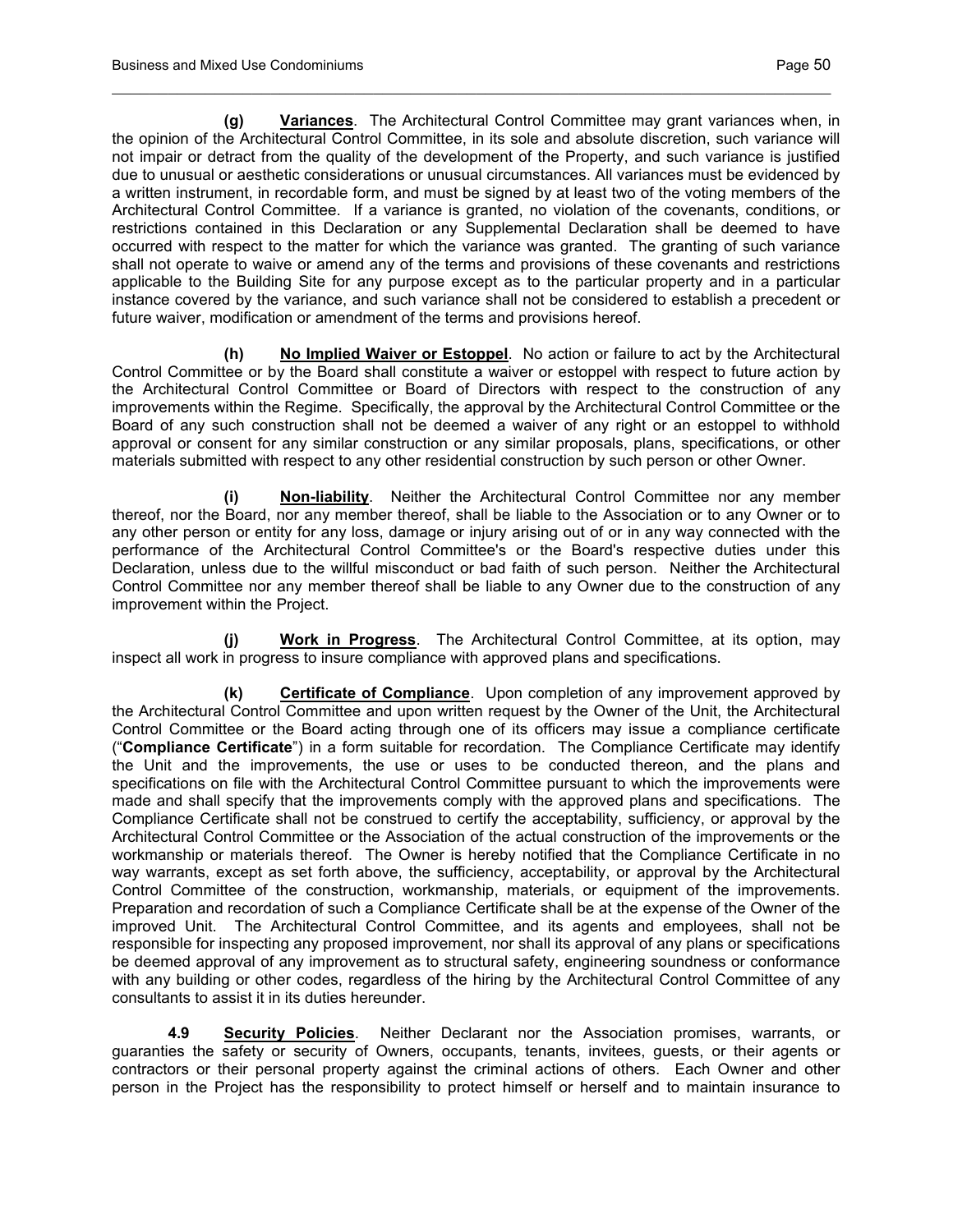protect his or her belongings. Owners and tenants should contact an insurance agent to arrange appropriate fire and theft insurance on their personal property.

 $\mathcal{L}_\mathcal{L} = \{ \mathcal{L}_\mathcal{L} = \{ \mathcal{L}_\mathcal{L} = \{ \mathcal{L}_\mathcal{L} = \{ \mathcal{L}_\mathcal{L} = \{ \mathcal{L}_\mathcal{L} = \{ \mathcal{L}_\mathcal{L} = \{ \mathcal{L}_\mathcal{L} = \{ \mathcal{L}_\mathcal{L} = \{ \mathcal{L}_\mathcal{L} = \{ \mathcal{L}_\mathcal{L} = \{ \mathcal{L}_\mathcal{L} = \{ \mathcal{L}_\mathcal{L} = \{ \mathcal{L}_\mathcal{L} = \{ \mathcal{L}_\mathcal{$ 

No security system, patrol, access gate, or electronic security device can provide protection against crime at every location at every moment of the day or night. Even elaborate security systems are subject to mechanical malfunction, tampering, human error or personnel absenteeism, and can be defeated or avoided by clever criminals. Therefore, Owners and all other persons in the Project should not rely on such systems and should always protect themselves and their property as if no security systems exist. Owners and all other persons in the Project should make no other assumptions regarding security.

If security systems, security devices, access gates, or walk-though/drive-through services are utilized in the Project, no representation is made by Declarant or the Association that such systems, devices, or services will prevent injury, theft or vandalism. Any companies or individuals walking or driving in the community on behalf of Owner may not carry weapons and have no greater authority under the law to restrain or arrest criminals or to prevent crime than the ordinary citizen. Neither Declarant nor the Association promises, warrants, or guaranties that any such systems, devices, or services do in fact discourage or prevent breaches of security, intrusions, thefts, or incidents of violent crime. Declarant and the Association reserve the right to reduce, modify or eliminate any security system, security devices, or services at any time; and such action shall not be a breach of any obligation or warranty on the part of Declarant or the Association.

If controlled access gates or intrusion alarms are provided, Owners will be furnished written operating instructions; and it is the responsibility of Owners and their tenants to read them and bring any questions to the attention of the Association or its management company. Further, it is the responsibility of Owners and their tenants to promptly notify the Association in writing of any known problem, defect, malfunction or failure of door locks, window latches, lighting, controlled-access gates, intrusion alarms, and other security-related devices in the Common Area. Each Owner and tenant must report to the Association any crime that he or she is aware of and that occurs in the Owner's Unit or in Common Areas near the Owner's Unit. If an Owner's Unit is equipped with an intrusion alarm, the Owner is responsible for all fines and other charges resulting from or attributable to the alarm, including false-alarm charges - even if caused by the Owner's tenant, invitees, or contractors. The Association has the right to enter a Unit for purposes of cutting off a security system in which the intrusion alarm is disturbing other Owners or their tenants.

Protecting Owners, their tenants, and invitees from crime is the sole responsibility of the respective Owners and law enforcement agencies. Owners, tenants, and other occupants should promptly report to the Association or the Association's management company in writing any Common Area locks, latches, lighting, overgrown shrubbery, fences, gates, intrusion alarm, and other securityrelated devices that they believe are in need of repair or improvement.

#### *Declarant and the Association expressly disclaim any duties of security.*

## **ARTICLE V. Maintenance Assessments.**

#### **5.1 Assessments for Common Expenses.**

**(a) Periodic Billing**. All Owners shall be obligated to pay the estimated Common Assessments imposed by the Association to meet the Common Expenses. The obligation to pay Assessments hereunder is part of the purchase price of each Unit when sold to an Owner. An express lien on each Unit is hereby granted and conveyed by Declarant to the Association to secure the payment thereof in each such instance, each such lien to be superior and paramount to any homestead or other exemption provided by law. Common Assessments for the estimated Common Expenses shall be due monthly in advance on or before the first day of each calendar month or at such other time as may be established by the Board. By resolution of the Board, the frequency of collection of Common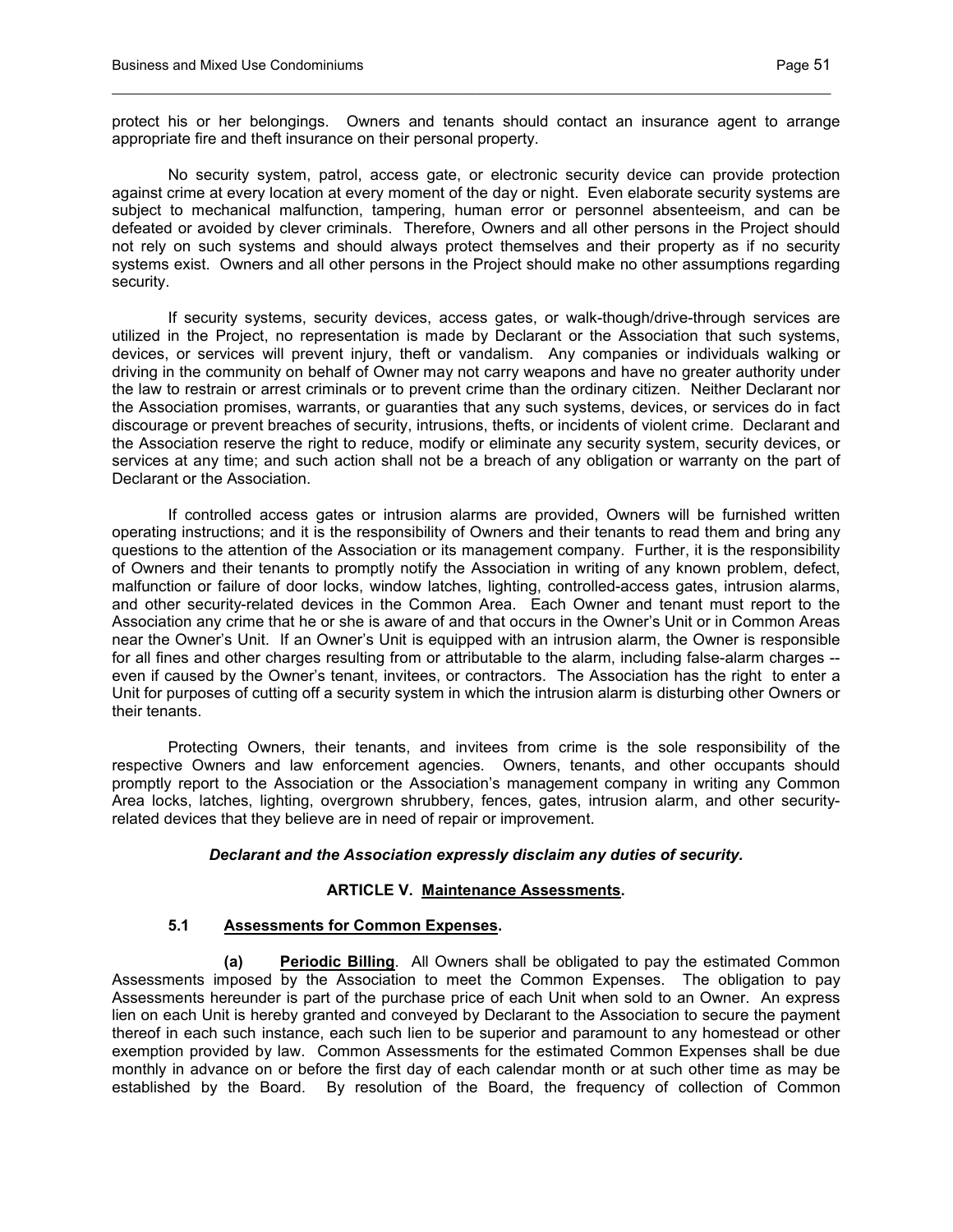Assessments may be altered to another frequency. If an Owner fails to pay the Common Assessment applicable to its Condominium Unit by the 15th day after such assessment is due, the Board shall have the right to impose and assess a late charge in such amount (not to exceed any applicable usury limit) as may be established by the Board from time to time. Assessments for the respective Units shall commence on the date each Unit is sold by Declarant.

 $\mathcal{L}_\mathcal{L} = \{ \mathcal{L}_\mathcal{L} = \{ \mathcal{L}_\mathcal{L} = \{ \mathcal{L}_\mathcal{L} = \{ \mathcal{L}_\mathcal{L} = \{ \mathcal{L}_\mathcal{L} = \{ \mathcal{L}_\mathcal{L} = \{ \mathcal{L}_\mathcal{L} = \{ \mathcal{L}_\mathcal{L} = \{ \mathcal{L}_\mathcal{L} = \{ \mathcal{L}_\mathcal{L} = \{ \mathcal{L}_\mathcal{L} = \{ \mathcal{L}_\mathcal{L} = \{ \mathcal{L}_\mathcal{L} = \{ \mathcal{L}_\mathcal{$ 

**(b) Reserve Fund**. On the date that a Unit is initially purchased from Declarant, the first Owner of such Unit shall make a contribution to the reserve fund of the Association and shall pay Common Assessments equal to four months' regular assessments. See also **Section 7.5**.

**5.2 Purpose of Assessments**. The Common Assessments levied by the Association shall be used **exclusively** for the purposes of promoting the health, safety, and welfare, of the Owners of the Units, and in particular for the improvement, maintenance, operation, administration and preservation of the Project.

**5.3 Determination of Assessments**. The assessments to be paid by all of the Owners, including Declarant, shall be determined by the Board of Directors based upon the cash requirements necessary to provide for the payment of all Common Expenses. Examples of expenses that will be taken into account in making this determination include, among other items, taxes, governmental assessments, landscaping and grounds care, common area lighting, repairs and renovation, garbage collections, wages, water charges, legal and accounting fees, insurance, management costs and fees, expenses and liabilities incurred by the Association or managing agent under or by reason of this Declaration, expenses incurred in the operation and maintenance of facilities, payment of any deficit remaining from a previous period and the creation of reserve funds. Owners having exclusive use of Limited Common Elements shall not be subject to any special charges or assessments for the repair or maintenance thereof except as otherwise provided in this Declaration. The omission or failure of the Board to fix the assessment for any period shall not be deemed a waiver, modification, or release of the Owners from the obligation to pay Common Assessments.

**5.4 Utilities**. Each Owner shall pay for its own utilities which are separately metered and billed to each Unit Owner by the respective utility companies. Utility expenses which are not separately metered and billed shall be part of the Common Expenses and each Unit Owner shall pay its pro rata share thereof as in the case of other Common Expenses.

## **5.5 Owner Obligations for Assessments and Mid-Year Alterations of Assessments**.

**(a) Allocated Interest**. All Owners shall be personally obligated to pay the Common Assessments imposed with respect to its Unit by the Association to meet the Common Expenses. The Common Assessments shall be imposed based upon each Owner's proportionate or percentage interest in and to the Common Elements as reflected in **Exhibit C**.

**(b) Updating**. If the Board determines at any time during the calendar year that an increase or decrease in the amount of the Common Assessment is required to adequately perform the duties and responsibilities of the Association and pay all expenses thereof, then the Board may revise the amount of the Common Assessment for the remainder of such year. The new Common Assessment shall remain in effect until it new amount is established either under this **Section 5.6** or under **Section 5.7**.

**5.6 Special Assessments for Improvements**. In addition to the regular Common Assessments authorized by this Declaration, the Board of Directors may levy in any calendar year a special Common Assessment or Assessments for the purpose of defraying, in whole or in part, the cost of any construction or reconstruction or unexpected major repair or replacement of a capital improvement constituting or to constitute part of the Common Elements. Such special assessment may be for the necessary fixtures and personal property related thereto, or for the purchase of any movable or personal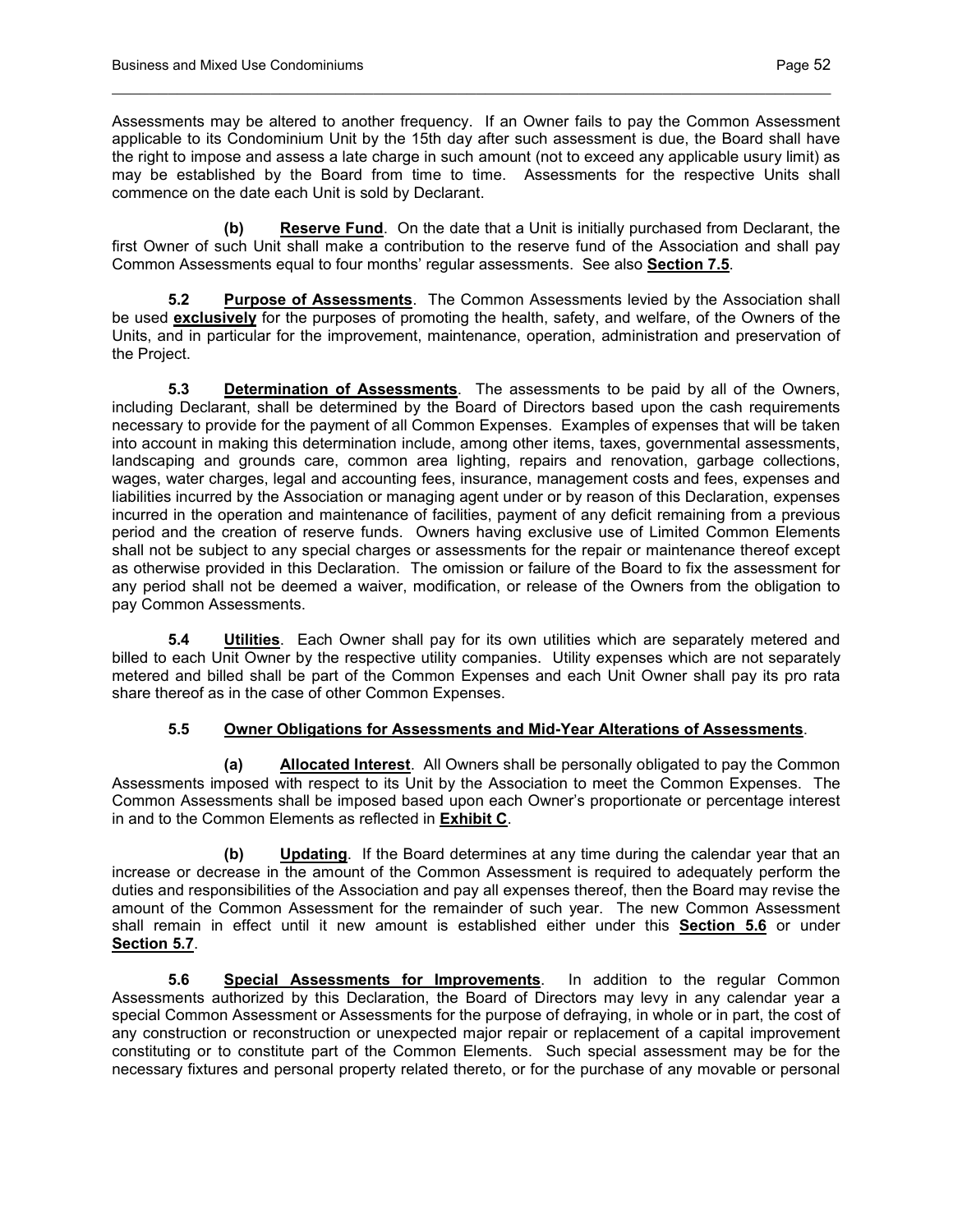property for the common use of all the Owners, or for such other purpose or purposes as the Declarant or the Board of Directors may consider appropriate and for the common benefit of all of the Owners.

 $\mathcal{L}_\mathcal{L} = \{ \mathcal{L}_\mathcal{L} = \{ \mathcal{L}_\mathcal{L} = \{ \mathcal{L}_\mathcal{L} = \{ \mathcal{L}_\mathcal{L} = \{ \mathcal{L}_\mathcal{L} = \{ \mathcal{L}_\mathcal{L} = \{ \mathcal{L}_\mathcal{L} = \{ \mathcal{L}_\mathcal{L} = \{ \mathcal{L}_\mathcal{L} = \{ \mathcal{L}_\mathcal{L} = \{ \mathcal{L}_\mathcal{L} = \{ \mathcal{L}_\mathcal{L} = \{ \mathcal{L}_\mathcal{L} = \{ \mathcal{L}_\mathcal{$ 

Such special assessment shall be imposed upon the Owners in proportion to the respective ownership interests in the Common Elements as set out in **Exhibit C**.

**5.7 Commencement of Assessments**. Common Assessments shall be due on the first day of each calendar month. The Board shall fix the amount of the Common Assessments applicable to the units at least 30 days prior to January 1st of each year. The Board may change the assessments to quarterly rather than monthly.

**5.8 No Exemption**. No Owner may exempt himself from liability for its contribution towards the Common Expenses by waiver of the use or enjoyment of any of the General or Limited Common Elements or by abandonment of its Unit.

### **5.9 Lien for Assessments**.

**(a) Priority**. All sums due and unpaid by a Unit Owner shall be secured by an express contractual lien (which is hereby created, granted and reserved) on such Unit and any insurance proceeds and rents relating to such Unit, which lien shall be superior and prior to all other liens and encumbrances, except only for:

**(1) Taxes**. Assessments, liens and charges in favor of the State of Texas or a political subdivision thereof for taxes on the Unit; and

**(2) First Lien Mortgage**. All liens securing sums due or to become due under any duly recorded and valid First Lien Mortgage. Sale or transfer of any Unit pursuant to a foreclosure or a deed in lieu of foreclosure of a First Lien Mortgage shall not extinguish the Association's contractual lien on amounts becoming due and after such foreclosure. No such foreclosure shall relieve such Unit, or the Owners thereof, from liability for monies owed by the Owner to the Association.

**(b) Foreclosure**. To evidence the amounts from time to time secured by such contractual lien the Board of Directors may, but shall not be required to, prepare written notice setting forth the amount of such unpaid indebtedness, the name of the Owner of the Unit and a description of the Unit. Such notice shall be signed by one of the members of the Board of Directors or the Association's attorney and may be recorded in the Office of the County Clerk of County, Texas. Such attorney and may be recorded in the Office of the County Clerk of contractual liens may be enforced by the Association through judicial foreclosure or nonjudicial foreclosure on the defaulting Owner's Unit. Any such foreclosure sale is to be conducted in accordance with the provisions applicable to the exercise of powers of sale in mortgages and deeds of trust, as set forth in the Texas Property Code, or in any other manner permitted by law. Each Owner, by accepting a deed to its Unit, shall be deemed to have expressly granted to the Association a power of sale upon its Unit to secure payment or the Common Assessments thereafter imposed upon the Owner. In any such foreclosure, the Owner shall be required to pay the costs and expenses of such proceedings, the costs and expenses for filing the notice or claim of lien and all reasonable attorney's fees. The Association shall have the right to bid on the Unit at foreclosure sale and to acquire and hold, lease, mortgage and convey same, if it is the highest bidder at such foreclosure sale. Without other formality than executing an instrument in writing, the Association shall have the right to appoint a successor or substitute trustee to exercise the power of sale.

**(c) Suit**. Suit, to recover a money judgment against the Owner for unpaid sums shall be maintainable without foreclosing or waiving said lien securing same.

**(d) Subrogation**. Any lienholder on a Unit may pay any unpaid sums due with respect to such Unit, and upon such payment, the lienholder shall have a lien on such Unit for the amount paid of the same rank as the lien of his encumbrance.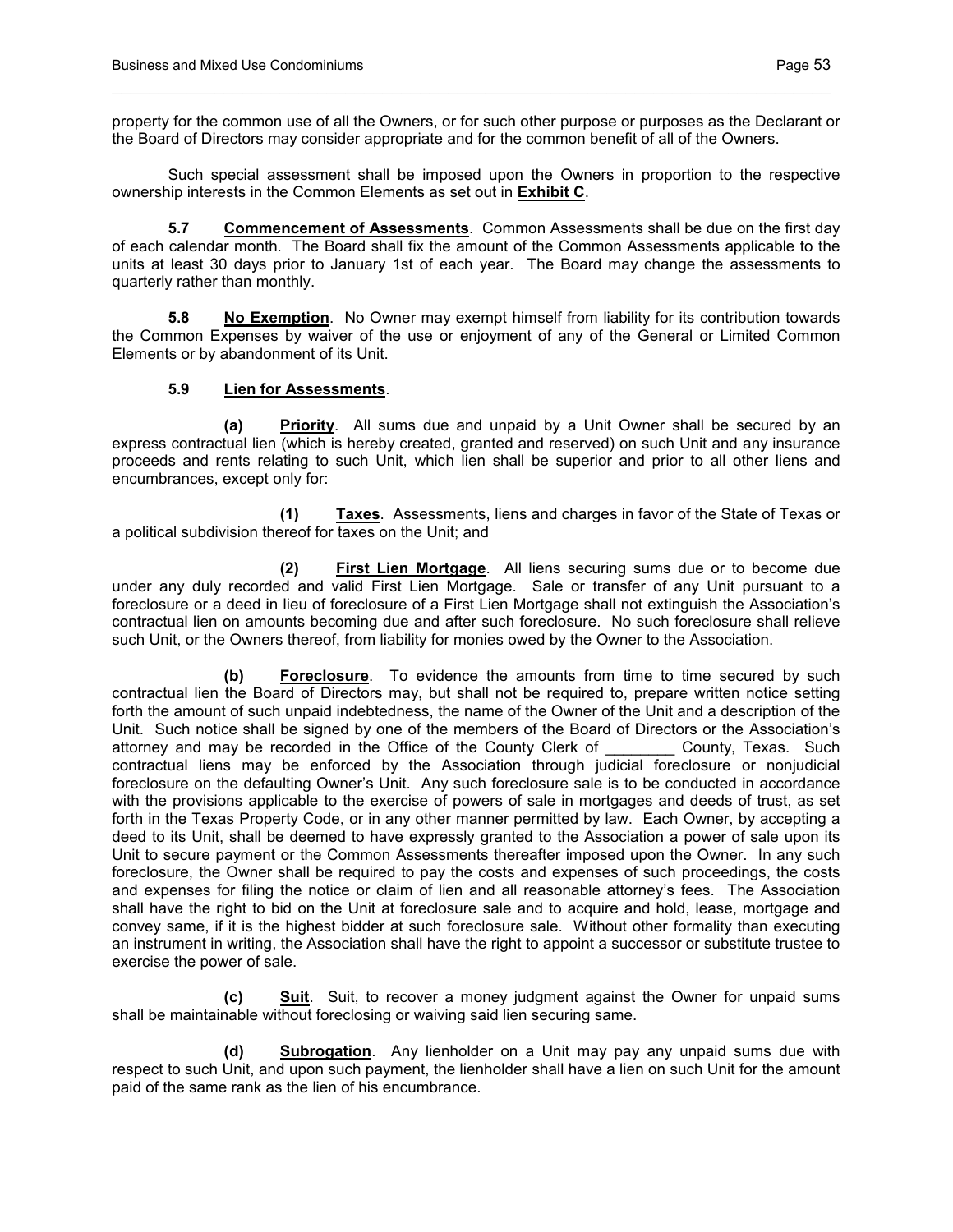**(e) Continuation of Lien**. A lien for any Assessment will not be affected by the sale or transfer of the Unit, unless a foreclosure of a First Lien Mortgage is involved, in which case the foreclosure will extinguish the lien for any assessments that were payable before the foreclosure sale, but will not relieve any subsequent Unit Owner from paying further assessments.

 $\mathcal{L}_\mathcal{L} = \{ \mathcal{L}_\mathcal{L} = \{ \mathcal{L}_\mathcal{L} = \{ \mathcal{L}_\mathcal{L} = \{ \mathcal{L}_\mathcal{L} = \{ \mathcal{L}_\mathcal{L} = \{ \mathcal{L}_\mathcal{L} = \{ \mathcal{L}_\mathcal{L} = \{ \mathcal{L}_\mathcal{L} = \{ \mathcal{L}_\mathcal{L} = \{ \mathcal{L}_\mathcal{L} = \{ \mathcal{L}_\mathcal{L} = \{ \mathcal{L}_\mathcal{L} = \{ \mathcal{L}_\mathcal{L} = \{ \mathcal{L}_\mathcal{$ 

**5.10 Subordination of the Lien to First Lien Mortgages**. The contractual lien securing monies owed to the Association shall be subordinate to the lien of any First Lien Mortgage created by the Owner on its Unit to the extent same is recorded with the Clerk of **County**, Texas prior to the due date of the amount(s) owed to the Association. The Association shall have the power to subordinate the aforesaid Assessment lien to any other lien. Such power shall be entirely discretionary with the Board and such subordination must be signed by a duly authorized officer of the Association.

**5.11 Statement of Assessments**. Upon payment to the Association of a reasonable fee calculated to reimburse the Association for the cost of providing same, and upon the written request of any Owner or any lienholder, or prospective purchaser or lienholder of a Unit, the Association, by its Board of Directors or the Managing Agent, shall issue a written statement (a "**Resale Certificate**") setting forth the unpaid Common Assessments and other sums due, if any, with respect to the subject Unit, the amount of the current Common Assessments, and other sums due, the date the next of such Common Assessments, and other sums become due and payable, which shall be conclusive upon the Association in favor of the addressee of such statement.

**5.12 Payment of Assessments by Declarant**. As provided in Section 82.112 of TUCA, from the date of the conveyance of the first Unit by Declarant until the end of three years or the end of the Declarant Control Period, whichever is sooner, the Declarant shall periodically pay to the Association an amount equal to all operation expenses of the Association, less the operational expense portion of the assessments paid by Unit Owners other than Declarant. In other words, the Declarant shall pay for any operations expense shortfall during the Declarant Control Period, and monthly assessments for unsold Units owned by the Declarant shall be zero dollars during that time period. Notwithstanding the foregoing, Declarant shall always contribute, on a monthly basis for each of Declarant's unsold Units, an amount attributable to that Unit's pro rata share of replacement reserves as set forth in the annual operating Budget.

**5.13 Personal Liability for Assessments**. Assessments and other sums due shall be the personal obligation of the Owner of the Unit at the time the sum accrued. Subsequent Owners shall not be personally liable but their Units shall nonetheless be subject to a lien for payment of same as set forth in **Section** . Successor Unit Owners may agree to assume such liability, however.

## **ARTICLE VI. Destruction or Obsolescence of Improvements.**

**6.1 Destruction or Obsolescence**. The Association shall be and each Unit Owner hereby irrevocably appoints the Association as attorney-in-fact to represent the Unit Owner in (1) negotiations, settlement, and litigation involving any insurance claims under any insurance policies purchased by the Association, (2) condemnation proceedings for Common Elements, and (3) litigation involving Common Elements. If the Regime is damaged by fire or any other disaster, the insurance proceeds shall be held and disbursed pursuant to §82.111 of TUCA.

**6.2 Judicial Partition**. There shall be no judicial partition of the Common Elements, nor shall Declarant or any person acquiring any interest in the Project or any part thereof seek any such judicial partition, until the happening of the conditions set forth in **Section 6.1** in the case of damage or destruction or unless the Condominium Regime has been terminated.

**6.3 Condemnation**. If all or part of the Project is taken or threatened to be taken by eminent domain or by power in the nature of eminent domain (whether permanent or temporary), the Association and each Owner shall be entitled to participate in proceedings incident thereto. The Association shall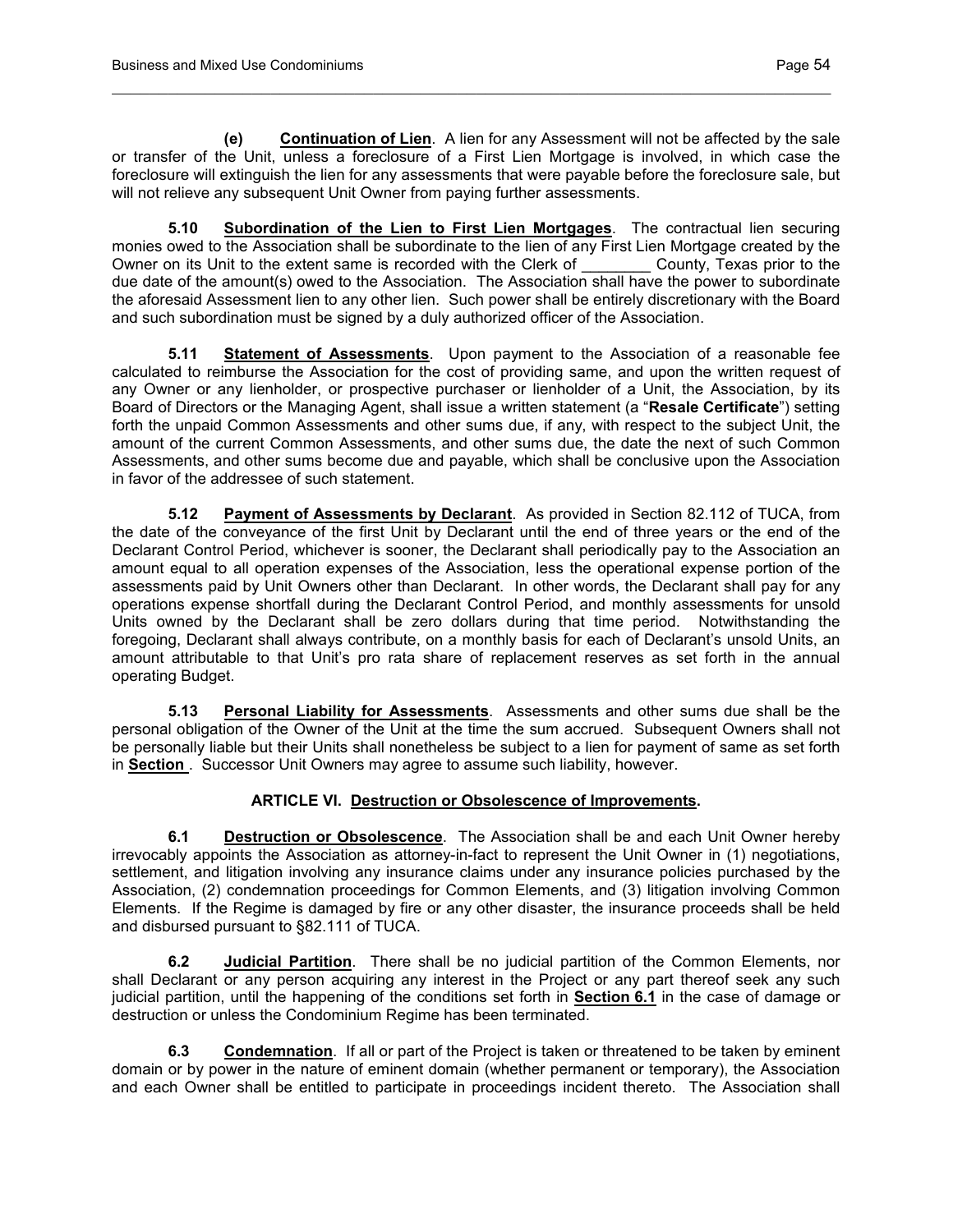give timely written notice of the existence of such proceedings to all Owners and to all First Lien Mortgagees known to the Association to have an interest in any Unit. The expense of participation in such proceedings by the Association shall be a Common Expense.

 $\mathcal{L}_\mathcal{L} = \{ \mathcal{L}_\mathcal{L} = \{ \mathcal{L}_\mathcal{L} = \{ \mathcal{L}_\mathcal{L} = \{ \mathcal{L}_\mathcal{L} = \{ \mathcal{L}_\mathcal{L} = \{ \mathcal{L}_\mathcal{L} = \{ \mathcal{L}_\mathcal{L} = \{ \mathcal{L}_\mathcal{L} = \{ \mathcal{L}_\mathcal{L} = \{ \mathcal{L}_\mathcal{L} = \{ \mathcal{L}_\mathcal{L} = \{ \mathcal{L}_\mathcal{L} = \{ \mathcal{L}_\mathcal{L} = \{ \mathcal{L}_\mathcal{$ 

The Association is specifically authorized to obtain and pay for such assistance from attorneys, appraisers, architects, engineers, expert witnesses and other persons as the Association in its discretion deems necessary or advisable to aid or advise it in matters relating to such proceedings. All damages or awards for such taking shall be deposited with the Association and such damages or awards shall be applied as provided below. If an action in eminent domain is brought to condemn a portion of the Common Elements, the Association in addition to the general powers set out in this Declaration, shall have the sole authority to determine whether to defend or resist any such proceeding, to make any settlement with respect thereto; or to convey the Property to be condemned to the condemning authority in lieu of such condemnation proceedings. With respect to any such taking of the Common Elements, all damages and awards shall be paid to the account of each Owner proportionately in accordance with such Owner's interest in the Common Elements.

The Association, if it deems advisable, may call a meeting of the Owners, at which meeting the Owners, by a majority vote, shall decide whether to replace or restore as far as possible, the Common Elements so taken or damaged. If it is determined that such Common Elements should be replaced or restored by obtaining other land or building additional structures, this Declaration and the Map shall be duly amended by instrument executed by the Association on behalf of the Owners.

## **ARTICLE VII. Protection of Mortgagees.**

**7.1 Mortgage Priorities**. Any Owner shall have the right from time to time to mortgage or encumber its Unit by deed of trust, mortgage or other security instrument.

**7.2 Notice to Association**. Upon request by the Association, an Owner who mortgages its Unit shall notify the Association, giving the name and address of its mortgagee. Each mortgagee may notify the Association of the fact that such mortgagee holds a deed of trust or mortgage on a Unit. The Board shall maintain such information in its records.

**7.3 Notice of Default; Lapse in Insurance**. The Association shall notify a mortgagee of a Unit in writing, upon written request of such mortgagee, which also provides the Association with its name and address and the number of the Unit on which it holds its lien, of any default by the Owner of such Unit in performing such Owner's obligations, as set forth in the Declaration, which are not cured within 30 days after written notice to do so has been given. The Association, upon written request, shall notify a First Lien Mortgagee of any lapse, cancellation, or material modification of any insurance policy or fidelity bond maintained by the Association.

**7.4 Examination of Books**. Upon request, the Association shall permit a Unit Owner and its mortgagees to examine current copies of the Declaration, Bylaws, other Rules concerning the Project, and the books and records of the Association during normal business hours.

**7.5 Reserve Fund**. The Association shall establish adequate reserve funds for replacement of Common Elements. The purpose of the fund is to pay for unforeseen expenditures, or to acquire additional equipment for services deemed necessary or desirable by the Board. The initial reserve fund shall be established by collecting at the time of sale of each Unit by Declarant the sum of at least two months' of estimated common charges for such Unit or at the time control of the Property is transferred to the Unit Owners by the Declarant, whichever is earlier. Any amounts paid into this fund are not to be considered as advance payments of regular assessments. The reserve fund shall be held in the name of the Association at all times, in a segregated fund under the control of the Association. The reserve fund may not be used by the Declarant to defray any of Declarant's expenses, reserve contributions, or construction costs or to make up budget deficits while Declarant is in control of the Association. When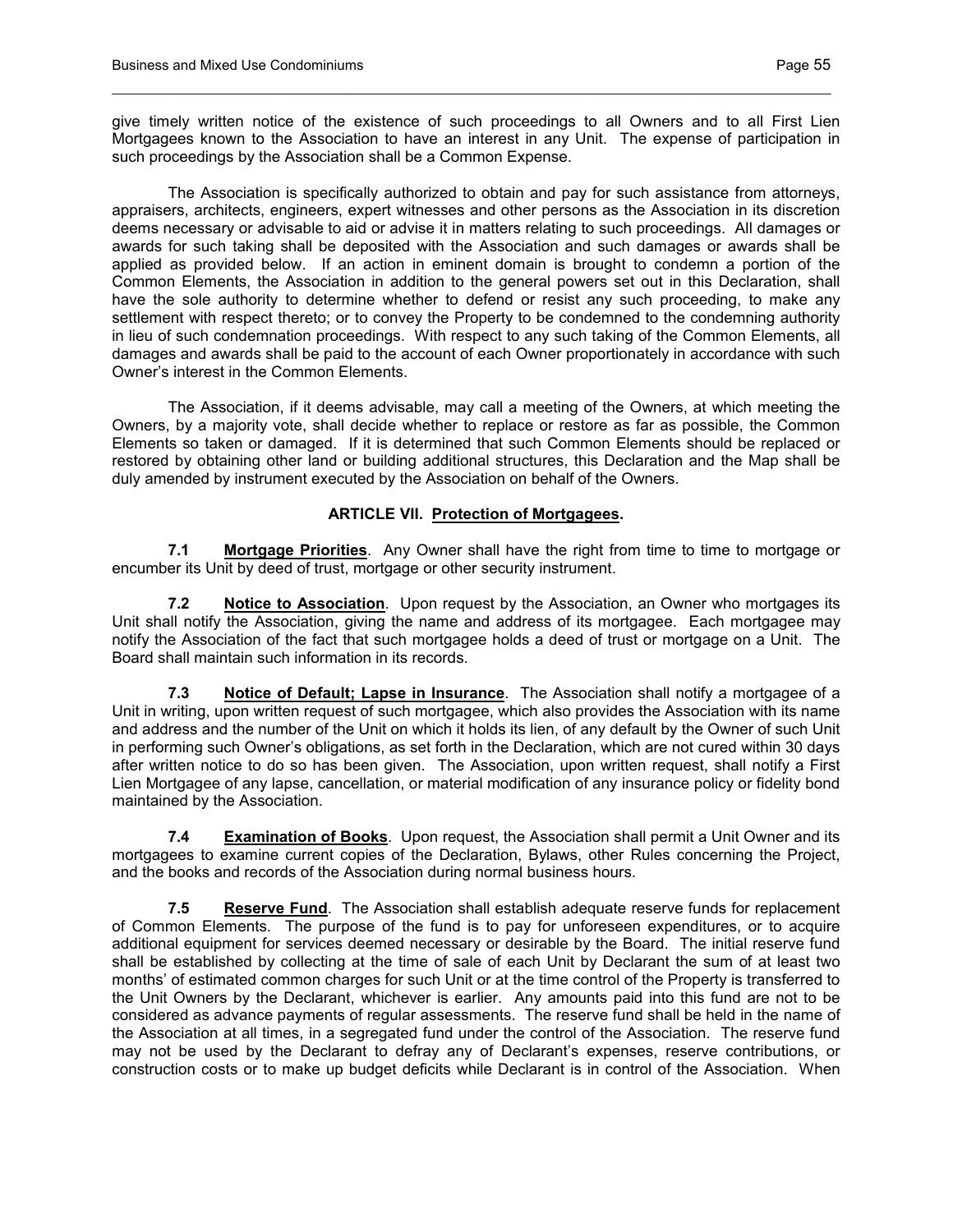unsold Units are sold by Declarant, the Declarant shall be reimbursed from the reserve fund for any of such Unit's reserve fund earlier contributed to the reserve fund by the Declarant.

 $\mathcal{L}_\mathcal{L} = \{ \mathcal{L}_\mathcal{L} = \{ \mathcal{L}_\mathcal{L} = \{ \mathcal{L}_\mathcal{L} = \{ \mathcal{L}_\mathcal{L} = \{ \mathcal{L}_\mathcal{L} = \{ \mathcal{L}_\mathcal{L} = \{ \mathcal{L}_\mathcal{L} = \{ \mathcal{L}_\mathcal{L} = \{ \mathcal{L}_\mathcal{L} = \{ \mathcal{L}_\mathcal{L} = \{ \mathcal{L}_\mathcal{L} = \{ \mathcal{L}_\mathcal{L} = \{ \mathcal{L}_\mathcal{L} = \{ \mathcal{L}_\mathcal{$ 

**7.6 Annual Audits**. Upon written request the Association shall furnish each First Lien Mortgagee an annual financial statement of the Association within 120 days following the end of each fiscal year of the Association upon payment of reasonable copy charges.

**7.7 Notice of Meetings**. The Association shall furnish each First Lien Mortgagee upon written request by such First Lien Mortgagee, prior written notice of all meetings of the Association and permit the designation of a representative of such First Lien Mortgagee to attend such meetings, one such request to be deemed to be a request for prior written notice of all subsequent meetings of the Association.

**7.8 Notice of Damages, Destruction, or Condemnation**. Upon written request by it, the Association shall furnish a First Lien Mortgagee timely written notice of any substantial damage or partial destruction of any Unit on which such First Lien Mortgagee holds the mortgage if such loss exceeds \$1,000 and of any part of the Common Elements if such loss exceeds \$ 10,000. The same notice shall be timely given if condemnation proceedings are instituted on a mortgagee's Unit or if specific notice to a lienholder is required under this Declaration.

**7.9 Management Certificate**. A management certificate, in compliance with the requirements of TUCA, shall be timely filed with the County Clerk of Tuck County, Texas. A copy of a sample management certificate to be used is contained in **Exhibit F** and may be modified as needed or required by law, without need to amend.

## **ARTICLE VIII. Miscellaneous Provisions.**

**8.1 Amendments to Declaration**. Declarant may amend this Declaration at any time prior to the sale of a Unit to an Owner other than Declarant. Declarant may also amend this Declaration for the purpose of exercising a Special Declarant Right reserved by Declarant. Pursuant to §82.067 (a)(3) of TUCA, any such amendment will be effective upon: (1) execution by Declarant and (2) compliance with §82.067(g) of TUCA. Declarant may also amend the Declaration as provided by §82.051(c), §82.059(f), §82.060 and §82.067 (a) and (f) of TUCA.

The Association may amend this Declaration in accordance with §82.007, §82.056(d), §82.058(c), or §82.062 of TUCA. Certain Owners may amend this Declaration in accordance with §82.058(b), §82.062, and §82.068(b) of TUCA. No amendment will be effective until an original thereof is duly recorded in the Official Public Records.

This Declaration may be terminated in accordance with §82.068 of TUCA.

**8.2 Dimensions**. The square footage, size, and dimensions of each Unit as set out and shown in this Declaration or on the Map are approximate and are shown for descriptive purposes only, and the Declarant does not warrant, represent, or guarantee that any Unit actually contains the area, square footage, or dimensions shown by the plat thereof. A purchaser of a Unit shall have no claim or demand against the Declarant or any other person because of any difference, shortage, or discrepancy between the Unit as actually and physically existing and us as is shown on the Map. The existing physical boundaries of a Unit or of any Unit reconstructed in substantial accordance with the original plans thereof shall be conclusively presumed to be in the boundaries, regardless of settling, arising, or lateral movement of the building and regardless of variance between the boundaries shown on the Map and those of the Buildings.

**8.3 Change in Documents**. Upon written request, the holder of any mortgage covering any of the Units shall be entitled to written notification from the Association 30 days prior to the effective date of any change in this Declaration.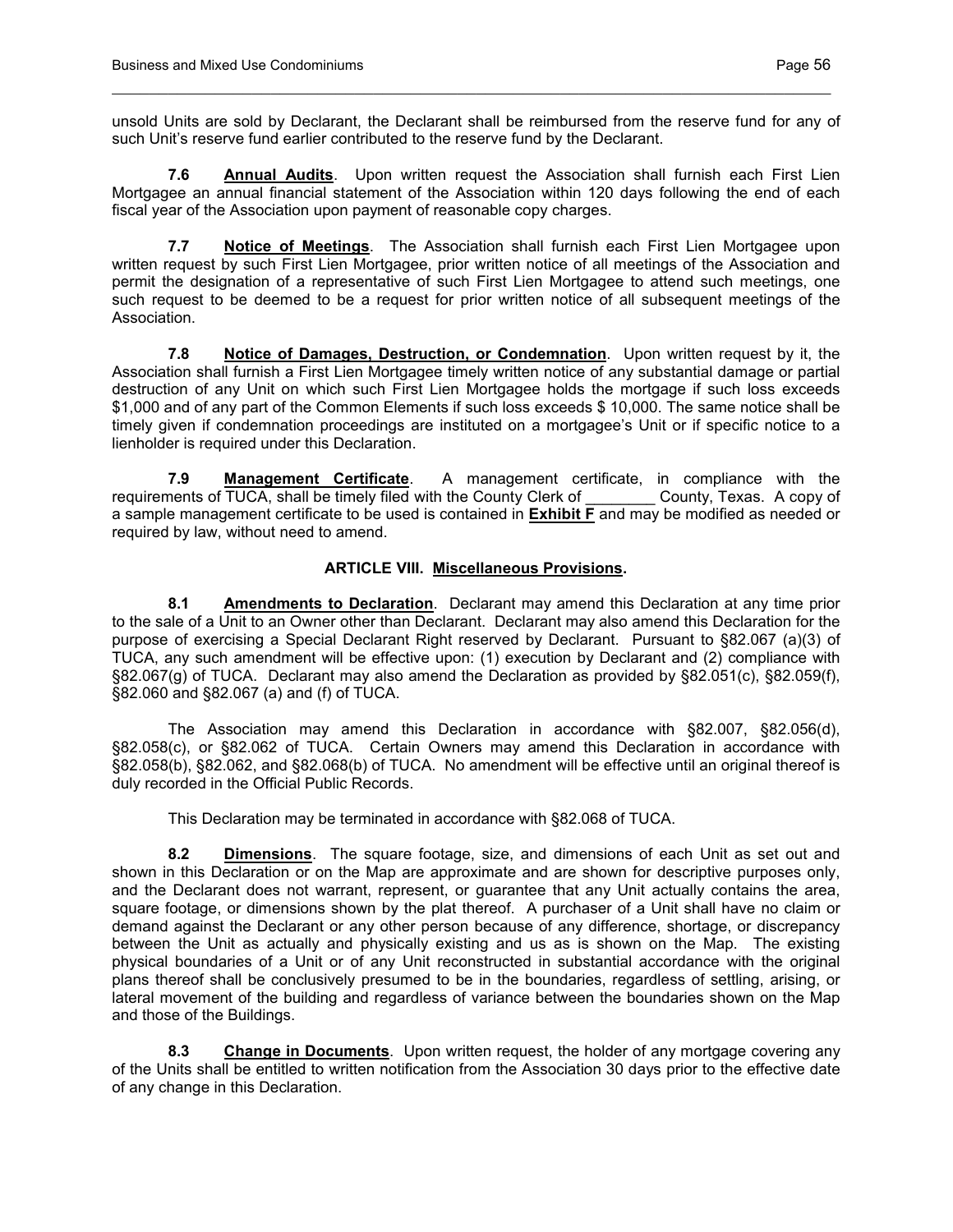**8.4 Notices**. All notices, demands or other notices intended to be served upon an Owner may be sent by ordinary or certified mail, postage prepaid, or by personal delivery, in any event addressed in the name of such Owner in care of the Unit number and Building address of such Owner, All notices, demands or other notices intended to be served upon the Board of Directors of the Association or the Association, may be sent by ordinary or certified mail, postage prepaid, or by personal delivery, in any event to the management company for the Association, until such address is changed by a notice of address change duly recorded in the Official Public Records of \_\_\_\_\_\_\_\_ County Texas.

 $\mathcal{L}_\mathcal{L} = \{ \mathcal{L}_\mathcal{L} = \{ \mathcal{L}_\mathcal{L} = \{ \mathcal{L}_\mathcal{L} = \{ \mathcal{L}_\mathcal{L} = \{ \mathcal{L}_\mathcal{L} = \{ \mathcal{L}_\mathcal{L} = \{ \mathcal{L}_\mathcal{L} = \{ \mathcal{L}_\mathcal{L} = \{ \mathcal{L}_\mathcal{L} = \{ \mathcal{L}_\mathcal{L} = \{ \mathcal{L}_\mathcal{L} = \{ \mathcal{L}_\mathcal{L} = \{ \mathcal{L}_\mathcal{L} = \{ \mathcal{L}_\mathcal{$ 

**8.5 Conflict between Declaration and Bylaw**. Whenever the application of a provision of this Declaration conflicts with the application of any provision of the Bylaws adopted by the Association, the provisions or application of this Declaration shall prevail.

**8.6 Invalidation of Parts**. If any of the provisions of this Declaration or any section, sentence, clause, phrase or word or the application thereof in any circumstances is invalidated or declared unenforceable, such invalidity shall not affect the validity of enforceability of the remainder of this Declaration and the application of any provisions, section, sentence, clause, phrase, or word in any other circumstance shall not be affected thereby.

**8.7 Omissions**. In the event of the omission from this Declaration of any word, sentence, clause, provision, or stipulation which shall be necessary for the accomplishment of the intent and purposes of this Declaration, then such omitted matter shall be supplied by inference and/or by reference to the Act.

**8.8 Consent of Mortgagee**. The financial institution holding a first lien on the Property at the time of recordation of this Declaration consents to the creation of the Declaration, as set forth in **Exhibit G**.

#### **ARTICLE IX. Sale, Leasing or Other Alienation**.

**9.1 Sale of Lease**. If the Owner of any Unit or any interest therein, other than Declarant, shall desire at any time to sell or lease its Unit or any interest therein to any person other than Declarant, and receives an offer for the purchase thereof or the lease thereof for a term of 6 months or longer, which he would be willing to accept, such Owner shall not sell or lease its Unit or interest therein without first giving the Board at least 45 days prior written notice of the proposed sale or lease, which notice shall be sent by United States certified or registered mail, with return receipt requested, and shall state the name, address, occupation and place of employment of the proposed purchaser, or lessee, and the price, terms and conditions of the proposed sale or lease. Such notice shall be deemed to authorize the Board to make credit inquiries regarding the proposed purchaser or lessee.

During the period of 30 days following the receipt of such notice by the Board, the Association shall have the right of first refusal and an irrevocable option to purchase or lease the Unit or any interest therein for the same price and upon the same terms and conditions as the proposed sale or lease described in such notice.

If the Board shall fail to give written notice to such Owner within said 30 day period that the Association has elected to purchase or lease such Unit or any interest therein upon the terms herein provided, or if the Board notifies such Owner in writing within said 30 day period that it has elected not to purchase or lease such Unit or any interest therein, then and in either event such Owner may proceed to close said proposed sale or lease transaction. If, however, the Board gives written notice to such Owner within said 30 day period of the election by the Association to purchase or lease said Unit or any interest therein upon the same terms as the proposed sale or lease described in said notice, then such purchase or lease shall be closed upon the same terms as such proposed sale or lease. Any letting or leasing of any Unit or any interest therein for a period less than six months or less by any Owner, shall not be subject to the right of first refusal by the Association.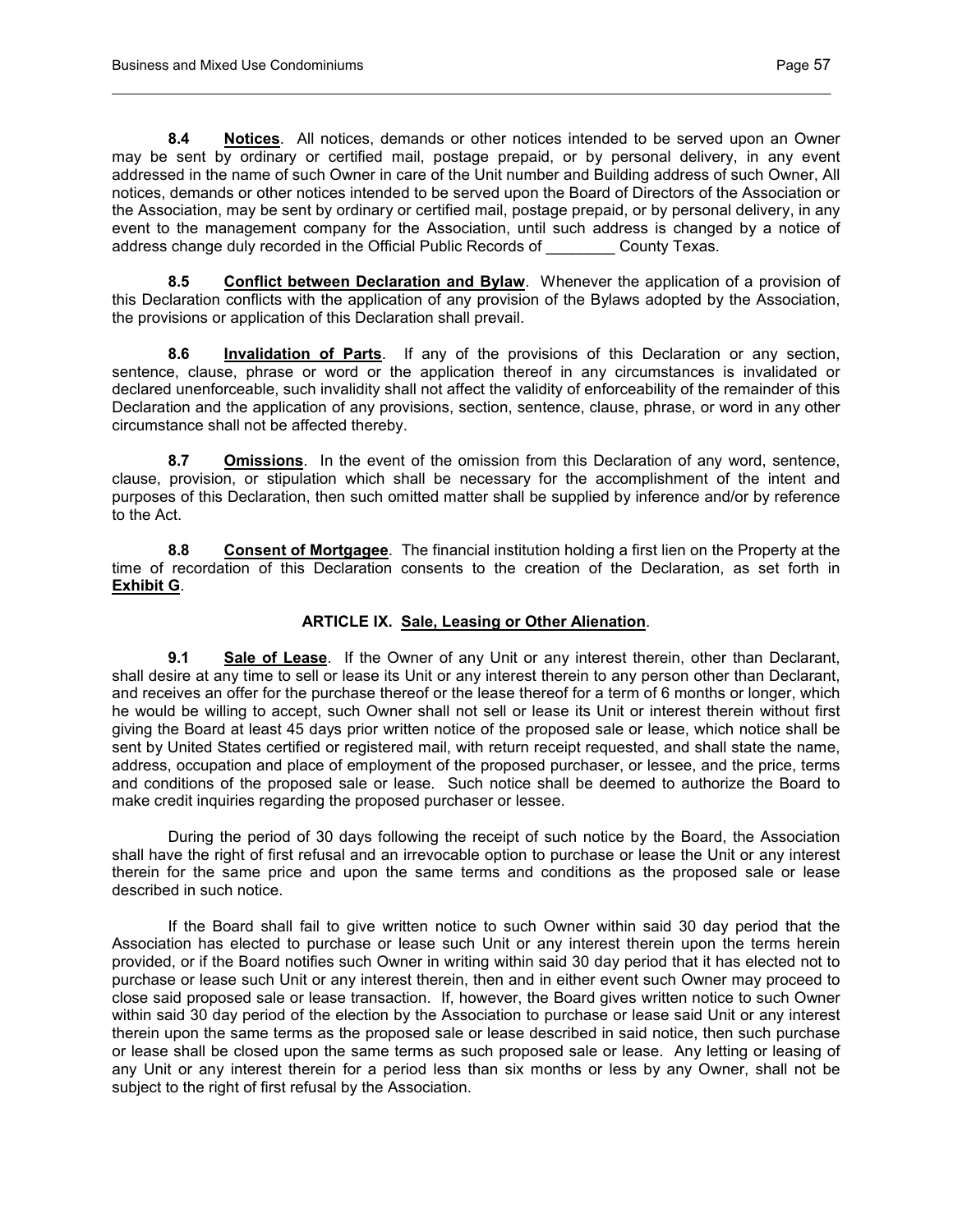**9.2 Consent.** The Board shall not exercise any option and right of first refusal herein above set forth to purchase any Unit or interest therein without the prior written consent of the voting members holding at least 75% of the voting rights in the Association, excluding the members whose Unit or Units are the subject matter of such option for purposes of determining said percentages. If the Board shall adopt a resolution recommending that the Association should purchase, rent or lease said Unit upon the terms described in said notice, then the Board shall promptly call a special meeting of the Association for the purpose of voting upon its right and option of first refusal, which meeting shall be held within 30 days from date of receipt of said notice, and if the Owners owning not less than 75% in the aggregate of the total ownership interest in the Common Elements, excluding the members whose Unit or Units are the subject matter of such option for purposes of determining said percentages, by affirmative vote at such meeting, elect to exercise such right and option of first refusal to purchase, rent or lease such Unit on the terms proposed, then the Board shall promptly give written notice of such election to the Owner desiring to sell, rent or lease in accordance with the provisions hereof.

 $\mathcal{L}_\mathcal{L} = \{ \mathcal{L}_\mathcal{L} = \{ \mathcal{L}_\mathcal{L} = \{ \mathcal{L}_\mathcal{L} = \{ \mathcal{L}_\mathcal{L} = \{ \mathcal{L}_\mathcal{L} = \{ \mathcal{L}_\mathcal{L} = \{ \mathcal{L}_\mathcal{L} = \{ \mathcal{L}_\mathcal{L} = \{ \mathcal{L}_\mathcal{L} = \{ \mathcal{L}_\mathcal{L} = \{ \mathcal{L}_\mathcal{L} = \{ \mathcal{L}_\mathcal{L} = \{ \mathcal{L}_\mathcal{L} = \{ \mathcal{L}_\mathcal{$ 

**9.3 Financing of Purchase Under Option.** Acquisition of the fee title, leasehold rights or any interest in the Units by the Association may be made from the assets, if any, or on the credit of the Association, as such, or from the Association's funds or if such funds are insufficient, the Board may levy as assessment against each Owner in proportion to its ownership in the Common Elements, as a Common Expense, which assessment shall be enforceable in the same manner as provided herein; or the Board, in its discretion, may cause the Association to borrow money to finance the acquisition of such interest. The Association shall not levy any assessment for funds to be used to acquire or to amortize indebtedness on any such acquired Unit without the prior approval of the Owners of Units owning at least 51% of the Common Elements, and the approval of the lienholders holding mortgages or liens upon the Units which have 51% of the Common Elements appurtenant to such Units.

**9.4 Resale or Sublease by Association.** If the Association shall purchase, rent or lease any Unit as herein provided, the Board shall have the authority at any time thereafter to sell, subrent or sublease the same on behalf of the Association, upon such terms and for such price as the Board may deem proper, and all net proceeds or deficit therefrom shall be divided among all the Owners in proportion to their respective ownership interests in the Common Elements, in such manner as the Board may determine.

**9.5 Waiver of Option.** The Board shall have the authority on behalf of and in the name of the Association to elect by majority vote of the members of the Board not to exercise such right and option of first refusal, and to give written notice of such election. The Board shall also have the authority and right, on behalf of and in the name of the Association to waive the provisions of this Article in respect to any Unit or Units, provided that such waiver shall be in writing, and duly executed and acknowledged in recordable form. Whenever any such waiver may be given by the Board in respect to any Unit or Units, the Owner or Owners thereof may sell, rent or lease the same without regard to the provisions of this Article and without giving the notice required herein of its proposed sale, rental or lease and without giving the Association the right and option of first refusal provided for herein.

**9.6 Proof of Termination of Option.** A certificate executed and acknowledged by the acting Secretary of the Board stating that the provisions of this Article as herein above set forth have been met by an Owner, or duly waived by the Board, and that the rights of the Board hereunder have terminated, shall be conclusive upon the Board and the Owners in favor of all persons who rely thereon in good faith, and such certificate shall be furnished to any Owner who has in fact, complied with the provisions of this Article or in respect to whom the provisions of this Article have been waived, upon request at a fee set by the Board.

**9.7 Exceptions to Options.** The provisions of this Article shall not apply to any sales, rentals or leases made by or to Declarant. Any Owner may sell, lease or rent its Unit to the Declarant without complying with the provisions of this Article. Also, the Declarant shall have the absolute and unconditional right to sell, rent or lease any Unit which it may now own, or which it may acquire by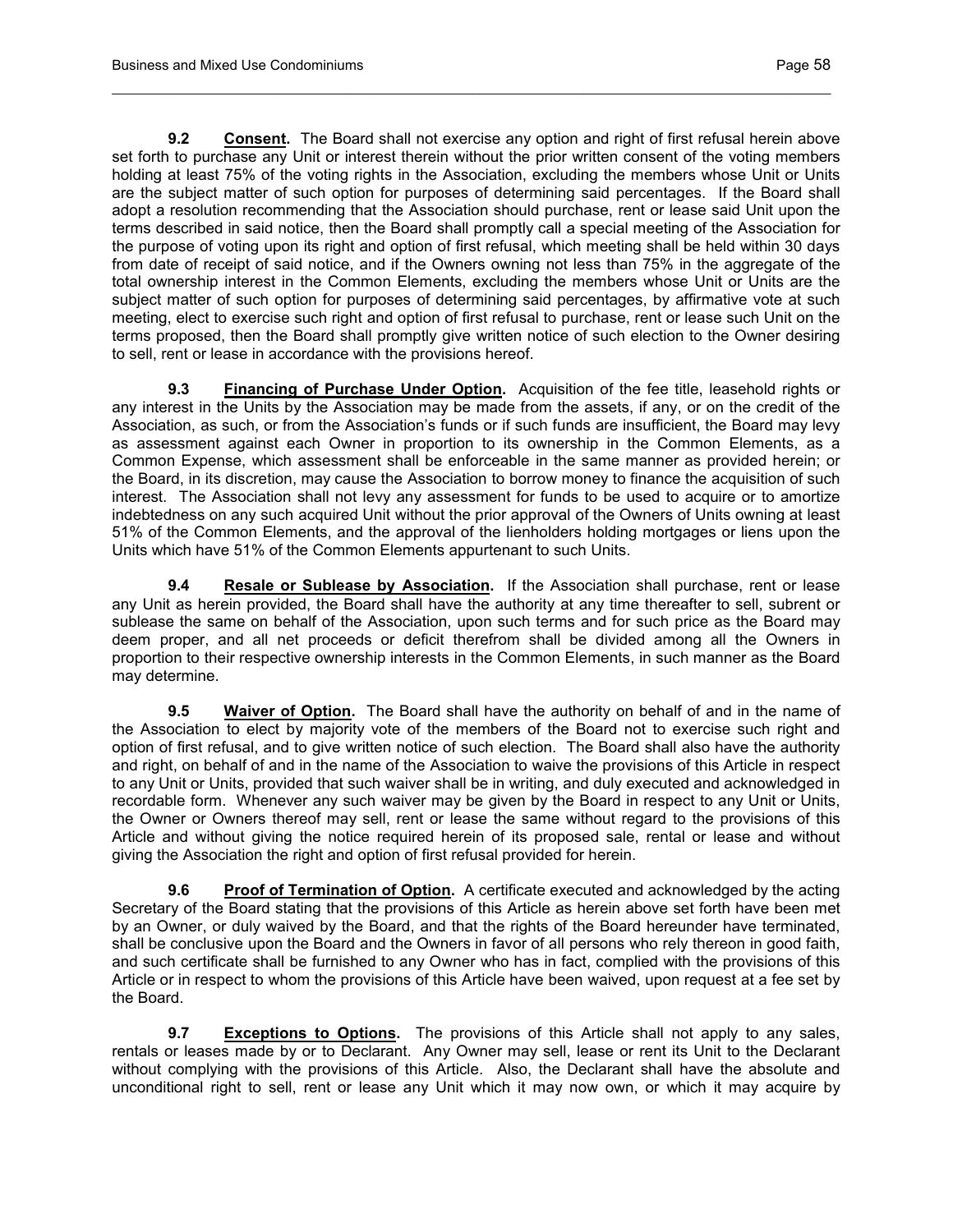repurchase or lease from any Owner, to any person whomsoever, without complying with any of the provisions of this Article.

 $\mathcal{L}_\mathcal{L} = \{ \mathcal{L}_\mathcal{L} = \{ \mathcal{L}_\mathcal{L} = \{ \mathcal{L}_\mathcal{L} = \{ \mathcal{L}_\mathcal{L} = \{ \mathcal{L}_\mathcal{L} = \{ \mathcal{L}_\mathcal{L} = \{ \mathcal{L}_\mathcal{L} = \{ \mathcal{L}_\mathcal{L} = \{ \mathcal{L}_\mathcal{L} = \{ \mathcal{L}_\mathcal{L} = \{ \mathcal{L}_\mathcal{L} = \{ \mathcal{L}_\mathcal{L} = \{ \mathcal{L}_\mathcal{L} = \{ \mathcal{L}_\mathcal{$ 

## **ARTICLE X. Declarant's Right to Cure; Arbitration**

**10.1 Owner Claims for Alleged Defects, Personal Injury, Survival, Wrongful Death or Damage to Goods-Binding Arbitration.** It is Declarant's intent that all Units will be constructed in compliance with all applicable building codes and ordinances and that such improvements be of a quality that is consistent with good construction and development practices for similar projects. Nevertheless, disputes may arise concerning the existence of defects in a Unit or the Building and the Declarant's responsibility for correcting such defects. It is Declarant's intent to resolve all disputes and claims pertaining to construction defects amicably, and without the necessity of time-consuming and costly litigation. Declarant hereby reserves the right and easement for itself and any successor or assign to inspect, repair and/or replace defects in any General Common Elements, Limited Common Elements, Unit, Building or any improvement.

**(a) Binding Arbitration.** In the event an Owner asserts or alleges a claim for damages for any alleged defect in the construction or design of the General Common Elements, Limited Common Elements, Unit, the Building or any improvement, or any personal injury, survival, wrongful death or damage to goods which was caused by any defect associated with construction or design of the General Common Elements, Limited Common Elements, Unit, Building or any improvement (collectively, an "*Owner Dispute*"), then the Owner will be obligated to arbitrate the Owner Dispute unless Declarant specifically waives arbitration in writing (in the event of a waiver by the Declarant, there shall be no obligation to arbitrate the Group Dispute). Declarant may, by summary proceedings (*e.g.*, a plea in abatement or motion to stay further proceedings), bring an action in court to compel arbitration of any Owner Dispute not referred to arbitration as required by this **Section 10.1**.

**(b) Governing Rules.** Each Owner Dispute shall be resolved by binding arbitration in accordance with the terms of this **Section 10.1**, the Commercial Arbitration Rules of the American Arbitration Association, and, to the maximum extent applicable, the Federal Arbitration Act (Title 9 of the United States Code). In the event of any inconsistency between this **Section 10.1** and such statute and rules, this **Section 10.1** shall control. Judgment upon the award rendered by the arbitrators will be binding and not subject to appeal, but may be reduced to judgment in any court having jurisdiction.

**(c) Exceptions to Arbitration; Preservation of Remedies.** No provision of, nor the exercise of any rights under, this **Section 10.1** will limit the right of Declarant or any Owner, and Declarant and such Owner shall have the right during any Owner Dispute, to seek, use, and employ ancillary or preliminary remedies, judicial or otherwise, for the purposes of realizing upon, preserving, or protecting upon any property, real or personal, which is involved in an Owner Dispute, including, without limitation, rights and remedies relating to (1) exercising self-help remedies (including set-off rights) or (2) obtaining provisions or ancillary remedies such as injunctive relief, sequestration, attachment, garnishment, or the appointment of a receiver from a court having jurisdiction before, during, or after the pendency of any arbitration. The institution and maintenance of an action for judicial relief or pursuit of provisional or ancillary remedies or exercise of self-help remedies will not constitute a waiver of the right of any party, including the plaintiff, to submit the Owner Dispute to arbitration nor render inapplicable the compulsory arbitration provisions hereof.

**(d) Statute of Limitations.** Any statutes of limitation that would otherwise be applicable shall apply to any arbitration proceeding under this **Section 10.1**.

**(e) Arbitrators.** Unless the parties to the arbitration agree in writing to the contrary, all arbitration proceedings shall be arbitrated by a panel of three arbitrators, which shall be appointed by the American Arbitration Association in accordance with its procedures.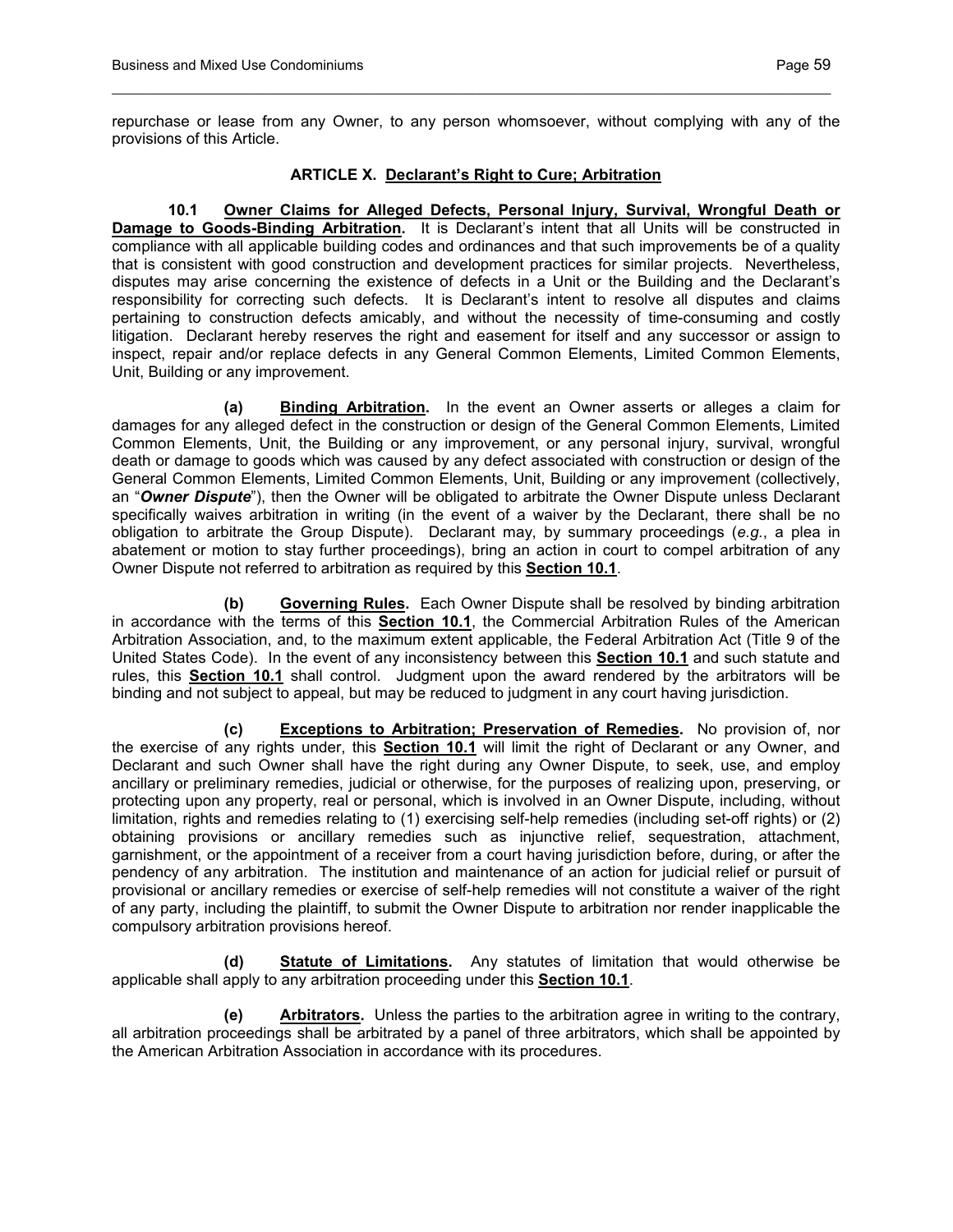**(f) Scope of Award; Modification or Vacation of Award.** The arbitrators shall resolve an Owner Dispute in accordance with the applicable substantive law. The arbitrators may grant any remedy or relief that the arbitrators deem just and equitable and within the scope of this **Section 10.1**. The arbitrators may also grant such ancillary relief as is necessary to make effective the award. In all arbitration proceedings in which the amount in controversy exceeds \$50,000,00, in the aggregate, the arbitrators shall make specific, written findings of fact and conclusions of law. In all arbitration proceedings in which the amount in controversy exceeds \$50,000.00, in the aggregate, the parties shall have in addition to the limited statutory right to seek vacation or modification of any award that is based in whole, or in part, on an incorrect or erroneous ruling of law by appeal to an appropriate court having jurisdiction; provided, however, that any such application for vacation or modification of an award based on an incorrect ruling of law must be filed in a court having jurisdiction over the Owner Dispute within 15 days from the date the award is rendered. The arbitrators' findings of fact shall be binding on all parties and shall not be subject to further review except as otherwise allowed by applicable law.

 $\mathcal{L}_\mathcal{L} = \{ \mathcal{L}_\mathcal{L} = \{ \mathcal{L}_\mathcal{L} = \{ \mathcal{L}_\mathcal{L} = \{ \mathcal{L}_\mathcal{L} = \{ \mathcal{L}_\mathcal{L} = \{ \mathcal{L}_\mathcal{L} = \{ \mathcal{L}_\mathcal{L} = \{ \mathcal{L}_\mathcal{L} = \{ \mathcal{L}_\mathcal{L} = \{ \mathcal{L}_\mathcal{L} = \{ \mathcal{L}_\mathcal{L} = \{ \mathcal{L}_\mathcal{L} = \{ \mathcal{L}_\mathcal{L} = \{ \mathcal{L}_\mathcal{$ 

**(g) Other Matters.** To the maximum extent practicable, an arbitration proceeding hereunder shall be concluded within 180 days of the filing of the Owner Dispute for arbitration by notice from either party to the other. Arbitration proceedings hereunder shall be conducted in the city of the Regime's location. Arbitrators shall be empowered to impose sanctions and to take such other actions as the arbitrators deem necessary to the same extent a judge could pursuant to the Federal Rules of Civil Procedure, the Texas Rules of Civil Procedure and applicable law. The arbitrators shall have the power to award recovery of all costs and fees (including attorney's fees, administrative fees, and arbitrators' fees) to the prevailing party. Each party agrees to keep all Owner Disputes and arbitration proceedings strictly confidential, except for disclosures of information required in the ordinary course of business of the parties or by applicable law or regulation. In no event shall any party discuss with the news media or grant any interviews with the news media regarding an Owner Dispute or issue any press release regarding any Owner Dispute without the written consent of the other parties to the Owner Dispute.

### **10.2 Declarant's Right to Cure Alleged Defects-Claims by the Association**.

**(a) Easement.** In the event that the Association claims, contends or alleges that any portion of the General Common Elements, Limited Common Elements, Unit, Building or any other improvement is defective, or claims, contends or alleges that Declarant, its agents, consultants, contractors or subcontractors (collectively, "**Agents**") were negligent or are otherwise liable for defects in the planning, design, engineering, grading, construction or other development of all or any portion of the General Common Elements, Limited Common Elements, Unit, Building or any other improvement (collectively, an "**Alleged Defect**"), Declarant hereby reserves the right and easement for itself and any successor or assign to inspect, repair and/or replace the Alleged Defect as provided in this **Section 10.2**.

**(b) Notice and Information.** The Association shall, within 15 days of after discovery of any Alleged Defect, deliver a written notice (the "**Notice of Alleged Defect**") to Declarant which shall include all of the following:

**Defects**");

**(1)** A preliminary list of Alleged Defects (the "**Preliminary List of Alleged** 

**(2)** A summary of the results of a surveyor questionnaire distributed to the Members of the Association to determine the nature and extent of the Alleged Defects, if such a survey has been conducted or questionnaire has been distributed; and

**(3)** Either a summary of the results of testing conducted to determine the nature and extent of the Alleged Defects or the actual test results, if such testing has been conducted.

**(c) Settlement Period.** The Notice of Alleged Defect shall, upon delivery to Declarant, commence a period of time not to exceed 60 days, unless the Association and Declarant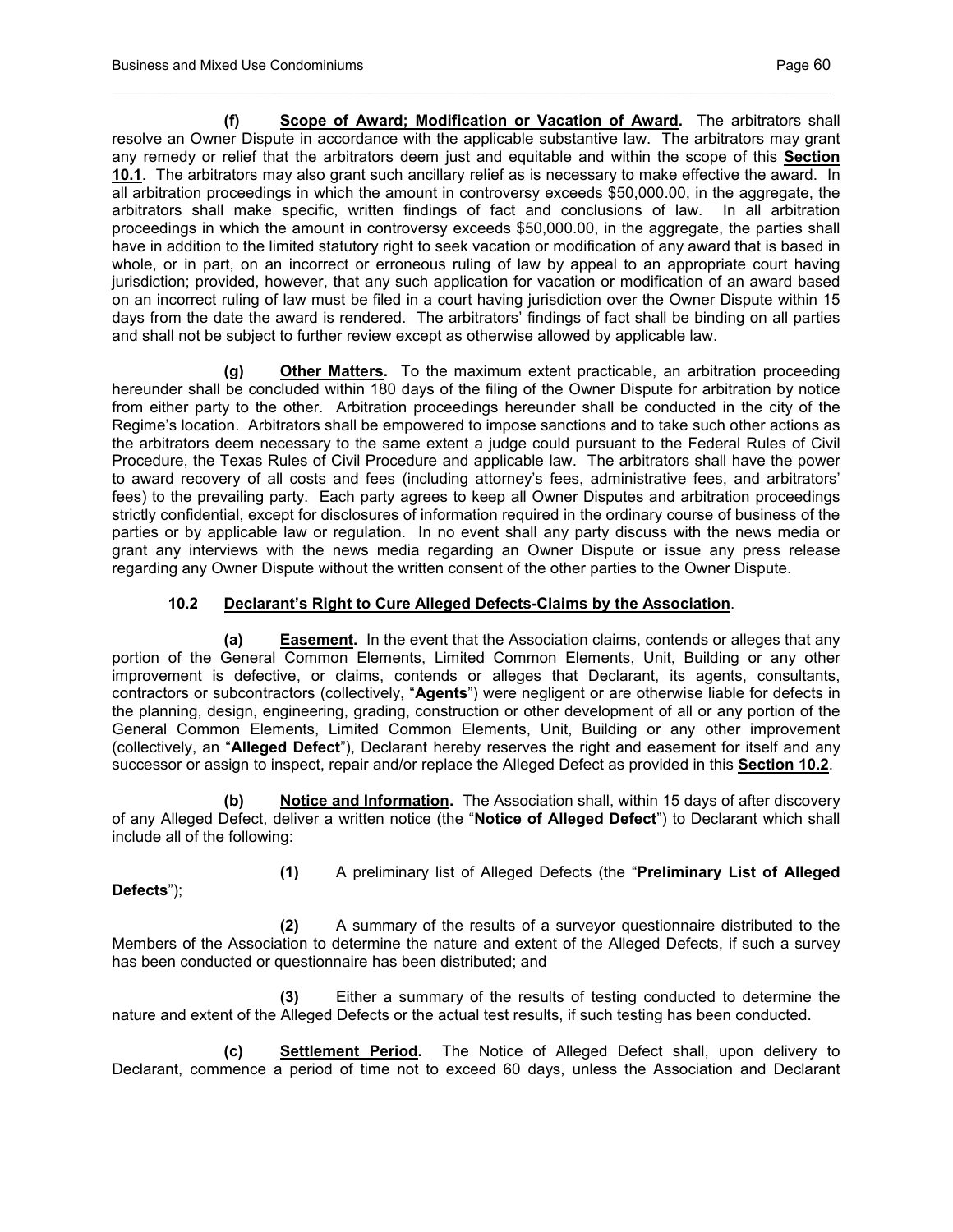agree to a longer period, during which the Association and Declarant shall attempt to settle the dispute in accordance with the provisions of this **Section 10.2**.

**(d) Tolling.** Except as provided in this **Section 10.2**, the Notice of Alleged Defect shall, upon mailing, toll all statutory and contractual limitations on actions against all parties who may be responsible for the defects claimed, whether named in the notice or not, including claims for indemnity applicable to the claim, for a period of 150 days or a longer period agreed to in writing by the Association and Declarant; provided, however, at any time, Declarant may give written notice (the "**Cancellation Notice**") to cancel the tolling of the statute of limitations provided in this subsection. Upon delivery of a Cancellation Notice, the Association and Declarant shall be relieved of any further obligation to satisfy the requirements of this **Section 10.2** except that the Association shall not be relieved of the obligations under subsections (i)(2) and (j) below. The tolling of all applicable statutes of limitations shall cease 60 days after a Cancellation Notice is delivered to the Association.

**(e) Initial Meeting.** Within 25 days of the date the Association delivers the Notice of Alleged Defect to Declarant, Declarant may request in writing to meet and confer with the Board (the "**Request to Meet and Confer**"), and to inspect the alleged defect and conduct testing, including testing which may cause physical damage to the portion of the General Common Elements, Limited Common Elements, Unit, Building or any other improvement on which the defect exists, in order to evaluate the claim. If Declarant does not make a timely Request to Meet and Confer, the Association and Declarant shall be relieved of any further obligation to satisfy the requirements of this Section; provided, however, that the Association shall not be relieved of the obligations of subsections (i)(2) and (j) below. Unless Declarant and the Association otherwise agree, the meeting (the "**Initial Meeting**") shall take place no later than 10 days from the date of the Request to Meet and Confer at a mutually agreeable time and place. The Association shall provide to each Member a notice of the time and place of the Initial Meeting pursuant to the provisions of the Bylaws. The discussions at the Initial Meeting shall be privileged communications and shall not admissible in evidence in any civil action or arbitration, unless Declarant and the Board consent to such admission. The Initial Meeting shall be for the purpose of discussing all of the following:

**(1)** the nature and extent of the Alleged Defects;

information;

**(3)** proposals for submitting the dispute to arbitration; and

**(2)** proposed methods of correction, to the extent there is sufficient

**(4)** requests from Declarant to inspect the portion of the General Common Elements, Limited Common Elements, Unit, Building or any other improvement on which the defect exists.

**(f) Delivery of Reports.** If the Association has conducted any inspection or testing of the alleged defect prior to the date the Association sent the Notice of Alleged Defect to Declarant, the Association shall, at the earliest practicable date after the Initial Meeting and no later than 5 days after the Initial Meeting, make available to Declarant for inspection and testing at least those areas inspected or tested by the Association. Declarant shall further have the right to enter onto or into, as applicable, any General Common Elements, Limited Common Elements, Unit, Building or any other improvement for the purpose of conducting inspections and tests necessary or required by Declarant, and at Declarant's sole cost and expense, to evaluate the Alleged Defect, and each Owner and the Association shall cooperate with such efforts. The results of any inspection or testing conducted by Declarant shall not be inadmissible in evidence in any action for arbitration solely because the inspection and testing was conducted pursuant to this **Section 10.2**.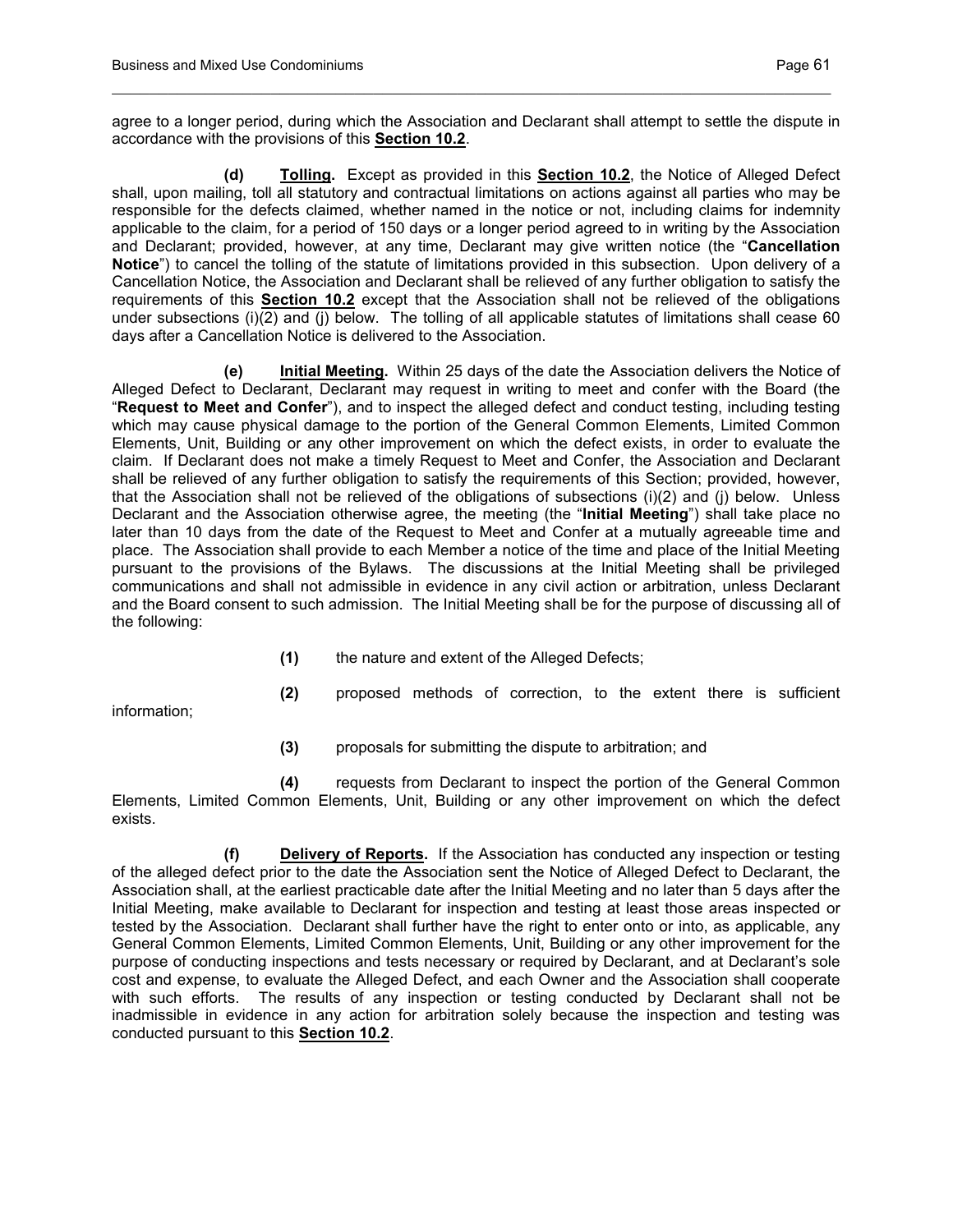**(g) Board Meeting.** Within 30 days of the completion of inspection and testing or within 30 days of the Initial Meeting, if no inspection and testing is conducted pursuant to this Section, Declarant shall submit to the Association the following:

 $\mathcal{L}_\mathcal{L} = \{ \mathcal{L}_\mathcal{L} = \{ \mathcal{L}_\mathcal{L} = \{ \mathcal{L}_\mathcal{L} = \{ \mathcal{L}_\mathcal{L} = \{ \mathcal{L}_\mathcal{L} = \{ \mathcal{L}_\mathcal{L} = \{ \mathcal{L}_\mathcal{L} = \{ \mathcal{L}_\mathcal{L} = \{ \mathcal{L}_\mathcal{L} = \{ \mathcal{L}_\mathcal{L} = \{ \mathcal{L}_\mathcal{L} = \{ \mathcal{L}_\mathcal{L} = \{ \mathcal{L}_\mathcal{L} = \{ \mathcal{L}_\mathcal{$ 

**(1)** a request to meet with the Board to discuss a written settlement offer;

and

**(2)** a written settlement offer and a concise explanation of the specific reasons for the terms of the offer.

If Declarant does not timely submit the items required by this subsection (g), the Board shall be relieved of any obligations to meet and confer with Declarant about the Settlement Offer; otherwise, the Board shall meet and confer with Declarant about the Settlement Offer no less than 10 days after Declarant submits the items described in this subsection (g).

**(h) Notices.** At any time after the Notice of Alleged Defect is delivered to Declarant, the Association and Declarant may agree in writing to modify or excuse any of the time periods or other obligations imposed by this **Section 10.2**. Except for the notice required pursuant to subsection (i) below, all notices, requests, statements, or other communications required pursuant to this section shall be delivered by first-class registered or certified mail, return receipt requested.

**(i) Process Thereafter.** The Association shall comply with either subsection (l) or subsection (2), below.

**(1) Member Meeting.** If the Board rejects the Settlement Offer, then the Board shall hold a meeting (the "**Member Meeting**") open to every member of the Association no less than 15 days before the Association submits a claim to arbitration pursuant to **Section 10.3**. No less than 15 days before the Member Meeting is held, a written notice shall be sent to each Member specifying all of the following:

(a) that a meeting will take place to discuss alleged problems that may lead to the submission of a claim to binding arbitration, and the time and place of this meeting;

(b) the options that are available to address the alleged defects, including the submission of the claim to binding arbitration, and a statement of the various alternatives that are reasonably foreseeable by the Association to pay for those options and whether those payments are expected to be made from the use of the Association's reserve funds or the imposition of special Assessments;

(c) the complete text of any Settlement Offer and a concise explanation of the specific reasons for the terms of the Settlement Offer received from Declarant;

(d) the preliminary list of defects provided by the Association to the Declarant and a list of any other documents provided by the Association to the Declarant pursuant to this Section, and information about where and when Members may inspect those documents;

(e) a description of the attempts of Declarant to correct such Alleged Defect and the opportunities provided to Declarant to correct such Alleged Defect;

(f) the estimated cost to repair such Alleged Defect;

(g) the name and professional background of the attorney retained by the Association to submit the claim to binding arbitration and a description of the relationship (if any) between such attorney and any members of the Board;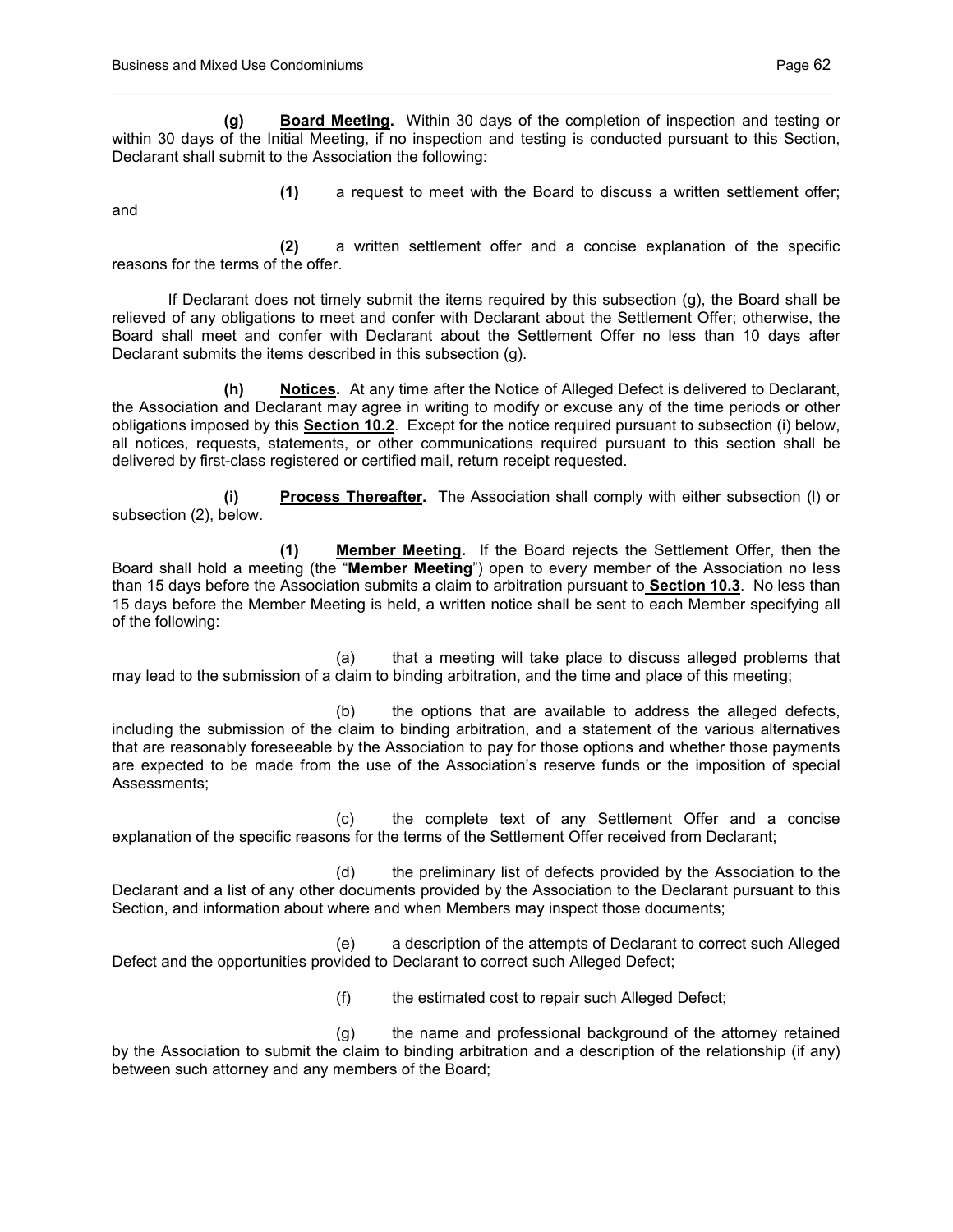(h) a description of the fee arrangement between such attorney and

(i) the estimated attorneys' fees and expert fees and costs necessary to submit and pursue the arbitration and the source of the funds which will be used to pay such fees and expenses; and

 $\mathcal{L}_\mathcal{L} = \{ \mathcal{L}_\mathcal{L} = \{ \mathcal{L}_\mathcal{L} = \{ \mathcal{L}_\mathcal{L} = \{ \mathcal{L}_\mathcal{L} = \{ \mathcal{L}_\mathcal{L} = \{ \mathcal{L}_\mathcal{L} = \{ \mathcal{L}_\mathcal{L} = \{ \mathcal{L}_\mathcal{L} = \{ \mathcal{L}_\mathcal{L} = \{ \mathcal{L}_\mathcal{L} = \{ \mathcal{L}_\mathcal{L} = \{ \mathcal{L}_\mathcal{L} = \{ \mathcal{L}_\mathcal{L} = \{ \mathcal{L}_\mathcal{$ 

(j) the estimated time necessary to conclude the arbitration.

The discussions at the Member Meeting and the contents of the notice of Member Meeting and the items required to be specified in such notice are privileged communications and are not admissible in evidence in any civil action or arbitration, unless the Association consents to their admission.

**(2) Proceed to Arbitration.** If the Association is relieved of its obligation to satisfy the requirements of this **Section 10.2** other than this subsection (i)(2) and subsection (j) below, then the Association may submit the claim to binding arbitration only if Association sends a written notice to each Member at least 30 days prior to commencing such action, which notice shall include all of the following:

(a) the preliminary list of defects provided by the Association to Declarant and a list of any other documents provided by the Association to Declarant pursuant to this **Section 10.2**, and information about where and when Members may inspect those documents;

(b) the options, including the submission of the claim to binding arbitration, that are available to address the alleged problems;

(c) a statement informing the Members of the procedures required by the Bylaws of the Association for the Members to call a special meeting of the Members and that if the Members meet such procedures, a special meeting of the Members shall be called;

(d) a description of the attempts of Declarant to correct such Alleged Defect and the opportunities provided to Declarant to correct such Alleged Defect;

(e) the estimated cost to repair such Alleged Defect;

(f) the name and professional background of the attorney retained by the Association to submit the claim to binding arbitration and a description of the relationship (if any) between such attorney and any members of the Board;

the Association;

(g) a description of the fee arrangement between such attorney and

(h) the estimated attorneys' fees and expert fees and costs necessary to submit and pursue the arbitration and the source of the funds which will be used to pay such fees and expenses; and

(i) the estimated time necessary to conclude the arbitration.

**(j) Application of Awards.** Any judgment or award in connection with any arbitration alleging damages: (i) for the costs of repairing or the replacement of any Alleged Defect, (ii) for the diminution in value of any real or personal property resulting from such Alleged Defect, or (iii) for any consequential damages resulting from such Alleged Defect shall first be used to correct and or repair such Alleged Defect or to reimburse the Association for any costs actually incurred by the Association in correcting and/or repairing the Alleged Defect. In the event the Association recovers any funds from Declarant (or any other person or entity) to repair an Alleged Defect, any excess funds remaining after

the Association;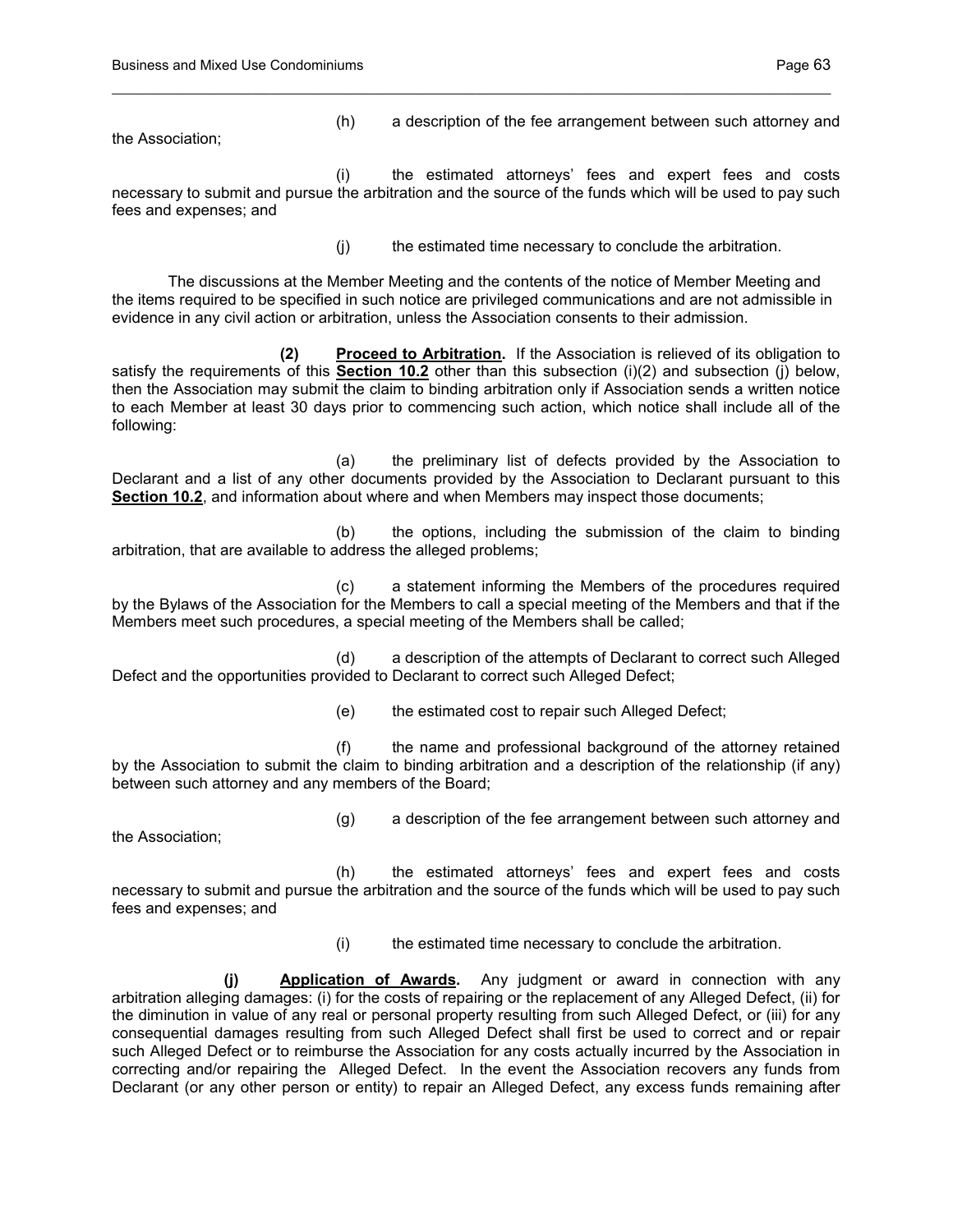repair of such Alleged Defect shall be paid into the Association's reserve fund unless at least 80% of the voting power of the Association elects to allocate or distribute the remaining funds otherwise.

 $\mathcal{L}_\mathcal{L} = \{ \mathcal{L}_\mathcal{L} = \{ \mathcal{L}_\mathcal{L} = \{ \mathcal{L}_\mathcal{L} = \{ \mathcal{L}_\mathcal{L} = \{ \mathcal{L}_\mathcal{L} = \{ \mathcal{L}_\mathcal{L} = \{ \mathcal{L}_\mathcal{L} = \{ \mathcal{L}_\mathcal{L} = \{ \mathcal{L}_\mathcal{L} = \{ \mathcal{L}_\mathcal{L} = \{ \mathcal{L}_\mathcal{L} = \{ \mathcal{L}_\mathcal{L} = \{ \mathcal{L}_\mathcal{L} = \{ \mathcal{L}_\mathcal{$ 

**(k) Notification to Members of Settlement.** As soon as is reasonably practicable after the Association and the Declarant have entered into a settlement agreement or the matter has otherwise been resolved regarding the Alleged Defects, where the defects giving rise to the dispute have not been corrected, the Association shall, in writing, inform only the Members whose names appear on the records of the Association that the matter has been resolved, by settlement agreement or other means, and disclose all of the following:

**(1)** A general description of the defects that the Association reasonably believes, as of the date of the disclosure, will be corrected or replaced;

**(2)** A good faith estimate, as of the date of the disclosure, of when the Association believes that the defects identified in subsection (k)(1), above, will be corrected or replaced. The Association may state that the estimate may be modified;

**(3)** The status of the claims for defects that were not identified in subsection (k)(l), above, whether expressed in a Preliminary List of Alleged Defects sent to each Member or otherwise claimed and disclosed to the Members.

**(l) Protections for Declarant.** Nothing set forth in this **Section 10.2** shall be construed to impose any obligation on Declarant to inspect, repair or replace any item or Alleged Defect for which Declarant is not otherwise obligated to do under applicable law. The right of Declarant to enter, inspect, repair, and/or replace reserved hereby shall be irrevocable and may not be waived or otherwise terminated except by a writing, in recordable form, executed and recorded by Declarant in the Official Public Records.

## **10.3 Association Claims — Binding Arbitration.**

**(a) Binding Arbitration**. In the event a claim is asserted by the Association against the Declarant for damages caused by a defect in the design or construction of any General Common Elements, Limited Common Elements, Unit, Building, or any other improvement, or for any personal injury, survival, wrongful death or damage to goods which was caused by such defect (collectively, the "**Group Dispute**"), then after the Association has complied with the provisions of **Section 10.2**, or Declarant has provided a Cancellation Notice to the Association in accordance with **Section 10.2(d)**, the Association and the Declarant shall be obligated to arbitrate such Group Dispute unless Declarant specifically waives arbitration in writing (in the event of a waiver by the Declarant, there shall be no obligation to arbitrate the Group Dispute). Declarant may, by summary proceedings (*e.g.*, a plea in abatement or motion to stay further proceedings), bring an action in court to compel arbitration of any Group Dispute not referred to arbitration as required by this **Section 10.3**.

**(b) Governing Rules.** Each Group Dispute shall be resolved by binding arbitration in accordance with the terms of this **Section 10.3**, the Commercial Arbitration Rules of the American Arbitration Association, and, to the maximum extent applicable, the Federal Arbitration Act (Title 9 of the United States Code). In the event of any inconsistency between this **Section 10.3** and such statute and rules, this **Section 10.3** shall control. Judgment upon the award rendered by the arbitrators shall be binding and not subject to appeal, but may be reduced to judgment in any court having jurisdiction.

**(c) Exceptions to Arbitration; Preservation of Remedies.** No provision of, nor the exercise of any rights under, this **Section 10.3** shall limit the right of Declarant or the Association, and Declarant and the Association shall have the right during any Group Dispute, to seek, use, and employ ancillary or preliminary remedies, judicial or otherwise, for the purposes of realizing upon, preserving, or protecting upon any property, real or personal, which is involved in a Group Dispute, including, without limitation, rights and remedies relating to (1) exercising self-help remedies (including set-off rights) or (2)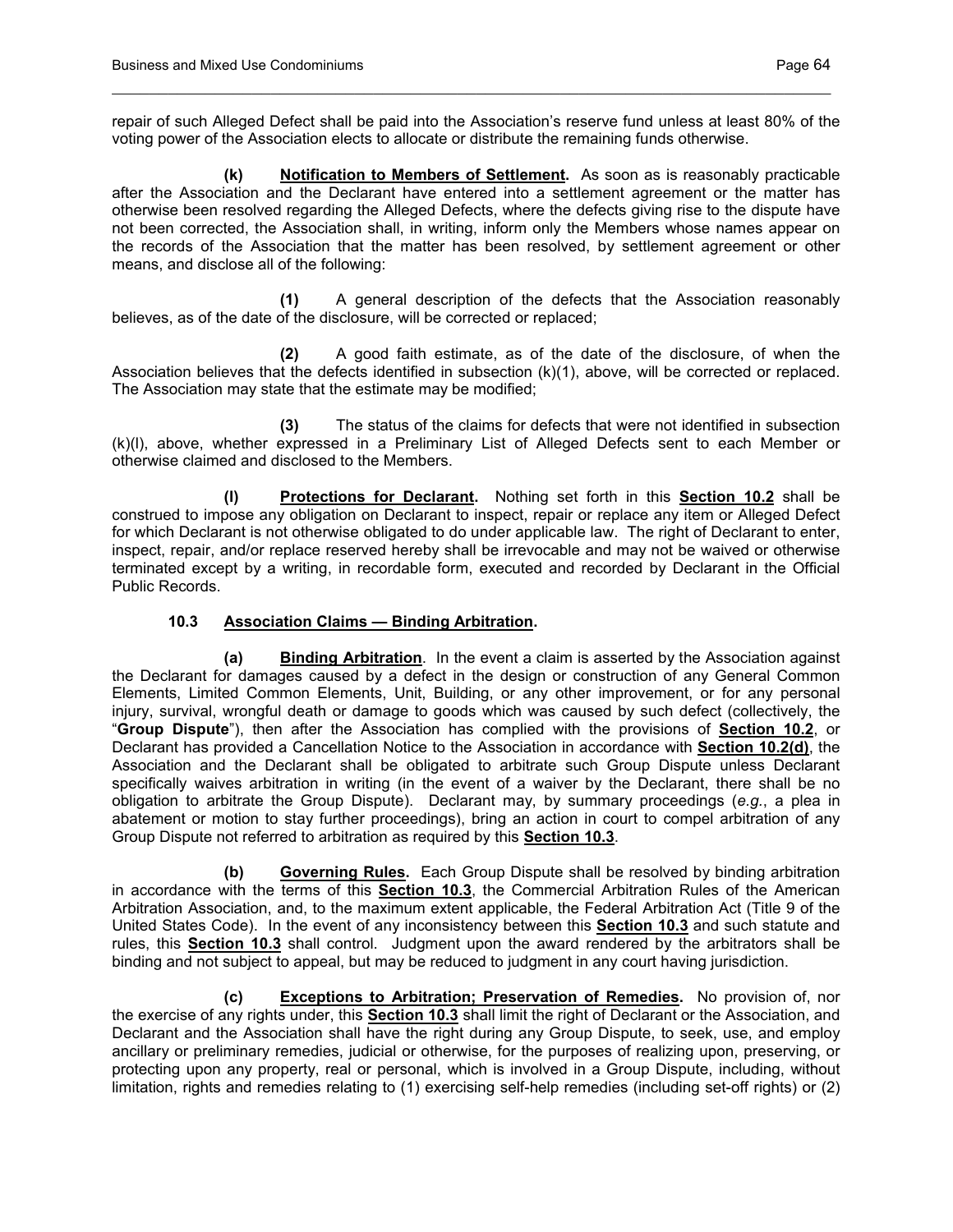obtaining provisions or ancillary remedies such as injunctive relief, sequestration, attachment, garnishment, or the appointment of a receiver from a court having jurisdiction before, during, or after the pendency of any arbitration. The institution and maintenance of an action for judicial relief or pursuit of provisional or ancillary remedies or exercise of self-help remedies shall not constitute a waiver of the right of any party, including the plaintiff, to submit the Group Dispute to arbitration nor render inapplicable the compulsory arbitration provisions hereof.

 $\mathcal{L}_\mathcal{L} = \{ \mathcal{L}_\mathcal{L} = \{ \mathcal{L}_\mathcal{L} = \{ \mathcal{L}_\mathcal{L} = \{ \mathcal{L}_\mathcal{L} = \{ \mathcal{L}_\mathcal{L} = \{ \mathcal{L}_\mathcal{L} = \{ \mathcal{L}_\mathcal{L} = \{ \mathcal{L}_\mathcal{L} = \{ \mathcal{L}_\mathcal{L} = \{ \mathcal{L}_\mathcal{L} = \{ \mathcal{L}_\mathcal{L} = \{ \mathcal{L}_\mathcal{L} = \{ \mathcal{L}_\mathcal{L} = \{ \mathcal{L}_\mathcal{$ 

**(d) Statute of Limitations.** All statutes of limitation that would otherwise be applicable shall apply to any arbitration proceeding.

**(e) Arbitrators.** Unless the parties to the arbitration agree in writing to the contrary, all arbitration proceedings shall be arbitrated by a panel of three arbitrators, which shall be appointed by the American Arbitration Association in accordance with its procedures.

**(f) Scope of Award; Modification or Vacation of Award.** The arbitrators shall resolve each Group Dispute in accordance with the applicable substantive law. The arbitrators may grant any remedy or relief that the arbitrators deem just and equitable unless otherwise limited by this subsection. Also, unless otherwise limited by this subsection, the arbitrators may also grant such ancillary relief as is necessary to make effective the award. In all arbitration proceedings in which the amount in controversy exceeds \$100,000.00, in the aggregate, the arbitrators shall make specific, written findings of fact and conclusions of law. In all arbitration proceedings in which the amount in controversy exceeds \$100,000.00, in the aggregate, the parties shall have in addition to the limited statutory right to seek vacation or modification of any award that is based in whole, or in part, on an incorrect or erroneous ruling of law by appeal to an appropriate court having jurisdiction; provided, however, that any such application for vacation or modification of an award based on an incorrect ruling of law must be filed in a court having jurisdiction over the Group Dispute within 15 days from the date the award is rendered. The arbitrators' findings of fact shall be binding on all parties and shall not be subject to further review except as otherwise allowed by applicable law.

**(g) Other Matters.** To the maximum extent practicable, an arbitration proceeding hereunder shall be concluded within 180 days of the filing of the Group Dispute for arbitration by notice from either party to the other. Arbitration proceedings hereunder shall be conducted in Austin, Texas. Unless otherwise limited by **Section 10.3(f)** the arbitrators shall be empowered to impose sanctions and to take such other actions as the arbitrators deem necessary to the same extent a judge could pursuant to the Federal Rules of Civil Procedure, the Texas Rules of Civil Procedure and applicable law. The arbitrators shall have the power to award recovery of all costs and fees (including attorney's fees, administrative fees, and arbitrators' fees) to the prevailing party. Each party agrees to keep all Group Disputes and arbitration proceedings strictly confidential, except for disclosures of information required in the ordinary course of business of the parties or by applicable law or regulation. In no event shall any party discuss with the news media or grant any interviews with the news media regarding a Group Dispute or issue any press release regarding any Group Dispute without the written consent of the other parties to the Group Dispute.

IN WITNESS WHEREOF, this Declaration has been executed as of the \_\_\_\_\_\_ day of  $\frac{1}{2013}$ , 2013.

## **DECLARANT**:

Condominium Developer, Ltd., a Texas limited partnership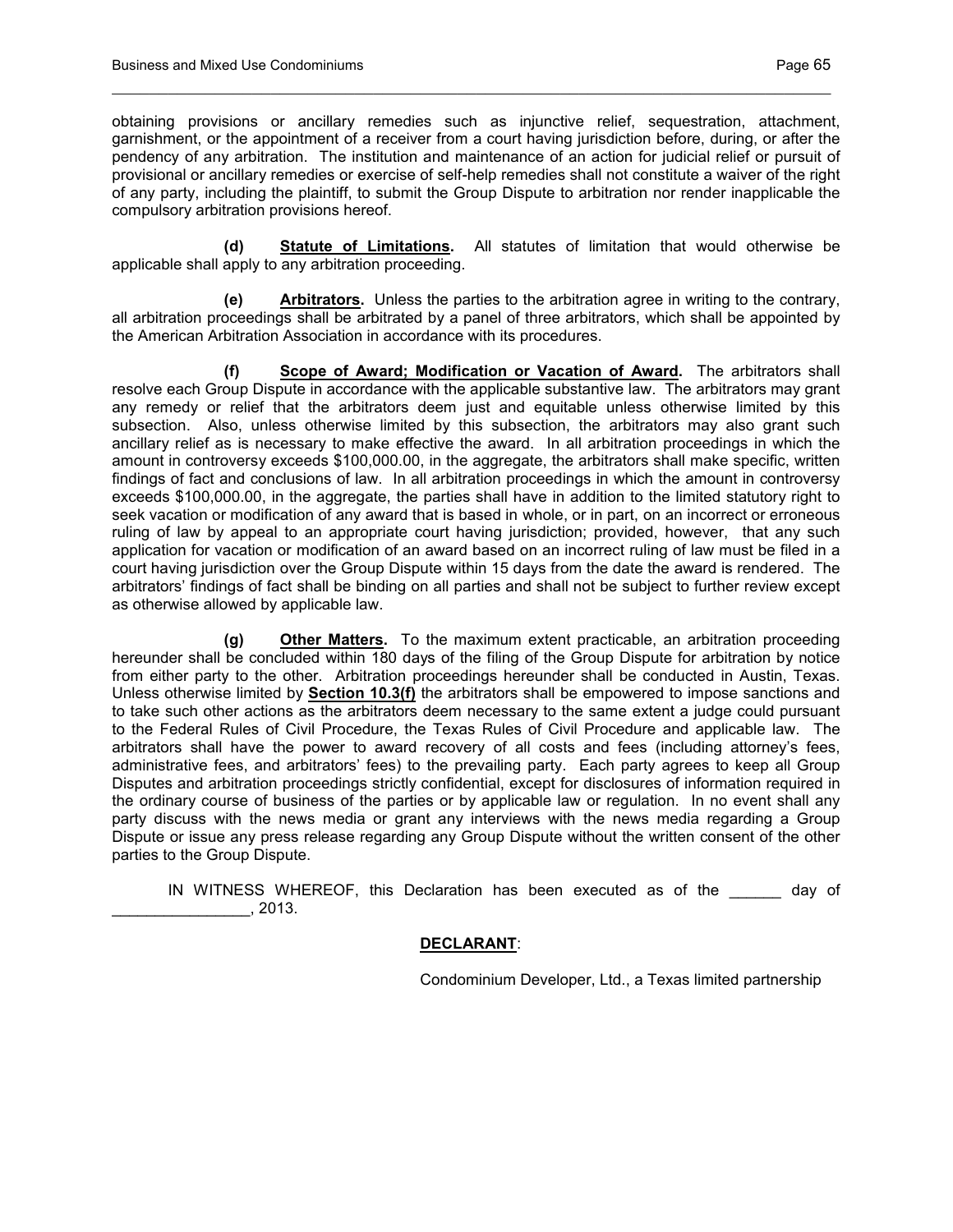## THE STATE OF TEXAS § COUNTY OF \_\_\_\_\_\_\_

This instrument was acknowledged before me on this \_\_\_\_\_\_\_ day of \_\_\_\_\_\_\_\_\_\_\_\_\_\_, 2013, by \_\_\_\_\_\_\_\_\_\_\_\_, the \_\_\_\_\_\_\_\_\_\_ of Condominium Developer, LLC., a Texas limited liability company, for Condominium Developer, Ltd., a Texas limited partnership, on behalf of said limited liability company and limited partnership.

 $\mathcal{L}_\mathcal{L} = \{ \mathcal{L}_\mathcal{L} = \{ \mathcal{L}_\mathcal{L} = \{ \mathcal{L}_\mathcal{L} = \{ \mathcal{L}_\mathcal{L} = \{ \mathcal{L}_\mathcal{L} = \{ \mathcal{L}_\mathcal{L} = \{ \mathcal{L}_\mathcal{L} = \{ \mathcal{L}_\mathcal{L} = \{ \mathcal{L}_\mathcal{L} = \{ \mathcal{L}_\mathcal{L} = \{ \mathcal{L}_\mathcal{L} = \{ \mathcal{L}_\mathcal{L} = \{ \mathcal{L}_\mathcal{L} = \{ \mathcal{L}_\mathcal{$ 

Notary Public - State of Texas

 $\mathcal{L}_\text{max}$  , and the set of the set of the set of the set of the set of the set of the set of the set of the set of the set of the set of the set of the set of the set of the set of the set of the set of the set of the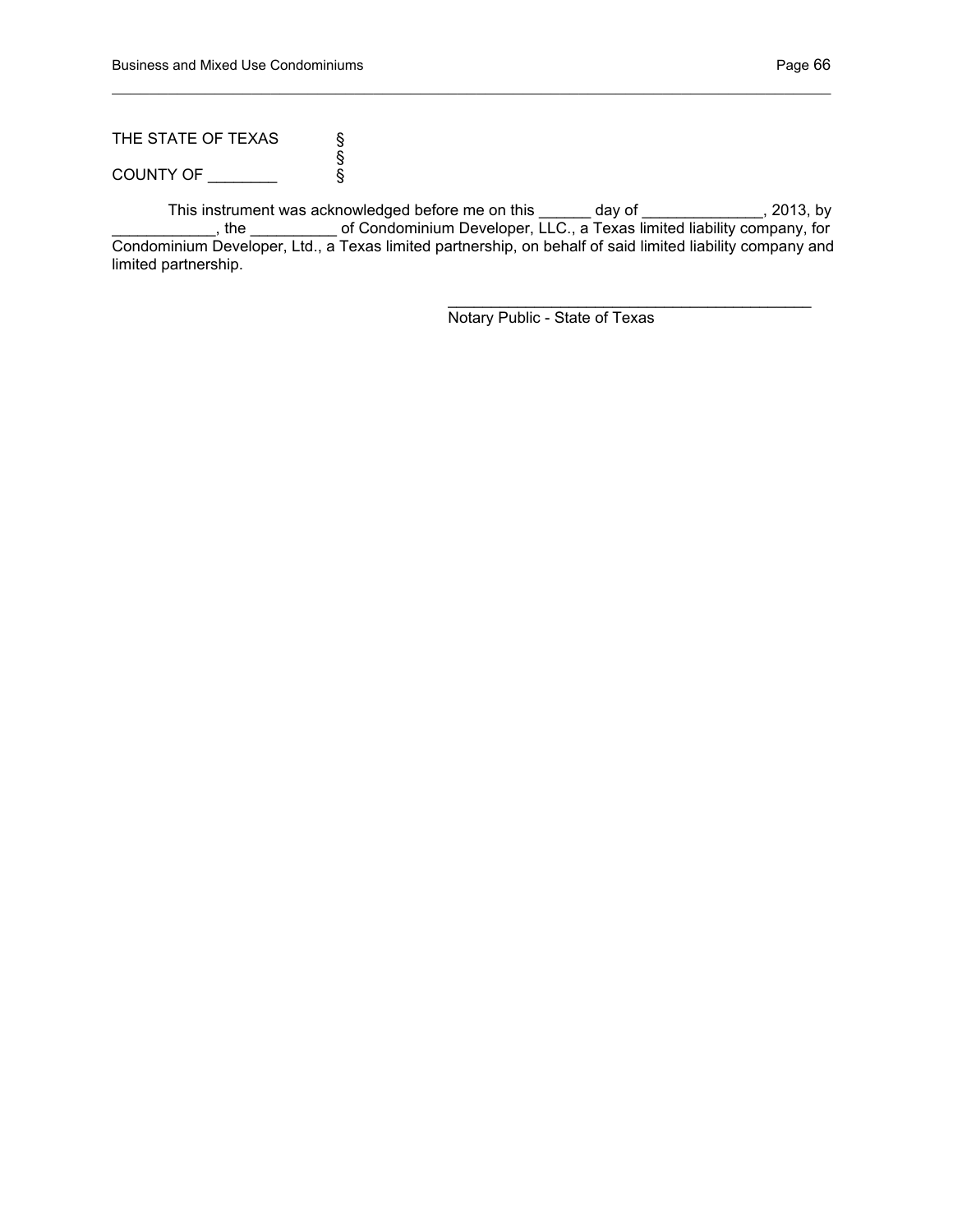## **SCHEDULE 1.0 - DEFINITIONS** (See **ARTICLE I**)

 $\mathcal{L}_\mathcal{L} = \{ \mathcal{L}_\mathcal{L} = \{ \mathcal{L}_\mathcal{L} = \{ \mathcal{L}_\mathcal{L} = \{ \mathcal{L}_\mathcal{L} = \{ \mathcal{L}_\mathcal{L} = \{ \mathcal{L}_\mathcal{L} = \{ \mathcal{L}_\mathcal{L} = \{ \mathcal{L}_\mathcal{L} = \{ \mathcal{L}_\mathcal{L} = \{ \mathcal{L}_\mathcal{L} = \{ \mathcal{L}_\mathcal{L} = \{ \mathcal{L}_\mathcal{L} = \{ \mathcal{L}_\mathcal{L} = \{ \mathcal{L}_\mathcal{$ 

**1.1 Agents**. "**Agents**" is defined in **Section 10.2(a)**.

**1.2 Alleged Defect**. "**Alleged Defect**" is defined in **Section 10.2(a)**.

**1.3 Allocated Interest**. "**Allocated Interest**" means the undivided interest in the Common Elements, the Common Expense liability, and votes in the Association allocated to each Unit. Each Unit's Allocated Interest in the Common Elements and Common Expense liability is allocated in **Section 3.1** in accordance with **Exhibit C**. Voting is allocated to Units in **Section 4.5**.

**1.4 Architectural Control Committee**. "**Architectural Control Committee**" shall mean the Board or a committee appointed by the Board to review and approve or disapprove of construction, alterations, and modifications to the Buildings, Common Elements as provided in this Declaration.

**1.5 Association**. "**Association**" shall refer to the "*\_\_\_\_\_\_\_\_\_\_\_\_\_\_\_\_\_\_ Office Park*  **Condominium Owners' Association, Inc.**" References in this Declaration to an act being undertaken by the Association means by act of the Board of Directors of the Association or its officers.

**1.6 Board or Board of Directors**."**Board**" or "**Board of Directors**" shall refer to the Board of Directors of the Association.

**1.7 Boundary Designation**. "**Boundary Designation**" means the notice required to be filed pursuant to this Declaration designating and describing the horizontal and vertical boundaries of the shell of the Building build on each Building Site. Attached hereto as **Exhibit J** is a form of Boundary Designation.

**1.8 Building Envelope**. "**Building Envelope**" means the portion of the Regime, both vertical and horizontal limits as specified in **Section 2.3(b)** and depicted on **Exhibit B**, within which the Building enclosing a Unit is to be constructed. Each Building Envelope may be expanded outside of the boundaries so designated in accordance with the provisions of **Section 2.3 (b)** and **Section 3.8** of this Declaration or by Declarant in exercise of the Special Declarant Rights.

**1.9 Building Site**. "**Building Site**" means the portion of the Common Elements that is an easement area for each of the \_\_\_\_\_\_ sites, the horizontal and vertical boundaries of which are designated in **Exhibit B**, upon which the Unit Owner thereof is to construct the Building for the Unit Owner's Unit. Each Building Site may be expanded outside of the boundaries so designated in accordance with the provisions of **Section 2.3 (b)** and **Section 3.8** of this Declaration or by Declarant in exercise of the Special Declarant Rights.

**1.10 Building**."**Building**" shall refer to any one of the buildings identified on the map of the Project attached as **Exhibit B**.

**1.11 Cancellation Notice**. "**Cancellation Notice**" is defined in **Section 10.2(d)**.

**1.12 Common Assessment**."**Common Assessment**" means the charge against each Owner of a Unit and its Unit, for its allocable portion of the Common Expenses.

**1.13 Common Elements**."**Common Elements**" or "**Common Area**" means and includes all of the land described in **Exhibit A**, and all of the improvements and appurtenances thereto, except for the Units. Common Elements shall consist of the General Common Elements and the Limited Common Elements.

**1.14 Common Expenses**."**Common Expenses**" means and includes: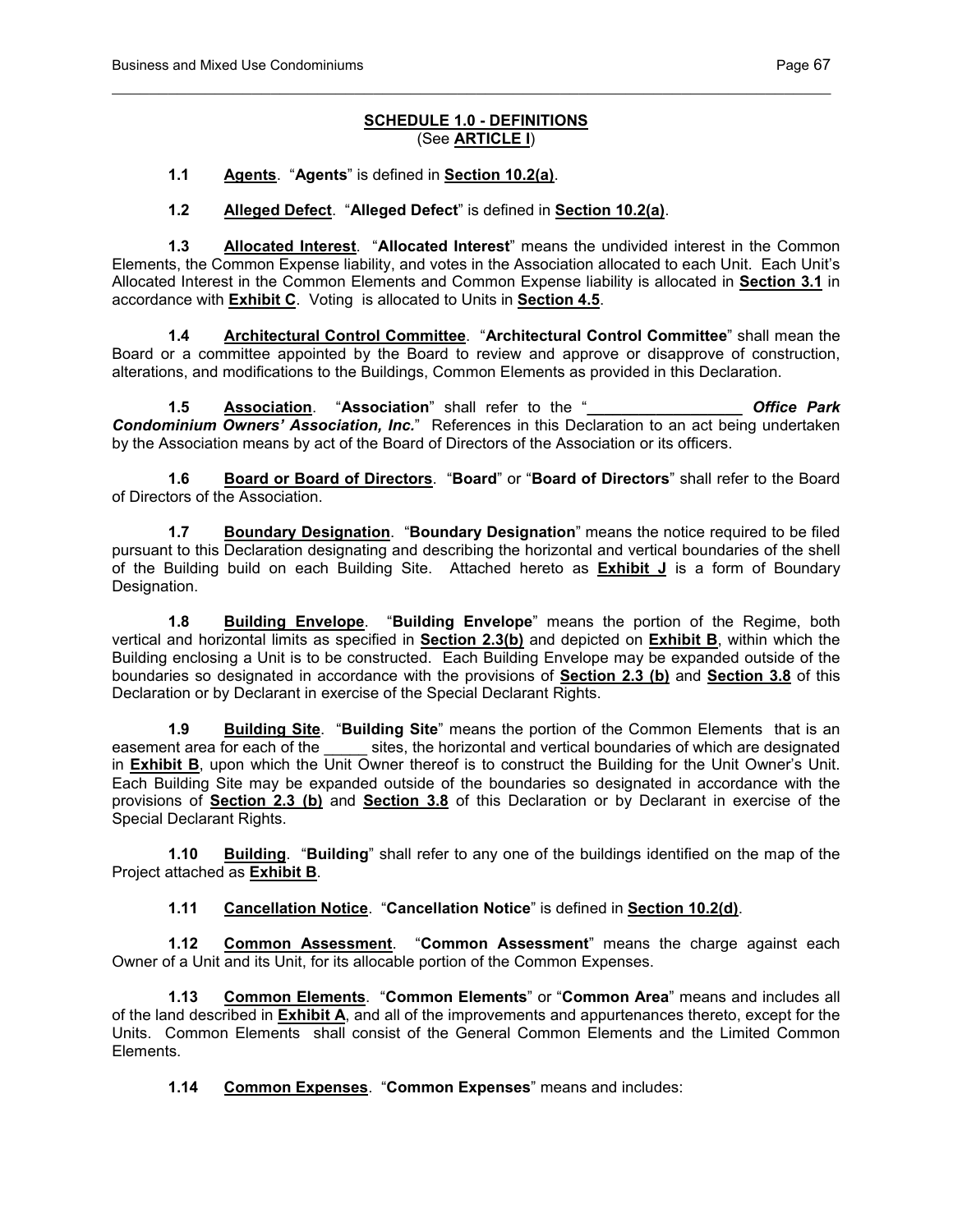**(a)** all expenses incurred by the Association for promoting the health, safety, welfare and recreation of the Owners of the Condominium Units and in particular for the administration and management, ownership, maintenance, operation, repair, replacement, or improvement of and addition to the Common Elements (including unpaid special assessments and amounts assessed to maintain a reserve for replacement fund and to cover costs incurred by the Association to participate in any condemnation suit, as provided in **Section 6.3**); and

 $\mathcal{L}_\mathcal{L} = \{ \mathcal{L}_\mathcal{L} = \{ \mathcal{L}_\mathcal{L} = \{ \mathcal{L}_\mathcal{L} = \{ \mathcal{L}_\mathcal{L} = \{ \mathcal{L}_\mathcal{L} = \{ \mathcal{L}_\mathcal{L} = \{ \mathcal{L}_\mathcal{L} = \{ \mathcal{L}_\mathcal{L} = \{ \mathcal{L}_\mathcal{L} = \{ \mathcal{L}_\mathcal{L} = \{ \mathcal{L}_\mathcal{L} = \{ \mathcal{L}_\mathcal{L} = \{ \mathcal{L}_\mathcal{L} = \{ \mathcal{L}_\mathcal{$ 

**(b)** expenses declared to be Common Expenses by provisions of this Declaration or by the Bylaws of the Association.

**1.15 Completed Unit**."**Completed Unit**" means a completely finished Unit, including, but not limited to, the installation of all appliances and utilities, rendering it ready for occupancy by an Owner other than the Declarant.

**1.16 Condominium Unit**."**Condominium Unit**" shall mean an individual Unit, as defined in **Section** in this Schedule, together with the undivided interests in the Common Elements (General or Limited or both) appurtenant to such Unit as specified in **Exhibit C**.

**1.17 Declarant Control Period**."**Declarant Control Period**" means that period during which Declarant is developing and constructing the Project and selling the Condominium Units, which period shall extend until four months after the time that the Declarant transfers title to 75% of the Condominium Units or a period of 3 years from the date the sale of the first sale of a Unit is recorded in the Official Public Records of \_\_\_\_\_\_\_\_ County, Texas, whichever is sooner. See **Sections 2.9**, **4.2(d)** and **5.12** for Special Declarant Rights.

**1.18 Declarant**."**Declarant**" shall mean Condominium Developer, Ltd., or its successors or assigns, as the developer of the Project as a condominium under the Act.

**1.19 Declaration**."**Declaration**" or "**Condominium Declaration**" shall mean this Declaration of Covenants, Conditions and Restrictions as amended from time to time.

**1.20 First Lien Mortgagee**."**First Lien Mortgagee**" shall mean the holder of a purchasemoney vendor's lien or construction money mortgage or deed of trust lien voluntarily granted on any Unit in the Project recorded before the date on which the Assessment sought to be enforced becomes delinquent under the Declaration, Bylaws, or Rules and Regulations ("**First Lien Mortgage**"). Funds advanced under a First Lien Mortgage for purposes in addition to purchase money or construction also shall have priority over the lien securing Assessments.

**1.21 General Common Elements**."**General Common Elements**" means that part of the Common Elements described as follows:

**(a)** the land on which all buildings and other improvements are constructed other than the portion thereof designated as a Limited Common Element and which is described in **Exhibit A**.

**(b)** the foundations, columns, girders, beams, supports, main walls, roofs, attic spaces, dividing walls between two or more Units or between Units and other exterior improvements;

**(c)** the yards, gardens, fences, streets, driveways, service drives, service easements, and mechanical rooms, if any other than those which are specifically designated as a Limited Common Element;

**(d)** the compartments or installations, if any, consisting of the equipment and materials making up any central services (such as electricity, gas, water, and the like) which are constructed to serve more than one Unit, if any; pumps, motors, fans, compressors, ducts, and in general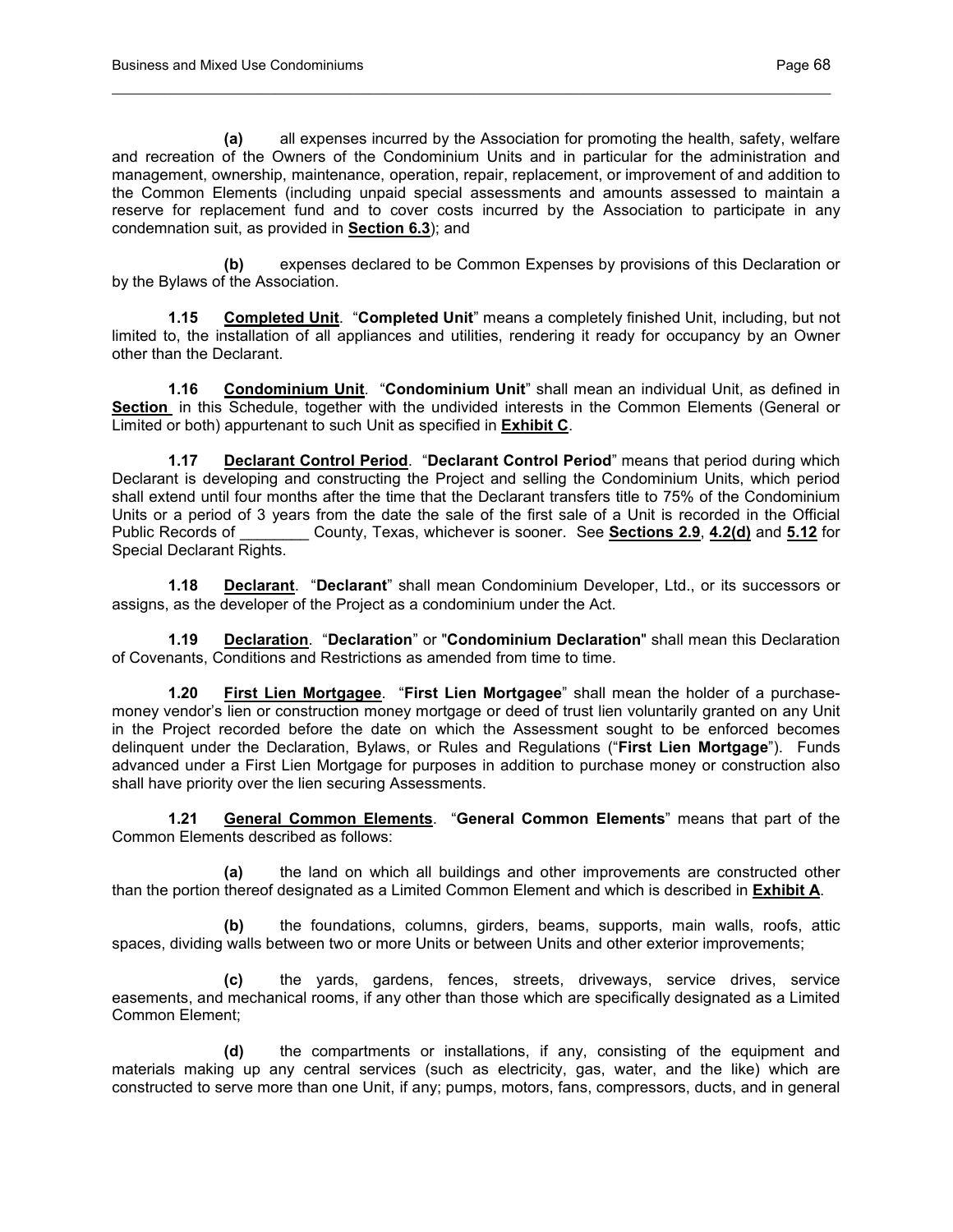all apparatus and installations existing for the common use and enjoyment of the Project and necessary for the common use and maintenance of the Project as a condominium, but specifically not including the air conditioning compressors, or the pads or slabs there under, appurtenant to and part of each of the several Units;

 $\mathcal{L}_\mathcal{L} = \{ \mathcal{L}_\mathcal{L} = \{ \mathcal{L}_\mathcal{L} = \{ \mathcal{L}_\mathcal{L} = \{ \mathcal{L}_\mathcal{L} = \{ \mathcal{L}_\mathcal{L} = \{ \mathcal{L}_\mathcal{L} = \{ \mathcal{L}_\mathcal{L} = \{ \mathcal{L}_\mathcal{L} = \{ \mathcal{L}_\mathcal{L} = \{ \mathcal{L}_\mathcal{L} = \{ \mathcal{L}_\mathcal{L} = \{ \mathcal{L}_\mathcal{L} = \{ \mathcal{L}_\mathcal{L} = \{ \mathcal{L}_\mathcal{$ 

- **(e)** parking spaces;
- **(f)** the private drives as shown on the Map; and

**(g)** all other elements rationally of common use or necessary to the existence, maintenance and safety of the Condominium Regime established by this Declaration, and which are not specifically designated as a Limited Common Element or as appurtenant to as constituting a part of a particular Unit.

**1.22 Group Dispute**. "**Group Dispute**" is defined in **Section 10.3(a)**.

**1.23 Initial Meeting**. "**Initial Meeting**" is defined in **Section 10.2(e)**.

**1.24 Insurable Interest**. "**Insurable Interest**" is defined in **Section 4.6(a)**.

**1.25 \_\_\_\_\_\_\_\_\_\_\_\_\_\_\_\_\_\_ Office Park**. "*\_\_\_\_\_\_\_\_\_\_\_\_\_\_\_\_\_\_ Office Park*" is defined in the Recitals.

**1.26 Limited Common Elements**."**Limited Common Elements**" mean and include those Common Elements which are reserved for the exclusive use of either an individual Owner of a Unit or a certain number (but less than all) of individual Owners of Units, which consist of the following:

**(a)** land underneath a Building and land outside of a Building Site but within a Building Envelope;

**(b)** pipes, ducts, electrical, telephonic and electronic wiring and conduits located either (i) entirely within a Unit or adjoining Units and serving more than the one Unit in which located, or (ii) outside of a Unit but which serve one or more, but less than all the Units;

**(c)** enclosed court yards, and sidewalks, driveways and/or parking spaces, adjoining or serving exclusively a single Unit or one or more but less than all adjoining Units; and

**(d)** areas or parcels of land designated on the attached exhibits or in a Boundary Designation.

**1.27 Majority of Unit Owners**."**Majority of Unit Owners**" means those Owners which at the relevant time own at least 51% of the Units entitled to cast votes.

**1.28 Map or Plan**."**Map**" or "**Plan**" means or includes the engineering survey of the land, locating thereon all of the improvements, the floor and elevation plans and any other drawing or diagrammatic plan depicting part of, or all of, the improvements, a reduced copy of which is attached as **Exhibit B**. The large, original Map is recorded as Condominium Plat Records of County, Texas.

**1.29 Member Meeting**. "**Member Meeting**" is defined in **Section 10.2(i)(1)**.

#### **1.30 Notice of Alleged Defect**. "**Notice of Alleged Defect**" is defined in **Section 10.2(b)**.

**1.31 Occupant**."**Occupant**" means a person or collectively the persons in possession of a Unit at the relevant time, regardless of whether said person is a Unit Owner, lessee, or otherwise.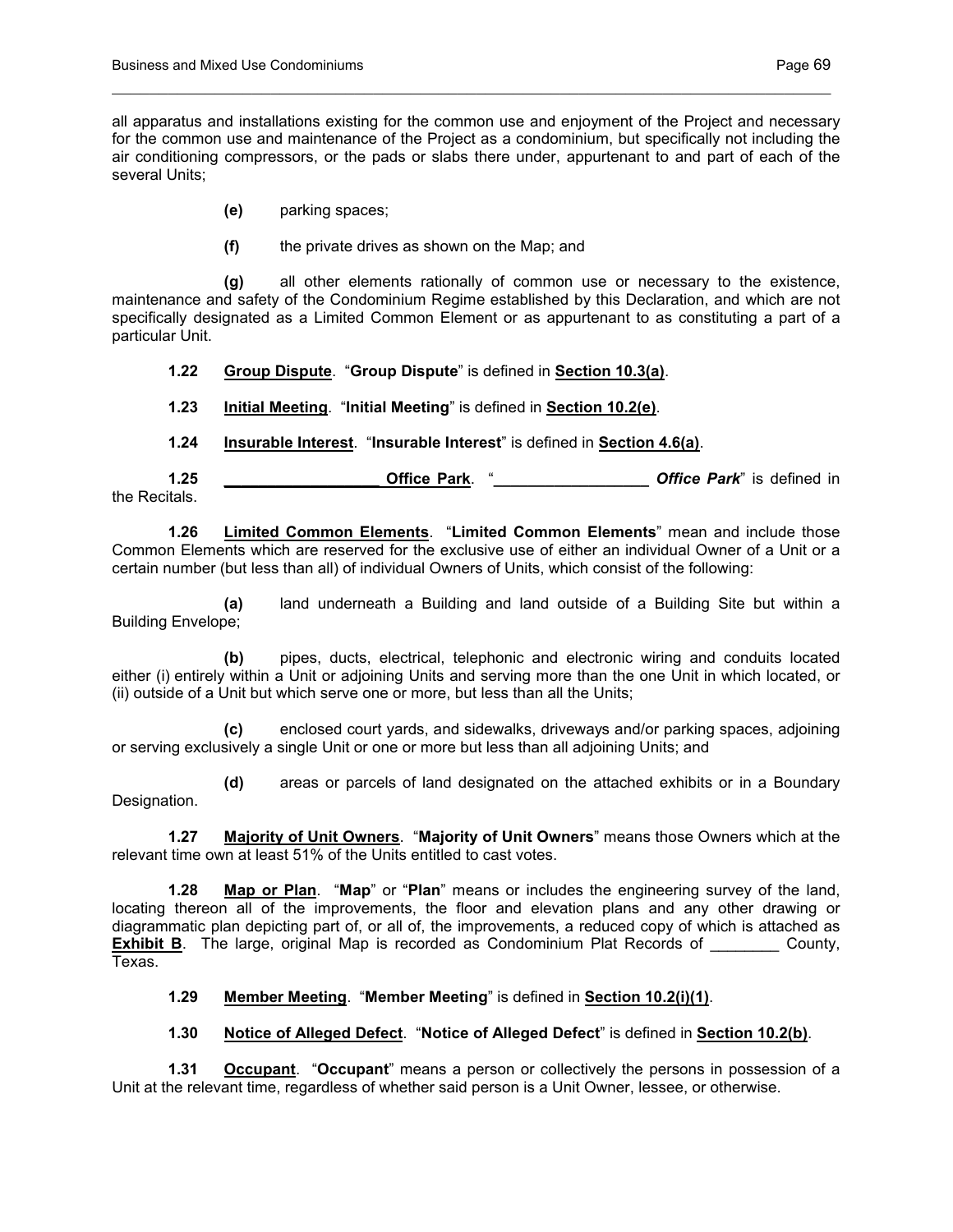**1.32 Owner**."**Owner**" means a person, firm, corporation, partnership, association, trust, or other legal entity or any combination thereof, including, without limitation, the Declarant, who owns, of record, fee simple title to one or more Units in the Project.

 $\mathcal{L}_\mathcal{L} = \{ \mathcal{L}_\mathcal{L} = \{ \mathcal{L}_\mathcal{L} = \{ \mathcal{L}_\mathcal{L} = \{ \mathcal{L}_\mathcal{L} = \{ \mathcal{L}_\mathcal{L} = \{ \mathcal{L}_\mathcal{L} = \{ \mathcal{L}_\mathcal{L} = \{ \mathcal{L}_\mathcal{L} = \{ \mathcal{L}_\mathcal{L} = \{ \mathcal{L}_\mathcal{L} = \{ \mathcal{L}_\mathcal{L} = \{ \mathcal{L}_\mathcal{L} = \{ \mathcal{L}_\mathcal{L} = \{ \mathcal{L}_\mathcal{$ 

#### **1.33 Owner Dispute**. "**Owner Dispute**" is defined in **Section 10.1(a)**.

**1.34 Regime**. "**Regime**" or "**Condominium Regime**" shall mean the Land, improvements, Units, General Common Elements and Limited Common Elements which comprise the condominium regime established by this Declaration.

**1.35 Rules and Regulations**. "**Rules and Regulations**" shall mean Rules and Regulations adopted by the Declarant or Board of Directors concerning the management and administration of the Regime for the use and enjoyment of the Owners. The Rules and Regulations may be amended from time to time by the Board (without amending this Declaration).

**1.36 Plat**. "**Plat**" means the survey attached hereto as **Exhibit A**.

**1.37 Preliminary List of Alleged Defects**. "**Preliminary List of Alleged Defects**" is defined in **Section 10.2(b)(1)**.

**1.38 Property, Project or Premises**."**Property**," "**Project**," or "**Premises**" means and includes in the aggregate the land, the Buildings and all improvements and structures thereof and thereto, including, without limitation, the Common Elements and all rights, easements, and appurtenances belonging thereto.

**1.39 Resale Certificate**. "**Resale Certificate**" is defined in **Section 5.11**.

**1.40 Request to Meet and Confer**. "**Request to Meet and Confer**" is defined in **Section 10.2(e)**.

**1.41 Special Declarant Rights**. "**Special Declarant Rights**" is defined in **Section 2.9** and **Schedule 2.9**.

**1.42 TUCA**. "**TUCA**" is defined in the Recitals.

**1.43 Unit**."**Unit**" or "**Suite**" is the respective Building of each Owner which is to be constructed on a Building Site with in a Building Envelope as shown on the Map. The actual physical boundaries of the Building shall be conclusively presumed to be the proper boundaries of a Unit, regardless of variances between boundaries shown on the Map and the actual boundaries of such Building.

The individual ownership of each Unit shall further include the interior construction, partitions, appliances, fixtures, and improvements that are intended to serve exclusively such Unit space, such as interior room walls, floor coverings or finish, closets, cabinets, shelving, individual fixtures, plumbing and appliances, individual lighting and electrical fixtures, and other separate items of personal property exclusively serving such Unit, any of which may be removed, replaced, disposed of, or otherwise treated without affecting any other Unit or the ownership, use or enjoyment thereof. The individual ownership of each Unit shall further include the air conditioning compressor, together with all pipes, ducts, electrical wiring, conduits, and any other equipment connected thereto constructed on a pad or slab installed or constructed on the Project and designated on the Map in **Exhibit B** as an area of a Limited Common Element with respect to such Unit for the purpose of supporting such air conditioning compressor, together with such pad or slab. None of the land in the Project shall be separately owned, as all land in the Project shall constitute part of the "**Common Elements**" of the Project and shall be owned in common by the Owners of the Units in this Project.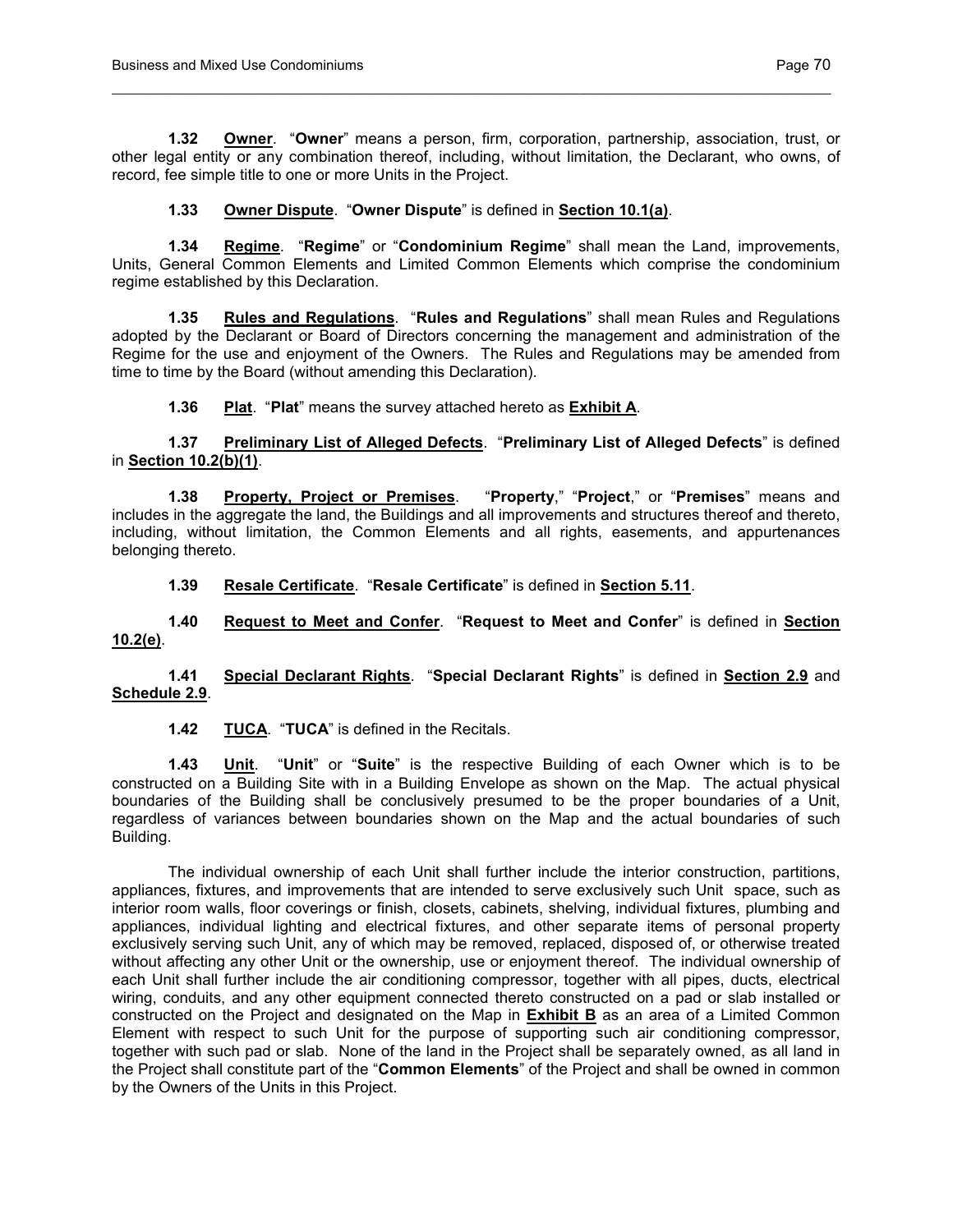The horizontal and vertical boundaries of each Unit are set forth in the Plat and Plans attached to the Declaration as **Exhibit A** and **Exhibit B**, as amended from time to time in accordance with the Declaration. As to some Units **Exhibits A** and **B** currently only show the horizontal Building Envelope and vertical airspace within which the Building for each Unit is to be constructed. Declarant, or an assignee of the Special Declarant Rights, or the Association may file a Boundary Designation in the Official Public Records to describe or redefine the boundaries of a Unit as contemplated, constructed, converted, combined or modified within the Regime. A Boundary Designation, upon recordation in the Official Public Records, shall automatically amend this Declaration for the purpose of defining the Unit, General Common Area, and/or Limited Common Area to which the Notice relates. The definition of Unit in this Section overrides the definition of "**Unit**" as set forth in § 82.052 of TUCA.

 $\mathcal{L}_\mathcal{L} = \{ \mathcal{L}_\mathcal{L} = \{ \mathcal{L}_\mathcal{L} = \{ \mathcal{L}_\mathcal{L} = \{ \mathcal{L}_\mathcal{L} = \{ \mathcal{L}_\mathcal{L} = \{ \mathcal{L}_\mathcal{L} = \{ \mathcal{L}_\mathcal{L} = \{ \mathcal{L}_\mathcal{L} = \{ \mathcal{L}_\mathcal{L} = \{ \mathcal{L}_\mathcal{L} = \{ \mathcal{L}_\mathcal{L} = \{ \mathcal{L}_\mathcal{L} = \{ \mathcal{L}_\mathcal{L} = \{ \mathcal{L}_\mathcal{$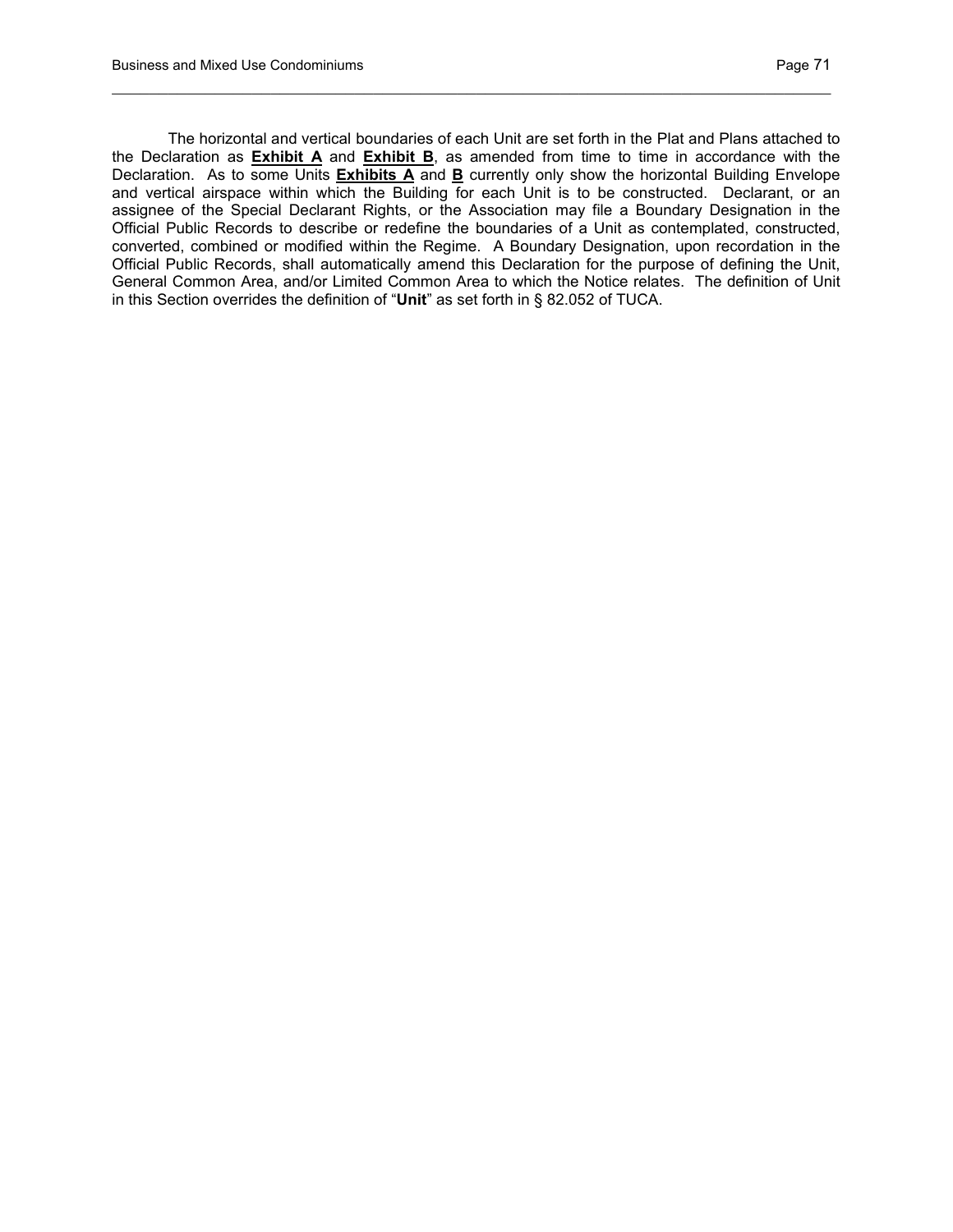## **SCHEDULE 2.9 - SPECIAL DECLARANT RIGHTS (See Section 2.9)**

 $\mathcal{L}_\mathcal{L} = \{ \mathcal{L}_\mathcal{L} = \{ \mathcal{L}_\mathcal{L} = \{ \mathcal{L}_\mathcal{L} = \{ \mathcal{L}_\mathcal{L} = \{ \mathcal{L}_\mathcal{L} = \{ \mathcal{L}_\mathcal{L} = \{ \mathcal{L}_\mathcal{L} = \{ \mathcal{L}_\mathcal{L} = \{ \mathcal{L}_\mathcal{L} = \{ \mathcal{L}_\mathcal{L} = \{ \mathcal{L}_\mathcal{L} = \{ \mathcal{L}_\mathcal{L} = \{ \mathcal{L}_\mathcal{L} = \{ \mathcal{L}_\mathcal{$ 

#### **(a) Rights.**

(1) **Changes to Units**. Declarant reserves the exclusive right but not the duty to amend the Plat and Plan to vary the size, shape, physical layout, or location of any unsold Unit or Units. If Declarant makes any significant variances in Unit sizes as set forth in **Exhibit C**, Declarant shall have a right and a duty to correspondingly adjust the percentages or fractions of ownership of the Common Elements of such Units remaining unsold. Declarant reserves the right to change, modify, or amend the vertical and horizontal description assigned to a Building, so long as Declarant is the owner of all Units constructed or contemplated to be constructed within the Building, which change, modification, or amendment may affect the size, appearance and/or mechanical, structural, and other components of the Building to which such vertical and/or horizontal description relates. In the event Declarant elects to change the vertical and/or horizontal description assigned to the Building, a Boundary Designation shall be filed in the Official Public Records, which Designation shall include a vertical and horizontal description of the Building actually constructed upon the Land, and shall automatically amend this Declaration for the purpose of defining and describing the Building.

Declarant reserves the right to change, modify, or amend the description assigned to any Unit or all of the Units, so long as Declarant, or any assignee of Special Declarant Rights, is the owner of such Unit or Units, which change, modification, or amendment may affect the size, appearance, mechanical, structural, and other components of the Unit(s) to which such horizontal description relates. In the event Declarant elects to change the description assigned to a Unit or Units owned by Declarant, Declarant shall file a Boundary Designation in the Official Public Records. In conjunction with any change, modification or amendment to a description assigned to a Unit or Units, the Notice may also reallocate the interest in Common Elements and percentage interest allocation assigned to all or any Units within the Regime.

Declarant hereby reserves the right to convert by amendment a Unit into additional Units, so long as Declarant, or any assignee of Special Declarant Rights, is the Owner of such Unit. Furthermore, in the event Declarant elects to convert a Unit into additional Units, Declarant may also amend this Declaration to designate portions of the converted Unit into Limited Common Elements assigned to each or either Unit which results from such conversion, so long as Declarant, or any assignee of Special Declarant Rights, is the Owner of the converted Unit. No assurance is given as to the number of additional Units Declarant may elect to create from a conversion of such Units, the dispersion of the Units resulted from such conversion, or the size of such Units. In the event Declarant, or any assignee of Special Declarant Rights, elects to convert a Unit into additional Units as provided herein, Declarant, or any assignee of Special Declarant Rights, shall file a Boundary Designation in the Official Public Records. In the event a Boundary Designation is recorded which converts any Unit identified herein into additional Units, such Units resulting from the conversion shall be fully assessable on the date the Unit created from such conversion is sold to a third party other than Declarant.

Declarant has also reserved the right to combine by amendment Units located in a Building into a single Unit or into Units which differ from the configuration of the combined Units, so long as Declarant, or any assignee of the Special Declarant Rights, is the Owner of all the combined Units. In the event Declarant elects to combine Units located in a Building into a single Unit or into Units which differ from the configuration of the combined Units, Declarant may also amend this Declaration to designate portions of the combined Units into Limited Common Elements assigned to the Unit(s) which result from such combination, so long as Declarant, or any assignee of Special Declarant Rights, is the Owner of the all of the combined Units. No assurance is given as to the number of Units or configuration Declarant may elect to create from a combination of Units, the dispersion of the Units resulted from such combination, or the size of such Units. In the event Declarant elects to combine Units into a single Unit or into Units with configurations which differ from the original combined Units, Declarant shall file a Boundary Designation in the Official Public Records.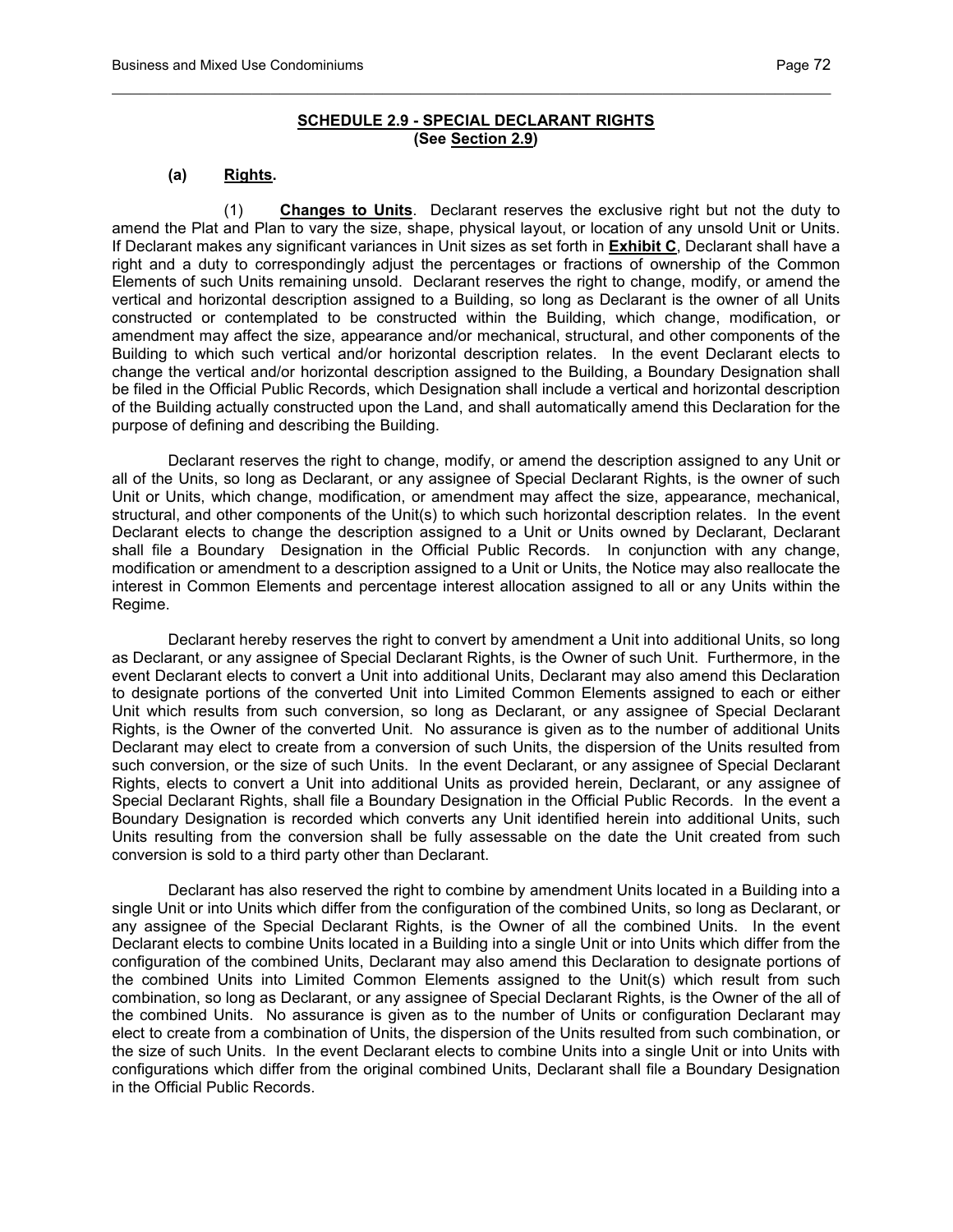(2) **Completion of Construction**. Declarant reserves the right to do what is reasonably necessary or advisable in connection with the completion of any work in the Project; and the right to construct and maintain the Common Elements and Units owned or controlled by Declarant, its successors or assigns, or its or their contractors or subcontractors, as may be reasonably necessary for the conduct of its or their business of completing any work and developing, selling, leasing, or managing of the Units in the Project.

 $\mathcal{L}_\mathcal{L} = \{ \mathcal{L}_\mathcal{L} = \{ \mathcal{L}_\mathcal{L} = \{ \mathcal{L}_\mathcal{L} = \{ \mathcal{L}_\mathcal{L} = \{ \mathcal{L}_\mathcal{L} = \{ \mathcal{L}_\mathcal{L} = \{ \mathcal{L}_\mathcal{L} = \{ \mathcal{L}_\mathcal{L} = \{ \mathcal{L}_\mathcal{L} = \{ \mathcal{L}_\mathcal{L} = \{ \mathcal{L}_\mathcal{L} = \{ \mathcal{L}_\mathcal{L} = \{ \mathcal{L}_\mathcal{L} = \{ \mathcal{L}_\mathcal{$ 

(3) **Model Units and Offices**. Declarant reserves the right to maintain, for the above purposes, one or more onsite model units and sales/marketing offices, the size, number, location, and relocation of which shall be determined solely by Declarant; and the right of exclusive use of any sales office(s) and storeroom(s) located in Common Areas.

(4) **Signs**. Declarant reserves the right to maintain a sign or signs for the purpose of marketing the Units in the Project.

(5) **Plans**. Declarant reserves the sole right to approve or reject any plans and specifications submitted by a Unit Owner for approval as provided in **Section 3.8**.

(6) **Assessments**. Declarant reserves the assessment payments rights and duties as set forth in **Section** , as permitted by TUCA.

(7) **Landscaping**. Declarant reserves the right to modify the landscaping as provided in **Section 4.10**.

(8) **Parking.** Declarant reserves the right to designate and assign portions of the General Common Elements as parking for the exclusive use of any Owner of a Unit. Any parking spaces not specifically designated by the Declarant for the exclusive use of an Owner of a Unit will be under the exclusive control and administration of the Association at such time as the Declarant no longer owns any Unit within the Regime. The Board may thereafter assign parking spaces to any Owner or may use such parking spaces in a manner determined by the Board. Any designation and assignment of General Common Elements as parking will be memorialized by a written "**Assignment of Parking**" executed by an authorized representative of the Declarant (or Board if Declarant no longer owns any Units within the Regime) which shall identify the parking space(s) and the Unit assigned thereto. The Assignment shall be made a part of the corporate records of the Association and may not be terminated or modified without the consent of the Declarant (or a majority of the Board if Declarant no longer owns any Units within the Regime) and the Owner of the Unit to which such General Common Element parking was assigned.

**(b) Declarant's Mortgage**. Any mortgage of the Declarant's interest in the Project shall be deemed to include the Special Declarant Rights; and any foreclosure sale pursuant to such mortgage shall automatically convey the Special Declarant Rights.

**(c) Assignment**. The rights reserved by Declarant under this Declaration may be transferred as provided in §82.104 of TUCA. A conveyance by the Declarant shall not convey any Special Declarant Rights unless expressly so provided and unless the transferee also executes the conveyance instrument, as required by TUCA.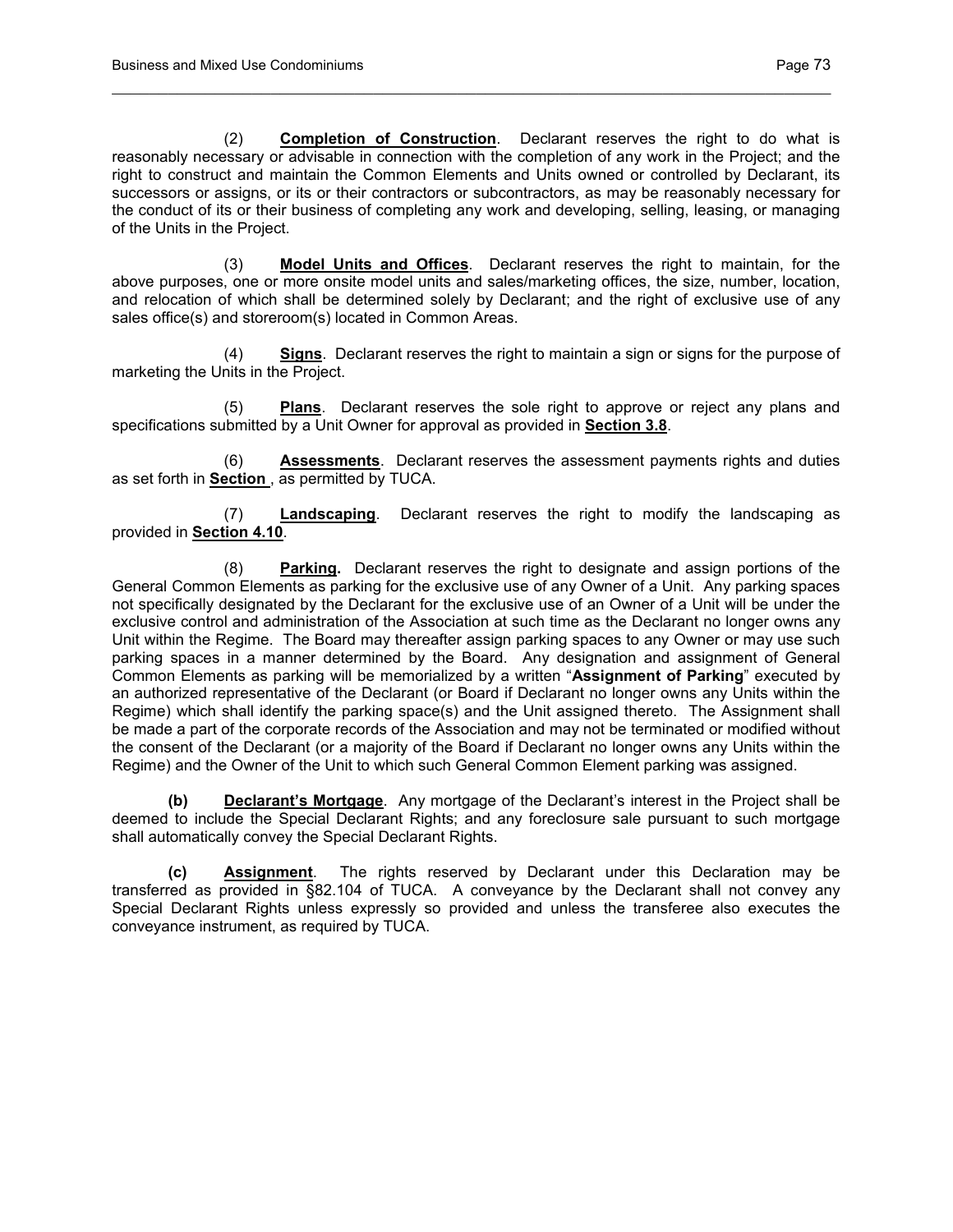# **SCHEDULE 3.4 - USE RESTRICTIONS** (See **Section 3.4)**)

 $\mathcal{L}_\mathcal{L} = \{ \mathcal{L}_\mathcal{L} = \{ \mathcal{L}_\mathcal{L} = \{ \mathcal{L}_\mathcal{L} = \{ \mathcal{L}_\mathcal{L} = \{ \mathcal{L}_\mathcal{L} = \{ \mathcal{L}_\mathcal{L} = \{ \mathcal{L}_\mathcal{L} = \{ \mathcal{L}_\mathcal{L} = \{ \mathcal{L}_\mathcal{L} = \{ \mathcal{L}_\mathcal{L} = \{ \mathcal{L}_\mathcal{L} = \{ \mathcal{L}_\mathcal{L} = \{ \mathcal{L}_\mathcal{L} = \{ \mathcal{L}_\mathcal{$ 

**1. Nuisances and Safety**. No unsafe, noxious, offensive, or illegal activity, or odor is permitted on the Project. No activity shall be conducted on the property which in the judgment of the Board of Directors might reasonably be considered as annoying to neighbors of ordinary sensibilities, or might be reasonably calculated to reduce the desirability of the property for quality of living. No exterior loudspeakers or flashing lights shall be allowed. No person may do anything that will increase insurance rates for the Project without the prior written consent of the Board or which may cause such improvements to be uninsurable or which may cause any policy to be canceled, or suspended or materially modified by the issuing company.

**2. Noise**. Condominium unit owners and occupants shall refrain from playing radios, televisions, stereos, and other electrical or mechanical devices so loud that they may be heard outside their condominium unit. Doors and windows must be shut when playing televisions, stereos and similar sound equipment at sound levels objected to by any unit owner, tenant, or management representative.

**3. Signs**. "For rent" signs and all other signs are absolutely prohibited and may not be exhibited anywhere in the project, including from the interiors of the units, except an 18 inch "for sale" sign may be displayed in a location approved by the Board. Board members and management company representatives may enter, without prior notice, and remove and throw away such signs. The foregoing shall be subject to Declarant's rights reserved under this Declaration, particularly in **Section 2.9**.

**4. Window Coverings**. All exterior windows shall be covered by white, ivory or tan blinds or drapes. No foil or other material objectionable in the reasonable judgment of the Board of Directors shall be placed in or next to any window or sliding glass door. Burglar bars that may be seen from the outside are prohibited.

**5. Storage**. No property may be stored temporarily or permanently on sidewalks, balcony walkways, stair landings, parking lots, or other Common Areas. Nothing may be stored in Common Areas except in areas approved by the Board.

**6. Vehicle Repair**. Except in an emergency when a vehicle is inoperable, no vehicle may be worked on outside of a garage or in a garage that has the garage door open. Otherwise, vehicles must be serviced or repaired off the property. Vehicles which have expired license plates, expired inspection stickers, flat tires or which are obviously inoperable due to missing parts are prohibited and shall be removed from the Property at the Owner's expense.

# **7. Parking**.

a. Parking of vehicles, motorcycles and bicycles in grass areas, dirt areas, flower beds or sidewalks is prohibited. Owners and occupants shall park vehicles in their respective garages and/or parking spaces whenever possible. No Unit Owner or occupant shall park, store, operate or keep within or adjoining the Project any vehicle over 18 feet long. Bicycles and similar items may not be stored outside a Unit or on balconies or patios. Washing of vehicles is not allowed anywhere on the Project.

b. No vehicles may be parked or unattended in such a manner as to block the passage of other vehicles on the streets or fire lanes or in driveways to Units. No vehicle may be parked immediately outside of a garage, except in the parking space which is a part of the Limited Common Elements, is so designated for such use and does not result in the violation of the immediately preceding sentence. No vehicle shall be left parked and unattended, in the street, along the curb, or in driveway areas in such a manner as to prevent the ingress and/or egress of emergency vehicles (*i.e.*, fire, EMS) or service vehicles (*i.e.*, refuse trucks). No inoperable vehicle may be stored on the Project.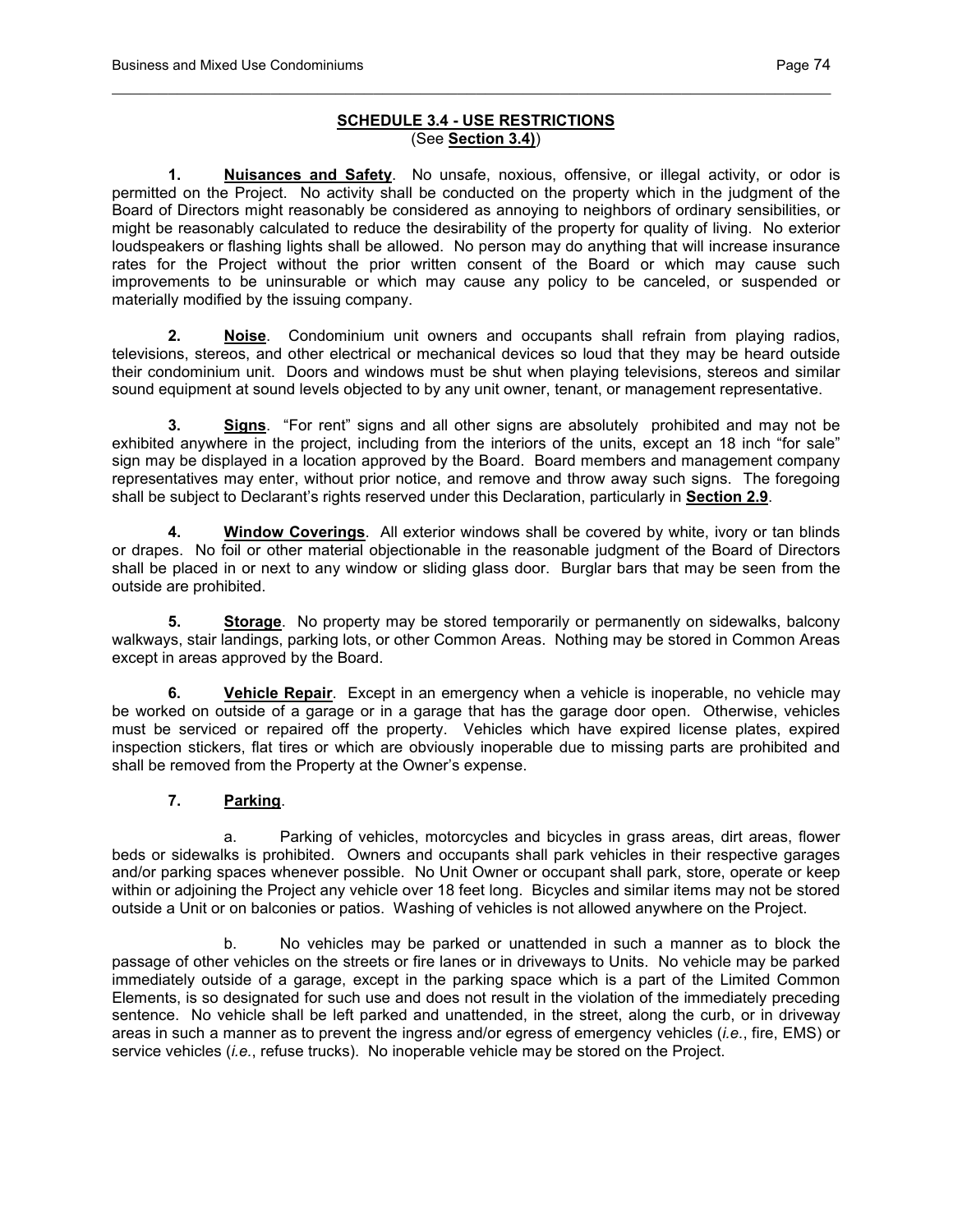**8. Anti-Theft Alarms**. Owners and occupants who have vehicles with anti-theft systems shall not allow the alarms or horns to go off and disturb other persons in the Project for more than three minutes; and any vehicle violating the three-minute rule shall be deemed to be illegally parked and subject to immediate towing, without prior notice to the vehicle owner or operator, by the Association under the Texas towing statutes. The Association may, without liability to the owner or operator of the vehicle, cut or disconnect any power source to such alarm or horn to avoid having to tow the vehicle.

 $\mathcal{L}_\mathcal{L} = \{ \mathcal{L}_\mathcal{L} = \{ \mathcal{L}_\mathcal{L} = \{ \mathcal{L}_\mathcal{L} = \{ \mathcal{L}_\mathcal{L} = \{ \mathcal{L}_\mathcal{L} = \{ \mathcal{L}_\mathcal{L} = \{ \mathcal{L}_\mathcal{L} = \{ \mathcal{L}_\mathcal{L} = \{ \mathcal{L}_\mathcal{L} = \{ \mathcal{L}_\mathcal{L} = \{ \mathcal{L}_\mathcal{L} = \{ \mathcal{L}_\mathcal{L} = \{ \mathcal{L}_\mathcal{L} = \{ \mathcal{L}_\mathcal{$ 

**9. Towing Illegally Parked Vehicles**. Vehicles parked in violation of Association rules may be removed and stored without permission of the vehicle's owner or operator. Notice and removal shall be in accordance with statutory requirements. A Unit Owner is liable for all costs of towing illegally parked vehicles of the Unit Owner, its family, guests or tenants.

**10. Trash**. Garbage or trash may not be stored or thrown outside the disposal areas provided for such purposes. Dumpsters provided by the Association must be used for disposal of garbage and trash.

**11. Pest Control**. The Association does not have responsibilities for pest control inside units. However, the Association shall have the right to enter and exterminate an owner's unit, at the owner's expense, if the owner's failure to control pests inside its unit is adversely affecting other units.

**12. Lighting**. All lighting on the Project will be shielded and oriented downward so that the cone of light falls on the Project.

**13. Antennas**. No exposed exterior television or radio antennas or satellite dishes may be installed anywhere on the Project unless applicable law requires otherwise and then only in strict accordance with rules and regulations promulgated by the Board.

**14. No Alterations**. Except with the written consent of Declarant or 67% of the Association members, no Owner or other person shall make any alteration, modification, or improvement to the Common Elements; no additional lighting, awnings, patio covers, or other devices may be added to the Common Elements without approval by the Board; and no structure, equipment, or object may be added or removed to the Common Elements by any Owner or other person without approval by the Board.

**15. No Drilling**. No drilling, digging, quarrying, or mining operation of any sort shall be permitted on the Project.

**16. Care During Construction**. An Owner who is having a Unit or other structure worked on, repaired, or remodeled shall take reasonable and necessary precautions to prevent damage to the Common Area (including any streets) caused by construction companies, workmen, suppliers, or service companies working on or delivering materials to or removing materials from the work site in the Owner's Unit. Such Owner shall be liable to the Association for any damages to the Common Area and for costs of cleaning up or replacing property in the Common Area destroyed or damaged by such construction companies, workmen, suppliers, or service companies. Such Owner shall be liable to the respective Unit Owners for any damage to another Owner's Unit and for any costs of cleaning up or replacing property which may be destroyed or damaged by such construction companies, workmen, suppliers, or service companies and the Association shall have the right to repair such damage at the Association's expense, in which event the cost of repair shall be owed to the Association by the Unit Owner who caused the damage or whose construction company, workmen, suppliers, or service company caused the damage.

**17. No Temporary Structures**. No structure of a temporary character, trailer, tent, shack, garage, barn or other outbuildings is permitted on the Project, temporarily or permanently, except with the prior written consent of the Board.

**18. Criminal Activity**. While on the condominium project, no person may violate any criminal laws, health codes or other applicable laws.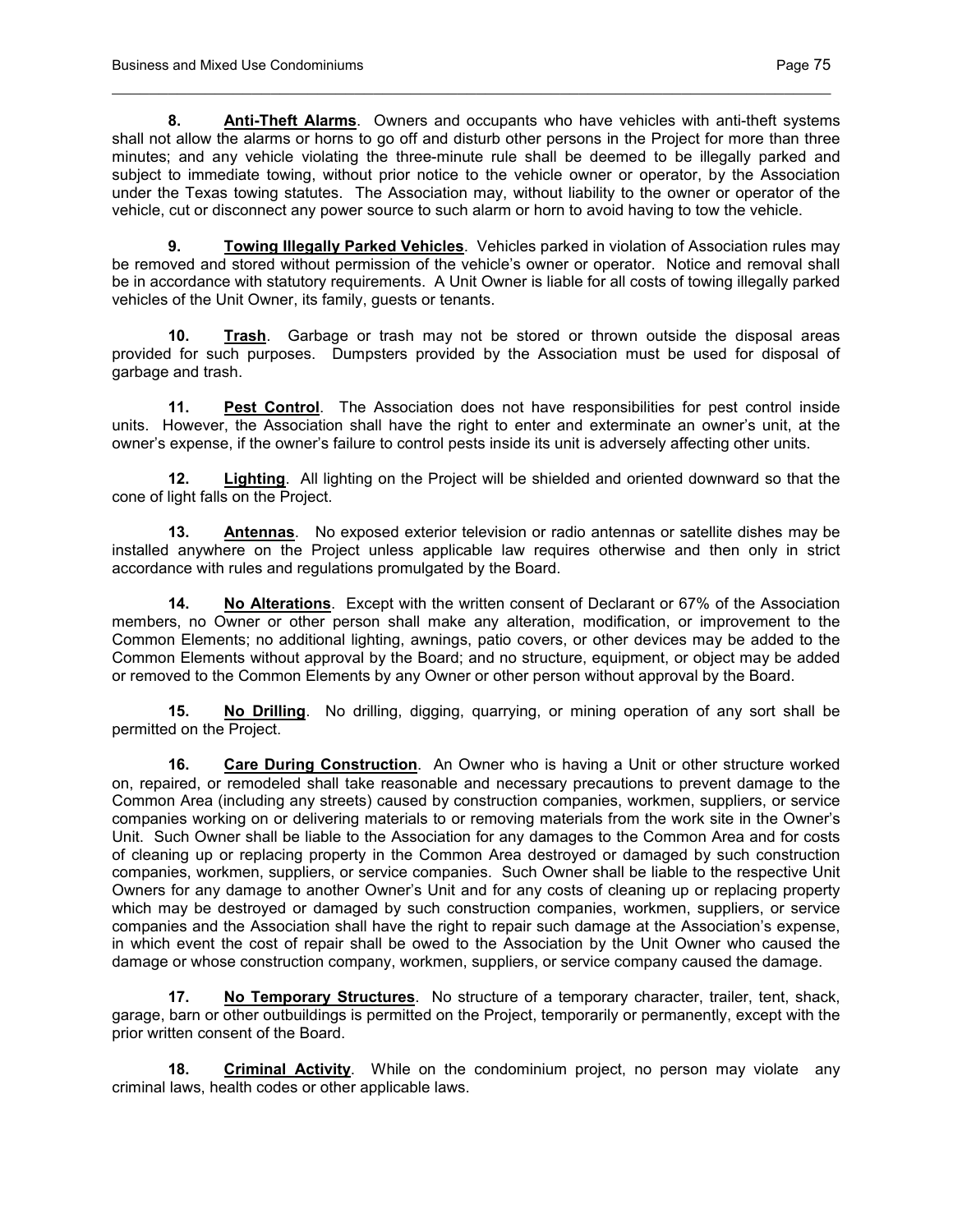**19. Persons Who May Use Common Area**. Common Areas may only be used by Declarant (during construction of Units), Unit Owners, and their tenants, and invitees.

 $\mathcal{L}_\mathcal{L} = \{ \mathcal{L}_\mathcal{L} = \{ \mathcal{L}_\mathcal{L} = \{ \mathcal{L}_\mathcal{L} = \{ \mathcal{L}_\mathcal{L} = \{ \mathcal{L}_\mathcal{L} = \{ \mathcal{L}_\mathcal{L} = \{ \mathcal{L}_\mathcal{L} = \{ \mathcal{L}_\mathcal{L} = \{ \mathcal{L}_\mathcal{L} = \{ \mathcal{L}_\mathcal{L} = \{ \mathcal{L}_\mathcal{L} = \{ \mathcal{L}_\mathcal{L} = \{ \mathcal{L}_\mathcal{L} = \{ \mathcal{L}_\mathcal{$ 

**20. Special Declarant Rights**. In order that Declarant may develop and sell the Project, no Unit Owner nor the Association shall do anything to interfere with Special Declarant Rights contained in **Section 2.9** and **Schedule 2.9**.

**21. Rules and Regulations**. All persons shall comply with the Association's Rules and Regulation as provided in **Section 4.4** and in **Exhibit H**, as amended from time to time.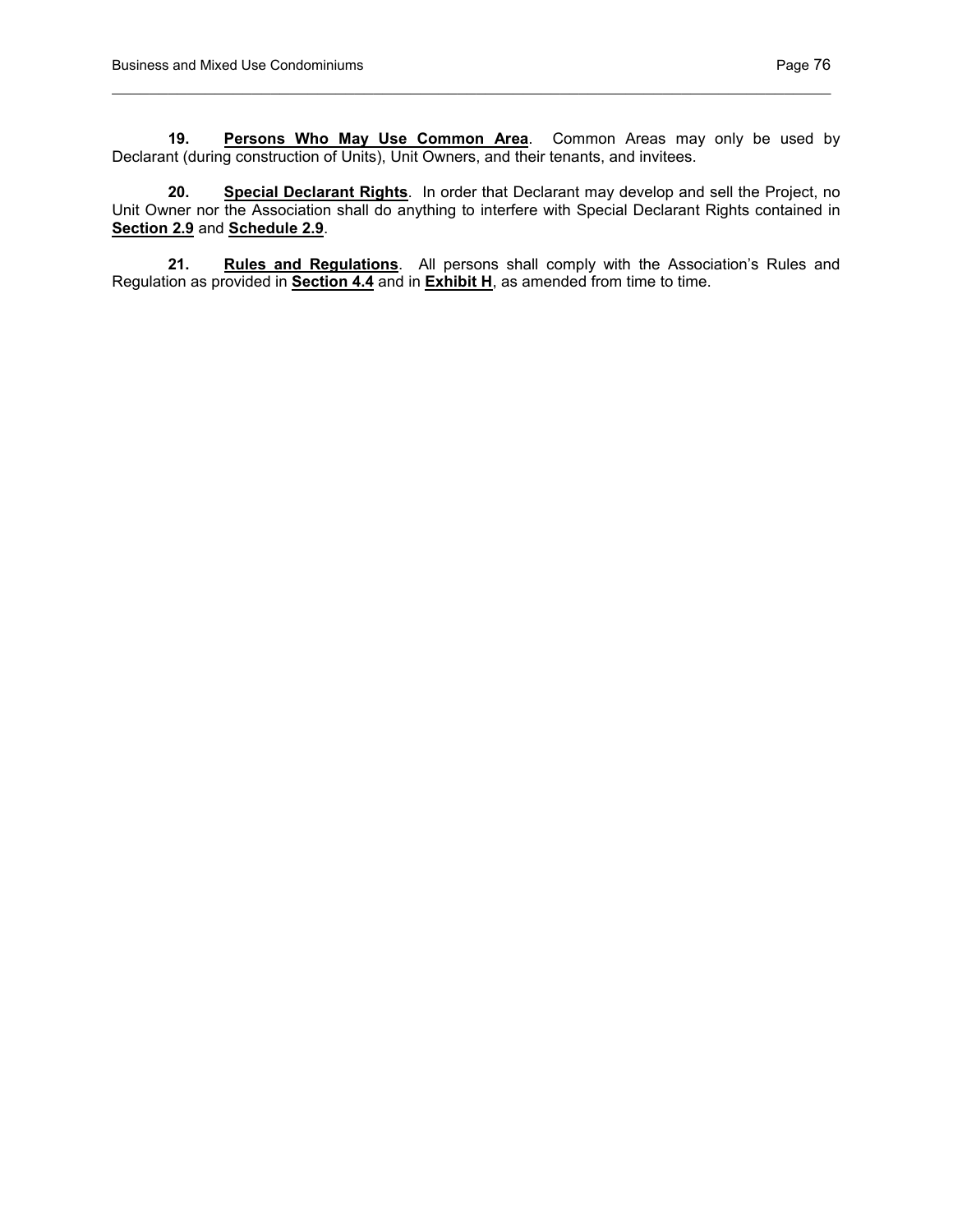### **B2. Exhibit A – Legal Description.**

## **EXHIBIT A**

 $\mathcal{L}_\mathcal{L} = \{ \mathcal{L}_\mathcal{L} = \{ \mathcal{L}_\mathcal{L} = \{ \mathcal{L}_\mathcal{L} = \{ \mathcal{L}_\mathcal{L} = \{ \mathcal{L}_\mathcal{L} = \{ \mathcal{L}_\mathcal{L} = \{ \mathcal{L}_\mathcal{L} = \{ \mathcal{L}_\mathcal{L} = \{ \mathcal{L}_\mathcal{L} = \{ \mathcal{L}_\mathcal{L} = \{ \mathcal{L}_\mathcal{L} = \{ \mathcal{L}_\mathcal{L} = \{ \mathcal{L}_\mathcal{L} = \{ \mathcal{L}_\mathcal{$ 

### **(See Schedule 1.0 - Section 1.13 of Declaration)**

## **LEGAL DESCRIPTION OF PROPERTY**

**B3. Exhibit B – Plat and Plan of the Property and Certificates.**

## **EXHIBIT B**

## **(See Schedule 1.0 - Sections 1.10, 1.21(f), 1.43 and 2.1 of Declaration)**

#### **PLAT AND PLAN OF THE PROPERTY SUBJECT TO THE DECLARATION**

## **ARCHITECT'S CERTIFICATE**

TO: All buyers, and their lenders and title companies

I hereby certify to the above persons, their successors and assigns, that:

- **A. Items Depicted.** These plans depict among other matters the following:
	- 1. These plans are intended to serve as a plan of the " These Park", A Condominium project located at Street, in the City of County, Texas, prepared for the purpose of compliance with §82.059 of the Texas Uniform Condominium Act of the Texas Property Code.
	- 2. All dimensions shown on the plans represent the distance between the exterior face surface of exterior outside walls of each unit to the interior face surface of the sheetrock material at the party wall dividing the units. For the purposes of this description of interior space, the off-set distances at doors and windows, except at window boxes, were not considered.
	- 3. The dimensions in each unit represent a finding at a general condition which is then used as a constant and do not represent an exhaustive effort to verify the same condition at multiple locations.
	- 4. Interior walls and partitions within each unit have not been shown on the plans.
	- 6. Entryway, covered porches, covered patios are part of the Units.
	- 7. Exterior window boxes, doorsteps, when serving only a particular Unit are part of the Units and are included in the dimensions.
	- 8. Each Unit is independent such that no Unit has another Unit above or below and therefore vertical boundaries of the Units are not shown on these plans.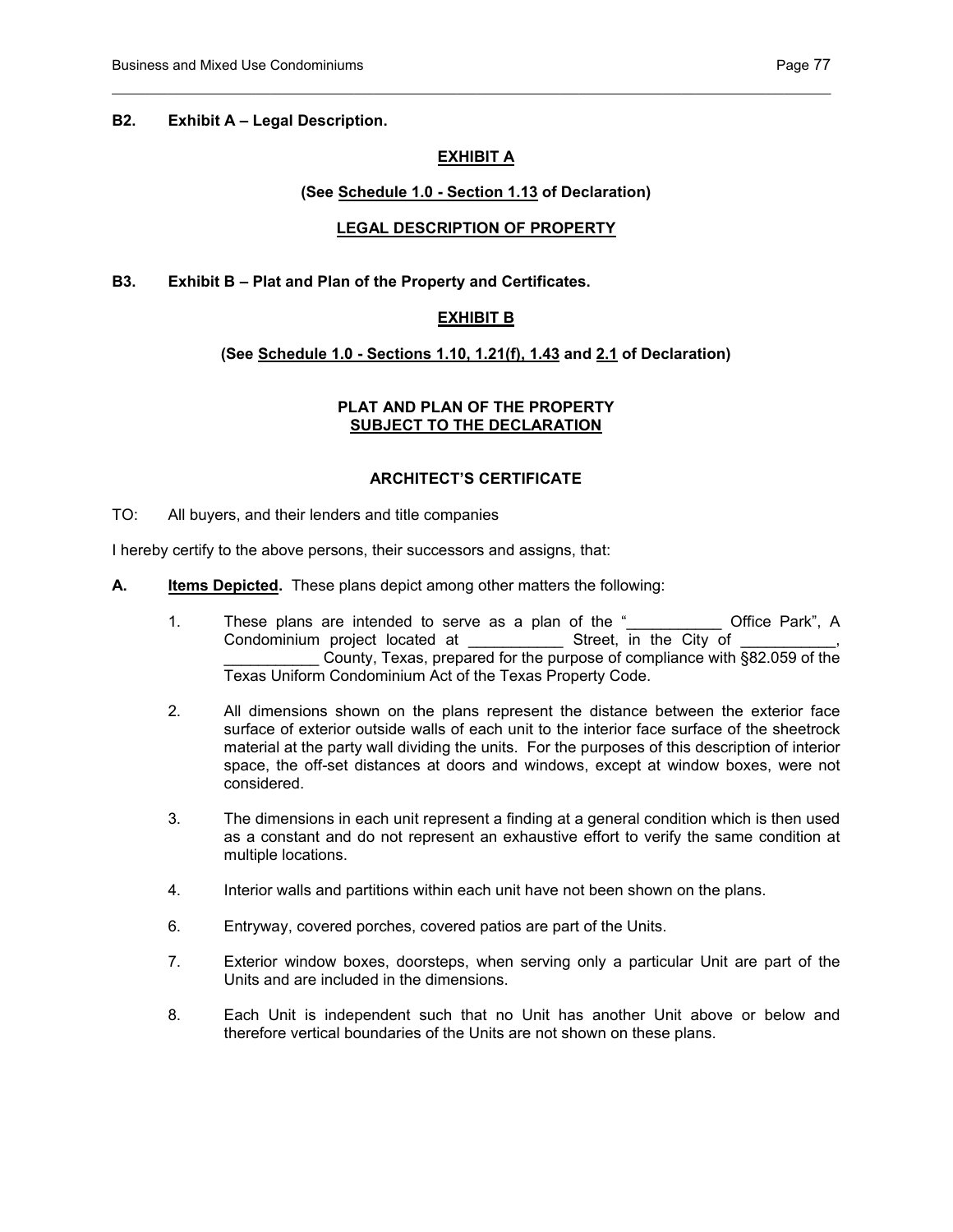$\mathcal{L}_\text{max}$  , which is a set of the set of the set of the set of the set of the set of the set of the set of the set of the set of the set of the set of the set of the set of the set of the set of the set of the set of

| 9. | [OTHER NOTES AS THE ARCHITECT DEEMS APPROPRIATE] |
|----|--------------------------------------------------|
|    |                                                  |

\_\_\_\_\_\_\_\_\_\_\_\_\_\_\_\_\_\_\_\_\_\_\_\_\_\_\_\_\_\_\_\_\_\_\_\_\_\_\_\_\_\_\_\_\_\_\_\_\_\_\_\_\_\_\_\_\_\_\_\_\_\_\_\_  $\mathcal{L}_\mathcal{L}$  , and the set of the set of the set of the set of the set of the set of the set of the set of the set of the set of the set of the set of the set of the set of the set of the set of the set of the set of th  $\mathcal{L}_\text{max}$  , and the set of the set of the set of the set of the set of the set of the set of the set of the set of the set of the set of the set of the set of the set of the set of the set of the set of the set of the

**B.** Plan Criteria. The undersigned does hereby certify that these plans contain all information required to be shown on condominium plans under §82.059(d) of the Texas Uniform Condominium Act, Chapter 82 of the Texas Property Code. These dimensions and General **Notes 1** through [**10**] above are to the best of my knowledge accurate as represented.

 $\mathcal{L}_\mathcal{L} = \{ \mathcal{L}_\mathcal{L} = \{ \mathcal{L}_\mathcal{L} = \{ \mathcal{L}_\mathcal{L} = \{ \mathcal{L}_\mathcal{L} = \{ \mathcal{L}_\mathcal{L} = \{ \mathcal{L}_\mathcal{L} = \{ \mathcal{L}_\mathcal{L} = \{ \mathcal{L}_\mathcal{L} = \{ \mathcal{L}_\mathcal{L} = \{ \mathcal{L}_\mathcal{L} = \{ \mathcal{L}_\mathcal{L} = \{ \mathcal{L}_\mathcal{L} = \{ \mathcal{L}_\mathcal{L} = \{ \mathcal{L}_\mathcal{$ 

| 2013                                                           |            |
|----------------------------------------------------------------|------------|
| Texas_<br>(voice)<br>(fax)<br>(email)<br>[SEAL]                |            |
| THE STATE OF TEXAS<br>တတွ<br>COUNTY OF                         |            |
| This instrument was acknowledged before me on the _____ day of | , 2013, by |

\_\_\_\_\_\_\_\_\_\_\_\_\_\_\_\_\_\_\_\_\_\_\_\_\_\_\_\_\_\_\_\_\_\_\_\_\_\_\_\_\_\_\_\_\_ NOTARY PUBLIC, State of Texas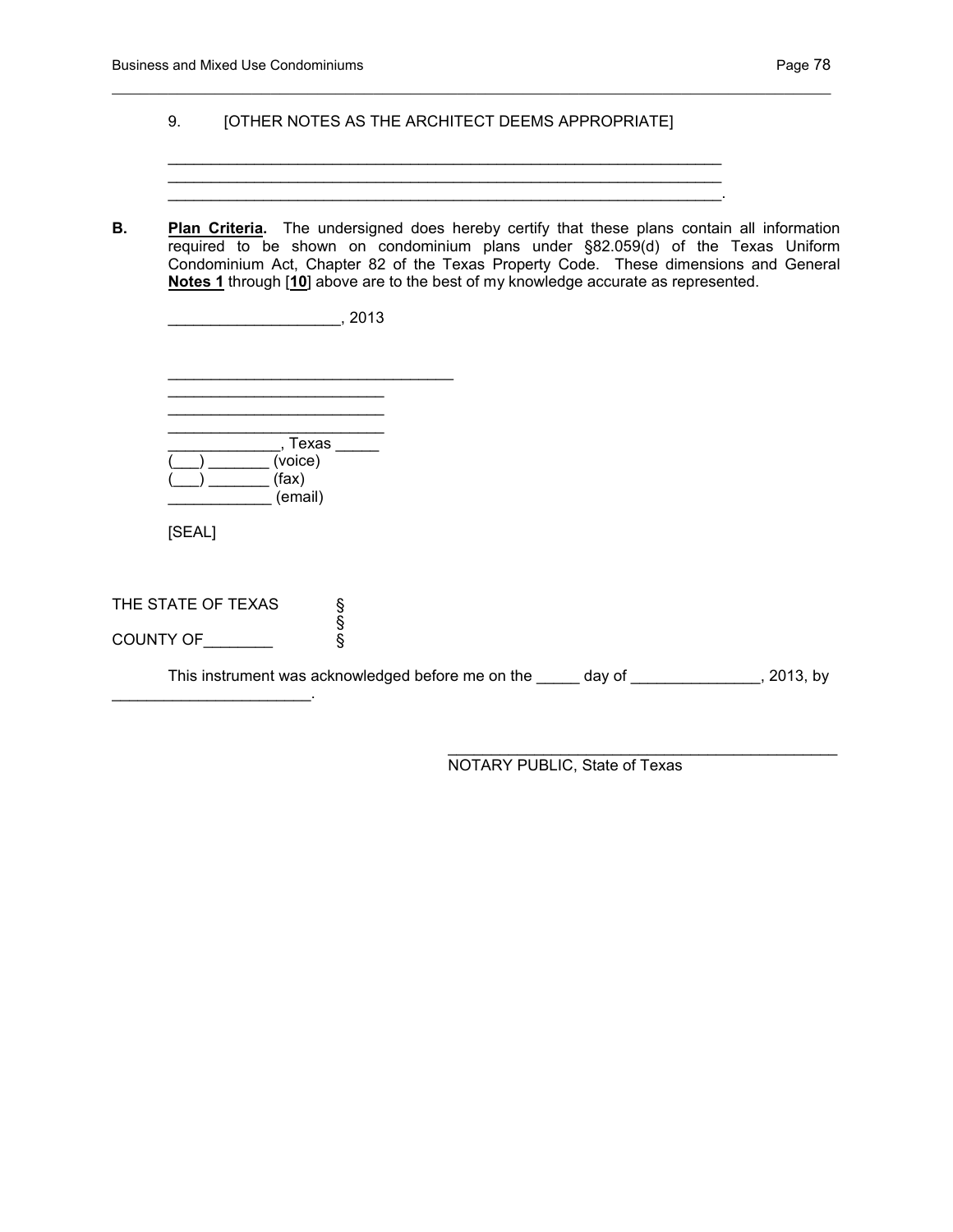## **SURVEYOR'S CERTIFICATE**

 $\mathcal{L}_\mathcal{L} = \{ \mathcal{L}_\mathcal{L} = \{ \mathcal{L}_\mathcal{L} = \{ \mathcal{L}_\mathcal{L} = \{ \mathcal{L}_\mathcal{L} = \{ \mathcal{L}_\mathcal{L} = \{ \mathcal{L}_\mathcal{L} = \{ \mathcal{L}_\mathcal{L} = \{ \mathcal{L}_\mathcal{L} = \{ \mathcal{L}_\mathcal{L} = \{ \mathcal{L}_\mathcal{L} = \{ \mathcal{L}_\mathcal{L} = \{ \mathcal{L}_\mathcal{L} = \{ \mathcal{L}_\mathcal{L} = \{ \mathcal{L}_\mathcal{$ 

TO: All buyers, and their lenders and title companies

I hereby certify to the above persons, their successors and assigns, that on  $\sim$  2013:

- **A. Items Depicted.** The Survey depicts among other matters the following:
	- **1. Survey.** This survey was made on the ground as per the field notes shown on this survey and correctly shows the matters listed in **Paragraphs A 2-10** below; and is an accurate on-the-ground instrument survey titled "\_\_\_\_\_\_\_\_\_\_\_\_\_\_\_\_\_\_\_\_\_\_" Job No. (the "**Survey**") of the premises (the "**Property**") was conducted under my direction according to local professional practices. The Survey shows all perimeter land boundaries of he condominium as required by §82.059 of the Texas Uniform Condominium Act, Chapter 82 of the Texas Property Code.
	- **2. Correct.** The Survey, the information, and the metes and bounds description, including courses and distances shown thereon, are correct. The survey correctly shows (i) the boundaries and areas of the Property and the location and type of improvements thereon (if any); (ii) the location of all rights-of-way, easement and other matters of record (or of which I have knowledge or have been advised, whether or not of record) affecting the Property; (iii) all abutting dedicated public streets providing access to the Property together with the width and name thereof.
	- **3. Monuments.** All monuments shown on the Survey actually exist, and the location, size and type of materials thereof are correctly shown.
	- **4. Boundary and Possession Lines.** The title lines and lines of actual possession of the Property are the same, except as shown.
	- **5. Easements.** There are no easements, rights-of-ways, old highways or abandoned roads, lanes, driveways or uses affecting the Property appearing from a careful physical inspection of the same, other than those shown and depicted on the Survey. The Survey shows the location of all easements serving or burdening any portion of the condominium, and the location of any underground utility line that is actually known by the Surveyor at the time of filing the declaration to have been constructed outside a recorded easement.
	- **6. Encroachments.** Except as shown on the Survey, there are no visible above-ground encroachments upon the Property by improvements on adjacent property; visible aboveground encroachments on adjacent property, or roads by any improvements on the Property.
	- **7. Conflicts.** Except as shown and specifically identified as such on the Survey, there are no visible discrepancies, conflicts, shortages in area or boundary line conflicts.
	- **8. Easements.** All recorded easements and other exceptions, as noted in Title Company Commitment GF # \_\_\_\_\_\_\_\_\_\_\_\_\_\_\_\_\_\_\_\_\_\_\_\_ have been correctly platted on the survey.
	- **9. Utility Improvements.** The Survey shows the location of any visible telephone, telegraph, electric or other power lines, wires and poles on the Property.
	- **10. Improvements.** The location and dimensions of any vertical Unit boundaries not shown or projected on recorded plans and the Units' identifying number. The location, with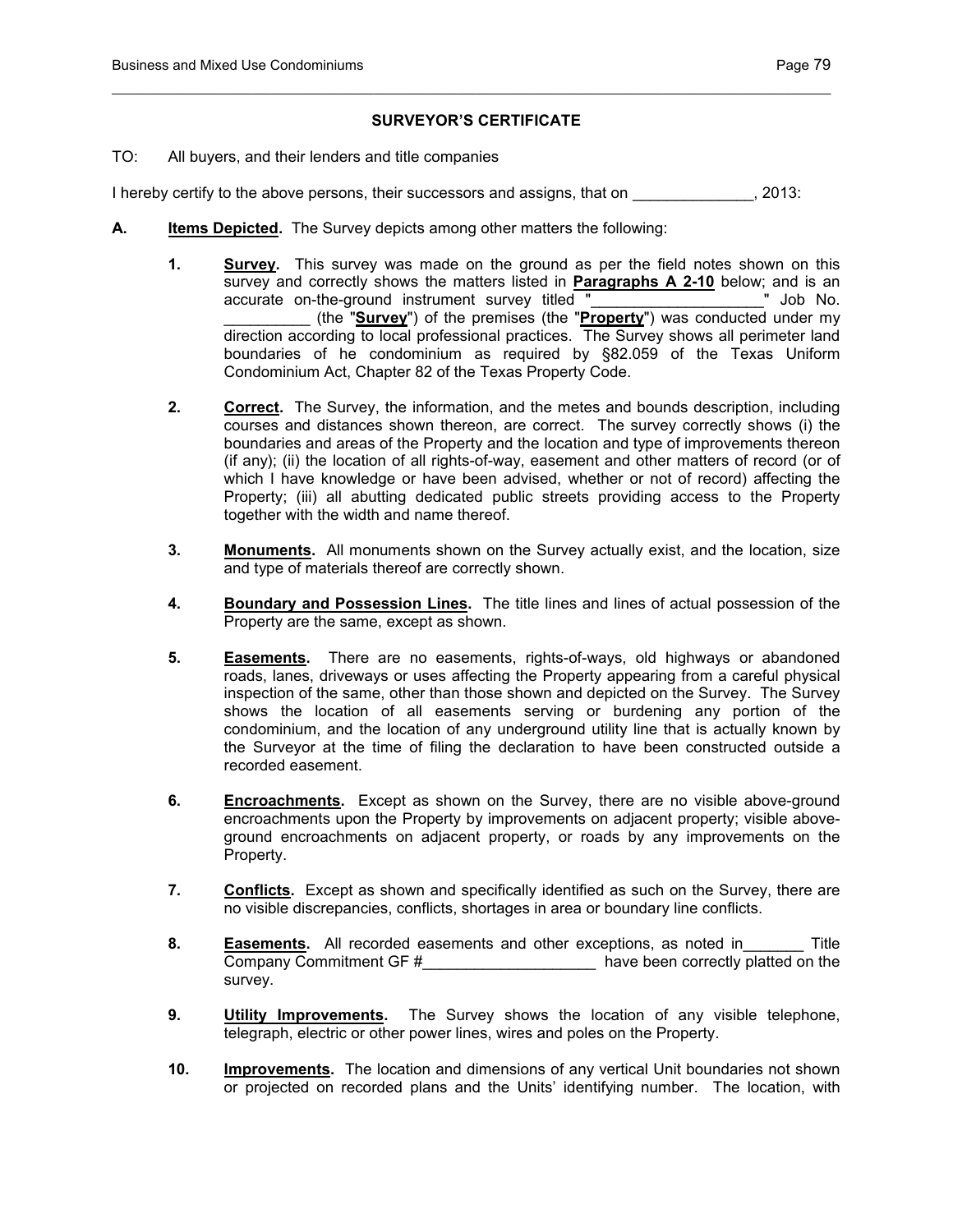reference to established data, of any horizontal Unit boundaries not shown or projected on recorded plans and the Unit's identifying number. The location and dimensions of Limited Common Elements, other than those described by §§ 82.052(2) and (4) of the Texas Uniform Condominium Act. The distance and bearings locating each building from all other buildings and from at least one boundary line of the real property constituting the condominium.

**B. Survey Criteria.** This Survey conforms to the (1) current standards promulgated by the Texas Board of Professional Land Surveying and (2) conforms to the current Texas Society of Professional Surveyors Standards and Specifications for a Category 1A, Condition I Land Title Survey. This Survey contains all information required to be shown on a condominium plat under §82.059 of the Texas Uniform Condominium Act, Chapter 82 of the Texas Property Code.

 $\mathcal{L}_\mathcal{L} = \{ \mathcal{L}_\mathcal{L} = \{ \mathcal{L}_\mathcal{L} = \{ \mathcal{L}_\mathcal{L} = \{ \mathcal{L}_\mathcal{L} = \{ \mathcal{L}_\mathcal{L} = \{ \mathcal{L}_\mathcal{L} = \{ \mathcal{L}_\mathcal{L} = \{ \mathcal{L}_\mathcal{L} = \{ \mathcal{L}_\mathcal{L} = \{ \mathcal{L}_\mathcal{L} = \{ \mathcal{L}_\mathcal{L} = \{ \mathcal{L}_\mathcal{L} = \{ \mathcal{L}_\mathcal{L} = \{ \mathcal{L}_\mathcal{$ 

| [SEAL]             | Inc.<br><b>Street</b><br>Texas<br>(voice)<br>Registered Professional Land Surveyor |
|--------------------|------------------------------------------------------------------------------------|
| THE STATE OF TEXAS | Texas Registration No.                                                             |
| <b>COUNTY OF</b>   |                                                                                    |

COUNTY OF

 $\mathcal{L}_\text{max}$  and  $\mathcal{L}_\text{max}$  and  $\mathcal{L}_\text{max}$  and  $\mathcal{L}_\text{max}$ 

This instrument was acknowledged before me on the \_\_\_\_\_ day of \_\_\_\_\_\_\_\_\_\_\_\_\_\_, 2013, by

 $\mathcal{L}_\text{max}$  , and the set of the set of the set of the set of the set of the set of the set of the set of the set of the set of the set of the set of the set of the set of the set of the set of the set of the set of the NOTARY PUBLIC, State of Texas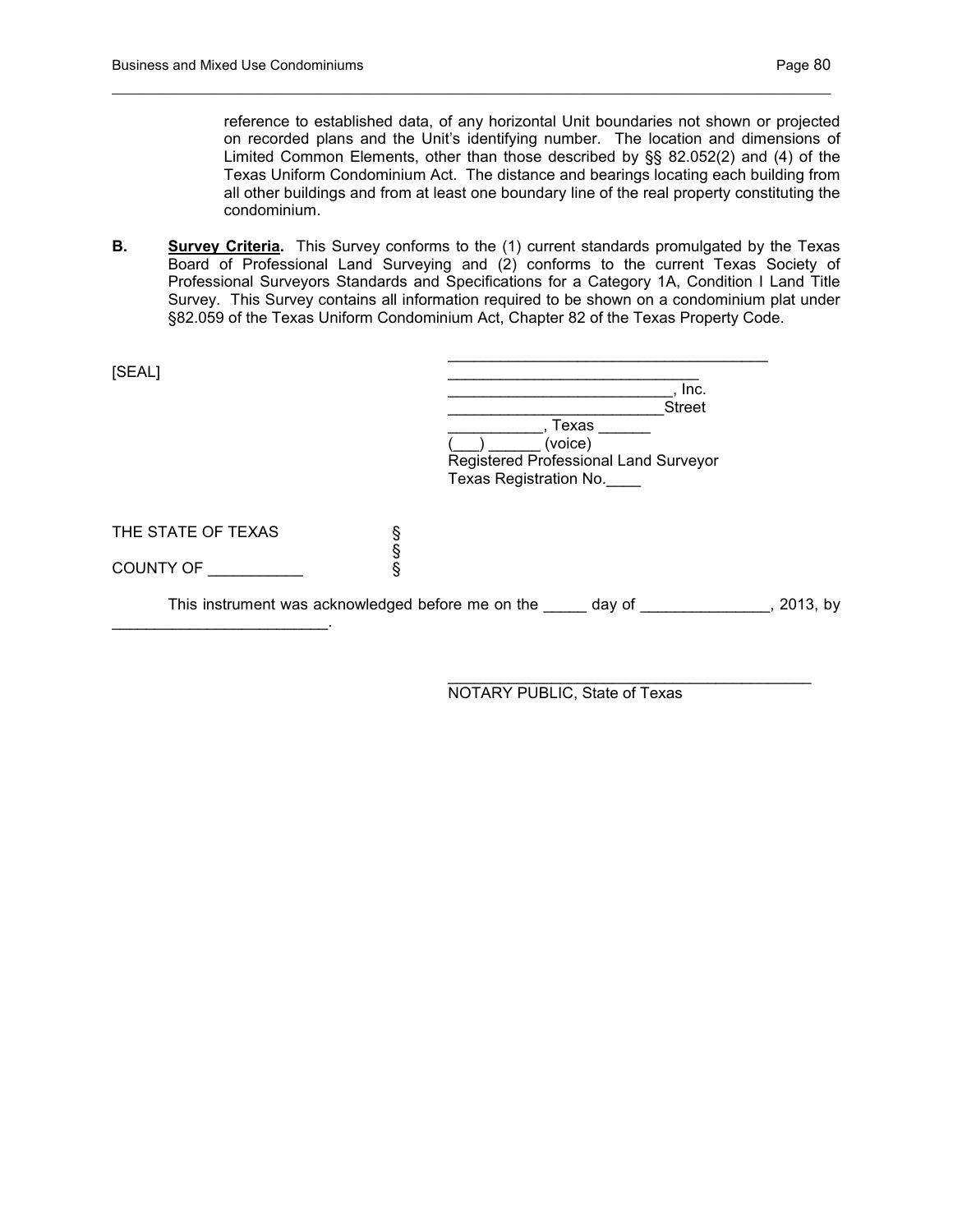## **B4. Exhibit C – Percentage of Ownership of Common Areas.**

# **EXHIBIT C**

 $\mathcal{L}_\mathcal{L} = \{ \mathcal{L}_\mathcal{L} = \{ \mathcal{L}_\mathcal{L} = \{ \mathcal{L}_\mathcal{L} = \{ \mathcal{L}_\mathcal{L} = \{ \mathcal{L}_\mathcal{L} = \{ \mathcal{L}_\mathcal{L} = \{ \mathcal{L}_\mathcal{L} = \{ \mathcal{L}_\mathcal{L} = \{ \mathcal{L}_\mathcal{L} = \{ \mathcal{L}_\mathcal{L} = \{ \mathcal{L}_\mathcal{L} = \{ \mathcal{L}_\mathcal{L} = \{ \mathcal{L}_\mathcal{L} = \{ \mathcal{L}_\mathcal{$ 

# **(See Schedule 1.0 - Sections 1.16, 2.2, and 5.5(a) of Declaration)**

#### **PERCENTAGE OF OWNERSHIP OF COMMON ELEMENTS**

The Association and Declarant specifically disclaim and do not warrant that the Units contain the exact square feet stated below.

| Unit | Vote | Interest in<br>Common Interest |
|------|------|--------------------------------|
| A    |      | 9.09090909                     |
| B    |      | 9.09090909                     |
| C    |      | 9.09090909                     |
| D    |      | 9.09090909                     |
| E    |      | 9.09090909                     |
| F    |      | 9.09090909                     |
| G    |      | 9.09090909                     |
| Н    |      | 9.09090909                     |
|      |      | 9.09090909                     |
| J    |      | 9.09090909                     |
| Κ    |      | 9.09090909                     |
|      | 11   | 100%                           |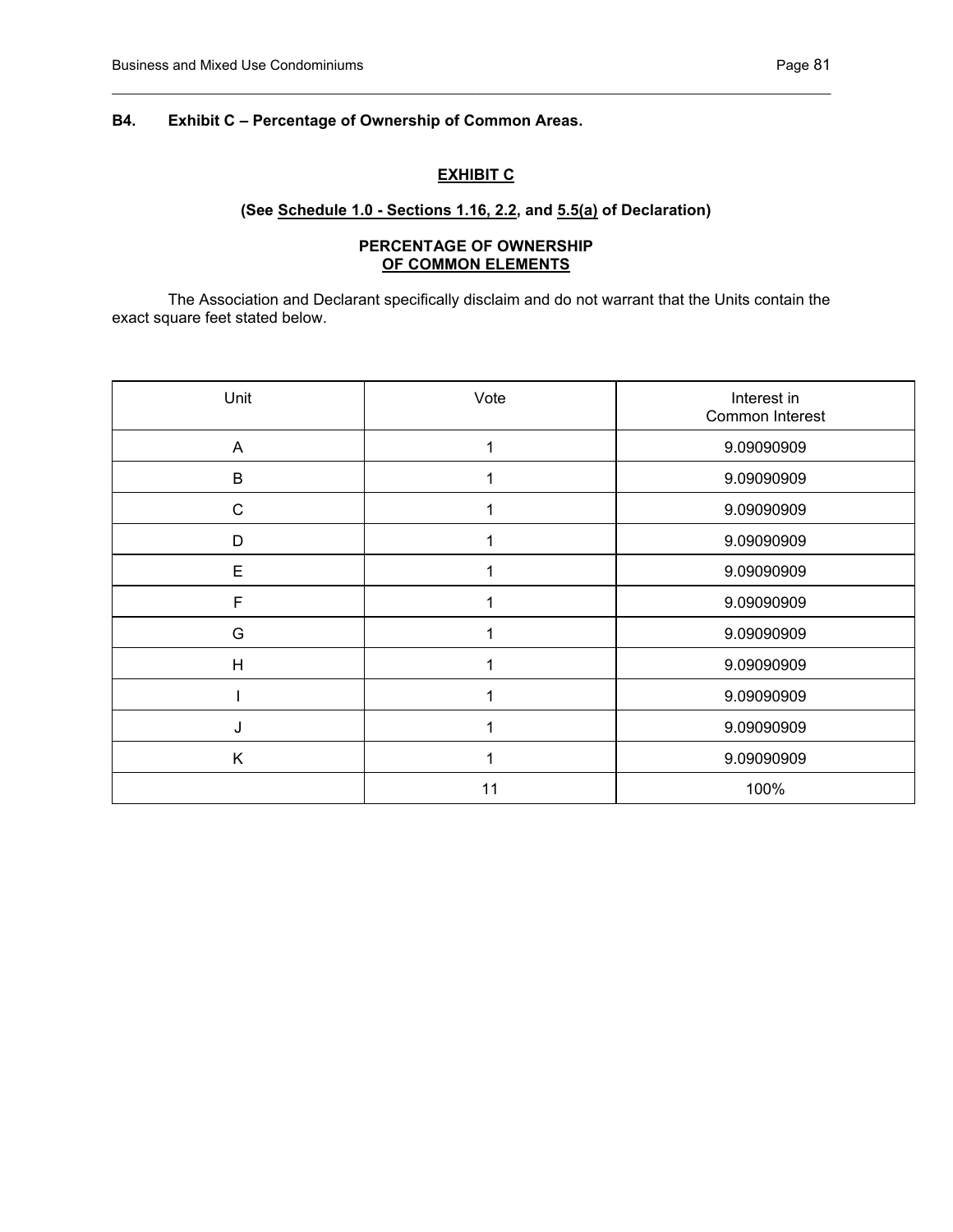#### **B5. Exhibit D – Certificate of Formation of the Association.**

#### **EXHIBIT D**

 $\mathcal{L}_\mathcal{L} = \{ \mathcal{L}_\mathcal{L} = \{ \mathcal{L}_\mathcal{L} = \{ \mathcal{L}_\mathcal{L} = \{ \mathcal{L}_\mathcal{L} = \{ \mathcal{L}_\mathcal{L} = \{ \mathcal{L}_\mathcal{L} = \{ \mathcal{L}_\mathcal{L} = \{ \mathcal{L}_\mathcal{L} = \{ \mathcal{L}_\mathcal{L} = \{ \mathcal{L}_\mathcal{L} = \{ \mathcal{L}_\mathcal{L} = \{ \mathcal{L}_\mathcal{L} = \{ \mathcal{L}_\mathcal{L} = \{ \mathcal{L}_\mathcal{$ 

### **(See Section 4.3 of Declaration)**

# **CERTIFICATE OF FORMATION OF** OFFICE PARK CONDOMINIUM OWNERS' ASSOCIATION, INC.

#### **ARTICLE ONE: NAME**

The name of the corporation is "**\_\_\_\_\_\_\_\_\_\_\_ OFFICE PARK CONDOMINIUM OWNERS' ASSOCIATION, INC.**"

#### **ARTICLE TWO: NON-PROFIT**

The corporation is a nonprofit corporation. The purposes for which the non-profit corporation is formed is to act as the condominium association for RiverPlace Office Condominiums, including those purposes set forth in Section 82.102 of the Texas Uniform Condominium Act.

#### **ARTICLE THREE: DURATION**

The period of its duration is perpetual.

#### **ARTICLE FOUR: PURPOSES**

The purposes for which the Association is organized are to represent the interests of members of \_\_\_\_\_\_\_\_\_\_\_ Office Park Condominium Owners' Association, Inc.

#### **ARTICLE FIVE: MEMBERSHIP**

The corporation shall be a membership corporation. The membership of the corporation shall be determined as provided in the bylaws, and such bylaws shall define the voting rights, powers and privileges of the members. No member of the corporation shall have the right of cumulative voting at any election of directors or upon any other matter.

#### **ARTICLE SIX: REGISTERED AGENT AND OFFICE**

The name of its initial registered agent is\_\_\_\_\_\_\_\_\_\_\_\_, and the street address of the initial registered office of the corporation is \_\_\_\_\_\_\_\_\_\_\_\_St., \_\_\_\_\_\_\_\_\_\_, Texas \_\_\_\_\_\_\_\_\_\_.

### **ARTICLE SEVEN: BOARD OF DIRECTORS**

The business and affairs of the corporation shall be managed by a Board of Directors in which shall reside all rights, powers, authority and responsibility with respect to the management and affairs of the corporation. The initial Board who shall serve as directors of the corporation until their successors are duly elected and qualified are (1) \_\_\_\_\_\_\_\_\_\_, whose address is \_\_\_\_\_\_\_\_\_, \_\_\_\_, Texas \_\_\_\_\_; (2) \_\_\_\_\_\_\_\_\_\_\_\_\_\_, whose address is\_\_\_\_\_\_\_\_\_ Street, \_\_\_\_\_\_\_\_\_\_\_, Texas \_\_\_\_\_\_\_; and (3) \_\_\_\_\_\_\_\_\_\_\_\_, whose address is \_\_\_\_\_\_\_\_\_\_\_, \_\_\_\_\_\_\_\_\_, Texas \_\_\_\_\_\_.

The direction and management of the affairs of the corporation and the control and disposition of its properties and funds shall be vested in a Board of Directors composed of such number of persons as the bylaws may fix. Until changed by the bylaws the original number of directors shall be three (3). The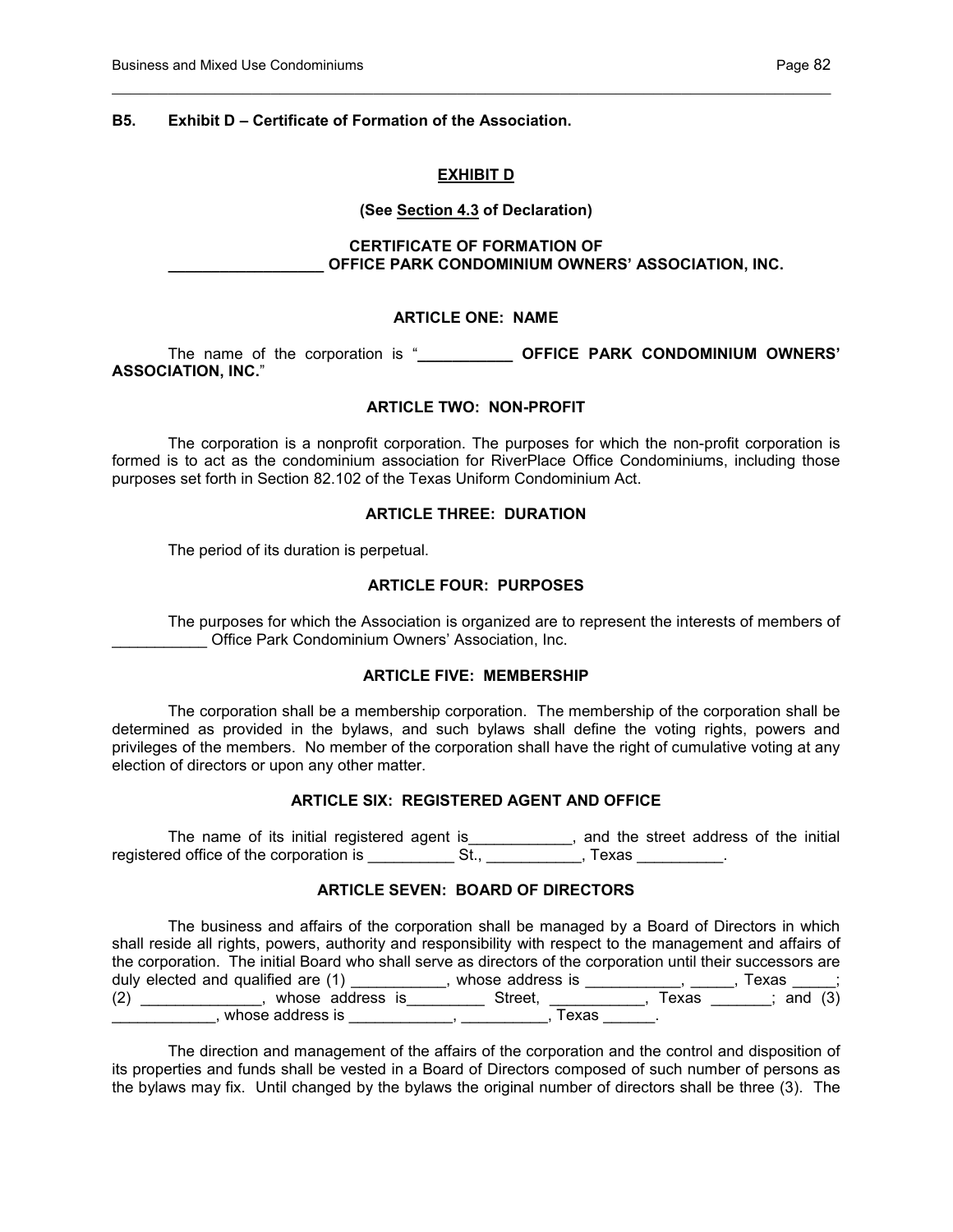directors shall continue to serve until their successors are selected in the manner provided in the bylaws of the corporation.

 $\mathcal{L}_\mathcal{L} = \{ \mathcal{L}_\mathcal{L} = \{ \mathcal{L}_\mathcal{L} = \{ \mathcal{L}_\mathcal{L} = \{ \mathcal{L}_\mathcal{L} = \{ \mathcal{L}_\mathcal{L} = \{ \mathcal{L}_\mathcal{L} = \{ \mathcal{L}_\mathcal{L} = \{ \mathcal{L}_\mathcal{L} = \{ \mathcal{L}_\mathcal{L} = \{ \mathcal{L}_\mathcal{L} = \{ \mathcal{L}_\mathcal{L} = \{ \mathcal{L}_\mathcal{L} = \{ \mathcal{L}_\mathcal{L} = \{ \mathcal{L}_\mathcal{$ 

# **ARTICLE EIGHT: INDEMNIFICATION**

The corporation shall indemnify any director or officer or former director or officer of the corporation for expenses and cost (including attorney's fees) actually and necessarily incurred by him in connection with any claim asserted against the director or officer, by action in court or otherwise, by reason of being or having been the director or officer, except in relation to matters as to which the officer or director is guilty of gross negligence or willful misconduct in respect of the matter in which indemnity is sought.

### **ARTICLE NINE: LIMITED LIABILITY**

No director shall be liable to the corporation or its members for monetary damages for an act or omission in the directors' capacity as a director, except that this Article does not eliminate or limit the liability of a director to the extent the director is found liable for:

(1) a breach of the director's duty of loyalty to the corporation;

(2) an act or omission not in good faith that constitutes a breach of duty of the director to the corporation or an act or omission that involves intentional misconduct or a knowing violation of the law;

(3) a transaction from which the director received an improper benefit, whether or not the benefit resulted from an action taken within the scope of the director's office; or

(4) an act or omission for which the liability of the director is expressly provided by an applicable statute.

Any repeal or modification of this Article shall be prospective only and shall not adversely affect any limitation on the liability of a director of the corporation existing at the time of such repeal or modification.

### **ARTICLE ELEVEN: DISSOLUTION**

Upon the dissolution of the corporation, after paying or making provision for the payment of all of the liabilities of the corporation, the property of the corporation shall be applied and distributed by the Board of Directors, pursuant to a plan of distribution, to the members of the corporation at the time of such winding up and termination on a pro rata basis consistent with the requirements of the Texas Business Organizations Act and the Texas Uniform Condominium Act.

# **ARTICLE TWELVE: ORGANIZER**

The name and street address of the sole organizer is\_\_\_\_\_\_\_\_\_\_, \_\_\_\_\_\_\_\_\_\_\_\_\_\_\_\_\_St., \_\_\_\_\_\_\_\_\_\_, Texas\_\_\_\_.

 $\mathcal{L}_\text{max}$  , and the set of the set of the set of the set of the set of the set of the set of the set of the set of the set of the set of the set of the set of the set of the set of the set of the set of the set of the

\_\_\_\_\_\_\_\_\_\_\_\_\_\_\_\_\_\_\_\_\_\_\_\_\_\_

Dated: \_\_\_\_\_\_\_\_\_\_\_\_\_\_\_, 2013.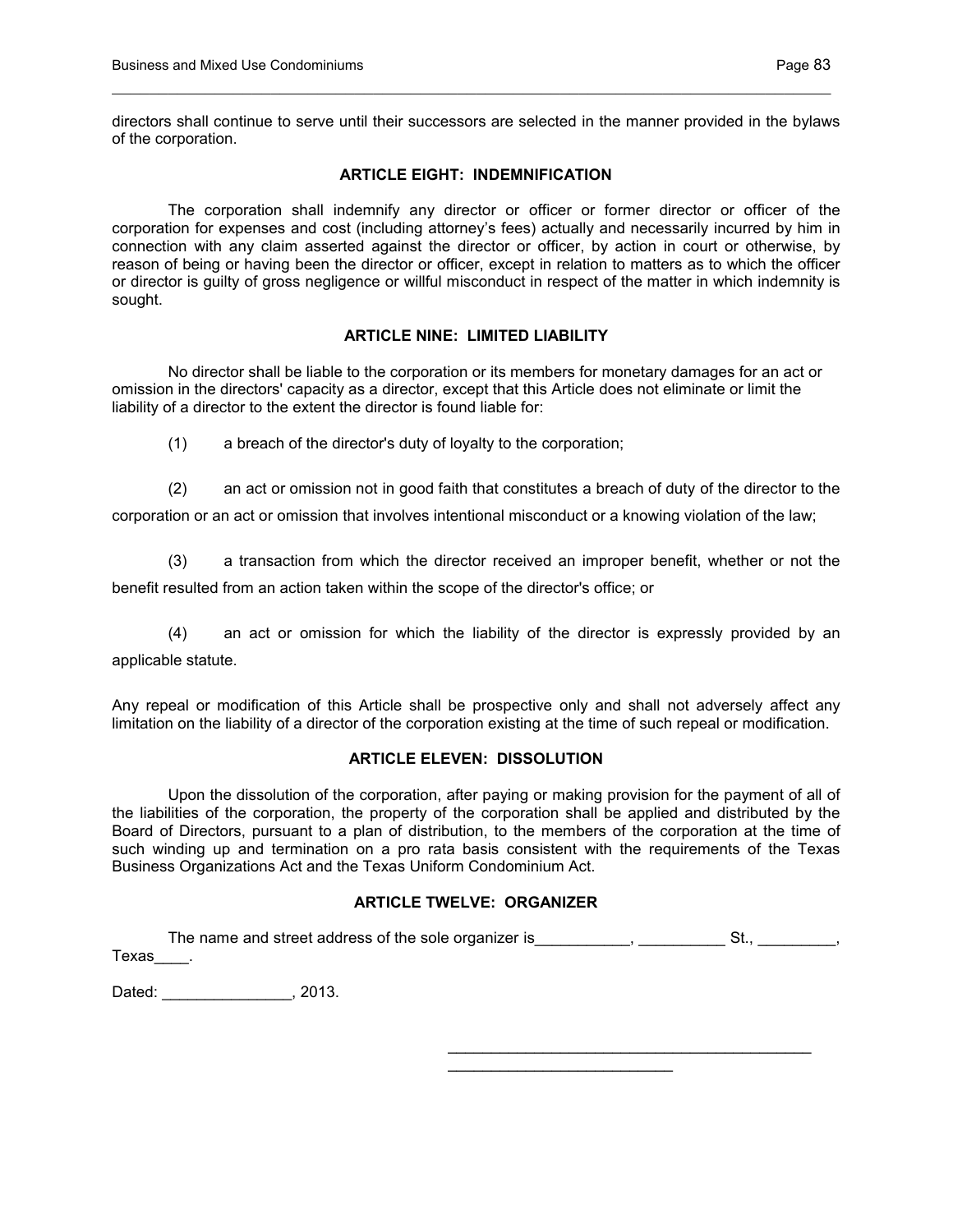#### Exhibit E - Bylaws. **B6.**

# **EXHIBIT E**

# (See Section 4.3 of Declaration)

# **BYLAWS OF** OFFICE PARK CONDOMINIUM OWNERS' ASSOCIATION, INC.

# **Table of Contents**

| <b>ARTICLE I.</b><br>1.1 |  |
|--------------------------|--|
| <b>ARTICLE II.</b>       |  |
| 2.1                      |  |
| <b>ARTICLE III.</b>      |  |
| 3.1<br>3.2               |  |
| 3.3                      |  |
| 3.4                      |  |
| 3.5                      |  |
| 3.6                      |  |
|                          |  |
| <b>ARTICLE IV.</b>       |  |
| 4.1                      |  |
| 4.2                      |  |
| 4.3                      |  |
| 4.4                      |  |
| 4.5                      |  |
| 4.6                      |  |
| 4.7                      |  |
| <b>ARTICLE V.</b>        |  |
| 5.1                      |  |
| 5.2                      |  |
| <b>ARTICLE VI.</b>       |  |
| 6.1                      |  |
| 6.2                      |  |
| 6.3                      |  |
| 6.4                      |  |
| 6.5                      |  |
|                          |  |
| <b>ARTICLE VII.</b>      |  |
| 7.1                      |  |
| 7.2                      |  |
| <b>ARTICLE VIII.</b>     |  |
| 8.1                      |  |
| 8.2                      |  |
| 8.3                      |  |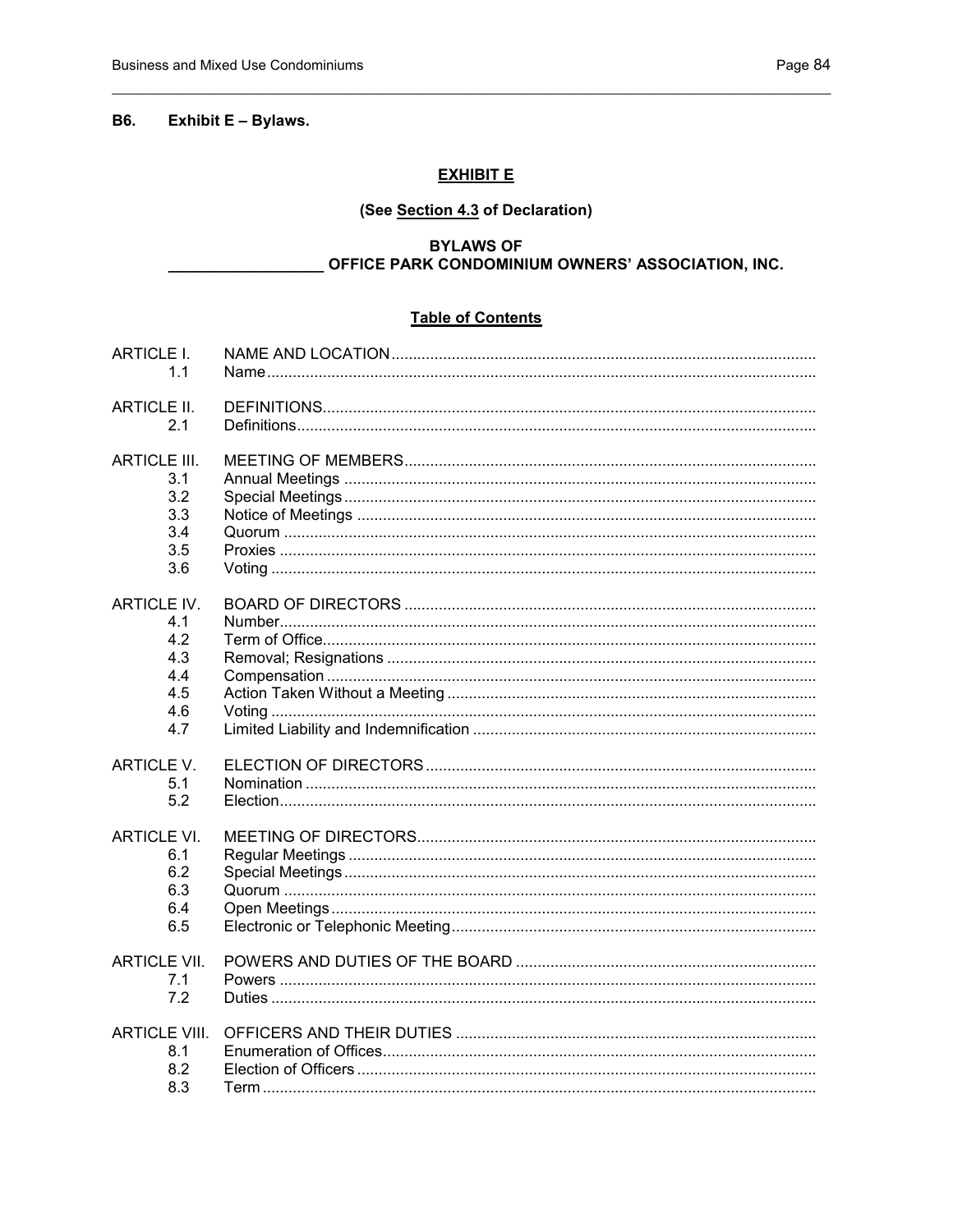| 8.4<br>8.5<br>8.6<br>8.7<br>8.8 |  |
|---------------------------------|--|
|                                 |  |
| ARTICLE X.                      |  |
|                                 |  |
|                                 |  |
|                                 |  |
|                                 |  |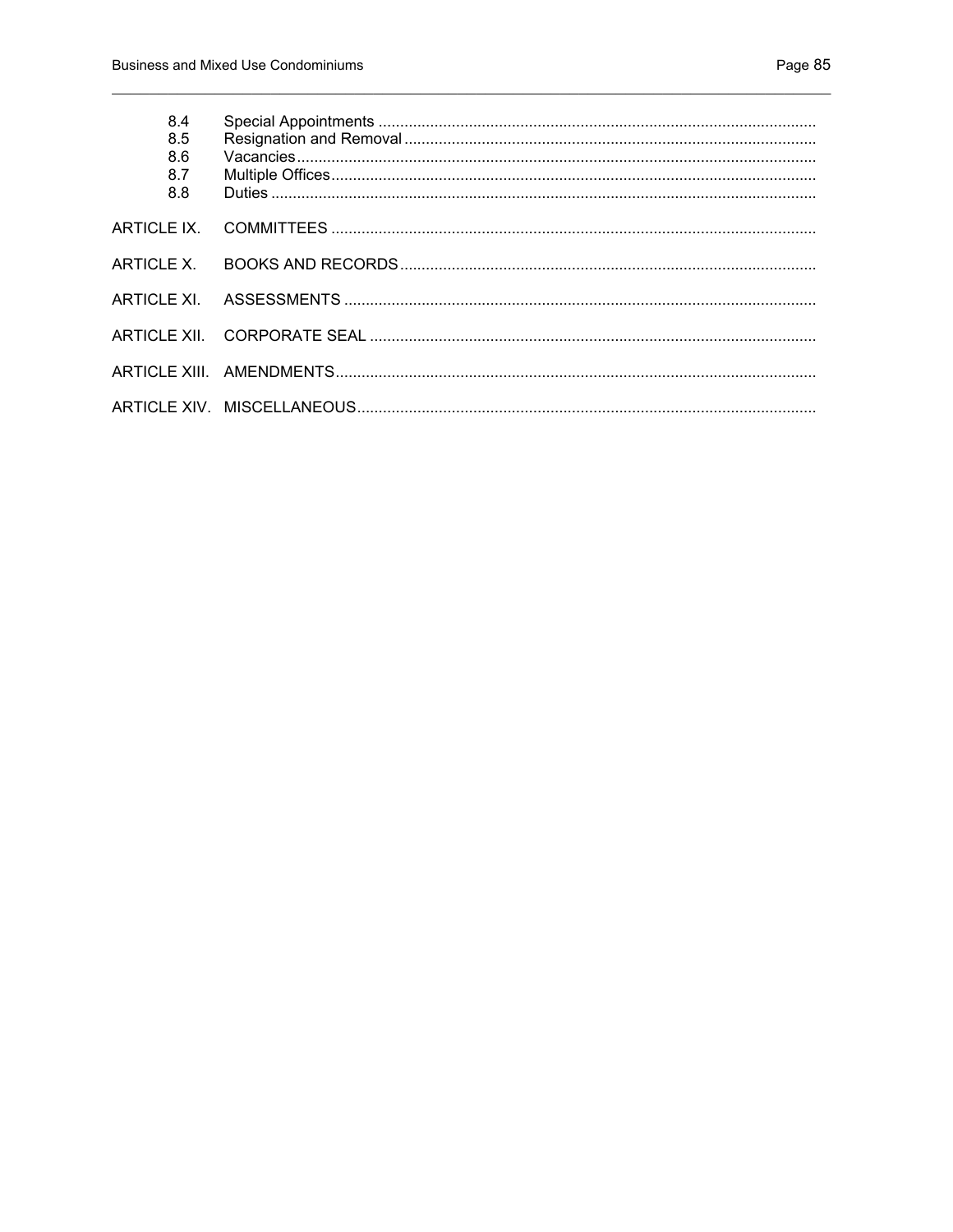#### **BYLAWS OF OFFICE PARK CONDOMINIUM OWNERS' ASSOCIATION, INC.**

 $\mathcal{L}_\mathcal{L} = \{ \mathcal{L}_\mathcal{L} = \{ \mathcal{L}_\mathcal{L} = \{ \mathcal{L}_\mathcal{L} = \{ \mathcal{L}_\mathcal{L} = \{ \mathcal{L}_\mathcal{L} = \{ \mathcal{L}_\mathcal{L} = \{ \mathcal{L}_\mathcal{L} = \{ \mathcal{L}_\mathcal{L} = \{ \mathcal{L}_\mathcal{L} = \{ \mathcal{L}_\mathcal{L} = \{ \mathcal{L}_\mathcal{L} = \{ \mathcal{L}_\mathcal{L} = \{ \mathcal{L}_\mathcal{L} = \{ \mathcal{L}_\mathcal{$ 

## **ARTICLE I. NAME AND LOCATION**

**1.1 Name.** The **name** of the Association is "\_\_\_\_\_\_\_\_\_\_\_ Office Park Condominium Owners' Association, Inc.," hereinafter referred to as the "**Association**."

### **ARTICLE II. DEFINITIONS**

**2.1 Definitions** The definitions of all terms herein shall be the same as those in the Declaration of Covenants, Conditions and Restrictions for **The Container Condominium**, in Lackenbury, Texas.

## **ARTICLE III. MEETING OF MEMBERS**

**3.1 Annual Meetings**. The annual meeting of the members shall be held each year between September 1 and December 31 at a place designated by the Board.

**3.2 Special Meetings**. Special meetings of the members may be called at any time by the President or by the Board of Directors, upon written request of a majority in number of its members, or upon the request of one member of the Board of Directors where a change in the exterior of a Building or condominium unit is requested by anyone, or by members of the Association owning at least 2 Units in the Association. The place of the meeting shall be as stated in the notice.

**3.3 Notice of Meetings**. Written notice of each meeting of the members shall be given by, or at the discretion of the secretary or person authorized to call the meeting, by mailing a copy of such notice, postage prepaid, at least 14 days before such meeting to each member entitled to vote, addressed to the member's address last appearing on the books of the Association for the purpose of notice. Such notice shall specify the place, day and hour of the meeting, and, in the case of a special meeting, the purpose of the meeting. Such notice shall be deemed to be delivered when deposited in the United States mail addressed to the member at his address as set out above. Upon request, notice of such meeting shall also be mailed to First Mortgagees.

**3.4 Quorum**. The presence at the meeting of members entitled to cast, or of proxies entitled to cast, the votes of 51% of the Units shall constitute a quorum for any action except as otherwise provided by the Certificate of Formation, the Declaration, or these Bylaws. If, however, such quorum shall not be present or represented at any meeting, the members present shall have power to recess the meeting from time to time, without notice other than announcement at the meeting, until a quorum shall be present or represented.

**3.5 Proxies**. At all meetings of members, each member may vote in person or by proxy. All proxies shall be in writing and filed with the secretary. Every proxy shall be revocable and shall automatically cease upon conveyance by the member of his Unit.

**3.6 Voting**. Secret ballots shall be utilized upon the request of any member.

## **ARTICLE IV. BOARD OF DIRECTORS**

**4.1 Number**. The affairs of this Association shall be managed by a Board of at least 3 directors, who need not be members of the Association and who are elected annually. The number may be increased upon a majority vote of the Association membership.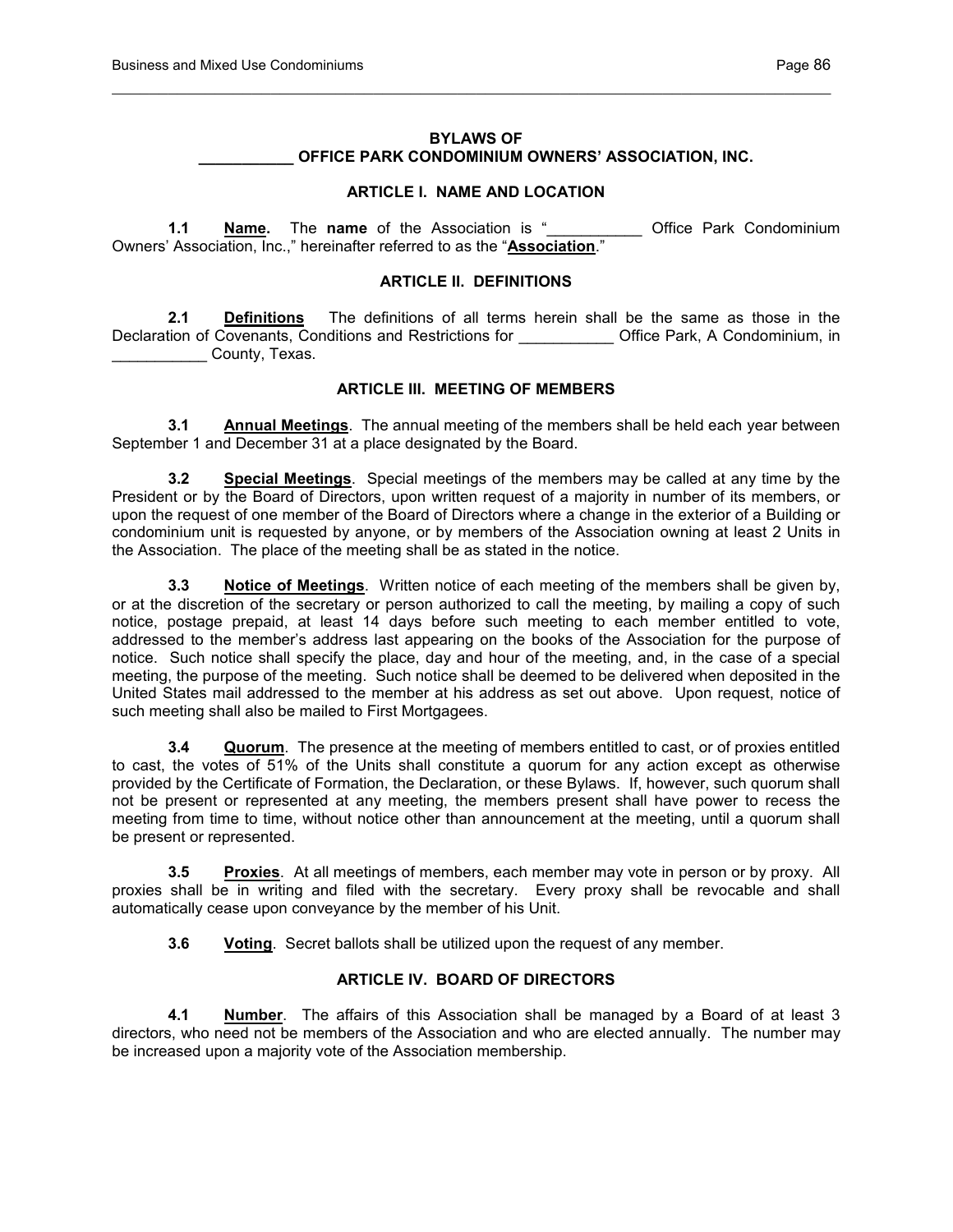**4.2 Term of Office**. The members shall elect all directors for a term of 1 year, beginning from the date of their election to the date of the election of their successor.

 $\mathcal{L}_\mathcal{L} = \{ \mathcal{L}_\mathcal{L} = \{ \mathcal{L}_\mathcal{L} = \{ \mathcal{L}_\mathcal{L} = \{ \mathcal{L}_\mathcal{L} = \{ \mathcal{L}_\mathcal{L} = \{ \mathcal{L}_\mathcal{L} = \{ \mathcal{L}_\mathcal{L} = \{ \mathcal{L}_\mathcal{L} = \{ \mathcal{L}_\mathcal{L} = \{ \mathcal{L}_\mathcal{L} = \{ \mathcal{L}_\mathcal{L} = \{ \mathcal{L}_\mathcal{L} = \{ \mathcal{L}_\mathcal{L} = \{ \mathcal{L}_\mathcal{$ 

**4.3 Removal; Resignations**. Any director may be removed from the Board, with or without cause, by a majority vote of the members of the Association. In the event of death, resignation or removal of a director, his successor shall be selected by the remaining members of the Board and shall serve for the unexpired term of his predecessor.

**4.4 Compensation**. No director shall receive compensation for any service he may render to the Association in his capacity as a director. However, any director may be reimbursed for his actual expenses incurred in the performance of his duties.

**4.5 Action Taken Without a Meeting**. Subject to Section 6.4 below, the directors shall have the right to take any action in the absence of a meeting which they could take at a meeting by obtaining the written approval of all the directors. Any action so approved shall have the same effect as though taken at a meeting of the directors.

**4.6 Voting**. Secret ballots shall be utilized upon request of any Board member.

**4.7 Limited Liability and Indemnification**. The directors shall be entitled to the limited liability and indemnification provisions contained in the Declaration.

# **ARTICLE V. ELECTION OF DIRECTORS**

**5.1 Nomination**. Nomination for election to the Board of Directors may be made by a Nominating Committee. Nominations may also be made from the floor at the annual meeting. If appointed, the Nominating Committee shall consist of a Chairman, who shall be a member of the Board of Directors, and two or more members of the Association. The Nominating Committee may be appointed by the Board of Directors prior to each annual meeting of the members; and if appointed, such appointment shall be announced to the membership at least 30 days prior to the annual meeting. The Nominating Committee may make as many nominations for election to the Board of Directors as it shall in its discretion determine, but not less than the number of vacancies that are to be filled. Members or nonmembers of the Association may be nominated for the Board of Directors.

**5.2 Election**. Election to the Board of Directors shall be by secret written ballot if requested by any member. At such election the members or their proxies may cast, in respect to each vacancy, as many votes as they are entitled to exercise under the provisions of the Declaration. The persons receiving the largest number of votes shall be elected. Cumulative voting is not permitted.

# **ARTICLE VI. MEETINGS OF DIRECTORS**

**6.1 Regular Meetings**. Regular meetings of the Board of Directors shall be held monthly at such place and hour as may be fixed from time to time by the Board. Any member desiring to attend monthly meetings shall contact the President or the Association's management company who shall in return notify such member of the time and place of the next monthly meeting.

**6.2 Special Meetings**. Special meetings of the Board of Directors shall be held when called by the president of the Association, or by any two directors, after not less than 3 days notice to each director.

**6.3 Quorum**. A majority of the number of directors shall constitute a quorum for the transaction of business. Every act or decision done or made by a majority of the directors present at a duly held meeting at which a quorum is present shall be regarded as the act of the Board.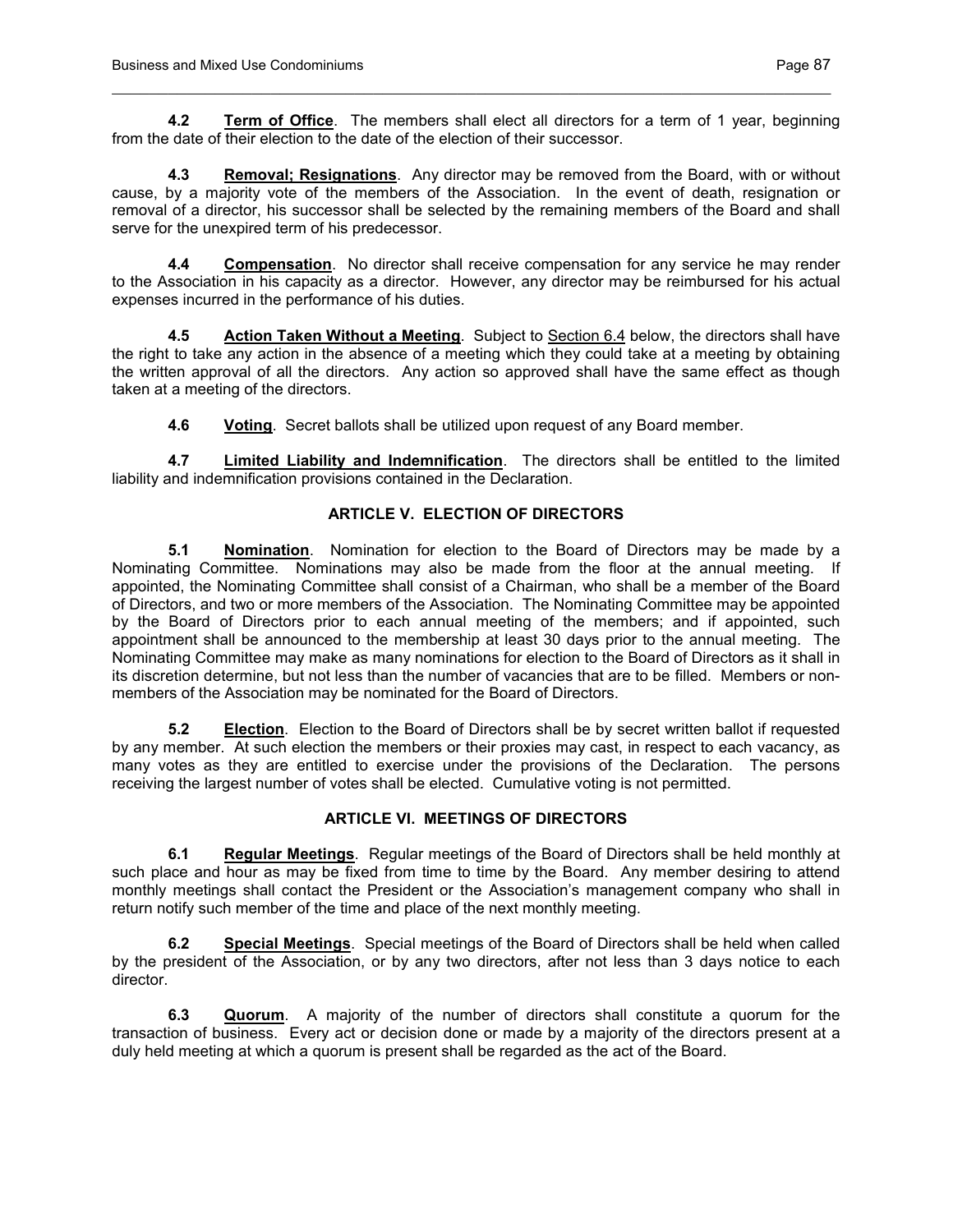**6.4 Open Meetings**. All members of the Association shall receive at least 5 days prior notice of the Regular Meetings of the Board of Directors and the same amount of notice of the Special Meetings of the Board of Directors as is received by the members of the Board of Directors. Every member of the Association shall have the right to attend both Regular Meetings and Special Meetings of the Board of Directors. The Board of Directors shall have the right to adjourn a meeting, whether Regular or Special, of the Board of Directors and reconvene in closed executive session to consider actions involving personnel, pending litigation, contract negotiations, enforcement actions, matters involving the invasion of privacy of members of the Association, or matters that are to remain confidential by request of the affected parties and agreement of the Board of Directors, provided the general nature of any business to be considered in an executive session shall first be announced at such meeting.

 $\mathcal{L}_\mathcal{L} = \{ \mathcal{L}_\mathcal{L} = \{ \mathcal{L}_\mathcal{L} = \{ \mathcal{L}_\mathcal{L} = \{ \mathcal{L}_\mathcal{L} = \{ \mathcal{L}_\mathcal{L} = \{ \mathcal{L}_\mathcal{L} = \{ \mathcal{L}_\mathcal{L} = \{ \mathcal{L}_\mathcal{L} = \{ \mathcal{L}_\mathcal{L} = \{ \mathcal{L}_\mathcal{L} = \{ \mathcal{L}_\mathcal{L} = \{ \mathcal{L}_\mathcal{L} = \{ \mathcal{L}_\mathcal{L} = \{ \mathcal{L}_\mathcal{$ 

**6.5 Electronic or Telephonic Meeting**. A meeting of the Board of Directors may be held by any method of communication, including electronic and telephonic, provided:

**(a) Notice**. Notice of the meeting has been given in accordance with subparagraph 6.5(d) below;

**(b) Audible Attendance**. Each director may hear and be heard by every other Director;

**(c) Excluded Purposes**. The meeting does not involve voting on a fine, damage assessment, appeal from denial of architectural control approval, or suspension of a right of a particular Association member before the member has an opportunity to attend a board meeting to present the member's position, including any defense, on the issue;

**(d) Agenda**. Notice of such proposed meeting, which must include the general nature of the purpose of such meeting, is given to each member of the Association at least 24 hours in advance thereof; and

**(e) Minutes**. A record of the Board action taken at such meeting is filed with the minutes of Board meetings.

## **ARTICLE VII. POWERS AND DUTIES OF THE BOARD**

**7.1 Powers**. The Board of Directors shall have power to exercise for the Association all powers, duties and authority vested in or delegated to this Association, and not reserved expressly and exclusively to the membership by other provisions of these Bylaws, the Certificate of Formation, or the Declaration.

**7.2 Duties**. It shall be the duty of the Board:

**(a) Minutes**. To cause to be kept a complete record of all its acts and corporate affairs and to present a report thereof to the members at the annual meeting of the members, or at any special meeting when such report is requested in writing by the owners of at least 2 Units;

**(b) Supervision**. To supervise all officers, agents and employees of this Association, and to see that their duties are properly performed;

**(c) Assessments**. To (1) fix the amount of the Common Assessment for each Unit pursuant to the procedure in the Declaration; (2) send written notice of Common Assessments to every Owner; and (3) collect Common Assessments and enforce Common Assessments, all pursuant to procedures and limitations as set forth in the Declaration;

**(d) Certificates**. To issue resale certificates, loan eligibility certificates, and verification certificates setting forth whether or not any Common Assessment has been paid. A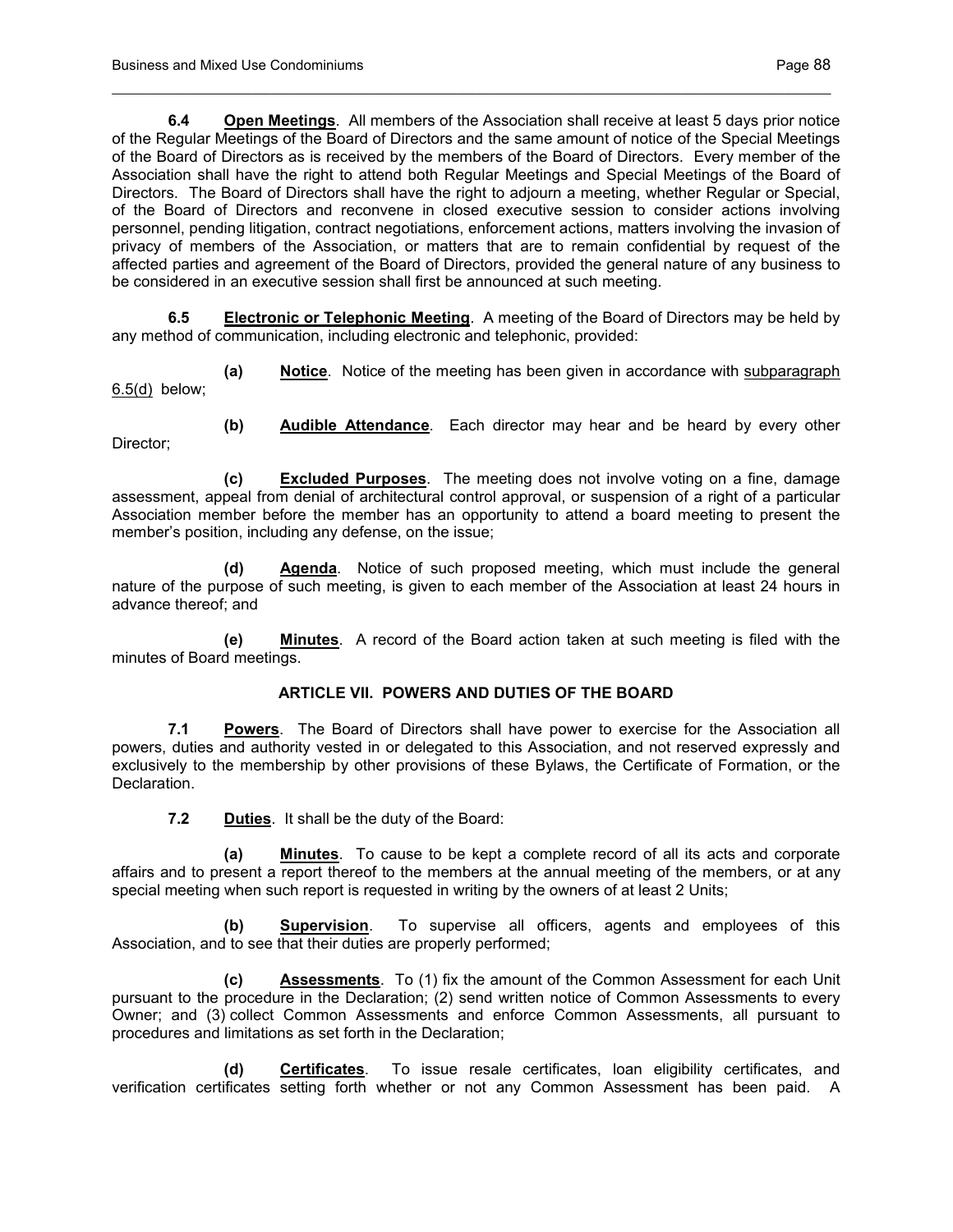reasonable charge may be made by the Board for the issuance of these certificates and other written documents provided by the Association. If a certificate states an assessment has been paid, such certificate shall be conclusive evidence of such payment;

 $\mathcal{L}_\mathcal{L} = \{ \mathcal{L}_\mathcal{L} = \{ \mathcal{L}_\mathcal{L} = \{ \mathcal{L}_\mathcal{L} = \{ \mathcal{L}_\mathcal{L} = \{ \mathcal{L}_\mathcal{L} = \{ \mathcal{L}_\mathcal{L} = \{ \mathcal{L}_\mathcal{L} = \{ \mathcal{L}_\mathcal{L} = \{ \mathcal{L}_\mathcal{L} = \{ \mathcal{L}_\mathcal{L} = \{ \mathcal{L}_\mathcal{L} = \{ \mathcal{L}_\mathcal{L} = \{ \mathcal{L}_\mathcal{L} = \{ \mathcal{L}_\mathcal{$ 

**(e) Insurance**. To procure and maintain adequate liability and hazard insurance on Buildings, Common Elements and on property owned by the Association; cause all officers or employees having fiscal responsibilities to be bonded, as it may deem appropriate or necessary;

**(f) Maintenance**. To cause the Common Elements to be maintained; and

**(g) General**. To carry out all other duties of the Association or Board under the Declaration.

# **ARTICLE VIII. OFFICERS AND THEIR DUTIES**

**8.1 Enumeration of Offices**. The Officers of this Association shall be a President and a Vice President each of whom shall at all times be members of the Board of Directors, together with a Secretary and a Treasurer.

**8.2 Election of Officers**. The election of officers shall take place at the first meeting of the Board of Directors following each annual meeting of the members.

**8.3 Term**. Each officer of this Association shall be elected annually by the Board and each shall hold office for approximately one year until the election of his successor, unless he shall sooner resign, or shall be removed, or otherwise disqualified to serve.

**8.4 Special Appointments**. The Board may elect such other officers as the affairs of the Association may require, each of whom shall hold office for such period, have such authority, and perform such duties as the Board may, from time to time, determine.

**8.5 Resignation and Removal**. Any officer may be removed from office with or without cause by the Board. Any officer may resign at any time giving written notice to the Board, the President, or the Secretary. Such resignation shall take effect on the date of receipt of such notice or at any later time specified therein, the acceptance of such resignation shall not be necessary to make it effective.

**8.6 Vacancies**. A vacancy in any office may be filled by appointment by the Board. The officer appointed to such vacancy shall serve for the remainder of the term of the officer he replaces.

**8.7 Multiple Offices**. The offices of secretary and treasurer may be held by the same person. No person shall simultaneously hold more than one of any of the other offices except in the case of special offices created pursuant to Section 8.4 of this Article.

**8.8 Duties**. The duties of the officers are as follows:

**(a) President**. The President shall preside at all meetings of the Board of Directors; shall see that orders and resolutions of the Board are carried out; shall sign all leases, mortgages, deeds and other legal instruments.

**(b) Vice-President**. The Vice-President shall act in the place and stead of the President in the event of his absence, inability or refusal to act, and shall exercise and discharge such other duties as may be required of him by the Board.

**(c) Secretary**. The Secretary shall record the votes and keep the minutes of all meetings and proceedings of the Board and of the members, as well as other records of the Association; serve notice of meetings of the Board and of the members; keep appropriate current records showing the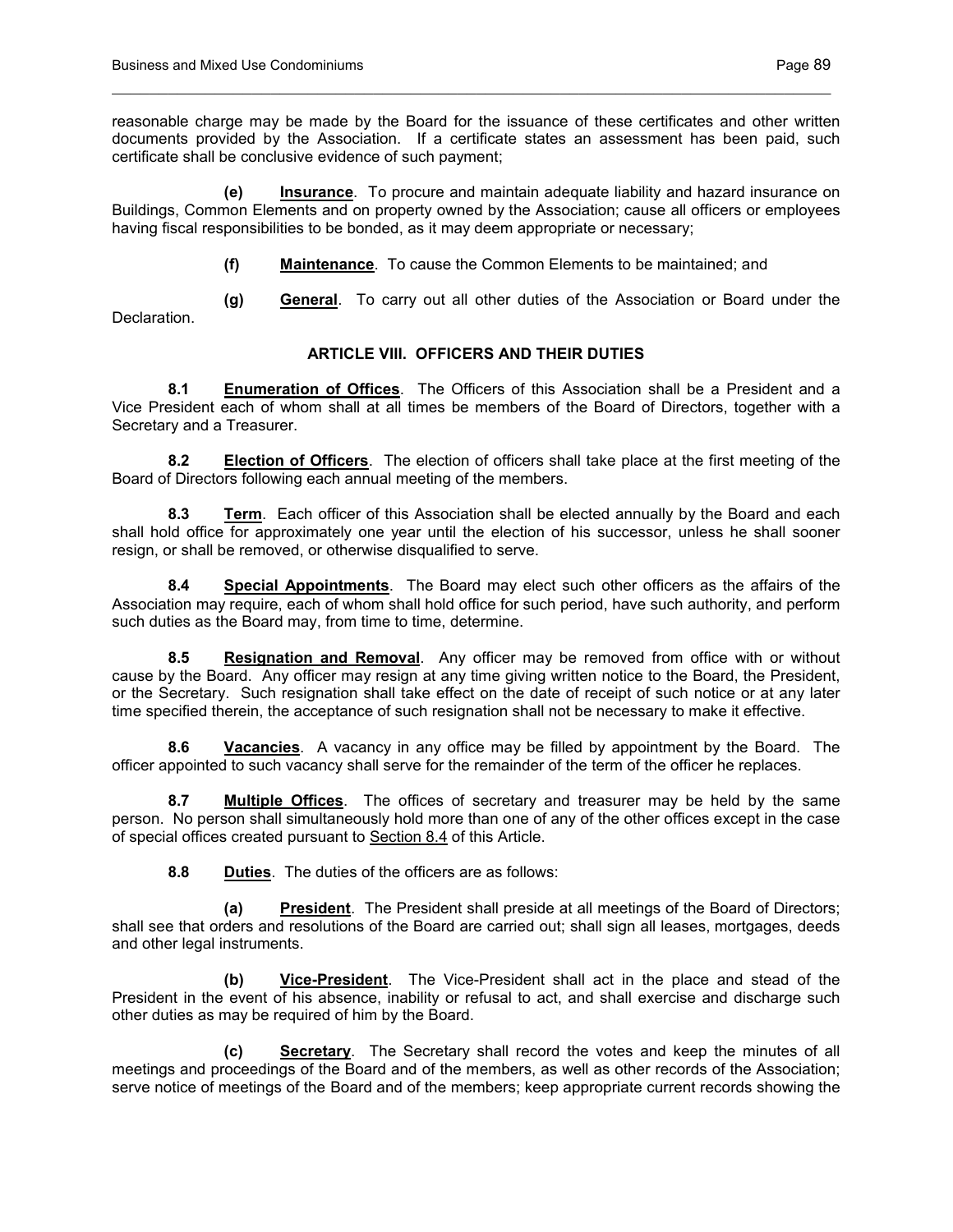members of the Association together with their addresses, and shall perform such other duties as required by the Board. These duties, with approval of the Board, may be delegated to the Association management company.

 $\mathcal{L}_\mathcal{L} = \{ \mathcal{L}_\mathcal{L} = \{ \mathcal{L}_\mathcal{L} = \{ \mathcal{L}_\mathcal{L} = \{ \mathcal{L}_\mathcal{L} = \{ \mathcal{L}_\mathcal{L} = \{ \mathcal{L}_\mathcal{L} = \{ \mathcal{L}_\mathcal{L} = \{ \mathcal{L}_\mathcal{L} = \{ \mathcal{L}_\mathcal{L} = \{ \mathcal{L}_\mathcal{L} = \{ \mathcal{L}_\mathcal{L} = \{ \mathcal{L}_\mathcal{L} = \{ \mathcal{L}_\mathcal{L} = \{ \mathcal{L}_\mathcal{$ 

**(d) Treasurer**. The Treasurer shall receive and deposit in appropriate bank accounts all monies of the Association and shall disburse such funds as directed by resolution of the Board of Directors; shall sign all checks and promissory notes of the Association; keep proper books of account; cause an annual audit of the Association books to be made by a public accountant or CPA at the completion of each fiscal year; and shall prepare an annual budget for the forthcoming year and a statement of income and expenditures for the previous year, to be presented to the membership at its regular annual meeting. The Treasurer shall also be responsible for supervising billings. These duties, with approval of the Board, may be delegated to the Association management company.

### **ARTICLE IX. COMMITTEES**

The Association shall appoint any committees required by the Declaration or these Bylaws. In addition, the Board of Directors may appoint other committees as deemed appropriate in carrying out the purposes of the Association.

## **ARTICLE X. BOOKS AND RECORDS**

The books, records and papers of the Association shall at all times be subject to inspection by any member during reasonable business hours. The Declaration, the Certificate of Formation and the Bylaws of the Association shall be available for inspection by any member at the principal office of the Association, where copies may be purchased at reasonable cost.

### **ARTICLE XI. ASSESSMENTS**

As more fully provided in the Declaration, each member is obligated to pay to the Association Common Assessments which are secured to the full extent provided by law, by a continuing lien upon the property against which the assessment is made. The collection and enforcement procedures shall be as set forth in the Declaration.

## **ARTICLE XII. CORPORATE SEAL**

The issuance of a corporate seal shall be unnecessary and is not required under Texas law.

#### **ARTICLE XIII. AMENDMENTS**

These Bylaws may be amended, at a regular or special meeting of the members, by a vote of 67% of the votes which members present in person or by proxy are entitled to cast. Thirty days advance written notice to members is required for Bylaws changes. Changes in the Declaration shall be pursuant to the procedures set forth therein.

#### **ARTICLE XIV. MISCELLANEOUS**

The fiscal year of the Association shall be the calendar year.

\_\_\_\_\_\_\_\_\_\_\_\_\_\_, President of the Association

\_\_\_\_\_\_\_\_\_\_\_\_\_\_\_\_\_\_\_\_,2013

\_\_\_\_\_\_\_\_\_\_\_\_\_\_\_\_\_\_\_\_\_\_\_\_\_\_\_\_\_\_\_\_\_\_\_\_\_\_\_\_\_\_

Date of Adoption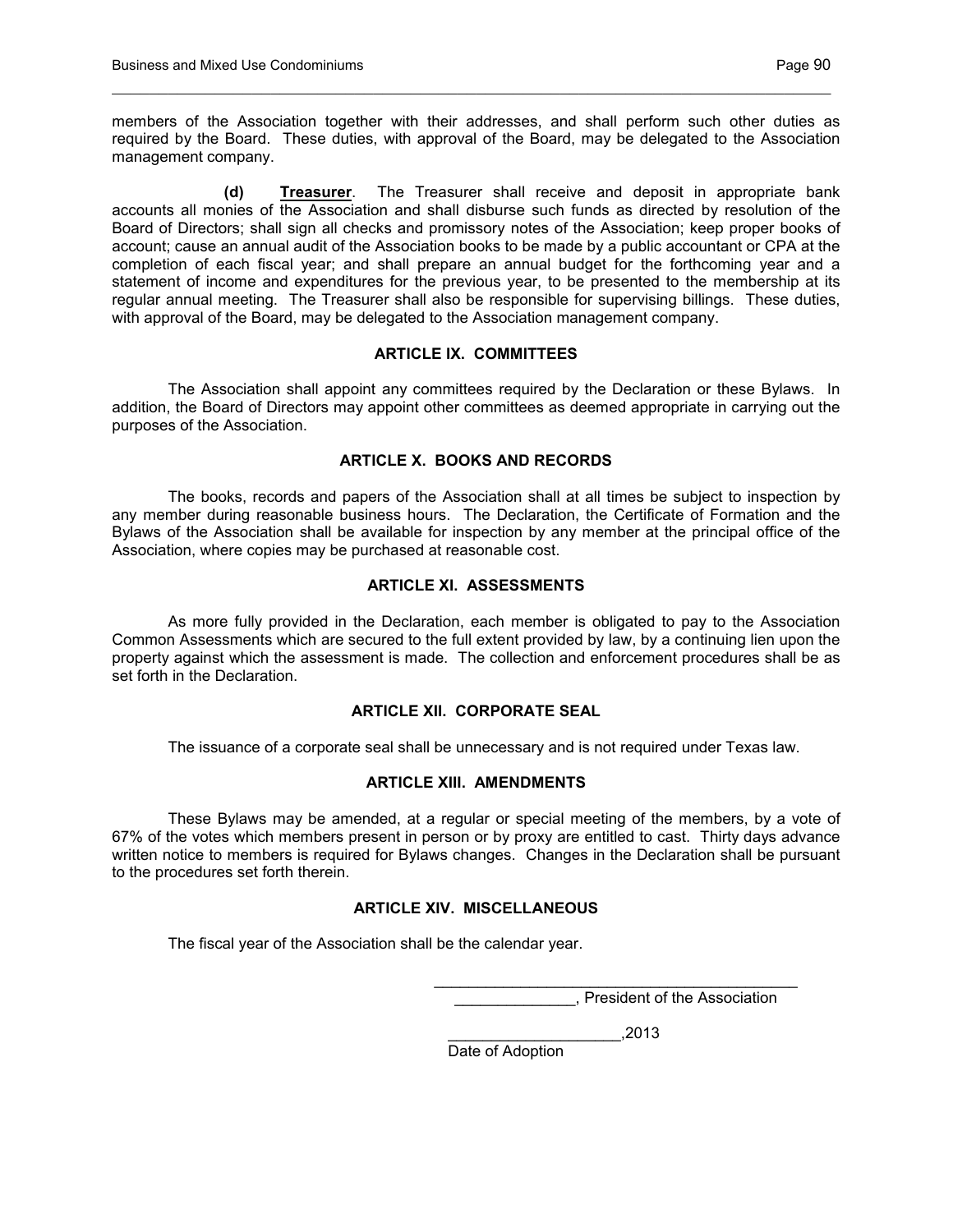#### **B7. Exhibit F – Management Certificate.**

### **EXHIBIT F**

 $\mathcal{L}_\mathcal{L} = \{ \mathcal{L}_\mathcal{L} = \{ \mathcal{L}_\mathcal{L} = \{ \mathcal{L}_\mathcal{L} = \{ \mathcal{L}_\mathcal{L} = \{ \mathcal{L}_\mathcal{L} = \{ \mathcal{L}_\mathcal{L} = \{ \mathcal{L}_\mathcal{L} = \{ \mathcal{L}_\mathcal{L} = \{ \mathcal{L}_\mathcal{L} = \{ \mathcal{L}_\mathcal{L} = \{ \mathcal{L}_\mathcal{L} = \{ \mathcal{L}_\mathcal{L} = \{ \mathcal{L}_\mathcal{L} = \{ \mathcal{L}_\mathcal{$ 

### **(See Section 7.9 of Declaration)**

#### **MANAGEMENT CERTIFICATE**

(check as appropriate)

□ Commencement, □ Change, or □ Termination

for  $\boxtimes$  Condominium Project,  $\Box$  Townhome Project, or  $\Box$  Residential Subdivision

The undersigned Manager or management company gives notice that *(check one)*:

- $\boxtimes$  it has commenced management of the Association named below; or
- □ it is continuing management of the Association but is refiling this management certificate because information in an earlier certificate needs updating; or
- □ it is no longer managing the Association.
- 1. Exact name of owners' association: \_\_\_\_\_\_\_\_\_\_\_ Office Park Condominium Owners' Association, Inc.

2. Name of project or subdivision: \_\_\_\_\_\_\_\_\_\_\_ Office Park

3. Address of project: \_\_\_\_\_\_\_\_\_\_\_ Street (street address of project if condominium or townhome project)

\_\_\_\_\_\_\_\_\_\_\_, Texas \_\_\_\_\_

- 4. Exact name of declaration of covenants, conditions and restrictions: Covenants, Conditions, and Restrictions for \_\_\_\_\_\_\_\_\_\_\_\_\_ Office Park, A Condominium
- 5. Declaration recording data: Instrument No. 1997, Declaration Contains and Declaration records, County, Texas

6. Name of managing agent:

(name of management company (or name of individual if not a management company)

7. Mailing address of managing agent:

street address or P.O. Box address , Texas

| city | state | zip |
|------|-------|-----|
|      |       |     |

8. Person to contact in management company: (ask for person in charge of the association named above)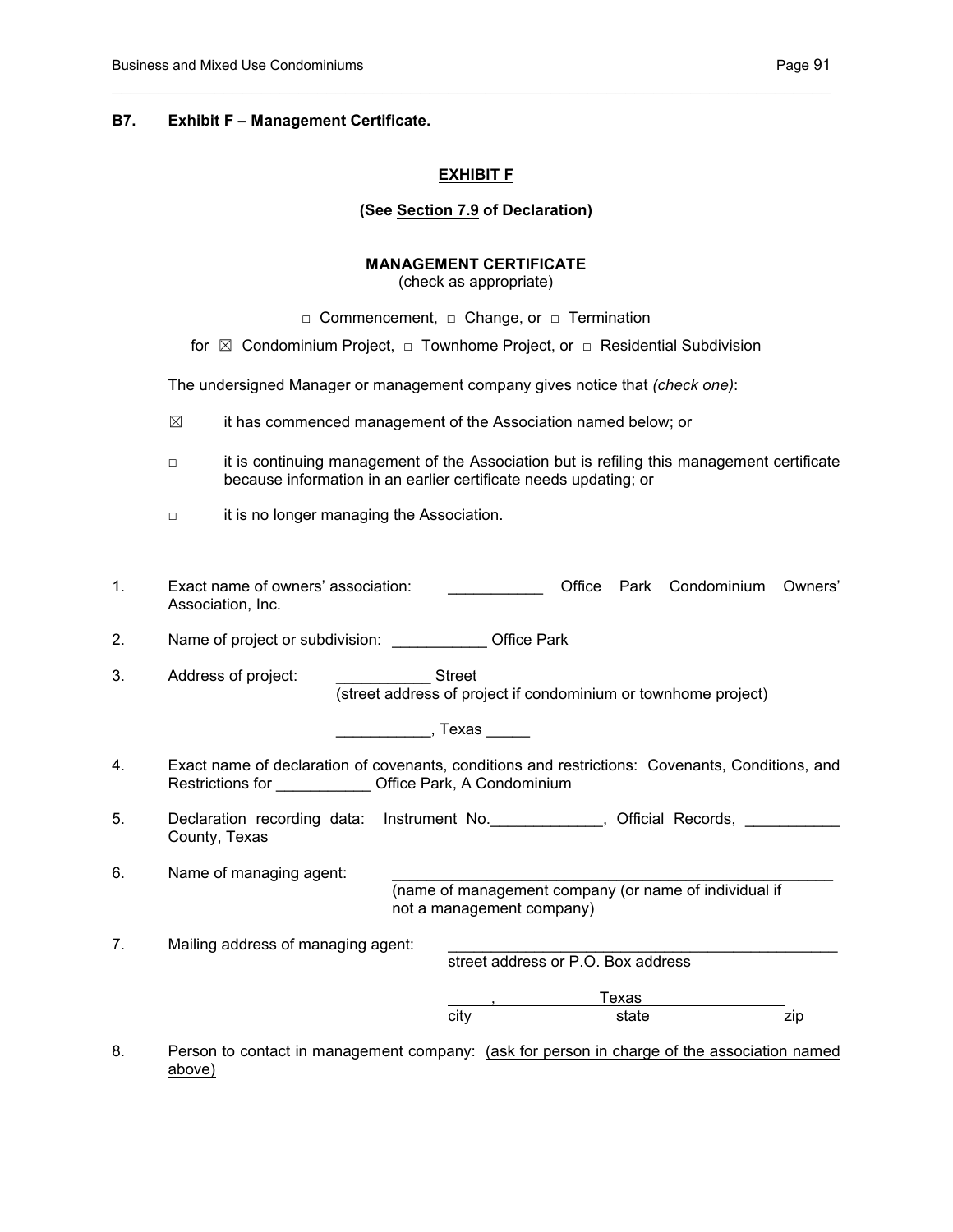9. Managing agent's telephone: () Fax: ()

This certificate is filed of record in the county where the above described project is located. It shall be valid until a management certificate is filed by another management company for the Association or until a termination of this management certificate is filed of record, whichever is sooner.

 $\overline{\phantom{a}}$  , where  $\overline{\phantom{a}}$  , where  $\overline{\phantom{a}}$  , where  $\overline{\phantom{a}}$ 

 $\mathcal{L}_\mathcal{L} = \{ \mathcal{L}_\mathcal{L} = \{ \mathcal{L}_\mathcal{L} = \{ \mathcal{L}_\mathcal{L} = \{ \mathcal{L}_\mathcal{L} = \{ \mathcal{L}_\mathcal{L} = \{ \mathcal{L}_\mathcal{L} = \{ \mathcal{L}_\mathcal{L} = \{ \mathcal{L}_\mathcal{L} = \{ \mathcal{L}_\mathcal{L} = \{ \mathcal{L}_\mathcal{L} = \{ \mathcal{L}_\mathcal{L} = \{ \mathcal{L}_\mathcal{L} = \{ \mathcal{L}_\mathcal{L} = \{ \mathcal{L}_\mathcal{$ 

|                       | By:                                                            | President                                                                                       |
|-----------------------|----------------------------------------------------------------|-------------------------------------------------------------------------------------------------|
| <b>STATE OF TEXAS</b> |                                                                |                                                                                                 |
| <b>COUNTY OF</b>      |                                                                |                                                                                                 |
|                       | President of Texas corporation, on behalf of said corporation. | This instrument was acknowledged before me on _______________________, 2013, by ______________, |
|                       |                                                                | Notary Public for the State of Texas                                                            |

*After recording, please return to managing agent at the address stated in Sections 6 and 7 above.*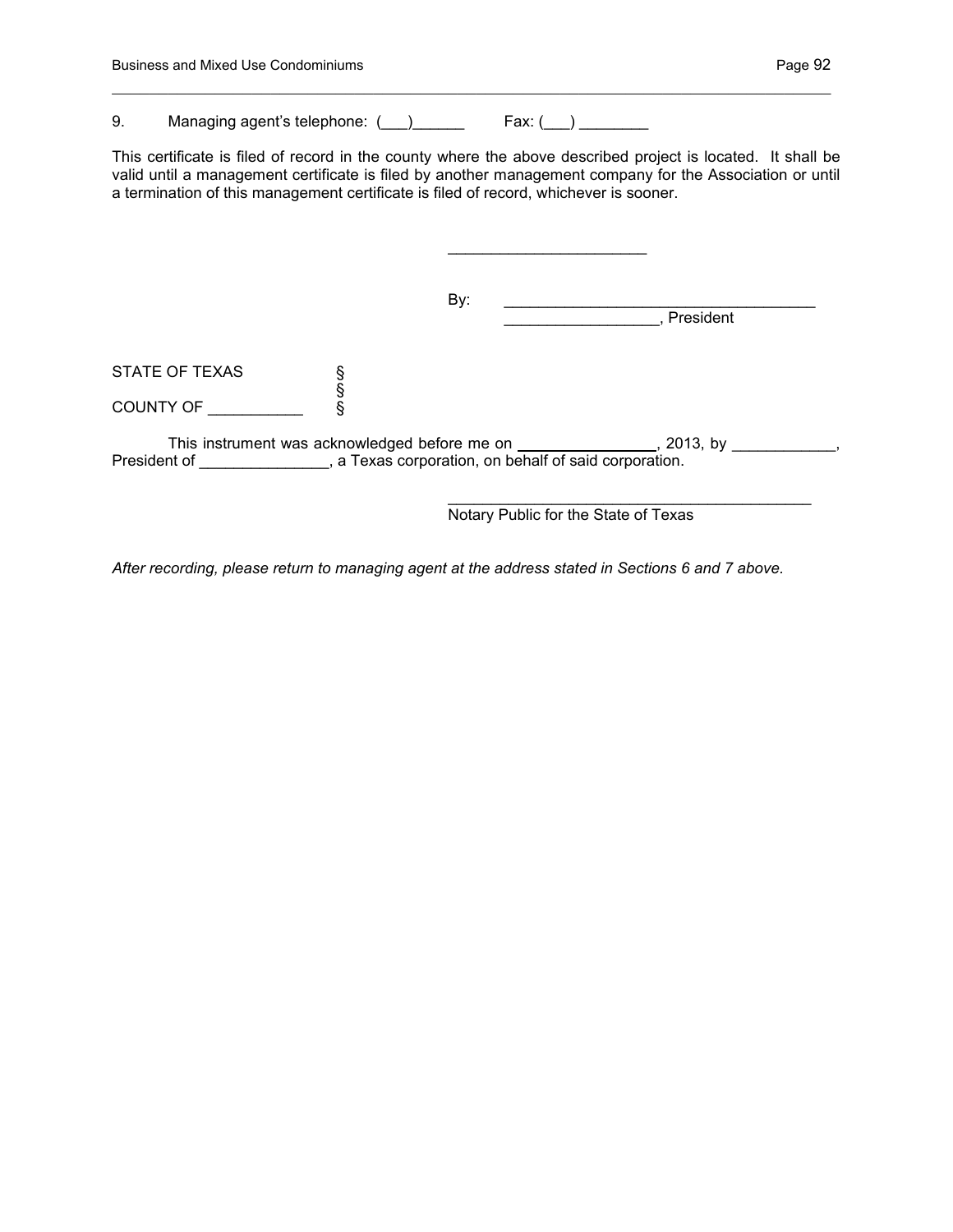### **B8. Exhibit G – Consent of Declarant's Mortgagee.**

#### **EXHIBIT G**

 $\mathcal{L}_\mathcal{L} = \{ \mathcal{L}_\mathcal{L} = \{ \mathcal{L}_\mathcal{L} = \{ \mathcal{L}_\mathcal{L} = \{ \mathcal{L}_\mathcal{L} = \{ \mathcal{L}_\mathcal{L} = \{ \mathcal{L}_\mathcal{L} = \{ \mathcal{L}_\mathcal{L} = \{ \mathcal{L}_\mathcal{L} = \{ \mathcal{L}_\mathcal{L} = \{ \mathcal{L}_\mathcal{L} = \{ \mathcal{L}_\mathcal{L} = \{ \mathcal{L}_\mathcal{L} = \{ \mathcal{L}_\mathcal{L} = \{ \mathcal{L}_\mathcal{$ 

#### **(See Section 8.8 of Declaration)**

#### **CONSENT OF DECLARANT'S MORTGAGEE**

The undersigned financial institution, being the owner and holder of an existing mortgage lien upon and against the land and property described as the Property in the Declaration of Covenants, Conditions and Restrictions for \_\_\_\_\_\_\_\_\_\_\_ Office Park, A Condominium executed by Condominium Developer, Ltd., as Declarant, as to the property located at \_\_\_\_\_\_\_\_\_\_\_\_\_ Street, \_\_\_\_\_\_\_\_\_\_, Texas, hereby consents to the Declaration and to the recording of same for submission of said property to a Condominium Regime pursuant to the Texas Uniform Condominium Act.

This consent shall not be construed or operate as a release of said mortgage or liens owned and held by the undersigned, or any part thereof.

**Lienholder**:

 $\mathcal{L}_\text{max}$  , where  $\mathcal{L}_\text{max}$  , we have the set of the set of the set of the set of the set of the set of the set of the set of the set of the set of the set of the set of the set of the set of the set of the set of

|                    |                                                                         | By:<br>Name:<br>Title: |   |                                 |  |
|--------------------|-------------------------------------------------------------------------|------------------------|---|---------------------------------|--|
| THE STATE OF TEXAS |                                                                         |                        |   |                                 |  |
| COUNTY OF          |                                                                         |                        |   |                                 |  |
|                    | This instrument was acknowledged before me on<br>, as Vice President of |                        | a | 2013, by<br>, on behalf of said |  |

Notary Public for the State of Texas

 $\mathcal{L}_\text{max}$  , and the set of the set of the set of the set of the set of the set of the set of the set of the set of the set of the set of the set of the set of the set of the set of the set of the set of the set of the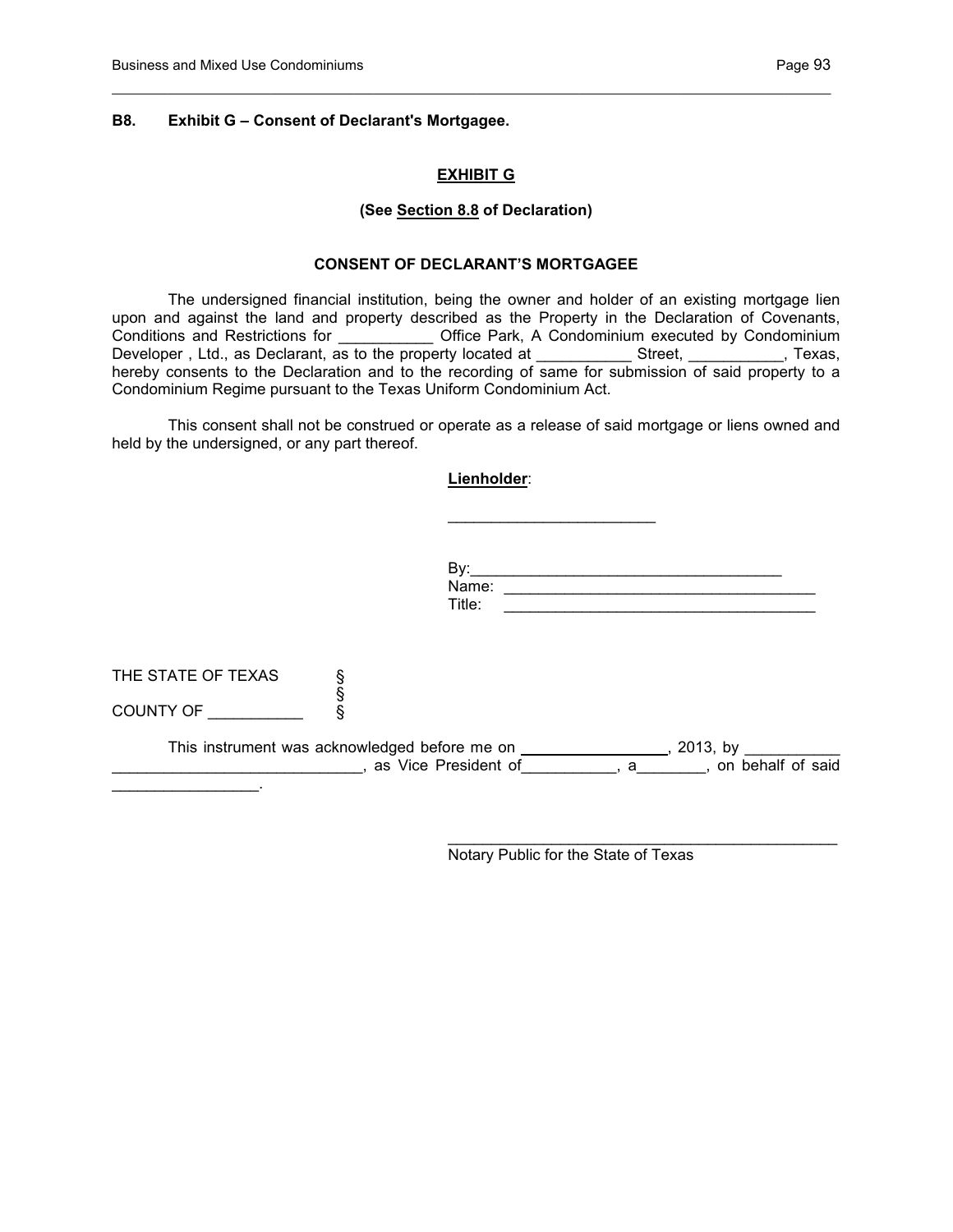#### Exhibit H - Rules and Regulations. **B9.**

### **EXHIBIT H**

# (See Section 4.4(a) of Declaration)

# **RULES AND REGULATIONS OFFICE PARK**

(applicable to all Owners, occupants, and invitees)

# **Table of Contents**

| 1.  |                                                                       |
|-----|-----------------------------------------------------------------------|
| 2.  |                                                                       |
| 3.  |                                                                       |
| 4.  |                                                                       |
| 5.  |                                                                       |
| 6.  |                                                                       |
| 7.  |                                                                       |
| 8.  |                                                                       |
| 9.  |                                                                       |
| 10. |                                                                       |
| 11. |                                                                       |
| 12. |                                                                       |
| 13. |                                                                       |
| 14. |                                                                       |
| 15. |                                                                       |
| 16. |                                                                       |
| 17. |                                                                       |
| 18. |                                                                       |
| 19. |                                                                       |
| 20. |                                                                       |
| 21. |                                                                       |
|     |                                                                       |
|     |                                                                       |
|     |                                                                       |
| 22. |                                                                       |
| 23. |                                                                       |
| 24. |                                                                       |
| 25. |                                                                       |
| 26. |                                                                       |
| 27. |                                                                       |
| 28. |                                                                       |
| 29. |                                                                       |
| 30. |                                                                       |
| 31. |                                                                       |
| 32. |                                                                       |
| 33. | Non-Liability and Release of the Association, Officers, and Directors |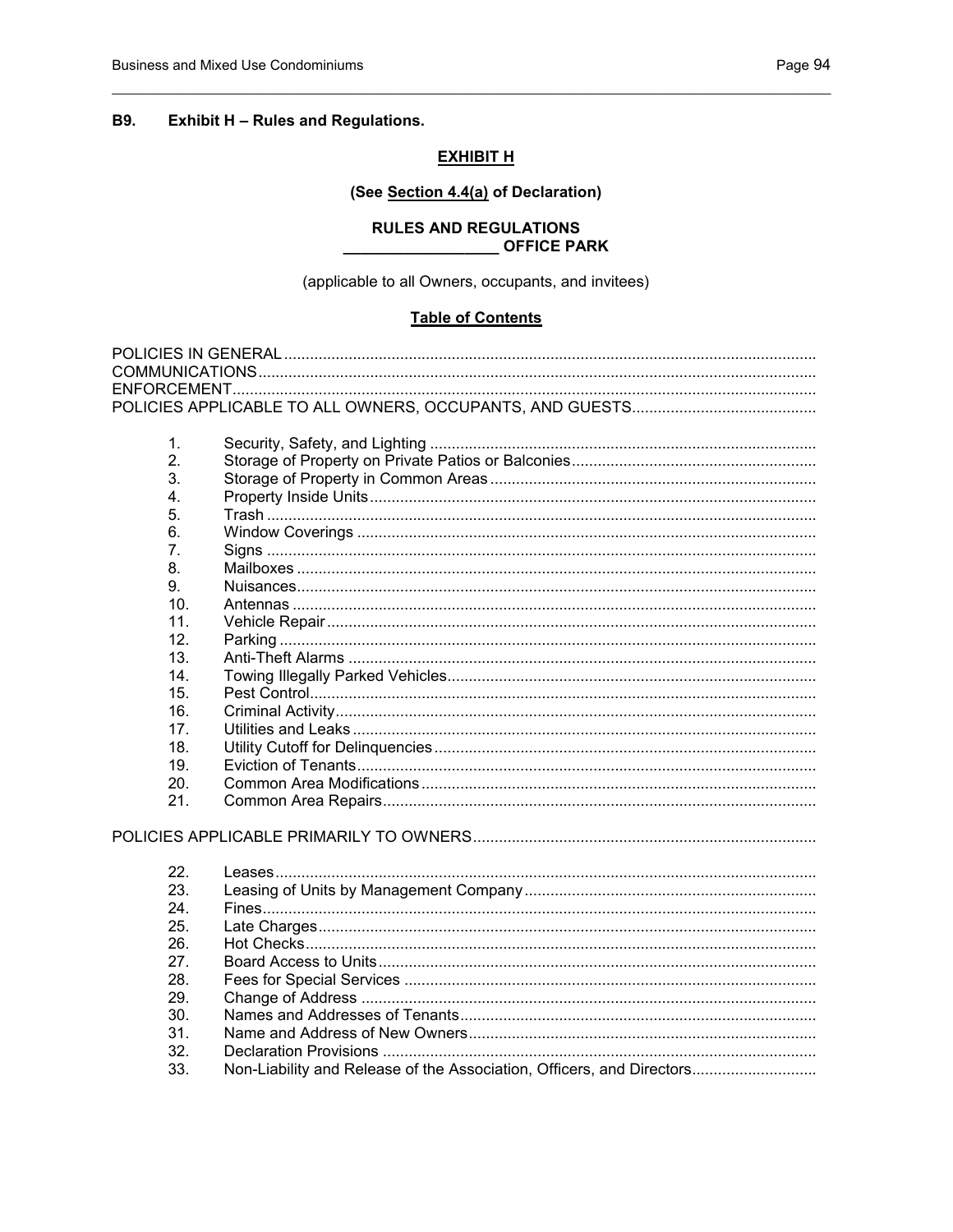## **POLICIES FOR \_\_\_\_\_\_\_\_\_\_\_ OFFICE PARK, A CONDOMINIUM**

#### (applicable to all Owners, occupants, and invitees)

 $\mathcal{L}_\mathcal{L} = \{ \mathcal{L}_\mathcal{L} = \{ \mathcal{L}_\mathcal{L} = \{ \mathcal{L}_\mathcal{L} = \{ \mathcal{L}_\mathcal{L} = \{ \mathcal{L}_\mathcal{L} = \{ \mathcal{L}_\mathcal{L} = \{ \mathcal{L}_\mathcal{L} = \{ \mathcal{L}_\mathcal{L} = \{ \mathcal{L}_\mathcal{L} = \{ \mathcal{L}_\mathcal{L} = \{ \mathcal{L}_\mathcal{L} = \{ \mathcal{L}_\mathcal{L} = \{ \mathcal{L}_\mathcal{L} = \{ \mathcal{L}_\mathcal{$ 

**POLICIES IN GENERAL**. Our Owners Association has adopted the following rules to help maximize enjoyment, maintain values, and assure the continued aesthetic beauty of our community. The rules apply to all Owners and their families, tenants, and guests. The rules are automatically a part of each lease (even if they are not attached), and each Owner is responsible for making sure Owner's tenants have a copy of the rules and follow them. You are encouraged to ask your neighbors to follow the rules.

**COMMUNICATIONS**. Please direct any repair requests, complaints, or rule violations to

| Attn:        |     |  |
|--------------|-----|--|
|              | St. |  |
| Texas        |     |  |
| Telephone: ( |     |  |
| Fax: (       |     |  |

To avoid delay and telephone tag problems, you are encouraged to put your suggestions or complaints in the "Requests and Suggestions" box by the mailboxes.

**ENFORCEMENT**. The rules will be strictly enforced. If the rules are violated by any occupant or guest of the Owner's Unit, the Owner will be responsible for corrective action, damages, and fines.

*[Note to new Owners: The following policies are partly from the Declaration and partly adopted by action of the Board of Directors. All Declaration provisions apply – even if not set forth below. Except for provisions of these policies that come from the Declaration, the policies may be changed or added to by the Board.]*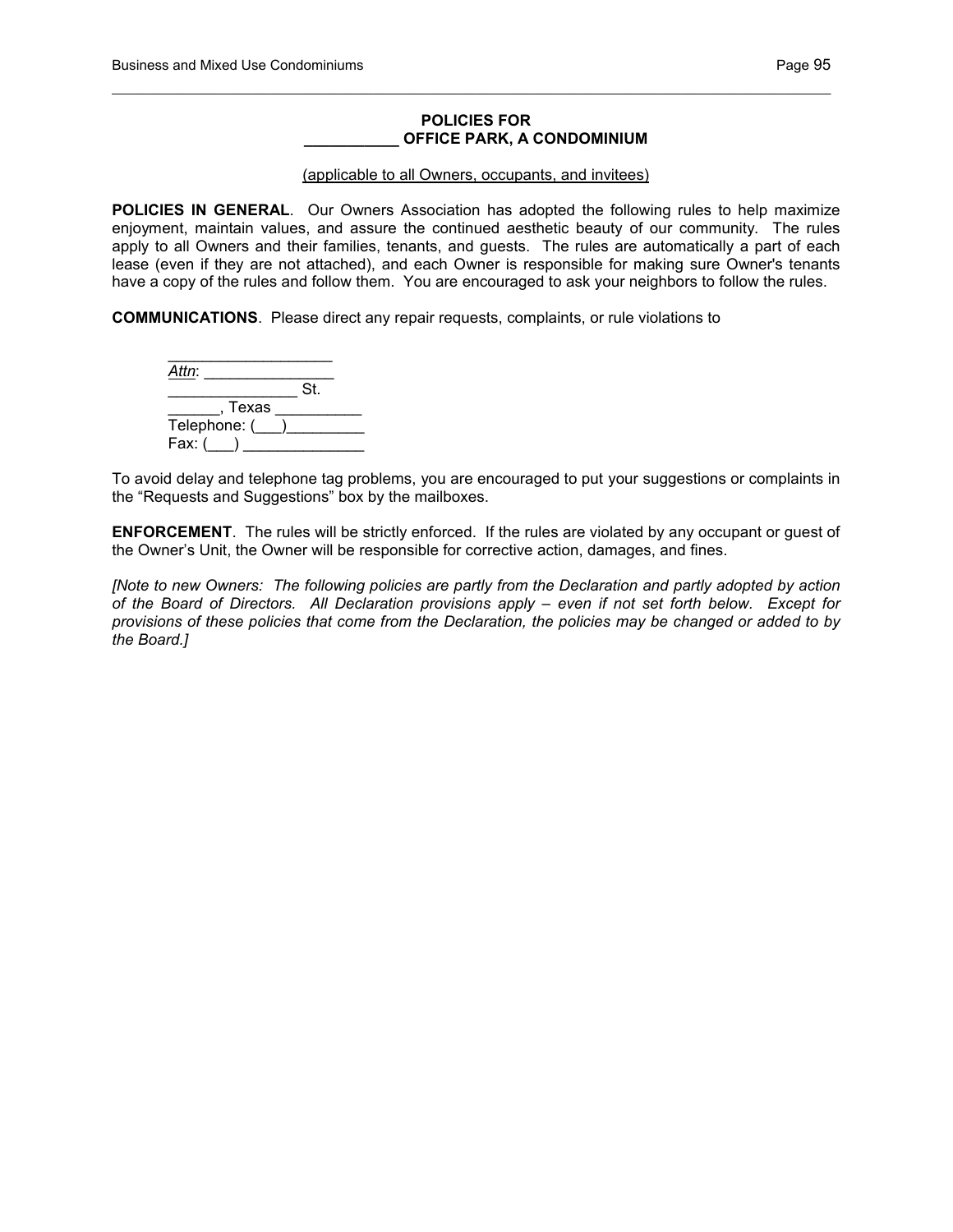## **POLICIES APPLICABLE TO ALL OWNERS, OCCUPANTS, AND GUESTS**

 $\mathcal{L}_\mathcal{L} = \{ \mathcal{L}_\mathcal{L} = \{ \mathcal{L}_\mathcal{L} = \{ \mathcal{L}_\mathcal{L} = \{ \mathcal{L}_\mathcal{L} = \{ \mathcal{L}_\mathcal{L} = \{ \mathcal{L}_\mathcal{L} = \{ \mathcal{L}_\mathcal{L} = \{ \mathcal{L}_\mathcal{L} = \{ \mathcal{L}_\mathcal{L} = \{ \mathcal{L}_\mathcal{L} = \{ \mathcal{L}_\mathcal{L} = \{ \mathcal{L}_\mathcal{L} = \{ \mathcal{L}_\mathcal{L} = \{ \mathcal{L}_\mathcal{$ 

**1. Security, Safety, and Lighting.** Neither the Association nor the Association's management company provides or warrants security. Each occupant is responsible for the security of himself and his family and guests. Each Unit has (a) keyless deadbolts on all entry doors, (b) keyed deadbolts on all entry doors, (c) pin locks on all sliding glass doors, and (d) door viewers on all exterior door. Consult management regarding your statutory security device obligations as a landlord if you ever rent your Unit. These locks provide added protection for occupants while inside the Unit.

Occupants are requested to report Common Area lighting problems or hazardous conditions immediately to the Association's management company representative. The Association cannot and does not check exterior lighting on a daily basis. Unit occupants must assume that electronic or mechanical devices may malfunction from time to time.

**2. Storage of Property on Private Patios or Balconies.** No items may be stored temporarily or permanently on private patios or balconies which can be viewed from Common Areas without the prior approval of the Board or the Manager.

**3. Storage of Property in Common Areas**. No property may be stored temporarily or permanently on sidewalks, balcony walkways, stair landings, parking lots, or other Common Areas without the prior approval of the Board or the Manger. Management company employees and service personnel, Board members and persons designated by them may remove and throw away any property stored in violation of this rule.

**4. Property Inside Units**. The Association has the right and the responsibility to control the visual attractiveness of the Property, including the right to require removal of objects which are visible from the Common Areas and which detract from the Property's appearance. Blinds and drapes must be in good repair, hung properly, and comply with **Rule 6** regarding color and materials. Storage of boxes and personal property in garages is prohibited if such storage prevents the parking of the Owner's or occupant's vehicle(s) in the garage.

**5. Trash**. Garbage, rubbish or cuttings shall not be left or deposited, even temporarily, on any Common Areas or patios. All of such refuse must be placed in the dumpster in the parking lot.

**6. Window Coverings**. All exterior windows shall be covered by white, ivory or tan blinds or drapes. No foil or other material objectionable in the reasonable judgment of the Board of Directors shall be placed in or next to any window or sliding glass door. Burglar bars may not be installed.

**7. Signs**. "For sale" or "for rent" signs and all other signs are prohibited and may not be exhibited anywhere in the Project, including from the interiors of the Units, except at a location approved by the Board. Board members and management company representatives may enter, without prior notice, and remove and throw away such signs. The policy regarding signs is subject to exceptions for the Declarant (developer) under the Declaration.

**8. Mailboxes**. The Board of Directors has the exclusive right to designate the type, size and location, and signage on mailboxes. Names on the outside of mailboxes are not allowed and may be removed by management without prior notice because publicly identifying names with a particular Unit increases the risk of crime for occupants of the Unit.

**9. Nuisances**. No unsafe, noxious, offensive, or illegal activity, or odor is permitted on the Project. No activity shall be conducted on the Property which in the judgment of the Board of Directors might reasonably be considered as annoying to persons of ordinary sensibilities, or might be reasonably calculated to reduce the desirability of the property for business. No exterior loudspeakers or flashing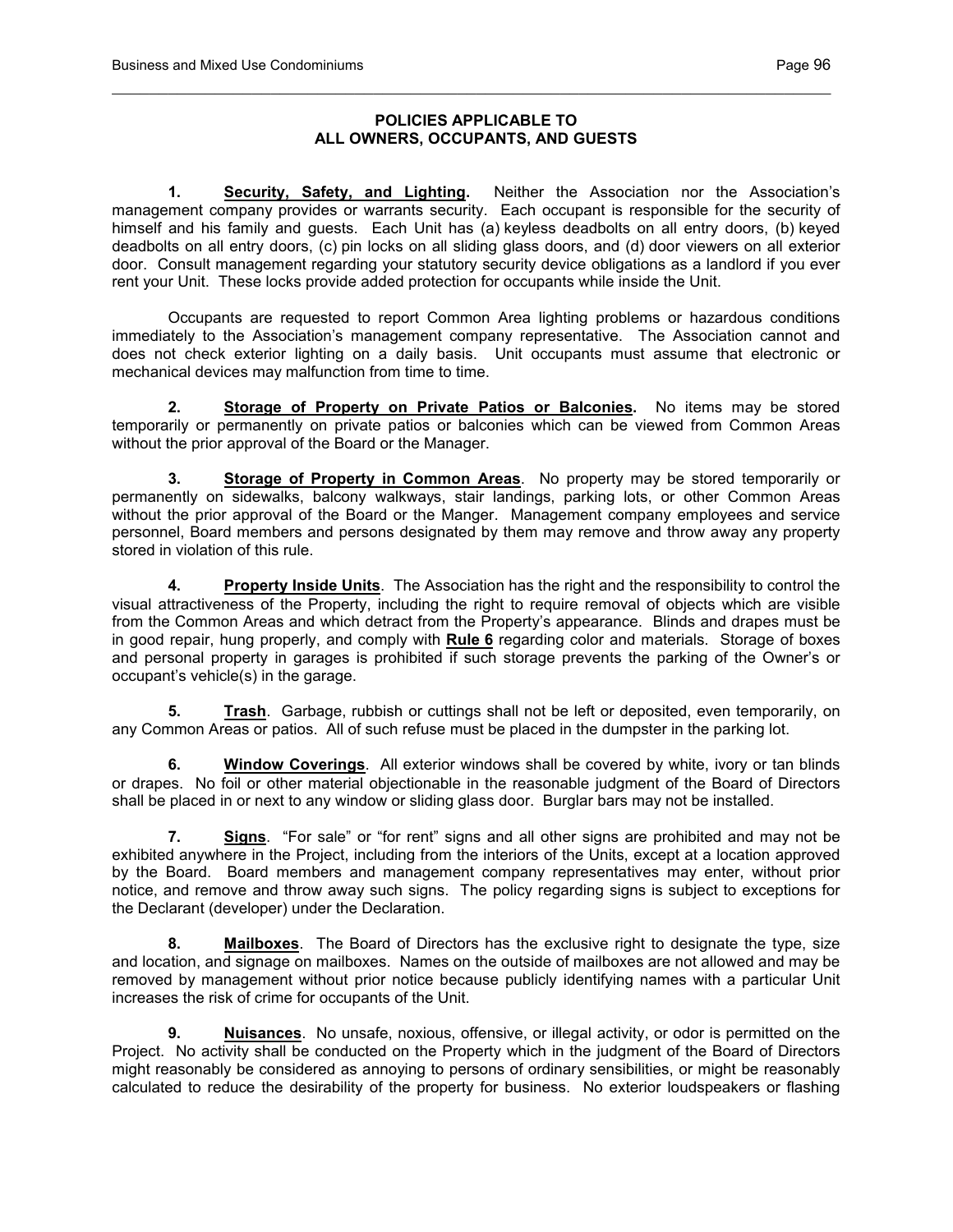lights shall be allowed. No person may do anything that will increase insurance rates for the Project without the prior written consent of the Board or which may cause such improvements to be uninsurable or which may cause any policy to be canceled, or suspended or materially modified by the issuing company.

 $\mathcal{L}_\mathcal{L} = \{ \mathcal{L}_\mathcal{L} = \{ \mathcal{L}_\mathcal{L} = \{ \mathcal{L}_\mathcal{L} = \{ \mathcal{L}_\mathcal{L} = \{ \mathcal{L}_\mathcal{L} = \{ \mathcal{L}_\mathcal{L} = \{ \mathcal{L}_\mathcal{L} = \{ \mathcal{L}_\mathcal{L} = \{ \mathcal{L}_\mathcal{L} = \{ \mathcal{L}_\mathcal{L} = \{ \mathcal{L}_\mathcal{L} = \{ \mathcal{L}_\mathcal{L} = \{ \mathcal{L}_\mathcal{L} = \{ \mathcal{L}_\mathcal{$ 

**10. Antennas**. No exposed exterior television or radio antennas or satellite dishes may be installed anywhere on the Property unless otherwise required by applicable law and then only in strict accordance with rules and regulations promulgated by the Board.

**11. Vehicle Repair**. Except in an emergency when a vehicle is inoperable, no vehicle may be worked on outside of a garage or in a garage that has the garage door open. Otherwise, vehicles must be serviced or repaired off the Property. Vehicles which have expired license plates, expired inspection stickers, flat tires or which are obviously inoperable due to missing parts are prohibited and shall be removed from the Property at the Owner's expense. Such vehicles must be removed from the Property immediately upon notice from any Board member or management representative.

### **12. Parking**.

**(i)** Parking of vehicles, motorcycles and bicycles in grass areas, dirt areas, flower beds or sidewalks is prohibited. No Unit Owner or occupant shall park, store, operate or keep within or adjoining the Project any vehicle over 18 feet long.

**(ii)** No vehicles may be parked or unattended in such a manner as to block the passage of other vehicles on the streets, in the fire lanes, or in driveways to Units. No vehicle shall be left parked and unattended, in the street, along the curb, or in driveway areas in such a manner as to prevent the ingress and/or egress of emergency vehicles (*i.e.*, fire, EMS) or service vehicles (*i.e.*, refuse trucks). No inoperable vehicle may be stored on the Project.

**(iii)** The Developer of the Regime has reserved in the Declaration, the right to designate and assign portions of the General Common Elements as parking for the exclusive use of any owner of a unit. Any parking spaces not specifically designated by the Developer for the exclusive use of an owner of a unit will be under the exclusive control and administration of the Association at such time as the Developer no longer owns any Unit within the Regime. The Association may thereafter assign parking spaces to any owner or may use such parking spaces in a manner determined by the Board. Any designation and assignment of General Common Elements as parking is required to the memorialized to a written "assignment of parking" executed by an authorized representative of the Developer (or Association if Developer no longer owns any units within the Regime) which identifies the parking space(s) and the unit assigned thereto. The assignment shall be made a part of the corporate records of the Association and may not be terminated or modified without the consent of the Developer, or after Developer or longer owns any units, the Board, and the owner of the unit to which such spaces were assigned.

**13. Anti-Theft Alarms**. Owners and occupants who have vehicles with anti-theft systems shall not allow the alarms or horns to go off and disturb other persons in the Project for more than three minutes; and any vehicle violating the three-minute rule shall be deemed to be illegally parked and subject to immediate towing, without prior notice to the vehicle owner or operator, by the Association under the Texas towing statutes. The Association may, without liability to the owner or operator of the vehicle, cut or disconnect any power source to such alarm or horn to avoid having to tow the vehicle.

**14. Towing Illegally Parked Vehicles**. Vehicles parked in violation of these rules may be removed and stored without permission of the vehicle's owner or operator. Notice and removal shall be in accordance with Chapter 684 of the Texas Transportation Code. A Unit Owner is liable for all costs of towing illegally parked vehicles of the Unit Owner, Owner's family, guests or tenants.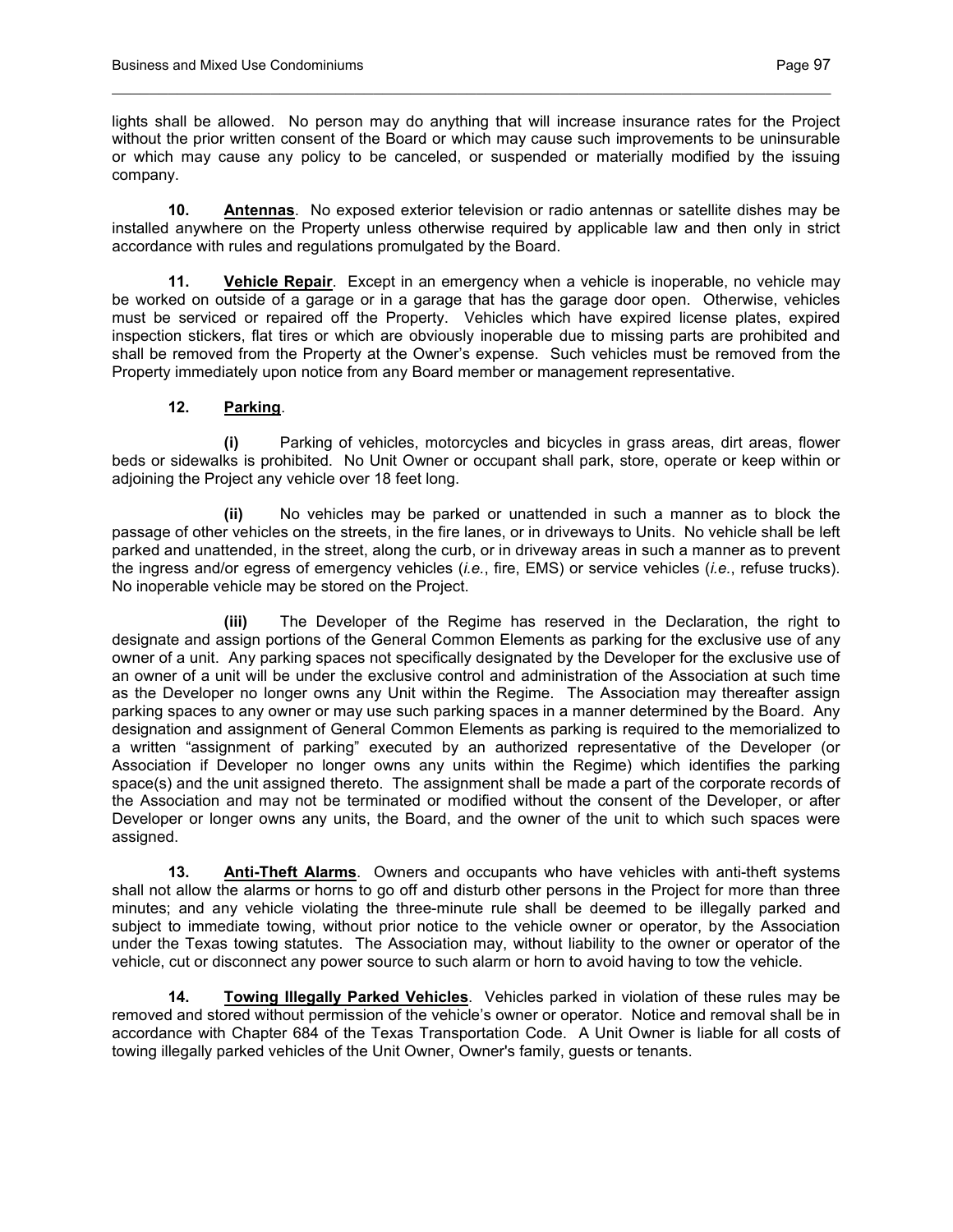**15. Pest Control**. The Association does not have responsibilities for pest control inside Units. However, the Association shall have the right to enter and exterminate an Owner's Unit, at the Owner's expense, if the Owner's failure to control pests inside Owner's Unit is adversely affecting other Units.

 $\mathcal{L}_\mathcal{L} = \{ \mathcal{L}_\mathcal{L} = \{ \mathcal{L}_\mathcal{L} = \{ \mathcal{L}_\mathcal{L} = \{ \mathcal{L}_\mathcal{L} = \{ \mathcal{L}_\mathcal{L} = \{ \mathcal{L}_\mathcal{L} = \{ \mathcal{L}_\mathcal{L} = \{ \mathcal{L}_\mathcal{L} = \{ \mathcal{L}_\mathcal{L} = \{ \mathcal{L}_\mathcal{L} = \{ \mathcal{L}_\mathcal{L} = \{ \mathcal{L}_\mathcal{L} = \{ \mathcal{L}_\mathcal{L} = \{ \mathcal{L}_\mathcal{$ 

**16. Criminal Activity**. While on the Project, no person may violate any criminal laws, health codes or other applicable laws. No tampering with water, lighting, sprinklers or other common elements is allowed.

**17. Utilities and Leaks**. Each Owner shall be responsible for promptly fixing leaks in all plumbing lines and, plumbing fixtures, inside Owner's Unit. A Unit Owner will be responsible for paying for damages and repairs necessitated by water leaks from Owner's Unit to adjacent Units. If the Association deems it necessary to repair any of these items inside an Owner's Unit, the Owner shall reimburse the Association for the cost of repair, plus 33% for administrative overhead.

**18. Utility Cutoff for Delinquencies**. The Board of Directors may suspend water service to the Owner's Unit if (1) the Owner is more than 45 days delinquent on any sums due the Association, (2) notice of the Association's intent to cut off the water is mailed to the Unit Owner at such Owner's last known address, certified mail, return receipt requested, and (3) the Owner has 30 days to appeal to the Board for a hearing on the Board's decision to terminate utilities. Association representatives will then try to contact the Owner by phone to warn him of utility termination of water service. The Board will consider a Unit Owner's written statement of extenuating circumstances of why water service should not be disconnected, or why water service should be reconnected. Entry into the interior of such Unit for such purpose is not authorized. The Association may charge the Unit Owner a disconnect fee of \$50 and a reconnect fee of \$100. The Association shall have the right to inform all tenants of the existence of this rule and send notices to Unit Owners and their tenants of the Board's intent to enforce the rule. The Board may also notify the Unit Owners and their tenants when the water has in fact been cut off.

**19. Eviction of Tenants**. Under the Declaration, the Association has the right to evict an Owner's tenant who substantially or repeatedly violates the Association's Rules and Regulations.

**20. Common Area Modifications**. No Owner may construct, alter, modify, landscape, trim, or otherwise perform any work whatever upon any of the Common Elements, Limited or General, without the prior written approval of the plans therefor by the Board of Directors. No exterior awning, shades, railings, or additional lighting may be installed.

**21. Common Area Repairs**. If the Common Area is in need of repair or maintenance, you are requested to contact the Association's management company immediately and leave a message about what needs to be fixed. This is especially important if exterior lighting or the automatic closing and latching devices on the pool gates are malfunctioning.

## **POLICIES APPLICABLE PRIMARILY TO OWNERS**

**22. Leases**. Leasing of Units is allowed only if: (i) all leases are in writing and are subject to the provisions of the Declaration and Rules and Regulations, (ii) a copy of the then-current Rules and Regulations are provided to an Owner's tenant by the Owner at the beginning of the lease term, (iii) the Unit is not leased for residential, hotel or transient purposes or for less than 30 days, unless approved by the Board.

**23. Leasing of Units by Management Company**. The Association's management company may, with authority and compensation from a Unit Owner, lease, manage, and/or sell an Owner's Unit. In doing so, the Management Company does not represent or act for the Association. The management company is not paid by the Association to lease, manage, or sell individual Units for the Owners.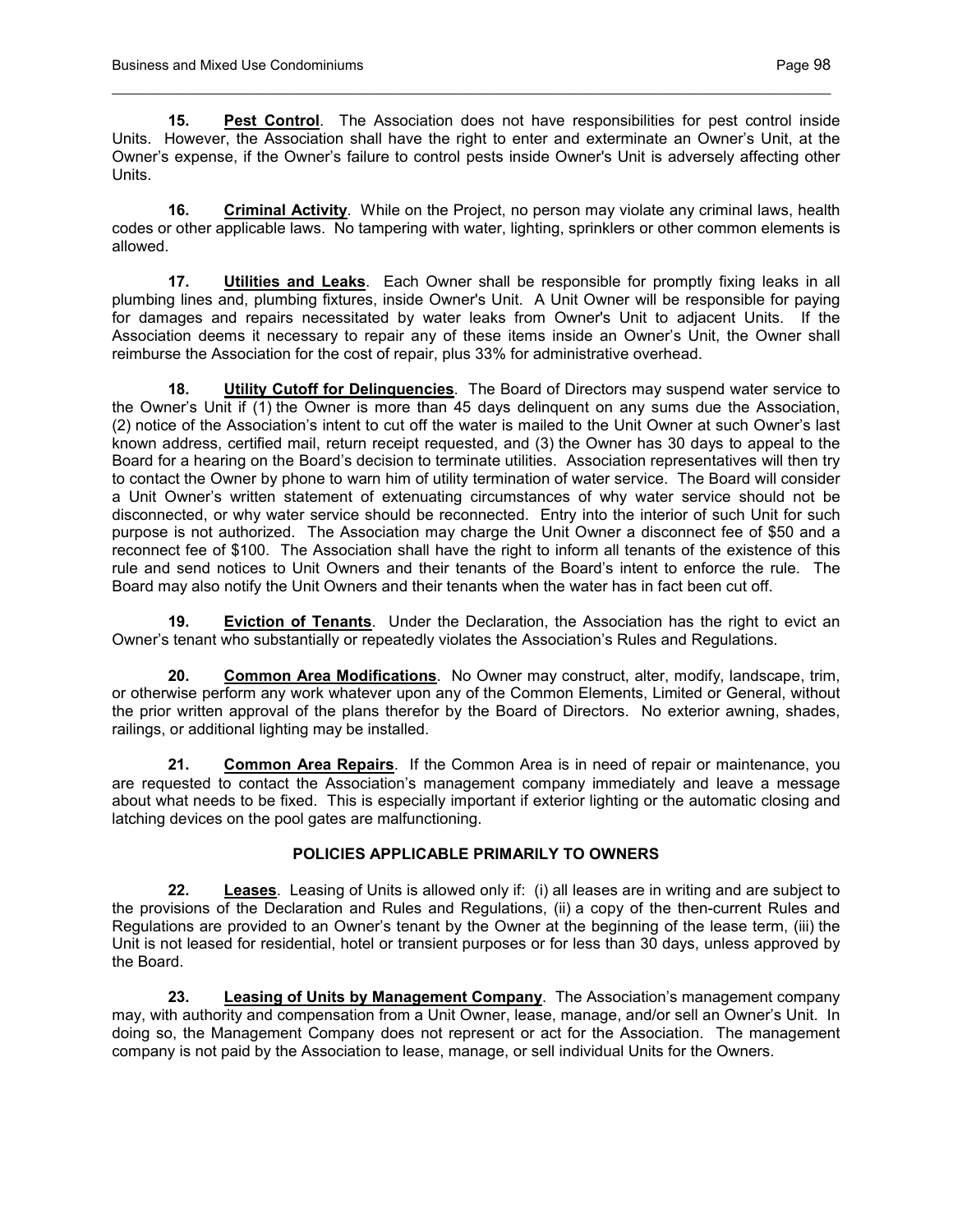**24. Fines**. The Board may levy reasonable fines on Unit Owners for violating the Declaration or Rules. A minimum fine for each violation shall be \$100. Each day of violation may be deemed a separate violation by the Board. Fines may be assessed only if the Unit Owner is notified of the nature and approximate date of the violation and the amount of the fine. Any Unit Owner and/or Owner's family, guest or tenant who has been fined may appeal the fine and appear before the Board to ask that the fine be dropped and to explain why. In order to appeal a fine, the Owner must request such appeal in writing within 30 days of management's mailing of the fine notice to the Owner. There must be notice of the alleged infraction and fine to the Owner no later than 45 days from the alleged infraction.

 $\mathcal{L}_\mathcal{L} = \{ \mathcal{L}_\mathcal{L} = \{ \mathcal{L}_\mathcal{L} = \{ \mathcal{L}_\mathcal{L} = \{ \mathcal{L}_\mathcal{L} = \{ \mathcal{L}_\mathcal{L} = \{ \mathcal{L}_\mathcal{L} = \{ \mathcal{L}_\mathcal{L} = \{ \mathcal{L}_\mathcal{L} = \{ \mathcal{L}_\mathcal{L} = \{ \mathcal{L}_\mathcal{L} = \{ \mathcal{L}_\mathcal{L} = \{ \mathcal{L}_\mathcal{L} = \{ \mathcal{L}_\mathcal{L} = \{ \mathcal{L}_\mathcal{$ 

**25. Late Charges**. The charge for late payment of monies to the Association shall be a onetime \$15 charge to cover the administrative costs, hassle, and overhead of collection (excluding attorney's fees). After the due date, interest shall run on unpaid sums due the Association at the rate of 18% per year compounded annually.

**26. Hot Checks**. The charge for a returned check is \$25 plus bank charges incurred by the Association.

**27. Board Access to Units**. The Association and Managing Agent shall have the right to enter an Owner's Unit for purposes of (1) inspection and (2) protection of property rights and quiet enjoyment of other Owners. The Association may request but not require Owners to furnish the Association with entry keys to their Units for such purposes. If the Unit is unoccupied at the time such entry is needed for such purposes, a locksmith may be used for gaining entry except in case of extreme emergency such as a fire. Emergency utility leaks may be repaired by the Association at the Owner's expense without prior notice. If the Unit is vacant and for sale or lease, the Unit Owner shall furnish a key to the Unit in a sealed envelope to the Association until it is sold or leased.

**28. Fees for Special Services**. Fees chargeable to Owners for special services (such as furnishing resale certificates, eligibility certificates, copies of declarations, copies of information sent to mortgagees, copies of accounting records, *etc*.) shall be set by the Board from time to time.

**29. Change of Address**. Owners shall keep the Association timely informed of their current addresses and any change of addresses.

**30. Names and Addresses of Tenants**. Owners shall notify the Association of current names and addresses of tenants of their respective Units.

**31. Name and Address of New Owners**. An Owner may not sell or convey Owner's Unit without all monies due and owing to the Association being paid in full; and if such Owner does sell, convey, or transfer Owner's Unit without paying such monies, such selling Owner shall remain liable for all monies accruing to the Association thereafter on such until such monies are paid in full. If an Owner sells or transfers Ownership of Owner's Unit and fails to notify the Association of the sale, the selling Owner shall continue to be liable for the assessments accruing after the sale or transfer until such time as the selling or transferring Owner notifies the Association in writing of the name and address of the new Owner.

**32. Declaration Provisions**. Many of these policies are directly from the Declaration of Covenants, Conditions, and Restrictions which apply to Owners and their occupants and guests. Some of the policies are in addition to what is in the Declaration. All Declaration provisions apply – even if not set forth below. Except for provisions of these policies that come from the Declaration, the policies may be changed or added to by the Board.

**33. Non-Liability and Release of the Association, Officers, And Directors**. AS PROVIDED IN THE DECLARATION APPLICABLE TO THE CONDOMINIUM PROJECT, THE DECLARANT, THE ASSOCIATION AND ITS OFFICERS AND DIRECTORS SHALL NOT BE LIABLE TO UNIT OWNERS, THEIR TENANTS, AND PERSONS ON THE PROPERTY AT THEIR INVITATION OR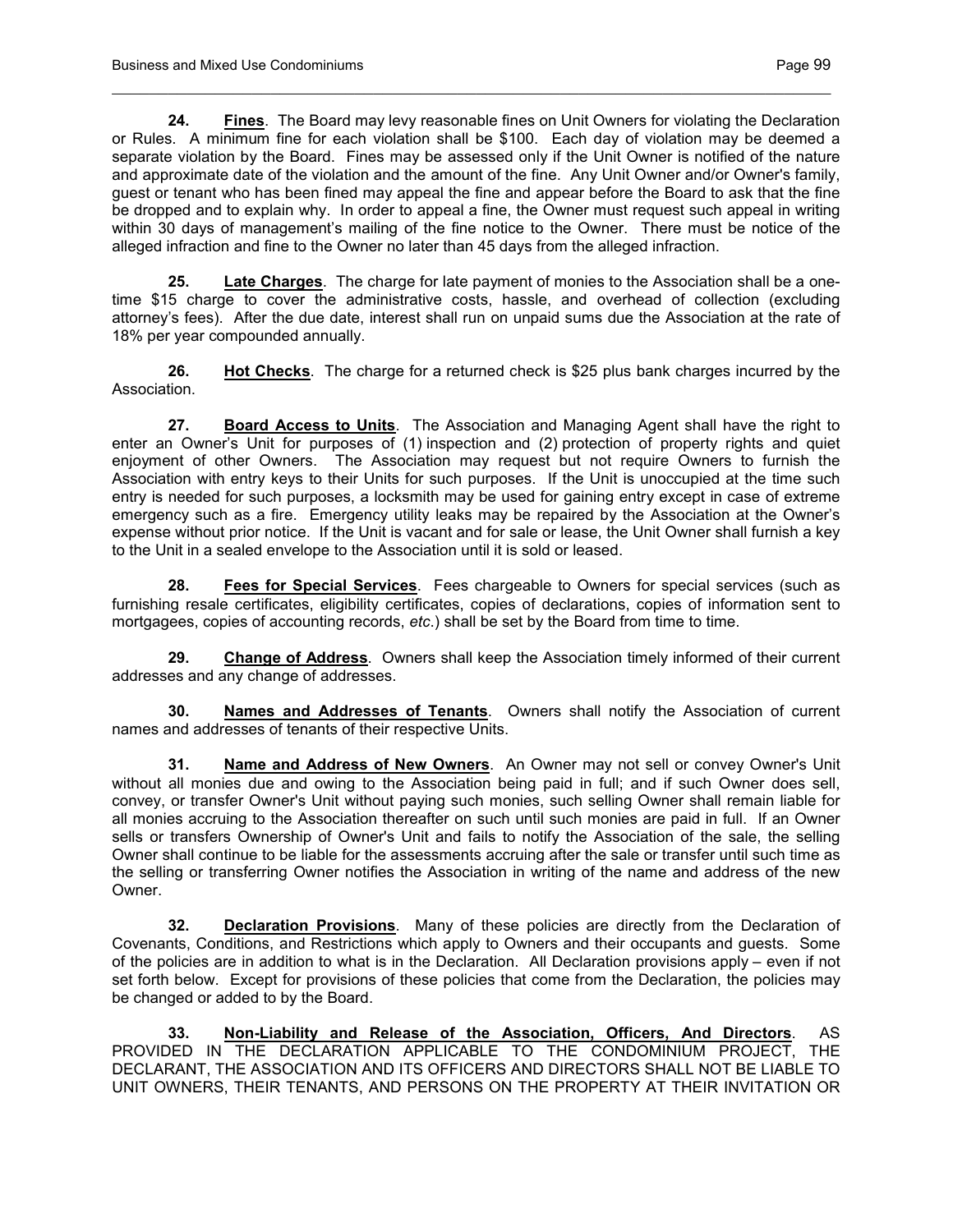WITH THEIR PERMISSION, FOR PROPERTY DAMAGE, PERSONAL INJURIES OR HARM RESULTING AT ANY TIME FROM NEGLIGENT CONDUCT OF THE DECLARANT, THE ASSOCIATION'S OFFICERS, DIRECTORS, EMPLOYEES AND AGENTS RELATING TO ENFORCEMENT OR NONENFORCEMENT OF THE ASSOCIATION'S DECLARATION OR RULES. THIS INCLUDES BUT IS NOT LIMITED TO ANY DECLARATION PROVISIONS AND RULES REGARDING VEHICLE PARKING, COMMON AREA LIGHTING OR FENCING, COMMON AREA SECURITY, HAZARDOUS MATERIALS STORAGE, ELECTRICAL LINES, GAS LINE OR SANITARY SEWER SYSTEM FAILURES, ETC. UNDER THE DECLARATION, BY ACCEPTANCE OF A DEED OR LEASE, OWNERS AND TENANTS, AS WELL AS PERSONS ON THE PROPERTY AT THEIR INVITATION OR WITH THEIR PERMISSION, ARE DEEMED TO HAVE RELEASED THE DECLARANT, THE ASSOCIATION AND ITS OFFICERS AND DIRECTORS FROM SUCH LIABILITY, TO THE EXTENT AUTHORIZED BY LAW. THE FOREGOING DOES NOT RELEASE AN OFFICER OR DIRECTOR FROM LIABILITY FOR ACTS OR OMISSIONS WHICH ARE (1) A BREACH OF THE OFFICER'S OR DIRECTOR'S DUTY OF LOYALTY AND FIDUCIARY DUTY TO THE ASSOCIATION OF ITS MEMBERS, (2) ACTS OR OMISSIONS NOT IN GOOD FAITH OR INVOLVING INTENTIONAL MISCONDUCT OR A KNOWING VIOLATION OF LAW, (3) A TRANSACTION FROM WHICH AN OFFICER OR DIRECTOR RECEIVES AN IMPROPER BENEFIT, WHETHER OR NOT THE BENEFIT RESULTED FROM AN ACTION TAKEN WITHIN THE SCOPE OF THE DIRECTOR'S OFFICE, OR (4) AN ACT OR OMISSION FOR WHICH THE LIABILITY OF THE DIRECTOR IS EXPRESSLY PROVIDED BY STATUTE.

 $\mathcal{L}_\mathcal{L} = \{ \mathcal{L}_\mathcal{L} = \{ \mathcal{L}_\mathcal{L} = \{ \mathcal{L}_\mathcal{L} = \{ \mathcal{L}_\mathcal{L} = \{ \mathcal{L}_\mathcal{L} = \{ \mathcal{L}_\mathcal{L} = \{ \mathcal{L}_\mathcal{L} = \{ \mathcal{L}_\mathcal{L} = \{ \mathcal{L}_\mathcal{L} = \{ \mathcal{L}_\mathcal{L} = \{ \mathcal{L}_\mathcal{L} = \{ \mathcal{L}_\mathcal{L} = \{ \mathcal{L}_\mathcal{L} = \{ \mathcal{L}_\mathcal{$ 

Office Park Condominium Owners' Association, Inc.

 $\_$ \_\_\_\_\_\_\_\_\_\_\_\_\_\_\_\_\_\_, President

\_\_\_\_\_\_\_\_\_\_\_\_\_\_\_\_\_\_\_\_\_\_\_\_\_\_\_, 2013

Date of Adoption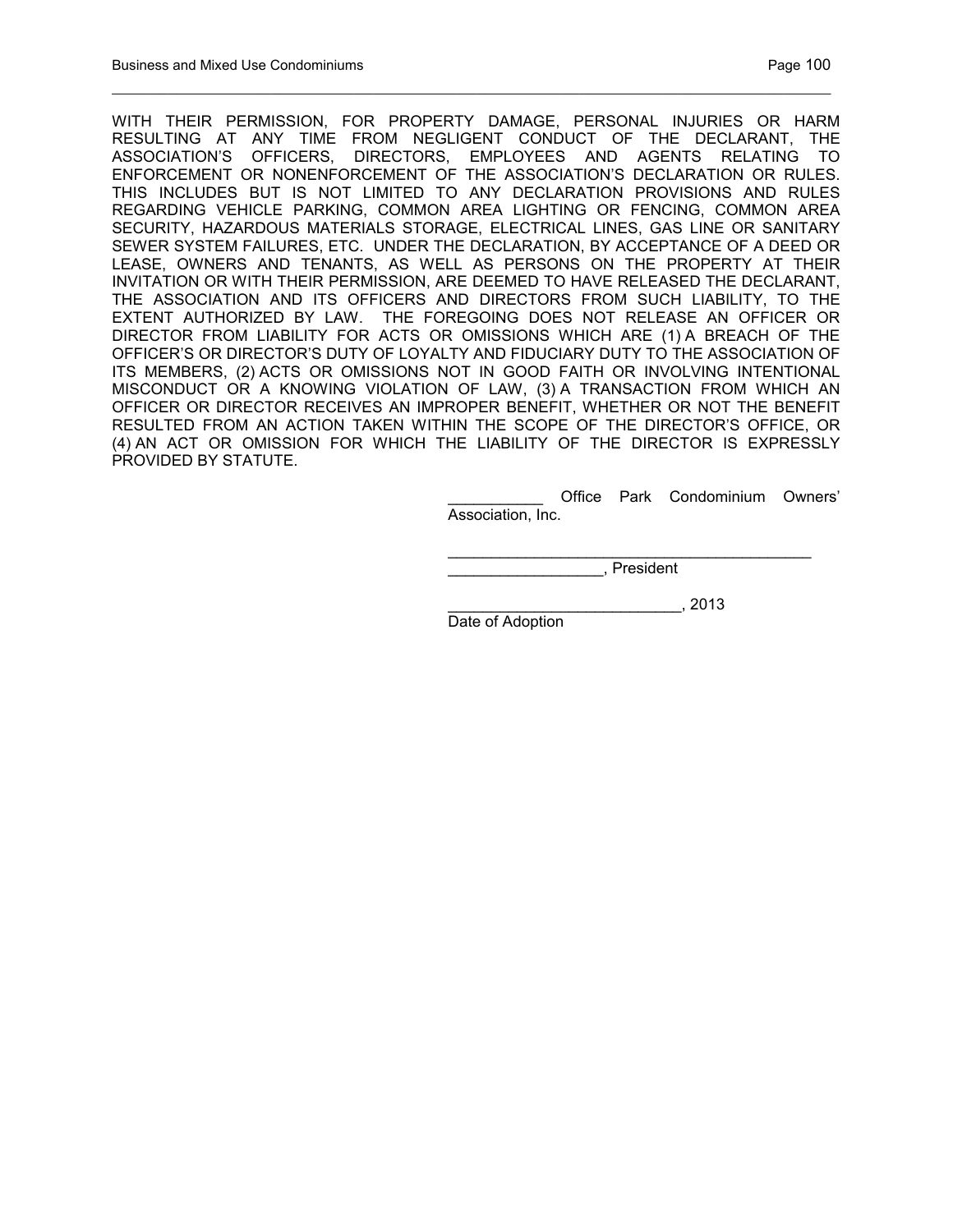### **B10. Exhibit I – Architectural Guidelines.**

### **EXHIBIT I**

 $\mathcal{L}_\mathcal{L} = \{ \mathcal{L}_\mathcal{L} = \{ \mathcal{L}_\mathcal{L} = \{ \mathcal{L}_\mathcal{L} = \{ \mathcal{L}_\mathcal{L} = \{ \mathcal{L}_\mathcal{L} = \{ \mathcal{L}_\mathcal{L} = \{ \mathcal{L}_\mathcal{L} = \{ \mathcal{L}_\mathcal{L} = \{ \mathcal{L}_\mathcal{L} = \{ \mathcal{L}_\mathcal{L} = \{ \mathcal{L}_\mathcal{L} = \{ \mathcal{L}_\mathcal{L} = \{ \mathcal{L}_\mathcal{L} = \{ \mathcal{L}_\mathcal{$ 

# **(See Section 3.8 of Declaration)**

### **ARCHITECTURAL GUIDELINES**

**NOTICE OF CONFIDENTIALITY RIGHTS: IF YOU ARE A NATURAL PERSON, YOU MAY REMOVE OR STRIKE ANY OF THE FOLLOWING INFORMATION FROM THIS INSTRUMENT BEFORE IT IS FILED FOR RECORD IN THE PUBLIC RECORDS: YOUR SOCIAL SECURITY NUMBER OR YOUR DRIVER'S LICENSE NUMBER.**

# **ARCHITECTURAL GUIDELINES**

**FOR**

**\_\_\_\_\_\_\_\_\_\_\_ OFFICE PARK**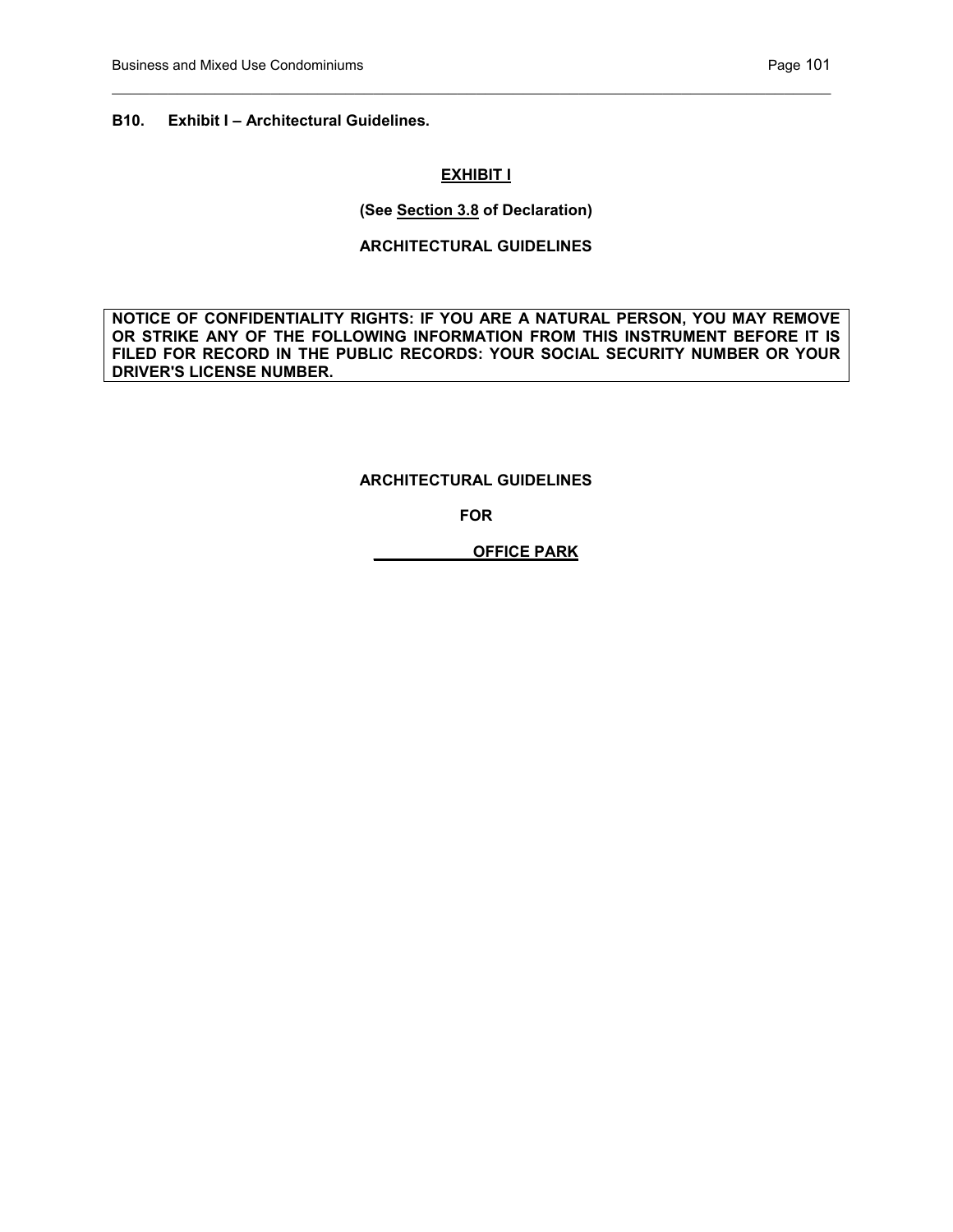# **TABLE OF CONTENTS**

| 1. |          |                |
|----|----------|----------------|
|    | А.       |                |
|    | В.       |                |
|    | C.       |                |
|    | D.       |                |
|    | Е.       |                |
|    | F.       |                |
|    | G.       |                |
|    |          | 1.             |
|    |          | 2.             |
|    |          | 3.             |
|    |          | 4.             |
|    |          |                |
| 2. |          |                |
|    | А.       |                |
|    | В.       |                |
|    | C.       |                |
|    |          | 1 <sub>1</sub> |
|    |          | 2.             |
|    |          | 3.             |
|    |          | 4.             |
|    |          | 5.             |
|    | D.<br>Е. |                |
|    | F.       |                |
|    | G.       |                |
|    | Η.       |                |
|    | L.       |                |
|    | J.       |                |
|    |          |                |
| 3. |          |                |
|    | А.       |                |
|    | Β.       |                |
|    | C.       |                |
|    | D.       |                |
|    | Е.       |                |
|    | F.       |                |
|    |          | 1.             |
|    |          | 2.             |
|    |          | 3.             |
|    |          | 4.             |
|    | G.       |                |
|    | Η.       |                |
|    | I.       |                |
|    | J.       |                |
|    | Κ.       |                |
| 4. |          |                |
|    | А.       |                |
|    |          | 1.             |
|    |          | 2.             |
|    |          | 3.             |
|    |          | 4.             |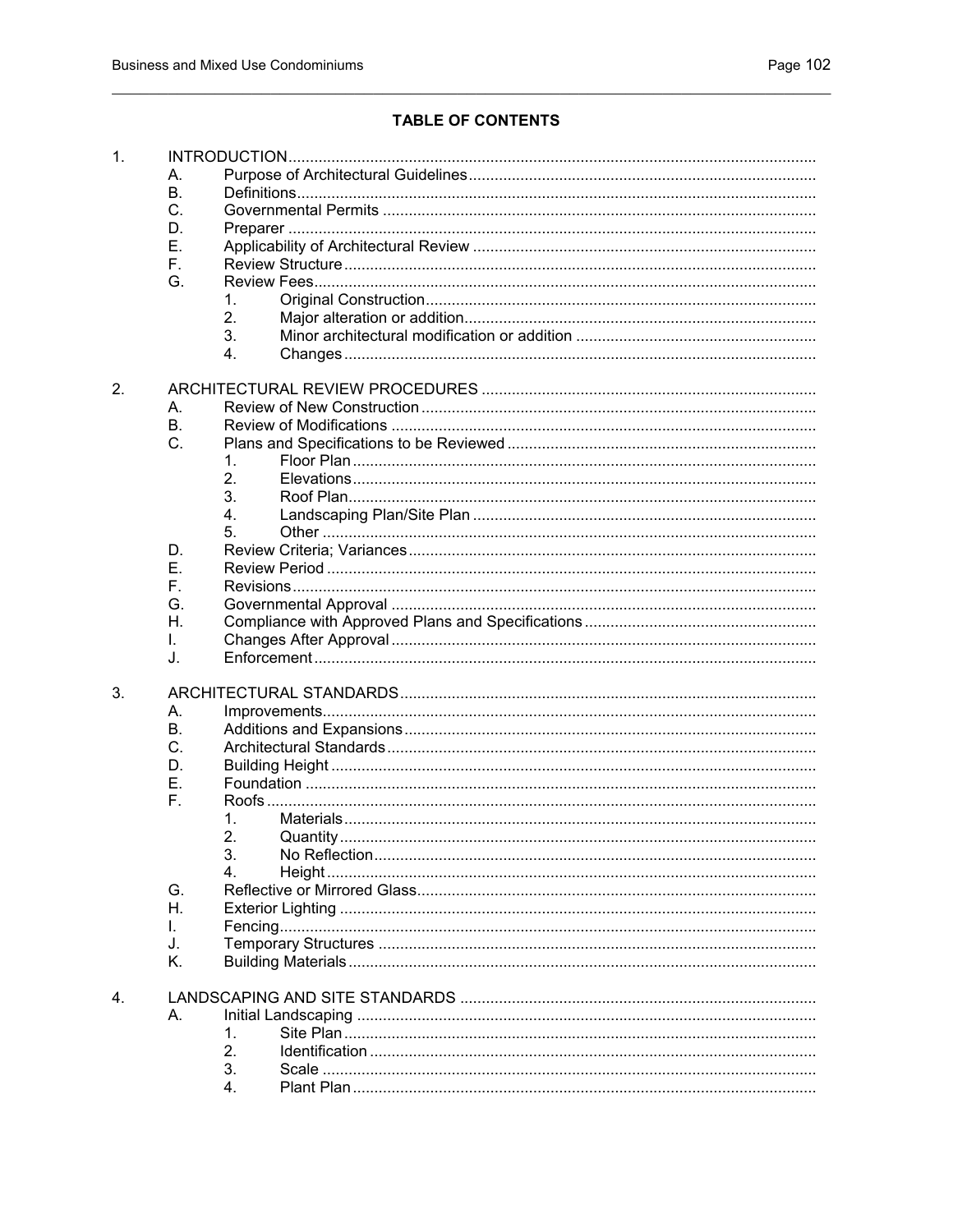|                | В.<br>C.                         | 5.<br>6.<br>7 <sub>1</sub>                             |
|----------------|----------------------------------|--------------------------------------------------------|
| 5.             | А.<br>Β.<br>C.<br>D.             |                                                        |
| 6              |                                  |                                                        |
| 7 <sub>1</sub> | A.<br>$\mathbf{B}$ .<br>C.<br>D. | CHANGES AND AMENDMENTS TO THE ARCHITECTURAL GUIDELINES |

# **TABLE OF EXHIBITS**

Owner Application for Architectural Control Committee Review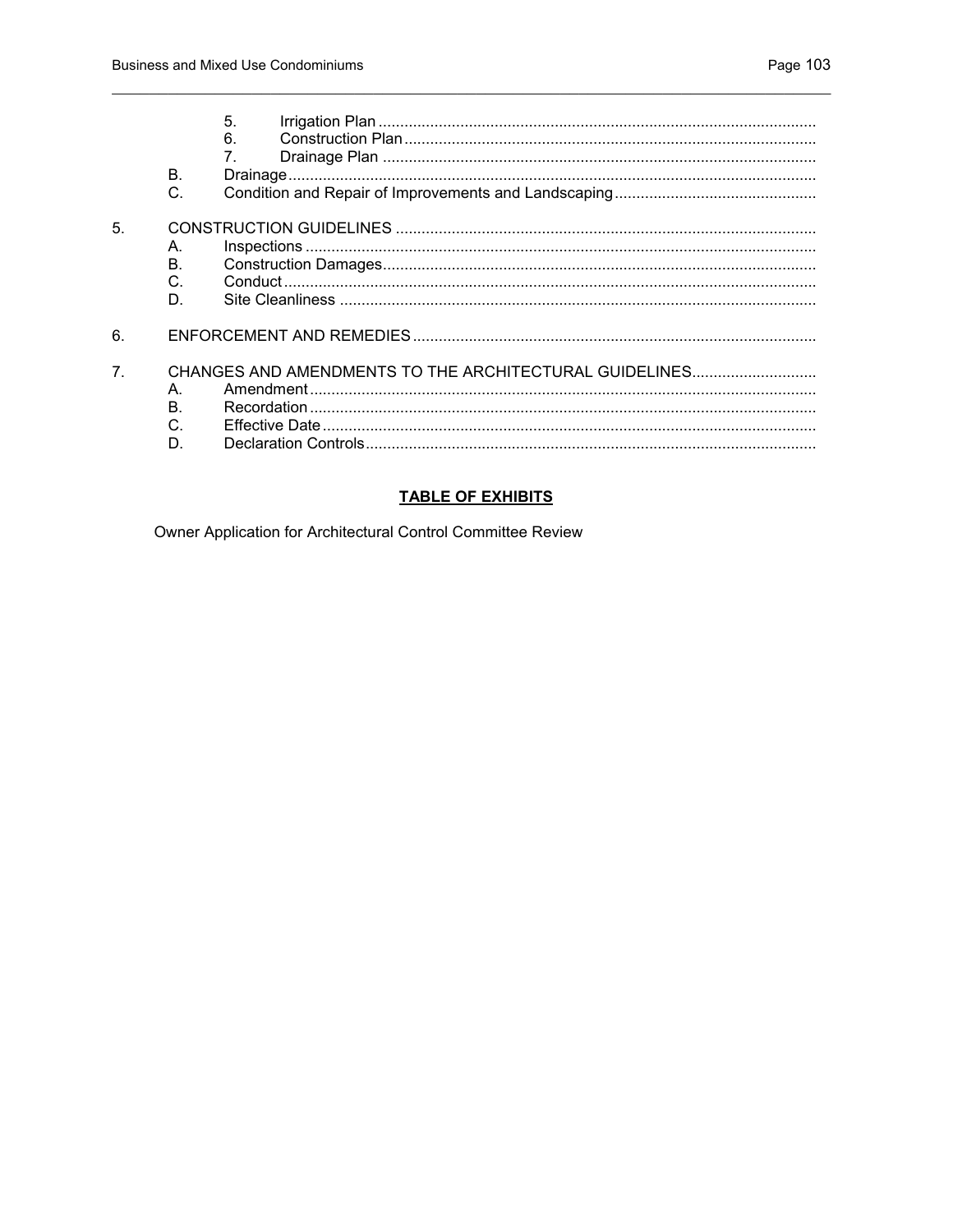# **1. INTRODUCTION**

**A. Purpose of Architectural Guidelines**. The Architectural Guidelines ("**Architectural Guidelines**") for \_\_\_\_\_\_\_\_\_\_\_ Office Park ("**Office Park**") provide an overall framework and comprehensive set of standards and procedures for the development of the Office Park in an orderly and cohesive manner. These standards have been developed to assist in the planning, constructing, landscaping, and modifying of Improvements within the Office Park. The standards set forth criteria for design, style, materials, colors and location of site improvements, landscaping, signage and lighting. In addition, the Architectural Guidelines establish a process for review of proposed construction and modifications to Building Sites to ensure that all sites within the Office Park are developed with the consistency and quality that attracted you to this development. To the extent the standards set forth in the Declaration (as hereinafter defined) differ from the standards set forth in these Architectural Guidelines, the more restrictive standard shall prevail.

 $\mathcal{L}_\mathcal{L} = \{ \mathcal{L}_\mathcal{L} = \{ \mathcal{L}_\mathcal{L} = \{ \mathcal{L}_\mathcal{L} = \{ \mathcal{L}_\mathcal{L} = \{ \mathcal{L}_\mathcal{L} = \{ \mathcal{L}_\mathcal{L} = \{ \mathcal{L}_\mathcal{L} = \{ \mathcal{L}_\mathcal{L} = \{ \mathcal{L}_\mathcal{L} = \{ \mathcal{L}_\mathcal{L} = \{ \mathcal{L}_\mathcal{L} = \{ \mathcal{L}_\mathcal{L} = \{ \mathcal{L}_\mathcal{L} = \{ \mathcal{L}_\mathcal{$ 

**B. Definitions** Capitalized terms that are not defined in these Architectural Guidelines shall have the same meaning as set forth in the Declaration.

**C. Governmental Permits** To the extent that any applicable governmental ordinance, building code or regulation requires a more restrictive standard than the standards set forth in these Architectural Guidelines or in the Declaration of Covenants, Conditions, and Restrictions for Office Park, A Condominium (the "**Declaration**"), the applicable governmental standards shall prevail. To the extent that any applicable governmental standard is less restrictive, the Declaration and the Architectural Guidelines (in that order) shall prevail.

**D. Preparer**. These Architectural Guidelines have been prepared by Condominium Developer, Ltd. (the "**Declarant**") and adopted by the Declarant pursuant to the Declaration. The Architectural Guidelines may be changed and amended to serve the needs of an evolving office park pursuant to the procedures set forth in the Declaration and in **Article 7** of these Architectural Guidelines.

**E. Applicability of Architectural Review**. Unless otherwise specifically stated in the Declaration or these Architectural Guidelines, all Plans and Specifications must be approved by the Architectural Control Committee before any construction or modification of Improvements on a Building Site begins.

Owners are responsible for ensuring compliance with all standards and procedures within these Architectural Guidelines. Owners are also governed by the requirements and restrictions set forth in the Declaration and any applicable Supplemental Declaration.

**F. Review Structure**. The Architectural Control Committee handles architectural control and review for the Office Park. The term "**Architectural Control Committee**," as used in these Architectural Guidelines, shall refer to the Architectural Control Committee.

**G. Review Fees**. When an Owner submits Plans and Specifications to the Architectural Control Committee for approval, the submission shall include a "**Review Fee**." The Review Fee shall be made payable to the Association as follows:

**1. Original Construction**: The original improvement of a Building Site.

Review fee - \$

**2. Major Alteration or Addition**: A structural or site modification significant enough to warrant the issuance of a building permit by a governmental authority.

Review Fee - \$\_\_\_\_\_\_\_\_\_\_.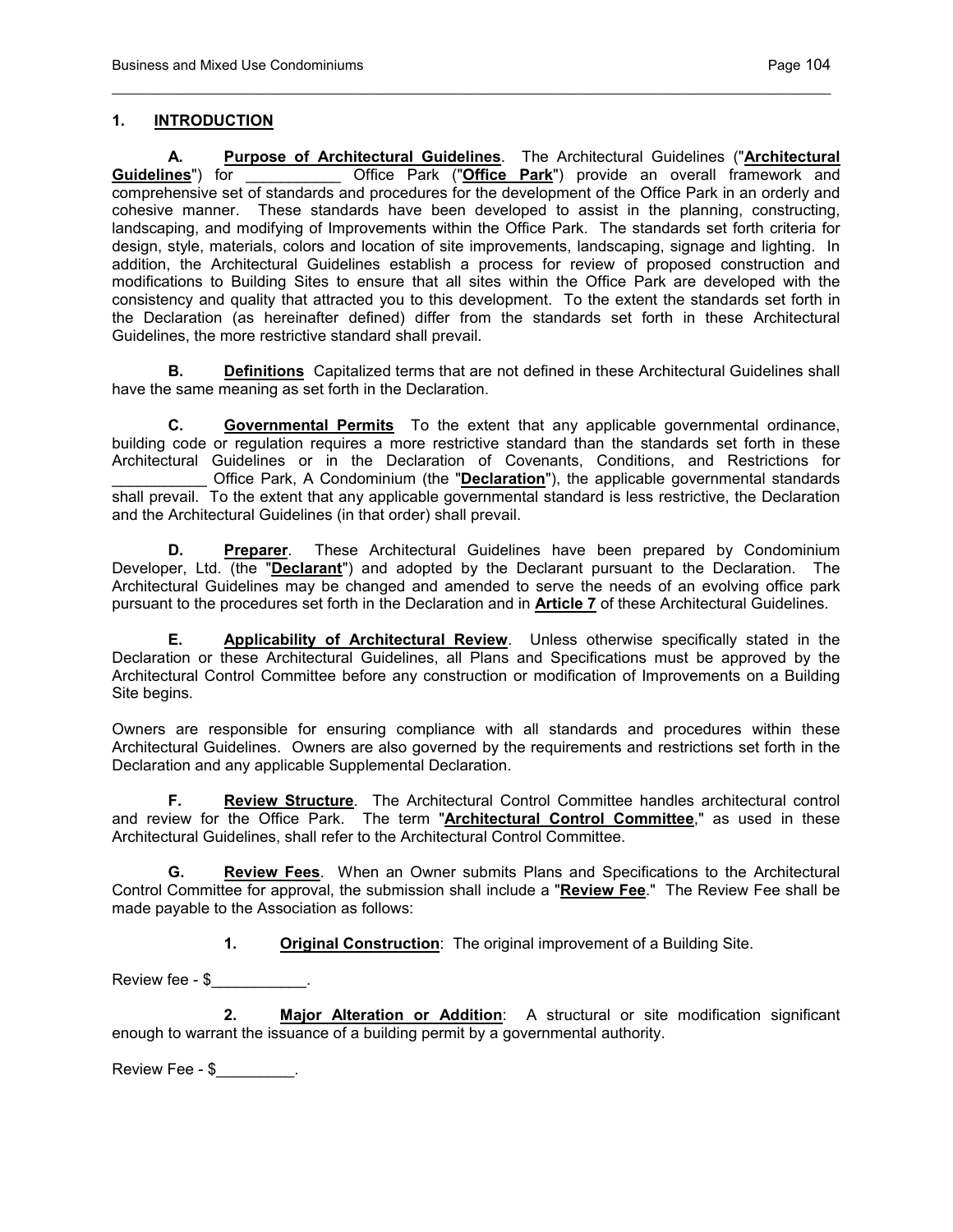**3. Minor Architectural Modification or Addition**: Any architectural changes which require architectural review and approval as set forth in the Declaration or these Architectural Guidelines for which a governmental building permit is not required. For example, changing the exterior color scheme of the Building or installing landscaping which deviates from the typical landscaping plan.

 $\mathcal{L}_\mathcal{L} = \{ \mathcal{L}_\mathcal{L} = \{ \mathcal{L}_\mathcal{L} = \{ \mathcal{L}_\mathcal{L} = \{ \mathcal{L}_\mathcal{L} = \{ \mathcal{L}_\mathcal{L} = \{ \mathcal{L}_\mathcal{L} = \{ \mathcal{L}_\mathcal{L} = \{ \mathcal{L}_\mathcal{L} = \{ \mathcal{L}_\mathcal{L} = \{ \mathcal{L}_\mathcal{L} = \{ \mathcal{L}_\mathcal{L} = \{ \mathcal{L}_\mathcal{L} = \{ \mathcal{L}_\mathcal{L} = \{ \mathcal{L}_\mathcal{$ 

Review Fee - \$\_\_\_\_\_\_\_\_\_.

**4. Changes**: Changes to or resubmission of approved or unapproved Plans and Specifications.

Review Fee - \$

# **2. ARCHITECTURAL REVIEW PROCEDURES**

**A. Review of New Construction**. Plans and Specifications for new construction upon any Building Site must be reviewed and approved by the Architectural Control Committee, and require the submission of an Application for Review and payment of the Review Fee. Owner shall submit to the Architectural Control Committee a conceptual or preliminary site layout and all of the Plans and Specifications listed in **Section 2.C**. Also, if available information concerning irrigation systems, drainage, lighting, landscaping, fencing, elevation, excavation, screening, and other features shall be provided. Owners may request an initial meeting with a representative of the Architectural Control Committee to address any questions about the Office Park and the Architectural Guidelines.

**B. Review of Modifications.** The review of modifications to existing structures or Improvements shall require the submission of an Application for Review to the Architectural Control Committee along with the required Review Fee. Depending on the scope of the modification, the Architectural Control Committee may require the submission of all or some of the Plans and Specifications listed below in **Section 2.C**. In the alternative, the Architectural Control Committee may require a less detailed description of the proposed modification. The review and approval of modifications shall take place within the same time periods as required for new construction.

**C. Plans and Specifications to be Reviewed.** The Architectural Control Committee shall require 3 full size sets of the following Plans and Specifications for new construction or a modification, in addition to the submission of an Application for Review and payment of a Review Fee:

**1. Floor Plan**. Showing building shell footprint, walkways and other impervious cover to be constructed, retaining walls, trash enclosures, HVAC equipment and utilities and the screening for same, interior spacing of rooms, and connections to driveways and walkways.

**2. Elevations**. Front, rear and side exterior elevations showing building materials and finishes, and indicating the maximum height of the Suite and other Improvements and relationship to existing and proposed finished grades.

**3. Roof Plan**. Showing slopes, pitches and gables, unless reflected in the other Plans and Specifications.

**4. Landscaping Plan/Site Plan**. Showing location of major excavations and trees (other than cedar) greater than 6" in diameter for which permission is requested to cut down.

**5. Other**. Such other information, data, and drawings as may be reasonably requested by the Architectural Control Committee, including, without limitation, total proposed impervious cover, screening and other features.

**D. Review Criteria; Variances**. In its review process, the Architectural Control Committee may consider the quality of workmanship and design, harmony of external design with existing structures,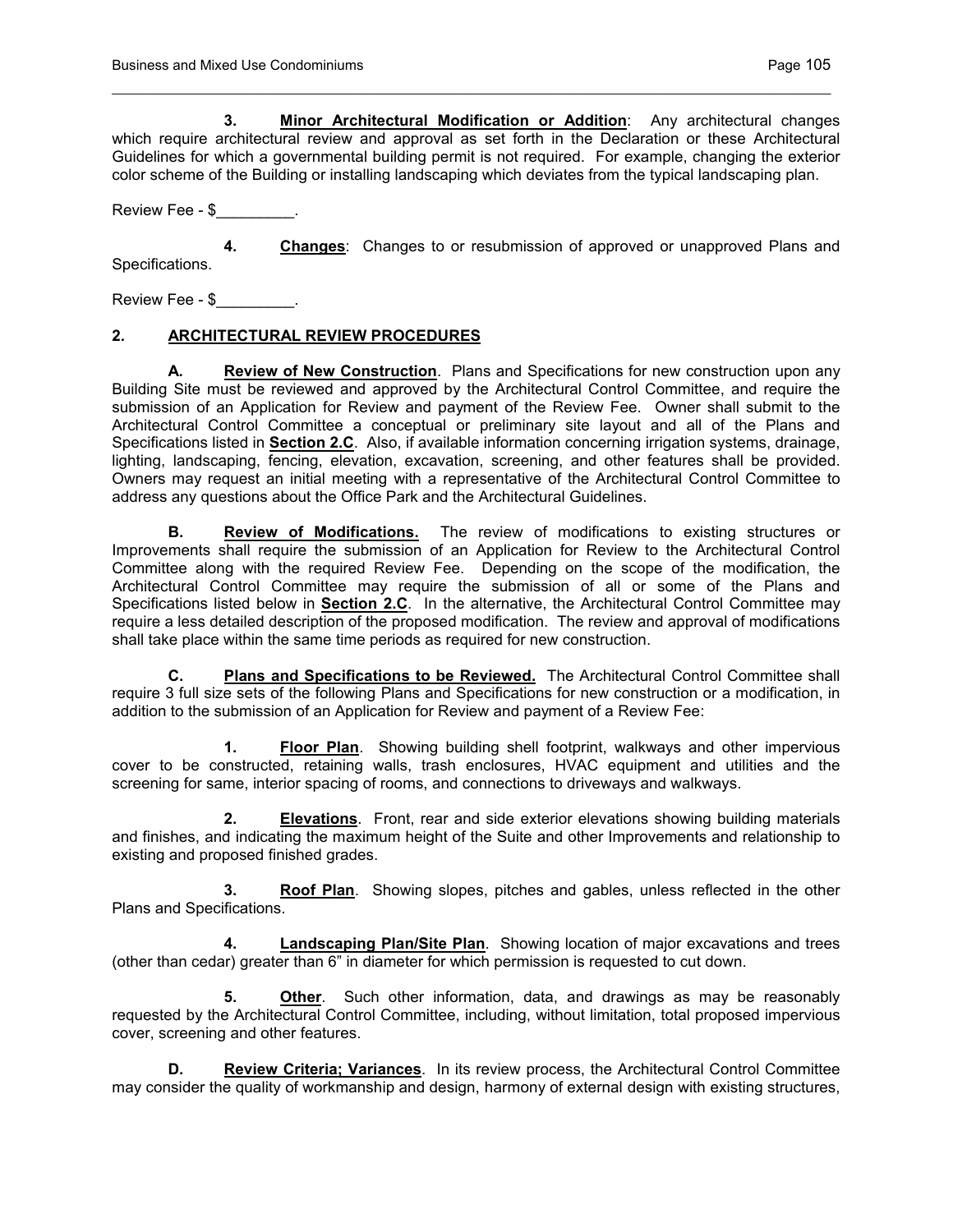location in relation to surrounding structures, topography, trees, and finish grade elevation, among other things. The Architectural Control Committee shall have the power to grant a variance from strict compliance when a deviation is deemed by the Architectural Control Committee to be desirable, so long as the variance does not result in a material violation of the Declaration. No variance shall be effective unless in writing and signed by the Architectural Control Committee.

 $\mathcal{L}_\mathcal{L} = \{ \mathcal{L}_\mathcal{L} = \{ \mathcal{L}_\mathcal{L} = \{ \mathcal{L}_\mathcal{L} = \{ \mathcal{L}_\mathcal{L} = \{ \mathcal{L}_\mathcal{L} = \{ \mathcal{L}_\mathcal{L} = \{ \mathcal{L}_\mathcal{L} = \{ \mathcal{L}_\mathcal{L} = \{ \mathcal{L}_\mathcal{L} = \{ \mathcal{L}_\mathcal{L} = \{ \mathcal{L}_\mathcal{L} = \{ \mathcal{L}_\mathcal{L} = \{ \mathcal{L}_\mathcal{L} = \{ \mathcal{L}_\mathcal{$ 

**E. Review Period**. Each Application for Review shall be approved or disapproved in accordance with **Sections 3.8** and other applicable provisions of the Declaration. The Architectural Control Committee is to notify the Owner of the Architectural Control Committee's approval or disapproval with specified objections or notice of need for additional information by sending a reply within 12 days of receipt of each submission by an Owner. The Architectural Control Committee may reply by mail, email, or fax.

**F. Revisions**. If the Architectural Control Committee disapproves of the Plans and Specifications, or any matter reflected thereby, the Review shall provide a written list of objections. Upon a disapproval, the Owner may submit revised Plans and Specifications to the Architectural Control Committee in accordance with Section 3.8 and other applicable provisions of the Declaration.

**G. Governmental Approval**. The review and approval of Plans and Specifications shall not be a substitute for compliance with the permitting and approval requirements of the City of County or other governmental authorities having jurisdiction over the Office Park. It is the responsibility of each Owner to obtain all necessary permits and approvals.

**H. Compliance with Approved Plans and Specifications**. All work must conform to approved Plans and Specifications. If it is determined by the Architectural Control Committee that work completed or in progress on any Building Site is not in compliance with these Architectural Guidelines or any approval issued by the Architectural Control Committee, the Architectural Control Committee shall, directly or through the Board, notify the Owner in writing of such noncompliance specifying in reasonable detail the particulars of noncompliance and shall require the Owner to remedy the same. If the Owner fails to remedy such noncompliance or fails to commence and continue diligently toward achieving compliance within the time period stated in the notice, then such noncompliance shall be deemed to be in violation of the Declaration and these Architectural Guidelines.

**I. Changes After Approval**. All proposed changes to Plans and Specifications, including changes that affect the exterior of any Building, grading, or landscaping, made after the approval of Plans and Specifications must be submitted to and approved in writing by the Architectural Control Committee prior to implementation. If a governmental authority having jurisdiction requires that changes be made to final construction Plans and Specifications previously approved by the Architectural Control Committee, the Owner must notify the Architectural Control Committee of such changes and receive approval from the Architectural Control Committee prior to implementing such changes.

**J. Enforcement**. In the event of any violation of these Architectural Guidelines, the Declarant or the Board may take any action set forth in the Bylaws or the Declaration, including the levy of a Special Assessment pursuant to the Declaration. The Declarant or the Board may remove or remedy the violation and/or seek injunctive relief requiring the removal or the remedying of the violation. In addition, the Declarant or the Board shall be entitled to recover the costs incurred in enforcing compliance and/or impose a fine against the Building Site upon which such violation exists.

# **3. ARCHITECTURAL STANDARDS**.

The following specific criteria shall apply to all proposed or existing construction or modification within the Office Park unless Architectural Control Committee grants a variance.

**A. Improvements**. Owners shall secure Architectural Control Committee approval prior to construction, modification or removal of any Improvements.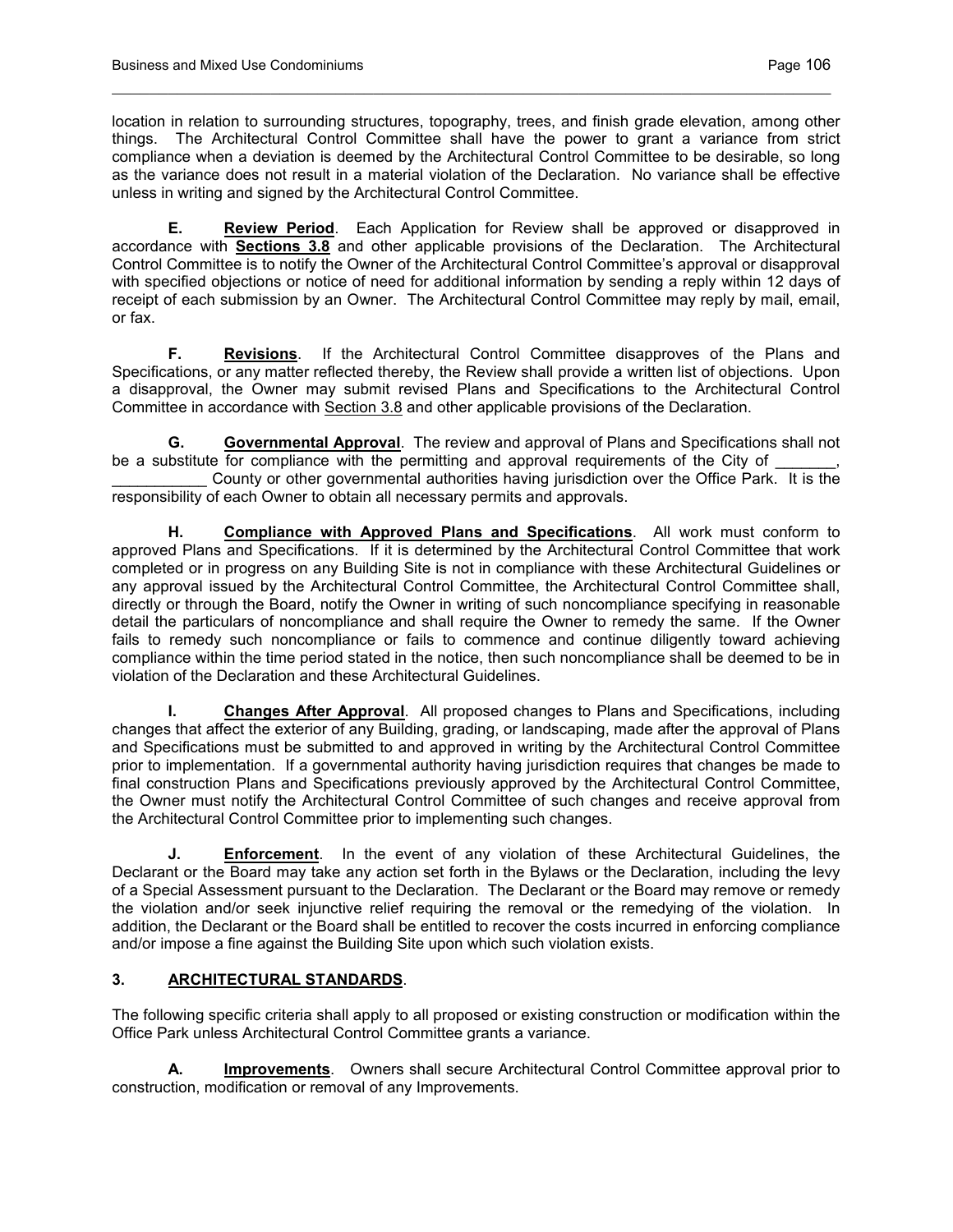**B. Additions and Expansions**. Architectural Control Committee approval is required for any addition to or expansion of a Building. Materials shall match or compliment the existing Building.

 $\mathcal{L}_\mathcal{L} = \{ \mathcal{L}_\mathcal{L} = \{ \mathcal{L}_\mathcal{L} = \{ \mathcal{L}_\mathcal{L} = \{ \mathcal{L}_\mathcal{L} = \{ \mathcal{L}_\mathcal{L} = \{ \mathcal{L}_\mathcal{L} = \{ \mathcal{L}_\mathcal{L} = \{ \mathcal{L}_\mathcal{L} = \{ \mathcal{L}_\mathcal{L} = \{ \mathcal{L}_\mathcal{L} = \{ \mathcal{L}_\mathcal{L} = \{ \mathcal{L}_\mathcal{L} = \{ \mathcal{L}_\mathcal{L} = \{ \mathcal{L}_\mathcal{$ 

**C. Architectural Standards**. The exteriors of all Buildings must be designed to be compatible with the natural site features of the Building Site and to be in harmony with their surroundings including the land forms, the natural contours, local climate, vegetation, and the views. The Architectural Control Committee in its discretion can veto a design or suggest improvements to the design based on an analysis of the design and its compatibility with the standards established above and others in these Architectural Guidelines. The Architectural Control Committee will provide in writing reasons for its assessment and suggestions to the Owner.

**D. Building Height**. No Improvement greater than \_\_ feet or more than \_\_ stories in height may be constructed unless the Architectural Control Committee grants a variance. As applied to a Building, height is measured as specified by applicable regulations of County, or if there are no such applicable regulations, as follows: from the average elevation from the existing grade(s), front to rear of the Building (1) to the highest point of the coping of a flat roof; (2) to the deck line of a mansard roof; (3) to the average height of the highest gable on a pitched or hipped roof; or (4) if none of the preceding, then to the highest point of the Building, excluding spires, antennae, ventilators, chimneys or other similar appurtenances not extending over 6 feet above the Building on which they are located. The Architectural Control Committee may consider the impact of the height of proposed Improvements on the views of other Owners and Building Sites in determining whether or not to approve Plans and Specifications.

**E. Foundation**. All foundations for Improvements shall, to the extent possible, conform to the topography of the Building Site on which the Improvements are being constructed. No areas under any foundation shall be exposed to views from any public or private street, driveway, walkway, or another Building Site.

**F. Roofs**. Rooflines must be appropriate for the architectural style. All roofs also must:

**1. Materials**. Be constructed of wood shingles, clay tile, cement tile, slate, stone, synthetic slate, non-reflective standing seam metal of earth tone colors (some ornamental use of copper roofing may be allowed in the discretion of the Architectural Control Committee) or other material approved by the Architectural Control Committee;

- **2. Quality**. Be of high grade and quality;
- **3. No reflection**. Not be reflective; and

**4. Height**. Not exceed the applicable governmental authority's required height limits unless a variance is granted by the applicable governmental authority, if required, and the Architectural Control Committee.

**G. Reflective or Mirrored Glass**. No reflective or mirrored glass shall be used on the outside areas of any Buildings or other Improvements.

**H. Exterior Lighting**. Exterior lighting or illumination of buildings, yards, landscaping and parking areas shall be designed and installed with adequate top and side shielding to avoid visible glare (direct or reflected) onto streets, driveways, walkways, and/or other Building Sites.

**I. Fencing**. The Architectural Control Committee, in its discretion, may allow or prohibit the construction of any proposed fence; may specify the materials of which any proposed fence must be constructed; and may from time to time adopt and revise recommendations regarding fencing.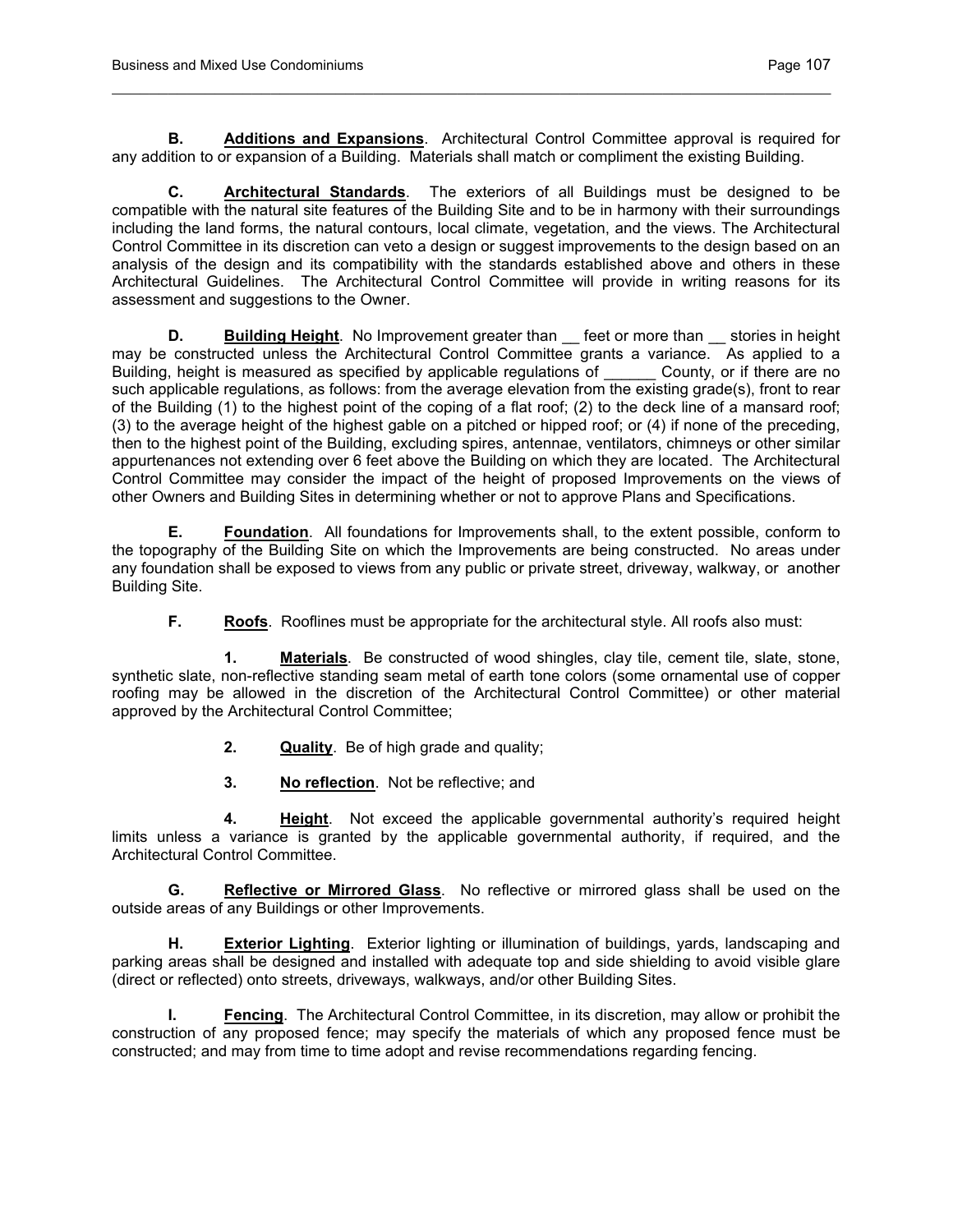**J. Temporary Structures**. Temporary structures other than those used during the initial construction of a Building and those permitted under the Declaration are prohibited.

 $\mathcal{L}_\mathcal{L} = \{ \mathcal{L}_\mathcal{L} = \{ \mathcal{L}_\mathcal{L} = \{ \mathcal{L}_\mathcal{L} = \{ \mathcal{L}_\mathcal{L} = \{ \mathcal{L}_\mathcal{L} = \{ \mathcal{L}_\mathcal{L} = \{ \mathcal{L}_\mathcal{L} = \{ \mathcal{L}_\mathcal{L} = \{ \mathcal{L}_\mathcal{L} = \{ \mathcal{L}_\mathcal{L} = \{ \mathcal{L}_\mathcal{L} = \{ \mathcal{L}_\mathcal{L} = \{ \mathcal{L}_\mathcal{L} = \{ \mathcal{L}_\mathcal{$ 

**K. Building Materials**. All Buildings shall be of recognized standard construction quality. Exterior wall surfaces (exclusive of glass) shall be of a material specifically approved in writing by the Architectural Control Committee.

# **4. LANDSCAPING AND SITE STANDARDS**.

Landscaping is an essential element of design at the Office Park. Preservation of existing vegetation in addition to the introduction of plants native to the area must be considered in establishing the landscape design.

**A. Initial Landscaping**. The Landscaping Plan included in the Plans and Specifications should include the following:

**1. Site Plan.** Site plan with property boundary, footprints of permanent structures, and locations and identifications of all existing trees.

- **2. Identification**. Project location and owner's name.
- **3. Scale**. North arrow, drawing scale, sheet number, and date.

**4. Plant Plan**. Planting plan showing locations of proposed and existing plants. Plants should be drawn at mature size.

- **5. Irrigation Plan**. Irrigation plan.
- **6. Construction Plan**. Construction details for all structural elements.
- **7. Drainage Plan**. Proposed finished grading and drainage.

**B. Drainage**. Drainage of the Building Site must conform to all applicable governmental requirements. All drainage and grading must be indicated on the Plans and Specifications approved by the Architectural Control Committee. There shall be no interference with the established drainage pattern over any portion of the Office Park except as approved in writing by the Architectural Control Committee.

Landscape Plans and Specifications shall conform to the established drainage pattern, shall cause water to drain away from the foundation of the Building, and shall prevent water from flowing under or ponding near or against the house foundation. Water should flow fully over walkways, sidewalks or driveways into the street. The Architectural Control Committee may require a report from a drainage engineer as part of its review of any landscaping or improvement plan.

**C. Condition and Repair of Improvements and Landscaping**. All Improvements shall at all times be kept in good condition and repair and adequately painted or otherwise maintained by the Owner thereof. All irrigation systems shall be well maintained and operated at each Building to keep lawns and landscaping in a condition acceptable to the Association and appropriate to the season, weather conditions and water availability. All landscaping Plans and Specifications shall be prepared and implemented in order to prevent erosion to the maximum extent reasonably practicable. Each Owner shall keep all trees, shrubs, grass and plantings on such Owner's Building Site or Building Sites free of disease and insects consistent with good horticultural practice.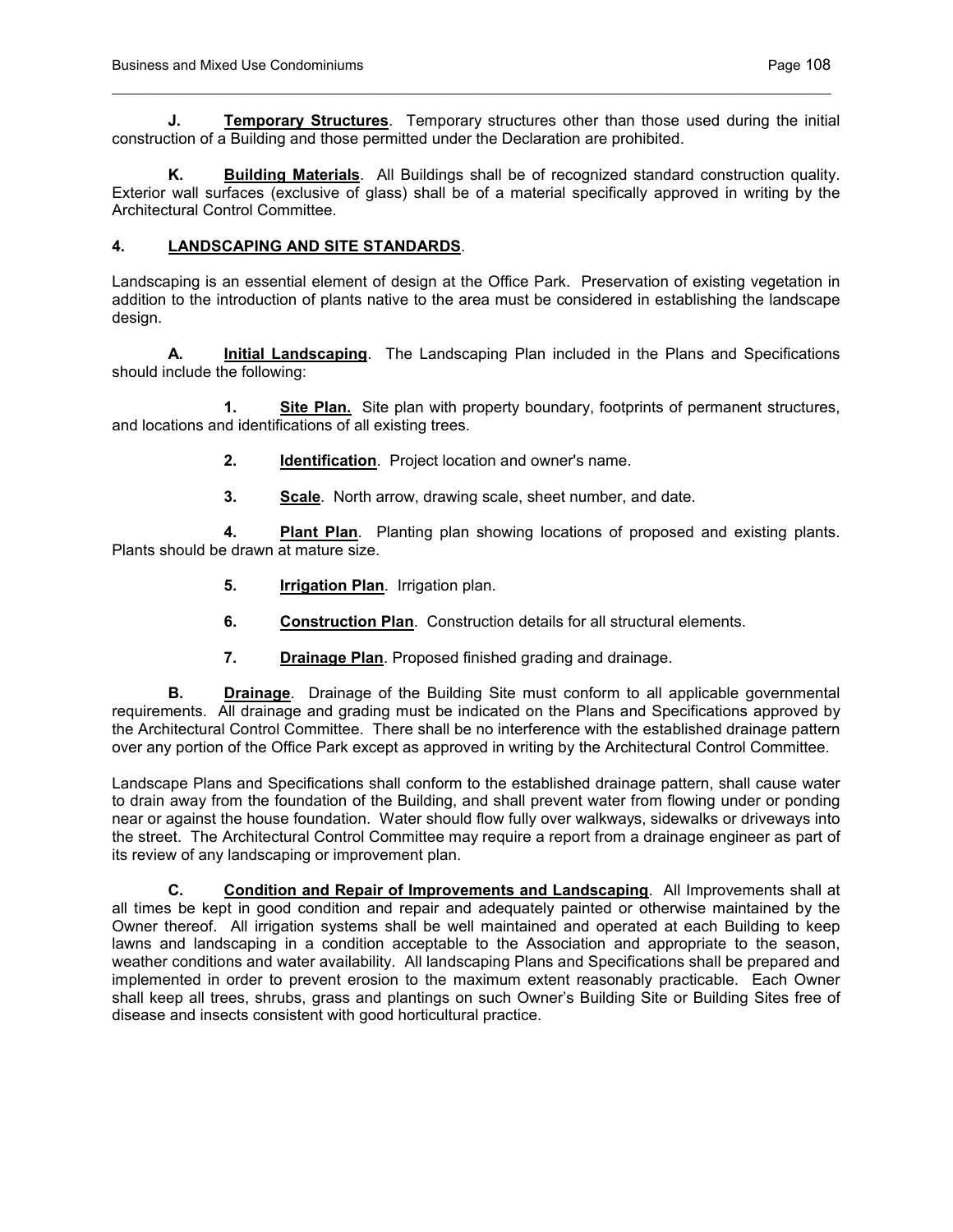# **5. CONSTRUCTION GUIDELINES**.

**A. Inspections**. Each Owner shall schedule and coordinate a review of all construction activities with the Architectural Control Committee to verify compliance with the approved Plans and Specifications. The Architectural Control Committee may also perform additional periodic informal inspections to ensure that work is being performed in conformance with approved Plans and Specifications and these Architectural Guidelines. All inspections are observations only and will not relieve any Owner of the obligation to obtain inspection approvals from Hidalgo County and other organizations having jurisdiction.

 $\mathcal{L}_\mathcal{L} = \{ \mathcal{L}_\mathcal{L} = \{ \mathcal{L}_\mathcal{L} = \{ \mathcal{L}_\mathcal{L} = \{ \mathcal{L}_\mathcal{L} = \{ \mathcal{L}_\mathcal{L} = \{ \mathcal{L}_\mathcal{L} = \{ \mathcal{L}_\mathcal{L} = \{ \mathcal{L}_\mathcal{L} = \{ \mathcal{L}_\mathcal{L} = \{ \mathcal{L}_\mathcal{L} = \{ \mathcal{L}_\mathcal{L} = \{ \mathcal{L}_\mathcal{L} = \{ \mathcal{L}_\mathcal{L} = \{ \mathcal{L}_\mathcal{$ 

Job sites not in compliance with the Declaration, these Architectural Guidelines or approved Plans and Specifications will be issued a Notice of Violation and a punch list of items needed to bring the construction and/or job site into compliance. Further construction is prohibited until such punch list items have been corrected.

**B. Construction Damages**. Any damage to vegetation or Common Area facilities caused by any Owner, its contractors, sub-contractors, agents or employees must be corrected immediately to the satisfaction of the Architectural Control Committee and the owner of the damaged property. If the damage is not corrected, the Association may repair such damage and assess the costs of repair to the responsible Owner.

**C. Conduct**. The Owner must ensure that all contractors and subcontractors control the conduct of their employees while working in the Office Park. Loud music, profanity, and other behavior which is unbecoming of a quality operation will not be tolerated. Employees violating this policy may be asked to leave the Office Park and may be denied access at the construction entrance.

**D. Site Cleanliness**. All sites must be maintained in a clean and orderly manner at all times. The storage of materials, to the extent possible, shall be neat and orderly.

# **6. ENFORCEMENT AND REMEDIES**.

Any violation of these Architectural Guidelines shall be deemed a violation of the Declaration. Any Owner at his own expense, Declarant, the Board, or the Architectural Control Committee shall have the right to enforce the provisions of these Architectural Guidelines, in compliance with and subject to the provisions of the Declaration.

# **7. CHANGES AND AMENDMENTS TO THE ARCHITECTURAL GUIDELINES**.

These Architectural Guidelines may be amended as follows:

**A. Amendment**. These Architectural Guidelines may be amended, in whole or in part, upon the affirmative vote of a majority of the members of the Architectural Control Committee.

**B. Recordation**. Such amendment shall be recorded in the Official Records of Hidalgo County and may be posted in a prominent place within the Office Park.

**C. Effective Date**. All amendments shall become effective upon recording in the Official Records of Hidalgo County. Such amendments shall not be retroactive so as to apply to previous work or approved work in progress.

**D. Declaration Controls**. In no way shall any amendment to these Architectural Guidelines change, alter or modify any provision of the Declaration or any Supplemental Declaration. If, and to the extent, these Architectural Guidelines conflict with the Declaration, the Declaration shall control.

These Architectural Guidelines are hereby adopted on this day of  $\qquad \qquad$ , 2013.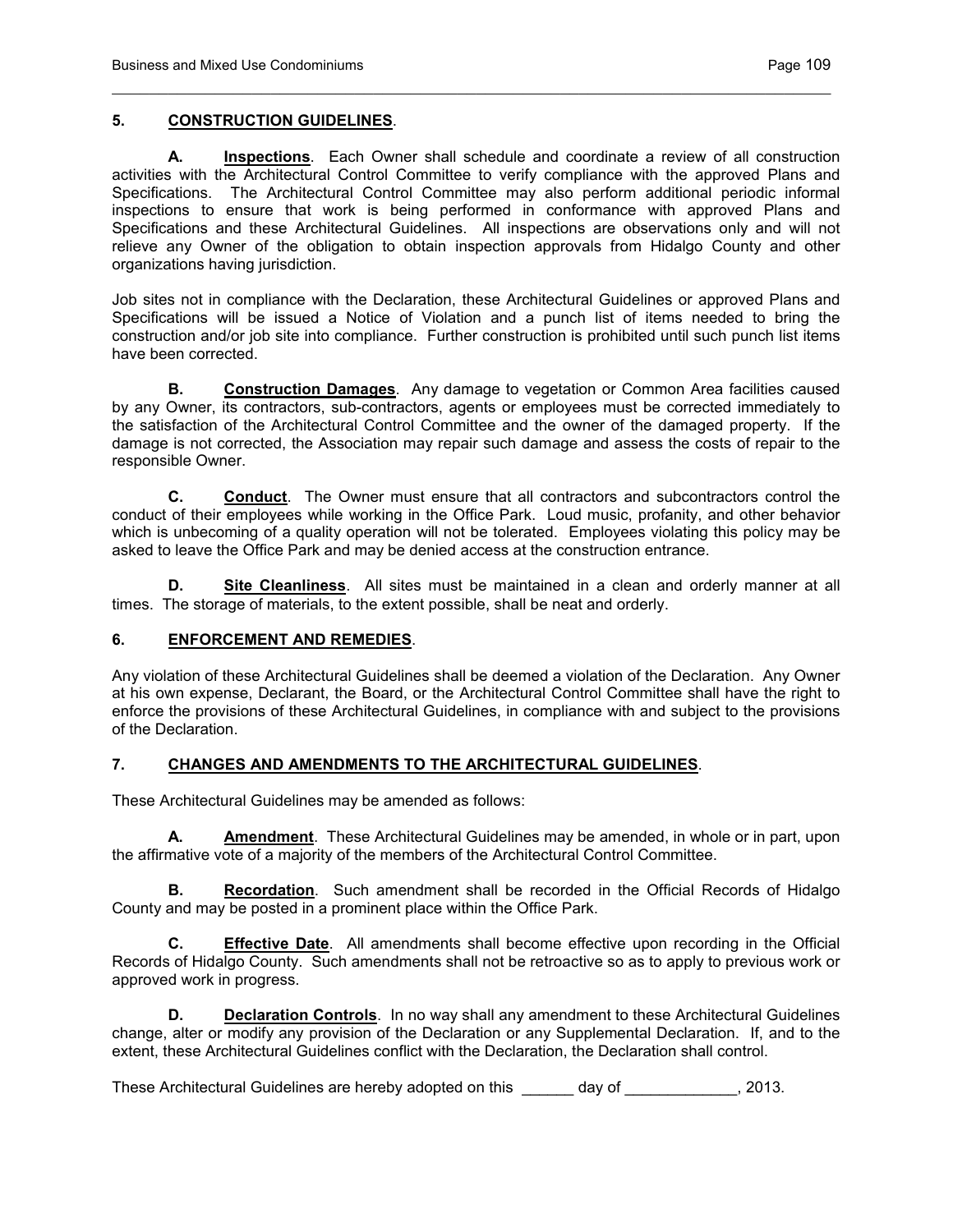|                           | <b>OFFICE</b> | PARK | <b>CONDOMINIUM</b> |
|---------------------------|---------------|------|--------------------|
| OWNERS' ASSOCIATION, INC. |               |      |                    |

By: \_\_\_\_\_\_\_\_\_\_\_\_\_\_\_\_\_\_\_\_\_\_\_\_\_\_\_\_\_\_\_\_\_\_\_\_

\_\_\_\_\_\_\_\_\_\_\_\_\_\_\_\_\_\_\_\_\_\_\_ **President** 

THE STATE OF TEXAS

§

COUNTY OF \_\_\_\_

This instrument was acknowledged before me on the \_\_\_\_\_\_ day of \_\_\_\_\_\_\_\_\_\_\_\_\_\_\_, 2013, by \_\_\_\_\_\_\_\_\_\_\_\_, President, \_\_\_\_\_\_\_\_\_\_\_ Office Park Condominium Owners' Association, Inc., a Texas nonprofit corporation, on behalf of said corporation.

 $\mathcal{L}_\mathcal{L} = \{ \mathcal{L}_\mathcal{L} = \{ \mathcal{L}_\mathcal{L} = \{ \mathcal{L}_\mathcal{L} = \{ \mathcal{L}_\mathcal{L} = \{ \mathcal{L}_\mathcal{L} = \{ \mathcal{L}_\mathcal{L} = \{ \mathcal{L}_\mathcal{L} = \{ \mathcal{L}_\mathcal{L} = \{ \mathcal{L}_\mathcal{L} = \{ \mathcal{L}_\mathcal{L} = \{ \mathcal{L}_\mathcal{L} = \{ \mathcal{L}_\mathcal{L} = \{ \mathcal{L}_\mathcal{L} = \{ \mathcal{L}_\mathcal{$ 

 $\_$ NOTARY PUBLIC, State of Texas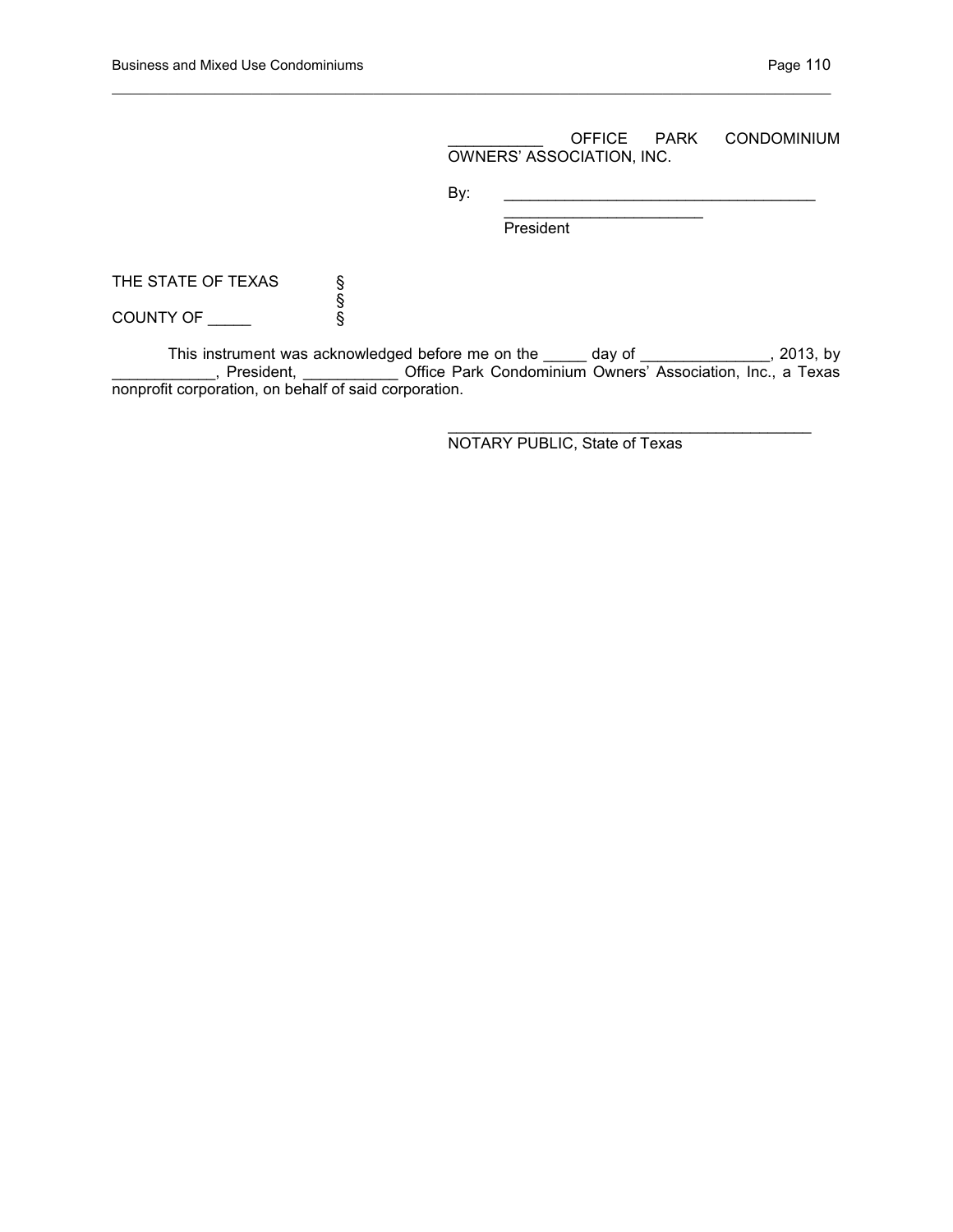### **B11. Exhibit J – Boundary Designation.**

### **EXHIBIT J**

 $\mathcal{L}_\mathcal{L} = \{ \mathcal{L}_\mathcal{L} = \{ \mathcal{L}_\mathcal{L} = \{ \mathcal{L}_\mathcal{L} = \{ \mathcal{L}_\mathcal{L} = \{ \mathcal{L}_\mathcal{L} = \{ \mathcal{L}_\mathcal{L} = \{ \mathcal{L}_\mathcal{L} = \{ \mathcal{L}_\mathcal{L} = \{ \mathcal{L}_\mathcal{L} = \{ \mathcal{L}_\mathcal{L} = \{ \mathcal{L}_\mathcal{L} = \{ \mathcal{L}_\mathcal{L} = \{ \mathcal{L}_\mathcal{L} = \{ \mathcal{L}_\mathcal{$ 

### **(See Section 2.3(b) of Declaration)**

### **BOUNDARY DESIGNATION**

Unit \_\_\_\_, \_\_\_\_\_\_\_\_\_\_\_\_\_ Office Park, A Condominium

**NOTICE OF CONFIDENTIALITY RIGHTS: IF YOU ARE A NATURAL PERSON, YOU MAY REMOVE OR STRIKE ANY OF THE FOLLOWING INFORMATION FROM THIS INSTRUMENT BEFORE IT IS FILED FOR RECORD IN THE PUBLIC RECORDS: YOUR SOCIAL SECURITY NUMBER OR YOUR DRIVER'S LICENSE NUMBER.**

STATE OF TEXAS<br>§<br>COUNTY OF §

COUNTY OF

§ KNOW ALL PERSONS BY THESE PRESENTS:

This Boundary Designation is made by \_\_\_\_\_\_\_\_\_\_\_ Office Park Condominium Owners' Association, Inc., a Texas non-profit corporation (the "**Association**") pursuant to the Declaration of Covenants, Conditions, and Restrictions for \_\_\_\_\_\_\_\_\_\_\_ Office Park, A Condominium, recorded as Document No. \_\_\_\_\_\_\_\_, \_\_\_\_\_\_\_\_\_\_\_\_\_\_\_\_\_\_\_\_\_\_\_County, Texas (the "**Declaration**") as follows:

**1. Boundary.** The Declaration is hereby amended to correct the boundaries of Unit \_\_\_ to be as set out in the Map on Exhibit A attached hereto. In the event of any conflict between the description of the Unit set forth herein or in the Declaration, the description set forth herein shall control.

**2. Binding Effect.** Capitalized terms used and not otherwise defined herein shall have the meaning set forth in the Declaration. This instrument is binding upon the Regime, the Association, and all owners of Units, their heirs, successors and assigns, and runs with the Regime and Property.

Dated effective extending the part of the part of the Date of the Date of the Date of the Date of the Date of the D

\_\_\_\_\_\_\_\_\_\_\_ Office Park Condominium Owners' Association, Inc.

By: \_\_\_\_\_\_\_\_\_\_\_\_\_\_\_\_\_\_\_\_\_\_\_\_ \_\_\_\_\_\_\_\_\_\_\_\_\_\_, President

STATE OF TEXAS

§ COUNTY OF \_\_\_\_\_\_

This instrument was acknowledged before me on the \_\_\_\_ day of \_\_\_\_\_\_\_\_\_\_\_\_, 2013, by Letter School of Condominium Owners' Association, Inc., a Texas non-profit corporation, in said capacity and on behalf of said corporation.

> \_\_\_\_\_\_\_\_\_\_\_\_\_\_\_\_\_\_\_\_\_\_\_\_\_\_\_\_\_\_ NOTARY PUBLIC, State of Texas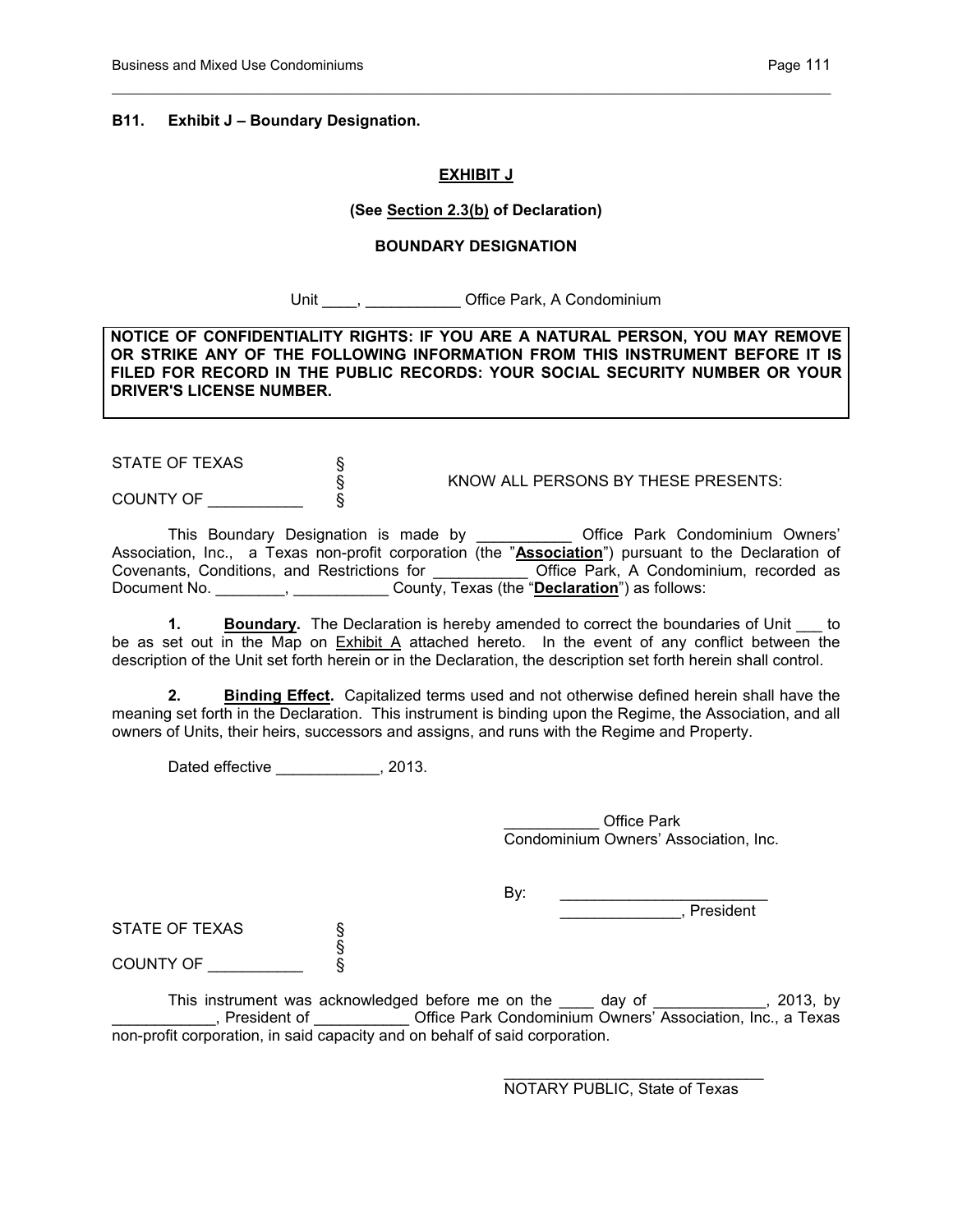# **Exhibit A**

 $\mathcal{L}_\mathcal{L} = \{ \mathcal{L}_\mathcal{L} = \{ \mathcal{L}_\mathcal{L} = \{ \mathcal{L}_\mathcal{L} = \{ \mathcal{L}_\mathcal{L} = \{ \mathcal{L}_\mathcal{L} = \{ \mathcal{L}_\mathcal{L} = \{ \mathcal{L}_\mathcal{L} = \{ \mathcal{L}_\mathcal{L} = \{ \mathcal{L}_\mathcal{L} = \{ \mathcal{L}_\mathcal{L} = \{ \mathcal{L}_\mathcal{L} = \{ \mathcal{L}_\mathcal{L} = \{ \mathcal{L}_\mathcal{L} = \{ \mathcal{L}_\mathcal{$ 

## **Map of Unit**

The attached Map contains the information required by the Texas Uniform Condominium Act.

### **B12. Exhibit K - Notice of Dedicatory Instruments.**

### **NOTICE OF DEDICATORY INSTRUMENTS**

| STATE OF TEXAS   |                                     |
|------------------|-------------------------------------|
|                  | KNOW ALL PERSONS BY THESE PRESENTS: |
| <b>COUNTY OF</b> |                                     |

By the Declaration of Covenants, Conditions, and Restrictions for \_\_\_\_\_\_\_\_\_\_\_ Office Park, A Condominium (the "**Declaration**") dated \_\_\_\_\_\_\_\_, 2013, recorded under County Clerk's Document No. \_\_\_\_\_\_\_\_\_, Condominium Developer, Ltd., imposed on the property known as "*\_\_\_\_\_\_\_\_\_\_\_ Office Park*" a condominium regime. The Declaration establishes an owners' association to implement the condominium regime. Pursuant thereto, the \_\_\_\_\_\_\_\_\_\_\_ Office Owners' Association, Inc. (the "**Association**") has been chartered as a Texas non-profit corporation.

As required by § 202.006 of the Texas Property Code, this Notice of Dedicatory Instruments is filed for record to give notice of various "**dedicatory instruments**" binding on the owners of property in \_\_\_\_\_\_\_\_\_\_\_ Office Park. Attached hereto are the following dedicatory instruments governing the administration or operation of the Association and rules and regulations adopted by the Association:

- 1. Certificate of Formation.
- 2. Bylaws.
- 3. Rules and Regulations.
- 4. Architectural Guidelines.

DATED as of the \_\_\_\_ day of \_\_\_\_\_\_\_\_\_\_\_\_, 2013.

# **ASSOCIATION:**

Office Park Condominium Owners' Association, Inc.

By: \_\_\_\_\_\_\_\_\_\_\_\_\_\_\_\_\_\_\_\_\_\_\_\_\_\_\_\_\_\_\_\_\_\_\_\_\_\_\_\_

 $\mathcal{L}_\mathcal{L}$  , where  $\mathcal{L}_\mathcal{L}$  , we have the set of the set of the set of the set of the set of the set of the set of the set of the set of the set of the set of the set of the set of the set of the set of the set **President** 

[Acknowledgement]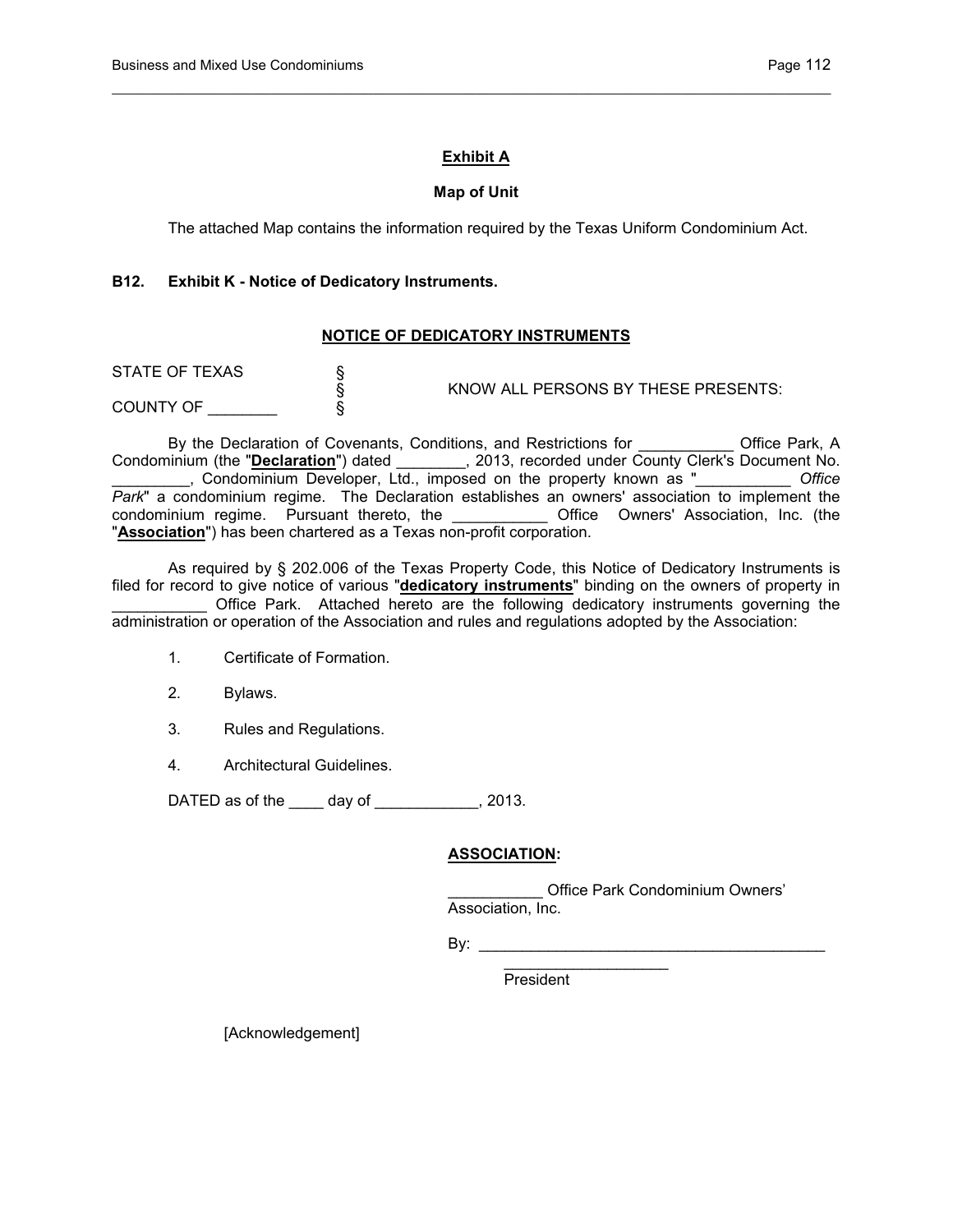# **C. Sales Package**.

**C1. Sales Contract.**

# **COMMERCIAL CONDOMINIUM SALES CONTRACT**

 $\mathcal{L}_\mathcal{L} = \{ \mathcal{L}_\mathcal{L} = \{ \mathcal{L}_\mathcal{L} = \{ \mathcal{L}_\mathcal{L} = \{ \mathcal{L}_\mathcal{L} = \{ \mathcal{L}_\mathcal{L} = \{ \mathcal{L}_\mathcal{L} = \{ \mathcal{L}_\mathcal{L} = \{ \mathcal{L}_\mathcal{L} = \{ \mathcal{L}_\mathcal{L} = \{ \mathcal{L}_\mathcal{L} = \{ \mathcal{L}_\mathcal{L} = \{ \mathcal{L}_\mathcal{L} = \{ \mathcal{L}_\mathcal{L} = \{ \mathcal{L}_\mathcal{$ 

**\_\_\_\_\_\_\_\_\_\_\_\_\_\_\_ LTD., a Texas limited partnership ("Seller")**

 **UNIT NO. \_\_\_\_\_\_\_\_\_\_\_ \_\_\_\_\_\_\_\_\_\_\_\_\_\_\_ OFFICE PARK, A CONDOMINIUM**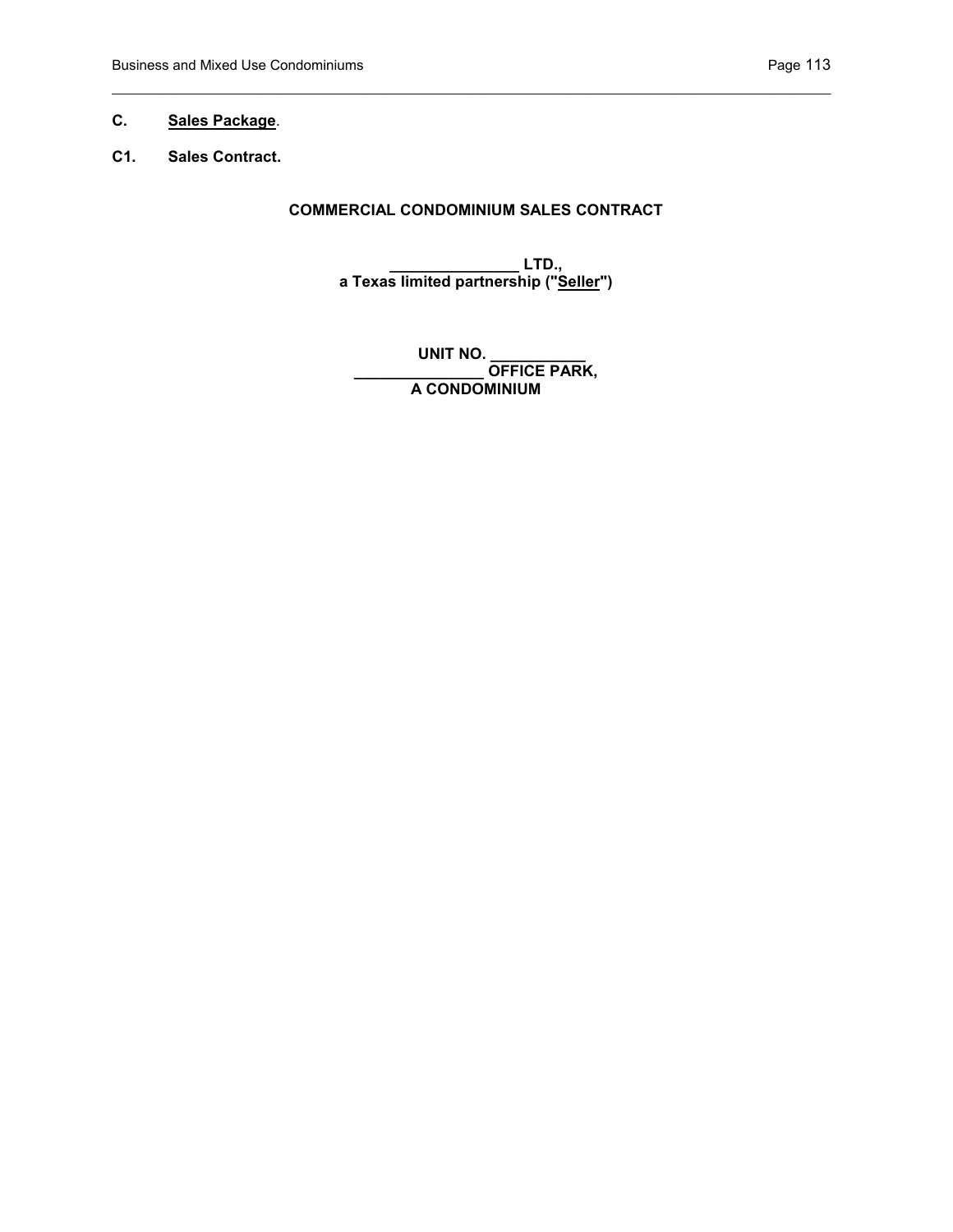# **TABLE OF CONTENTS**

| 1.              |  |
|-----------------|--|
| 2.              |  |
| 3.              |  |
| 4.              |  |
| 5.              |  |
| 6.              |  |
| 7 <sub>1</sub>  |  |
| 8.              |  |
| 9.              |  |
| 10 <sub>1</sub> |  |
| 11.             |  |
| 12.             |  |
| 13.             |  |
| 14.             |  |
| 15.             |  |
| 16.             |  |
| 17.             |  |
| 18.             |  |
| 19.             |  |
| 20.             |  |
| 21.             |  |
| 22.             |  |
| 23.             |  |
| 24.             |  |
| 25.             |  |
| 26.             |  |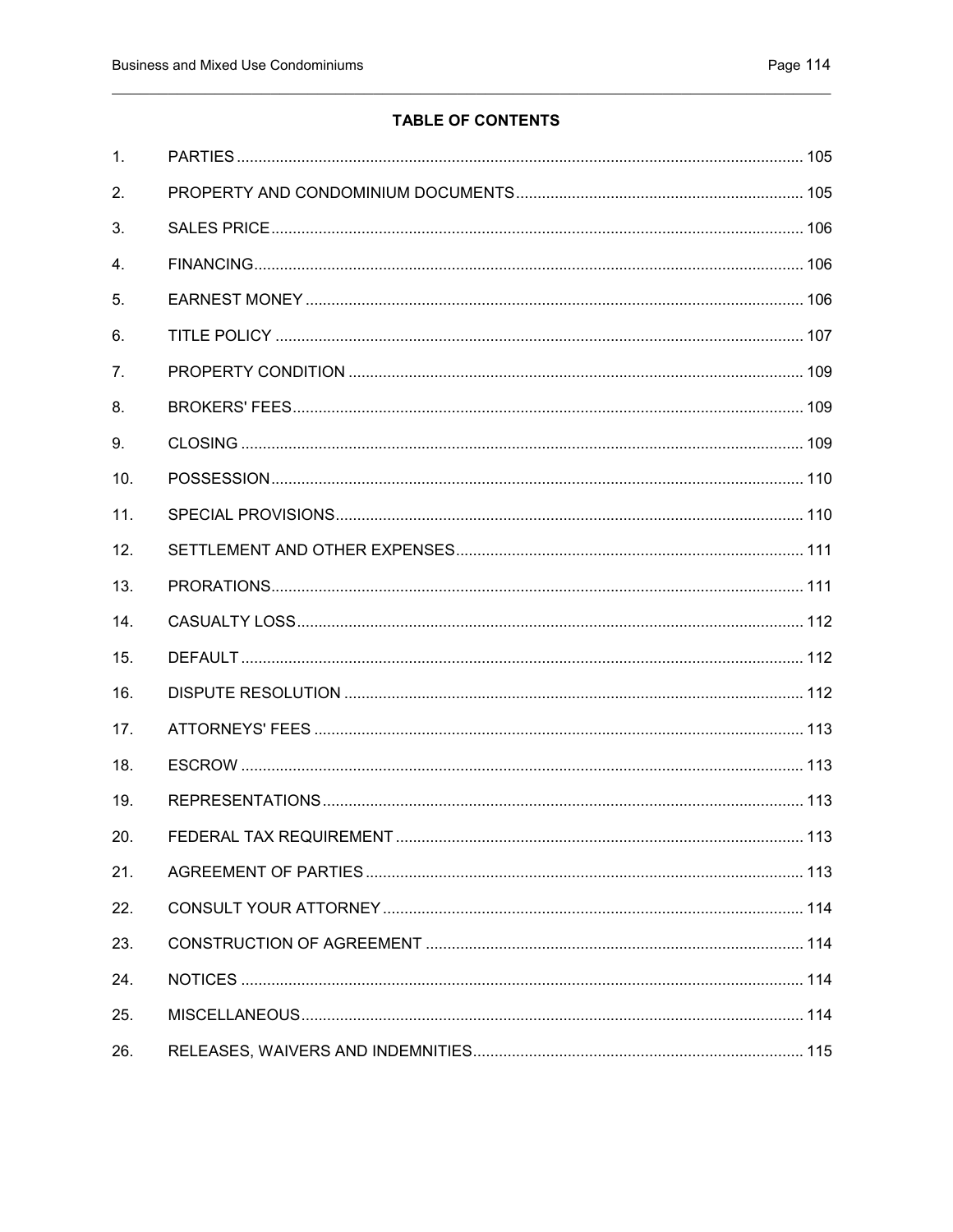## **COMMERCIAL CONDOMINIUM SALES CONTRACT**

 $\mathcal{L}_\mathcal{L} = \{ \mathcal{L}_\mathcal{L} = \{ \mathcal{L}_\mathcal{L} = \{ \mathcal{L}_\mathcal{L} = \{ \mathcal{L}_\mathcal{L} = \{ \mathcal{L}_\mathcal{L} = \{ \mathcal{L}_\mathcal{L} = \{ \mathcal{L}_\mathcal{L} = \{ \mathcal{L}_\mathcal{L} = \{ \mathcal{L}_\mathcal{L} = \{ \mathcal{L}_\mathcal{L} = \{ \mathcal{L}_\mathcal{L} = \{ \mathcal{L}_\mathcal{L} = \{ \mathcal{L}_\mathcal{L} = \{ \mathcal{L}_\mathcal{$ 

**1. PARTIES: Condominium Developer, Ltd.,** a Texas limited partnership (*"***Seller***"*) agrees to sell and convey to the undersigned Buyer ("**Buyer***"*) and Buyer agrees to buy from Seller the Property described below. This Commercial Condominium Sales Contract together with all addenda and exhibits attached hereto, floor plans and specifications, all written consents, written selections executed or initialed by the parties pursuant hereto and all written amendments hereto executed by the parties are collectively called the "**Contract**." All capitalized terms in this Contract, not otherwise defined herein, have the meaning given to such term in the Condominium Documents.

# **2. PROPERTY AND CONDOMINIUM DOCUMENTS:**

- A. PROPERTY**.** (*Select one*): (1) ❑ Building Site (Building Site Only Addendum attached)
	- (2) ❑ Shell Building on Building Site (Unfinished-Out Shell Space Addendum attached)
	- (3) ❑ Finished-Out Shell Building on Building Site (Turnkey Addendum attached)

For Suite \_\_\_\_\_\_\_\_\_\_\_, of \_\_\_\_\_\_\_\_\_\_\_\_\_\_\_\_\_ Office Park, A Condominium, located at Street, \_\_\_\_\_\_\_\_, \_\_\_\_\_\_\_\_\_\_\_ County, Texas \_\_\_\_\_\_\_, described in the Condominium Documents and Plat and any amendments thereto of record or to be recorded in County, Texas as of Closing (preliminary copies of the Condominium Documents are being provided to Buyer); together with such Suite's undivided interest in the Common Elements designated by the Declaration, including those areas reserved as Limited Common Elements appurtenant to the Suite and such other rights to use the Common Elements which have been specifically assigned to the Suite in any other manner ("**Unit**"). The Condominium is being constructed or is constructed upon and includes, as Common Elements, the land (the "**Project Property**") depicted in the Condominium Documents and CCIS. Attached hereto is a Building Site Plan and Project Plan.

All property sold or assigned by this Contract is called the "**Property**."

- B. CONDOMINIUM DOCUMENTS**.** Seller is in the process of constructing a commercial condominium project, which is to consist of \_\_\_ commercial units, (together, the "**Condominium**"). The Condominium is to be a condominium regime created by filing for record prior to Closing of the sale to Buyer of a Declaration and other Condominium Documents referenced in **Paragraph 2B** pursuant to the Texas Uniform Condominium Act ("**TUCA**"). The Condominium Declaration, Bylaws, Community Policies, and Rules of the Association are called "**Condominium Documents**". A copy of the Condominium Documents is available for review.
- C. COMMERCIAL CONDOMINIUM INFORMATION STATEMENT. The Commercial Condominium Information Statement is called the "**CCIS**." The CCIS provided or to be provided by Seller to Buyer is not in the form provided by Section 82.153 of the Texas Property Code for residential and other condominium projects where the Buyer has not waived Subchapter D of TUCA. As permitted by Subchapter D of TUCA for nonresidential condominium projects, Buyer waives the requirements, application and protections afforded by Subchapter D of TUCA. Attached to the CCIS is a preliminary Budget of the proposed Condominium owners' association (the "**Association**") based upon Seller's good faith estimate of the common expense charges, capital reserves, insurance premiums and ad valorem taxes for the initial year of operation of the Condominium (the budget as revised from time to time by Seller or upon formation of the Association the budget, as adopted by the Association, is called the "**Budget**"). The Budget has been based upon the Seller's good faith estimate of such costs and does not constitute a representation or warranty on the part of the Seller as to accuracy thereof, and in the event the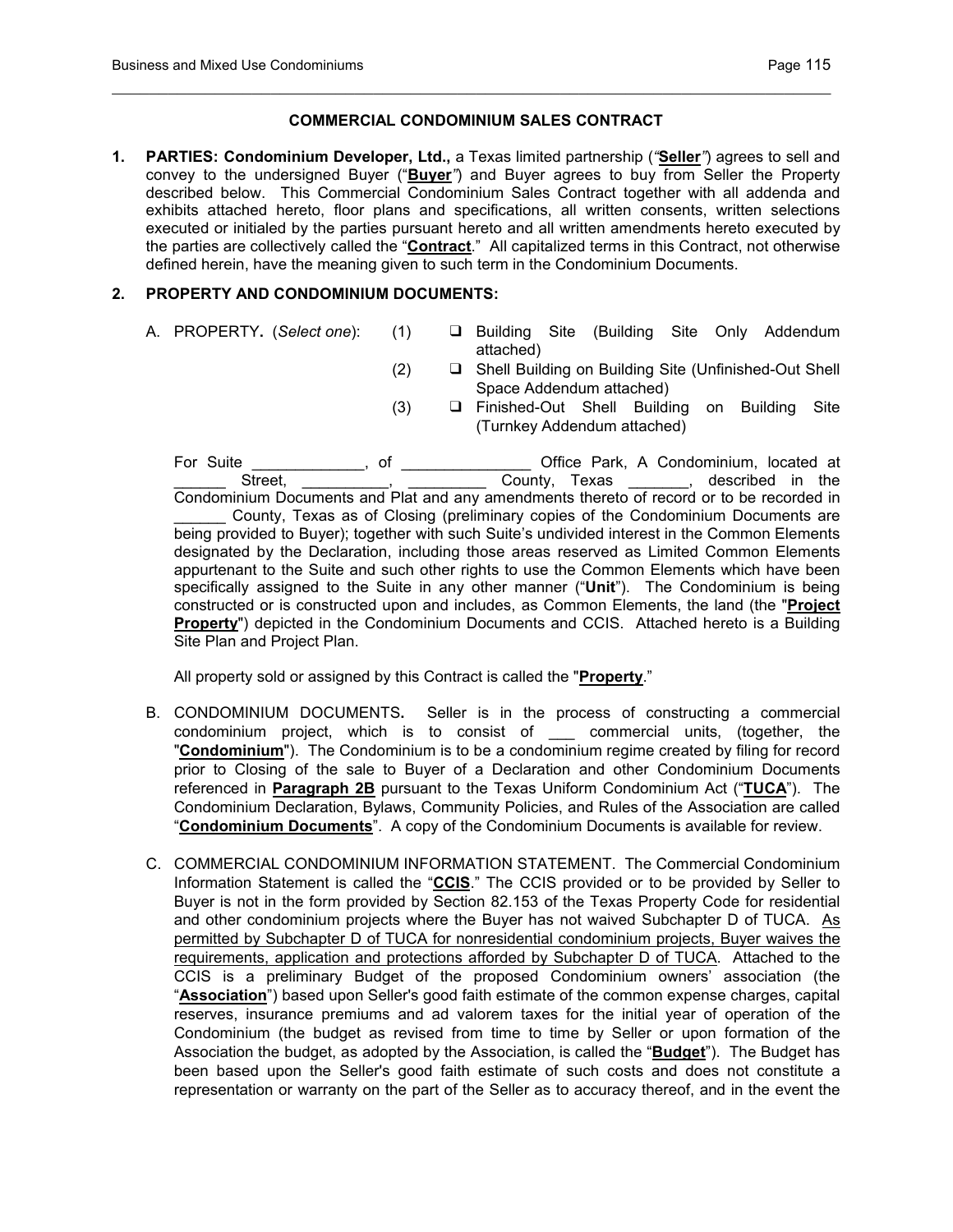actual costs are greater than those which were projected in the Budget, Buyer shall have no recourse against Seller.

 $\mathcal{L}_\mathcal{L} = \{ \mathcal{L}_\mathcal{L} = \{ \mathcal{L}_\mathcal{L} = \{ \mathcal{L}_\mathcal{L} = \{ \mathcal{L}_\mathcal{L} = \{ \mathcal{L}_\mathcal{L} = \{ \mathcal{L}_\mathcal{L} = \{ \mathcal{L}_\mathcal{L} = \{ \mathcal{L}_\mathcal{L} = \{ \mathcal{L}_\mathcal{L} = \{ \mathcal{L}_\mathcal{L} = \{ \mathcal{L}_\mathcal{L} = \{ \mathcal{L}_\mathcal{L} = \{ \mathcal{L}_\mathcal{L} = \{ \mathcal{L}_\mathcal{$ 

D. MODIFICATION OF CONDOMINIUM DOCUMENTS. Seller reserves the right to modify the Condominium Documents as required or permitted by law, or by the Condominium Documents.

### **3. SALES PRICE:**

| A.   | Cash portion of Sales Price payable by Buyer at Closing\$ All cash |  |
|------|--------------------------------------------------------------------|--|
| - B. |                                                                    |  |
| C.   |                                                                    |  |

The Sales Price shall not be subject to adjustment based upon square footage, net floor area or otherwise. Seller shall not be liable to Buyer as a result of any discrepancies in the actual measurements or square footage of the Property from those depicted in the Addenda, the Condominium Documents or otherwise. By accepting the Deed to the Property, Buyer waives any such claim or cause of action against Seller. In the event that the box in either **Paragraph 2A(2)** and **(3)** is marked, then in addition to the Sales Price stated above, Buyer shall additionally pay to Seller the Construction Price set out in the Addendum hereto for the construction of the Shell and/or Shell and Finish Out, as the case may be.

**4. FINANCING:** Buyer's purchase of the Property ❑ is ❑ is not conditioned upon Buyer obtaining financing.

If Buyer's purchase of the Property is conditioned upon Buyer obtaining financing, the provisions of this **Paragraph 4** apply. If Buyer needs to obtain financing to close the purchase of the Property, within days after the Effective Date of this Contract ("**financing application deadline**"), Buyer shall apply for all third party financing and make every reasonable effort to obtain financing. Buyer shall make application therefor to the lending institution designated by Seller ("**Lender Designated by Seller**") or to a lending institution selected by Buyer which is reasonably acceptable to Seller (the "**Lender Approved by Seller***,*" which in the case of either Lender is called herein the "**Buyer's Lender**"), and shall give Seller notice of the filing of such application. In the event that Buyer's application for financing is not submitted by the financing application deadline, Buyer shall be considered to be in default hereunder. If Seller notifies Buyer that Buyer has failed to timely furnish the financial or credit information required by the Buyer's Lender, or has otherwise failed to diligently pursue the loan application, and Buyer fails for five days to cure such deficiency, then Buyer shall be deemed to be in default hereunder, and Seller may terminate this Contract and retain the earnest money, any interest accrued thereon, and any Change Order Payment as liquidated damages. Financing will be deemed to have been obtained when the Buyer's Lender determines that Buyer has satisfied all of lender's financial requirements (those items relating to Buyer's net worth, income and creditworthiness) and Seller is notified thereof by Buyer. If financing is not obtained within 30 days after the financing application deadline and Seller is not notified thereof by Buyer ("**financing approval deadline**"), at Seller's election at any time thereafter this Contract will terminate and the earnest money and any interest accrued thereon and any Change Order Payment paid by Buyer to Seller will be refunded to Buyer. Seller is neither providing such financing nor paying any of the costs associated therewith.

### **5. EARNEST MONEY:**

A. EARNEST MONEY. Buyer shall deposit \$ as initial earnest money with the escrow agent, immediately upon execution of this Contract by Buyer.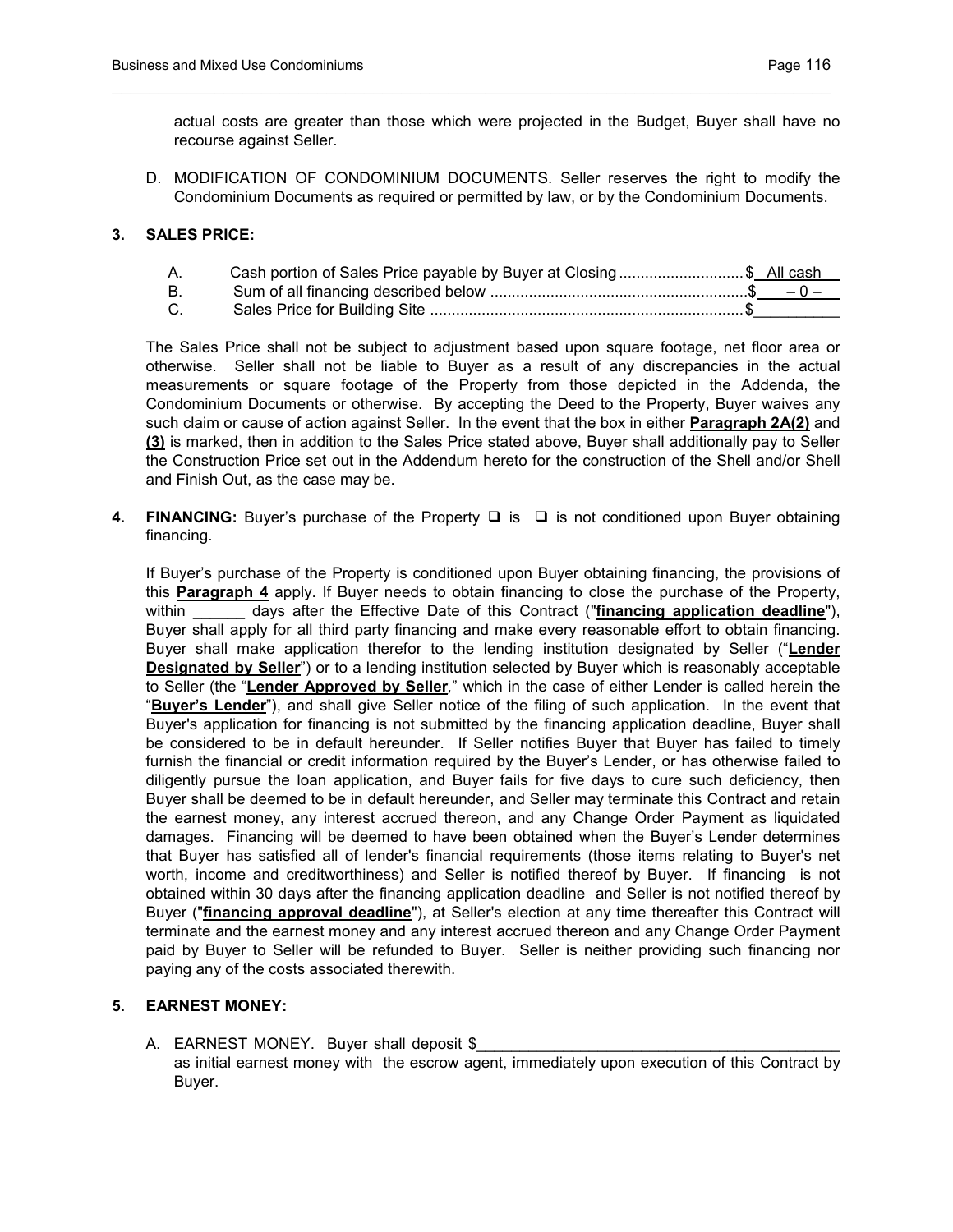❑ Additional earnest money of \$\_\_\_\_\_\_\_\_\_\_\_\_\_\_\_\_\_\_\_\_\_\_\_\_\_\_\_\_\_\_\_\_\_\_\_\_\_\_\_\_\_\_\_\_\_\_\_\_ in the form of cash or certified or cashier's check payable to the escrow agent must be deposited by Buyer with escrow agent on or before days after the Effective Date of this Contract.

 $\mathcal{L}_\mathcal{L} = \{ \mathcal{L}_\mathcal{L} = \{ \mathcal{L}_\mathcal{L} = \{ \mathcal{L}_\mathcal{L} = \{ \mathcal{L}_\mathcal{L} = \{ \mathcal{L}_\mathcal{L} = \{ \mathcal{L}_\mathcal{L} = \{ \mathcal{L}_\mathcal{L} = \{ \mathcal{L}_\mathcal{L} = \{ \mathcal{L}_\mathcal{L} = \{ \mathcal{L}_\mathcal{L} = \{ \mathcal{L}_\mathcal{L} = \{ \mathcal{L}_\mathcal{L} = \{ \mathcal{L}_\mathcal{L} = \{ \mathcal{L}_\mathcal{$ 

If Buyer fails to deposit the earnest money, including both the initial earnest money and any additional earnest money specified herein (collectively the "**earnest money**"), as required by this Contract, Buyer will be in default and Seller may terminate this Contract without notice to Buyer or otherwise pursue Seller's other remedies against Buyer. Buyer and Seller agree that the damages flowing from Buyer's breach of this Contract are difficult to estimate, and that the earnest money represents a fair and reasonable estimate of those damages. Seller's retention of the earnest money is not intended by Seller and Buyer as a penalty. If Seller elects to terminate this Contract and retain the earnest money as liquidated damages as specified in this Contract, those liquidated damages retained by Seller shall be in lieu of all other damages, claims and remedies (except those provided for in **Paragraphs 16**, **17** and **26D(2)** of this Contract), to which Seller may be entitled by reason of Buyer's breach of this Contract. Escrow agent immediately upon receipt of notice from Seller of such termination due to Buyer's failure to deposit with the escrow agent the additional earnest money shall deliver the initial earnest money deposit together with all accrued interest thereon without the necessity of notice to Buyer or consent of Buyer.

- B. ESCROW AGENT. The escrow agent is the Title Company ("**escrow agent**") or such other financial institution or title company selected by Seller. If the escrow agent is the Title Company, Seller may select the financial institution that is the depository for the earnest money. The escrow agent may be the Seller's Lender.
- C. ACCOUNT TYPE.
	- (1) The earnest money shall be placed in escrow and held in this state in an account designated for that purpose and shall be held in an institution whose accounts are insured by a governmental agency or instrumentality.
	- (2) The earnest money is not required to be deposited in an interest bearing account.

# **6. TITLE POLICY:**

- A. TITLE POLICY: Seller shall furnish to Buyer at ❑ Seller's expense ❑ Buyer's expense an owner policy of title insurance (the "**Title Policy***"*) issued by such Title Company as may from time to time be selected by Seller (the "**Title Company**") in the amount of the Sales Price, dated at or after Closing, insuring Buyer against loss under the provisions of the Title Policy, subject to the promulgated exclusions (including existing building and zoning ordinances) and the following exceptions ("**Title Exceptions**"):
	- (1) Restrictive covenants applicable to the platted subdivision in which the Property is located.
	- (2) The standard printed exception for standby fees, taxes and assessments.
	- (3) Liens created as part of any financing by Buyer.
	- (4) Utility easements created by the Condominium Documents or plat of the subdivision in which the Property is located.
	- (5) Any and all other covenants, conditions, easements, agreements, reservations, rights-ofway and restrictions affecting the Project Property and of record as of the Closing Date, including easements reserved or granted by Seller in connection with the development of the Condominium or developing adjacent property, and management agreements, service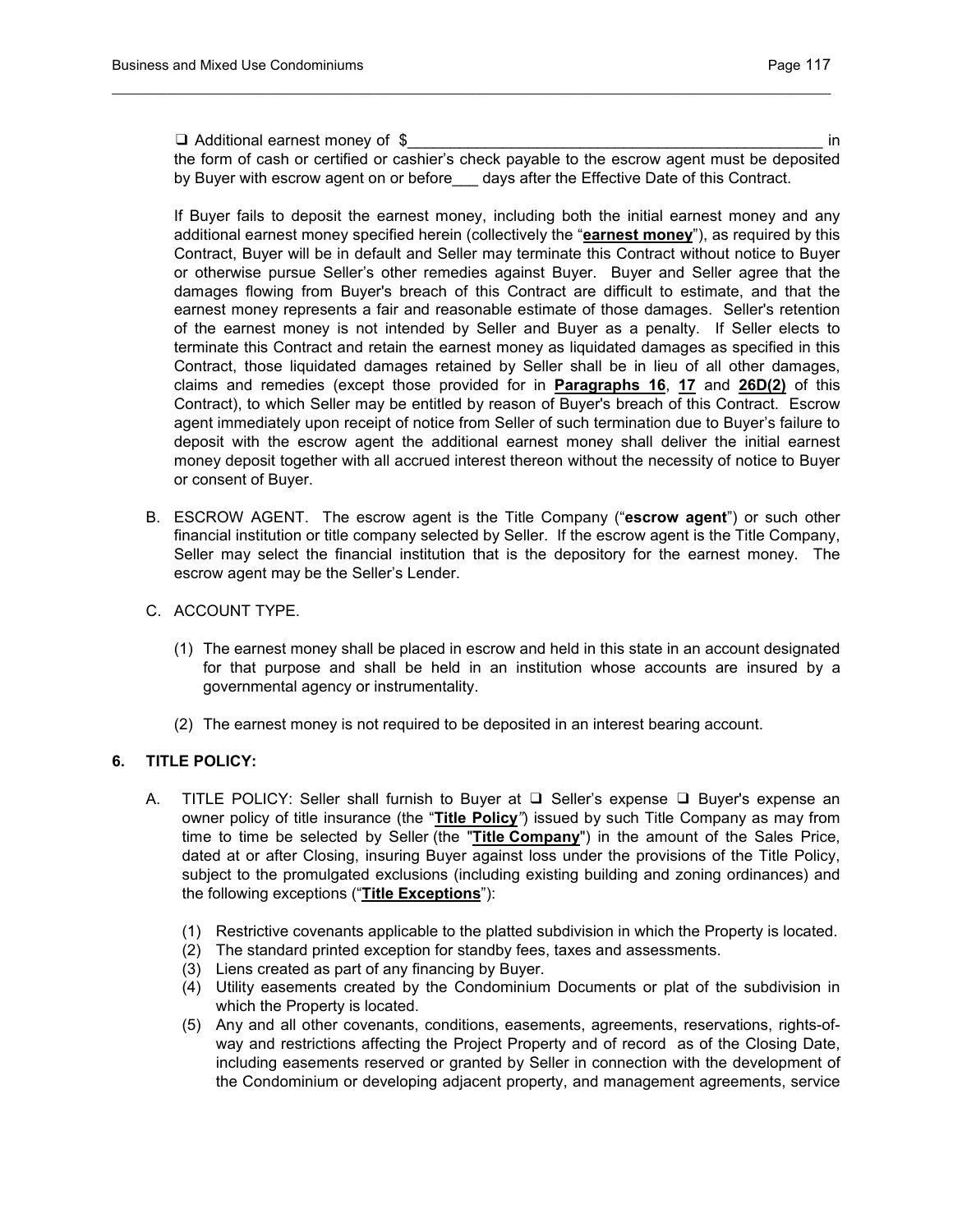contracts and other agreements not of record executed by the Seller prior to the formation of the Association or by the Association after its formation, including by the Association during the Declarant Control Period.

- (6) The standard printed exception as to discrepancies, conflicts, shortages in area or boundary lines, encroachments or protrusions, or overlapping improvements, including any matter that would be disclosed by a current survey of the Property.
- (7) The standard printed exception as to marital rights.
- (8) The standard printed exception as to waters, tidelands, beaches, streams, and related matters.

 $\mathcal{L}_\mathcal{L} = \{ \mathcal{L}_\mathcal{L} = \{ \mathcal{L}_\mathcal{L} = \{ \mathcal{L}_\mathcal{L} = \{ \mathcal{L}_\mathcal{L} = \{ \mathcal{L}_\mathcal{L} = \{ \mathcal{L}_\mathcal{L} = \{ \mathcal{L}_\mathcal{L} = \{ \mathcal{L}_\mathcal{L} = \{ \mathcal{L}_\mathcal{L} = \{ \mathcal{L}_\mathcal{L} = \{ \mathcal{L}_\mathcal{L} = \{ \mathcal{L}_\mathcal{L} = \{ \mathcal{L}_\mathcal{L} = \{ \mathcal{L}_\mathcal{$ 

- (9) Rights of parties in possession of portions of the Project Property other than the Suite being purchased by Buyer.
- (10) Such zoning or other restrictions upon the use of the Property as may be imposed by governmental authorities having jurisdiction thereof.
- (11) Liens for work done or materials furnished at the request of Buyer.
- (12) Taxes and assessments on the Property becoming due and payable after the Closing Date.

The Title Policy which is to be issued hereunder is to be delivered as soon as practicable after Closing. The Title Policy shall be in the form prescribed by the State Board of Insurance of the State of Texas, shall be dated as of the Closing Date, shall be issued to Buyer in the amount of the Sales Price and shall guarantee Buyer's title to be good and indefeasible subject only to the Title Exceptions. It is hereby agreed that, by the Title Company's commitment to issue Buyer the Title Policy and thereafter the delivery to Buyer of the Title Policy conforming to the forgoing provisions, all duties of Seller as to the sufficiency of title required hereunder shall be deemed to be fully performed by Seller; provided, however, that Seller shall not thereby be released from the warranties of its deed. Seller shall have the option, but not the obligation, at Seller's sole cost and expense, to cure or remove any defect in title. Seller may cure such defect by direct action or payment or by providing title insurance coverage against the defect or to pay Buyer at Closing (by credit toward the Sales Price) an amount of money which Seller reasonably estimates to be sufficient to fully discharge the defect. If Seller elects not to cure or is unable to cure the defect, Seller shall so notify Buyer prior to the Closing Date (or any extension thereof), and Buyer's sole and exclusive remedy shall be either (a) to terminate this Contract by giving Seller written notice thereof, in which event \$100 of the earnest money shall be paid to Seller as consideration for the execution of this Contract and the balance of the earnest money shall be returned to Buyer, and neither party thereafter shall have any further rights or obligations hereunder (except for the obligations of Buyer that this Contract expressly provides survives termination of this Contract), or (b) to elect to purchase the Property subject to the defect not so removed or cured, in which event the defect not removed or cured shall be deemed to be a permitted defect, and the Sales Price shall not be reduced by any amount. In the event Buyer fails to notify Seller of its election to terminate within 2 days after Seller's notice to Buyer that Seller has elected not to cure or is unable to cure, Buyer shall be deemed to have elected to accept such title as Seller can deliver. Buyer shall not be entitled to request or demand that any monies for construction liens be withheld from any part of the Sales Price, if the Title Company is willing to issue the Title Policy without exception to any such construction liens. In the event any portion of the Project Property is taken by eminent domain, all awards pursuant thereto shall belong solely to Seller, in which event this Contract shall terminate and the earnest money shall be refunded to Buyer only if the area taken prohibits the construction of the Suite in the judgment of the Seller.

# B. NOTICES TO SELLER AND BUYER**:**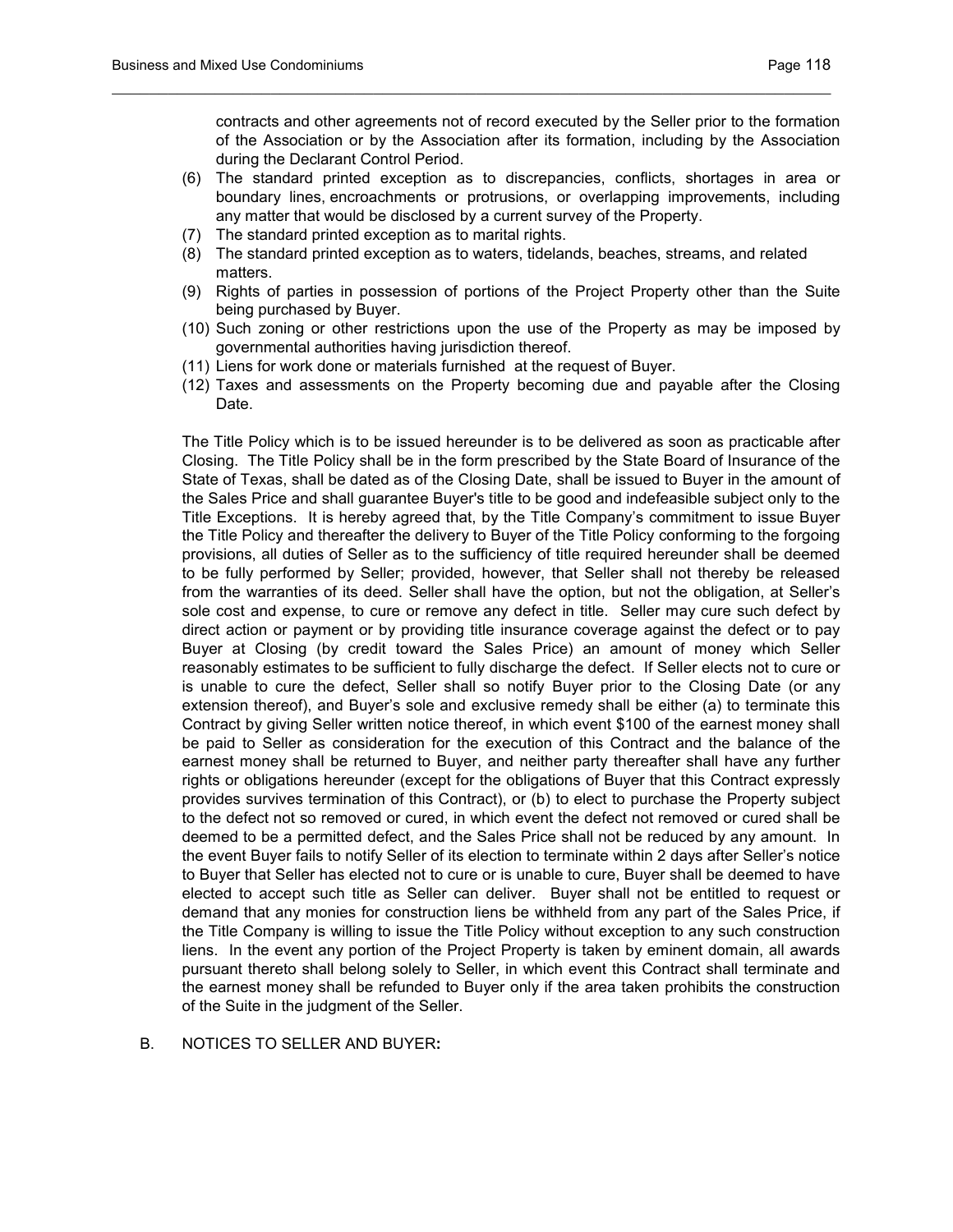(1) Seller advises Buyer to have an abstract of title covering the Property examined by an attorney of Buyer's selection, or Buyer should be furnished with or obtain a Title Policy. If a Title Policy is furnished, the Commitment for Title Insurance should be promptly reviewed by an attorney of Buyer's choice due to the time limitations on Buyer's right to object.

 $\mathcal{L}_\mathcal{L} = \{ \mathcal{L}_\mathcal{L} = \{ \mathcal{L}_\mathcal{L} = \{ \mathcal{L}_\mathcal{L} = \{ \mathcal{L}_\mathcal{L} = \{ \mathcal{L}_\mathcal{L} = \{ \mathcal{L}_\mathcal{L} = \{ \mathcal{L}_\mathcal{L} = \{ \mathcal{L}_\mathcal{L} = \{ \mathcal{L}_\mathcal{L} = \{ \mathcal{L}_\mathcal{L} = \{ \mathcal{L}_\mathcal{L} = \{ \mathcal{L}_\mathcal{L} = \{ \mathcal{L}_\mathcal{L} = \{ \mathcal{L}_\mathcal{$ 

- (2) Buyer is advised that the presence of wetlands, toxic substances, including asbestos and wastes or other environmental hazards or the presence of a threatened or endangered species or its habitat may affect Buyer's intended use of the Property. If Buyer is concerned about these matters, an addendum either promulgated by TREC or required by the parties should be used.
- (3) Seller may continue to show the Property for sale and to receive, negotiate and accept back-up offers.
- (4) If the Property is situated in a utility or other statutorily created district providing water, sewer, drainage, or flood control facilities and services, Chapter 49 of the Texas Water Code requires Seller to deliver and Buyer to sign the statutory notice relating to the tax rate, bonded indebtedness, or standby fee of the district prior to final execution of this Contract.
- (5) If the Property abuts the tidally influenced waters of the state, Section 33.135, Texas Natural Resources Code, requires a notice regarding coastal area property to be included in the Contract. An addendum either promulgated by TREC or required by the parties should be used.
- (6) If the Property is located outside the limits of a municipality, Seller notifies Buyer under §5.011, Texas Property Code, that the Property may now or later be included in the extraterritorial jurisdiction of a municipality and may now or later be subject to annexation by the municipality. Each municipality maintains a map that depicts its boundaries and extraterritorial jurisdiction. To determine if the Property is located within a municipality's extraterritorial jurisdiction or is likely to be located within a municipality's extraterritorial jurisdiction, contact all municipalities located in the general proximity of the Property for further information.

# **7. PROPERTY CONDITION:**

- A. INSPECTION. If Buyer desires to inspect, examine or survey the Property after the Effective Date of this Contract, Buyer may do so until Closing, at Buyer's sole expense and risk, but this Contact is in no way contingent upon any such inspection, examination or survey. Inspections, examinations or surveys of the Property must be scheduled with Seller by appointment made at least two days in advance of the day approved by Seller. Buyer will not have access at any time to the Property except upon having scheduled an appointment at a time approved by Seller. This provision shall survive termination of the Contract.
- B. WARRANTIES: **EXCEPT AS EXPRESSLY CONTAINED HEREIN, SELLER MAKES NO, AND DISCLAIMS ALL, REPRESENTATIONS OR WARRANTIES IN CONNECTION WITH THE PROPERTY AND THE CONDOMINIUM PROJECT AND BUYER AGREES THAT BUYER IS ACQUIRING THE PROPERTY "AS IS" AND "WHERE IS."**

Nothing herein shall limit the special warranty of title contained in the Deed.

- **8. BROKERS' FEES:** All obligations of the parties for payment of brokers' fees are contained in separate written agreements.
- **9. CLOSING:** The Closing of the sale (the "**Closing**") shall occur on or before the Closing Date at the office of the Title Company or at such other location as shall be selected by Seller. The address of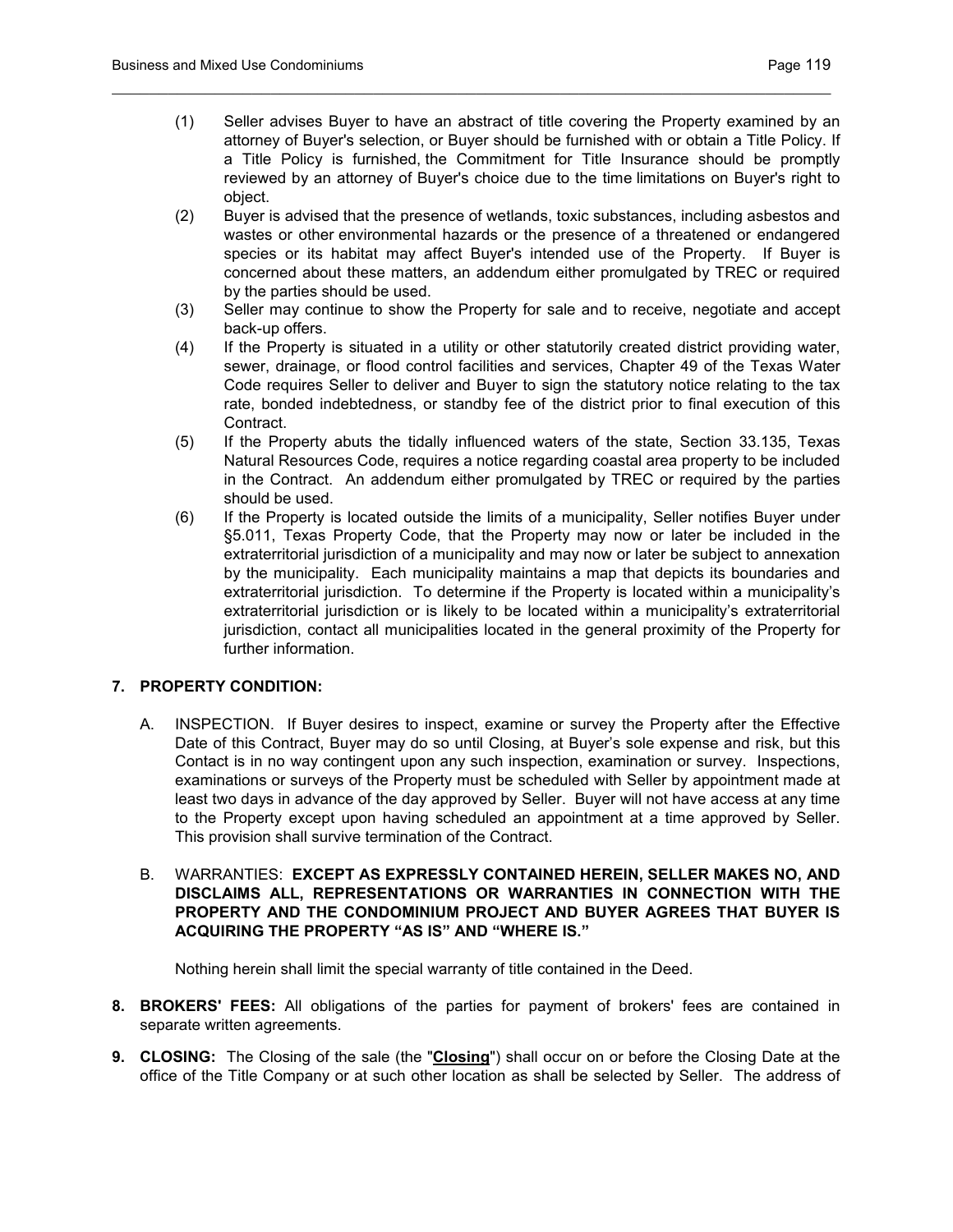the Title Company designed in **Paragraph 6A** is the Mathematic method of the President,  $(\_)$  and Fax  $(\_)$ .

 $\mathcal{L}_\mathcal{L} = \{ \mathcal{L}_\mathcal{L} = \{ \mathcal{L}_\mathcal{L} = \{ \mathcal{L}_\mathcal{L} = \{ \mathcal{L}_\mathcal{L} = \{ \mathcal{L}_\mathcal{L} = \{ \mathcal{L}_\mathcal{L} = \{ \mathcal{L}_\mathcal{L} = \{ \mathcal{L}_\mathcal{L} = \{ \mathcal{L}_\mathcal{L} = \{ \mathcal{L}_\mathcal{L} = \{ \mathcal{L}_\mathcal{L} = \{ \mathcal{L}_\mathcal{L} = \{ \mathcal{L}_\mathcal{L} = \{ \mathcal{L}_\mathcal{$ 

Seller shall notify Buyer of the date of closing (referred to herein as the "**Closing Date**"). The Closing Date selected by Seller shall be not more than days after the Effective Date of this Contract. The Closing may at Seller's election be extended to permit Seller to cure any objections to the title to be conveyed by Seller as raised by the attorneys for the Title Company or to complete construction of all or part of the Project. The notice from Seller to Buyer shall specify the time and date of the Closing. Buyer waives any claim Buyer may have against Seller due to the Closing Date being outside of an interest rate lock in period selected by Buyer. If Buyer locks in, Buyer does so at Buyer's own risk. It is Buyer's responsibility, and not Seller's responsibility, to cause Buyer's Lender to process Buyer's loan in time to close by the Closing Date, including processing of the appraisal, survey, and loan closing document preparation. If either party fails to close this sale by the Closing Date, the non-defaulting party will be entitled to exercise the remedies contained in Paragraph **15.** Seller reserves the right prior to closing to change the Title Company and designate another Title Company to act as escrow agent and Title Company.

**10. POSSESSION:** Seller shall deliver possession of the Property to Buyer on delivery of the Sales Price to Seller.

### **11. SPECIAL PROVISIONS:**

- A. RESERVED RIGHTS.
	- (1) Seller reserves the right to impose upon the Property and the Association, prior to Closing, restrictive covenants, agreements, and easements, so long as the same do not substantially or materially affect the use of the Property as a commercial condominium.
	- (2) Until such time as all of the Units in the Condominium have been sold, Seller reserves the right to make such use of the unsold Units and the Common Elements as are necessary for its sales and marketing program. Such use, however, shall not unreasonably interfere with the enjoyment of the Condominium by the owners of the Condominium Units including Buyer. Seller reserves the right to lease or rent all remaining unsold Units to such persons and upon such terms as Seller may determine in its sole discretion, subject to the terms and provisions of the Condominium Documents and applicable laws.
- B. SUBMISSION OF INFORMATION TO SELLER. By executing this Contract Buyer authorizes Seller to make credit inquiries concerning Buyer. Buyer shall cooperate fully with Seller to facilitate Seller's credit inquiries. Within 5 days after Buyer signs this Contract ("**financial information submission period**"), Buyer agrees to deliver to Seller's interim construction loan lender or other lender loaning funds to Seller ("**Seller's Lenders**") and to Seller evidence of Buyer's ability to finance the Sales Price by third party financing or pay all cash, if third party financing is not to be obtained by Buyer. In the event Buyer does not submit Buyer's financial information to Seller and Seller's Lenders during the financial information submission period, Seller may terminate this Contract and receive the earnest money and any interest accrued thereon and retain any Change Order Payment paid to Seller as liquidated damages. If Buyer fails to obtain Seller's Lenders' approval to purchase the Property within 30 days after the financial information submission period, this Contract at Seller's election may be terminated and all sums theretofore paid by Buyer hereunder shall be returned to Buyer without interest. Buyer releases and waives any claim it may have against Seller and Seller's Lenders, if Seller's Lenders do not approve Buyer to purchase the Property. Buyer represents that the financial information submitted in connection with this Contract is true and accurate.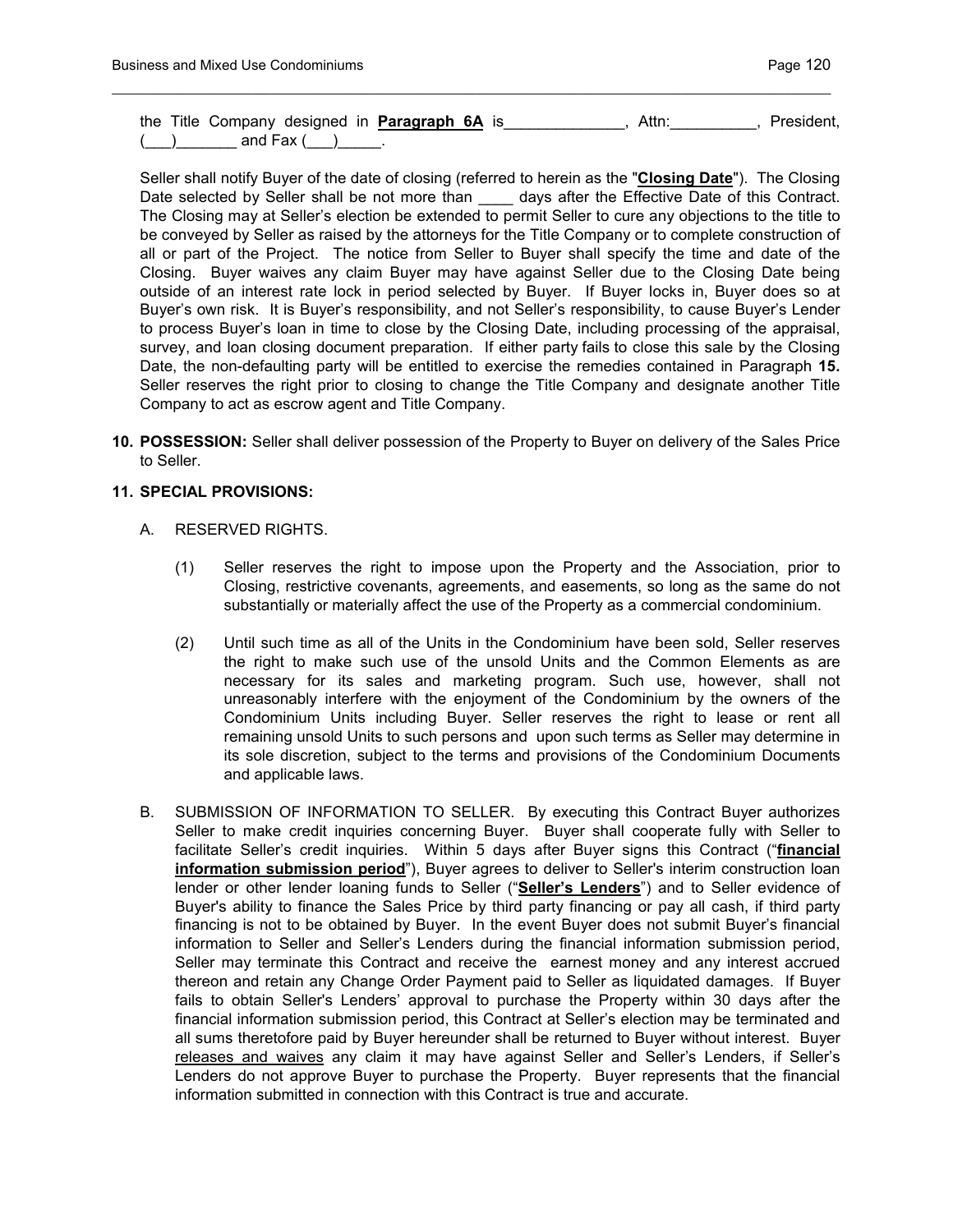### **12. SETTLEMENT AND OTHER EXPENSES:**

#### A. SELLER'S ACTIONS.

(1) TAX STATEMENTS. Seller shall furnish tax statements or certificates showing no delinquent taxes.

 $\mathcal{L}_\mathcal{L} = \{ \mathcal{L}_\mathcal{L} = \{ \mathcal{L}_\mathcal{L} = \{ \mathcal{L}_\mathcal{L} = \{ \mathcal{L}_\mathcal{L} = \{ \mathcal{L}_\mathcal{L} = \{ \mathcal{L}_\mathcal{L} = \{ \mathcal{L}_\mathcal{L} = \{ \mathcal{L}_\mathcal{L} = \{ \mathcal{L}_\mathcal{L} = \{ \mathcal{L}_\mathcal{L} = \{ \mathcal{L}_\mathcal{L} = \{ \mathcal{L}_\mathcal{L} = \{ \mathcal{L}_\mathcal{L} = \{ \mathcal{L}_\mathcal{$ 

(2) DEED. Seller shall furnish Buyer a special warranty deed conveying good and indefeasible title showing no additional exceptions to those permitted in Paragraph **6** and such matters as would be disclosed by a current survey of the Property and if either the box in **Paragraph 2A(2)** or **(3)** is marked, then a first lien vendor's lien will be reserved in favor of Seller to secure payment to Seller of the Construction Price of the work to be undertaken by Seller for Buyer after Closing in accordance with the attached Addendum. Buyer, upon the acceptance of the Deed, agrees to assume and to perform all of the obligations of Seller under the Title Exceptions applicable to the Property, agrees to pay ad valorem taxes for the current and subsequent years and agrees to perform and to assume all of the obligations, conditions and covenants under the Condominium Documents applicable to the Property.

#### B. BUYER'S ACTIONS.

- (1) SALES PRICE. Buyer shall pay Seller the Sales Price in cash on or before 11:00 A.M. on the Closing Date, subject to the credits, adjustments and prorations herein provided. Additionally, if either the box in **Paragraph 2A(2)** or **(3)** is marked, then Buyer shall execute and deliver to Seller a Promissory Note in the amount of the Construction Price and Deed of Trust granting Seller a first lien on the Unit to secure Buyer's payment to Seller of the Construction Price of the work to be undertaken by Seller for Buyer after closing in accordance with the attached Addendum. The Note and Deed of Trust are in the form provided by Seller to Buyer.
- (2) ASSOCIATION RESERVE. Buyer shall pay 4 months of estimated common expense charges in advance to the Association.
- (3) SURVEY. Buyer shall pay for any survey, survey update or re-certification ordered by Buyer.
- (4) PRORATIONS. Buyer shall pay Buyer's share of any prorated items as determined in accordance with **Paragraph 13.**
- (5) UTILITIES. Buyer shall make all arrangements for continuing utility service as of Closing, including making standard utility deposits with the utility providers.
- **13. PRORATIONS:** Taxes for the current year, maintenance fees, Condominium assessments, insurance, dues and rents will be prorated through the Closing Date. If taxes for the current year vary from the amount prorated at Closing, the proration made at Closing shall be final and shall not be later adjusted or corrected. Cash reserves from regular Condominium assessments for deferred maintenance or capital improvements established by the Association will not be credited to Seller. Buyer shall reimburse Seller for the Property's pro rata share of insurance policies of the Association and of insurance policies covering the Property prepaid by Seller. Buyer shall pay the premium for any additional insurance policies required by Buyer's Lender or the Association. If taxes are not paid at or prior to Closing, Buyer will be obligated to pay taxes for the current year. Buyer shall be responsible for all utility charges of the Unit from and after Closing and Buyer shall reimburse Seller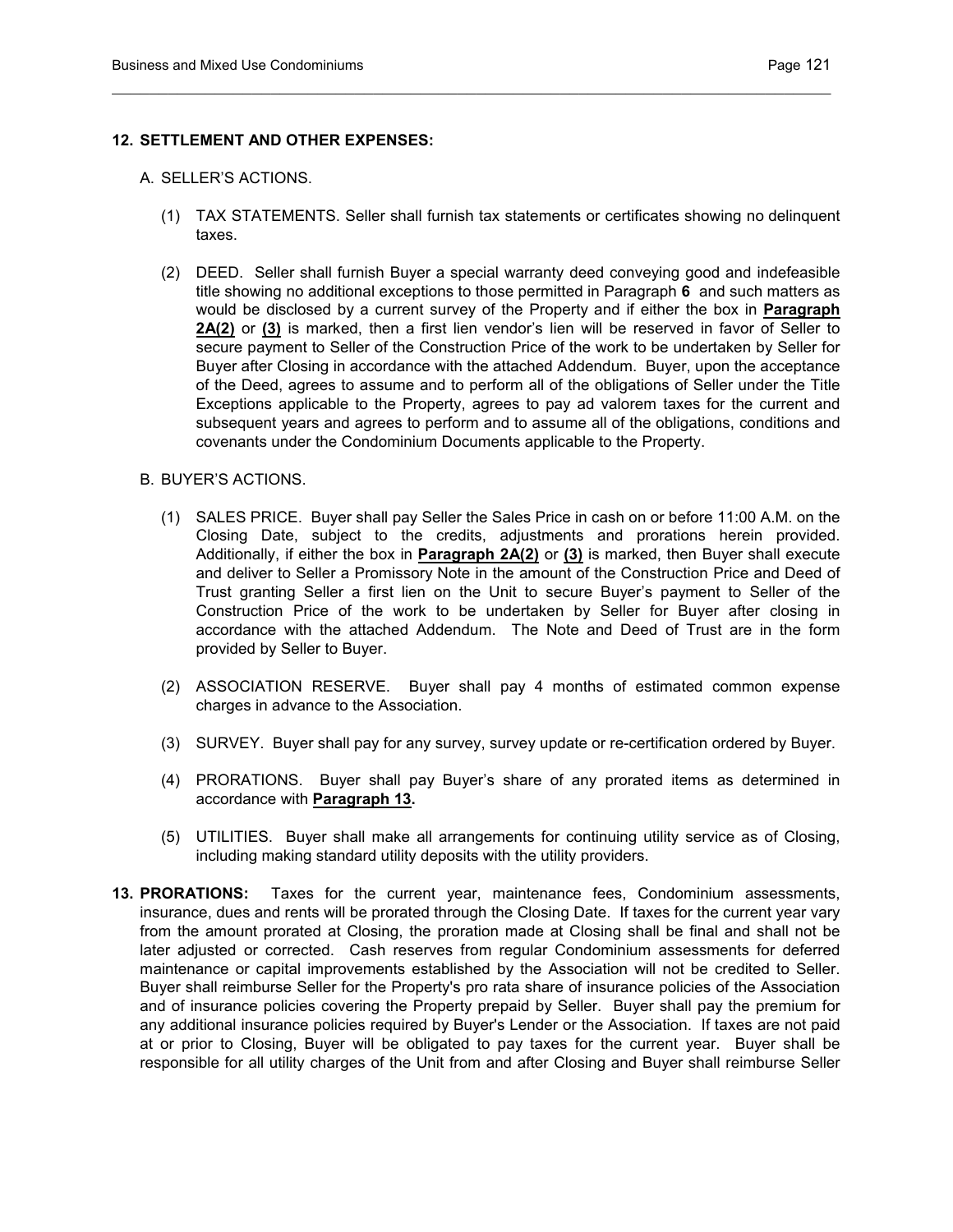within 2 days of request by Seller for any utility charges billed to the Seller for the Unit for the day of Closing and thereafter.

 $\mathcal{L}_\mathcal{L} = \{ \mathcal{L}_\mathcal{L} = \{ \mathcal{L}_\mathcal{L} = \{ \mathcal{L}_\mathcal{L} = \{ \mathcal{L}_\mathcal{L} = \{ \mathcal{L}_\mathcal{L} = \{ \mathcal{L}_\mathcal{L} = \{ \mathcal{L}_\mathcal{L} = \{ \mathcal{L}_\mathcal{L} = \{ \mathcal{L}_\mathcal{L} = \{ \mathcal{L}_\mathcal{L} = \{ \mathcal{L}_\mathcal{L} = \{ \mathcal{L}_\mathcal{L} = \{ \mathcal{L}_\mathcal{L} = \{ \mathcal{L}_\mathcal{$ 

- **14. CASUALTY LOSS:** In the event that any part of the Property should be damaged or destroyed before the consummation of this transaction, Seller may at Seller's election, cancel and terminate this Contract, in which event the earnest money shall be refunded to Buyer; or, if Seller shall elect to repair such damage, this Contract shall remain in full force and effect. No title shall pass to Buyer prior to Closing. Notwithstanding anything contained in this Contract to the contrary, in the event Buyer cannot take possession of Buyer's Unit or any part thereof by reason of any casualty damage thereto, Seller shall not be responsible or liable for reimbursing Buyer for any costs, expenses, or damages suffered or incurred by Buyer as a result of such delay or damage, and specifically shall not be responsible for any costs and expenses incurred by Buyer in obtaining alternate accommodations pending the repair of the damage, nor for any costs incurred in having to store or move Buyer's furniture or other belongings pending completion of such repair work.
- **15. DEFAULT:** If Buyer fails to comply with this Contract, Buyer will be in default, and Seller may either (a) enforce specific performance, seek such other relief as may be provided by law, or both, or (b) terminate this Contract and receive the earnest money and any interest accrued thereon as liquidated damages, thereby releasing both parties from this Contract, except for liability for the provisions of this Contract that specifically state that they survive termination of this Contract. If Seller shall default in the performance of this Contract, Buyer, at Buyer's option, after giving Seller notice of such default and a reasonable opportunity to cure such default and upon failing to cure such default, may, subject to the arbitrating any disputes as herein provided, either (1) enforce specific performance hereof, seek such other relief as may be provided by law, or both, or (2) terminate this Contract, by notice in writing to Seller, and all sums paid by Buyer hereunder shall thereupon be returned to Buyer on demand with any accrued interest, thereby releasing both parties from this Contract, except for liability for the provisions in this Contract that specifically state that they survive termination of this Contract. Upon Buyer's election to terminate this Contract due to Seller's default, return of the earnest money with any accrued interest shall be Buyer's sole remedy. Failure by Buyer to so elect in writing and to deliver such election to Seller before Seller tenders performance of any omitted act or cure for its default shall constitute a waiver by Buyer of Seller's default.
- **16. DISPUTE RESOLUTION:** If a dispute arises between Seller and Buyer or their successors and assigns (the "**parties**") as to whether a party has defaulted or as to any other matter relating in any manner to the Property or this Contract or the obligations arising out of this Contract and the Closing Documents, including claims of misrepresentation, warranty claims, fraud, fraudulent inducement, deceptive trade practice, construction defects, and/or in the event the Buyer claims that any personal injury, survival, wrongful death or damage to goods was caused by any defect in the design or construction of the Property (a "**dispute**"), then the dispute must proceed to a binding arbitration in accordance with the Commercial Arbitration Rules of the American Arbitration Association as set out in the Condominium Documents, which are incorporated herein for this purpose, unless Seller waives specifically waives arbitration as the means of dispute resolution. If Seller does not waive arbitration as the means of dispute resolution, Buyer is bound to resolve the dispute by arbitration and hereby waives Buyer's legal right to file a lawsuit to resolve the dispute; this means that in such case, the final decision as to a dispute will be made by an arbitrator and not by a judge or jury. Judgment upon the award rendered by the arbitrator(s) may be entered in any court having jurisdiction. All meetings, arbitration hearings and other proceedings shall be in the county of the location of the Property. The costs of the arbitration shall be allocated by the arbitrator. The parties waive any right for the arbitrator to award punitive damages. Seller may join as parties to the arbitration other persons with which it has a contractual relationship whose contracts provide for arbitration of disputes, if the dispute between Seller and Buyer may involve liability of such third parties.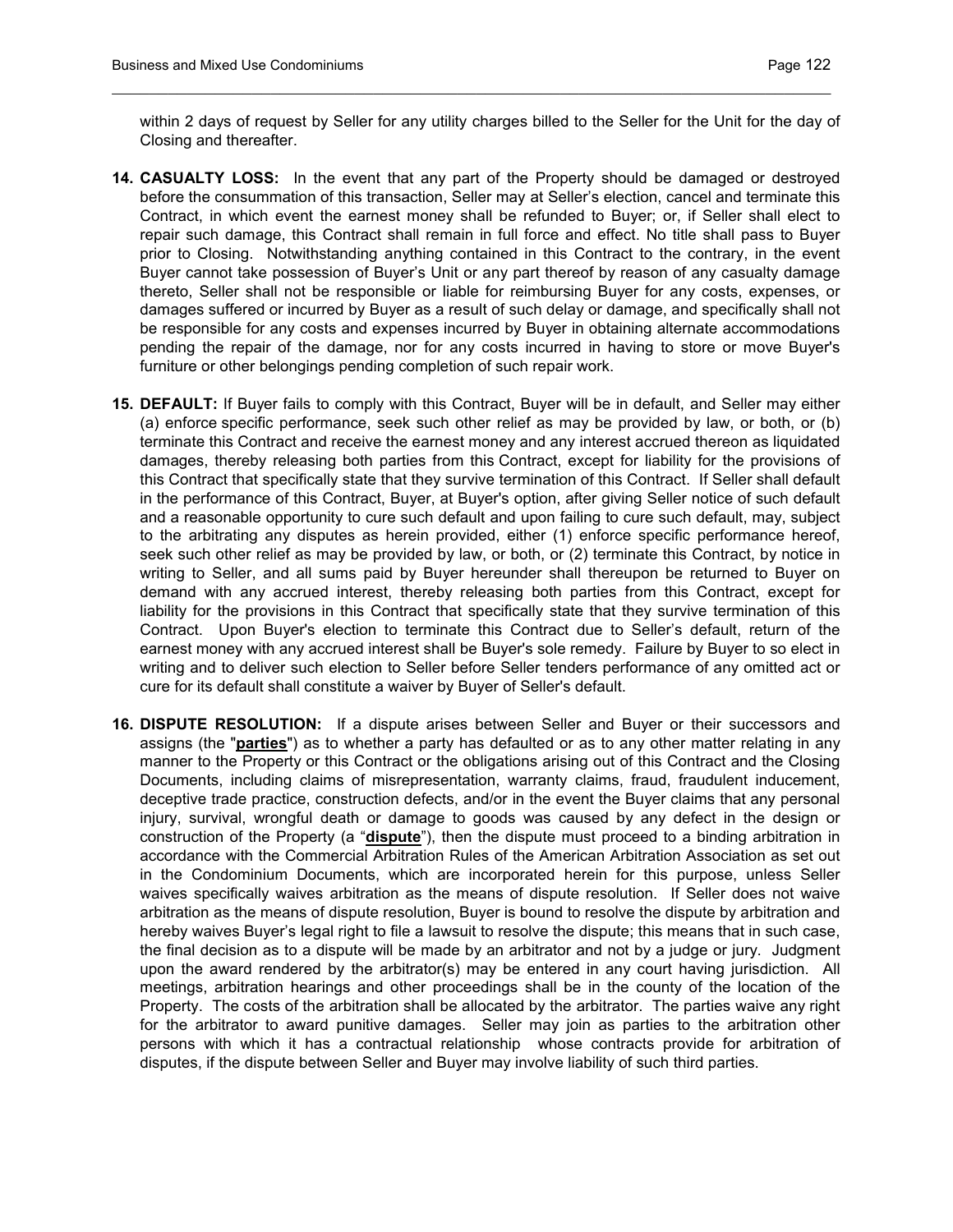In rendering the award, the arbitrator shall state the reasons, therefor, including any computations of actual damages or offsets, if applicable. The parties agree to abide by and perform the award rendered by the arbitrator. If the non-prevailing party fails to comply with all aspects of the award within 30 days' following issuance of the award, then the prevailing party shall be entitled to seek enforcement of the award in any court of competent jurisdiction. If such enforcement becomes necessary, the prevailing party in such proceeding shall recover its reasonable attorney's fees, in addition to any other relief as to which that party may be entitled.

 $\mathcal{L}_\mathcal{L} = \{ \mathcal{L}_\mathcal{L} = \{ \mathcal{L}_\mathcal{L} = \{ \mathcal{L}_\mathcal{L} = \{ \mathcal{L}_\mathcal{L} = \{ \mathcal{L}_\mathcal{L} = \{ \mathcal{L}_\mathcal{L} = \{ \mathcal{L}_\mathcal{L} = \{ \mathcal{L}_\mathcal{L} = \{ \mathcal{L}_\mathcal{L} = \{ \mathcal{L}_\mathcal{L} = \{ \mathcal{L}_\mathcal{L} = \{ \mathcal{L}_\mathcal{L} = \{ \mathcal{L}_\mathcal{L} = \{ \mathcal{L}_\mathcal{$ 

The provisions of this **Paragraph 16** survive Closing of the sale to Buyer and also apply to any disputes, either before or after the Closing of the sale of the Property to Buyer.

- **17. ATTORNEYS' FEES:** The prevailing party in any legal proceeding brought under or with respect to the transaction described in this Contract is entitled to recover from the non-prevailing party all costs of such proceeding and reasonable attorneys' fees.
- **18. ESCROW:** The earnest money is deposited with escrow agent with the understanding that escrow agent is not (a) a party to this Contract and does not have any liability for the performance or nonperformance of any party to this Contract, (b) liable for interest on the earnest money and (c) liable for any loss of earnest money caused by the failure of any financial institution in which the earnest money has been deposited unless the financial institution is acting as escrow agent. At Closing, the earnest money must be applied first to any cash down payment, then to Buyer's closing costs and any excess refunded to Buyer. If both parties make written demand for the earnest money, escrow agent may require payment of unpaid expenses incurred on behalf of the parties and a written release of liability of escrow agent from all parties. If one party makes written demand for the earnest money, escrow agent shall give notice of the demand by providing to the other party a copy of the demand. If escrow agent does not receive written objection to the demand from the other party within 30 days after notice to the other party, escrow agent may disburse the earnest money to the party making demand reduced by the amount of unpaid expenses incurred on behalf of the party receiving the earnest money and escrow agent may pay the same to the creditors. If escrow agent complies with the provisions of this paragraph, each party hereby releases escrow agent from all adverse claims related to the disbursal of the earnest money. Escrow agent's notice to the other party will be effective when deposited in the U.S. Mail, postage prepaid, certified mail, return receipt requested, addressed to the other party at such party's address shown below. Notice of objection to the demand will be deemed effective upon receipt by escrow agent.
- **19. REPRESENTATIONS:** Seller represents that as of the Closing Date there will be no liens, assessments, or security interests against the Property which will not be satisfied out of the sales proceeds.
- **20. FEDERAL TAX REQUIREMENT:** If Seller is a "**foreign person**," as defined by applicable law, or if Seller fails to deliver an affidavit that Seller is not a "foreign person," then Buyer shall withhold from the sales proceeds an amount sufficient to comply with applicable tax law and deliver the same to the Internal Revenue Service together with appropriate tax forms. IRS regulations require filing written reports if cash in excess of specified amounts is received in the transaction.
- **21. AGREEMENT OF PARTIES:** This Contract contains the entire agreement of the parties and cannot be changed except by their written agreement. Addenda which are a part of this Contract are (*list*):

| ⊠ | A. Select One: | <b>Building Site Only Addendum</b> |
|---|----------------|------------------------------------|
|   |                |                                    |

❑ Unfinished-Out Shell Space Addendum

- ❑ Turnkey Addendum
- ☒ **B.** Building Site and Project Plan.
- ❑ **C.** TREC Form Information About Brokerage Services.
- ❑ **D.** Other Addenda delivered at the time of execution of the Contract**:**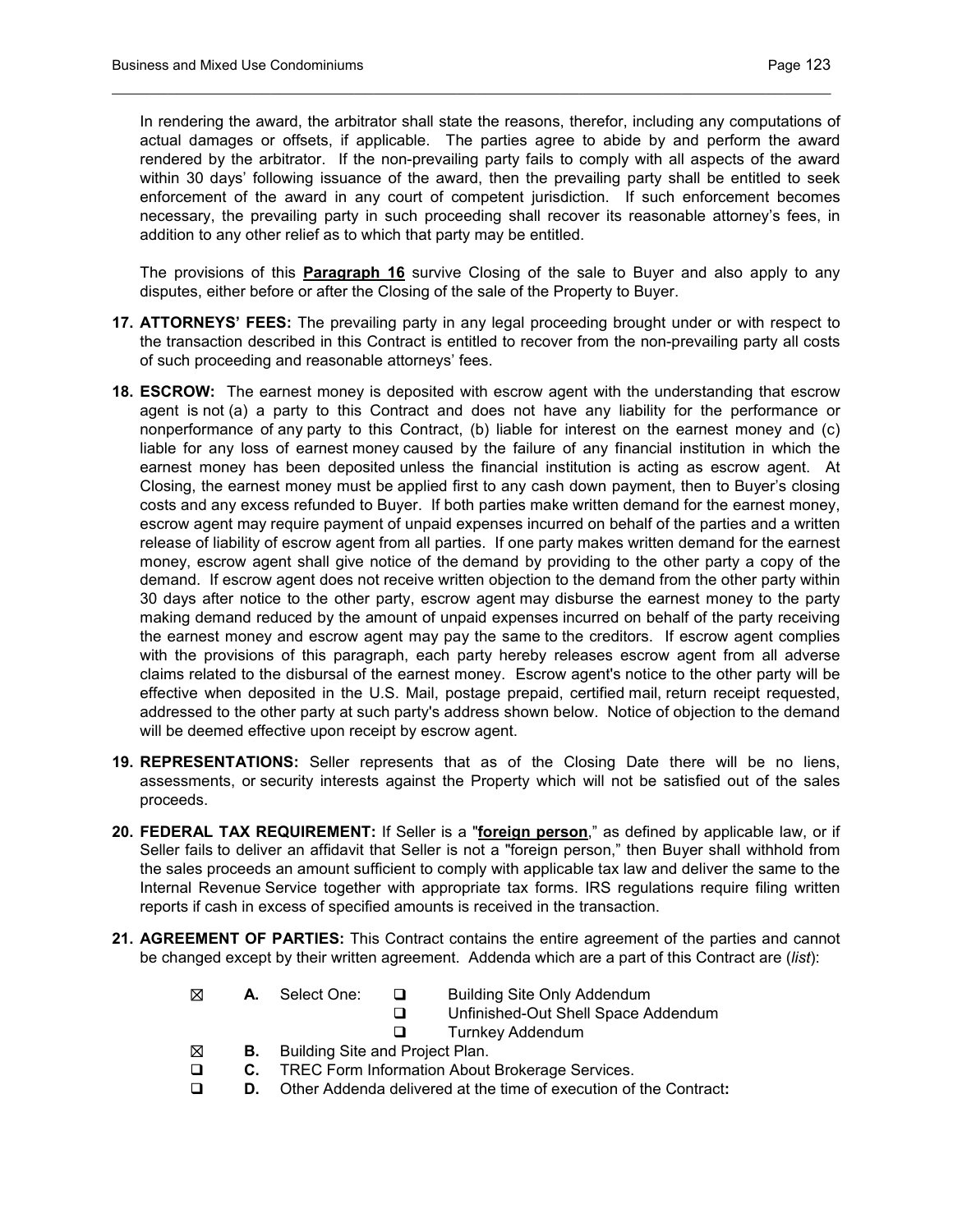**22. CONSULT YOUR ATTORNEY:** Real estate licensees cannot give legal advice. This Contract is intended to be legally binding. READ IT CAREFULLY. If you do not understand the effect of this Contract, consult your attorney BEFORE signing.

 $\mathcal{L}_\mathcal{L} = \{ \mathcal{L}_\mathcal{L} = \{ \mathcal{L}_\mathcal{L} = \{ \mathcal{L}_\mathcal{L} = \{ \mathcal{L}_\mathcal{L} = \{ \mathcal{L}_\mathcal{L} = \{ \mathcal{L}_\mathcal{L} = \{ \mathcal{L}_\mathcal{L} = \{ \mathcal{L}_\mathcal{L} = \{ \mathcal{L}_\mathcal{L} = \{ \mathcal{L}_\mathcal{L} = \{ \mathcal{L}_\mathcal{L} = \{ \mathcal{L}_\mathcal{L} = \{ \mathcal{L}_\mathcal{L} = \{ \mathcal{L}_\mathcal{$ 

- **23. CONSTRUCTION OF AGREEMENT:** The parties agree that this Contract shall be construed in accordance with the laws of the State of Texas; the parties hereto have chosen the law of the State of Texas to govern all aspects of this transaction even though Buyer may reside in a state other than Texas; and venue for all causes of action or lawsuits shall lie exclusively in the county of the location of the Property.
- **24. NOTICES:** Except as otherwise herein expressly provided as another means of notice, all notices from Buyer to Seller must be in writing and are effective when received and by the Seller at Seller's address below, and in the case of notice to Seller pertaining to a Seller's default, disputes with Seller or the exercise of remedies when notice is additionally received by Seller's counsel in Paragraph **22**.

Notices from Seller to Buyer are effective when mailed to, hand-delivered at, or transmitted by email or facsimile machine to Buyer at the address of Buyer as follows or to such other address of which Seller is aware.

#### **To Buyer at:**

| Telephone: ( |
|--------------|
| Facsimile: ( |

 $\mathcal{L}_\text{max}$  , where  $\mathcal{L}_\text{max}$  , we are the set of the set of the set of the set of the set of the set of the set of the set of the set of the set of the set of the set of the set of the set of the set of the set of

| To Seller at: |  |  |
|---------------|--|--|
|               |  |  |
| Attn:         |  |  |
| Texas         |  |  |
| Telephone: () |  |  |
| Fax: $($ $)$  |  |  |
| Email:        |  |  |

### **25. MISCELLANEOUS:**

- A. NO ORAL AGREEMENTS OR REPRESENTATIONS. There are no collateral understandings, representations or agreements other than those contained herein. No salesperson, employee, or agent of the Seller has the authority to modify the terms herein nor any authority whatsoever to make any reference, representation or agreement not contained in this Contract. No reference, representation or agreement contained herein shall be binding upon Seller or in any way affect the validity of this Contract or form any part hereof. Buyer acknowledges that no representations have been made by Seller, its agents or employees, in order to induce the Buyer to enter into this Contract, other than as expressly stated herein. Without limiting the generality of the foregoing, Buyer acknowledges that neither Seller nor its agents or employees have made any representations or statements to Buyer of the investment potential or resale potential at any future date, at a profit or otherwise, of the Property; nor has Seller, its agents or employees rendered any advice or expressed any opinions to Buyer regarding deductibility of depreciation on the Property or any other tax consequences of ownership of the Property (other than the customary real property taxes and interest deductions available to Buyer as a result of home ownership and financing); nor has Seller, its agents or employees made any representations as to the exact square footage of the Property.
- B. CONTRACT ENTIRE AGREEMENT. The Contract constitutes the sole and entire agreement between the parties. All prior agreements, whether oral or written, are hereby superseded. The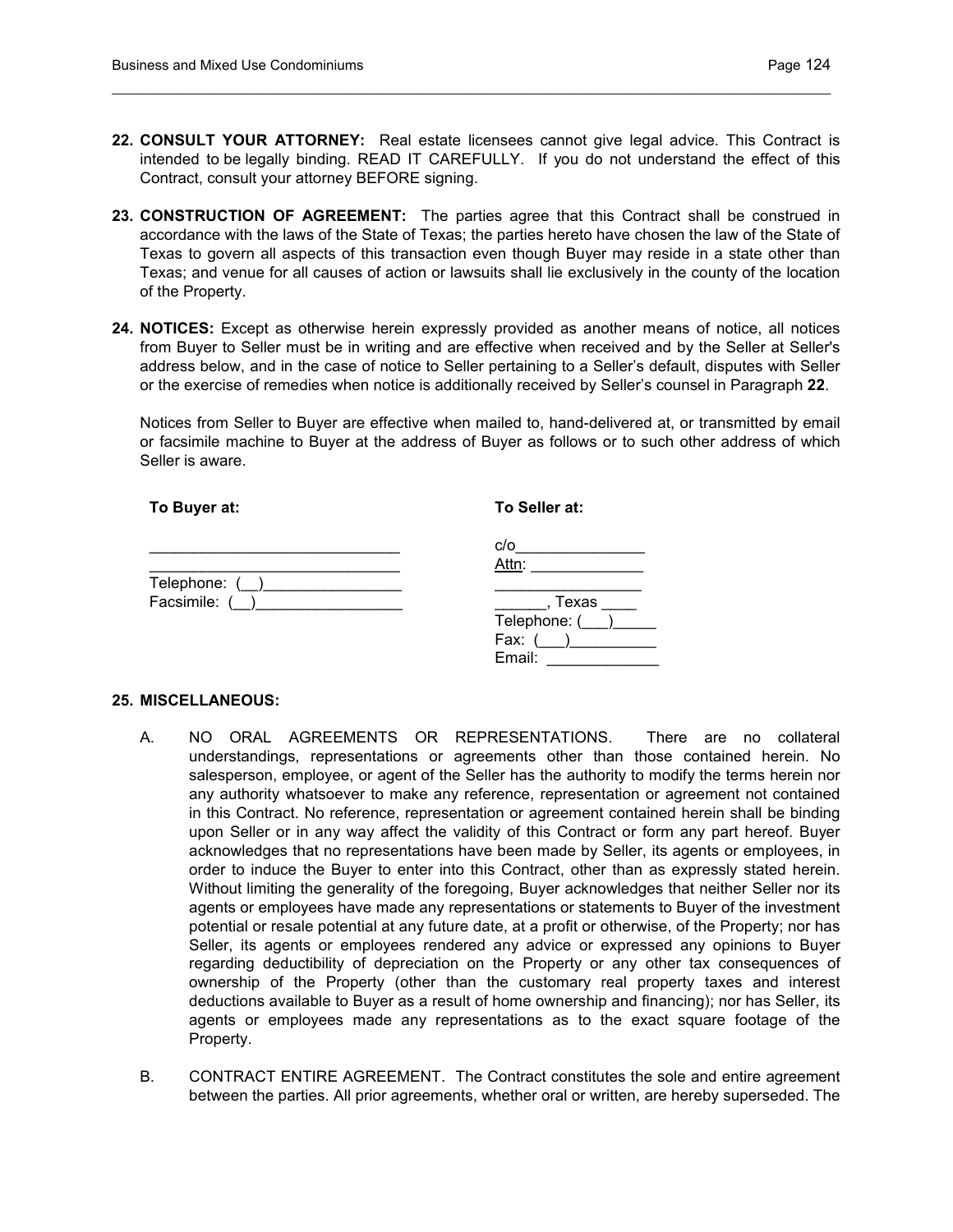provisions of this Contract may not be changed, altered or modified except in writing and signed by the Buyer and an officer of the Seller. Waiver by the Seller of any terms, conditions or provisions of this Contract shall not be construed as a waiver of any other or subsequent term, condition or provision of this Contract.

C. SEVERABILITY. In any term, condition or provision of this Contract is declared illegal or invalid for any reason by a court or competent jurisdiction, the remaining terms, conditions and provisions of this Contract shall, nevertheless, remain in full force and effect.

 $\mathcal{L}_\mathcal{L} = \{ \mathcal{L}_\mathcal{L} = \{ \mathcal{L}_\mathcal{L} = \{ \mathcal{L}_\mathcal{L} = \{ \mathcal{L}_\mathcal{L} = \{ \mathcal{L}_\mathcal{L} = \{ \mathcal{L}_\mathcal{L} = \{ \mathcal{L}_\mathcal{L} = \{ \mathcal{L}_\mathcal{L} = \{ \mathcal{L}_\mathcal{L} = \{ \mathcal{L}_\mathcal{L} = \{ \mathcal{L}_\mathcal{L} = \{ \mathcal{L}_\mathcal{L} = \{ \mathcal{L}_\mathcal{L} = \{ \mathcal{L}_\mathcal{$ 

- D. GENDER. Whenever the context of this Contract so requires, the masculine gender includes the feminine and the neuter, and the singular number includes the plural.
- E. PERFORMANCE. Buyer acknowledges and agrees that notwithstanding any rights at law or in equity arising out of this Contract, Buyer shall not assert any such rights, nor have any claim or cause of action (as a result of any matter or thing arising under or in connection with this Contract) against any person, firm, corporation or other legal entity, other than the person, person, firm, corporation or legal entity specifically named or defined as Seller herein, even though Seller may be found to be a nominee or agent of another person, firm, corporation or other legal entity, and this acknowledgment and agreement may be pleaded as an estoppel and bar against Buyer in any action or proceeding brought by Buyer to assert any of such rights, claims or causes of action. This Contract and the obligations of the parties hereto are performable in the county where the Property is located. The parties have chosen the law of the State of Texas to govern all aspects of this transaction even though Buyer may reside in a state other than Texas; and venue for all causes of action shall lie exclusively in Hidalgo County, Texas. If the expiration of any time period set forth herein falls on a Saturday, Sunday or legal holiday, such time period shall be deemed to expire on the next day which is not a Saturday, Sunday or legal holiday. The last day of any period of time described herein shall be deemed to end at 5:00 p.m., local time. TIME IS OF THE ESSENCE IN THIS CONTRACT, AND FAILURE TO PERFORM WITHIN THE TIME SPECIFIED THEREFOR SHALL CONSTITUTE A BREACH OF THIS CONTRACT ON THE PART OF THE PARTY WHO FAILS TO PERFORM.
- F. ASSIGNMENT. Buyer may not assign or pledge ("**assign**") this Contract or Buyer's rights hereunder including Buyer's interest in the earnest money without the prior written consent of Seller, and any attempt to do so is void and of no effect. It is the responsibility of Buyer to furnish Seller with satisfactory financial information regarding any proposed assignee. Any assigning Buyer is not released from liability arising by virtue of an assignment until after the Closing of the sale. Seller's failure to give its consent to an Assignment by Buyer shall not give rise to any claims or damages against Seller. Furthermore, neither this Contract nor a notice of this Contract may be recorded by Buyer. Seller's rights under this Contract are freely assignable without notice or consent of the Buyer. Seller shall have the right to assign this Contract to any person or entity which acquires the Project Property from the Seller, and upon such assignment all rights and obligations of Seller hereunder shall inure to and be assumed by the assignee and thereafter Buyer agrees to look solely to said assignee for performance of the Seller's obligations hereunder and not to Seller. Seller shall also have the right to collaterally assign this Contract as security for any loan obtained by Seller or Seller's assignee or successor.

### **26. RELEASES, WAIVERS AND INDEMNITIES:**

**A. BUYER'S WAIVER OF CONSUMER RIGHTS**. Buyer knowingly, voluntarily and intentionally waives Buyer's rights under the Deceptive Trade Practices-Consumer Protection Act, Section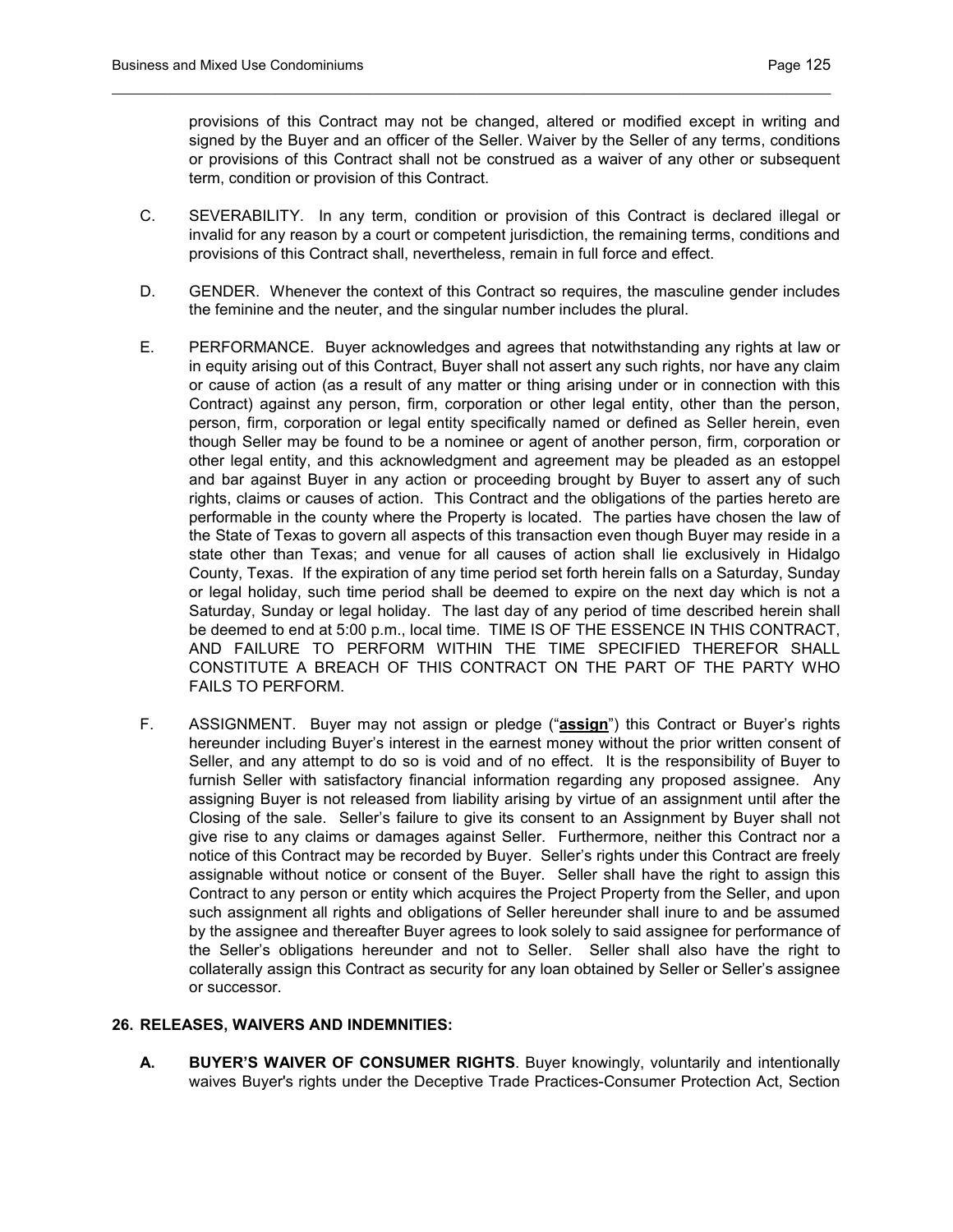17.41 *et seq.***, Business & Commerce Code, a law that gives consumers special rights and protections. After consultation with an attorney of Buyer's own selection, Buyer voluntary consents to this waiver. This provision shall survive Closing or termination of this Contract.**

 $\mathcal{L}_\mathcal{L} = \{ \mathcal{L}_\mathcal{L} = \{ \mathcal{L}_\mathcal{L} = \{ \mathcal{L}_\mathcal{L} = \{ \mathcal{L}_\mathcal{L} = \{ \mathcal{L}_\mathcal{L} = \{ \mathcal{L}_\mathcal{L} = \{ \mathcal{L}_\mathcal{L} = \{ \mathcal{L}_\mathcal{L} = \{ \mathcal{L}_\mathcal{L} = \{ \mathcal{L}_\mathcal{L} = \{ \mathcal{L}_\mathcal{L} = \{ \mathcal{L}_\mathcal{L} = \{ \mathcal{L}_\mathcal{L} = \{ \mathcal{L}_\mathcal{$ 

**Buyer: \_\_\_\_\_\_\_\_\_\_\_\_**

**B. BUYER'S AND SELLER'S WAIVER OF JURY TRIAL. To the maximum extent permitted by law, Seller and Buyer hereby knowingly, voluntarily and intentionally waive the right to a trial by jury in respect of any litigation based hereon, arising out of, under or in connection with this Contract, Buyer's entry on the Property prior to Closing, the conveyance of the Property to Buyer, or any course of conduct, course of dealing, statement (whether verbal or written) (including, without limitation, any action to rescind or cancel this Contract, and any claim or defense asserting that this Contract was fraudulently induced or is otherwise void or voidable). This waiver is a material inducement for Seller to enter this Contract. This provision shall survive Closing or termination of this Contract.**

**Buyer: \_\_\_\_\_\_\_\_\_\_\_\_ Seller: \_\_\_\_\_\_\_\_\_\_\_\_**

**C. BUYER'S AND SELLER'S WAIVER OF PUNITIVE DAMAGES. Seller and Buyer hereby knowingly, voluntarily and intentionally waive all punitive or exemplary damages which may arise out of the sale of the Property to Buyer, including arising out of any breach or other default by any party hereto. Neither punitive nor exemplary damages may be awarded by the arbitrator. This provision shall survive Closing or termination of this Contract.**

**Buyer: \_\_\_\_\_\_\_\_\_\_\_\_ Seller: \_\_\_\_\_\_\_\_\_\_\_\_**

- **D. RELEASE AND INDEMNITY BY BUYER. Buyer releases the released persons and indemnifies the indemnified persons for liabilities arising out of the acts or omissions of Buyer or of Buyer's agents, employees, contractors and invitees being on the Project Property arising prior to Seller's completion of construction of the Project at any time other than Scheduled Appointments** ("**Periods other than Scheduled Appointments**") **as follows:**
	- **(1) RELEASE BY BUYER. Buyer hereby releases Seller, Seller's partners, employees, agents, contractors, and invitees, and their respective successors and assigns (the "released persons"), from and against all claims, causes of action, liabilities, costs, damages, and expenses (including attorneys' fees and court costs), which result from Buyer's or Buyer's agents', employees', contractors' or invitees' presence on the Project Property, including but not limited to the Property, at Periods Other than Scheduled Appointments, which released liabilities include but are not limited to liabilities by the released persons for bodily injury, disease, death or damage to property of Buyer and which released liabilities include liabilities arising in whole or in part out of the negligence of the released persons or their agents, employees, contractors or invitees. This provision shall survive Closing or termination of this Contract.**

**Buyer: \_\_\_\_\_\_\_\_\_\_\_\_**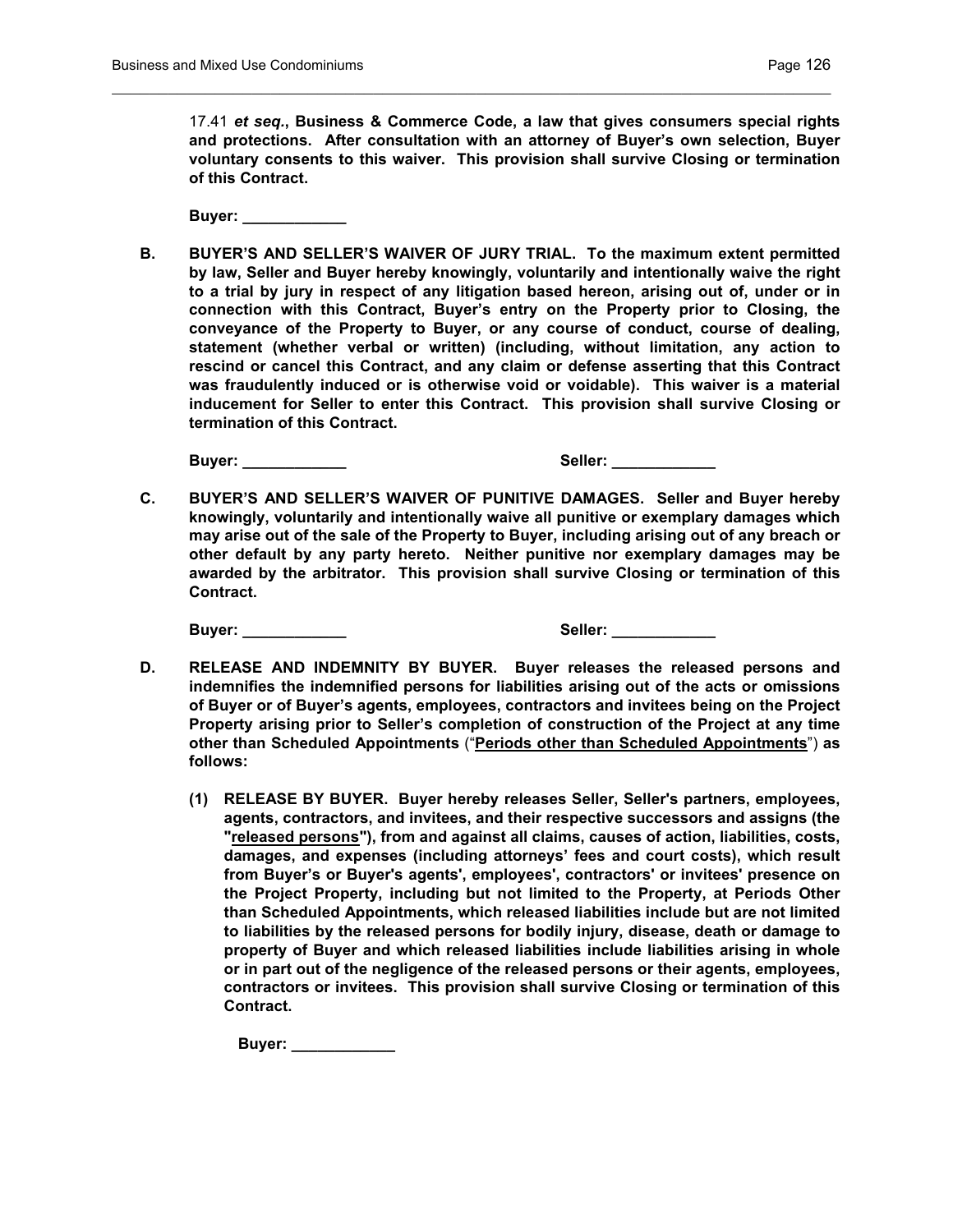**(2) INDEMNITY BY BUYER. Buyer** *indemnifies***, holds harmless, and defends Seller, Seller's partners, employees, agents, contractors, and invitees, and their respective successors and assigns (the "indemnified persons") from and against all liens, claims, causes of action, liabilities, costs, damages, and expenses (including attorneys' fees and court costs) arising out of Buyer's or Buyer's agents', employees', contractors' or invitees' presence on the Project Property, including but not limited to in the Property, resulting from or relating to the acts or omissions Buyer's or Buyer's agents, employees, contractors or invitees, including but not limited to liabilities for bodily injury, disease, death or damage to property, and including but not limited to liabilities arising in whole or in part out of the negligence or willful misconduct of Buyer or of Buyer's agents, employees, contractors or invitees, and including but not limited to liabilities arising in part out of the concurrent negligence of Seller or Seller's agents, employees, contractors or invitees. This provision shall survive Closing or termination of this Contract.**

 $\mathcal{L}_\mathcal{L} = \{ \mathcal{L}_\mathcal{L} = \{ \mathcal{L}_\mathcal{L} = \{ \mathcal{L}_\mathcal{L} = \{ \mathcal{L}_\mathcal{L} = \{ \mathcal{L}_\mathcal{L} = \{ \mathcal{L}_\mathcal{L} = \{ \mathcal{L}_\mathcal{L} = \{ \mathcal{L}_\mathcal{L} = \{ \mathcal{L}_\mathcal{L} = \{ \mathcal{L}_\mathcal{L} = \{ \mathcal{L}_\mathcal{L} = \{ \mathcal{L}_\mathcal{L} = \{ \mathcal{L}_\mathcal{L} = \{ \mathcal{L}_\mathcal{$ 

**Buyer:**  $\blacksquare$ 

EXECUTED the \_\_\_\_\_\_ day of \_\_\_\_\_\_\_\_\_\_\_\_\_\_\_, 2013 (the "**Effective Date**"). The Effective Date of this Contract shall be the date on which the last to sign of Seller or Buyer shall execute this Contract. This Contract may be executed in multiple original counterparts, each of which shall be original for all purposes.

### **SELLER:**

**BUYER:**

Buyer Buyer's SSN:

\_\_\_\_\_\_\_\_\_\_\_\_\_\_\_\_\_\_\_\_\_\_\_\_\_\_\_\_\_\_\_\_\_

\_\_\_\_\_\_\_\_\_\_\_\_\_\_\_\_\_\_\_\_\_\_\_\_\_\_\_\_\_\_\_\_\_\_

\_\_\_\_\_\_\_\_\_\_\_\_\_\_\_\_\_\_\_\_\_\_\_\_\_\_\_\_\_\_\_\_\_\_

\_\_\_\_\_\_\_\_\_\_\_\_\_\_\_\_\_\_\_\_\_\_\_\_\_\_\_\_\_\_\_\_\_\_

Condominium Developer, Ltd. a Texas limited partnership

By: \_\_\_\_\_\_\_\_\_\_\_\_\_\_\_\_\_\_\_\_\_\_\_\_\_, L.L.C.

By:

 (Name)\_\_\_\_\_\_\_\_\_\_\_\_\_\_\_\_  $(Title)$ 

Buyer Buyer's SSN:

By:

 (Name)\_\_\_\_\_\_\_\_\_\_\_\_\_\_\_\_  $(Title)$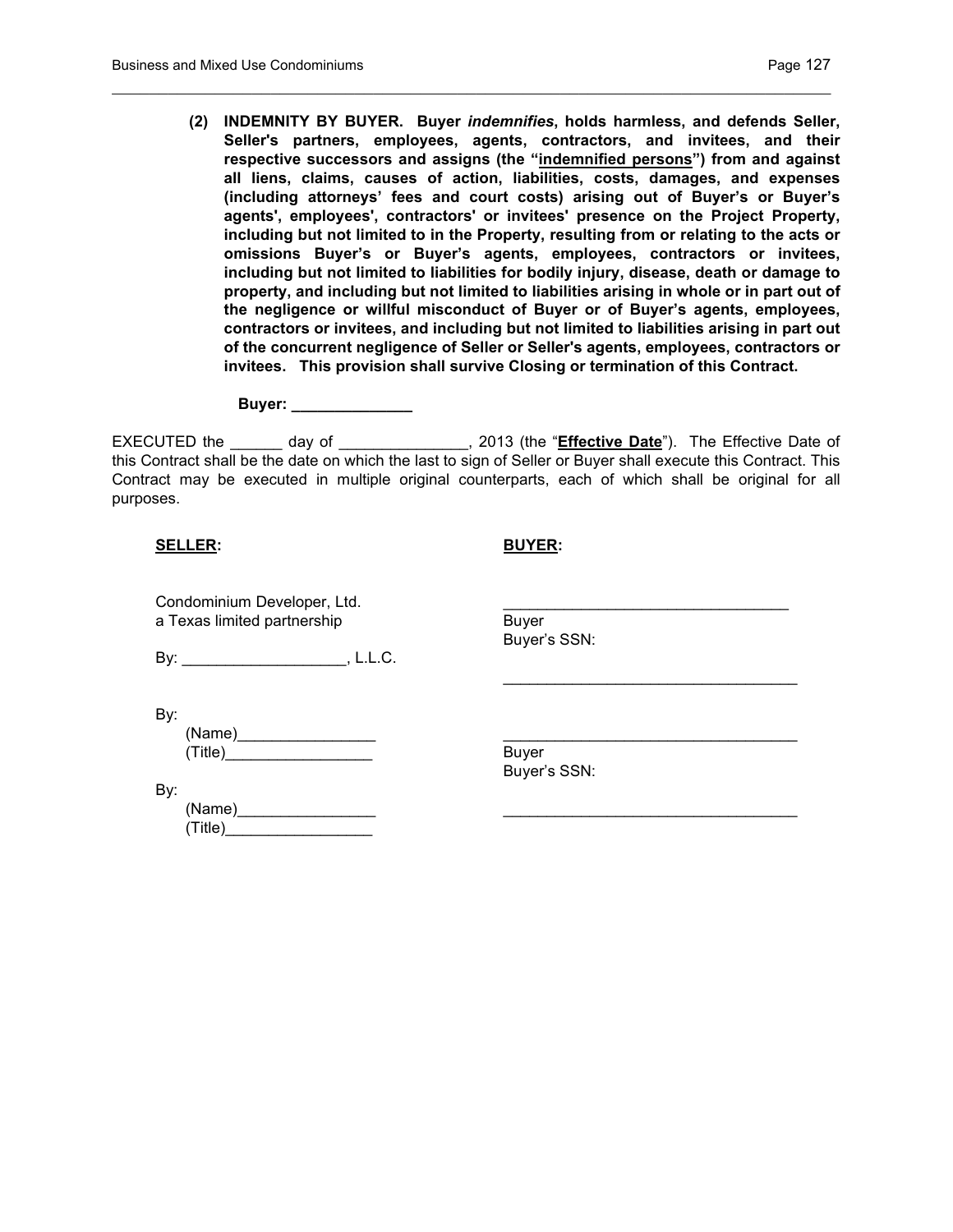#### **C2. Commercial Condominium Information Sheet.**

### **COMMERCIAL CONDOMINIUM INFORMATION STATEMENT**

 $\mathcal{L}_\mathcal{L} = \{ \mathcal{L}_\mathcal{L} = \{ \mathcal{L}_\mathcal{L} = \{ \mathcal{L}_\mathcal{L} = \{ \mathcal{L}_\mathcal{L} = \{ \mathcal{L}_\mathcal{L} = \{ \mathcal{L}_\mathcal{L} = \{ \mathcal{L}_\mathcal{L} = \{ \mathcal{L}_\mathcal{L} = \{ \mathcal{L}_\mathcal{L} = \{ \mathcal{L}_\mathcal{L} = \{ \mathcal{L}_\mathcal{L} = \{ \mathcal{L}_\mathcal{L} = \{ \mathcal{L}_\mathcal{L} = \{ \mathcal{L}_\mathcal{$ 

| (1)  | Condominium Developer, Ltd.<br>Declarant's name:<br>Declarant's principal address:                                                                                                                                                                                                  |  |  |
|------|-------------------------------------------------------------------------------------------------------------------------------------------------------------------------------------------------------------------------------------------------------------------------------------|--|--|
| (2)  | Name of condominium:<br>_________________Office Park<br>__________Street, ___________, Texas ________<br>Principal address of condominium:                                                                                                                                          |  |  |
| (3)  | Generally describe the condominium: See attachment (Item 3)                                                                                                                                                                                                                         |  |  |
|      | Type of<br>Maximum number of units:                                                                                                                                                                                                                                                 |  |  |
| (4)  | Number of additional units, if any, that may be included in the condominium:                                                                                                                                                                                                        |  |  |
|      | Minimum number: ______.<br>Maximum number: ______.                                                                                                                                                                                                                                  |  |  |
| (5)  | Briefly describe any development rights reserved by declarant: See Attachment (Item 5)                                                                                                                                                                                              |  |  |
|      | Briefly describe any conditions relating to or limitations upon the exercise of development rights:<br>See Attachment (Item 5)                                                                                                                                                      |  |  |
| (6)  | Generally describe each lien, lease, or encumbrance on or affecting title to the condominium after<br>conveyance by the Declarant: See Attachment (Item 6)                                                                                                                          |  |  |
| (7)  | Describe any unsatisfied judgments against the unit owners' association (the Association) and<br>any pending suits to which the Association is a party or which are material to the land title and<br>construction of the condominium of which declarant has actual knowledge: None |  |  |
| (8)  | Generally describe the insurance coverage provided for the benefit of unit owners: See<br>Attachment (Item 8)                                                                                                                                                                       |  |  |
| (9)  | Fees or charges to be paid by unit owners for the use of common elements and other facilities<br>related to the condominium: See Attachment Item 9.                                                                                                                                 |  |  |
|      | Expected fees: <u>experience</u> and the second service of the service of the service of the service of the service of the service of the service of the service of the service of the service of the service of the service of the                                                 |  |  |
|      |                                                                                                                                                                                                                                                                                     |  |  |
| (10) | Copies of the following are attached to this statement:                                                                                                                                                                                                                             |  |  |

- (a) The declaration and any amendments (See **Item (10)(a)-(e)**);
- (b) Certificate of Formation of the Association and any amendments (See **Item (10)(a)-(e)**);
- (c) Bylaws of the Association and any amendments (See **Item (10)(a)-(e)**);
- (d) Rules of the Association and any amendments (See **Item (10)(a)-(e)**);
- (e) Leases and contracts, other than loan documents, that declarant requires a buyer to sign at closing;
- (f) Projected pro forma budget for the Association for the first fiscal year of the Association following the date of the first conveyance to a buyer that: (i) identifies the person who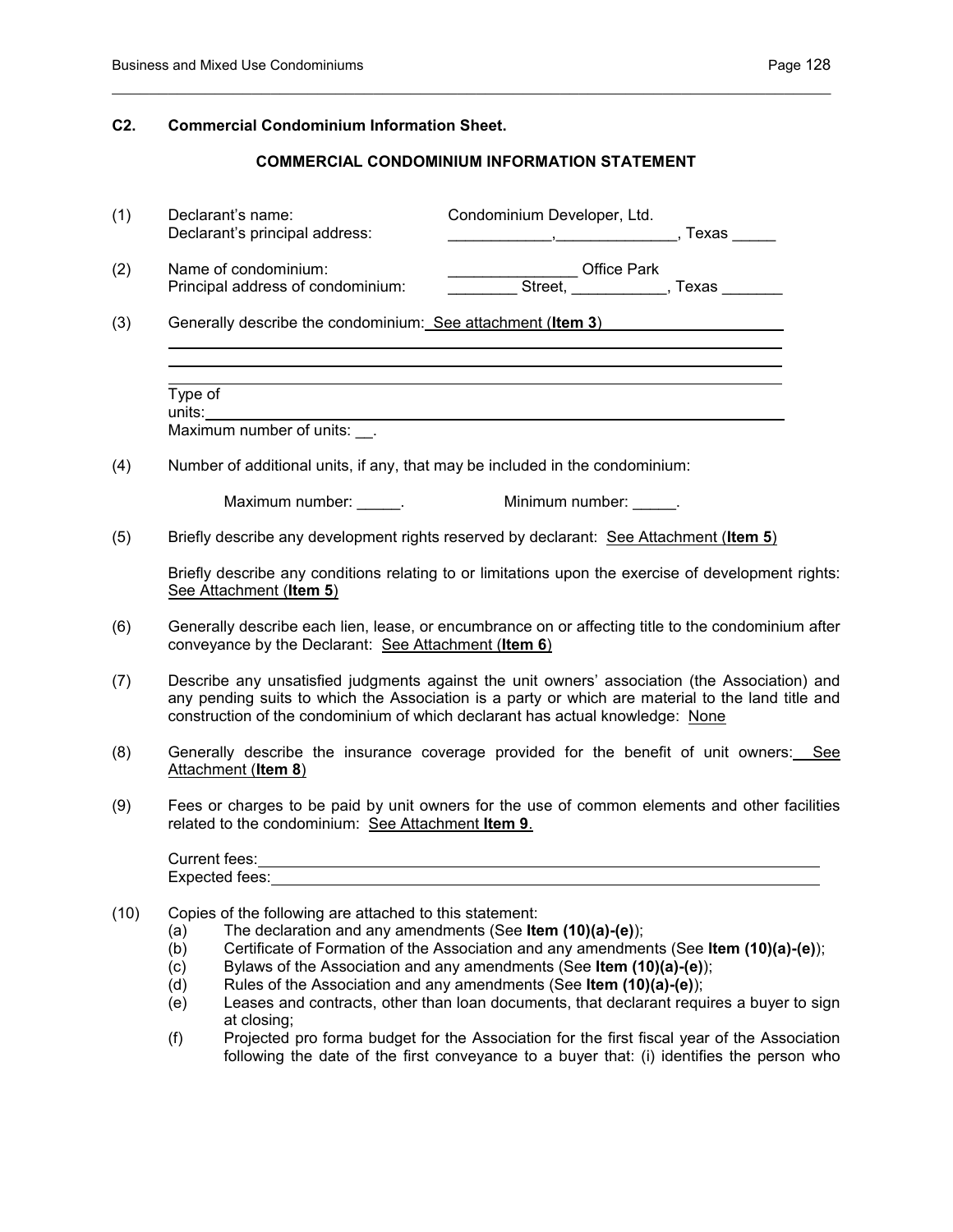prepared the budget; and (ii) states the budget's assumption concerning occupancy and inflation factors (See Attachment **Item (10)(f)**); and

(g) Each written warranty provided by declarant (See Attachment **Item (10)(g)**).

 $\mathcal{L}_\mathcal{L} = \{ \mathcal{L}_\mathcal{L} = \{ \mathcal{L}_\mathcal{L} = \{ \mathcal{L}_\mathcal{L} = \{ \mathcal{L}_\mathcal{L} = \{ \mathcal{L}_\mathcal{L} = \{ \mathcal{L}_\mathcal{L} = \{ \mathcal{L}_\mathcal{L} = \{ \mathcal{L}_\mathcal{L} = \{ \mathcal{L}_\mathcal{L} = \{ \mathcal{L}_\mathcal{L} = \{ \mathcal{L}_\mathcal{L} = \{ \mathcal{L}_\mathcal{L} = \{ \mathcal{L}_\mathcal{L} = \{ \mathcal{L}_\mathcal{$ 

Condominium Developer, Ltd., a Texas limited partnership

By: \_\_\_\_\_\_\_\_\_\_\_\_\_\_\_\_\_\_\_\_\_\_\_\_\_\_\_, L.L.C.

 $By: :$  $(Name)$  $(Title)$ 

Receipt acknowledged by:

 $\overline{a}$ 

 $\overline{a}$ 

Buyer **Date** 

Buyer **Date** 

## **C2.1. Site Plan (Item 3)**.

[*Intentionally left blank*.]

### **C2.2. Allocations (Item 9)**.

[*Intentionally left blank.*]

# **C2.3. Budget**.

# **ATTACHMENT TO COMMERCIAL CONDOMINIUM INFORMATION STATEMENT**

# **BUDGET**

### **(Item 10f)**

The following is a preliminary Budget for \_\_\_\_\_\_\_\_\_\_\_\_\_\_\_ Office Park Condominium Owners' Association, Inc. It is based upon Seller's good faith estimate of the Common Expense charges, capital reserves, insurance premiums and ad valorem taxes for the initial year of operation of the Office Park. This Budget does not constitute a representation or warranty on the part of Condominium Developer, Ltd. as to the accuracy thereof, and in the actual costs are greater than those which were projected in the Budget, Buyer shall have no recourse against Condominium Developer, Ltd.

### **C2.4. Title Exceptions**.

# **ATTACHMENT TO COMMERCIAL CONDOMINIUM INFORMATION STATEMENT**

# **TITLE MATTERS SCHEDULE**

**(Item 6)**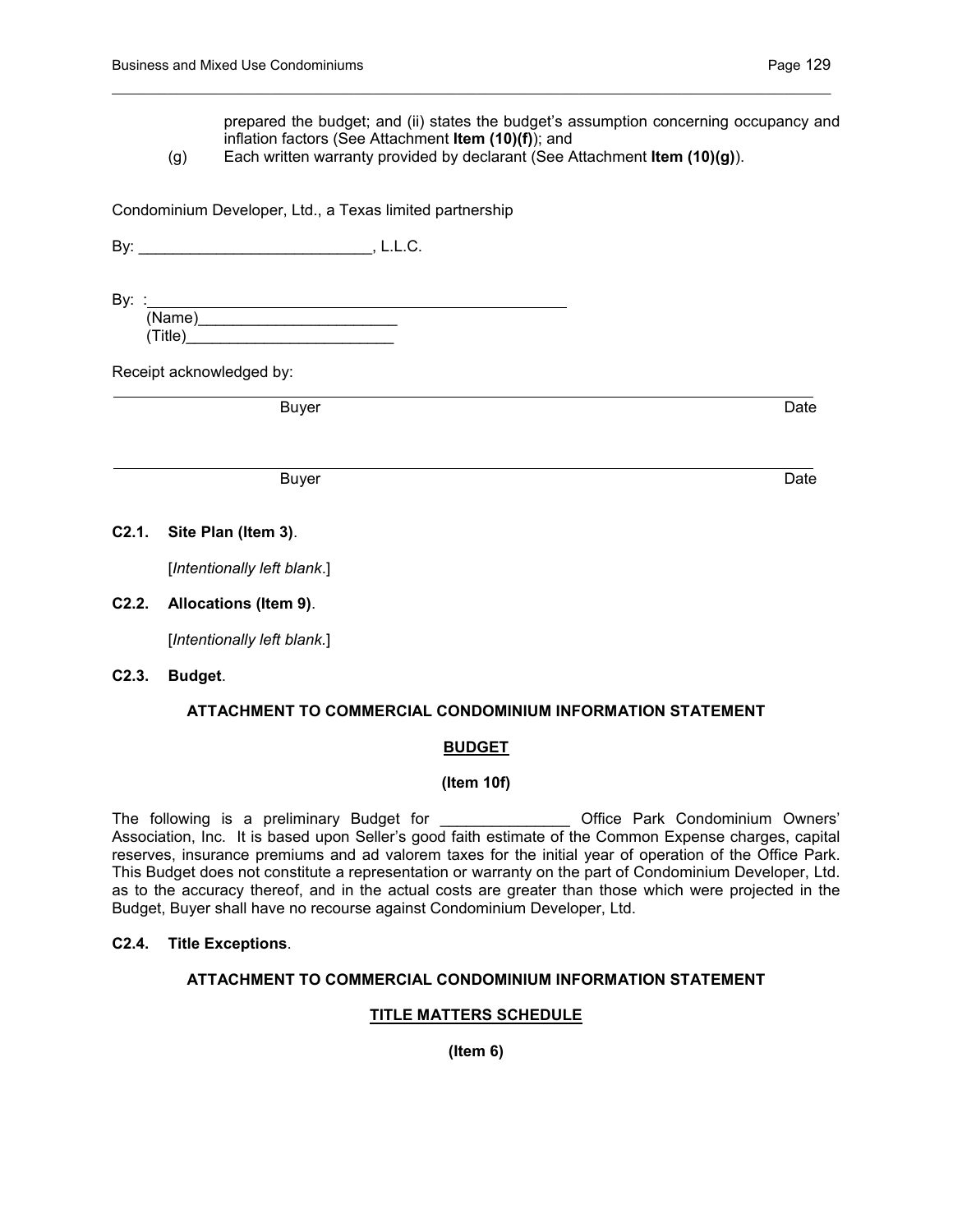The following is a preliminary listing of liens, leases and other encumbrances on or affecting title to the condominium after conveyance by Condominium Developer, Ltd. This Schedule does not constitute a representation or warranty on the part of Condominium Developer, Ltd. as to the accuracy thereof, and in the actual exceptions are different, Buyer shall have no recourse against Condominium Developer, Ltd.

 $\mathcal{L}_\mathcal{L} = \{ \mathcal{L}_\mathcal{L} = \{ \mathcal{L}_\mathcal{L} = \{ \mathcal{L}_\mathcal{L} = \{ \mathcal{L}_\mathcal{L} = \{ \mathcal{L}_\mathcal{L} = \{ \mathcal{L}_\mathcal{L} = \{ \mathcal{L}_\mathcal{L} = \{ \mathcal{L}_\mathcal{L} = \{ \mathcal{L}_\mathcal{L} = \{ \mathcal{L}_\mathcal{L} = \{ \mathcal{L}_\mathcal{L} = \{ \mathcal{L}_\mathcal{L} = \{ \mathcal{L}_\mathcal{L} = \{ \mathcal{L}_\mathcal{$ 

- 1. Subdivision regulations of the county of \_\_\_\_\_\_\_ and/or ordinances or regulation of the city holding extra-territorial jurisdiction of said property.
- 2. Statutory rights, rules, regulations, easements and lien in favor of \_\_\_\_\_ County Water Improvement District No. 3, pursuant to applicable sections of the Texas Water Code.
- 3. Rights or claims by **County Water Improvement District No.** Lo any portion of property lying within canal and/or drain ditch easement and/or rights of way located on the property.
- 4. Any portion of the above described property lying within the boundaries of dedicated or existing roadways or which may be used for road or street purposes.
- 5. Easements and reservations as shown according to the map or plat thereof recorded in Volume \_\_, Page \_\_\_\_, Deed Records, \_\_\_\_\_ County, Texas.
- 6. Existing power line as per survey plat dated \_\_\_\_\_, 2013, prepared by \_\_\_\_\_\_\_\_, Job No.\_\_\_\_.
- 7. Rights of parties in possession.
- 8. Restrictive covenants applicable to the platted subdivision in which Property is located.
- 9. Liens created as part of any financing by Buyer.
- 10. Utility easement created by the Condominium Documents or plat of the subdivision in which the Property is located.
- 11. Any and all other covenants, conditions, easement, agreements, reservations, rights-of-way and restrictions affecting the Condominium and of record as of the Closing Date, including easements reserved or granted by Seller in connection with the development of the Condominium or developing adjacent property, and management agreements, service contracts and other agreements not of record executed by the Seller prior to the formation of the Association or by the Association after its formation, including by the association during the Declarant Control Period.
- 12. Any discrepancies, conflicts, shortages in area or boundary lines, encroachments or protrusions, or overlapping improvements, including any matter that would be disclosed by a current survey of the Property.
- 13. Rights of parties in possession of portions of the Project Property other than the Unit being purchased by Buyer.
- 14. Such zoning or other restrictions upon the use of the Property as may be imposed by governmental authorities having jurisdiction thereof.
- 15. Liens for work done or materials furnished at the request of Buyer.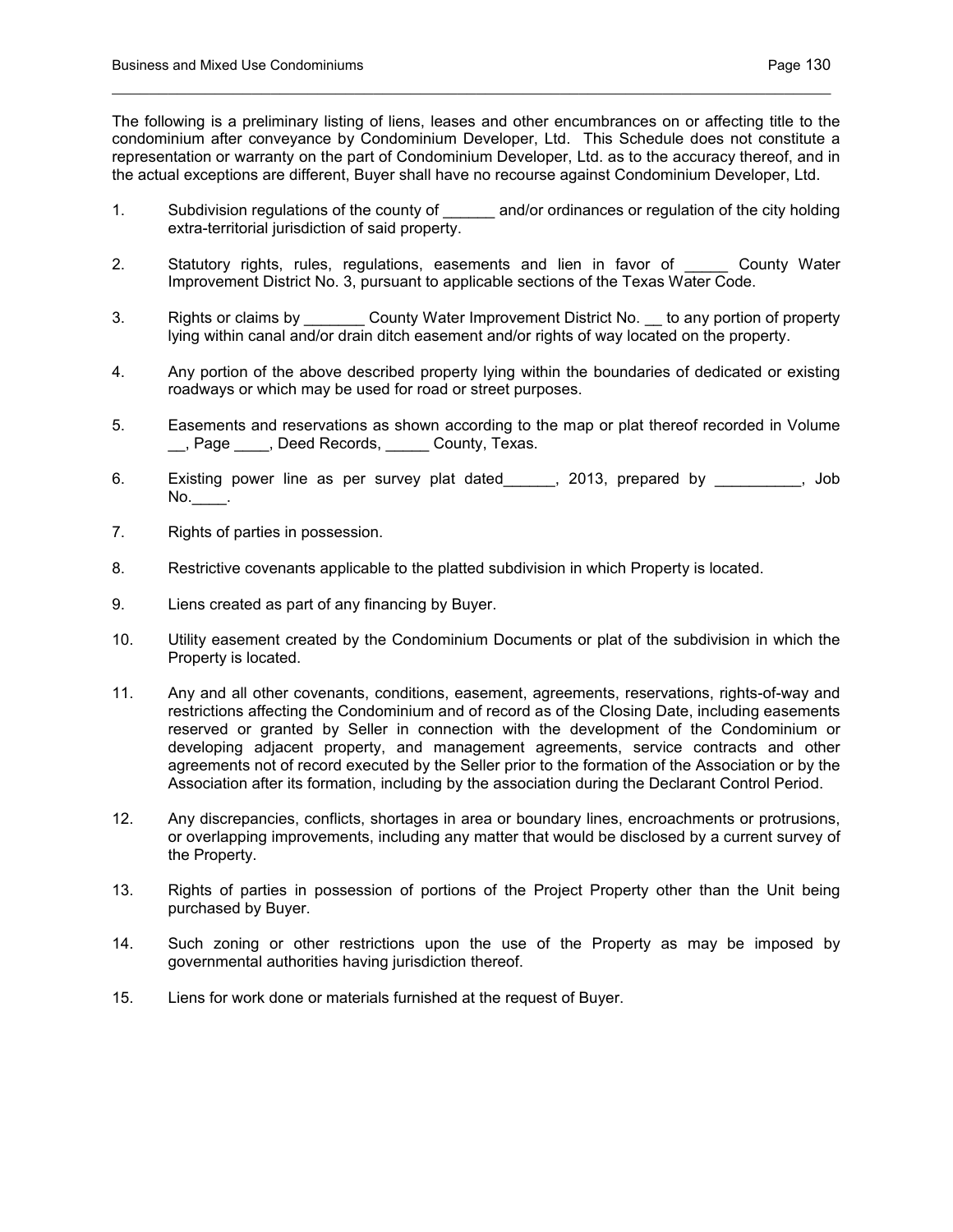#### **C2.5. Condo Doc's.**

[*Intentionally left blank.*]

## **C2.6. Special Declarant Rights**.

### **ATTACHMENT TO COMMERCIAL CONDOMINIUM INFORMATION STATEMENT**

 $\mathcal{L}_\mathcal{L} = \{ \mathcal{L}_\mathcal{L} = \{ \mathcal{L}_\mathcal{L} = \{ \mathcal{L}_\mathcal{L} = \{ \mathcal{L}_\mathcal{L} = \{ \mathcal{L}_\mathcal{L} = \{ \mathcal{L}_\mathcal{L} = \{ \mathcal{L}_\mathcal{L} = \{ \mathcal{L}_\mathcal{L} = \{ \mathcal{L}_\mathcal{L} = \{ \mathcal{L}_\mathcal{L} = \{ \mathcal{L}_\mathcal{L} = \{ \mathcal{L}_\mathcal{L} = \{ \mathcal{L}_\mathcal{L} = \{ \mathcal{L}_\mathcal{$ 

#### **SPECIAL DECLARANT RIGHTS SCHEDULE**

#### **(Item 5)**

### **(a) Rights.**

(1) **Changes to Units**. Declarant reserves the exclusive right but not the duty to amend the Plat and Plan to vary the size, shape, physical layout, or location of any unsold Unit or Units. If Declarant makes any significant variances in Unit sizes as set forth in **Exhibit C**, Declarant shall have a right and a duty to correspondingly adjust the percentages or fractions of ownership of the Common Elements of such Units remaining unsold. Declarant reserves the right to change, modify, or amend the vertical and horizontal description assigned to a Building, so long as Declarant is the owner of all Units constructed or contemplated to be constructed within the Building, which change, modification, or amendment may affect the size, appearance and/or mechanical, structural, and other components of the Building to which such vertical and/or horizontal description relates. In the event Declarant elects to change the vertical and/or horizontal description assigned to the Building, a Boundary Designation shall be filed in the Official Public Records, which Designation shall include a vertical and horizontal description of the Building actually constructed upon the Land, and shall automatically amend this Declaration for the purpose of defining and describing the Building.

Declarant reserves the right to change, modify, or amend the description assigned to any Unit or all of the Units, so long as Declarant, or any assignee of Special Declarant Rights, is the owner of such Unit or Units, which change, modification, or amendment may affect the size, appearance, mechanical, structural, and other components of the Unit(s) to which such horizontal description relates. In the event Declarant elects to change the description assigned to a Unit or Units owned by Declarant, Declarant shall file a Boundary Designation in the Official Public Records. In conjunction with any change, modification or amendment to a description assigned to a Unit or Units, the Designation may also reallocate the interest in Common Elements and percentage interest allocation assigned to all or any Units within the Regime.

Declarant hereby reserves the right to convert by amendment a Unit into additional Units, so long as Declarant, or any assignee of Special Declarant Rights, is the Owner of such Unit. Furthermore, in the event Declarant elects to convert a Unit into additional Units, Declarant may also amend this Declaration to designate portions of the converted Unit into Limited Common Elements assigned to each or either Unit which results from such conversion, so long as Declarant, or any assignee of Special Declarant Rights, is the Owner of the converted Unit. No assurance is given as to the number of additional Units Declarant may elect to create from a conversion of such Units, the dispersion of the Units resulted from such conversion, or the size of such Units. In the event Declarant, or any assignee of Special Declarant Rights, elects to convert a Unit into additional Units as provided herein, Declarant, or any assignee of Special Declarant Rights, shall file a Boundary Designation in the Official Public Records. In the event a Boundary Designation is recorded which converts any Unit identified herein into additional Units, such Units resulting from the conversion shall be fully assessable on the date the Unit created from such conversion is sold to a third party other than Declarant.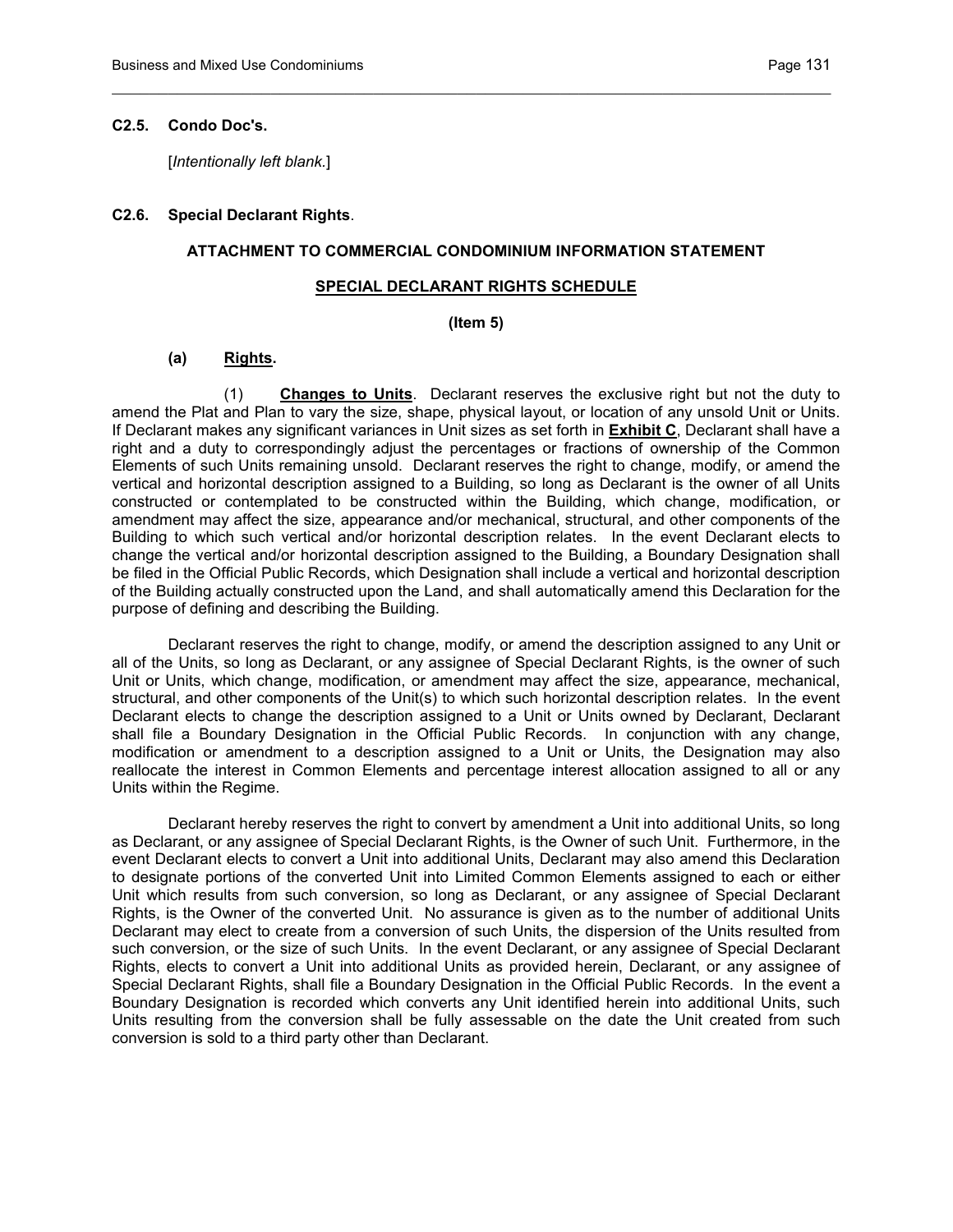Declarant has also reserved the right to combine by amendment Units located in a Building into a single Unit or into Units which differ from the configuration of the combined Units, so long as Declarant, or any assignee of the Special Declarant Rights, is the Owner of all the combined Units. In the event Declarant elects to combine Units located in a Building into a single Unit or into Units which differ from the configuration of the combined Units, Declarant may also amend this Declaration to designate portions of the combined Units into Limited Common Elements assigned to the Unit(s) which result from such combination, so long as Declarant, or any assignee of Special Declarant Rights, is the Owner of the all of the combined Units. No assurance is given as to the number of Units or configuration Declarant may elect to create from a combination of Units, the dispersion of the Units resulted from such combination, or the size of such Units. In the event Declarant elects to combine Units into a single Unit or into Units with configurations which differ from the original combined Units, Declarant shall file a Boundary Designation in the Official Public Records.

 $\mathcal{L}_\mathcal{L} = \{ \mathcal{L}_\mathcal{L} = \{ \mathcal{L}_\mathcal{L} = \{ \mathcal{L}_\mathcal{L} = \{ \mathcal{L}_\mathcal{L} = \{ \mathcal{L}_\mathcal{L} = \{ \mathcal{L}_\mathcal{L} = \{ \mathcal{L}_\mathcal{L} = \{ \mathcal{L}_\mathcal{L} = \{ \mathcal{L}_\mathcal{L} = \{ \mathcal{L}_\mathcal{L} = \{ \mathcal{L}_\mathcal{L} = \{ \mathcal{L}_\mathcal{L} = \{ \mathcal{L}_\mathcal{L} = \{ \mathcal{L}_\mathcal{$ 

(2) **Completion of Construction**. Declarant reserves the right to do what is reasonably necessary or advisable in connection with the completion of any work in the Project; and the right to construct and maintain the Common Elements and Units owned or controlled by Declarant, its successors or assigns, or its or their contractors or subcontractors, as may be reasonably necessary for the conduct of its or their business of completing any work and developing, selling, leasing, or managing of the Units in the Project.

(3) **Model Units and Offices**. Declarant reserves the right to maintain, for the above purposes, one or more onsite model units and sales/marketing offices, the size, number, location, and relocation of which shall be determined solely by Declarant; and the right of exclusive use of any sales office(s) and storeroom(s) located in Common Areas.

(4) **Signs**. Declarant reserves the right to maintain a sign or signs for the purpose of marketing the Units in the Project.

(5) **Plans**. Declarant reserves the sole right to approve or reject any plans and specifications submitted by a Unit Owner for approval as provided in **Section 3.8**.

(6) **Assessments**. Declarant reserves the assessment payments rights and duties as set forth in **Section** , as permitted by TUCA.

(7) **Landscaping**. Declarant reserves the right to modify the landscaping as provided in **Section 4.10**.

**Parking.** Declarant reserves the right to designate and assign portions of the General Common Elements as parking for the exclusive use of any Owner of a Unit. Any parking spaces not specifically designated by the Declarant for the exclusive use of an Owner of a Unit will be under the exclusive control and administration of the Association at such time as the Declarant no longer owns any Unit within the Regime. The Board may thereafter assign parking spaces to any Owner or may use such parking spaces in a manner determined by the Board. Any designation and assignment of General Common Elements as parking will be memorialized by a written "**Assignment of Parking**" executed by an authorized representative of the Declarant (or Board if Declarant no longer owns any Units within the Regime) which shall identify the parking space(s) and the Unit assigned thereto. The Assignment shall be made a part of the corporate records of the Association and may not be terminated or modified without the consent of the Declarant (or a majority of the Board if Declarant no longer owns any Units within the Regime) and the Owner of the Unit to which such General Common Element parking was assigned.

**(b) Declarant's Mortgage**. Any mortgage of the Declarant's interest in the Project shall be deemed to include the Special Declarant Rights; and any foreclosure sale pursuant to such mortgage shall automatically convey the Special Declarant Rights.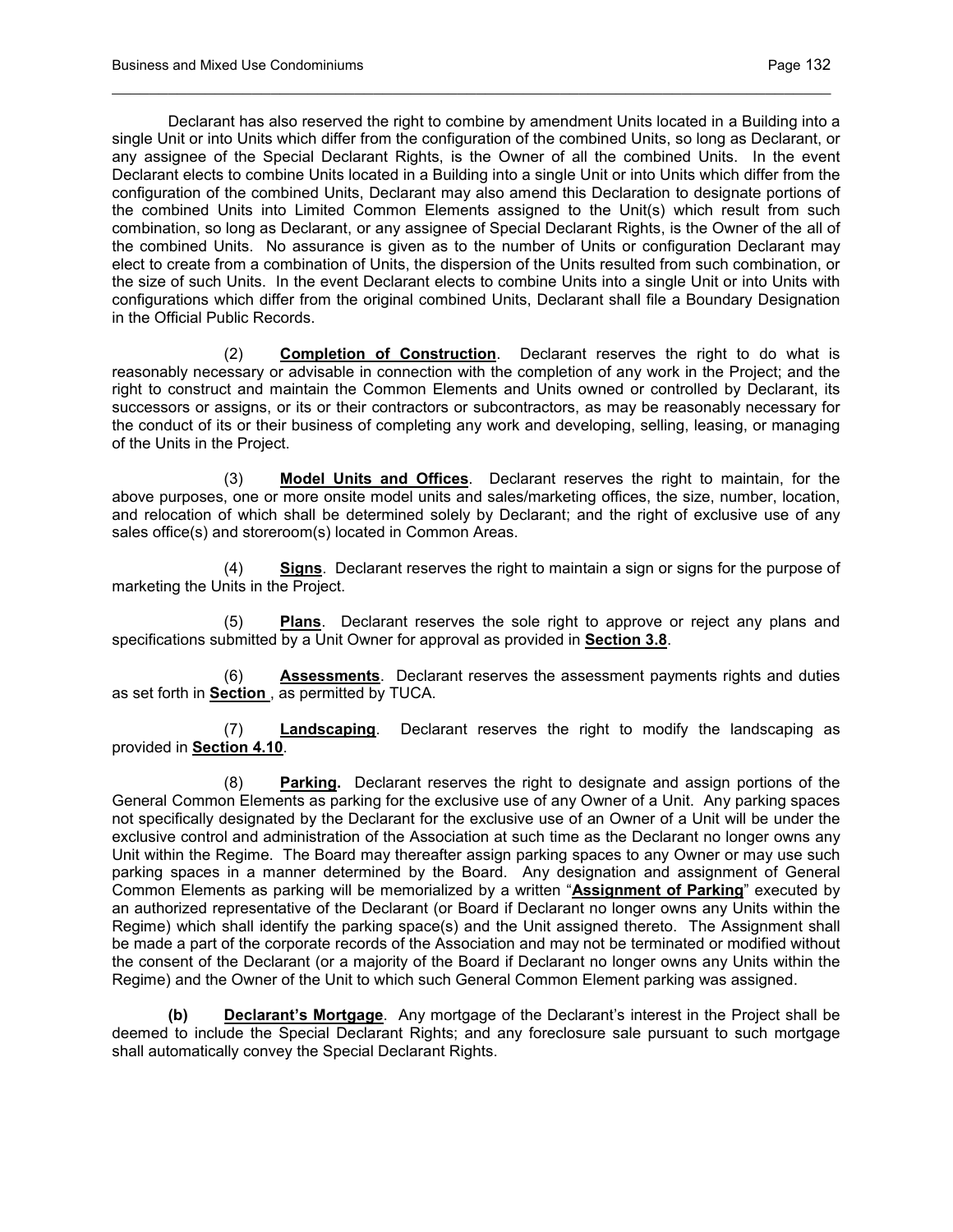**(c) Assignment**. The rights reserved by Declarant under this Declaration may be transferred as provided in §82.104 of TUCA. A conveyance by the Declarant shall not convey any Special Declarant Rights unless expressly so provided and unless the transferee also executes the conveyance instrument, as required by TUCA.

 $\mathcal{L}_\mathcal{L} = \{ \mathcal{L}_\mathcal{L} = \{ \mathcal{L}_\mathcal{L} = \{ \mathcal{L}_\mathcal{L} = \{ \mathcal{L}_\mathcal{L} = \{ \mathcal{L}_\mathcal{L} = \{ \mathcal{L}_\mathcal{L} = \{ \mathcal{L}_\mathcal{L} = \{ \mathcal{L}_\mathcal{L} = \{ \mathcal{L}_\mathcal{L} = \{ \mathcal{L}_\mathcal{L} = \{ \mathcal{L}_\mathcal{L} = \{ \mathcal{L}_\mathcal{L} = \{ \mathcal{L}_\mathcal{L} = \{ \mathcal{L}_\mathcal{$ 

# **C2.7. Insurance**.

[Intentionally left blank.]

## **C2.8. Warranties**.

[Intentionally left blank.]

# **C3. Buyer's Receipt**.

[See CCIS form.]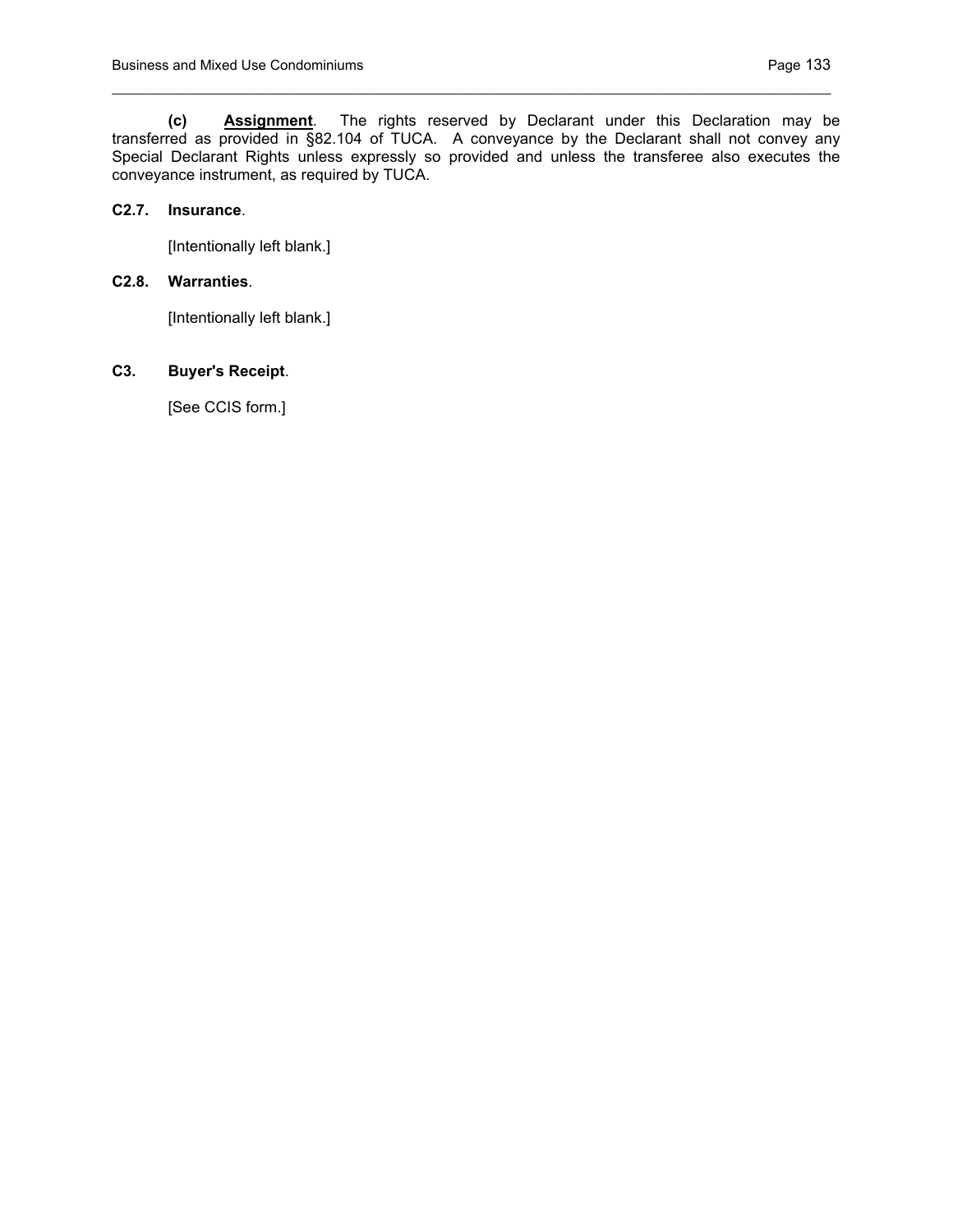### **C4. "Check-the-Box" Addenda.**

#### **C4.1. Building Site Only Addendum.**

### **ADDENDUM TO COMMERCIAL CONDOMINIUM CONTRACT**

 $\mathcal{L}_\mathcal{L} = \{ \mathcal{L}_\mathcal{L} = \{ \mathcal{L}_\mathcal{L} = \{ \mathcal{L}_\mathcal{L} = \{ \mathcal{L}_\mathcal{L} = \{ \mathcal{L}_\mathcal{L} = \{ \mathcal{L}_\mathcal{L} = \{ \mathcal{L}_\mathcal{L} = \{ \mathcal{L}_\mathcal{L} = \{ \mathcal{L}_\mathcal{L} = \{ \mathcal{L}_\mathcal{L} = \{ \mathcal{L}_\mathcal{L} = \{ \mathcal{L}_\mathcal{L} = \{ \mathcal{L}_\mathcal{L} = \{ \mathcal{L}_\mathcal{$ 

#### **BUILDING SITE ONLY ADDENDUM**

This Addendum is incorporated into and amends the Commercial Condominium Sales Contract between the undersigned Seller and Buyer. In the event of any conflict between the provisions of this Addendum and the Contract, the provisions of this Addendum control. The provisions of this Addendum shall survive Closing.

**1. BUILDING SITE AND SHELL PLANS.** The Property being sold by Seller to Buyer consists of (a) the right and easement to build on the site designation for Buyer's construction of the Building, including exterior and interior finish out on the Limited Common Elements of the Condominium Project ("**Building Site**") and (b) basic plans and specifications for the shell of the Building (the "**Shell**"). The Building Site provided by Seller includes water, sewer, electrical and telephone utilities extended to the boundary of the Building Site.

**2. CONSTRUCTION.** Buyer will be solely responsible for all items required for the construction of the Shell and the finishing of the interior and exterior of the Building (the "**Finish-Out**") on the Building Site, including obtaining and paying for all required permits and other governmental approvals, connection to utilities, including tap fees (collectively, the "**Construction**"). Buyer agrees that the Construction shall be constructed in a good and workmanlike manner. All of Buyer's Construction must comply with any applicable rules and regulations of the Association, including those provided to Buyer with the Condominium Documents. Buyer acknowledges that the Construction must be designed and constructed in compliance with all applicable federal and state accessibility laws, including the Architectural Barriers Law (Art. 9102, Texas Revised Civil Statutes) and the Americans with Disabilities Act. Buyer's Construction plans and specifications for construction of the Unit ("**Construction Plans and Specifications**") must be reviewed and approved by the Seller, which consent shall not be unreasonably withheld, and by the Association pursuant to the procedures and provisions in the Condominium Documents, each at Buyer's sole cost, and prior to commencement of Construction. All contracts to be entered into by Buyer for Construction of the Unit ("**Construction Contracts**") must be reviewed and approved by the Seller, which consent shall not be unreasonably withheld, and by the Association pursuant to the procedures and provisions in the Condominium Documents, each at Buyer's sole cost, and prior to commencement of Construction. Buyer's Construction Contract shall contain the following provisions, compliance with which is a condition to contractors entry and presence on the Condominium Project: (1) Contractors shall obtain and furnish to the Association and Seller prior to commencement of construction and maintain throughout Construction insurance complying with the requirements of the Insurance Schedule attached hereto ("**Insurance Schedule and Contract Provisions**"). (2) Contractors are to furnish to the Association and to Seller a certificate of insurance complying with the requirements of the Insurance Schedule. (3) Contractors shall expressly acknowledge in a writing in form and substance delivered to the Association and to Seller that (a) the Construction is being completed for and on behalf of Buyer, and not on behalf of the Association, Declarant or Seller; (b) Buyer is not the agent or contractor for the Association, Declarant or Seller; (c) Contractor waives, and will obtain waivers from all of its subcontractors and suppliers, any lien against the Condominium Project except for Buyer's right, title and interest in Buyer's Unit; (d) the Construction is to be done in a good and workmanlike manner in accordance with the Construction Plans and Specifications approved by the Association; (e) All Construction shall comply with applicable governmental laws, rules and regulations and all permits and approvals shall be obtained and a copy thereof furnished to the Association; (f) if required by the Association, Declarant or Seller, the contractor shall furnish payment and performance bonds covering faithful performance of the Construction, with the payment bond being a Texas Hardeman Act Bond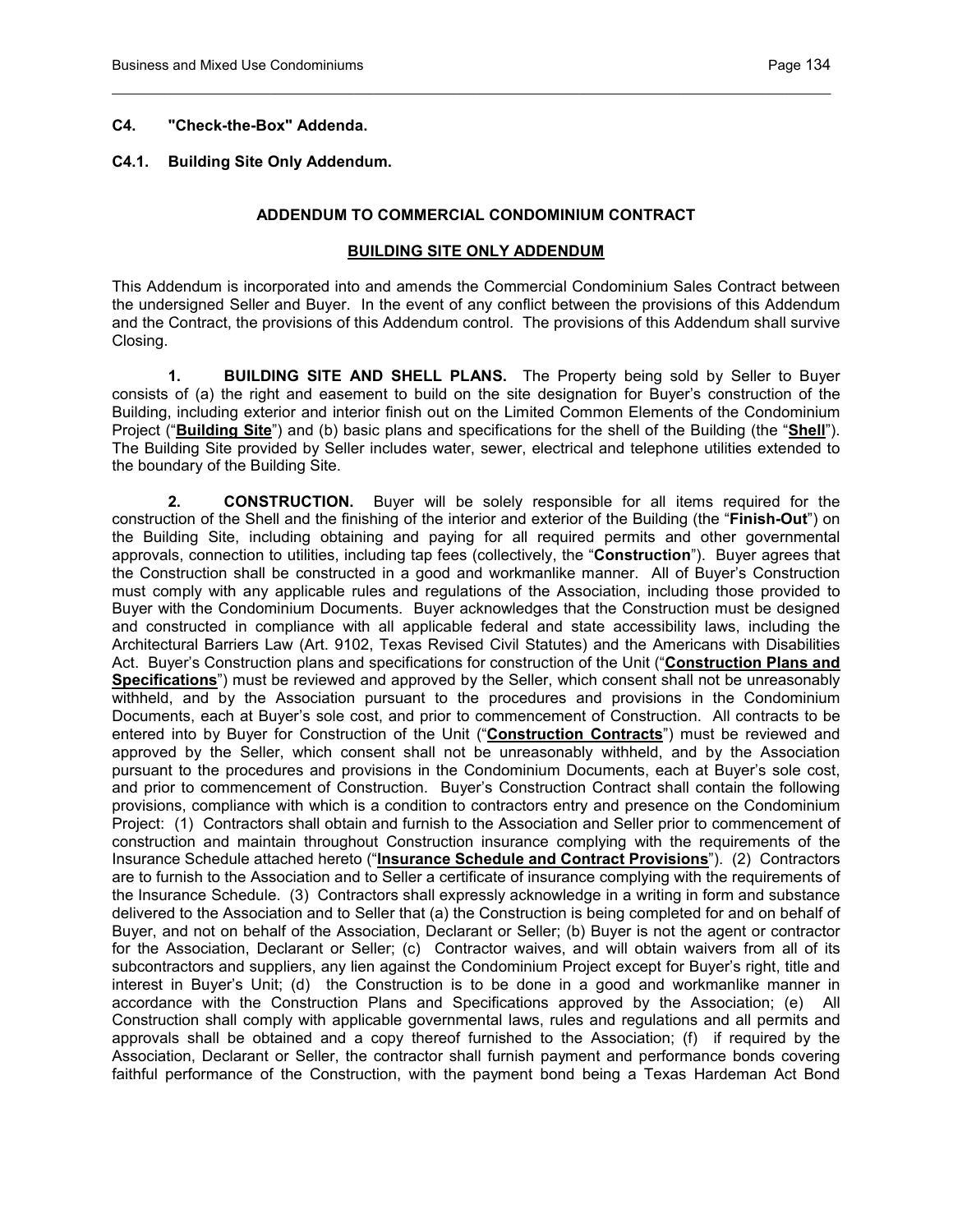recorded with the County Clerk prior to commencement of the Construction, issued by a corporate surety authorized to do business in Texas and licensed by the State of Texas to execute bonds a surety, in an amount at least equal to 100% of the contract sum of the Construction Contract, and shall name the Association as an additional obligee in addition to Buyer; and (g) the Construction Contract shall contain the Contract Provisions set out in the Schedule attached hereto, including a broad form indemnity indemnifying the Association, Declarant and Seller from all liability arising out of the contractor's work.

 $\mathcal{L}_\mathcal{L} = \{ \mathcal{L}_\mathcal{L} = \{ \mathcal{L}_\mathcal{L} = \{ \mathcal{L}_\mathcal{L} = \{ \mathcal{L}_\mathcal{L} = \{ \mathcal{L}_\mathcal{L} = \{ \mathcal{L}_\mathcal{L} = \{ \mathcal{L}_\mathcal{L} = \{ \mathcal{L}_\mathcal{L} = \{ \mathcal{L}_\mathcal{L} = \{ \mathcal{L}_\mathcal{L} = \{ \mathcal{L}_\mathcal{L} = \{ \mathcal{L}_\mathcal{L} = \{ \mathcal{L}_\mathcal{L} = \{ \mathcal{L}_\mathcal{$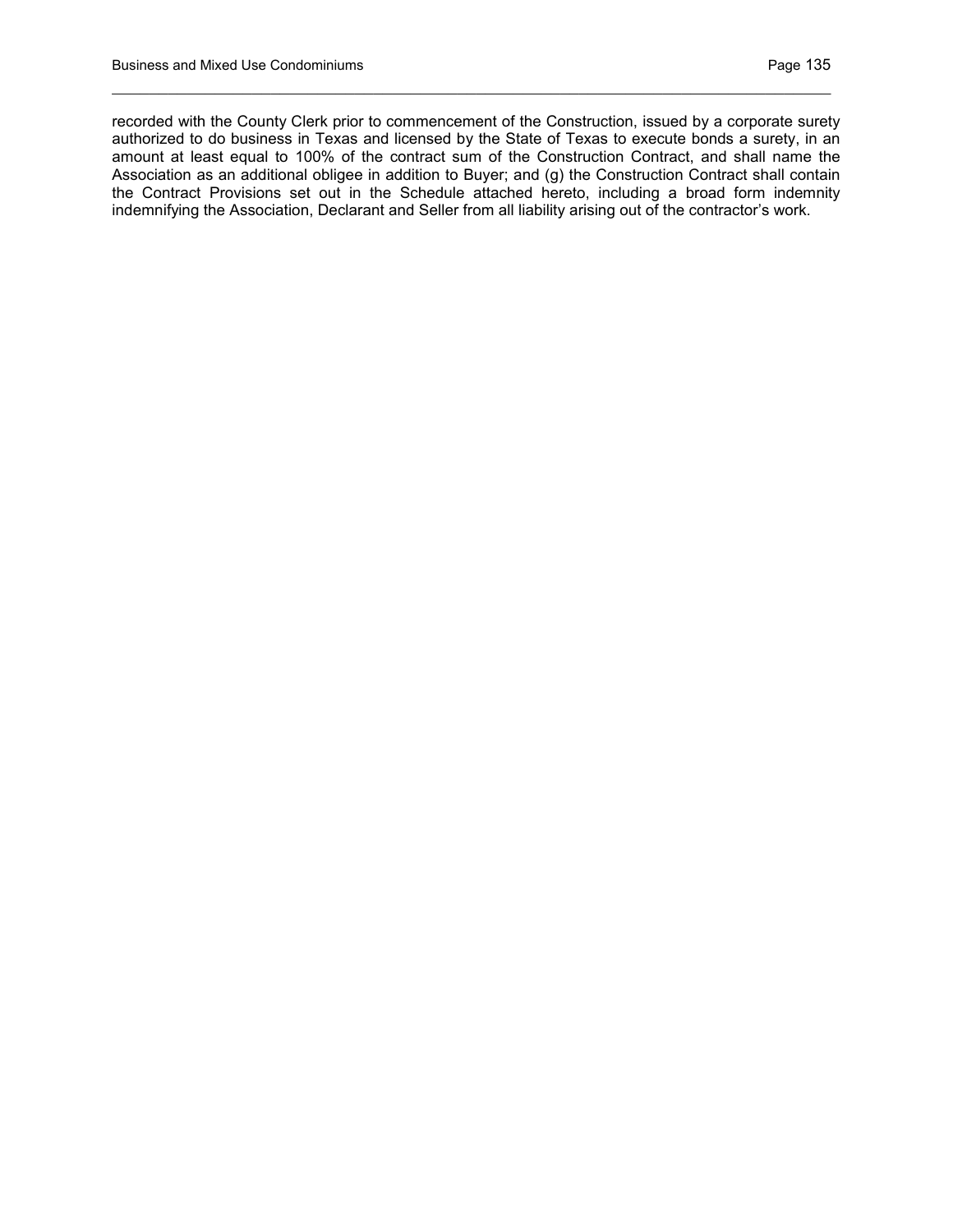# **C4.2. Shell - Unfinished-Out Shell Space Addendum.**

## **ADDENDUM TO COMMERCIAL CONDOMINIUM SALES CONTRACT**

 $\mathcal{L}_\mathcal{L} = \{ \mathcal{L}_\mathcal{L} = \{ \mathcal{L}_\mathcal{L} = \{ \mathcal{L}_\mathcal{L} = \{ \mathcal{L}_\mathcal{L} = \{ \mathcal{L}_\mathcal{L} = \{ \mathcal{L}_\mathcal{L} = \{ \mathcal{L}_\mathcal{L} = \{ \mathcal{L}_\mathcal{L} = \{ \mathcal{L}_\mathcal{L} = \{ \mathcal{L}_\mathcal{L} = \{ \mathcal{L}_\mathcal{L} = \{ \mathcal{L}_\mathcal{L} = \{ \mathcal{L}_\mathcal{L} = \{ \mathcal{L}_\mathcal{$ 

### **UNFINISHED-OUT SHELL SPACE ADDENDUM**

This Addendum is incorporated into and amends the Commercial Condominium Sales Contract between the undersigned Seller and Buyer. In the event of any conflict between the provisions of this Addendum and the Contract, the provisions of this Addendum control.

**1. UNFINISHED-OUT SHELL SPACE.** The Property being sold by Seller to Buyer consists of (a) the right and easement to build on the site designated for construction of the Building, including exterior and interior finish out on the Limited Common Elements of the Condominium Project ("**Building Site**") and (b) an unfinished-out shell of the Building (the "**Shell**") constructed in substantial accordance with the Declaration and the Plans and Specifications for the Project. The Building Site provided by Seller includes water, sewer, electrical and telephone utilities extended to the boundary of the Building Site.

**2. CONSTRUCTION PRICE.** Buyer agrees to pay Seller the sum of \$ (the "**Construction Price**") as consideration for the construction and completion of the Shell, subject to adjustment as allowed by this Addendum.

**2.1** PAYMENTS. Should Buyer fail to make payment to Seller of the Construction Price in any partial or final payment, when payment is due, then Buyer shall pay to Seller, in addition to the sum shown as due by such statement, interest at the maximum rate allowed by applicable federal and state law.

**A.** INITIAL PAYMENT - Prior to the commencement of the Work, Buyer shall pay to Seller \_\_\_\_\_% of the Construction Price or \$\_\_\_\_\_\_\_\_\_\_\_\_ as a portion of the Construction Price (the "Initial Payment"). Seller may use the Initial Payment for, among other things, initial Construction or pre-construction expenses.

**B.** PROGRESS PAYMENTS - During construction, as often as every other week, the Seller shall present Buyer with requests for payment ("**Progress Payment Request**"). Each payment ("**Progress Payment**") shall be made in normal construction phases or according to a draw schedule ("**draw schedule**"*)* approved by Buyer, Seller, and interim lender, if any, and attached to this contract as an Exhibit, or provided by Seller after execution of this contract, Buyer shall cause these payments to be made to Seller within 2 business days following the receipt of the Progress Payment Request. In the event of a payment delay, Seller shall have the right to stop work progress until payment is made. Buyer and Seller agree that there will be no retainage of funds.

**C.** FINAL PAYMENT - The Final Payment (that portion of the Construction Price not paid by previous payments as well as any Change Orders and Allowance variances) will be due and payable upon Final Completion of the Construction of the Shell.

**2.2** ADJUSTMENTS. Increases in costs resulting from change orders or items selected by Buyer which exceed the Allowances, if any, specified in the Construction Documents will be paid by Buyer as follows. If Buyer desires any additions to or changes in the finish-out of the Buyer's Unit, then Buyer shall notify Seller in writing of such additions or changes. Seller shall have the right, in Seller's sole discretion, to approve or disapprove any such additions or changes and no such additions or changes shall be commenced until Buyer has approved, or been deemed to have approved the Condominium Documents and has obtained third party financing approval to purchase the Property. If Seller approves such changes, Seller shall notify Buyer in writing of the estimated cost thereof and Buyer shall deposit with Seller an amount equal to such estimate (the "**Change Order Deposit**") within 5 days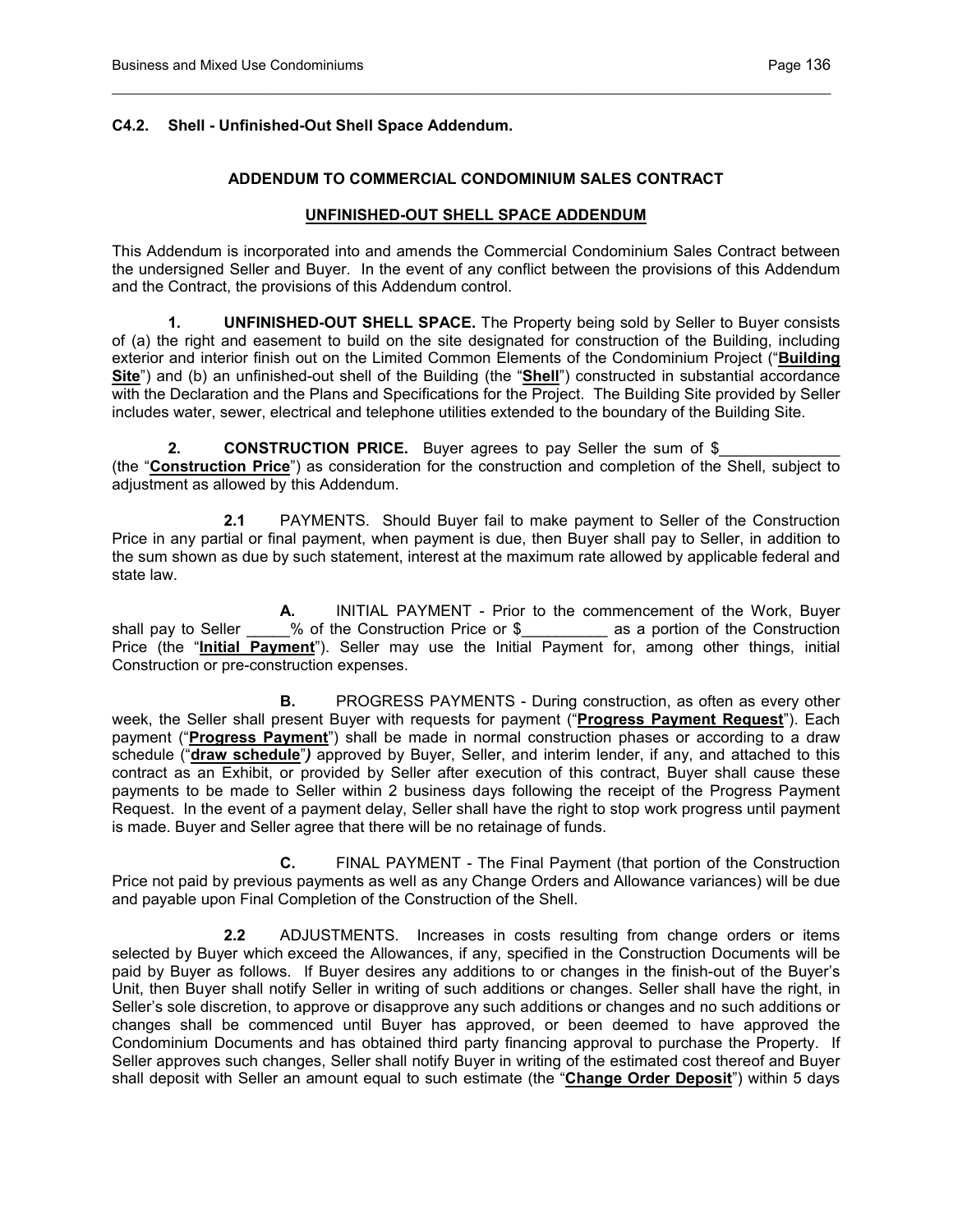after the receipt of Seller's notice. Seller may commingle the Change Order Deposit with other funds of Seller. Seller shall not owe Buyer interest on the Change Order Deposit. The actual cost of such approved additions or changes shall be paid out of the Change Order Deposit. In the event the actual cost of such additions or changes exceeds the amount of the Change Order Deposit, then Buyer shall pay such excess to Seller within 5 days after receipt from Seller of notice of such excess or anticipated excess. In the event Seller has commenced such approved changes or additions and the Contract is thereafter terminated for any reason whatsoever, except Seller's default, then Seller shall be entitled to retain the balance of the Change Order Deposit as liquidated damages, and not as a penalty, due to such termination. Buyer acknowledges that the actual amount of Seller's damages would be impossible to determine. A decrease in costs resulting from change orders and unused allowances will reduce the Sales Price and loan amount accordingly.

 $\mathcal{L}_\mathcal{L} = \{ \mathcal{L}_\mathcal{L} = \{ \mathcal{L}_\mathcal{L} = \{ \mathcal{L}_\mathcal{L} = \{ \mathcal{L}_\mathcal{L} = \{ \mathcal{L}_\mathcal{L} = \{ \mathcal{L}_\mathcal{L} = \{ \mathcal{L}_\mathcal{L} = \{ \mathcal{L}_\mathcal{L} = \{ \mathcal{L}_\mathcal{L} = \{ \mathcal{L}_\mathcal{L} = \{ \mathcal{L}_\mathcal{L} = \{ \mathcal{L}_\mathcal{L} = \{ \mathcal{L}_\mathcal{L} = \{ \mathcal{L}_\mathcal{$ 

**3. CONSTRUCTION.** Buyer will be solely responsible for all items required for the finishing of the interior and exterior of the Shell of the Building (the "**Finish-Out**") on the Building Site, including obtaining and paying for all required permits and other governmental approvals, connection to utilities, including tap fees (collectively, the "**Construction**"). Buyer agrees that the Construction shall be constructed in a good and workmanlike manner. All of Buyer's Construction must comply with any applicable rules and regulations of the Association, including those provided to Buyer with the Condominium Documents. Buyer acknowledges that the Construction must be designed and constructed in compliance with all applicable federal and state accessibility laws, including the Architectural Barriers Law (Art. 9102, Texas Revised Civil Statutes) and the Americans with Disabilities Act. Buyer's Construction plans and specifications for construction of the Finish-Out of the Unit ("**Unit's Construction Plans and Specifications**") must be reviewed and approved by the Seller, which consent shall not be unreasonably withheld, and by the Association pursuant to the procedures and provisions in the Condominium Documents, each at Buyer's sole cost, and prior to commencement of Construction. All contracts to be entered into by Buyer for Construction of the Finish-Out of the Unit ("**Construction Contracts**") must be reviewed and approved by the Seller, which consent shall not be unreasonably withheld, and by the Association pursuant to the procedures and provisions in the Condominium Documents, each at Buyer's sole cost, and prior to commencement of Construction. Buyer's Construction Contract shall contain the following provisions, compliance with which is a condition to contractors entry and presence on the Condominium Project: (1) Contractors shall obtain and furnish to the Association and Seller prior to commencement of construction and maintain throughout Construction insurance complying with the requirements of the Insurance Schedule attached hereto ("**Insurance Schedule and Contract Provisions**"). (2) Contractors are to furnish to the Association and to Seller a certificate of insurance complying with the requirements of the Insurance Schedule. (3) Contractors shall expressly acknowledge in a writing in form and substance delivered to the Association and to Seller that (a) the Construction is being completed for and on behalf of Buyer, and not on behalf of the Association, Declarant or Seller; (b) Buyer is not the agent or contractor for the Association, Declarant or Seller; (c) Contractor waives, and will obtain waivers from all of its subcontractors and suppliers, any lien against the Condominium Project except for Buyer's right, title and interest in Buyer's Unit; (d) the Construction is to be done in a good and workmanlike manner in accordance with the Unit's Construction Plans and Specifications approved by the Association, Declarant and Seller; (e) All Construction shall comply with applicable governmental laws, rules and regulations and all permits and approvals shall be obtained and a copy thereof furnished to the Association; (f) if required by the Association, Declarant or Seller, the contractor shall furnish payment and performance bonds covering faithful performance of the Construction, with the payment bond being a Texas Hardeman Act Bond recorded with the County Clerk prior to commencement of the Construction, issued by a corporate surety authorized to do business in Texas and licensed by the State of Texas to execute bonds a surety, in an amount at least equal to 100% of the contract sum of the Construction Contract, and shall name the Association as an additional obligee in addition to Buyer; and (g) the Construction Contract shall contain the Contract Provisions set out in the Schedule attached hereto, including a broad form indemnity indemnifying the Association, Declarant and Seller from all liability arising out of the contractor's work.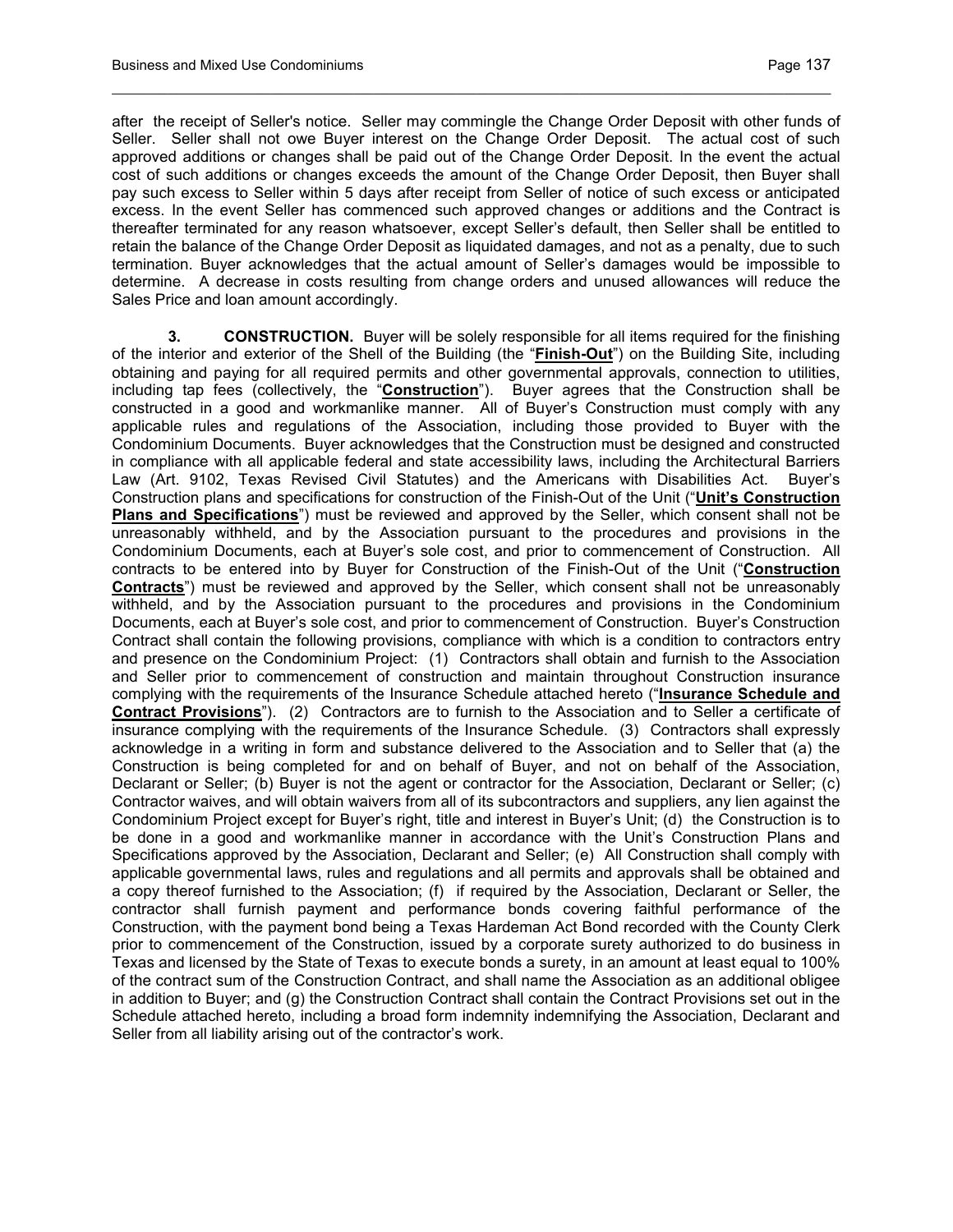### **C4.3. Turnkey: Sale of a Finished-Out Unit.**

## **ADDENDUM TO COMMERCIAL CONDOMINIUM CONTRACT**

 $\mathcal{L}_\mathcal{L} = \{ \mathcal{L}_\mathcal{L} = \{ \mathcal{L}_\mathcal{L} = \{ \mathcal{L}_\mathcal{L} = \{ \mathcal{L}_\mathcal{L} = \{ \mathcal{L}_\mathcal{L} = \{ \mathcal{L}_\mathcal{L} = \{ \mathcal{L}_\mathcal{L} = \{ \mathcal{L}_\mathcal{L} = \{ \mathcal{L}_\mathcal{L} = \{ \mathcal{L}_\mathcal{L} = \{ \mathcal{L}_\mathcal{L} = \{ \mathcal{L}_\mathcal{L} = \{ \mathcal{L}_\mathcal{L} = \{ \mathcal{L}_\mathcal{$ 

#### **TURNKEY ADDENDUM**

This Addendum (the "**Finish-Out Contract**") is incorporated into and amends the Commercial Condominium Contract between the undersigned Seller and Buyer. In the event of any conflict between the provisions of this Addendum and the Contract, the provisions of this Addendum control. Seller may assign the obligation to construct the Finish-Out to a third party contractor. Upon assignment, Seller is released of the obligation of this Finish-Out Contract. This Addendum survives Closing.

**1. FINISHED-OUT UNIT.** The Unit is being sold by Seller to Buyer prior to completion of its construction. Seller and Buyer shall cause the Unit to be completed in an expeditious manner in substantial accordance with the Declaration, the Plans and Specifications for the Project, and the Unit's Construction Plans and Specifications. The building site provided by Seller includes water, sewer, electrical and telephone utilities extended to the boundary of the building site.

**2. CONSTRUCTION.** After commencement of construction of the Finish-Out, Seller will diligently proceed with the construction of the interior and exterior of the Shell of the Building (the "**Finish-Out**") on the Building Site, including obtaining and paying for all required permits and other governmental approvals, connection to utilities, including tap fees (collectively, the "**Construction**") and make all reasonable efforts to substantially complete the Finish Out (*select one*) ❑ within \_\_\_ calendar days or ❑ on or before \_\_\_\_\_\_\_\_\_\_ (the "**Projected Completion Date**"), subject to permitted delays as defined below. Seller shall commence construction of the Finish-Out within 10 days after the later to occur of the following: (a) Closing of the sale to Buyer has occurred; (b) the Construction Documents have been approved and initialed by both Seller and Buyer; (c) Seller or Buyer has obtained a construction loan or other financing acceptable to Seller; (d) building permits have been issued; and (e) Buyer has executed and delivered to Seller for recording any required mechanic's lien contract required by the Finish-Out lender, and Seller has received written notice from the lien holder and/or the title company insuring lien holder's security interest in the Property that all documents required to be recorded prior to the commencement of the Finish-Out have been properly recorded. The Projected Completion Date may be extended for one or more of the following causes: (a) Changes by Owner or Owner's representatives; (b) Failure of Owner to make selections as directed below, (c) Failure of Owner to make timely progress payments; (d) Prohibitive weather; (e) Fire or casualty loss; (f) Non-availability of labor or materials; (g) Delays caused by the applicable governmental entity's delay in issuing necessary permits; and (h) Other events beyond the Seller's reasonable control. Seller, within 30 days of a delay, shall give Buyer written notice of any extensions to the Projected Completion Date. The Construction shall comply with any applicable rules and regulations of the Association, including those provided to Buyer with the Condominium Documents. Buyer acknowledges that the Construction must be designed and constructed in compliance with all applicable federal and state accessibility laws, including the Architectural Barriers Law (Art. 9102, Texas Revised Civil Statutes) and the Americans with Disabilities Act. Seller shall prepare Construction plans and specifications for construction of the Unit ("**Construction Plans and Specifications**"), a construction schedule, and a budget, with allowances (the "**Budget**") (collectively together with this Contract, the "**Construction Documents**") to be reviewed and approved by the Buyer, which consent shall not be unreasonably withheld, delayed or conditioned, and by the Association pursuant to the procedures and provisions in the Condominium Documents, each at Buyer's sole cost, and prior to commencement of Construction. If the Construction Documents permit selections by Buyer, Buyer's selections will conform to Seller's normal standards as set out in the Construction Documents. Buyer will make required selections within 5 days after receipt of written notice from Seller ("**selection period**"). If Buyer does not make the selections within the selection period, Seller may at its election terminate this Finish-Out Contract. Allowance items ("**Allowances**") are any Finish-Out components shown in the Construction Documents for which a specified dollar amount is allotted to cover unknown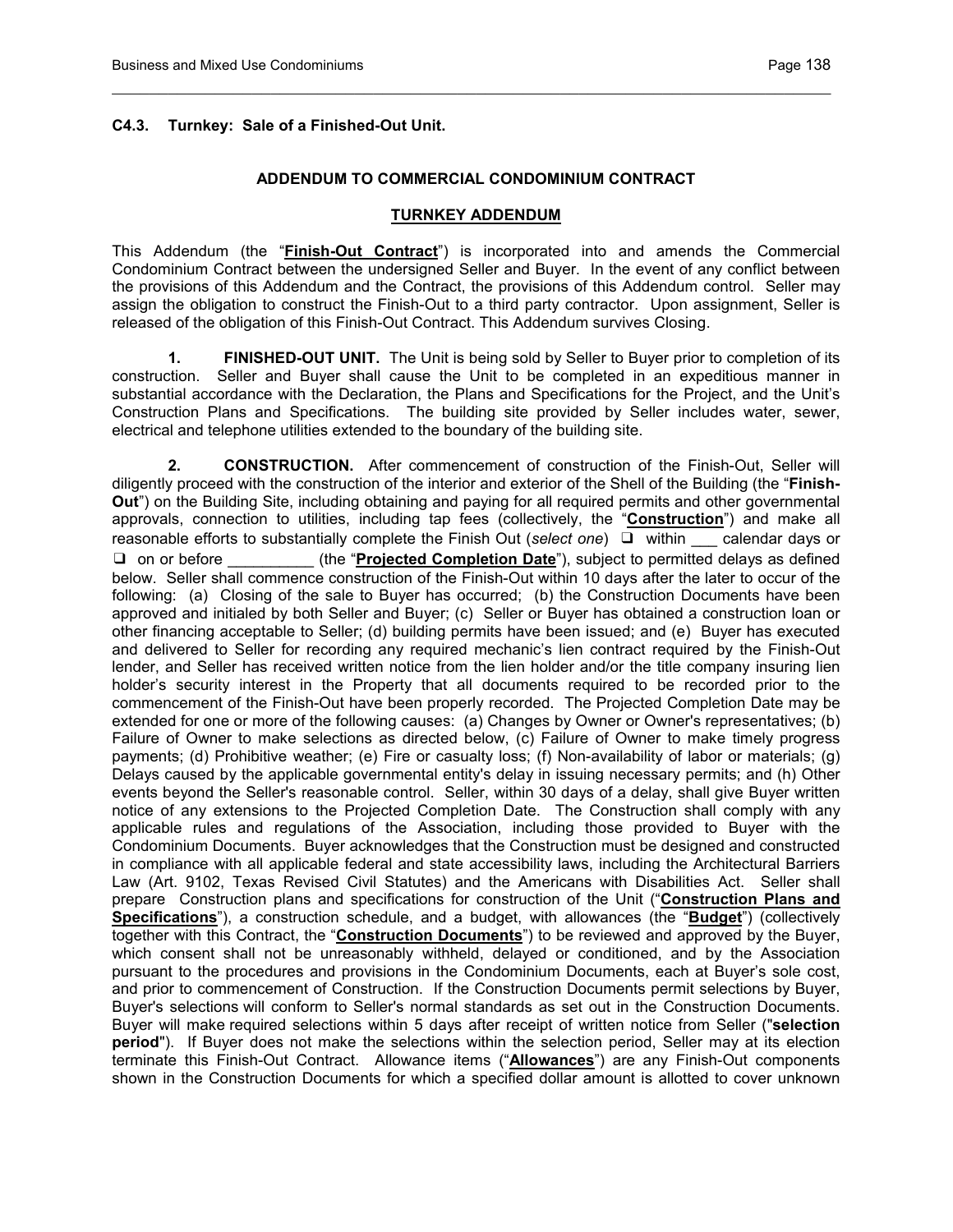material or labor selections, such as fixtures, floor coverings, appliances, *etc*. Allowances include, without limitation, tax, material, shipping charges, and labor where applicable. In some cases, additional labor charges could be incurred. Selections of allowance items should be made at suppliers typically used by Seller to limit the possibility of unusual costs, delays, or lack of appropriate service. All overages in expenditures from allowance amounts will be treated as a Change Order as defined below. The Projected Completion Date, as set forth above, will be automatically extended if allowance items are not selected according to the Seller's selection schedule. Buyer will verify all selections with the supplier and provide Seller with the proper information for ordering. Buyer understands that some materials selected will have a wide variation in color, pattern, and texture. Natural materials such as wood and stone, *etc*. should be selected with care and be approved by Buyer for use before shipment to the job site. The additional material or labor cost for any waste, spoilage, breakage, or culling shall be applied to the allowance for that item and a change order for any overages will be executed by Buyer and Seller. No alterations, additions or deletions will be made in the Finish-Out, unless agreed to in writing by Buyer and Seller. Buyer shall have the right to make changes in the Finish-Out, including, but not limited to, changes which either decrease, increase, or modify the Finish-Out or extend or otherwise change the Completion Date, by giving Seller a written change order request ("**Change Order Request**"), setting forth in reasonable detail the nature of the change. To approve a proposed change, both Buyer and Seller shall sign a written agreement referred to as a Change Order. Upon receiving, from Buyer, a written request for such change, detailing the nature of the changes to be made, Seller shall present Buyer with a proposal for the changes including any additional costs of construction, additional Seller's fee of **and** any extensions to the Completion Date. If Buyer accepts, in writing, Seller's proposal for changes, this Change Order will become a binding attachment to the Finish-Out Contract Documents. Any Buyer if more than one Buyer or officer or agent for a Buyer may sign the Change Order as agent for the other, and that signature of one Buyer shall be binding on the other. Failure of Buyer to approve Seller's proposal for changes within 3 days after receipt shall constitute a rejection of the proposal. Seller shall be reimbursed at \$ \_\_\_\_\_ per Hr., with a minimum fifty dollars, for all expenses and effort incurred in the production of any Change Order proposal not accepted by the Buyer. Buyer shall pay for all agreed upon Change Orders including the additional Seller's fee to Seller within 3 business days after Buyers acceptance of the proposal. Seller will not be obliged to proceed with any Finish-Out until any such amounts have been paid as agreed. Seller has no obligation to stop Finish-Out while change orders are being discussed. Notwithstanding the foregoing, Buyer agrees to execute Change Orders prepared by Seller for Changes in the Finish-Out (including any necessary increases to the Finish-Out Price) that may be necessary to: (1) Comply with applicable Governmental Requirements. (2) Provide structural integrity to the Improvements. (3) Route electrical, mechanical, or other systems included in the Finish-Out. (4) Avoid or correct any conditions which might result in defects or other warranty claims. (5) Correct or cure any omissions in the Construction Documents or any conditions not completely or correctly represented in the Construction Documents. (6) Notwithstanding the foregoing, Buyer agrees to execute Change Orders prepared by Seller for Changes in the Finish-Out (including any necessary increases to the Contract Price) that may be necessary to address overages in expenditures from Allowance amounts.

 $\mathcal{L}_\mathcal{L} = \{ \mathcal{L}_\mathcal{L} = \{ \mathcal{L}_\mathcal{L} = \{ \mathcal{L}_\mathcal{L} = \{ \mathcal{L}_\mathcal{L} = \{ \mathcal{L}_\mathcal{L} = \{ \mathcal{L}_\mathcal{L} = \{ \mathcal{L}_\mathcal{L} = \{ \mathcal{L}_\mathcal{L} = \{ \mathcal{L}_\mathcal{L} = \{ \mathcal{L}_\mathcal{L} = \{ \mathcal{L}_\mathcal{L} = \{ \mathcal{L}_\mathcal{L} = \{ \mathcal{L}_\mathcal{L} = \{ \mathcal{L}_\mathcal{$ 

**3. SCHEDULED INSPECTIONS.** Buyer may have the Property inspected by an inspector selected by Buyer, licensed by TREC or otherwise permitted by law to make such inspections, at the following 3 milestones ("**Scheduled Inspections**"):

3.1 DRY WALL INSPECTION. Buyer is to inspect the Property upon completion of the interior dry wall partitioning for the Unit (the "**Dry Wall Inspection**"). Seller shall give Buyer at least 5 days' notice of dry wall completion. Buyer shall thereafter schedule Buyer's inspection with Seller for a time and date convenient for Seller within 7 days after dry wall completion. Buyer and Buyer's inspector must be accompanied by Seller during the Dry Wall Inspection.

3.2 SUBSTANTIAL COMPLETION. "**Substantial Completion**" is completion by Seller of the Finish-Out such that the city can issue a certificate of occupancy for Buyer's occupancy of the Finish-Out, but not necessarily free of minor punch list items ("**Substantial Completion**"). Buyer is to inspect the Finish-Out within 5 days of Seller notifying Buyer of Substantial Completion. Buyer must schedule the inspection ("**Substantial Completion Inspection**") for a time and date convenient for Seller.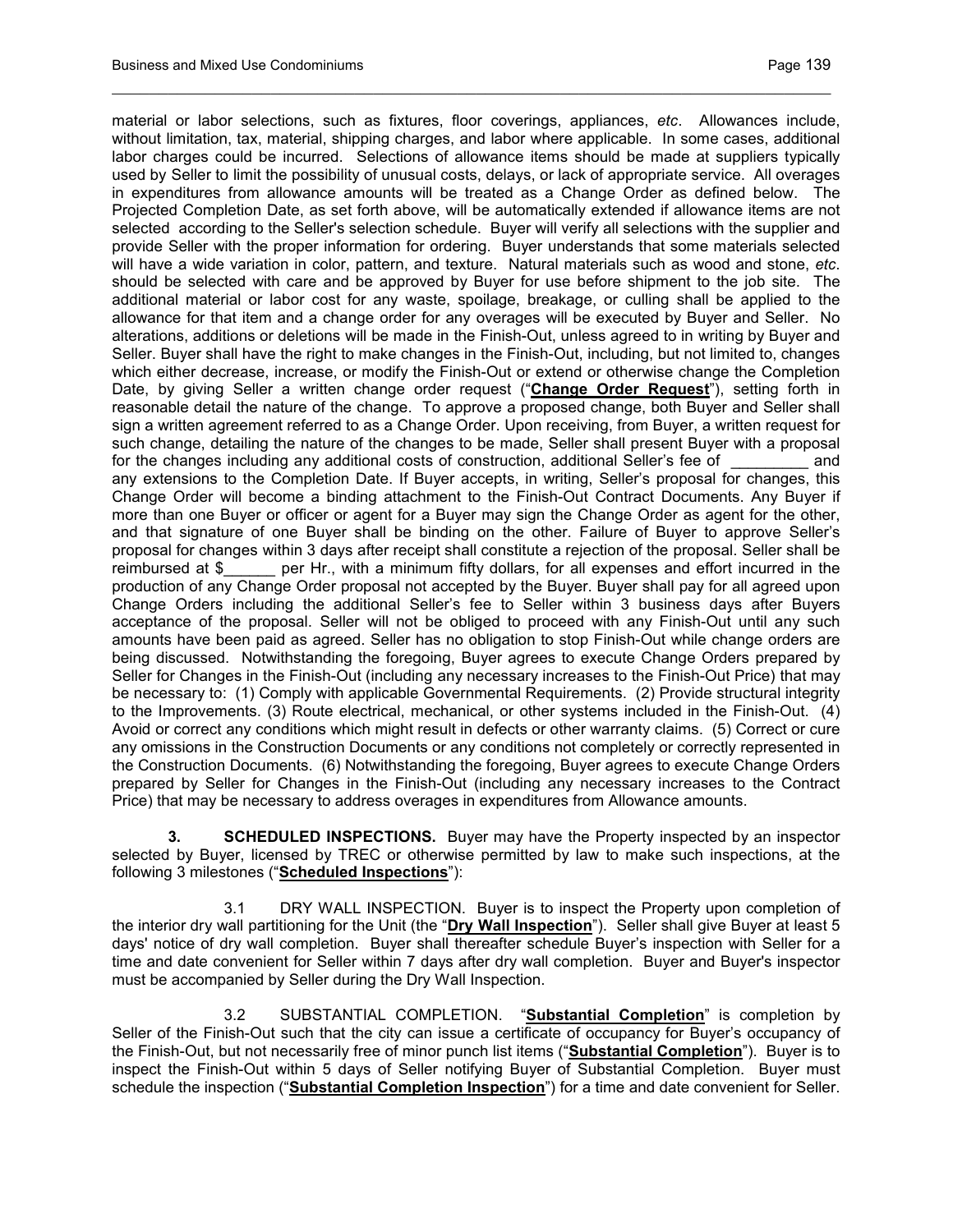Buyer's inspector must be accompanied by Seller during the Substantial Completion Inspection. At such time as Buyer is entitled to occupy the Unit, Seller shall be released from any further obligation or duty for the maintenance of insurance coverage with respect to the Property and/or the care, repair, maintenance and condition of the Property.

 $\mathcal{L}_\mathcal{L} = \{ \mathcal{L}_\mathcal{L} = \{ \mathcal{L}_\mathcal{L} = \{ \mathcal{L}_\mathcal{L} = \{ \mathcal{L}_\mathcal{L} = \{ \mathcal{L}_\mathcal{L} = \{ \mathcal{L}_\mathcal{L} = \{ \mathcal{L}_\mathcal{L} = \{ \mathcal{L}_\mathcal{L} = \{ \mathcal{L}_\mathcal{L} = \{ \mathcal{L}_\mathcal{L} = \{ \mathcal{L}_\mathcal{L} = \{ \mathcal{L}_\mathcal{L} = \{ \mathcal{L}_\mathcal{L} = \{ \mathcal{L}_\mathcal{$ 

3.3 FINAL WALK THROUGH. Seller and Buyer shall schedule a final inspection of the Finish-Out as soon as reasonably practicable after Seller's notice to Buyer of Seller's completion of the punch list items identified in the Substantial Completion Inspection (the "**Final Walk Through**").

Attached to this Finish-Out Contract as an Exhibit are a Substantial Completion Inspection Worksheet and a Final Walk Through Acceptance which will be used by the parties for the Substantial Completion Inspection. Buyer is not to visit the or inspect Construction at any time other than at the Scheduled Inspections. A construction site is a dangerous place and Buyer is prohibited from entering the construction site before Closing except a the time of the Scheduled Inspections.

**4. FINISH-OUT PRICE.** *Select One:* ❑ Buyer agrees to pay Seller the sum of \$\_\_\_\_\_\_\_\_\_\_\_\_\_\_\_\_\_\_ or □ Buyer agrees to pay Seller a contract price equal to the sum of the "**Construction Costs**" (as defined in the Cost-Plus Addendum), plus a fee (the "**Builder's Fee**") as set out in the Cost-Plus Addendum (either, the *"***Finish-Out Price**") as consideration for the construction and completion of the Finish-Out, subject to adjustment as allowed by this Addendum.

4.1 PAYMENTS. Should Buyer fail to make payment to Seller of the Finish-Out Price in any partial or final payment, when payment is due, then Buyer shall pay to Seller, in addition to the sum shown as due by such statement, interest at the maximum rate allowed by applicable federal and state law.

A. INITIAL PAYMENT - Prior to the commencement of the Work, Buyer shall pay to Seller 3% of the Finish-Out Price or \$ as a portion of the Finish-Out Price (the "**Initial Payment**"). Seller may use the Initial Payment for, among other things, initial Construction or pre-construction expenses, and as a portion of the Seller's fee. Notwithstanding anything herein to the contrary, the sum of \$ \_\_\_\_\_\_\_\_\_\_ out of the Initial Payment shall be retained by the Seller if this Contract is terminated for any reason other than Seller's default.

B. PROGRESS PAYMENTS - During construction, as often as every other week, the Seller shall present Buyer with requests for payment ("**Progress Payment Request**"). Each payment ("**Progress Payment**") shall be made in normal construction phases or according to a draw schedule ("**draw schedule**"*)* approved by Buyer, Seller, and interim lender, if any, and attached to this contract as an Exhibit, or provided by Seller after execution of this contract, Buyer shall cause these payments to be made to Seller within 2 business days following the receipt of the Progress Payment Request. In the event of a payment delay, Seller shall have the right to stop work progress until payment is made. Buyer and Seller agree that there will be no retainage of funds.

C. FINAL PAYMENT - The Final Payment (that portion of the Finish-Out Price not paid by previous payments as well as any Change Orders and Allowance variances) will be due and payable upon Final Completion of the Finish-Out.

4.2 ADJUSTMENTS. Increases in costs resulting from change orders or items selected by Buyer which exceed the Allowances, if any, specified in the Construction Documents will be paid by Buyer as follows. If Buyer desires any additions to or changes in the finish-out of the Buyer's Unit, then Buyer shall notify Seller in writing of such additions or changes. Seller shall have the right, in Seller's sole discretion, to approve or disapprove any such additions or changes and no such additions or changes shall be commenced until Buyer has approved, or been deemed to have approved the Condominium Documents and has obtained third party financing approval to purchase the Property. If Seller approves such changes, Seller shall notify Buyer in writing of the estimated cost thereof and Buyer shall deposit with Seller an amount equal to such estimate (the "**Change Order Deposit**") within 5 days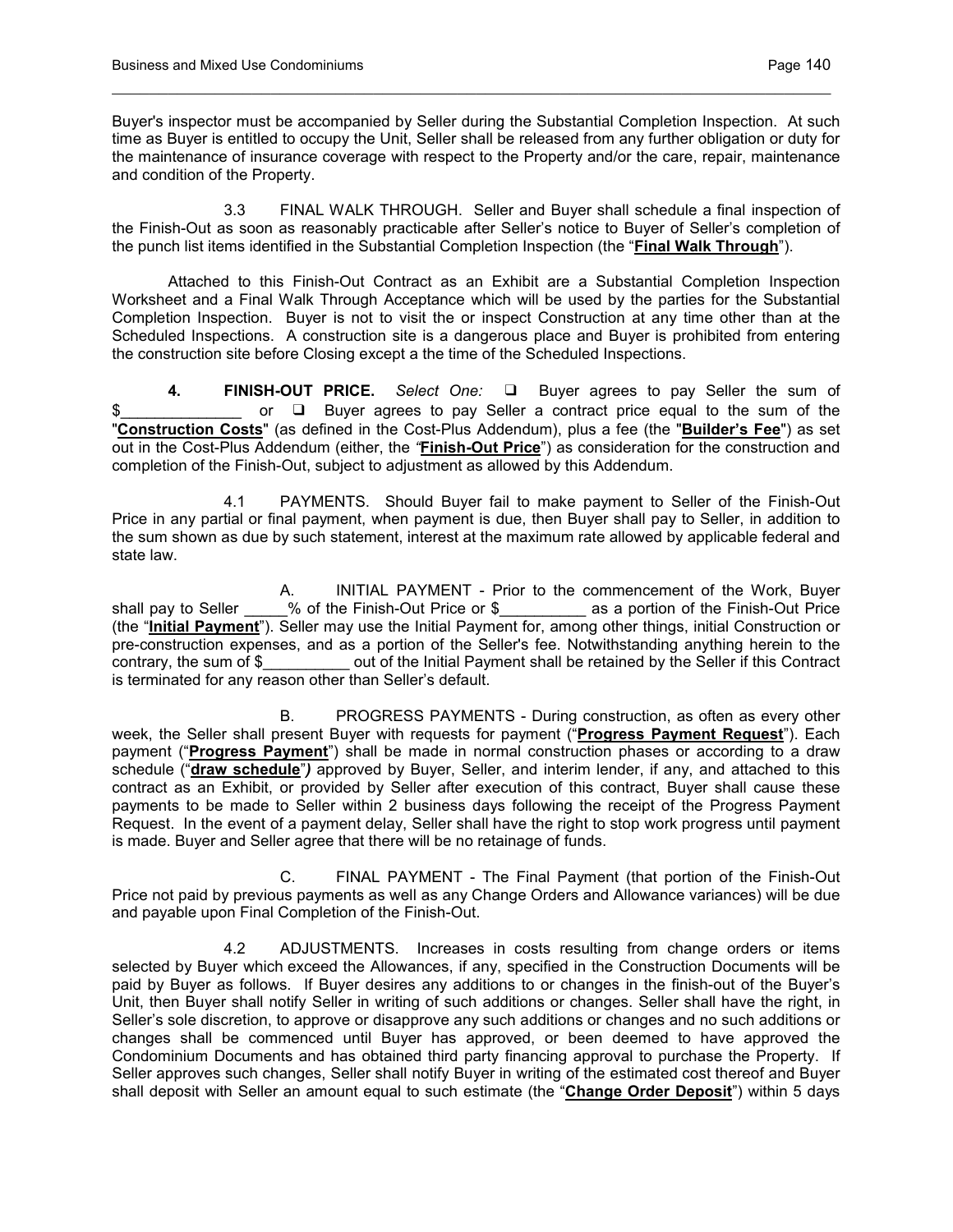after the receipt of Seller's notice. Seller may commingle the Change Order Deposit with other funds of Seller. Seller shall not owe Buyer interest on the Change Order Deposit. The actual cost of such approved additions or changes shall be paid out of the Change Order Deposit. In the event the actual cost of such additions or changes exceeds the amount of the Change Order Deposit, then Buyer shall pay such excess to Seller within 5 days after receipt from Seller of notice of such excess or anticipated excess. In the event Seller has commenced such approved changes or additions and the Contract is thereafter terminated for any reason whatsoever, except Seller's default, then Seller shall be entitled to retain the balance of the Change Order Deposit as liquidated damages, and not as a penalty, due to such termination. Buyer acknowledges that the actual amount of Seller's damages would be impossible to determine. A decrease in costs resulting from change orders and unused allowances will reduce the Sales Price and loan amount accordingly.

 $\mathcal{L}_\mathcal{L} = \{ \mathcal{L}_\mathcal{L} = \{ \mathcal{L}_\mathcal{L} = \{ \mathcal{L}_\mathcal{L} = \{ \mathcal{L}_\mathcal{L} = \{ \mathcal{L}_\mathcal{L} = \{ \mathcal{L}_\mathcal{L} = \{ \mathcal{L}_\mathcal{L} = \{ \mathcal{L}_\mathcal{L} = \{ \mathcal{L}_\mathcal{L} = \{ \mathcal{L}_\mathcal{L} = \{ \mathcal{L}_\mathcal{L} = \{ \mathcal{L}_\mathcal{L} = \{ \mathcal{L}_\mathcal{L} = \{ \mathcal{L}_\mathcal{$ 

**5. WARRANTIES.** Seller shall transfer to Buyer all manufacturers' warranties received by the Seller or any subcontractor. Seller will not be required to warrant, repair or correct any of the Work provided by any party other than the Seller or the Seller's subcontractors or employees. Seller shall not be obligated under any warranty given to Buyer until Seller has been paid in full. Seller shall correct any of the Finish-Out which is defective or which does not comply with the Construction Documents for a period of one year from the date of Substantial Completion of the Finish-Out. Buyer acknowledges that Buyer has received a copy of the "Limited Warranty and Service Procedures Agreement" (the "**Limited Warranty**") which is attached hereto as an Addendum and is incorporated herein by reference for all purposes. Buyer has accepted the limited warranty in lieu of any other warranties, expressed or implied, and all other warranties, including those of merchantability, habitability or fitness for a particular purpose, are waived by Buyer.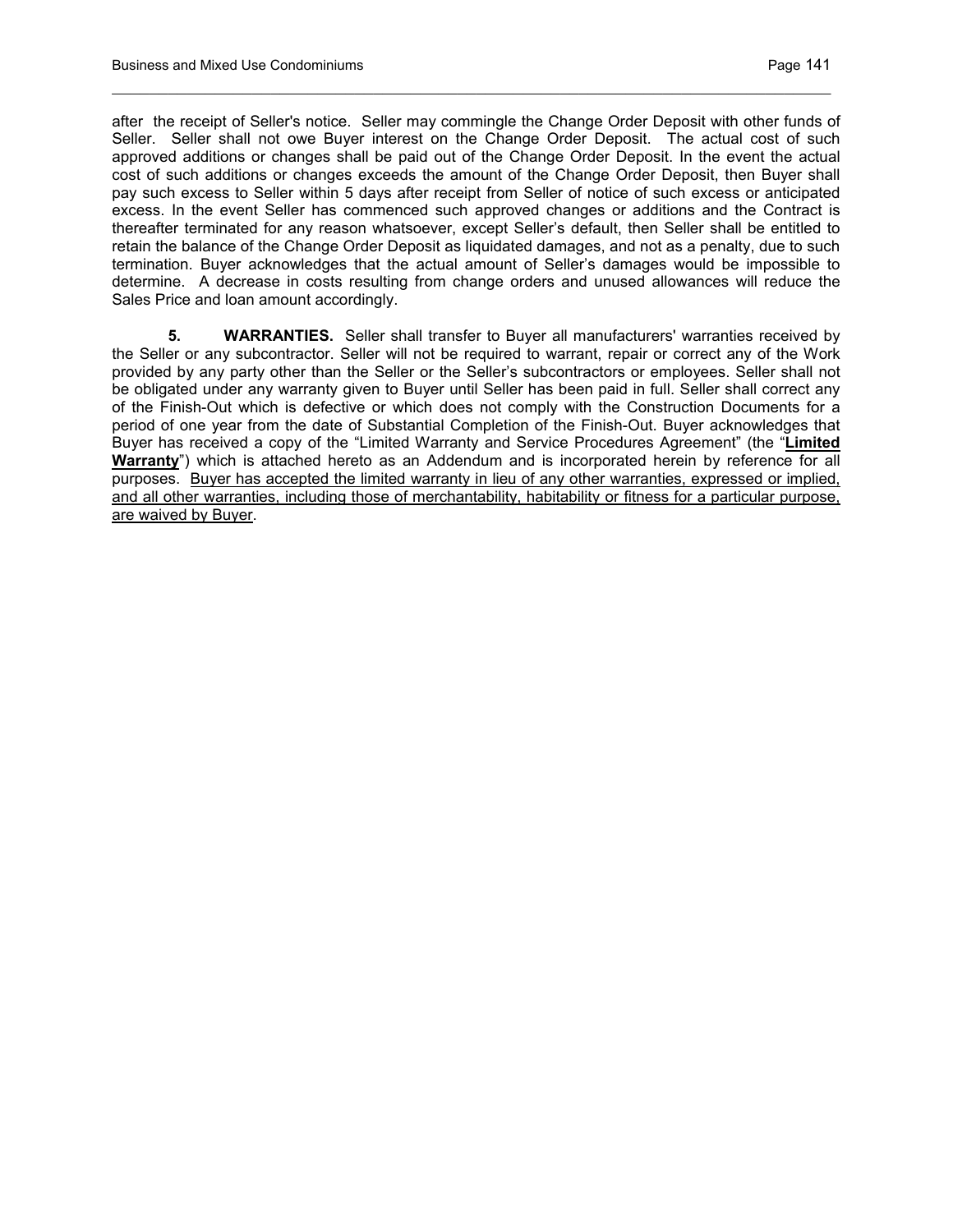# **C5. Addenda and Schedules to Accompany C4 Addenda.**

## **C5.1. Buyer Construction.**

## **C5.1.1. Insurance Schedule and Construction Contract Addendum.**

## **ADDENDUM TO COMMERCIAL CONDOMINIUM SALES CONTRACT**

 $\mathcal{L}_\mathcal{L} = \{ \mathcal{L}_\mathcal{L} = \{ \mathcal{L}_\mathcal{L} = \{ \mathcal{L}_\mathcal{L} = \{ \mathcal{L}_\mathcal{L} = \{ \mathcal{L}_\mathcal{L} = \{ \mathcal{L}_\mathcal{L} = \{ \mathcal{L}_\mathcal{L} = \{ \mathcal{L}_\mathcal{L} = \{ \mathcal{L}_\mathcal{L} = \{ \mathcal{L}_\mathcal{L} = \{ \mathcal{L}_\mathcal{L} = \{ \mathcal{L}_\mathcal{L} = \{ \mathcal{L}_\mathcal{L} = \{ \mathcal{L}_\mathcal{$ 

# **INSURANCE SCHEDULE AND CONSTRUCTION CONTRACT ADDENDUM**

This Addendum is incorporated into and amends the Commercial Condominium Sales Contract between the undersigned Seller and Buyer. In the event of any conflict between the provisions of this Addendum and the Contract, the provisions of this Addendum control.

**1. INSURANCE SCHEDULE.** None of the requirements contained herein as to types, limits or Seller's and Declarant's approval of insurance coverage to be obtained and maintained by Buyer and its contractors shall in any manner limit or quantify the liabilities and obligations assumed by Buyer and its contractors under the Construction Documents. Attached hereto is an Exhibit are Insurance Schedules as to insurance required to be maintained by Buyer and its contractors during Construction. Also, attached are *pro forma* forms of Certificates of Insurance to be issued by the Buyer's and its contractor's insurance carriers.

**2. CONSTRUCTION CONTRACT PROVISIONS.** The construction contract between Buyer and its general contractor shall contain the provisions set forth in the Construction Contract Provisions Schedule attached hereto.

## **C5.1.2. Insurance Schedule.**

# **INSURANCE SCHEDULE**

This Insurance Schedule is attached to the incorporated into and amends the Commercial Condominium Sales Contract between the undersigned Seller and Buyer. In the event of any conflict between the provisions of this Schedule and the Contract, the provisions of this Schedule control. During Construction Buyer and its general contractor shall maintain insurance in form and substance acceptable to Seller, Declarant and the Association, including the following.

| <b>Insurance</b>         | Coverages                                                                                   | <b>Other Requirements</b>                                |
|--------------------------|---------------------------------------------------------------------------------------------|----------------------------------------------------------|
| Worker's<br>Compensation | Statutory Limits (if state has no<br>statutory limit, \$1,000,000)                          | No "alternative" forms of coverage will be<br>permitted. |
| Employer's Liability     | \$1,000,000 each accident for<br>bodily injury by accident<br>\$1,000,000 each employee for |                                                          |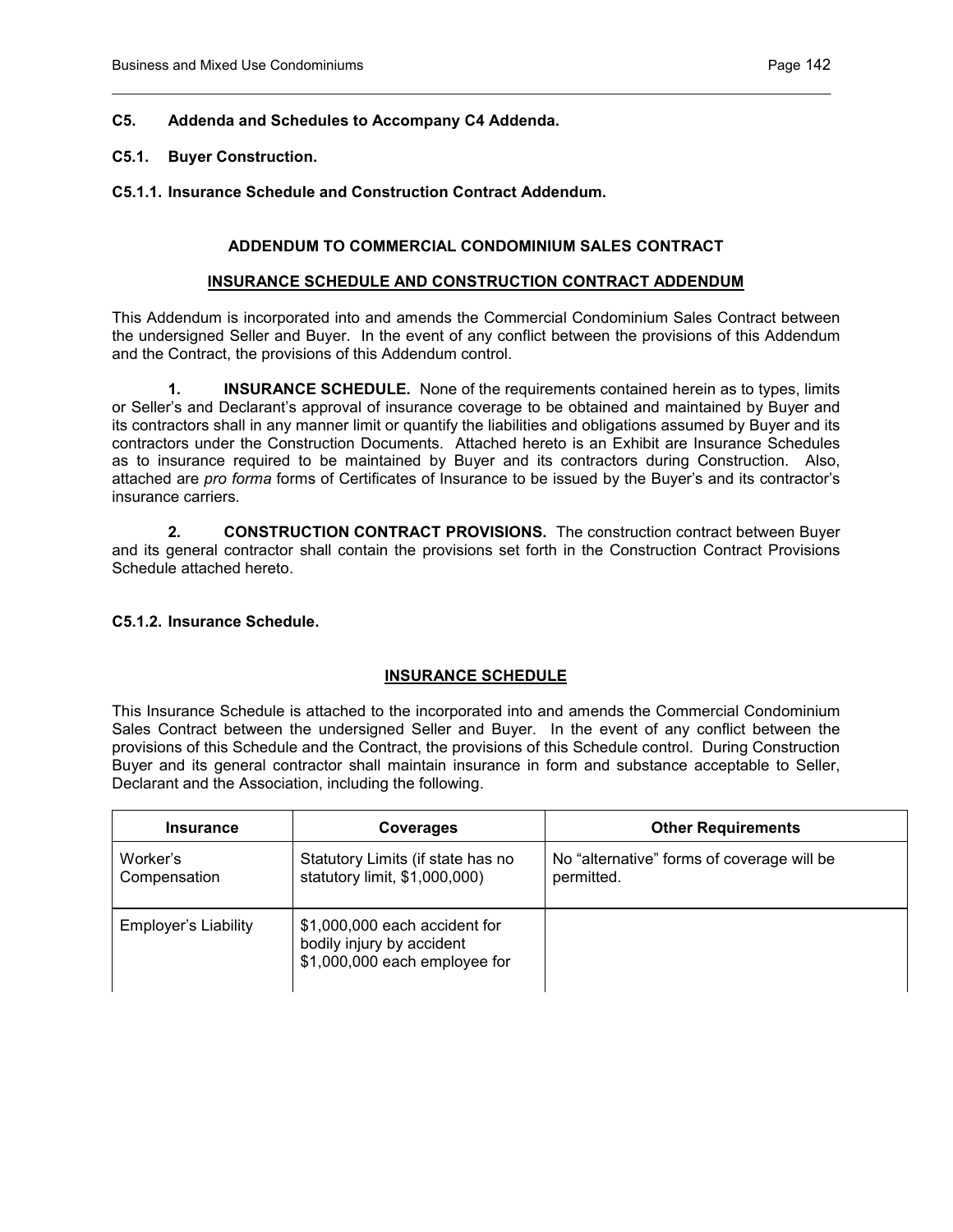| <b>Commercial General</b><br>Liability<br>(Occurrence Basis)                                                                                           | \$1,000,000 per occurrence<br>\$2,000,000 general aggregate<br>\$2,000,000 product-completed<br>operations aggregate limit<br>\$1,000,000 personal and<br>advertising injury limit<br>\$5,000 medical expense limit | 1. ISO form CG 00 01 07 98, or equivalent.<br>2. Separation of insured language will not be<br>modified.<br>3. Aggregate limit per location endorsement.<br>4. The contractual liability exclusion with respect<br>to personal injury will be deleted.<br>5. Defense will be provided as an additional<br>benefit and not included within the limit of liability.                                                                                                                                                                                                                 |
|--------------------------------------------------------------------------------------------------------------------------------------------------------|---------------------------------------------------------------------------------------------------------------------------------------------------------------------------------------------------------------------|-----------------------------------------------------------------------------------------------------------------------------------------------------------------------------------------------------------------------------------------------------------------------------------------------------------------------------------------------------------------------------------------------------------------------------------------------------------------------------------------------------------------------------------------------------------------------------------|
| <b>Business Automobile</b><br>Liability<br>(Occurrence Basis)                                                                                          | \$2,000,000 combined single limit                                                                                                                                                                                   | 1. ISO form CA 00 01 10 01 or equivalent.<br>2. Includes liability arising out of operation of<br>owned, hired and non-owned vehicles.                                                                                                                                                                                                                                                                                                                                                                                                                                            |
| Umbrella Liability<br>Insurance<br>(Occurrence Basis)                                                                                                  | \$5,000,000                                                                                                                                                                                                         | 1. Written on an umbrella basis in excess over<br>and no less broad than the liability coverages<br>referenced above.<br>2. Inception and expiration dates will be the same<br>as commercial general liability insurance.<br>3. Coverage must "drop down" for exhausted<br>aggregate limits under the liability coverages<br>referenced above.<br>4. Aggregate limit of insurance per location<br>endorsement.<br>5. Aggregate limit per location endorsement.<br>6. Coverage must "drop down" for exhausted<br>aggregate limits under commercial general liability<br>insurance. |
| <b>Causes of Loss-Special</b><br>Form<br>(formerly "all risk")<br>Property Insurance<br><b>Except to Extent</b><br>Covered by Builder's<br><b>Risk</b> | 100% replacement cost including<br>improvements and betterments.                                                                                                                                                    | 1. ISO form CP 10 30, or equivalent.<br>2. Name Association and Owner as "insured as<br>its interest may appear."<br>3. Contain only standard printed exclusions.<br>4. Waiver of subrogation in favor of Association.<br>5. Ordinance or law coverage endorsement.                                                                                                                                                                                                                                                                                                               |

 $\mathcal{L}_\mathcal{L} = \{ \mathcal{L}_\mathcal{L} = \{ \mathcal{L}_\mathcal{L} = \{ \mathcal{L}_\mathcal{L} = \{ \mathcal{L}_\mathcal{L} = \{ \mathcal{L}_\mathcal{L} = \{ \mathcal{L}_\mathcal{L} = \{ \mathcal{L}_\mathcal{L} = \{ \mathcal{L}_\mathcal{L} = \{ \mathcal{L}_\mathcal{L} = \{ \mathcal{L}_\mathcal{L} = \{ \mathcal{L}_\mathcal{L} = \{ \mathcal{L}_\mathcal{L} = \{ \mathcal{L}_\mathcal{L} = \{ \mathcal{L}_\mathcal{$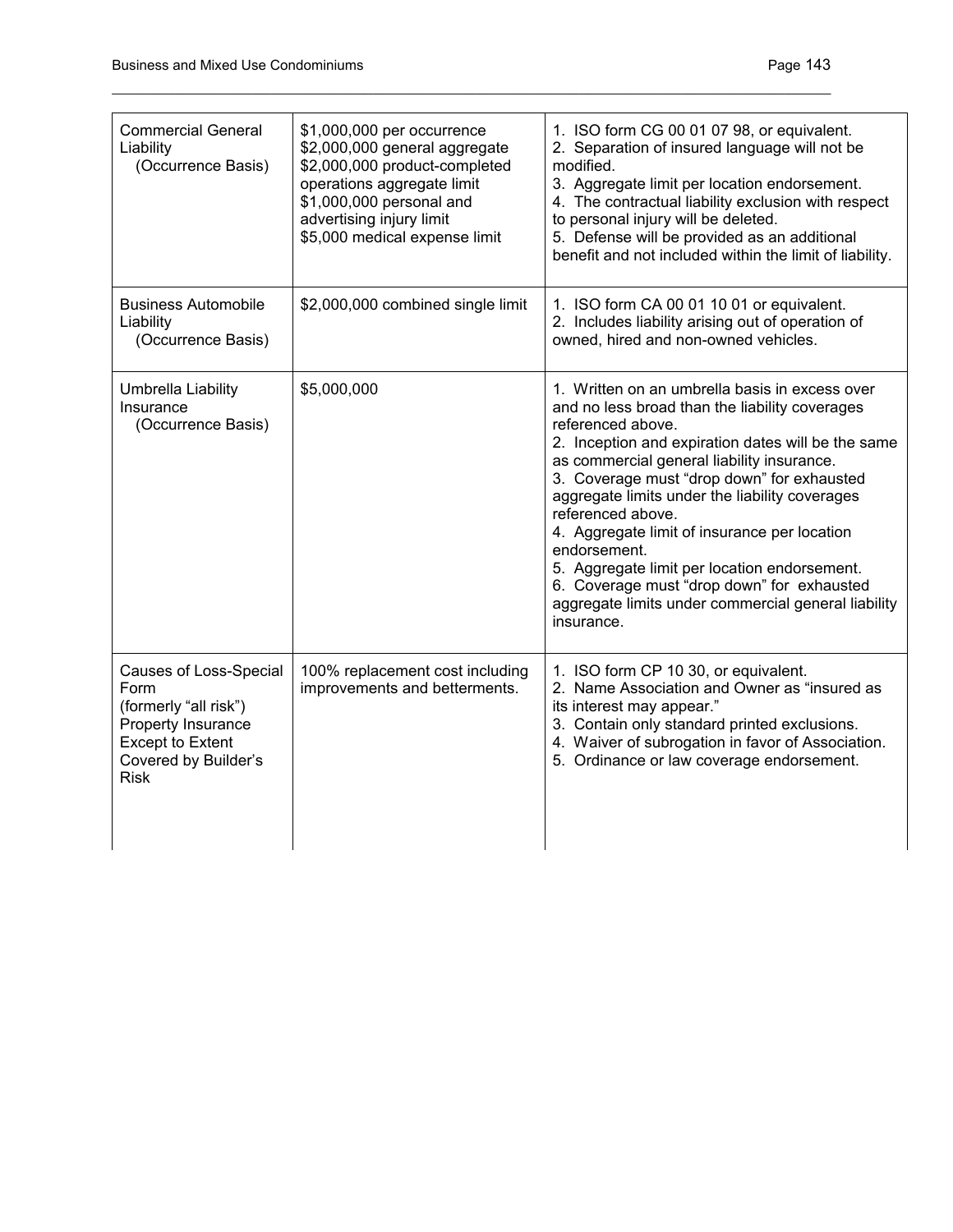$\mathcal{L}_\mathcal{L} = \{ \mathcal{L}_\mathcal{L} = \{ \mathcal{L}_\mathcal{L} = \{ \mathcal{L}_\mathcal{L} = \{ \mathcal{L}_\mathcal{L} = \{ \mathcal{L}_\mathcal{L} = \{ \mathcal{L}_\mathcal{L} = \{ \mathcal{L}_\mathcal{L} = \{ \mathcal{L}_\mathcal{L} = \{ \mathcal{L}_\mathcal{L} = \{ \mathcal{L}_\mathcal{L} = \{ \mathcal{L}_\mathcal{L} = \{ \mathcal{L}_\mathcal{L} = \{ \mathcal{L}_\mathcal{L} = \{ \mathcal{L}_\mathcal{$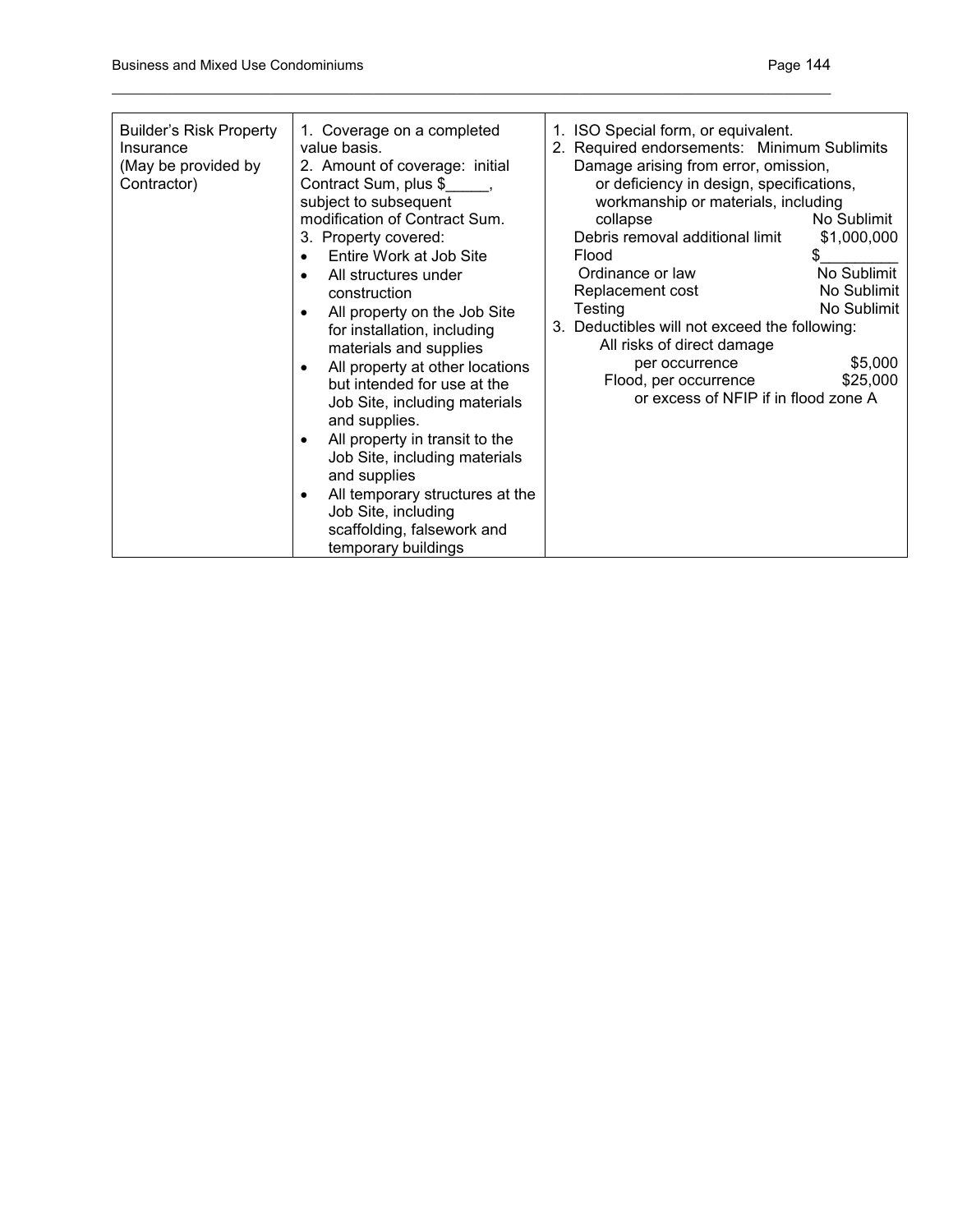#### **C5.1.3. Certificate of Liability Insurance**

[*Intentionally deleted.*]

#### **C5.1.4. Certificate of Property Insurance.**

[*Intentionally deleted.*]

## **C5.1.5. Schedule of Provisions for Construction Contract.**

#### **SCHEDULE OF PROVISIONS FOR CONSTRUCTION CONTRACTS**

 $\mathcal{L}_\mathcal{L} = \{ \mathcal{L}_\mathcal{L} = \{ \mathcal{L}_\mathcal{L} = \{ \mathcal{L}_\mathcal{L} = \{ \mathcal{L}_\mathcal{L} = \{ \mathcal{L}_\mathcal{L} = \{ \mathcal{L}_\mathcal{L} = \{ \mathcal{L}_\mathcal{L} = \{ \mathcal{L}_\mathcal{L} = \{ \mathcal{L}_\mathcal{L} = \{ \mathcal{L}_\mathcal{L} = \{ \mathcal{L}_\mathcal{L} = \{ \mathcal{L}_\mathcal{L} = \{ \mathcal{L}_\mathcal{L} = \{ \mathcal{L}_\mathcal{$ 

References to "**Association**" is to \_\_\_\_\_\_\_\_\_\_\_\_\_\_\_ Office Park Condominium Owners' Association, Inc., the property owners' association governing \_\_\_\_\_\_\_\_\_\_\_\_\_\_\_\_\_\_\_ Office Park, and to Condominium Developers, Ltd., the Declarant forming the Association, each of whom are to be contacted at \_, \_\_\_\_\_\_\_\_, Texas \_\_

**1**. **Evidence of Insurance**. Evidence of the insurance coverage required to be maintained by the Contractor under this Contract, represented by Certificates of Insurance issued by the insurance carrier, must be furnished to the Owner, Association and Declarant prior to Contractor starting Work. Certificates of Insurance shall specify the insured status required herein, as well as the waivers of subrogation. All policies shall be issued by corporate insurers licensed to do business in the state of Texas and rated Policyholder's Rating of "A" and a Financial Size Rating of "7" or better by A. M. Best Company. Contractor shall evidence such insurance coverage by delivering to Owner, Association and Declarant Certificates of Insurance issued by the insurance companies underwriting such risks or their agency. The Certificates of Insurance shall be on an ACORD Form for Property Insurance and an ACORD Form for Liability Insurance, provided Owner, have been provided with a certified copy of all insurance policies, including all required endorsements, including endorsements dealing with additional insureds, loss payees, and waivers of subrogation, and such insurance policies and endorsements are in compliance with the requirements of the Contract Documents and provided (a) there is attached to the Certificate of Insurance a valid and binding Revised Cancellation Endorsement specifying the requirement of the carriers to give 30 day advance notice of cancellation or material change in the policies and the words "endeavor to" and "but failure to mail such notice shall impose no obligation or liability of any kind upon the company, its agents or representatives" shall be deleted from the certificate form's cancellation provision; and (b) Owner, Association and Declarant are authorized to contact the issuing insurance agency and the insurance carriers to confirm the existence of the coverages. Attached hereto as Exhibit A is the form of Certificate of Insurance which is to be provided by Contractor to Owner, Association and Declarant. Timely renewal certificates will be provided to Owner, Association and Declarant as the coverage renews.

**2**. **RELEASE AND WAIVER**. **Contractor hereby releases, and shall cause its Subcontractors to release, Owner, Association, Declarant and the other Indemnitees from any and all claims or causes of action whatsoever which Contractor and/or its Subcontractors might otherwise possess resulting in or from or in any way connected with any loss covered or which should have been covered by insurance, including the deductible portion thereof, maintained and/or required to be maintained by Contractor and/or its Subcontractors pursuant to the Contract Documents**.

### **3. INDEMNIFICATION**.

**3.1**. **Scope. To the fullest extent permitted by applicable law, Contractor shall and does agree to indemnify, protect, defend and hold harmless the Owner, Association and Declarant, and their invitees, agents, successors and assigns, and their respective officers, directors, shareholders, employees and agents (collectively the "Indemnitees") from and against all claims, damages, losses, liens, fines, causes of action, suits, judgments, and expenses, including**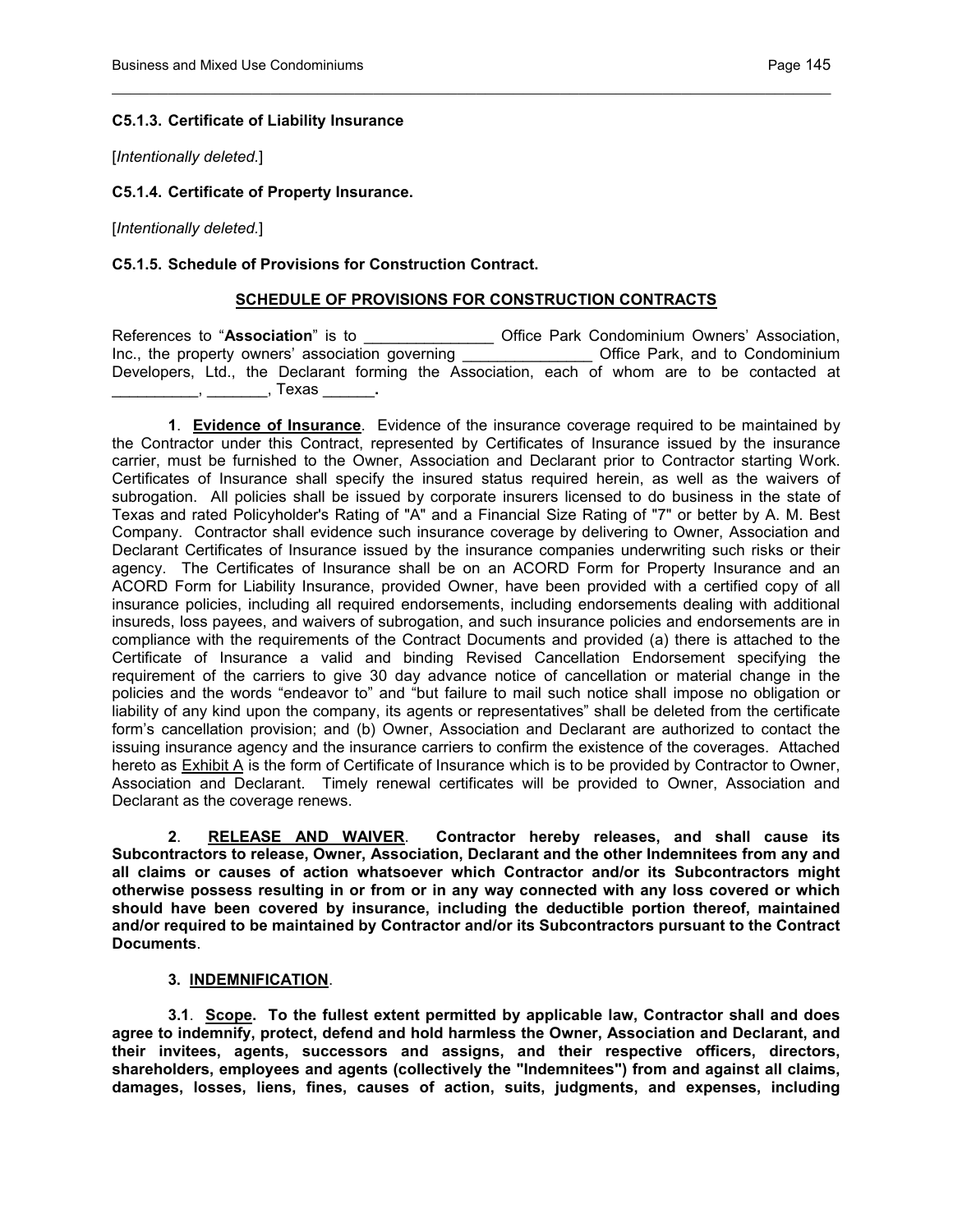**attorney fees, of any nature, kind or description of any person or entity, directly or indirectly arising out of, caused by, or resulting from (in whole or in part), (1) the Work performed hereunder, or any part thereof, (2) the Contract Documents, or (3) any act, omission, negligence, gross negligence, willful misconduct, or breach of warranty, express or implied of Contractor, any Subcontractor, anyone directly or indirectly employed by them, or anyone that they control or exercise control over, (collectively the "Liabilities"). Such Liabilities include but are not limited to injuries to or death of any person (including Contractor's or any subcontractor's employees) or damage to or loss of property occurring in, on or about the job site. The obligations of Contractor under this indemnification shall apply to Liabilities even if such Liabilities are caused in part by the negligence or strict liability of any Indemnitee. Contractor shall promptly advise Owner, Owner, Association, Declarant and the other Indemnitees in writing of any action, administrative or legal proceeding or investigation as to which this indemnification may apply, and Contractor, at Contractor's expense, shall assume on behalf of Owner, Association, Declarant and the other Indemnitees and conduct with due diligence and in good faith the defense thereof with counsel satisfactory to Owner, Association, and Declarant; provided, however, that Owner, Association, Declarant and the other Indemnitees shall have the right, at their respective expense, to be represented therein by advisory counsels of their own selection and at their own expense. In the event of failure by the Contractor to fully perform in accordance with this indemnification paragraph, Owner and/or the other Indemnitees, at their respective option, and without relieving Contractor of its obligations hereunder, may so perform, but all costs and expenses so incurred by Owner and/or the other Indemnitees in that event shall be reimbursed by Contractor to Owner and the other Indemnitees, together with interest on the same from the date any such expense was paid by Owner or the other Indemnitees until reimbursed by Contractor, at the rate of interest provided to be paid on judgments under the laws of the State of Texas. This indemnification shall not be limited to damages, compensation or benefits payable under insurance policies, workers' compensation acts, disability benefit acts or other employees' benefit acts.**

 $\mathcal{L}_\mathcal{L} = \{ \mathcal{L}_\mathcal{L} = \{ \mathcal{L}_\mathcal{L} = \{ \mathcal{L}_\mathcal{L} = \{ \mathcal{L}_\mathcal{L} = \{ \mathcal{L}_\mathcal{L} = \{ \mathcal{L}_\mathcal{L} = \{ \mathcal{L}_\mathcal{L} = \{ \mathcal{L}_\mathcal{L} = \{ \mathcal{L}_\mathcal{L} = \{ \mathcal{L}_\mathcal{L} = \{ \mathcal{L}_\mathcal{L} = \{ \mathcal{L}_\mathcal{L} = \{ \mathcal{L}_\mathcal{L} = \{ \mathcal{L}_\mathcal{$ 

**3**. **Payment and Performance Bonds.** Contractor shall furnish bonds ("**Performance and Payment Bonds**") covering faithful performance of the Construction Documents and payment of obligations arising there under. The payment bond shall be a Texas Hardeman Act Bond, and sufficient for recording with the County Clerk (including the notarization of the signatures of the contractor and the Owner by a notary public) and by a corporate surety authorized and admitted to do business in Texas and licensed by the State of Texas to execute bonds as surety. The payment bond shall **NOT** be on an AIA bond form. The Performance and Payment Bonds shall name Owner as the "Owner" and insured and shall have attached thereto a Multiple Obligee Rider naming the Association and any mortgagee as coobligees. The amount of each bond shall be equal to at least 100% of the contract sum of the construction contract. The Contractor shall deliver the executed original required bonds to the Owner with copy to the Association before commencement of construction and shall not commence construction until after the bonds are filed for record. Contractor shall require the attorney-in-fact who executes the required bonds on behalf of the surety to affix thereto a certified and current copy of the power of attorney.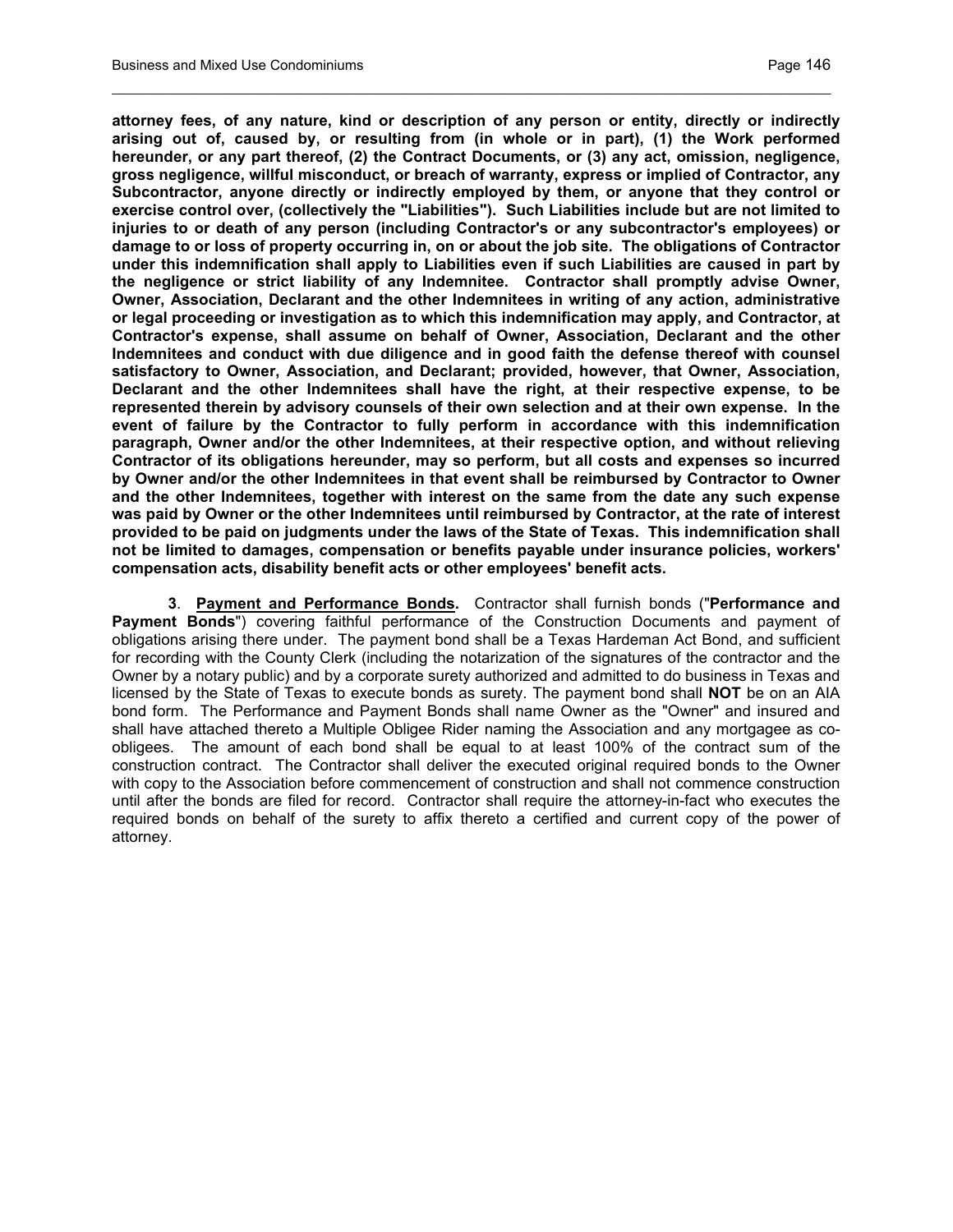### **C5.1.6. Payment Bond and Dual Obligee Rider.**

**[Intentionally left blank]**

#### **C5.2. Seller Construction.**

#### **ADDENDUM TO COMMERCIAL CONDOMINIUM SALES CONTRACT**

 $\mathcal{L}_\mathcal{L} = \{ \mathcal{L}_\mathcal{L} = \{ \mathcal{L}_\mathcal{L} = \{ \mathcal{L}_\mathcal{L} = \{ \mathcal{L}_\mathcal{L} = \{ \mathcal{L}_\mathcal{L} = \{ \mathcal{L}_\mathcal{L} = \{ \mathcal{L}_\mathcal{L} = \{ \mathcal{L}_\mathcal{L} = \{ \mathcal{L}_\mathcal{L} = \{ \mathcal{L}_\mathcal{L} = \{ \mathcal{L}_\mathcal{L} = \{ \mathcal{L}_\mathcal{L} = \{ \mathcal{L}_\mathcal{L} = \{ \mathcal{L}_\mathcal{$ 

#### **SALE OF A FINISHED-OUT UNIT – COST PLUS ADDENDUM**

This Addendum is incorporated into and amends the Commercial Condominium Sales Contract between the undersigned Seller and Buyer. In the event of any conflict between the provisions of this Addendum and the Contract, the provisions of this Addendum control.

**1. CONSTRUCTION COSTS.** For the purposes of this Contract, "**Construction Costs**" are defined as those cost categories listed in the attached Schedule of Estimated Construction Costs. Any amounts shown on the Schedule of Estimated Construction Costs are estimates only and do not guarantee or set any sum as the actual cost of any listed category. In the absences of a Schedule of Estimated Construction Costs, Construction Costs are defined as all costs incurred by the Seller as a result of the Work, except for the following costs, which shall be paid by the Seller from the Builder's Fee: (1) Salaries, wages, and other compensation for the Seller or the Seller's personnel stationed at the Seller's offices or at other sites not related to the Finish-Out. (2) Expenses and operating cost of the Seller's offices. (3) General overhead expenses of the Seller. (4) Marketing and promotional expenses of the Seller. (5) Capital and bank expenses of the Seller. (6) Any costs not related to the Finish-Out.

**2. BUILDER'S FEE.** The Builder's Fee is \$\_\_\_\_\_\_\_\_\_\_ .

**3. PAYMENTS.** Final Payment shall also include all those costs projected or anticipated by the Seller for invoices not yet received, however, additional costs may be incurred for those items, if any, listed in the Certificate of Substantial Completion. Buyer agrees to pay any additional costs or expenses incurred after Substantial Completion, promptly upon request of Seller.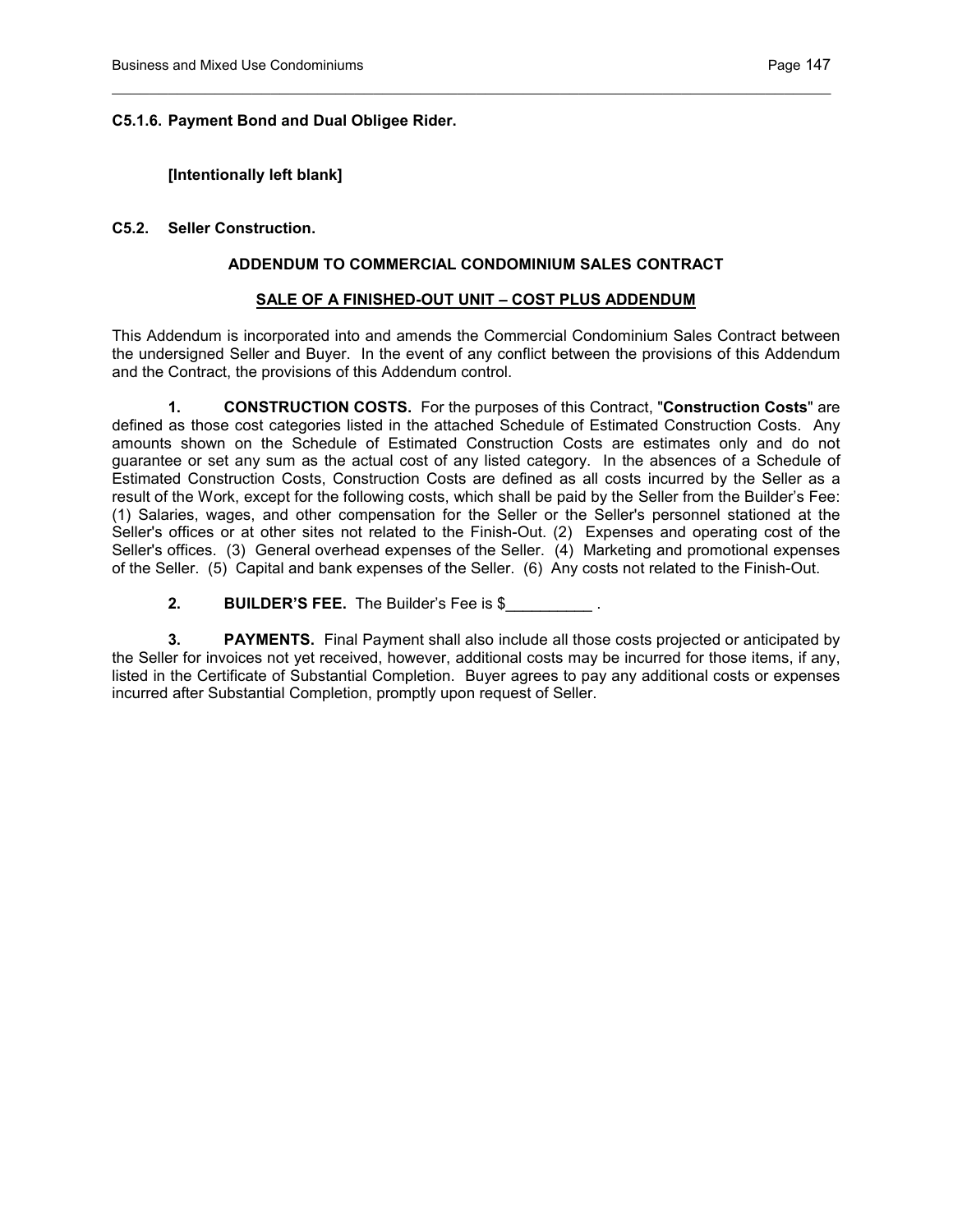## **C5.3. Pre-Closing Walk-Through Inspection.**

# **TURNKEY CONTRACT**

# **BUYER PRE-CLOSING WALK-THROUGH INSPECTION**

**(Check mark each approved item or note defect.)**

# **PLUMBING:**

❑ 1. Name of plumbing company

#### Phone  $\#$

❑ 2. Instruction on use of single-lever faucets (emphasize cleaning of aerator) and show water cut off.

 $\mathcal{L}_\text{max}$  , and the set of the set of the set of the set of the set of the set of the set of the set of the set of the set of the set of the set of the set of the set of the set of the set of the set of the set of the

- ❑ 3. Hot water heater:
	- A. Popoff valve and line.
	- B. If water not hot, check pilot light or breaker first.
	- C. Always turn off gas or electricity if draining tank completely.
	- D. Periodically flush tank.
- Note: If after move-in, plumbing is stopped up as a result of Buyer's conduct (e.g. diapers, toys, etc. in line) Buyer will be billed for the call.

### **ELECTRICITY:**

- □ 1. Name of electrician Phone  $#_z$
- ❑ 2. Show Buyer which plugs are switch controlled.
- ❑ 3. Correct size light bulbs stamped on fixtures.
- ❑ 4. Purpose of Ground Fault Interrupter (GF) and how to reset.

### **HEATING AND AIR CONDITIONING.**

❑ 1. Name of conditioning company

#### Phone #

- ❑ 2. Location and operation of thermostat.
- ❑ 3. Location of filters. Should be changed every 30 days, year round.

\_\_\_\_\_\_\_\_\_\_\_\_\_\_\_\_\_\_\_\_\_\_\_\_\_\_\_\_\_\_\_\_\_

❑ 4. Full 1-year warranty plus 4-years' warranty on Compressor.

# **GENERAL INSIDE:**

- ❑ 1. Vinyl floors.
- ❑ 2. Carpet

 $\mathcal{L}_\mathcal{L} = \{ \mathcal{L}_\mathcal{L} = \{ \mathcal{L}_\mathcal{L} = \{ \mathcal{L}_\mathcal{L} = \{ \mathcal{L}_\mathcal{L} = \{ \mathcal{L}_\mathcal{L} = \{ \mathcal{L}_\mathcal{L} = \{ \mathcal{L}_\mathcal{L} = \{ \mathcal{L}_\mathcal{L} = \{ \mathcal{L}_\mathcal{L} = \{ \mathcal{L}_\mathcal{L} = \{ \mathcal{L}_\mathcal{L} = \{ \mathcal{L}_\mathcal{L} = \{ \mathcal{L}_\mathcal{L} = \{ \mathcal{L}_\mathcal{$ 

- ❑ 3. Interior paint.
- ❑ 4. Observed drywall conditions.
- ❑ 5. Doors:
- ❑ 6. Do not use strong cleaning products or abrasive material on marble and fiberglass.
- ❑ 7. Wallpaper.

#### **GENERAL OUTSIDE:**

- ❑ 1. Explain function and importance of weep holes and expansion joints. Keep soil 2" below weep holes.
- ❑ 2. Show location and operation of breaker box and ground wire.
- ❑ 3. Explain A/C cut-of and breaker box.
- ❑ 4. Show location and explain secondary A/C drain. Call A/C contractor if water pours out secondary.
- ❑ 5. Show location and explain sink and sewer clean-outs (in case of emergency if sewer back up, remove clean-out plug and allow sewer to overflow outside).
- ❑ 6. Grass and shrubs are alive when planted but need care by Buyer.

### **THE FOLLOWING ITEMS HAVE ALSO BEEN INSPECTED:**

- ❑ \_\_\_\_\_\_\_\_\_\_\_\_\_. ❑ \_\_\_\_\_\_\_\_\_\_\_\_\_.
- ❑ \_\_\_\_\_\_\_\_\_\_\_\_\_. ❑ \_\_\_\_\_\_\_\_\_\_\_\_\_.
- ❑ \_\_\_\_\_\_\_\_\_\_\_\_\_. ❑ \_\_\_\_\_\_\_\_\_\_\_\_\_.

**ALL WARRANTIES ISSUED BY MANUFACTURERS HAVE BEEN RECEIVED.**

\_\_\_\_\_\_\_\_\_\_\_\_\_\_\_\_\_\_\_\_\_\_\_\_\_\_\_\_\_\_\_\_\_\_\_\_\_\_ (Buyer's Signature)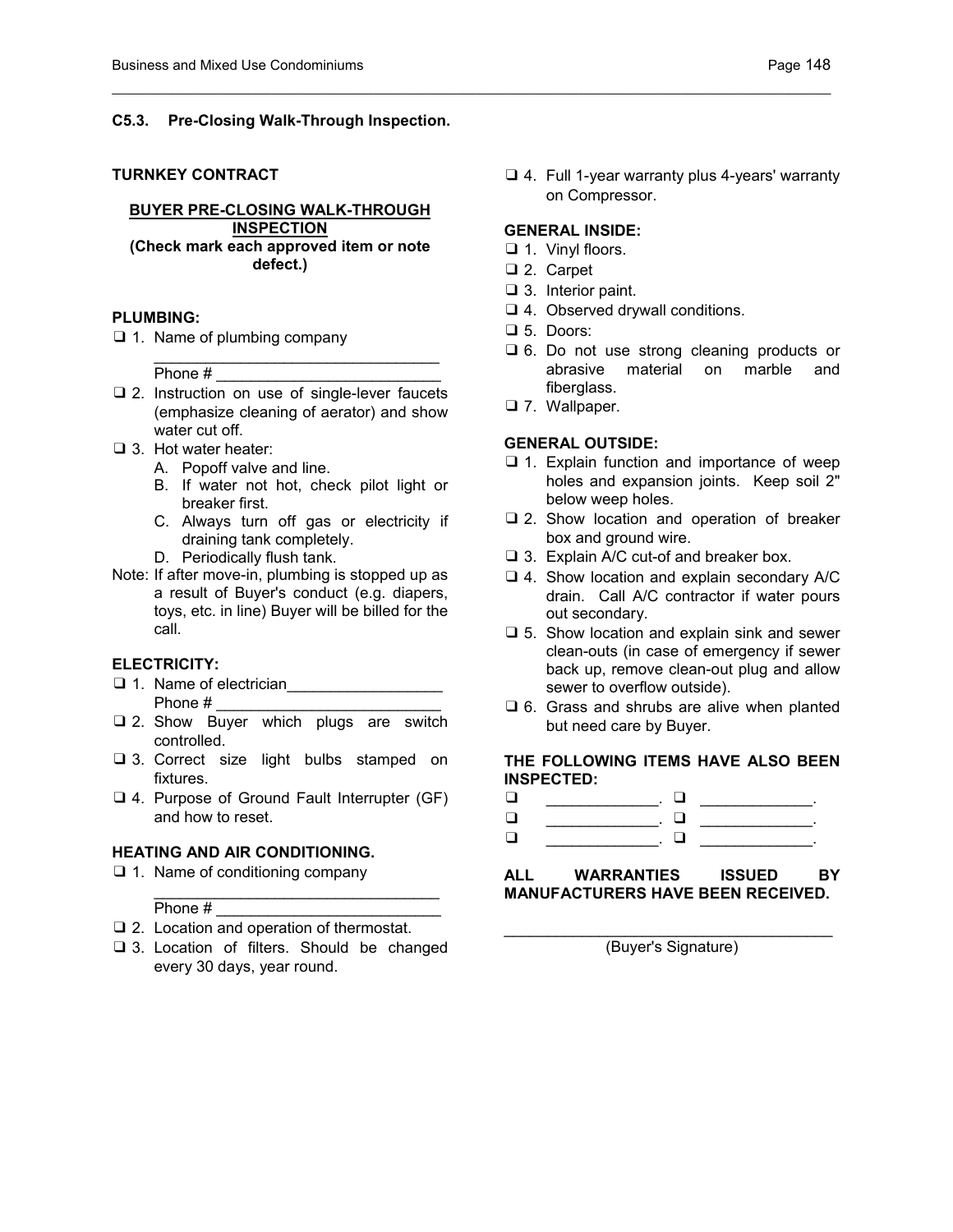I HAVE INSPECTED AND DISCUSSED THE OFFICE SUITE, INCLUDING EACH OF THE ABOVE ITEMS WITH BUILDER OR REPRESENTATIVE. I UNDERSTAND AND HAVE BEEN INSTRUCTED IN THE USE AND CARE OF THE ABOVE ITEMS AND FIND OFFICE SUITE, INCLUDING SUCH ITEMS, SATISFACTORY WITH THE FOLLOWING EXCEPTIONS, IF ANY:

 $\mathcal{L}_\mathcal{L} = \{ \mathcal{L}_\mathcal{L} = \{ \mathcal{L}_\mathcal{L} = \{ \mathcal{L}_\mathcal{L} = \{ \mathcal{L}_\mathcal{L} = \{ \mathcal{L}_\mathcal{L} = \{ \mathcal{L}_\mathcal{L} = \{ \mathcal{L}_\mathcal{L} = \{ \mathcal{L}_\mathcal{L} = \{ \mathcal{L}_\mathcal{L} = \{ \mathcal{L}_\mathcal{L} = \{ \mathcal{L}_\mathcal{L} = \{ \mathcal{L}_\mathcal{L} = \{ \mathcal{L}_\mathcal{L} = \{ \mathcal{L}_\mathcal{$ 

EXCEPTIONS: \_\_\_\_\_\_\_\_\_\_\_\_\_\_\_\_\_\_\_\_\_\_\_\_\_\_\_\_\_\_\_\_\_\_\_\_\_\_\_\_\_\_\_\_\_\_\_\_\_\_\_\_\_\_\_\_\_\_\_\_\_\_\_\_\_\_\_\_\_\_

I UNDERSTAND THIS ORIENTATION TOUR IS CONDUCTED TO ASSIST ME IN UNDERSTANDING VARIOUS APPLIANCES AND LOCATION OF ITEMS RELATING TO ELECTRICAL, PLUMBING, AIR CONDITIONING AND HEATING OPERATION. THIS ORIENTATION DOES NOT AFFECT ANY PROTECTION GRANTED UNDER THE WARRANTY ISSUED FOR MY PROTECTION WHEN PURCHASING THE OFFICE SUITE. BUYER ACKNOWLEDGES AND COVENANTS THAT BUYER HAS INSPECTED THE PROPERTY AND IMPROVEMENTS AND ACCEPTS THEM WITHOUT OBJECTION, EXCEPT AS MAY BE NOTED ABOVE AND BUYER'S SIGNATURE HEREON SHALL CONSTITUTE BUYER'S ACKNOWLEDGMENT AND ACCEPTANCE OF THE CONSTRUCTION AS BEING IN COMPLIANCE WITH BUYER'S REQUIREMENTS AND AS SUBSTANTIAL COMPLIANCE BY SELLER WITH ALL PLANS AND SPECIFICATIONS REGARDING THE CONSTRUCTION OF SUCH IMPROVEMENTS.

I CERTIFY THAT THIS FORM WAS COMPLETED AT THE TIME OF THE WALK-THROUGH AND WAS Buyer Buyer Buyer Date SIGNED BY THE BUYER AT THAT TIME.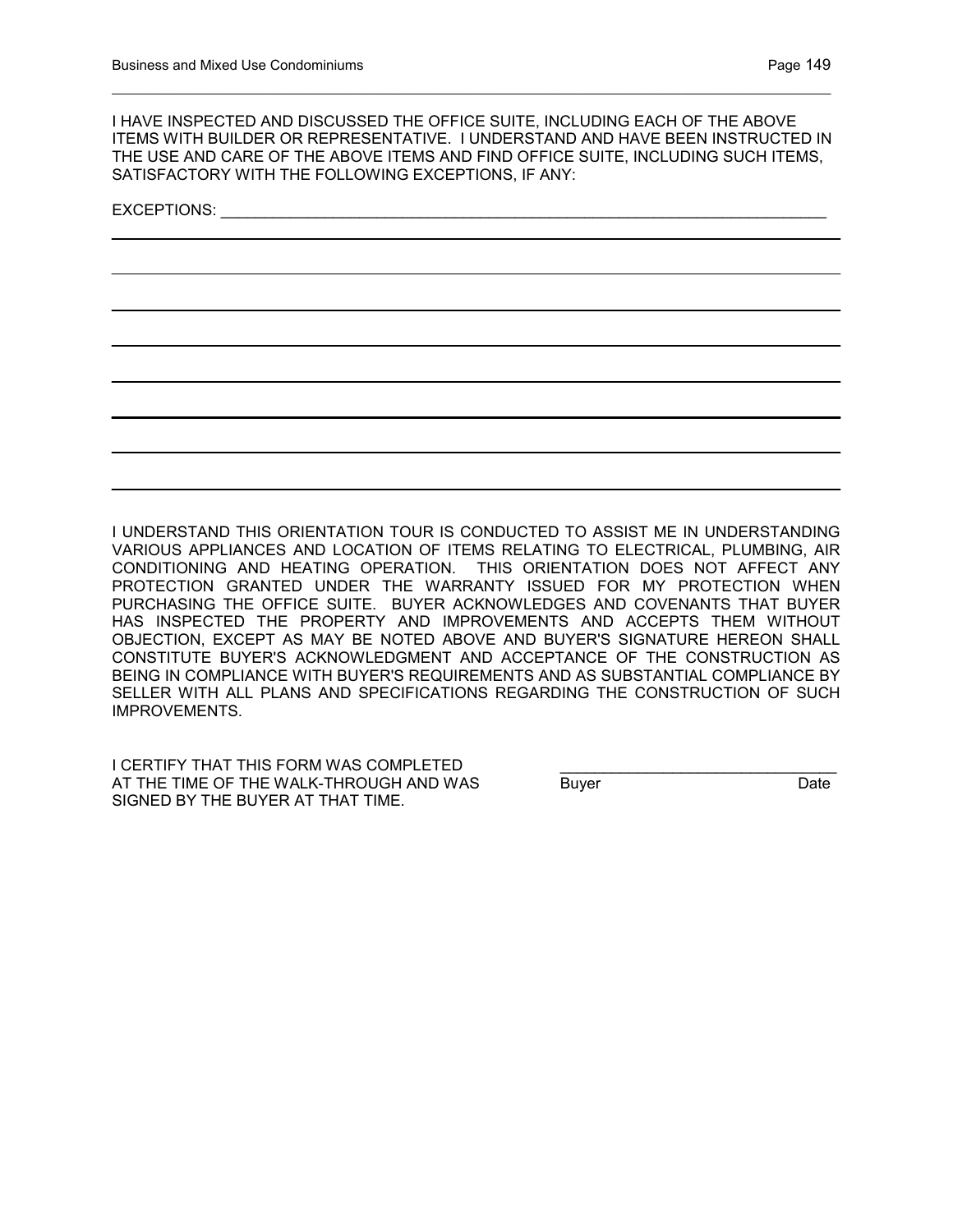## **C6. TREC Forms.**

**[Intentionally left blank]**

## **C7. Special Provisions Addendum.**

## **SPECIAL PROVISIONS ADDENDUM TO COMMERCIAL CONDOMINIUM SALES CONTRACT**

 $\mathcal{L}_\mathcal{L} = \{ \mathcal{L}_\mathcal{L} = \{ \mathcal{L}_\mathcal{L} = \{ \mathcal{L}_\mathcal{L} = \{ \mathcal{L}_\mathcal{L} = \{ \mathcal{L}_\mathcal{L} = \{ \mathcal{L}_\mathcal{L} = \{ \mathcal{L}_\mathcal{L} = \{ \mathcal{L}_\mathcal{L} = \{ \mathcal{L}_\mathcal{L} = \{ \mathcal{L}_\mathcal{L} = \{ \mathcal{L}_\mathcal{L} = \{ \mathcal{L}_\mathcal{L} = \{ \mathcal{L}_\mathcal{L} = \{ \mathcal{L}_\mathcal{$ 

This is a Special Provisions Addendum to the Commercial Condominium Sales Contract (the "**Special Provisions Addendum**") between\_\_\_\_\_\_\_\_\_\_ Office Park, L.P. (which entity together with its successors and assigns is called the "**Seller**") and the undersigned Buyer (which contract together with all Addendums thereto is called the "**Contract**"). The provisions of this Special Provisions Addendum amend and supersede any provisions of the Contract executed prior to the execution of this Special Provisions Addendum to the contrary and set forth additional understandings and agreements between Buyer and Seller. The provisions of the Commercial Condominium Sales Contract are incorporated herein by this reference for all purposes.

 $\mathcal{L}_\mathcal{L} = \{ \mathcal{L}_\mathcal{L} = \{ \mathcal{L}_\mathcal{L} = \{ \mathcal{L}_\mathcal{L} = \{ \mathcal{L}_\mathcal{L} = \{ \mathcal{L}_\mathcal{L} = \{ \mathcal{L}_\mathcal{L} = \{ \mathcal{L}_\mathcal{L} = \{ \mathcal{L}_\mathcal{L} = \{ \mathcal{L}_\mathcal{L} = \{ \mathcal{L}_\mathcal{L} = \{ \mathcal{L}_\mathcal{L} = \{ \mathcal{L}_\mathcal{L} = \{ \mathcal{L}_\mathcal{L} = \{ \mathcal{L}_\mathcal{$ 

 $\mathcal{L}_\mathcal{L} = \{ \mathcal{L}_\mathcal{L} = \{ \mathcal{L}_\mathcal{L} = \{ \mathcal{L}_\mathcal{L} = \{ \mathcal{L}_\mathcal{L} = \{ \mathcal{L}_\mathcal{L} = \{ \mathcal{L}_\mathcal{L} = \{ \mathcal{L}_\mathcal{L} = \{ \mathcal{L}_\mathcal{L} = \{ \mathcal{L}_\mathcal{L} = \{ \mathcal{L}_\mathcal{L} = \{ \mathcal{L}_\mathcal{L} = \{ \mathcal{L}_\mathcal{L} = \{ \mathcal{L}_\mathcal{L} = \{ \mathcal{L}_\mathcal{$ 

 $\mathcal{L}_\text{max}$  , and the contribution of the contribution of the contribution of the contribution of the contribution of the contribution of the contribution of the contribution of the contribution of the contribution of t

 $\mathcal{L}_\mathcal{L} = \{ \mathcal{L}_\mathcal{L} = \{ \mathcal{L}_\mathcal{L} = \{ \mathcal{L}_\mathcal{L} = \{ \mathcal{L}_\mathcal{L} = \{ \mathcal{L}_\mathcal{L} = \{ \mathcal{L}_\mathcal{L} = \{ \mathcal{L}_\mathcal{L} = \{ \mathcal{L}_\mathcal{L} = \{ \mathcal{L}_\mathcal{L} = \{ \mathcal{L}_\mathcal{L} = \{ \mathcal{L}_\mathcal{L} = \{ \mathcal{L}_\mathcal{L} = \{ \mathcal{L}_\mathcal{L} = \{ \mathcal{L}_\mathcal{$ 

 $\mathcal{L}_\mathcal{L} = \{ \mathcal{L}_\mathcal{L} = \{ \mathcal{L}_\mathcal{L} = \{ \mathcal{L}_\mathcal{L} = \{ \mathcal{L}_\mathcal{L} = \{ \mathcal{L}_\mathcal{L} = \{ \mathcal{L}_\mathcal{L} = \{ \mathcal{L}_\mathcal{L} = \{ \mathcal{L}_\mathcal{L} = \{ \mathcal{L}_\mathcal{L} = \{ \mathcal{L}_\mathcal{L} = \{ \mathcal{L}_\mathcal{L} = \{ \mathcal{L}_\mathcal{L} = \{ \mathcal{L}_\mathcal{L} = \{ \mathcal{L}_\mathcal{$ 

 $\mathcal{L}_\text{max}$  , and the contribution of the contribution of the contribution of the contribution of the contribution of the contribution of the contribution of the contribution of the contribution of the contribution of t

 $\mathcal{L}_\text{G} = \{ \mathcal{L}_\text{G} = \{ \mathcal{L}_\text{G} = \{ \mathcal{L}_\text{G} = \{ \mathcal{L}_\text{G} = \{ \mathcal{L}_\text{G} = \{ \mathcal{L}_\text{G} = \{ \mathcal{L}_\text{G} = \{ \mathcal{L}_\text{G} = \{ \mathcal{L}_\text{G} = \{ \mathcal{L}_\text{G} = \{ \mathcal{L}_\text{G} = \{ \mathcal{L}_\text{G} = \{ \mathcal{L}_\text{G} = \{ \mathcal{L}_\text{G} = \{ \mathcal{L}_\text{G$ 

 $\mathcal{L}_\mathcal{L} = \{ \mathcal{L}_\mathcal{L} = \{ \mathcal{L}_\mathcal{L} = \{ \mathcal{L}_\mathcal{L} = \{ \mathcal{L}_\mathcal{L} = \{ \mathcal{L}_\mathcal{L} = \{ \mathcal{L}_\mathcal{L} = \{ \mathcal{L}_\mathcal{L} = \{ \mathcal{L}_\mathcal{L} = \{ \mathcal{L}_\mathcal{L} = \{ \mathcal{L}_\mathcal{L} = \{ \mathcal{L}_\mathcal{L} = \{ \mathcal{L}_\mathcal{L} = \{ \mathcal{L}_\mathcal{L} = \{ \mathcal{L}_\mathcal{$ 

 $\mathcal{L}_\text{max}$  , and the contribution of the contribution of the contribution of the contribution of the contribution of the contribution of the contribution of the contribution of the contribution of the contribution of t

 $\mathcal{L}_\mathcal{L} = \{ \mathcal{L}_\mathcal{L} = \{ \mathcal{L}_\mathcal{L} = \{ \mathcal{L}_\mathcal{L} = \{ \mathcal{L}_\mathcal{L} = \{ \mathcal{L}_\mathcal{L} = \{ \mathcal{L}_\mathcal{L} = \{ \mathcal{L}_\mathcal{L} = \{ \mathcal{L}_\mathcal{L} = \{ \mathcal{L}_\mathcal{L} = \{ \mathcal{L}_\mathcal{L} = \{ \mathcal{L}_\mathcal{L} = \{ \mathcal{L}_\mathcal{L} = \{ \mathcal{L}_\mathcal{L} = \{ \mathcal{L}_\mathcal{$ 

 $\mathcal{L}_\mathcal{L} = \{ \mathcal{L}_\mathcal{L} = \{ \mathcal{L}_\mathcal{L} = \{ \mathcal{L}_\mathcal{L} = \{ \mathcal{L}_\mathcal{L} = \{ \mathcal{L}_\mathcal{L} = \{ \mathcal{L}_\mathcal{L} = \{ \mathcal{L}_\mathcal{L} = \{ \mathcal{L}_\mathcal{L} = \{ \mathcal{L}_\mathcal{L} = \{ \mathcal{L}_\mathcal{L} = \{ \mathcal{L}_\mathcal{L} = \{ \mathcal{L}_\mathcal{L} = \{ \mathcal{L}_\mathcal{L} = \{ \mathcal{L}_\mathcal{$ 

Date:\_\_\_\_\_\_\_\_\_\_\_\_\_\_\_\_

# **BUYER: SELLER:**

Condominium Developer, Ltd.

**By:** \_\_\_\_\_\_\_\_\_\_\_\_\_\_\_\_\_, L.L.C.

\_\_\_\_\_\_\_\_\_\_\_\_\_\_\_\_\_\_\_\_\_\_\_\_\_\_\_\_\_\_\_(Name) \_\_\_\_\_\_\_\_\_\_\_\_\_\_\_\_\_\_\_\_\_\_\_\_\_\_\_\_\_\_\_ (Title)

 $\mathsf{By:}$ 

 $\mathcal{L}=\frac{1}{2}$  , where  $\mathcal{L}=\frac{1}{2}$  , where  $\mathcal{L}=\frac{1}{2}$ **President**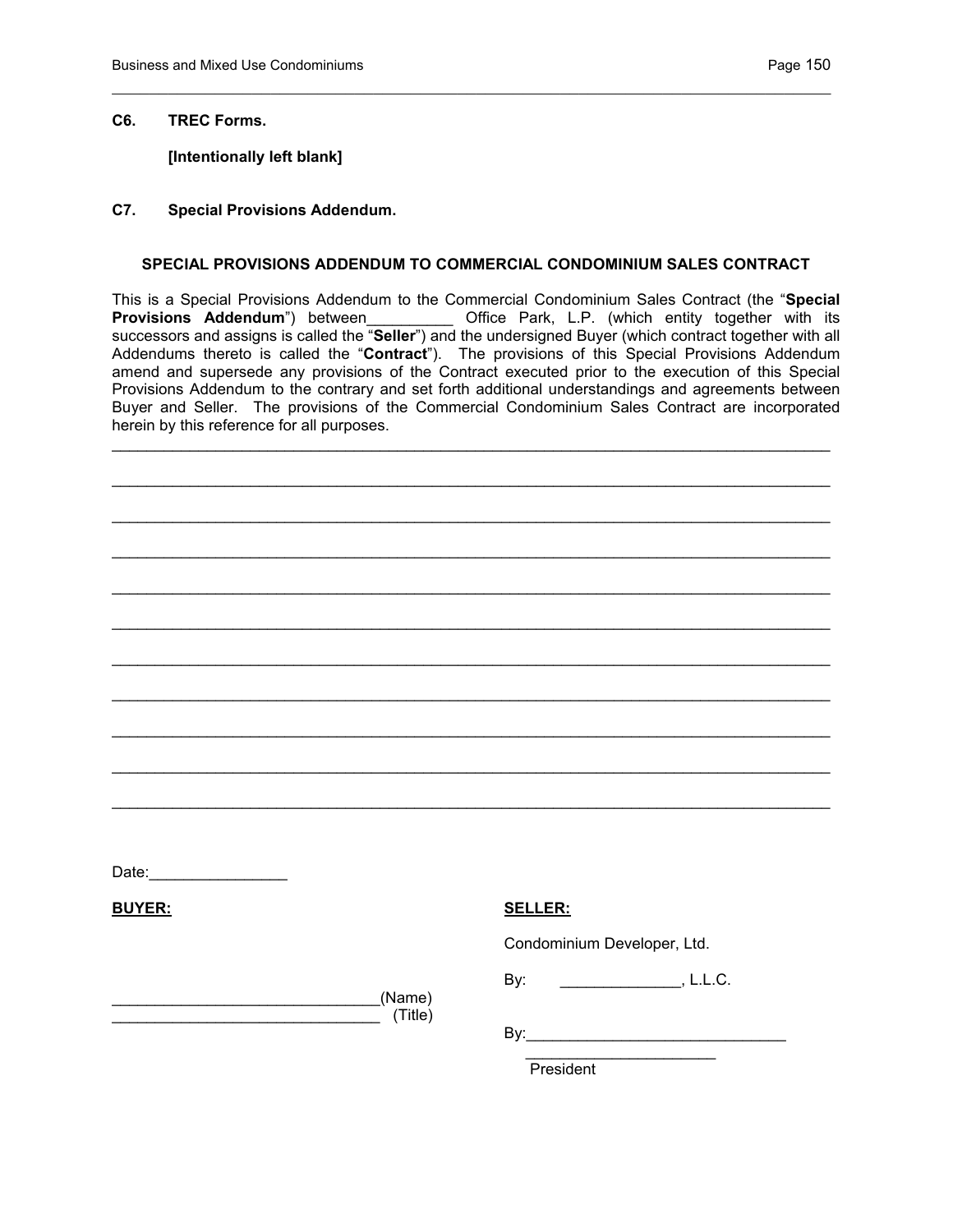### **D. Closing Document Package**.

**D1. Deed.**

## **CONDOMINIUM WARRANTY DEED WITH VENDOR'S LIEN**

 $\mathcal{L}_\mathcal{L} = \{ \mathcal{L}_\mathcal{L} = \{ \mathcal{L}_\mathcal{L} = \{ \mathcal{L}_\mathcal{L} = \{ \mathcal{L}_\mathcal{L} = \{ \mathcal{L}_\mathcal{L} = \{ \mathcal{L}_\mathcal{L} = \{ \mathcal{L}_\mathcal{L} = \{ \mathcal{L}_\mathcal{L} = \{ \mathcal{L}_\mathcal{L} = \{ \mathcal{L}_\mathcal{L} = \{ \mathcal{L}_\mathcal{L} = \{ \mathcal{L}_\mathcal{L} = \{ \mathcal{L}_\mathcal{L} = \{ \mathcal{L}_\mathcal{$ 

**NOTICE OF CONFIDENTIALITY RIGHTS: IF YOU ARE A NATURAL PERSON, YOU MAY REMOVE OR STRIKE ANY OF THE FOLLOWING INFORMATION FROM THIS INSTRUMENT BEFORE IT IS FILED FOR RECORD IN THE PUBLIC RECORDS: YOUR SOCIAL SECURITY NUMBER OR YOUR DRIVER'S LICENSE NUMBER.**

STATE OF TEXAS COUNTY OF S

§ KNOW ALL PERSONS BY THESE PRESENTS:

#### A. **Conveyance**.

THAT Condominium Developer, Ltd., a Texas limited partnership (together with its successors and assigns are hereinafter called "**Grantor**"), for and in consideration of the sum of TEN AND NO/100 DOLLARS (\$10.00), and other good and valuable consideration the receipt and sufficiency of which is hereby acknowledged, in hand paid by hereby acknowledged, in hand paid by heirs [*successors*] and assigns [*is/are*] hereinafter called "**Grantees**"), and the further consideration of the execution of a Promissory Note in the original principal amount of \_\_\_\_\_\_\_\_\_\_\_\_\_\_\_\_\_\_\_\_\_\_\_\_\_\_\_\_\_\_\_\_ AND NO/100 DOLLARS (\$), executed by Grantees, payable to the order of Trust executed by **The Contract Contract Contract Contract Contract Contract Contract Contract Contract Contract Contract Contract Contract Contract Contract Contract Contract Contract Contract Contract Contract Contract C**  $\begin{bmatrix} 1 & 1 & 1 \\ 1 & 1 & 1 \\ 1 & 1 & 1 \end{bmatrix}$ , Trustee and encumbering the Property, has GRANTED, SOLD and CONVEYED, and by these presents does hereby GRANT, SELL and CONVEY unto Grantees all of the following described property (the "**Property**"):

1. **Condominium**. Condominium Unit No.\_\_\_\_ together with the related undivided interest in the common elements in the Condominium Project established by the condominium regime as to the real property located in \_\_\_\_\_\_\_\_\_\_\_\_\_\_\_\_\_\_\_\_\_\_County, Texas, and more particularly described in Exhibit A attached hereto and made a part hereof for all purposes (the Condominium together with the related interest in the common elements referred to herein as the "**Condominium Unit**"); together with

2. **Rights and Appurtenances**. The benefits, privileges, easements, tenements, hereditaments and appurtenances thereon or in anywise appertaining thereto, (herein called the "**Rights and Appurtenances**");

### B. **Qualifications**.

This conveyance is made and accepted, however, subject to the following qualifications ("**Qualifications**"):

1. **Exceptions**. Any and all restrictive covenants, conditions, easements, agreements, reservations, rights-of-way, and restrictions relating to the Property described herein, but only to the extent they are still in effect including but not limited to the matters referenced in Exhibit B hereto.

2. **Easements and Encroachments**. Visible and apparent, but unrecorded easements, if any; and any encroachments or overlapping of improvements.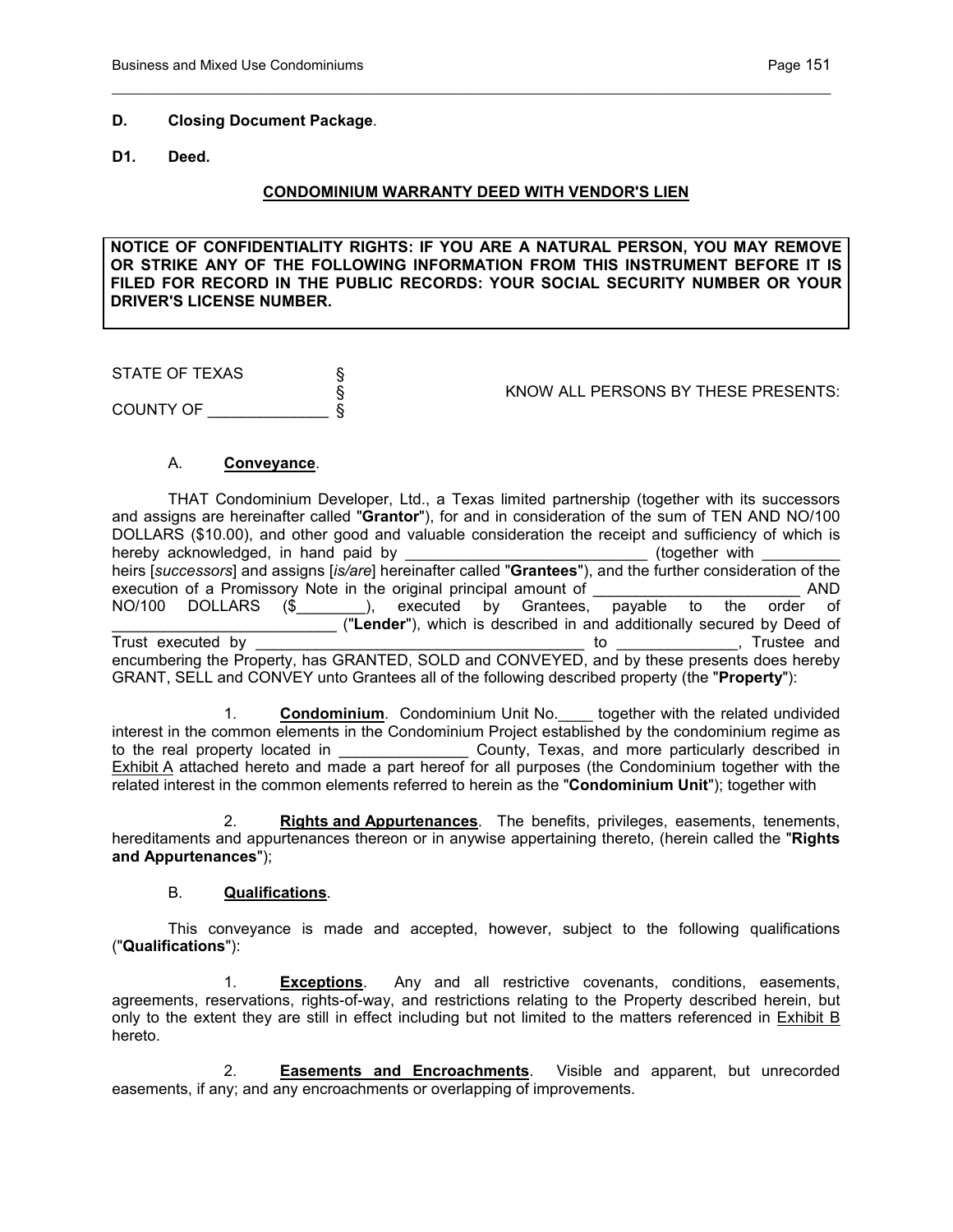3. **Condominium Documents**. The provisions of the Declaration, the liens granted to the \_\_\_\_\_\_\_\_\_\_\_\_\_\_\_ Office Park Condominium Owners' Association, Inc. (the "**Association**") to secure the payment of Common Expenses and Assessments of the Association, the provisions of the Certificate of Formation and Bylaws of the Association, and the Rules and Regulations and Resolutions adopted by the Association or the Board of Directors thereof.

 $\mathcal{L}_\mathcal{L} = \{ \mathcal{L}_\mathcal{L} = \{ \mathcal{L}_\mathcal{L} = \{ \mathcal{L}_\mathcal{L} = \{ \mathcal{L}_\mathcal{L} = \{ \mathcal{L}_\mathcal{L} = \{ \mathcal{L}_\mathcal{L} = \{ \mathcal{L}_\mathcal{L} = \{ \mathcal{L}_\mathcal{L} = \{ \mathcal{L}_\mathcal{L} = \{ \mathcal{L}_\mathcal{L} = \{ \mathcal{L}_\mathcal{L} = \{ \mathcal{L}_\mathcal{L} = \{ \mathcal{L}_\mathcal{L} = \{ \mathcal{L}_\mathcal{$ 

4. **Laws and Regulations**. All ordinances and municipal and governmental regulations, relating to the Property.

5. **Taxes**. The liens for all governmental assessments and ad valorem taxes for the year 2013 and all subsequent years; the payment of which are hereby assumed by Grantees.

6. **As Is**. GRANTEES ACKNOWLEDGE AND AGREE, BY GRANTEES' ACCEPTANCE HEREOF, THAT THE PROPERTY IS CONVEYED "**AS IS**", "**WHERE IS**" AND "**IN ITS PRESENT CONDITION**" "**WITH ALL FAULTS**." TO THE EXTENT PERMITTED BY LAW, GRANTEES WAIVE ANY AND ALL WARRANTIES, EXPRESSED OR IMPLIED BY LAW, BY GRANTOR INCLUDING THE IMPLIED WARRANTIES OF GOOD WORKMANLIKE CONSTRUCTION, MERCHANTABILITY, FITNESS FOR A PARTICULAR PURPOSE OF THE PROPERTY, AND AGREE AND ACKNOWLEDGE THAT GRANTOR HAS NOT MADE, DO NOT MAKE AND SPECIFICALLY DISCLAIM ANY REPRESENTATIONS, WARRANTIES, PROMISES, COVENANTS, AGREEMENTS OR GUARANTIES OF ANY KIND OR CHARACTER WHATSOEVER, WHETHER EXPRESS OR IMPLIED, ORAL OR WRITTEN, PAST, PRESENT OR FUTURE, OF, AS TO, CONCERNING OR WITH RESPECT TO: (A) THE NATURE, QUALITY OR CONDITION OF SUCH REAL PROPERTY, INCLUDING, WITHOUT LIMITATION, THE WATER, SOIL AND GEOLOGY; (B) THE INCOME TO BE DERIVED FROM THE PROPERTY; (C) THE SUITABILITY OF THE PROPERTY FOR ANY AND ALL ACTIVITIES AND USES WHICH GRANTEES MAY CONDUCT THEREON; (D) THE COMPLIANCE OF OR BY THE PROPERTY OR ITS OPERATION WITH ANY LAWS, RULES, ORDINANCES OR REGULATIONS OF ANY APPLICABLE GOVERNMENTAL AUTHORITY OR BODY; (E) THE MERCHANTABILITY OR FITNESS FOR A PARTICULAR PURPOSE OF SUCH PROPERTY; OR (F) ANY OTHER MATTER WITH RESPECT TO THE PROPERTY. GRANTEES FURTHER ACKNOWLEDGE AND AGREE THAT GRANTEES HAVE BEEN GIVEN THE OPPORTUNITY TO INSPECT THE REAL PROPERTY, THAT GRANTEES ARE PURCHASING THE PROPERTY PURSUANT TO GRANTEES' INDEPENDENT EXAMINATION, STUDY, INSPECTION AND KNOWLEDGE OF THE PROPERTY AND GRANTEES ARE RELYING UPON GRANTEES' OWN DETERMINATION OF THE VALUE OF THE PROPERTY AND USES TO WHICH THE PROPERTY MAY BE PUT, AND NOT ON ANY INFORMATION PROVIDED OR TO BE PROVIDED BY GRANTOR. GRANTEES WAIVE AND RELEASE ANY CLAIM GRANTEES HAVE, MIGHT HAVE HAD OR MAY HAVE AGAINST GRANTOR RELATING TO THE CONDITION OF THE PROPERTY, EITHER PATENT OR LATENT, INCLUDING ARISING OUT OF GRANTEES' INABILITY TO OBTAIN OR MAINTAIN BUILDING PERMITS, CERTIFICATES OF OCCUPANCY OR OTHER LICENSES FOR THE USE OR OCCUPANCY OF THE PROPERTY. GRANTEES ACKNOWLEDGE THAT THE SALES PRICE REFLECTS THE SALE OF THE PROPERTY TO GRANTEES ON THE AS IS BASIS AND WITH WAIVER OF CLAIMS AGAINST THE GRANTOR CONTAINED IN THIS PROVISION. THIS PROVISION SHALL SURVIVE THE DELIVERY OF THE DEED TO GRANTEES.

### C. **Title Warranty**.

TO HAVE AND TO HOLD the above described premises, together with all and singular the rights and appurtenances thereto in anywise belonging, unto Grantees, Grantees' heirs [*successors*] and assigns, forever; and Grantor hereby binds Grantor's successors and assigns, to warrant and forever defend all and singular the said premises unto Grantees, Grantees' heirs [*successors*] and assigns, against every person whomsoever lawfully claiming or to claim the same or any part thereof by, through and under Grantor, but not otherwise, subject to the Qualifications referenced herein.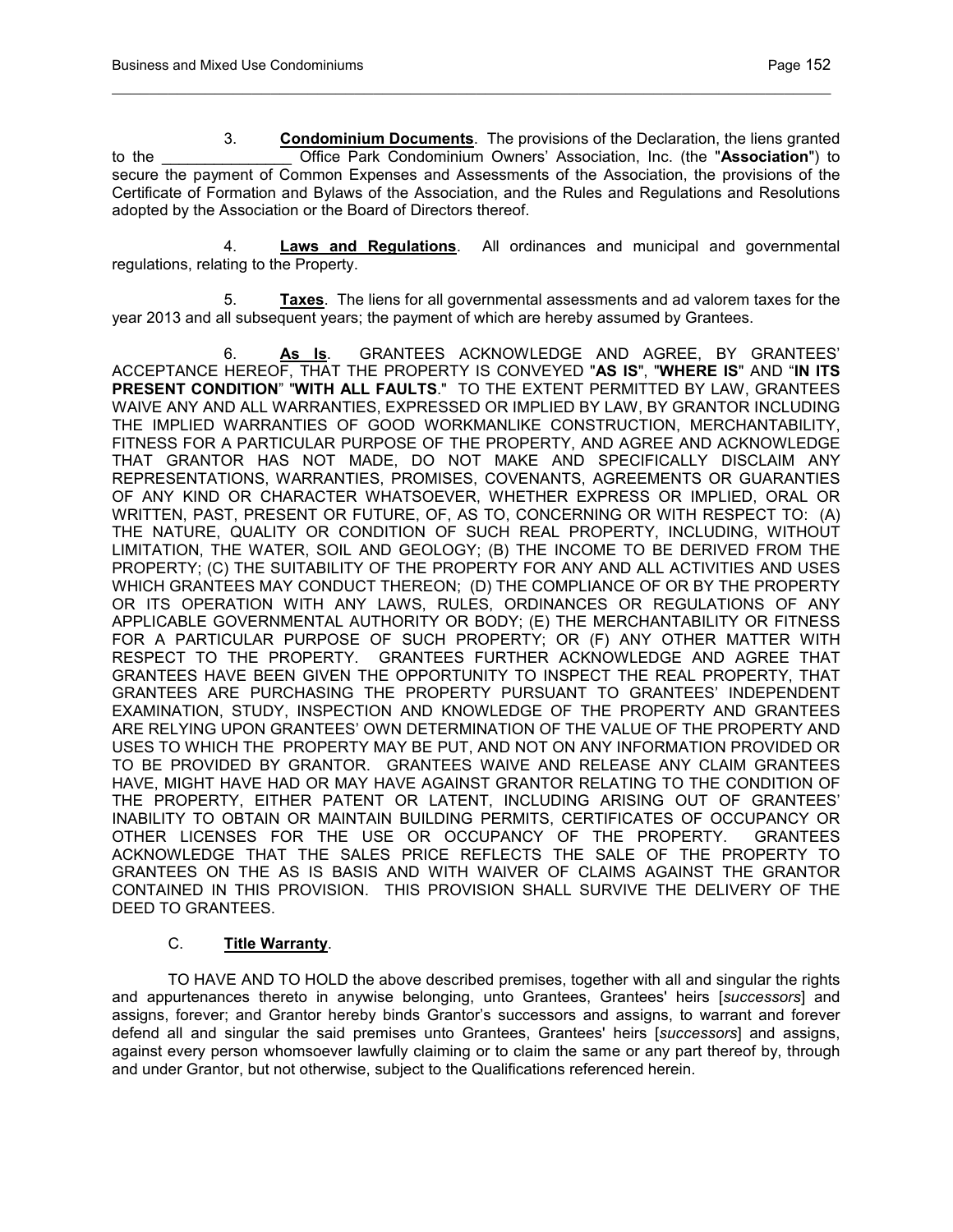## D. **Vendor's Lien**.

The vendor's lien against and superior title to the property are retained and hereby assigned to Lender, without recourse on Grantor, until the Note described above is fully paid according to its terms, at which time this Deed shall become absolute.

 $\mathcal{L}_\mathcal{L} = \{ \mathcal{L}_\mathcal{L} = \{ \mathcal{L}_\mathcal{L} = \{ \mathcal{L}_\mathcal{L} = \{ \mathcal{L}_\mathcal{L} = \{ \mathcal{L}_\mathcal{L} = \{ \mathcal{L}_\mathcal{L} = \{ \mathcal{L}_\mathcal{L} = \{ \mathcal{L}_\mathcal{L} = \{ \mathcal{L}_\mathcal{L} = \{ \mathcal{L}_\mathcal{L} = \{ \mathcal{L}_\mathcal{L} = \{ \mathcal{L}_\mathcal{L} = \{ \mathcal{L}_\mathcal{L} = \{ \mathcal{L}_\mathcal{$ 

DATED the day of the day of the set of the set of  $\sim$  2013.

# **GRANTOR**:

Condominium Developer, Ltd., a Texas limited partnership

By: \_\_\_\_\_\_\_\_\_\_\_\_\_\_, L.L.C.

By: \_\_\_\_\_\_\_\_\_\_\_\_\_\_\_\_\_\_\_\_\_\_\_\_

| (Name)  |  |  |
|---------|--|--|
| (Title) |  |  |

STATE OF TEXAS

§ COUNTY OF \_\_\_\_\_\_

This instrument was acknowledged before me on the \_\_\_\_ day of \_\_\_\_\_\_\_\_\_\_\_\_, 2013, by  $\Box$ ,  $\Box$ ,  $\Box$ ,  $\Box$ ,  $\Box$  of  $\Box$ ,  $\Box$ ,  $\Box$ .  $\Box$ .  $\Box$  a Texas limited liability company, sole general partner of Condominium Developer, Ltd., a Texas limited partnership, in said capacity and on behalf of said limited liability company and limited partnership.

> \_\_\_\_\_\_\_\_\_\_\_\_\_\_\_\_\_\_\_\_\_\_\_\_\_\_\_\_\_\_ NOTARY PUBLIC, State of Texas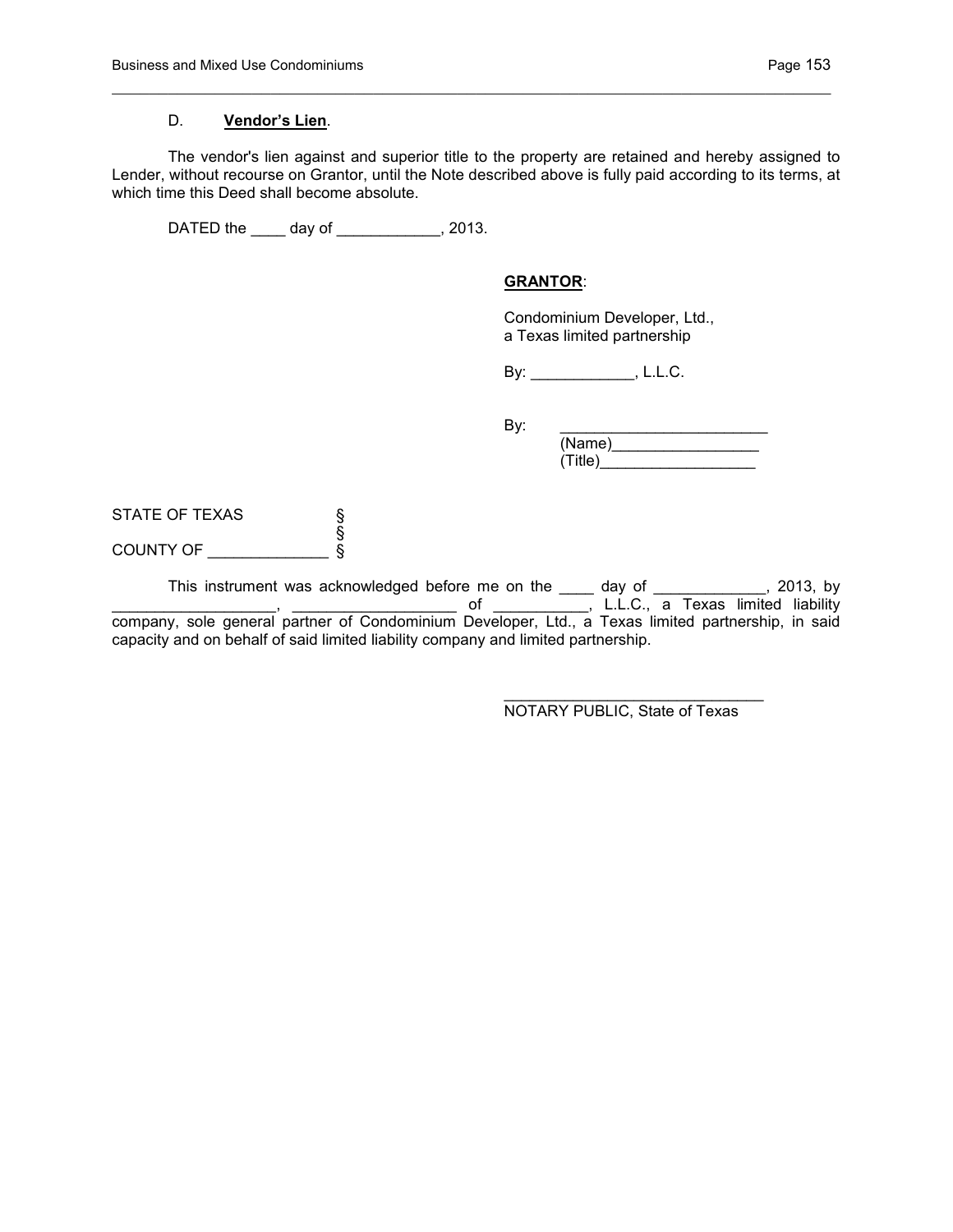# **EXHIBIT A**

 $\mathcal{L}_\mathcal{L} = \{ \mathcal{L}_\mathcal{L} = \{ \mathcal{L}_\mathcal{L} = \{ \mathcal{L}_\mathcal{L} = \{ \mathcal{L}_\mathcal{L} = \{ \mathcal{L}_\mathcal{L} = \{ \mathcal{L}_\mathcal{L} = \{ \mathcal{L}_\mathcal{L} = \{ \mathcal{L}_\mathcal{L} = \{ \mathcal{L}_\mathcal{L} = \{ \mathcal{L}_\mathcal{L} = \{ \mathcal{L}_\mathcal{L} = \{ \mathcal{L}_\mathcal{L} = \{ \mathcal{L}_\mathcal{L} = \{ \mathcal{L}_\mathcal{$ 

Condominium No. \_\_\_\_\_\_, Building \_\_\_\_\_\_ in \_\_\_\_\_\_\_\_\_\_\_\_\_\_\_\_ Office Park, a Condominium, located in \_\_\_\_\_\_\_\_\_\_\_\_\_\_\_\_\_\_\_\_\_\_\_\_\_\_\_\_County, Texas, pursuant to the Condominium Regime established by the Declaration of Covenants, Conditions and Restrictions for \_\_\_\_\_\_\_\_\_\_\_\_\_\_\_ Office Park, A Condominium (the "**Condominium Declaration**") and the Bylaws and Exhibits attached thereto recorded as Instrument No. \_\_\_\_\_\_\_\_\_\_\_\_\_\_\_ in the Official Records of \_\_\_\_\_\_\_\_\_\_\_\_\_\_\_ County, Texas;

together with an undivided 1/11th interest in and to the Common Elements and those Limited Common Elements thereto as set forth in the Declaration.

# **EXHIBIT B**

# **Title Exceptions**

- (1) Restrictive covenants applicable to the platted subdivision in which the Property is located.
- (2) Liens created as part of any financing by Gantees.
- (3) Utility easements created by the Condominium Documents or plat of the subdivision in which the Property is located.
- (4) Any and all other covenants, conditions, easements, agreements, reservations, rights-of-way and restrictions affecting the Condominium and of record as of the date, including easements reserved or granted by Grantor in connection with the development of the Condominium or developing adjacent property, and management agreements, service contracts and other agreements not of record executed by the Grantor prior to the formation of the Association or by the Association after its formation, including by the Association during the Declarant Control Period.
- (5) Any discrepancies, conflicts, shortages in area or boundary lines, encroachments or protrusions, or overlapping improvements, including any matter that would be disclosed by a current survey of the Property.
- (6) Rights of parties in possession of portions of the Project Property other than the Suite being purchased by Grantees.
- (7) Such zoning or other restrictions upon the use of the Property as may be imposed by governmental authorities having jurisdiction thereof.
- (8) Liens for work done or materials furnished at the request of Grantees.
- (9) The following:

# **AFTER RECORDING RETURN TO**:

\_\_\_\_\_\_\_\_\_\_\_\_\_\_\_\_\_\_\_\_\_\_\_  $\mathcal{L}_\text{max}$  , where  $\mathcal{L}_\text{max}$  , we have the set of  $\mathcal{L}_\text{max}$  $\mathcal{L}_\text{max}$  , where  $\mathcal{L}_\text{max}$  , we have the set of  $\mathcal{L}_\text{max}$ 

# **GRANTEES' ADDRESS:**

\_\_\_\_\_\_\_\_\_\_\_\_\_\_\_\_\_\_\_\_\_\_\_\_\_\_\_\_\_\_\_\_\_\_\_\_  $\mathcal{L}_\text{max}$  , where  $\mathcal{L}_\text{max}$  and  $\mathcal{L}_\text{max}$  and  $\mathcal{L}_\text{max}$ 

 $\mathcal{L}_\text{max}$  , where  $\mathcal{L}_\text{max}$  and  $\mathcal{L}_\text{max}$  and  $\mathcal{L}_\text{max}$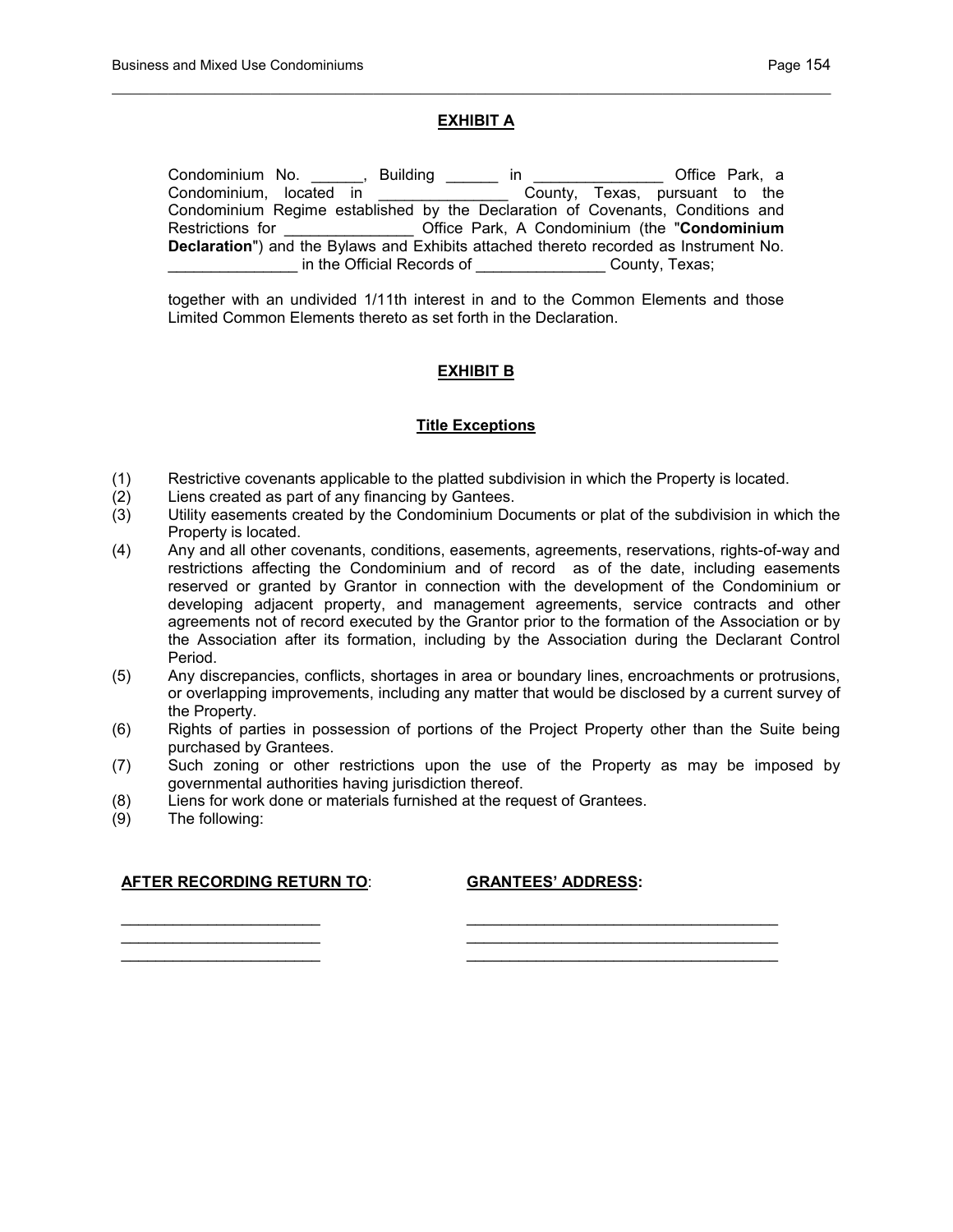## **D2. Management Certificate.**

[See form at **Tab B7**].

## **D3. Seller's Assignment of Manufacturer's Limited Warranties.**

### **SELLER'S ASSIGNMENT OF MANUFACTURERS' LIMITED WARRANTIES**

 $\mathcal{L}_\mathcal{L} = \{ \mathcal{L}_\mathcal{L} = \{ \mathcal{L}_\mathcal{L} = \{ \mathcal{L}_\mathcal{L} = \{ \mathcal{L}_\mathcal{L} = \{ \mathcal{L}_\mathcal{L} = \{ \mathcal{L}_\mathcal{L} = \{ \mathcal{L}_\mathcal{L} = \{ \mathcal{L}_\mathcal{L} = \{ \mathcal{L}_\mathcal{L} = \{ \mathcal{L}_\mathcal{L} = \{ \mathcal{L}_\mathcal{L} = \{ \mathcal{L}_\mathcal{L} = \{ \mathcal{L}_\mathcal{L} = \{ \mathcal{L}_\mathcal{$ 

SELLER: Condominium Developer, Ltd.

BUYER:

CONDOMINIUM: Unit No. \_\_\_\_\_, in Building \_\_\_\_\_, of \_\_\_\_\_\_\_\_\_\_\_\_\_\_\_ Office Park, A Condominium , located at \_\_\_\_\_\_\_\_\_\_\_\_\_\_\_\_\_\_\_\_\_\_\_\_\_\_\_, Texas.

Seller assigns and passes through to Buyer the manufacturers' and suppliers' warranties, if any, on every appliance, piece of equipment and other item within the Unit which is a "consumer product" for purpose of the Magnuson-Moss Warranty Act (15 U.S.C.A. Sec. 1301-2312) including the following Limited Warranties issued by the manufacturers of appliances and consumer products built into the abovereferenced Unit:

Date Signed: \_\_\_\_\_\_\_\_\_\_\_\_, 2013

# **SELLER:**

Condominium Developer, Ltd.

By: \_\_\_\_\_\_\_\_\_\_\_\_\_\_\_\_, L.L.C.

By: \_\_\_\_\_\_\_\_\_\_\_\_\_\_\_\_\_\_\_\_\_\_\_\_ \_\_\_\_\_\_\_\_\_\_\_\_\_\_, President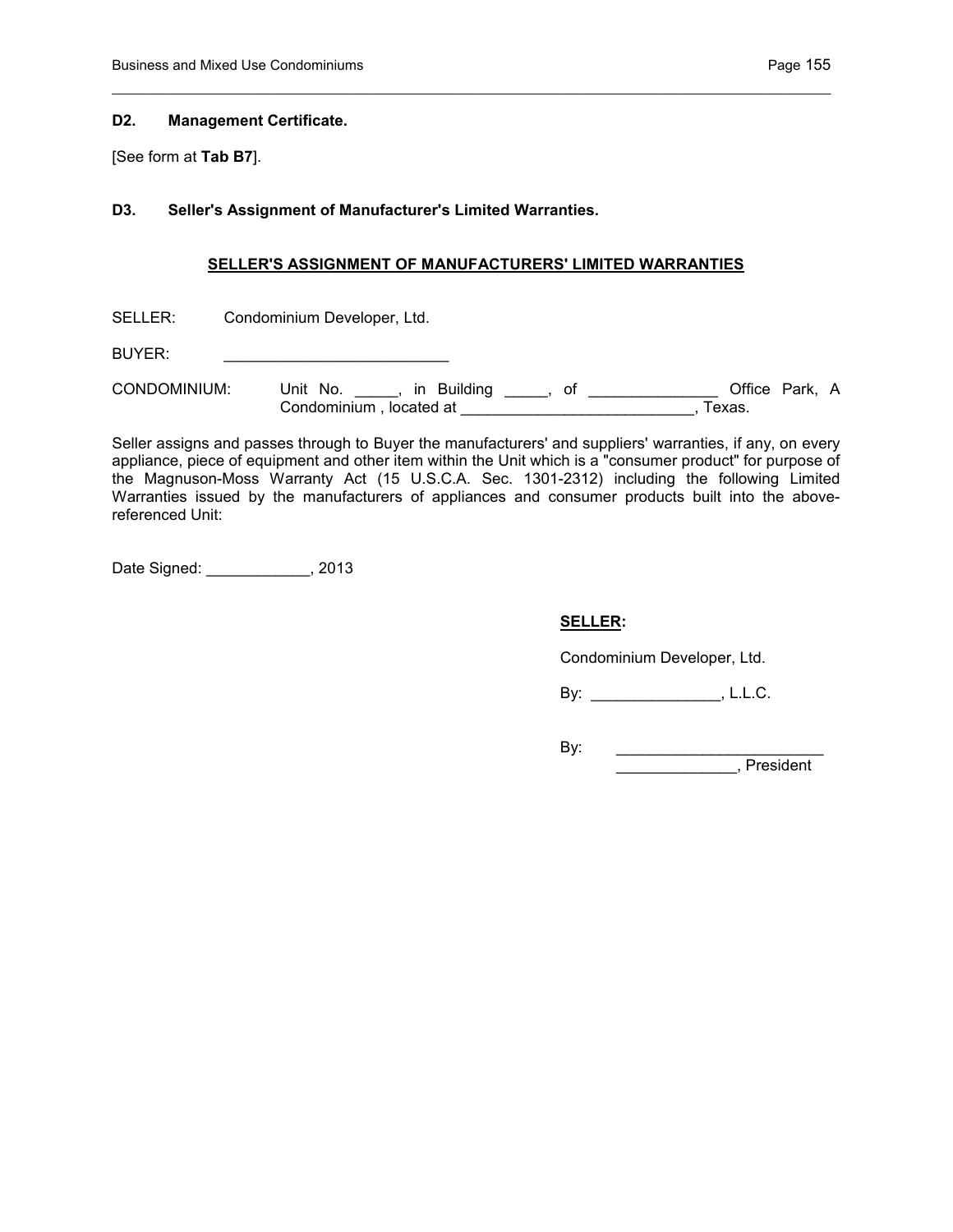#### **D4. Partial Release of Liens.**

### **PARTIAL RELEASE OF LIENS**

 $\mathcal{L}_\mathcal{L} = \{ \mathcal{L}_\mathcal{L} = \{ \mathcal{L}_\mathcal{L} = \{ \mathcal{L}_\mathcal{L} = \{ \mathcal{L}_\mathcal{L} = \{ \mathcal{L}_\mathcal{L} = \{ \mathcal{L}_\mathcal{L} = \{ \mathcal{L}_\mathcal{L} = \{ \mathcal{L}_\mathcal{L} = \{ \mathcal{L}_\mathcal{L} = \{ \mathcal{L}_\mathcal{L} = \{ \mathcal{L}_\mathcal{L} = \{ \mathcal{L}_\mathcal{L} = \{ \mathcal{L}_\mathcal{L} = \{ \mathcal{L}_\mathcal{$ 

STATE OF TEXAS ©<br>©<br>© COUNTY OF \_\_\_\_\_\_\_\_\_\_

\_\_\_\_\_\_\_\_\_\_\_, a national banking association ("**Bank**"), is the present legal and equitable owner and holder of the indebtedness (the "**Indebtedness"**) and liens (the "**Liens**") described on Exhibit A hereto.

For \$\_\_\_\_\_\_\_\_\_\_\_\_\_\_ and other good and valuable consideration, Bank hereby RELEASES and DISCHARGES the property described on Exhibit B attached hereto (the "**Unit**") from any and all liens in favor of the Bank, including but not limited to the Liens described on Exhibit A; except it is understood and agreed that this is a PARTIAL RELEASE and that this instrument shall in no wise release, affect or impair said lien or liens against any other property in said instruments mentioned and not previously released by partial releases of liens filed of record.

Dated the \_\_\_\_\_ day of \_\_\_\_\_\_\_\_\_\_, 2013.

|                       |   | Bank:                                                                                           |                                      |           |
|-----------------------|---|-------------------------------------------------------------------------------------------------|--------------------------------------|-----------|
|                       |   | By:                                                                                             |                                      |           |
|                       |   |                                                                                                 |                                      | President |
| <b>STATE OF TEXAS</b> | § |                                                                                                 |                                      |           |
| COUNTY OF             |   |                                                                                                 |                                      |           |
|                       |   | This instrument was acknowledged before me on the<br>, the President of the $\qquad \qquad$ , a | day of $\_\_$<br>, on behalf of said | 2013, by  |

\_\_\_\_\_\_\_\_\_\_\_\_\_\_\_\_\_\_\_\_\_\_\_\_\_\_\_\_\_\_ NOTARY PUBLIC, State of Texas

### **EXHIBIT A**

#### Liens

The Promissory Note in the original principal amount of \$\_\_\_\_\_\_\_\_\_\_\_ executed by \_\_\_\_\_\_\_\_\_, Ltd. dated \_\_\_\_\_\_\_\_\_, 201\_ and payable to the order of the \_\_\_\_\_\_\_\_\_\_\_\_ and secured by a Deed of Trust and Security Agreement- Financing Statement of even date therewith, which Deed of Trust is recorded in Volume \_\_\_\_\_, Page \_\_\_\_\_\_\_\_\_\_\_ in the Official Public Records, \_\_\_\_\_\_\_\_\_\_\_ County, Texas with an approximate unpaid balance of \$\_\_\_\_\_\_\_\_\_\_\_\_\_ as of \_\_\_\_\_\_\_\_\_\_, 201\_\_.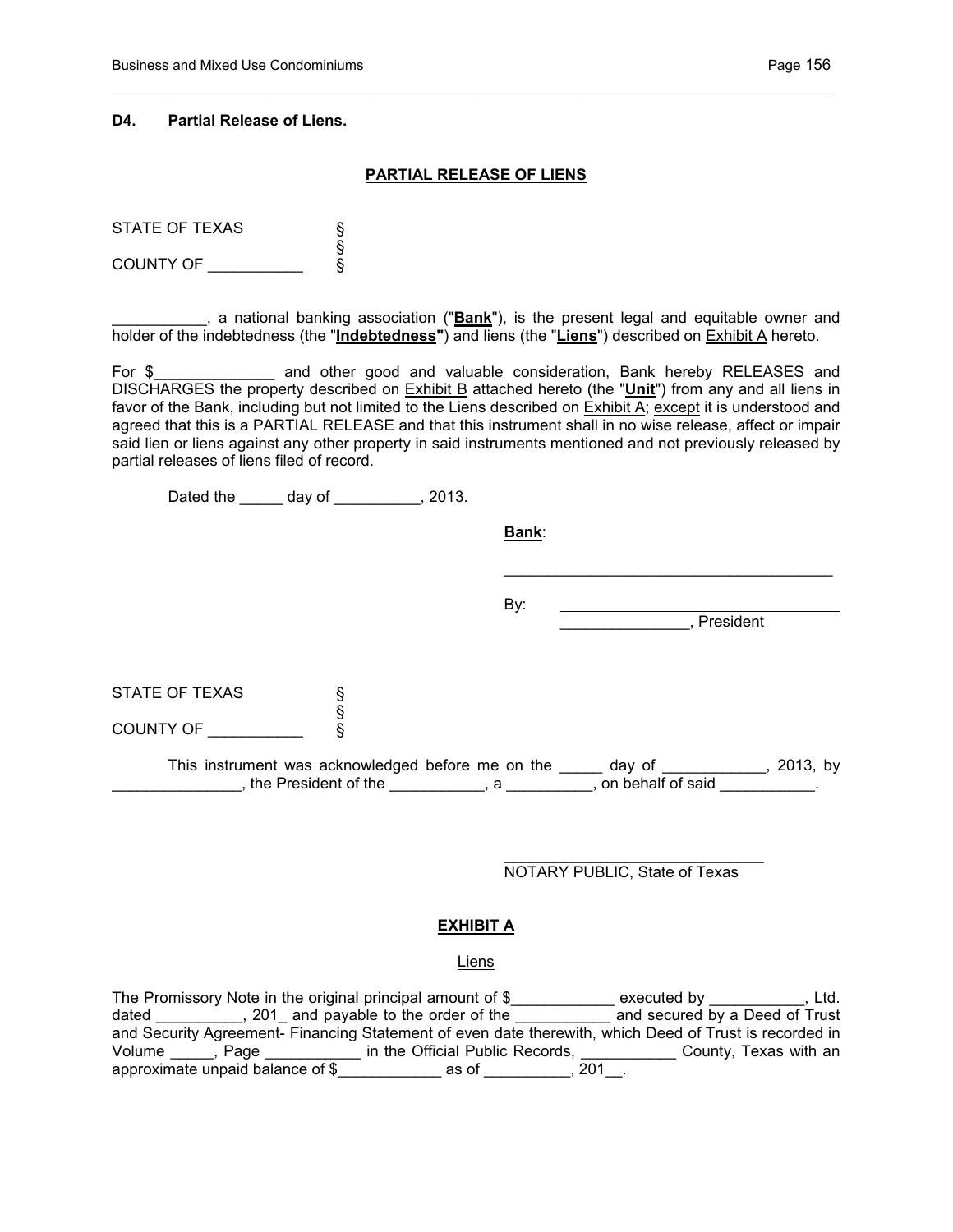# **EXHIBIT B**

 $\mathcal{L}_\mathcal{L} = \{ \mathcal{L}_\mathcal{L} = \{ \mathcal{L}_\mathcal{L} = \{ \mathcal{L}_\mathcal{L} = \{ \mathcal{L}_\mathcal{L} = \{ \mathcal{L}_\mathcal{L} = \{ \mathcal{L}_\mathcal{L} = \{ \mathcal{L}_\mathcal{L} = \{ \mathcal{L}_\mathcal{L} = \{ \mathcal{L}_\mathcal{L} = \{ \mathcal{L}_\mathcal{L} = \{ \mathcal{L}_\mathcal{L} = \{ \mathcal{L}_\mathcal{L} = \{ \mathcal{L}_\mathcal{L} = \{ \mathcal{L}_\mathcal{$ 

## **Unit**

Condominium No. \_\_\_\_\_ in \_\_\_\_\_\_\_\_\_\_\_\_\_ Office Park, A Condominium, located in \_\_\_\_\_\_\_\_\_\_\_ County, Texas, pursuant to the condominium regime established by the Declaration of Covenants, Conditions and Restrictions for \_\_\_\_\_\_\_\_\_\_\_\_\_\_\_\_\_\_\_\_ Office Park, A Condominium and the Bylaws and Exhibits attached thereto recorded in the Official Public Records of \_\_\_\_\_\_\_ County, Texas and in Volume \_\_\_\_\_\_, Page \_\_\_\_ *et seq.* of the Official Public Records of \_\_\_\_\_\_\_\_\_\_\_ County, Texas, as the same is amended from time to time (the "**Declaration**"); together with its appurtenant interest in and to the general common elements and those limited common elements assigned thereto as set forth in the Declaration or by resolution of the Board of Directors of the condominium regime; and all personal property associated therewith.

# **AFTER RECORDING RETURN TO**:

\_\_\_\_\_\_\_\_\_\_\_\_\_\_\_\_\_\_\_\_\_\_\_  $\mathcal{L}_\text{max}$  , where  $\mathcal{L}_\text{max}$  , we have the set of  $\mathcal{L}_\text{max}$  $\mathcal{L}_\text{max}$  , where  $\mathcal{L}_\text{max}$  , we have the set of  $\mathcal{L}_\text{max}$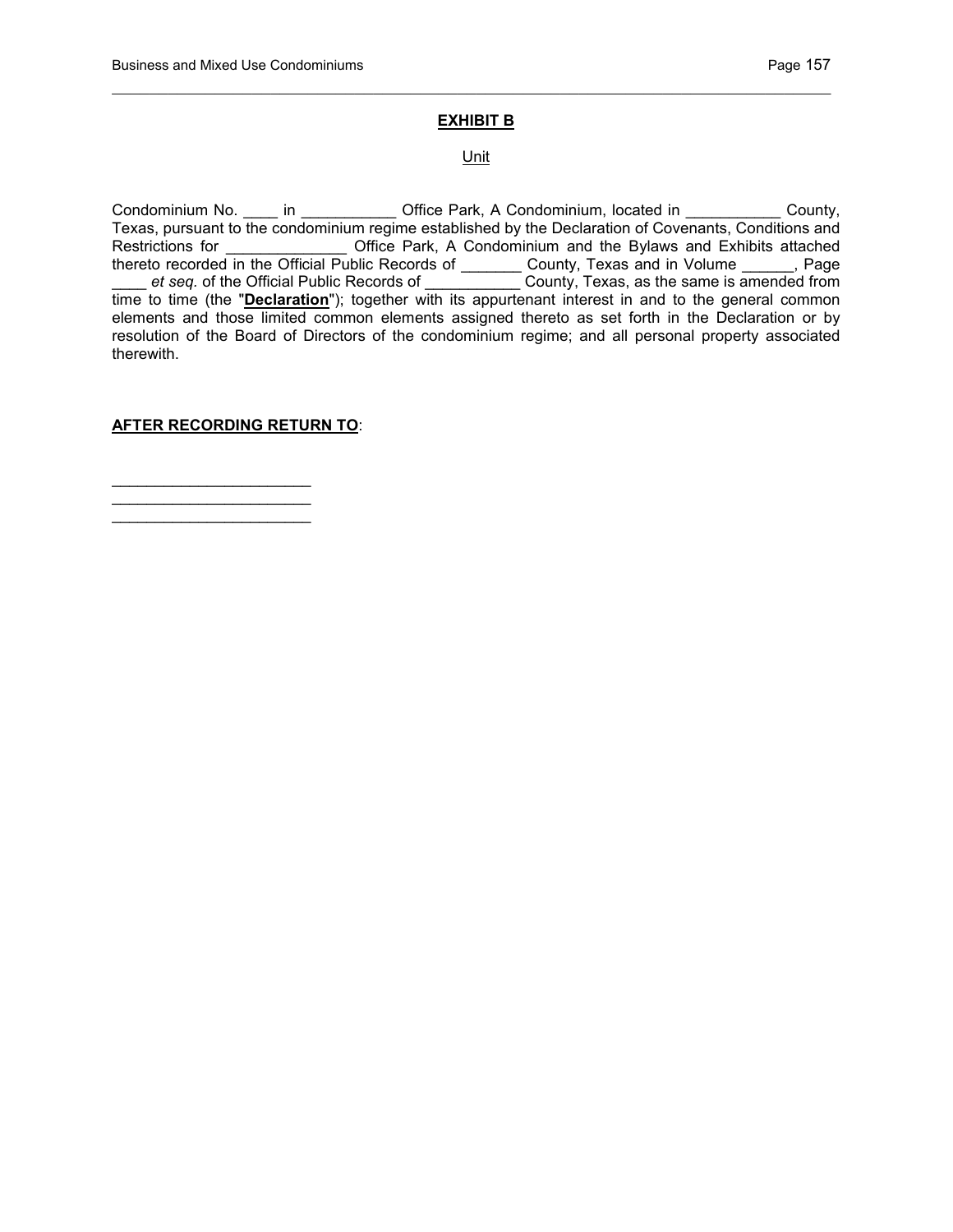## **D5. Promissory Note.**

# **NOTE**

 $\mathcal{L}_\mathcal{L} = \{ \mathcal{L}_\mathcal{L} = \{ \mathcal{L}_\mathcal{L} = \{ \mathcal{L}_\mathcal{L} = \{ \mathcal{L}_\mathcal{L} = \{ \mathcal{L}_\mathcal{L} = \{ \mathcal{L}_\mathcal{L} = \{ \mathcal{L}_\mathcal{L} = \{ \mathcal{L}_\mathcal{L} = \{ \mathcal{L}_\mathcal{L} = \{ \mathcal{L}_\mathcal{L} = \{ \mathcal{L}_\mathcal{L} = \{ \mathcal{L}_\mathcal{L} = \{ \mathcal{L}_\mathcal{L} = \{ \mathcal{L}_\mathcal{$ 

FOR VALUE RECEIVED, this the \_\_\_\_\_\_\_ day of \_\_\_\_\_\_\_\_\_\_\_\_\_, 2013, the undersigned, \_\_\_\_\_\_\_\_\_\_\_\_\_\_\_\_\_\_\_\_\_\_\_\_\_, (herein called "**Buyer**"), hereby promises to pay to the order of Condominium Developer, Ltd., a Texas limited partnership (herein together with all subsequent holders hereof called "Seller"), at \_\_\_\_\_\_\_\_\_\_\_\_, \_\_\_\_\_\_\_\_\_\_, Texas \_\_\_\_\_\_\_\_\_\_\_, or at such other address as the Seller hereof may from time to time designate in writing to Buyer, the principal sum of \$\_\_\_\_\_\_\_\_\_\_\_\_\_, or so much thereof as may be payable pursuant to the Commercial Condominium Sales Contract and Addendum (the "**Contract**") thereto executed by Buyer and Seller contemporaneously herewith, together with interest on the principal balance, until paid, at the rate hereinafter provided.

**1. Maturity Date.** As used herein, the "**Maturity Date**" for this Note shall be on \_\_\_\_\_\_\_\_\_\_\_\_\_\_\_\_\_, 200\_\_\_, if not demanded sooner, or as may be extended by written agreement of

the Seller.

**2. Payment of Principal and Interest.** This Note is payable in installments as follows: monthly on the  $1<sup>st</sup>$  day of each month or more frequently as draw request are made as progress payments as provided in the Contract as construction progresses, with the unpaid balance due on the Maturity Date. Prior to the Maturity Date, the outstanding principal balance hereof shall accrue interest at a fluctuating rate equal to the lesser of (a) the Maximum Rate (as hereinafter defined) or (b) a rate of interest of 6% per annum (the "**Stated Rate**"). After the Maturity Date, the outstanding principal balance hereof shall accrue interest at a fluctuating rate equal to the lesser of (a) the Maximum Rate (as hereinafter defined) or (b) a rate of interest of 10% per annum. All unpaid principal and accrued and unpaid interest shall be due and payable on the Maturity Date.

**3. Limitation On Interest.** As used herein, the term "**Maximum Rate**" means the greatest of the nonusurious rates of interest permitted to be charged by applicable federal or Texas law (whichever shall permit the higher lawful rate) from time-to-time in effect. It is expressly stipulated and agreed to be the intent of Buyer and Seller to at all times comply strictly with the applicable usury laws now or hereafter governing consideration received under the Note, Security Documents or any other agreements between the parties. All consideration paid to the Seller hereof in consideration for the loan evidenced by this Note that constitutes interest under applicable law shall, to the extent permitted by applicable law, be amortized, prorated, allocated, and spread throughout the full term of such indebtedness (including the period of any renewal or extension hereof) so that the rate of interest on account of such indebtedness does not exceed the usury ceiling from time to time in effect and applicable to the loan evidenced by this Note for so long as the debt is outstanding. The provisions of this paragraph shall control all agreements between the Buyer and the Seller hereof.

**4. Default.** It is expressly provided that (i) if default occurs in the punctual payment of this Note, or any part hereof, principal or interest, as the same shall become due and payable, or (ii) if default occurs in the performance of or compliance with any of the terms of this Note, the Contract or the Deed of Trust securing this Note (the "**Security Documents**") creating liens on the property securing this Note (the "**Property**"), then, at the option of the Seller, the entire indebtedness evidenced hereby shall be matured if not cured by Buyer after Notice of Default and within the Notice and Cure Period hereinafter provided, and in the event default is made in the prompt payment of this Note when due or declared due or in the event of a default under the any of the Security Documents, and the same is placed in the hands of an attorney for collection, or suit is brought on the same, or the same is collected through probate, bankruptcy or other judicial proceedings, then the Buyer agrees and promises to pay reasonable attorney's fees, court costs and costs of collection incurred by the Seller. Upon the occurrence of an event of default or a breach of any provision of any of the Security Documents, before Seller exercises any right or remedy available to it whether under the Security Documents, at law, in equity or otherwise, Seller shall give written notice thereof ("**Notice of Default**") to Buyer setting forth the event or events of default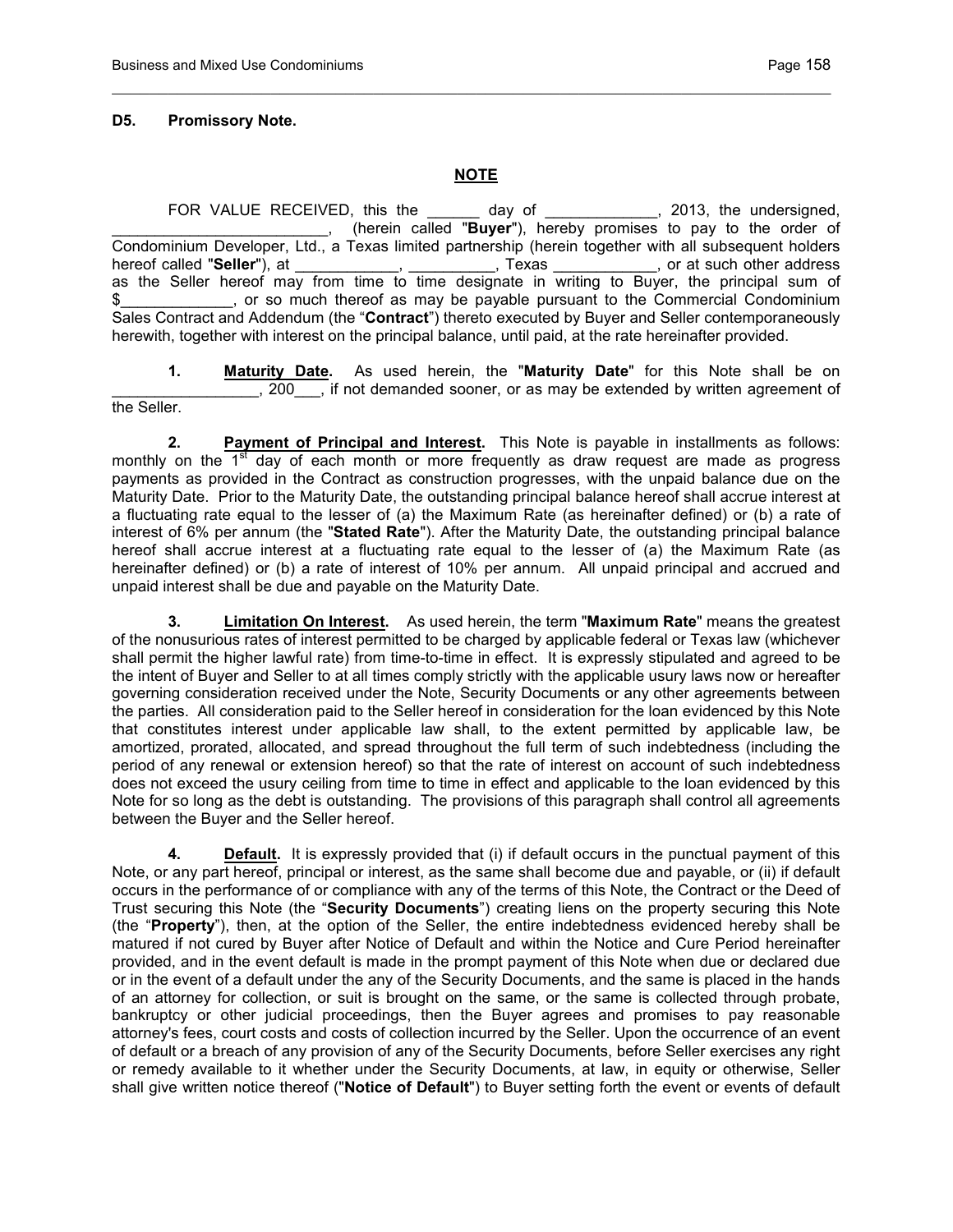or breach of any provision of any of the Security Documents. Seller shall not exercise any such right or remedy provided for such event of default or such breach, and Buyer shall have the opportunity to cure such event of default within the following time periods ("**Notice and Cure Period**"): (a) With respect to default as to a monetary payment ("**Monetary Default**"), the expiration of 10 days after Notice of Default; (b) With respect to any default other than a Monetary Default ("**Non-monetary Default**"), the expiration of 30 days after Notice of Default; provided, however, that if such Non-monetary Default is of a nature that it cannot be cured within such 30 day period, the Buyer shall not be in default if Buyer commences good faith efforts to cure such default within said 30 day period, demonstrates continuous diligent efforts to cure such event of default in a manner reasonably satisfactory to Seller and, within a reasonable period, not to exceed 90 days after the date of Notice of Default was received by Buyer, completes the cure of such default.Buyer understands that under Texas law Buyer has, unless waived, the right to notice of Seller's intent to accelerate the principal balance of this Note, the right to notice of the actual acceleration of the principal balance of this Note, and the right to presentment of this Note by Seller's demand for payment. Buyer also understands that Buyer can waive these rights. By Buyer's execution of this Note, each Buyer and all sureties, endorsers, guarantors and any other party now or hereafter liable for the payment of this Note in whole or in part, hereby severally (i) waive demand (except as otherwise specifically set forth in this Note), presentment for payment, notice of nonpayment, protest, notice of protest, notice of intent to accelerate, notice of acceleration and all other notices, filing of suit and diligence in collecting this Note or enforcing any of the security for this Note, (ii) agree to any substitution, subordination, exchange or release of any of such security or the release of any party primarily or secondarily liable hereon, (iii) agree that the Seller hereof shall not be required first to institute suit or exhaust its remedies hereon against the Buyer, or any one of them, or others liable or to become liable hereon, or to enforce its rights against them or any security therefor, and (iv) consent to any extension or postponement of time of payment of this Note and to any other indulgence with respect hereto without notice thereof to any of them and without affecting their liability hereunder.

 $\mathcal{L}_\mathcal{L} = \{ \mathcal{L}_\mathcal{L} = \{ \mathcal{L}_\mathcal{L} = \{ \mathcal{L}_\mathcal{L} = \{ \mathcal{L}_\mathcal{L} = \{ \mathcal{L}_\mathcal{L} = \{ \mathcal{L}_\mathcal{L} = \{ \mathcal{L}_\mathcal{L} = \{ \mathcal{L}_\mathcal{L} = \{ \mathcal{L}_\mathcal{L} = \{ \mathcal{L}_\mathcal{L} = \{ \mathcal{L}_\mathcal{L} = \{ \mathcal{L}_\mathcal{L} = \{ \mathcal{L}_\mathcal{L} = \{ \mathcal{L}_\mathcal{$ 

**THIS LOAN IS PAYABLE IN FULL ON OR BEFORE THE MATURITY DATE HEREIN STATED. AT THAT TIME, YOU MUST REPAY THE ENTIRE PRINCIPAL BALANCE OF THE LOAN AND UNPAID INTEREST THEN DUE, AND THE SELLER IS UNDER NO OBLIGATION TO REFINANCE THE LOAN AT THAT TIME. THIS WRITTEN LOAN AGREEMENT REPRESENTS THE FINAL AGREEMENT BETWEEN THE PARTIES AND MAY NOT BE CONTRADICTED BY EVIDENCE OF PRIOR, CONTEMPORANEOUS, OR SUBSEQUENT ORAL AGREEMENTS OF THE PARTIES. THERE ARE NO UNWRITTEN ORAL AGREEMENTS BETWEEN THE PARTIES.**

| <b>Buver</b><br>By: | (Name)                 | <b>Guarantor:</b> Buyer's obligations on Note and<br>Security Documents guaranteed by |
|---------------------|------------------------|---------------------------------------------------------------------------------------|
|                     | (Print Name and Title) | (Print Name)                                                                          |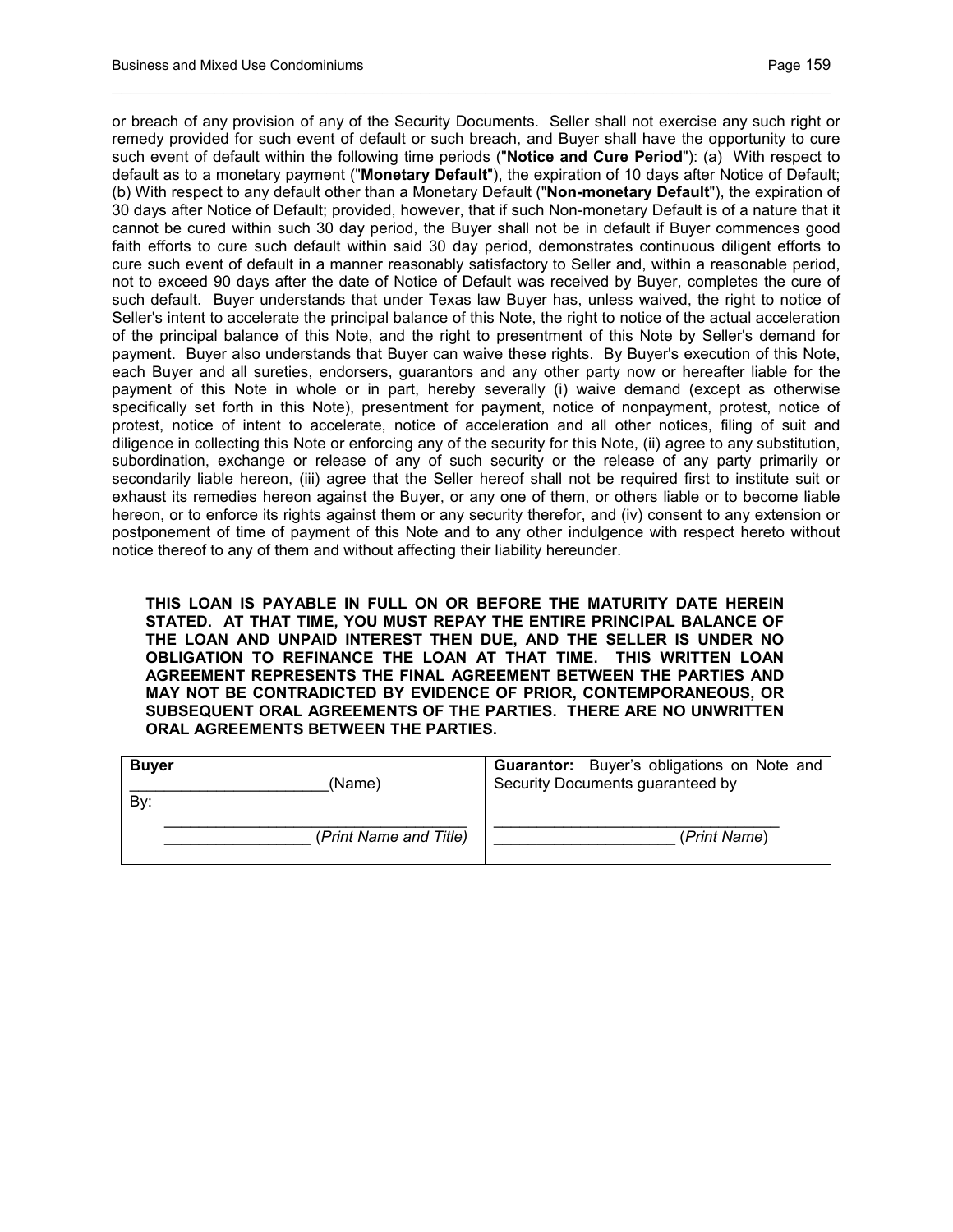## **D6. Deed of Trust.**

# **DEED OF TRUST**

 $\mathcal{L}_\mathcal{L} = \{ \mathcal{L}_\mathcal{L} = \{ \mathcal{L}_\mathcal{L} = \{ \mathcal{L}_\mathcal{L} = \{ \mathcal{L}_\mathcal{L} = \{ \mathcal{L}_\mathcal{L} = \{ \mathcal{L}_\mathcal{L} = \{ \mathcal{L}_\mathcal{L} = \{ \mathcal{L}_\mathcal{L} = \{ \mathcal{L}_\mathcal{L} = \{ \mathcal{L}_\mathcal{L} = \{ \mathcal{L}_\mathcal{L} = \{ \mathcal{L}_\mathcal{L} = \{ \mathcal{L}_\mathcal{L} = \{ \mathcal{L}_\mathcal{$ 

## **NOTICE OF CONFIDENTIALITY RIGHTS: IF YOU ARE A NATURAL PERSON, YOU MAY REMOVE OR STRIKE ANY OF THE FOLLOWING INFORMATION FROM THIS INSTRUMENT BEFORE IT IS FILED FOR RECORD IN THE PUBLIC RECORDS: YOUR SOCIAL SECURITY NUMBER OR YOUR DRIVER'S LICENSE NUMBER.**

| STATE OF TEXAS |                                     |
|----------------|-------------------------------------|
|                | KNOW ALL PERSONS BY THESE PRESENTS: |
| COUNTY OF      |                                     |

This Deed of Trust is executed by and among \_\_\_\_\_\_\_\_\_\_\_\_\_\_\_\_\_\_\_, whose address is set out at the end of this Deed of Trust (which together with its successors and assigns are herein called "**Buyer**"), and Condominium Developer, Ltd., a Texas limited partnership (which together with its successors and assigns are herein called "**Seller**"), and the hereinafter named Trustee, its successors and substitutes ("**Trustee**").

## **Article 1**

## **Creation of Encumbrance**

**1.1 Deed of Trust Lien**. THAT Buyer for the purpose of securing the Obligations hereinafter described to and for the benefit of Seller, and in consideration of the sum of Ten Dollars (\$10.00) to Buyer in hand paid by the Trustee hereinafter named, the receipt of which is hereby acknowledged, and for the further consideration of the uses, purposes and trusts hereinafter set forth, have granted, sold and conveyed, and by these presents do grant, sell and convey unto \_\_\_\_\_\_\_\_\_\_\_\_\_\_\_., Trustee, whose address is set out on the last page hereof and his substitutes or successors in trust (collectively, the "**Trustee**"), all of the following (sometimes called herein the "**Property**" or the "**Unit**"):

**a. Unit and Improvements**. Unit \_\_\_\_, \_\_\_\_\_\_\_\_ Office Park, A Condominium located at \_\_\_\_\_\_\_\_\_, \_\_\_\_\_\_, \_\_\_\_\_\_, County, Texas \_\_\_\_\_, described in the Declaration of Covenants, Conditions and Restrictions for County, Texas \_\_\_\_\_, described in the Declaration of Covenants, Conditions and Restrictions for \_\_\_\_\_\_\_\_\_\_\_ Office Park, A Condominium recorded with the County Clerk in the Official Records for hereafter improvements located in, on or under the Unit; and the benefits, privileges, permits, easements, tenements, hereditaments, water, riparian or littoral rights, roads, strips or gores of land adjacent to any of the Property, and appurtenances thereon or in anywise appertaining thereto and all right, title and interest of Buyer in and to all streets, roads, easements, rights-of-way, licenses, rights of ingress and egress, existing or proposed, abutting, adjacent, used in connection with or pertaining to the Unit or the Improvements; and all water and water rights, timber, crops and mineral interests in, on, under or pertaining to the Unit; and

**b. Other Property Rights**. All right, title and interest of Buyer in and to (1) all streets, roads, alleys, easements, rights-of-way, licenses, rights of ingress and egress, vehicle parking rights and public places, existing or proposed, abutting, adjacent, used in connection with or pertaining to the Unit or the Improvements; (2) all fixtures, now or hereafter on the Unit; (3) all building and construction materials, supplies, and articles of personal property, of every kind and character, now owned or hereafter acquired by Buyer, which are now or hereafter attached to or situated in, on or about the Unit or the Improvements, or used in or necessary to the complete and proper planning, development, use, occupancy or operation thereof, or acquired (whether delivered to the Unit or stored elsewhere) for use or installation in or on the Unit or the Improvements, and all renewals and replacements of, substitutions for and additions to the foregoing; (4) all permits, licenses, franchises, certificates,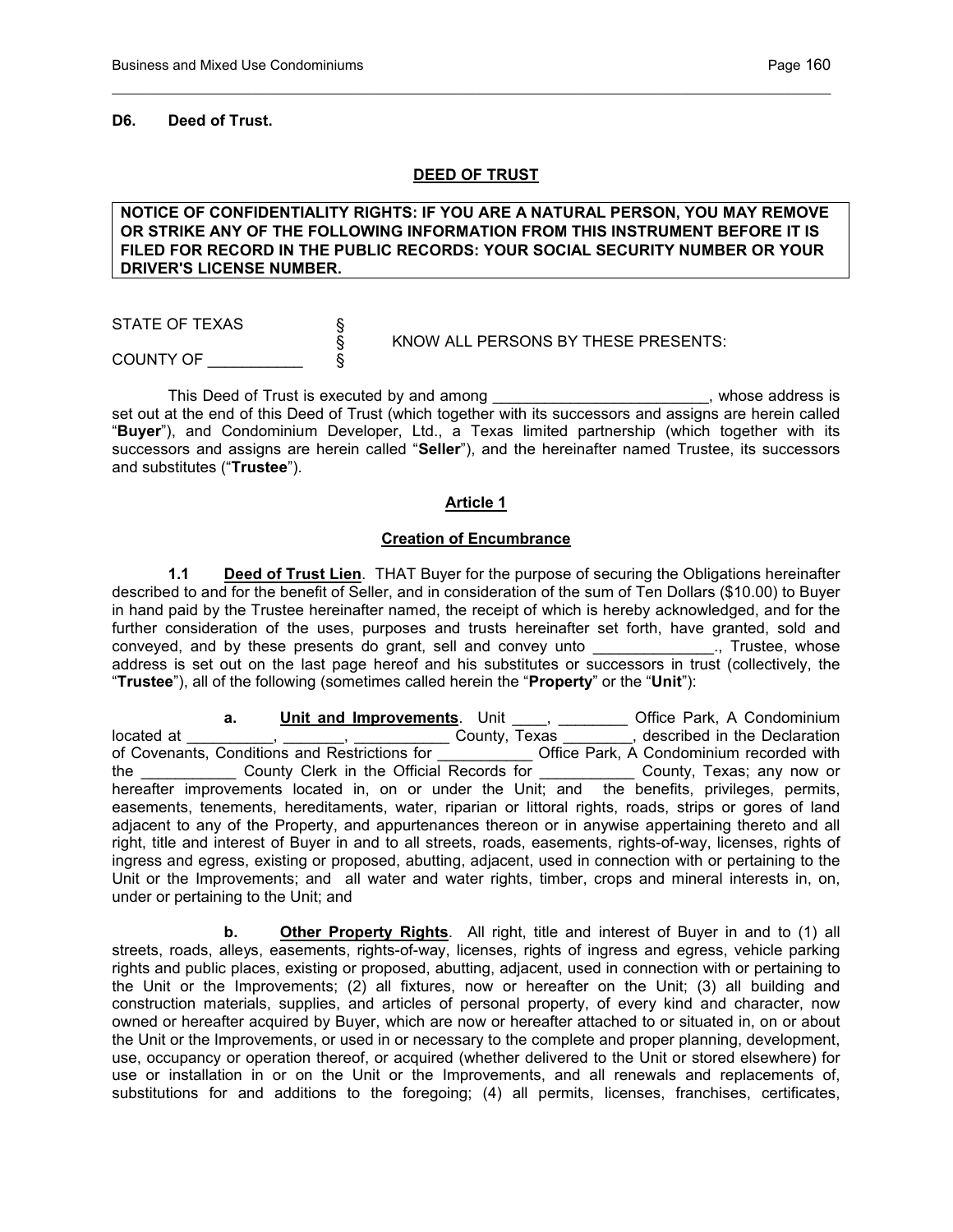commitments and rights for utilities, and other rights and privileges obtained from Seller in connection with the Property; (5) all (i) plans and specifications for the Improvements; (ii) Buyer's rights, but not liability for any breach by Buyer, under all commitments (including any commitment for financing to pay any of the Obligations), insurance policies and other contracts and general intangibles (including but not limited to trademarks, trade names and symbols) related to the Property or the operation thereof; (iii) deposits (including but not limited to Buyer's rights in tenants' security deposits, deposits with respect to utility services to the Property, and any deposits or reserves hereunder or under any of the agreements for the Projects, taxes, insurance or otherwise), money, accounts, instruments, documents, notes and chattel paper arising from or by virtue of any transactions related to the Property; (iv) permits, licenses, franchises, certificates, development rights, commitments and rights for utilities, and other rights and privileges obtained in connection with the Property; (v) leases, rents, royalties, bonuses, issues, profits, revenues and other benefits of the Property; (vi) construction contracts, design and engineering services contracts and related plans and specifications, payment and performance bonds, fiscal security posted with governmental authorities; and (vii) engineering, accounting, title, legal, and other technical or business data concerning the Property which are in the possession of Buyer or in which Buyer can otherwise grant a security interest; (6) all proceeds of or arising from the Property (other than leases and rents); and (7) all rights, titles and interests referred to above, including but not limited to proceeds of any sale or other disposition thereof, proceeds of the taking thereof or of any rights appurtenant thereto, by eminent domain or transfer in lieu thereof for public or quasi-public use under any law, and proceeds arising out of any damage thereto; rights of ingress and egress and remainders, reversions and reversionary rights or interests;

 $\mathcal{L}_\mathcal{L} = \{ \mathcal{L}_\mathcal{L} = \{ \mathcal{L}_\mathcal{L} = \{ \mathcal{L}_\mathcal{L} = \{ \mathcal{L}_\mathcal{L} = \{ \mathcal{L}_\mathcal{L} = \{ \mathcal{L}_\mathcal{L} = \{ \mathcal{L}_\mathcal{L} = \{ \mathcal{L}_\mathcal{L} = \{ \mathcal{L}_\mathcal{L} = \{ \mathcal{L}_\mathcal{L} = \{ \mathcal{L}_\mathcal{L} = \{ \mathcal{L}_\mathcal{L} = \{ \mathcal{L}_\mathcal{L} = \{ \mathcal{L}_\mathcal{$ 

to secure the performance and payment of the Secured Obligations of Buyer to Seller and to such person's heirs, successors and assigns. This instrument together with all renewals, extensions, and amendments hereto is referred to as the "**Deed of Trust**".

TO HAVE AND TO HOLD the Unit, together with the rights, privileges and appurtenances thereto belonging unto the Trustee, and to his substitutes or successors forever. And Buyer does hereby bind itself, its successors and assigns to warrant and forever defend the Unit unto the Trustee, his substitutes or successors and assigns forever, against the claim, or claims, of all persons claiming or to claim the same or any part thereof, by, through, and under Buyer, but not otherwise, and subject to the Permitted Encumbrances referenced herein.

**1.2 Security Interest.** Buyer hereby grants to Seller a security interest in all of the Unit to secure the payment and performance of the Secured Obligations. In addition to its rights hereunder or otherwise, Seller shall have all of the rights of a secured party under the Texas Business and Commerce Code, or under the Uniform Commercial Code in force in any other state to the extent the same is applicable law.

**1.3 Permitted Encumbrances**. This conveyance is made and accepted subject to the following qualifications (the "**Permitted Encumbrances**"): the presently existing and valid reservations and conveyances of oil, gas and other minerals, easements, rights-of-way, plats, agreements, and restrictive covenants affecting the Unit and of record in the office of the County Clerk of the Unit's location; statutory liens for ad valorem taxes and standby fees on the Unit which are not yet delinquent, presently existing visible and apparent, but unrecorded easements, if any; presently existing encroachments or overlapping of improvements; and discrepancies, conflicts or shortages in area or boundary lines; and all laws and regulations affecting the Unit, including zoning laws, platting laws, environmental laws and municipal and governmental ordinances and regulations, relating to the Unit.

**1.4 Title**. Buyer, and Buyer's successors and assigns, will warrant and forever defend title to the Unit, subject as aforesaid, by, through, and under Buyer, but not otherwise, to Trustee and his successors or substitutes and assigns, against the claims and demands of all persons claiming or to claim the same or any part thereof. Buyer will punctually pay, perform, observe and keep all covenants, obligations and conditions in or pursuant to any Permitted Encumbrance. Buyer will pay, or cause to be paid, all taxes, assessments, and other charges or levies imposed upon or against or with respect to the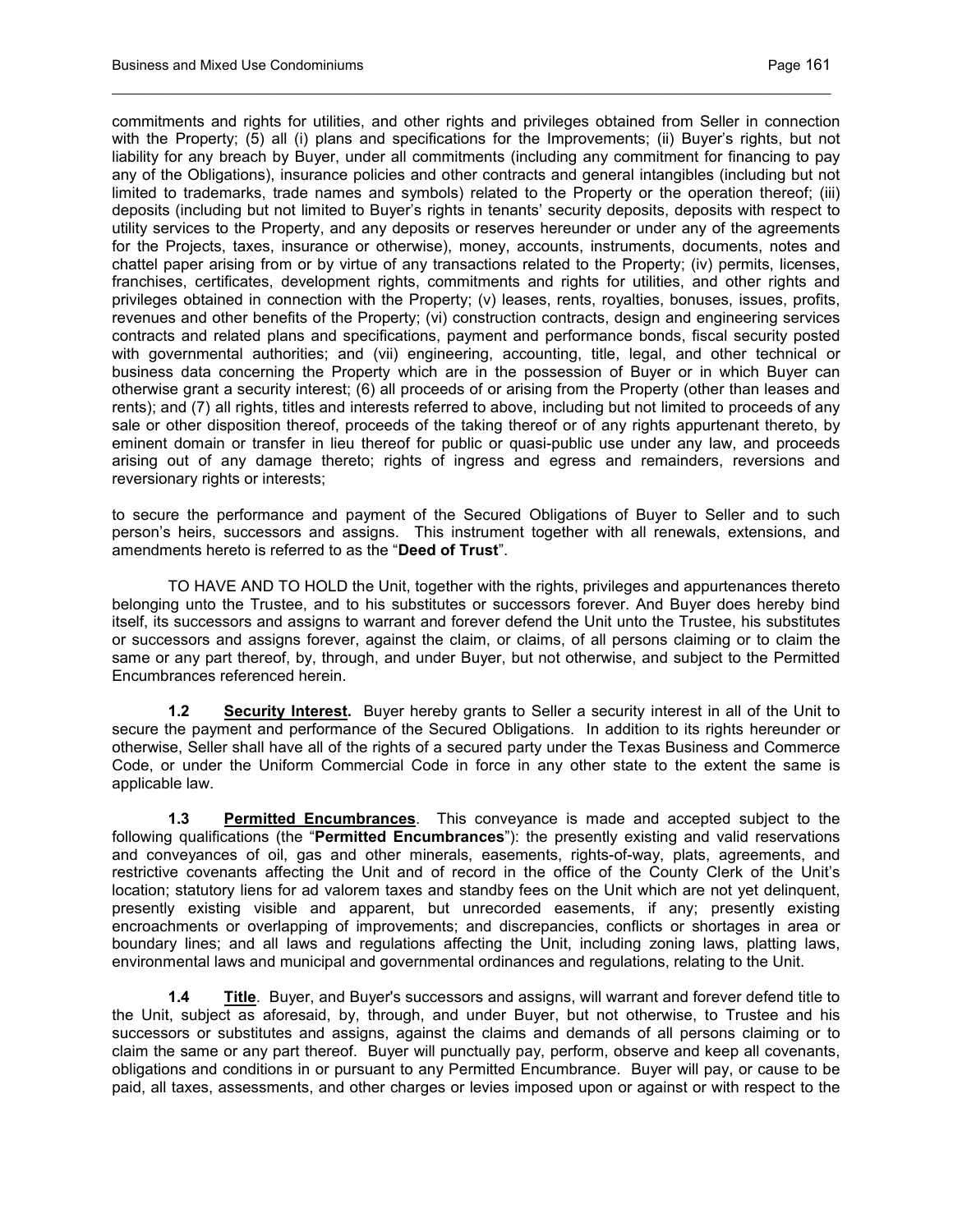Unit or the ownership, use, occupancy or enjoyment of any portion thereof, or any utility service thereto, as the same become due and payable (subject to the right of Buyer in good faith to contest any such tax or the amount or method of calculation thereof), including but not limited to all ad valorem taxes assessed against the Unit or any part thereof, and shall deliver promptly to Seller such evidence of the payment thereof as Seller may require.

 $\mathcal{L}_\mathcal{L} = \{ \mathcal{L}_\mathcal{L} = \{ \mathcal{L}_\mathcal{L} = \{ \mathcal{L}_\mathcal{L} = \{ \mathcal{L}_\mathcal{L} = \{ \mathcal{L}_\mathcal{L} = \{ \mathcal{L}_\mathcal{L} = \{ \mathcal{L}_\mathcal{L} = \{ \mathcal{L}_\mathcal{L} = \{ \mathcal{L}_\mathcal{L} = \{ \mathcal{L}_\mathcal{L} = \{ \mathcal{L}_\mathcal{L} = \{ \mathcal{L}_\mathcal{L} = \{ \mathcal{L}_\mathcal{L} = \{ \mathcal{L}_\mathcal{$ 

**1.5 Payment and Performance.** Buyer will make due and punctual payment and performance of the Secured Obligations. Buyer will timely and properly perform and comply with all of the covenants, agreements, and conditions imposed upon Buyer by this Deed of Trust and will not permit a default to occur hereunder or there under.

# **Article 2**

## **Secured Obligations**

**2.1 Secured Obligations**. This conveyance, however, is made in TRUST to secure payment and performance of the Note in the original principal amount of \$ executed by Buyer and payable to the order of Seller on or before \_\_\_\_\_\_\_\_\_\_\_\_\_\_, 2013, if not demanded sooner (and all renewals, extensions and modifications thereof, the "**Note**", the Buyer's obligations under the Commercial Condominium Sales Contract dated Seller and this Deed of Trust (the "**Secured Obligations**").

**2.2 Payment and Performance**. Should Buyer do and perform all of the covenants and agreements herein contained, and make prompt payment of said Secured Obligations as the same shall become due and payable, then this conveyance shall become null and void and of no further force and effect, and shall be released at the expense of Buyer, by Seller.

# **Article 3**

### **Default and Remedies**

**3.1 Protective Actions**. Upon the occurrence of an uncured notified default hereunder, then Seller may, at its option, but without being required to do so, prosecute or defend any suits in relation to the preservation of the prior lien and security interest of this Deed of Trust on the Unit, or take such other action as Seller reasonably determines to be necessary.

# **3.2 Foreclosure**.

**a. Default**. The occurrence of any of the following events constitutes an event of default hereunder (an "*event of default*"): (1) any of the Secured Obligations are not paid or performed when due; or (2) any covenant, agreement or condition herein or in the Note, or the Commercial Sales Contract is not fully and timely performed, observed, satisfied, or kept.

**b. Foreclosure**. If a monetary event of default shall continue for 10 days after written notice of default is given by Seller to Buyer or a non-monetary default shall continue for 30 days after written notice of such occurrence is given by Seller to Buyer without cure; provided, however, that if such non-monetary event of default is of a nature that it cannot be cured within such 30 day period, the Buyer shall not be in default if Buyer commences good faith efforts to cure such default within said 30 day period, demonstrates continuous diligent efforts to cure such event of default in a manner reasonably satisfactory to Seller and, within a reasonable period, not to exceed 90 days after the date of notification of default was received by Buyer, completes the cure of such default, then and in any of such events of an uncured notified default, Seller may elect to declare the entire principal of the Secured Obligations with all interest accrued thereon immediately due and payable, and it shall thereupon, or at any time thereafter, be the duty of the Trustee, or his successor or substitute as hereinafter provided, at the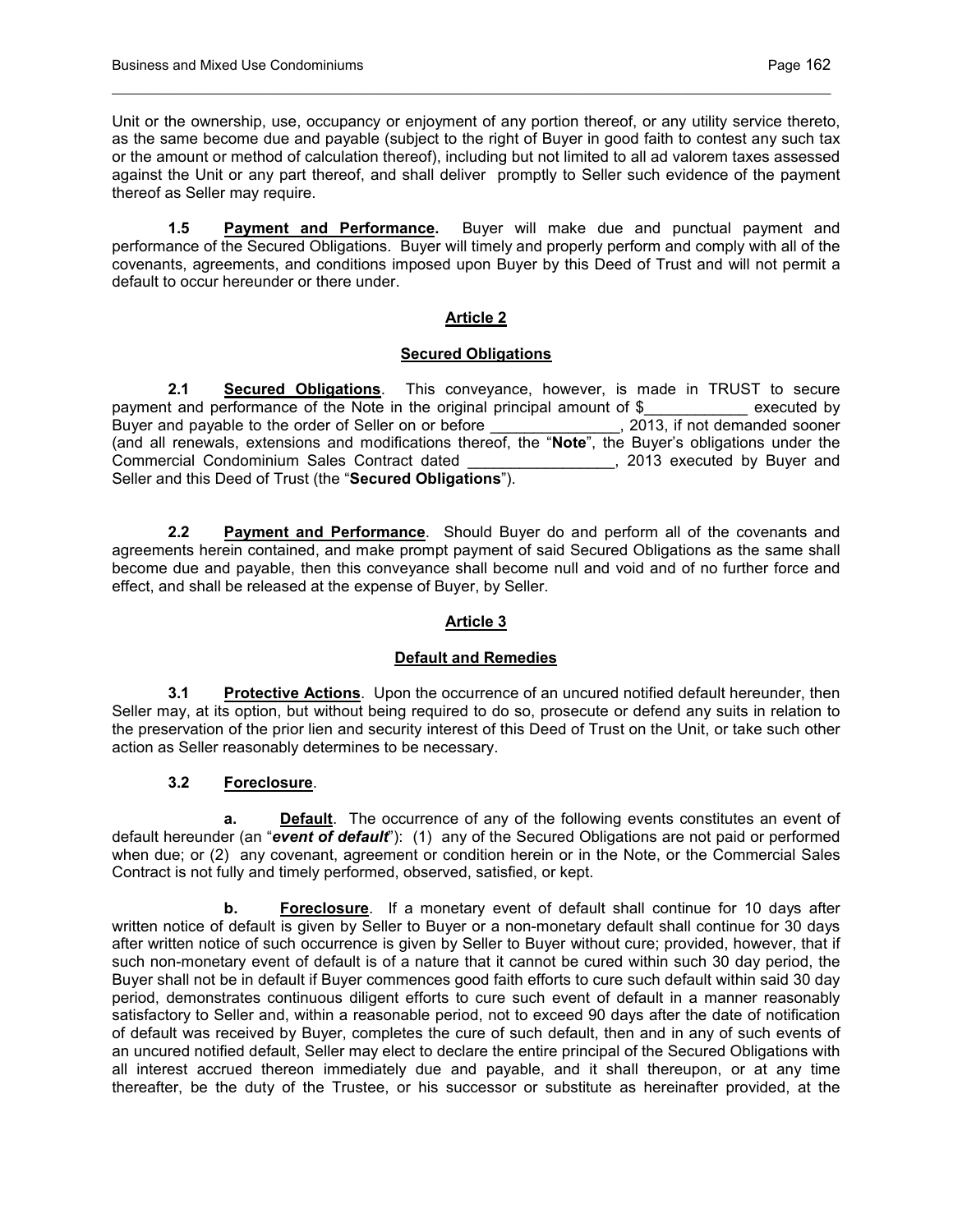request of Seller (which request is hereby conclusively presumed), to enforce this trust; and after advertising the time, place and terms of the sale of the above described and conveyed Unit, then subject to the lien hereof, and mailing and filing of notices as required by Section 51.002, Texas Unit Code, as then amended, and otherwise complying with that statute, the Trustee shall sell the above described Unit, then subject to the lien hereof, at public auction in accordance with such notices on the first Tuesday in any month between the hours of ten o'clock A.M. and four o'clock P.M., to the highest bidder for cash, selling all of the Unit as an entirety or in one or more parcels, subject to the Permitted Encumbrances, and make due conveyance to the purchaser or purchasers, with special warranty binding Buyer, its successors and assigns, as to the Unit; and in each instance, subject to the Permitted Encumbrances, which shall be covenants running with the land, and out of the money arising from such sale, the Trustee acting shall pay first, all the expenses of advertising the sale and making the conveyance and attorney's fees of Seller, and then Trustee shall pay all Secured Obligations secured hereby rendering the balance of the sale price, if any, to Buyer, its successors or assigns; and the recitals in the conveyance to the purchaser or purchasers shall be full and conclusive evidence of the truth of the matters therein stated, and all prerequisites to said sale shall be presumed to have been performed, and such sale and conveyance shall be conclusive against Buyer, its successors and assigns.

 $\mathcal{L}_\mathcal{L} = \{ \mathcal{L}_\mathcal{L} = \{ \mathcal{L}_\mathcal{L} = \{ \mathcal{L}_\mathcal{L} = \{ \mathcal{L}_\mathcal{L} = \{ \mathcal{L}_\mathcal{L} = \{ \mathcal{L}_\mathcal{L} = \{ \mathcal{L}_\mathcal{L} = \{ \mathcal{L}_\mathcal{L} = \{ \mathcal{L}_\mathcal{L} = \{ \mathcal{L}_\mathcal{L} = \{ \mathcal{L}_\mathcal{L} = \{ \mathcal{L}_\mathcal{L} = \{ \mathcal{L}_\mathcal{L} = \{ \mathcal{L}_\mathcal{$ 

**3.3 Resort to Other Remedies**. It is agreed that in the event a foreclosure hereunder should be commenced by the Trustee, or his substitute or successor, Seller may at any time before the sale of the Unit direct the Trustee to abandon the sale, and may then institute suit for the collection of any of the Secured Obligations, and for the foreclosure of the Deed of Trust lien and/or security interest; it is further agreed that if Seller should institute a suit for the collection thereof, and for a foreclosure of this Deed of Trust lien and/or security interest, Seller may at any time before the entry of a final judgment in said suit dismiss the same, and require the Trustee, his substitute or successor to sell the Unit or any part thereof in accordance with the provisions of this Deed of Trust. The lien of this Deed of Trust shall constitute a continuing lien to secure the payment and performance of the Secured Obligations, and the foreclosure of the lien granted hereby shall continue on the portion of the Unit sold at foreclosure sale for the benefit of the Seller as a continuing lien to secure the payment and performance of the Secured Obligations by the purchaser thereof.

**3.4 Bidding By Developer**. If Seller is the highest bidder, Seller shall have the right to purchase at any sale of the Unit, and to have the amount for which such Unit is sold credited on the debt then owing.

**3.5 Appointment of Substitute Trustee**. With or without cause, Seller is hereby authorized to appoint a substitute trustee, or a successor trustee, to act instead of the Trustee named herein without other formality than an oral designation, which designation may be evidenced by a designation in writing of a substitute or successor trustee; and the authority hereby conferred shall extend to the appointment of other successor and substitute trustees successively until the Secured Obligations have been paid and performed in full, or until the Unit is sold hereunder, and each substitute and successor trustee shall succeed to all of the rights and powers of the original trustee named herein.

**3.6 Possession of Property**. In the event any sale is made of the above described Unit, or any portion thereof, under the terms of this Deed of Trust, Buyer, its successors and assigns, shall forthwith upon the making of such sale surrender and deliver possession of the Unit so sold to the purchaser at such sale, and in the event of their failure to do so they shall thereupon from and after the making of such sale be and continue as tenants at will of such purchaser, and in the event of their failure to surrender possession of said property upon demand, the purchaser, its successors or assigns, shall be entitled to institute and maintain an action for forcible detainer of the Unit in the Justice of the Peace Court in the Justice Precinct in which such Unit, or any part thereof, is situated.

**3.7 Subrogation**. It is agreed that the lien hereby created shall take precedence over and be a prior lien to any other lien of any character whether vendor's, materialmen's or mechanic's lien hereafter created on the Unit, and in the event the proceeds of the indebtedness secured hereby as set forth herein are used to pay off and satisfy any liens heretofore existing on the Unit, then Seller is, and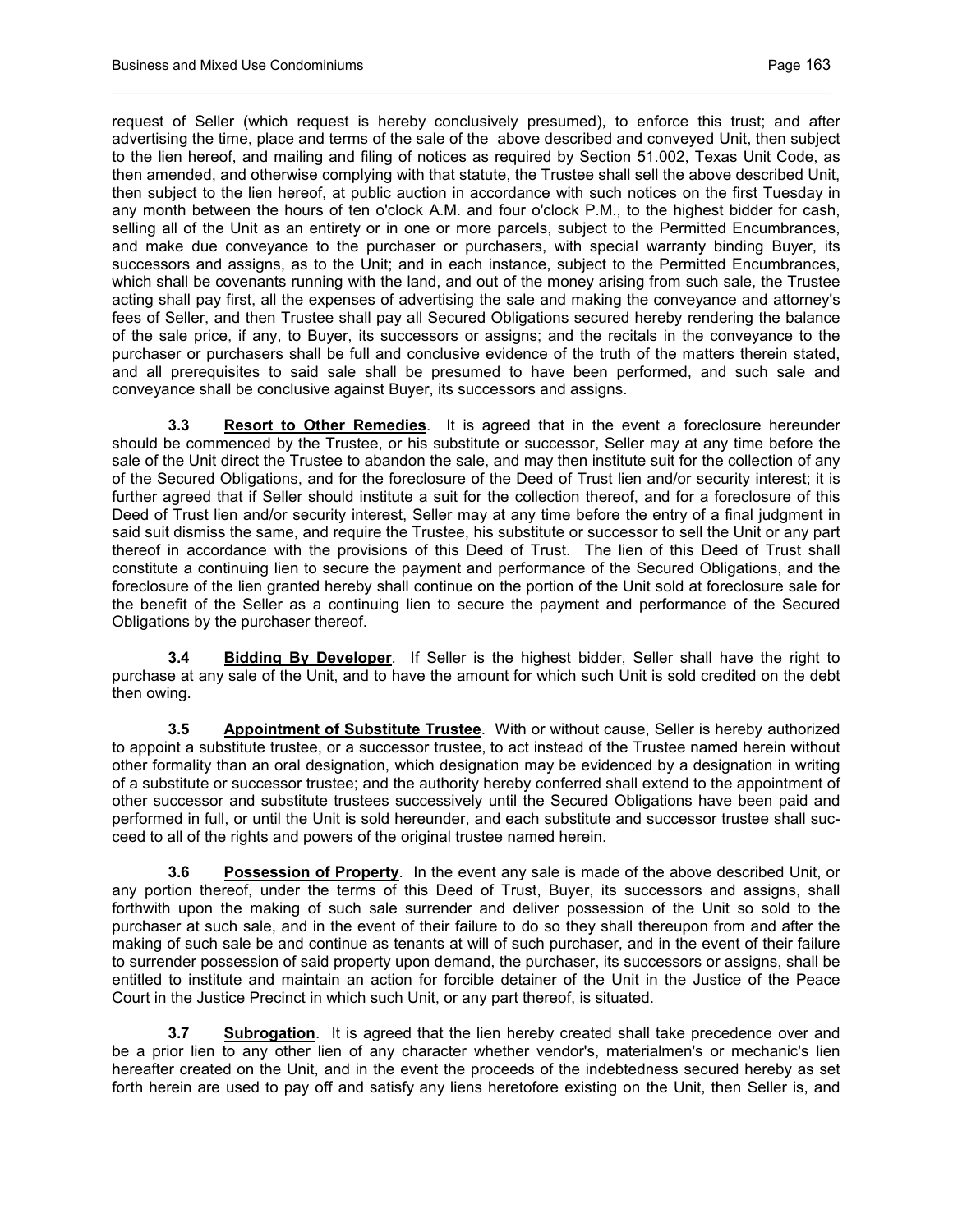shall be, subrogated to all of the rights, liens and remedies of the holder of the indebtedness so paid. Buyer expressly acknowledges a vendor's lien on the Property as security for the Note secured by this Deed of Trust, which represents funds advance by Seller at Buyer's request and used in payment of the purchase price of the Unit. This Deed of Trust does not waive the vendor's lien, and the two liens and the rights created by this deed of Trust are cumulative. Seller may elect to enforce either of the liens without waiving the other or may enforce both.

 $\mathcal{L}_\mathcal{L} = \{ \mathcal{L}_\mathcal{L} = \{ \mathcal{L}_\mathcal{L} = \{ \mathcal{L}_\mathcal{L} = \{ \mathcal{L}_\mathcal{L} = \{ \mathcal{L}_\mathcal{L} = \{ \mathcal{L}_\mathcal{L} = \{ \mathcal{L}_\mathcal{L} = \{ \mathcal{L}_\mathcal{L} = \{ \mathcal{L}_\mathcal{L} = \{ \mathcal{L}_\mathcal{L} = \{ \mathcal{L}_\mathcal{L} = \{ \mathcal{L}_\mathcal{L} = \{ \mathcal{L}_\mathcal{L} = \{ \mathcal{L}_\mathcal{$ 

# **Article 4**

### **Miscellaneous**

**4.1 Extensions and Releases**. It is agreed that an extension, or extensions, may be made of the time of payment of all, or any part, of the Secured Obligations, and that any part of the Unit may be released from this lien without altering or affecting the priority of the lien created by this Deed of Trust in favor of any junior encumbrancer, mortgagee or purchaser, or any person acquiring an interest in the Unit, or any part thereof; it being the intention of the parties hereto to preserve this lien on the Unit including any improvements that may be hereafter constructed thereon, or that may be fixed, given or imposed by law thereon after the execution of this instrument notwithstanding any such extension of the time of payment, or the release of a portion of the Unit from this lien.

**4.2 Modification or Termination**. This Deed of Trust may only be modified or terminated by a written instrument or instruments intended for that purpose and executed by the party against which enforcement of the modification or termination is asserted. Any alleged modification or termination which is not so documented shall not be effective as to any party hereto.

**4.3 Applicable Law**. This Deed of Trust, and its validity, enforcement and interpretation, shall be governed by Texas law (without regard to any conflict of laws principles) and applicable United States Federal law.

**4.4 Construction Mortgage.** This Deed of Trust constitutes a "*construction mortgage*" as defined in Chapter 9 of the Texas Business and Commerce Code, as amended from time to time.

Dated effective as of the Effective Date. This instrument may be executed in multiple counterparts.

|                       |                                                                          |     | (Name)                                                                                                         |          |
|-----------------------|--------------------------------------------------------------------------|-----|----------------------------------------------------------------------------------------------------------------|----------|
|                       |                                                                          | By: |                                                                                                                |          |
|                       |                                                                          |     | (Name)<br>(Office)                                                                                             |          |
| <b>STATE OF TEXAS</b> | §                                                                        |     |                                                                                                                |          |
| <b>COUNTY OF</b>      | Ŝ<br>ş                                                                   |     |                                                                                                                |          |
|                       | This instrument was acknowledged before me on the ___ day of _____<br>of |     | , a controlled by a control of said to the said set of said set of said set of said set of said set of said se | 2013, by |

NOTARY PUBLIC, State of Texas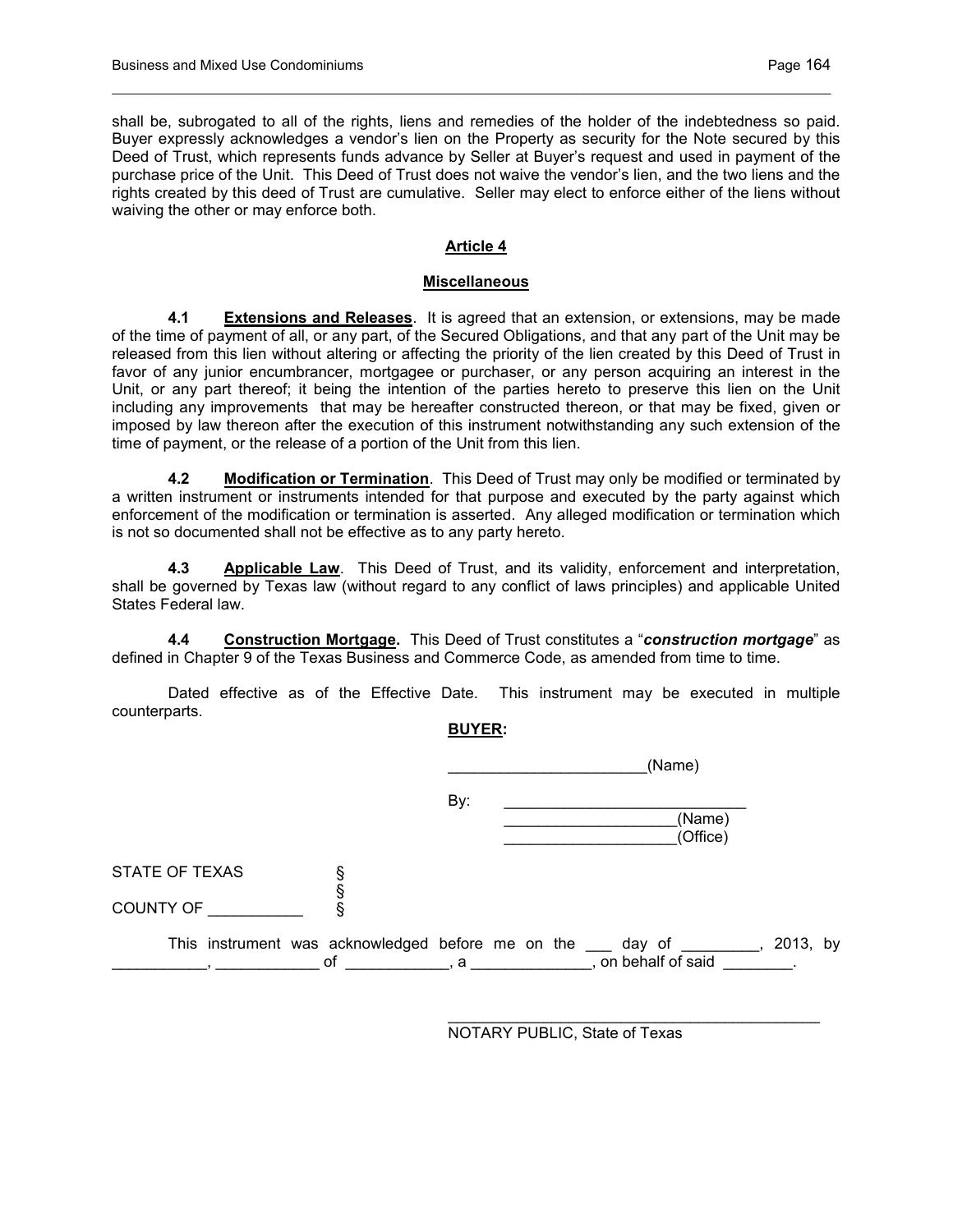| AFTER RECORDING RETURN<br>TO TRUSTEE'S ADDRESS: | <b>BUYER'S ADDRESS:</b> | <b>DEVELOPER'S ADDRESS:</b>  |
|-------------------------------------------------|-------------------------|------------------------------|
|                                                 |                         | Condominium Developers, Ltd. |
|                                                 |                         |                              |

 $\mathcal{L}_\mathcal{L} = \{ \mathcal{L}_\mathcal{L} = \{ \mathcal{L}_\mathcal{L} = \{ \mathcal{L}_\mathcal{L} = \{ \mathcal{L}_\mathcal{L} = \{ \mathcal{L}_\mathcal{L} = \{ \mathcal{L}_\mathcal{L} = \{ \mathcal{L}_\mathcal{L} = \{ \mathcal{L}_\mathcal{L} = \{ \mathcal{L}_\mathcal{L} = \{ \mathcal{L}_\mathcal{L} = \{ \mathcal{L}_\mathcal{L} = \{ \mathcal{L}_\mathcal{L} = \{ \mathcal{L}_\mathcal{L} = \{ \mathcal{L}_\mathcal{$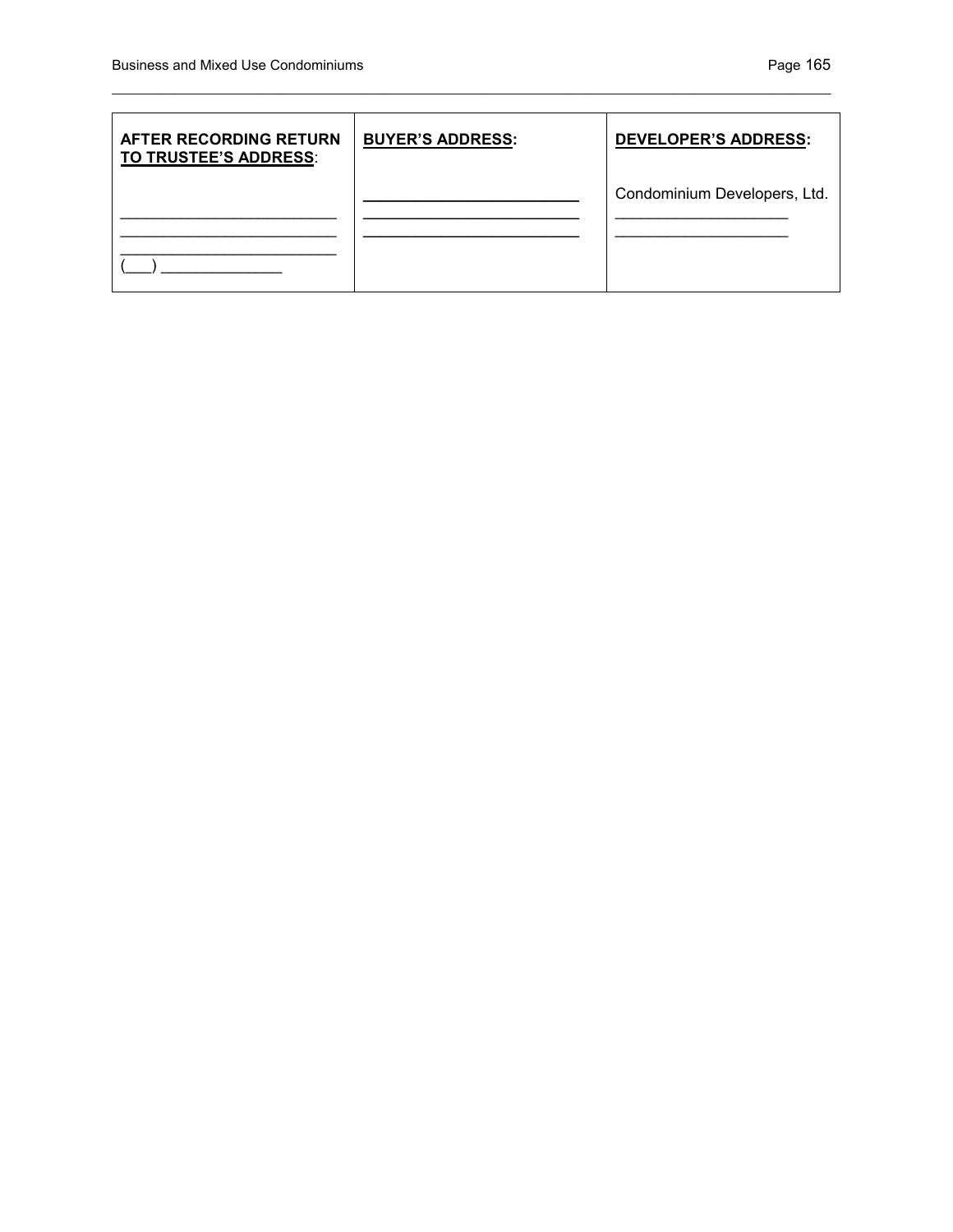## **E. Condominium Association Formation Package**.

### **E1. Reservation of Corporation Name.**

[Intentionally left blank]

- **E.2. Directors' Meeting**
- **E2.1 Directors' Organizational Meeting.**
- **E2.1.1. Waiver**

## **\_\_\_\_\_\_\_\_\_\_\_\_\_\_\_ OFFICE PARK CONDOMINIUM OWNERS' ASSOCIATION, INC.**

### **Waiver of Notice of Organization Meeting of Board of Directors**

 $\mathcal{L}_\mathcal{L} = \{ \mathcal{L}_\mathcal{L} = \{ \mathcal{L}_\mathcal{L} = \{ \mathcal{L}_\mathcal{L} = \{ \mathcal{L}_\mathcal{L} = \{ \mathcal{L}_\mathcal{L} = \{ \mathcal{L}_\mathcal{L} = \{ \mathcal{L}_\mathcal{L} = \{ \mathcal{L}_\mathcal{L} = \{ \mathcal{L}_\mathcal{L} = \{ \mathcal{L}_\mathcal{L} = \{ \mathcal{L}_\mathcal{L} = \{ \mathcal{L}_\mathcal{L} = \{ \mathcal{L}_\mathcal{L} = \{ \mathcal{L}_\mathcal{$ 

The undersigned, being all of the directors of \_\_\_\_\_\_\_\_\_\_\_\_\_\_\_ Office Park Condominium Owners' Association, Inc., a Texas non-profit corporation, do hereby severally waive notice of the time and place of the organization meeting of the Board of Directors named in the Certificate of Formation of said corporation and do hereby fix \_\_\_\_\_, \_\_\_m. on the \_\_\_\_\_\_\_ day of February 20, 2013, as the time for such meeting at \_\_\_\_\_\_\_\_\_\_\_\_\_\_\_\_\_\_\_\_\_\_\_\_\_\_\_\_\_\_\_\_, as the place of such meeting.

The undersigned do hereby waive all requirements of the laws of the State of Texas, of the Declaration of Condominium of , and of the Bylaws of the corporation as to notice of such meeting, and do hereby consent to the transaction at such meeting, or any adjournment thereof, of any and all business coming before such meeting.

NAME OF DIRECTOR DATE

Bill Locke

David Weiner

\_\_\_\_\_\_\_\_\_\_\_\_\_\_\_\_\_\_\_\_\_\_\_\_\_\_\_\_\_\_\_\_\_\_\_\_ February 20, 2013

\_\_\_\_\_\_\_\_\_\_\_\_\_\_\_\_\_\_\_\_\_\_\_\_\_\_\_\_\_\_\_\_\_\_\_\_ February 20, 2013

\_\_\_\_\_\_\_\_\_\_\_\_\_\_\_\_\_\_\_\_\_\_\_\_\_\_\_\_\_\_\_\_\_\_\_\_ February 20, 2013

Marilyn Maloney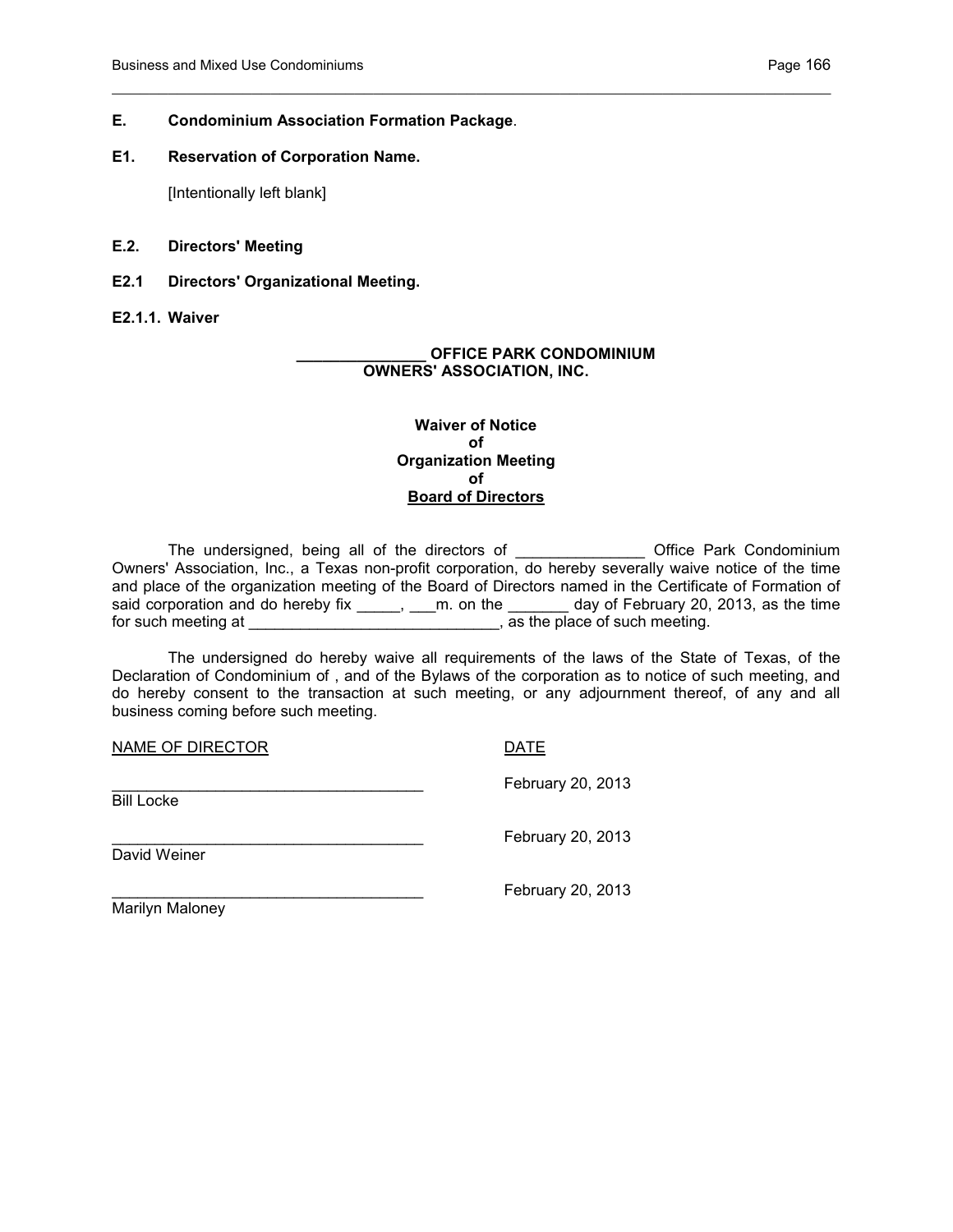# **E2.1.2. Agenda**.

### **\_\_\_\_\_\_\_\_\_\_\_\_\_\_\_ OFFICE PARK CONDOMINIUM OWNERS' ASSOCIATION, INC.**

# **Agenda for Organization Meeting of Board of Directors**

 $\mathcal{L}_\mathcal{L} = \{ \mathcal{L}_\mathcal{L} = \{ \mathcal{L}_\mathcal{L} = \{ \mathcal{L}_\mathcal{L} = \{ \mathcal{L}_\mathcal{L} = \{ \mathcal{L}_\mathcal{L} = \{ \mathcal{L}_\mathcal{L} = \{ \mathcal{L}_\mathcal{L} = \{ \mathcal{L}_\mathcal{L} = \{ \mathcal{L}_\mathcal{L} = \{ \mathcal{L}_\mathcal{L} = \{ \mathcal{L}_\mathcal{L} = \{ \mathcal{L}_\mathcal{L} = \{ \mathcal{L}_\mathcal{L} = \{ \mathcal{L}_\mathcal{$ 

- 1. Call to Order
- 2. Recording Attendance
- 3. Selection of Chairman and Secretary
- 4. Presentation of Waiver of Notice
- 5. Review of Certificate of Formation
- 6. Consideration of Bylaws
- 7. Election of Officers
- 8. Acquisition of Books and Payment of Expenses
- 9. Adoption of Bank Account Resolutions
- 10. Consideration of Taxable Year
- 11. Hiring of Accountants
- 12. Consideration of Management Agreement
- 13. Consideration of Service Contracts
- 14. Adoption of Budget
- 15. Adoption of Initial Rules and Regulations
- 16. Adjournment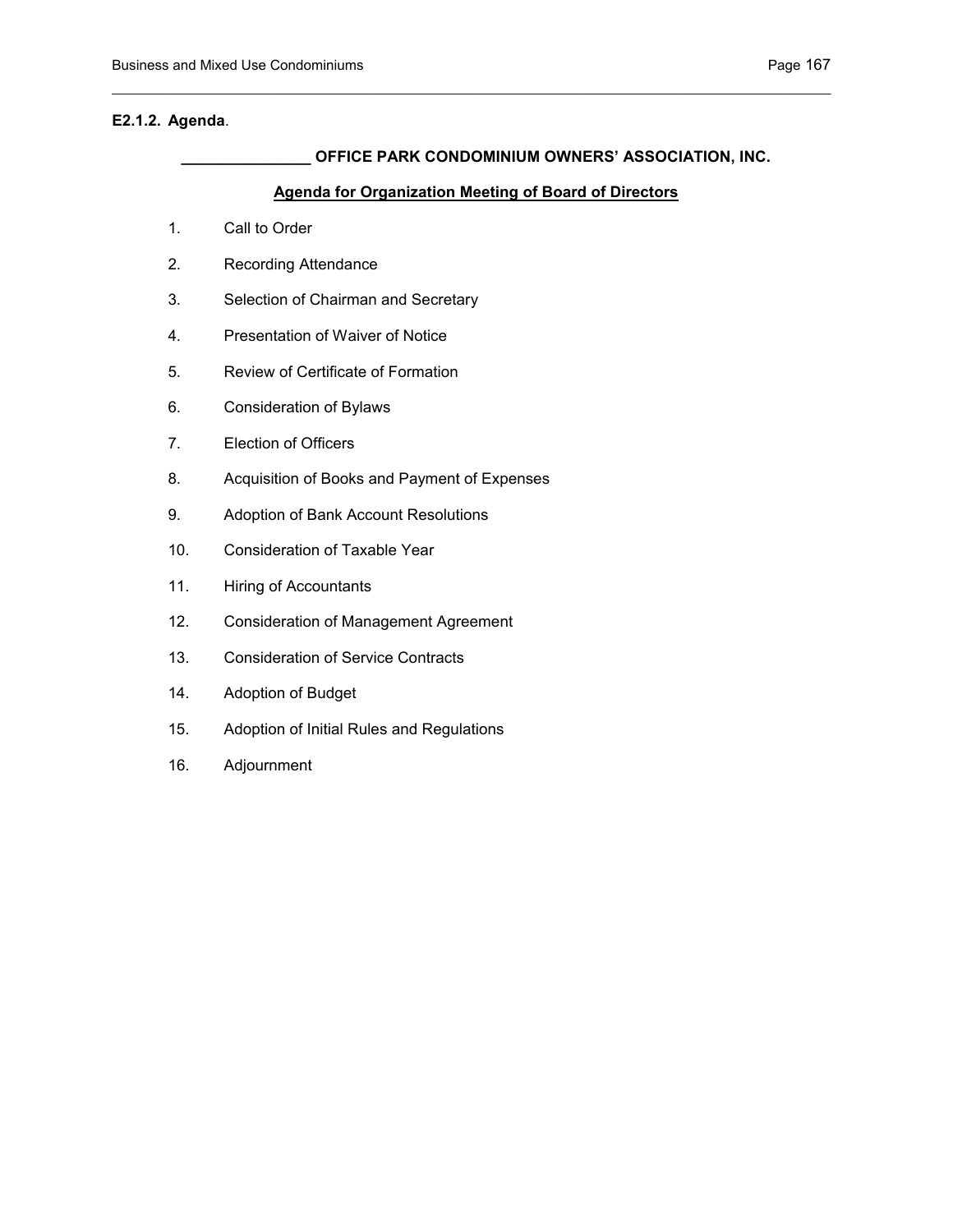#### **E2.1.3 Minutes**.

### **\_\_\_\_\_\_\_\_\_\_\_\_\_\_\_ OFFICE PARK CONDOMINIUM OWNERS' ASSOCIATION, INC.**

## **Minutes of Organizational Meeting of The Board of Directors**

 $\mathcal{L}_\mathcal{L} = \{ \mathcal{L}_\mathcal{L} = \{ \mathcal{L}_\mathcal{L} = \{ \mathcal{L}_\mathcal{L} = \{ \mathcal{L}_\mathcal{L} = \{ \mathcal{L}_\mathcal{L} = \{ \mathcal{L}_\mathcal{L} = \{ \mathcal{L}_\mathcal{L} = \{ \mathcal{L}_\mathcal{L} = \{ \mathcal{L}_\mathcal{L} = \{ \mathcal{L}_\mathcal{L} = \{ \mathcal{L}_\mathcal{L} = \{ \mathcal{L}_\mathcal{L} = \{ \mathcal{L}_\mathcal{L} = \{ \mathcal{L}_\mathcal{$ 

**1. Call to Order.** The organizational meeting of the Board of Directors named in the Certificate of Formation of \_\_\_\_\_\_\_\_\_\_\_\_\_\_\_ Office Park Condominium Owners' Association, Inc. was held at \_\_\_\_\_\_\_\_\_\_\_\_\_\_\_\_\_\_\_\_\_\_\_\_\_beginning at \_\_\_\_\_\_\_\_\_\_\_\_\_\_m., on February 20, 2013.

**2. Recording Attendance.** The following directors, being all of the directors of the corporation, were present in person:

> $\mathcal{L}$  , we have the set of  $\mathcal{L}$  $\mathcal{L}$  , we have the set of  $\mathcal{L}$  $\mathcal{L}_\text{max}$  , where  $\mathcal{L}_\text{max}$  , we have the set of  $\mathcal{L}_\text{max}$

**3. Selection of Chairman and Secretary.** By unanimous vote of the directors, The was chosen Chairman of the meet The Mass chosen Secretary of the meeting.

**4. Presentation of Waiver of Notice.** The Secretary of the meeting presented a written waiver of notice signed by all the directors of the corporation. The Chairman of the meeting directed that the original of such waiver be placed in the minute book of the corporation.

**5. Review of Certificate of Formation.** The Chairman submitted to the meeting the Certificate of Formation, to which a duplicate original of the Certificate of Formation was affixed. He announced that a duplicate original of the Certificate of Formation had been approved by and filed in the Office of the Secretary of State of Texas on the 20<sup>th</sup> day of January, 2013. The Chairman directed that the Certificate of Formation, with the Certificate of Formation attached, be placed in the minute book of the corporation.

**6. Consideration of Bylaws.** The Chairman presented to the meeting a form of initial Bylaws for the regulation of the affairs of the corporation. The form of Bylaws was read and after discussion, upon motion duly made and seconded, and unanimously adopted, it was

> RESOLVED, that the proposed initial Bylaws presented to the meeting be, and they hereby are, adopted as the initial Bylaws of the corporation and that one copy of said Bylaws be placed in the minute book of the corporation following the Certificate of Formation.

**7. Election of Officers.** The Chairman then noted that the Bylaws of the corporation required that the corporation elect a President, a Vice President, a Secretary and a Treasurer. The Chairman then proceeded to the election of the officers, such officers to serve until the annual meeting of the members or until their successors are elected and qualified. Nominations having been made, the following persons were successively duly elected to the following offices: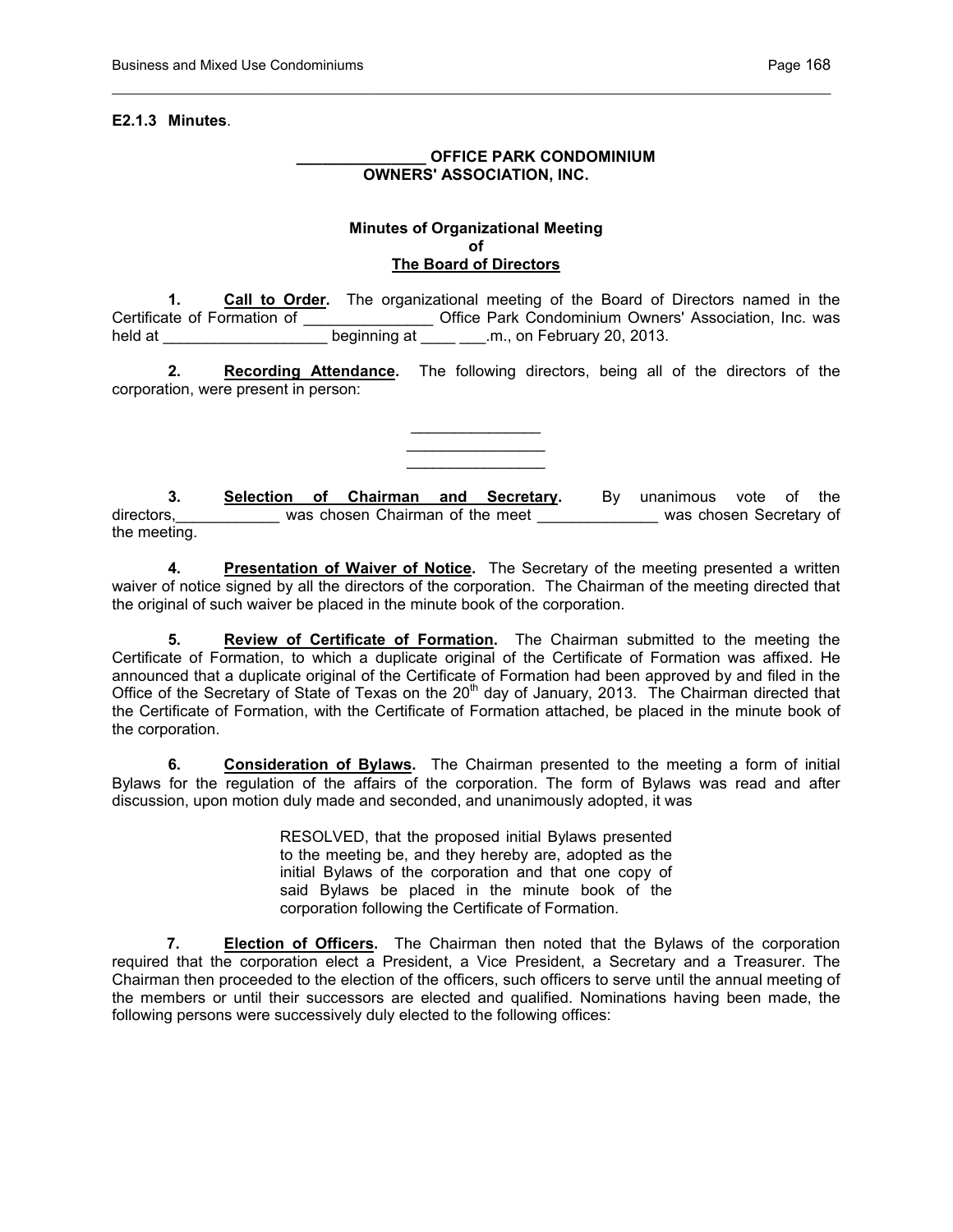| <b>NAME</b> | <b>OFFICE</b>  |
|-------------|----------------|
|             | President      |
|             | Vice-President |
|             | Secretary      |
|             | Treasurer      |

**8. Acquisition of Books and Payment of Expenses.** After discussion, upon motion duly made and seconded, and unanimously adopted, it was

 $\mathcal{L}_\mathcal{L} = \{ \mathcal{L}_\mathcal{L} = \{ \mathcal{L}_\mathcal{L} = \{ \mathcal{L}_\mathcal{L} = \{ \mathcal{L}_\mathcal{L} = \{ \mathcal{L}_\mathcal{L} = \{ \mathcal{L}_\mathcal{L} = \{ \mathcal{L}_\mathcal{L} = \{ \mathcal{L}_\mathcal{L} = \{ \mathcal{L}_\mathcal{L} = \{ \mathcal{L}_\mathcal{L} = \{ \mathcal{L}_\mathcal{L} = \{ \mathcal{L}_\mathcal{L} = \{ \mathcal{L}_\mathcal{L} = \{ \mathcal{L}_\mathcal{$ 

RESOLVED, that the Secretary of the corporation be, and hereby is, authorized to procure all corporate books required by law or necessary or appropriate in connection with the business of the corporation, and that the President of the corporation be, and hereby is, authorized to pay all charges and expenses incident to the organization of the corporation.

**9. Adoption of Bank Account Resolutions.** The Chairman then recommended that the directors designate a depository for the funds of the corporation. After discussion, upon motion duly made and seconded, the following resolutions were unanimously adopted:

> RESOLVED, that \_\_\_\_\_\_\_\_\_\_, be and it hereby is, approved as a depository for the funds of the corporation; and

> FURTHER RESOLVED, that the resolutions and authorizations set forth in the completed form of depository authorization attached hereto as **Exhibit A** be, and they hereby are, adopted as depository resolutions for the corporation and incorporated herein by reference for all purposes as part of the minutes of this meeting.

**10. Consideration of Taxable Year.** The Chairman then stated that it would be advisable for the directors to consider the accounting period which would be used for accounting and tax purposes. After discussion, upon motion duly made and seconded, and unanimously adopted, it was

> RESOLVED, that the corporation adopt as its accounting period the year and that the corporate books of account shall be maintained, the corporate income tax shall be computed, and the corporate tax return shall be filed upon the basis of such calendar year.

**11. Hiring of Accountants**. It was then proposed, seconded and unanimously adopted that the Directors hire **in the United Public Accountants**, if they are willing to serve, to act the Directors and analysis depled that the Directors of the Maximilian and accountants, if they are willing to serve, to act as the auditors of the Common Expenses of the corporation and to establish an accounting system and set of books reflecting a detailed accounting of the receipts and expenditures affecting the Project Property and its administration.

**12. Hiring of Managing Agent.** It was proposed that \_\_\_\_\_\_\_\_\_\_\_ be retained as the Managing Agent of the corporation to assist in the administration of the affairs of the corporation. A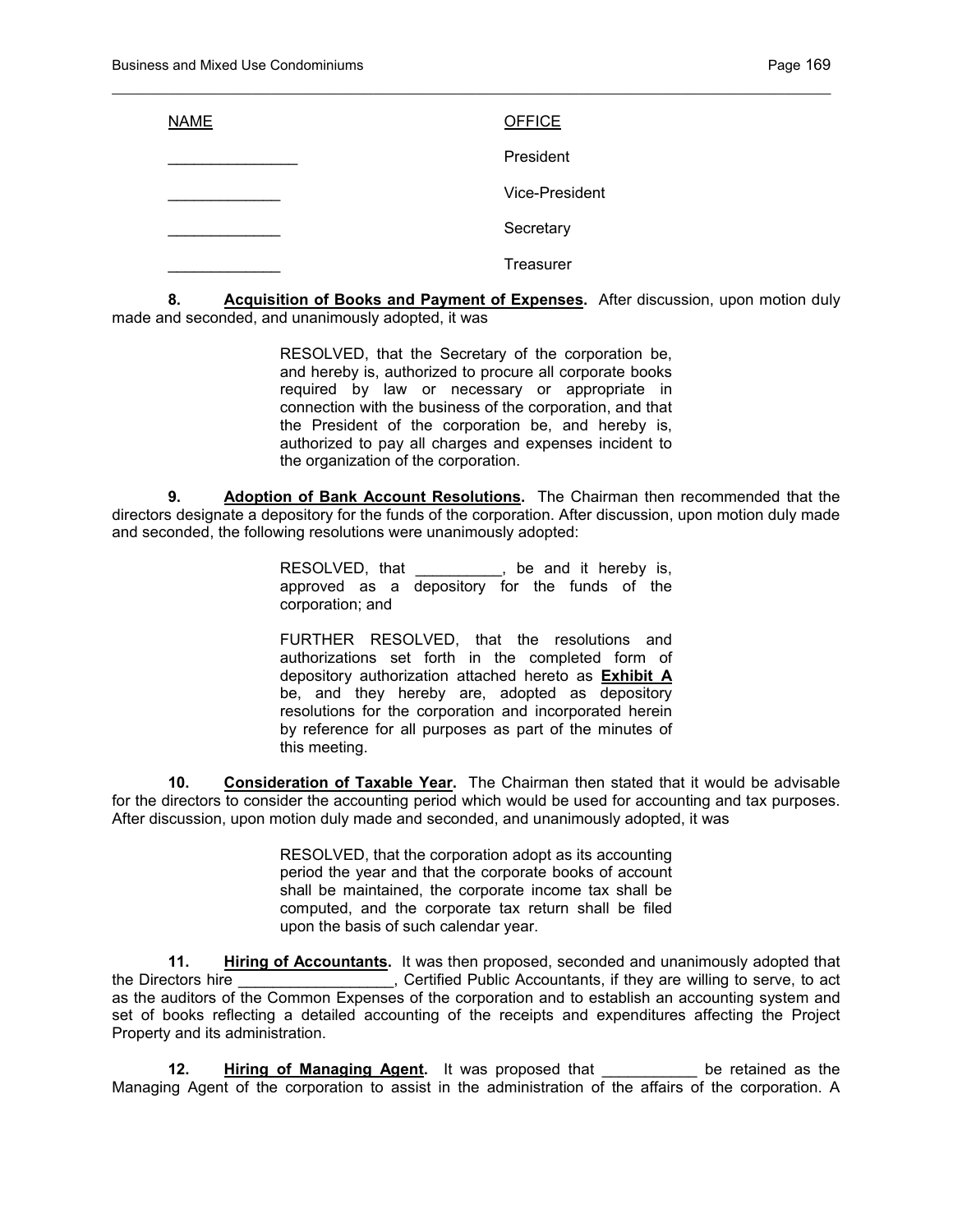spokesman for \_\_\_\_\_\_\_\_\_\_\_\_\_\_\_ presented a proposed Management Agreement delineating responsibilities of the Managing Agent, compensation and the term of the Management Agreement for a term beginning on January 20, 2013, and ending on December 31, 2013. After discussion, upon motion duly made, seconded and unanimously adopted, it was

 $\mathcal{L}_\mathcal{L} = \{ \mathcal{L}_\mathcal{L} = \{ \mathcal{L}_\mathcal{L} = \{ \mathcal{L}_\mathcal{L} = \{ \mathcal{L}_\mathcal{L} = \{ \mathcal{L}_\mathcal{L} = \{ \mathcal{L}_\mathcal{L} = \{ \mathcal{L}_\mathcal{L} = \{ \mathcal{L}_\mathcal{L} = \{ \mathcal{L}_\mathcal{L} = \{ \mathcal{L}_\mathcal{L} = \{ \mathcal{L}_\mathcal{L} = \{ \mathcal{L}_\mathcal{L} = \{ \mathcal{L}_\mathcal{L} = \{ \mathcal{L}_\mathcal{$ 

RESOLVED, that \_\_\_\_\_\_\_\_ be employed as the Managing Agent of the Common Elements with responsibilities and for the compensation and term set forth in the Management Agreement, a copy of which was presented at the meeting. It was further RESOLVED that the President is directed to execute the Management Agreement on behalf of the corporation and that the Secretary attach a copy of the Management Agreement as Exhibit B to the minutes of this meeting.

**13. Approval of Services.** A proposed form of \_\_\_\_\_\_\_\_\_\_\_\_\_\_\_\_\_\_\_\_\_ servicing contract with was presented to the Directors. After discussion, upon motion duly made, seconded and unanimously adopted, it was

> RESOLVED, that the President execute on behalf of the corporation the \_\_\_\_\_\_\_\_\_\_\_\_\_\_\_\_\_ Contract presented by the meeting of the meeting of the meeting of the meeting of the meeting of the meeting of the meeting of the meeting of the meeting of the meeting of the meeting of the meeting of the meeting of the meeting of the meeti and that the Secretary attach a copy of the same as Exhibit C to the minutes of this meeting.

**14. Adoption of Budget.** The President then presented to the Board of Directors a Budget of the estimated Common Expenses and cash requirements for the maintenance, operation and management of the Common Elements of the members for the period beginning January 20, 2013, and ending on December 31, 2013. The Budget included the following expenses: accounting, legal, Managing Agent's compensation, maintenance labor, support personnel salaries, maintenance supplies, office supplies, workmen's compensation insurance, taxes (FICA), telephone service, service contract expense, and electricity, garbage, water and sewer utilities. After discussion, upon motion duly made and seconded, and unanimously adopted, it was

> RESOLVED, that the proposed estimated Budget of Common Expenses of the members for the period beginning January 20, 2013, to December 31, 2013, be adopted as the Budget of the corporation and that the Secretary be directed to place a copy of the Budget in the minute book of the corporation as Exhibit D to the minutes of this meeting and that the Managing Agent forward a copy of the Budget to each Unit Owner together with a statement of such Unit Owner's proportionate share of the Common Expenses of the corporation for such period broken down into monthly assessments. Each such monthly assessment shall be due and payable by such Unit Owner on or before the first day of each month covered by the Budget.

**15. Adoption of Initial Rules and Regulations.** The President then presented to the Board of Directors an initial set of Rules and Regulations relating to the use of the Common Elements and the conduct of the Unit Owners at the Project Property. After discussion, upon motion duly made and seconded, and unanimously adopted, it was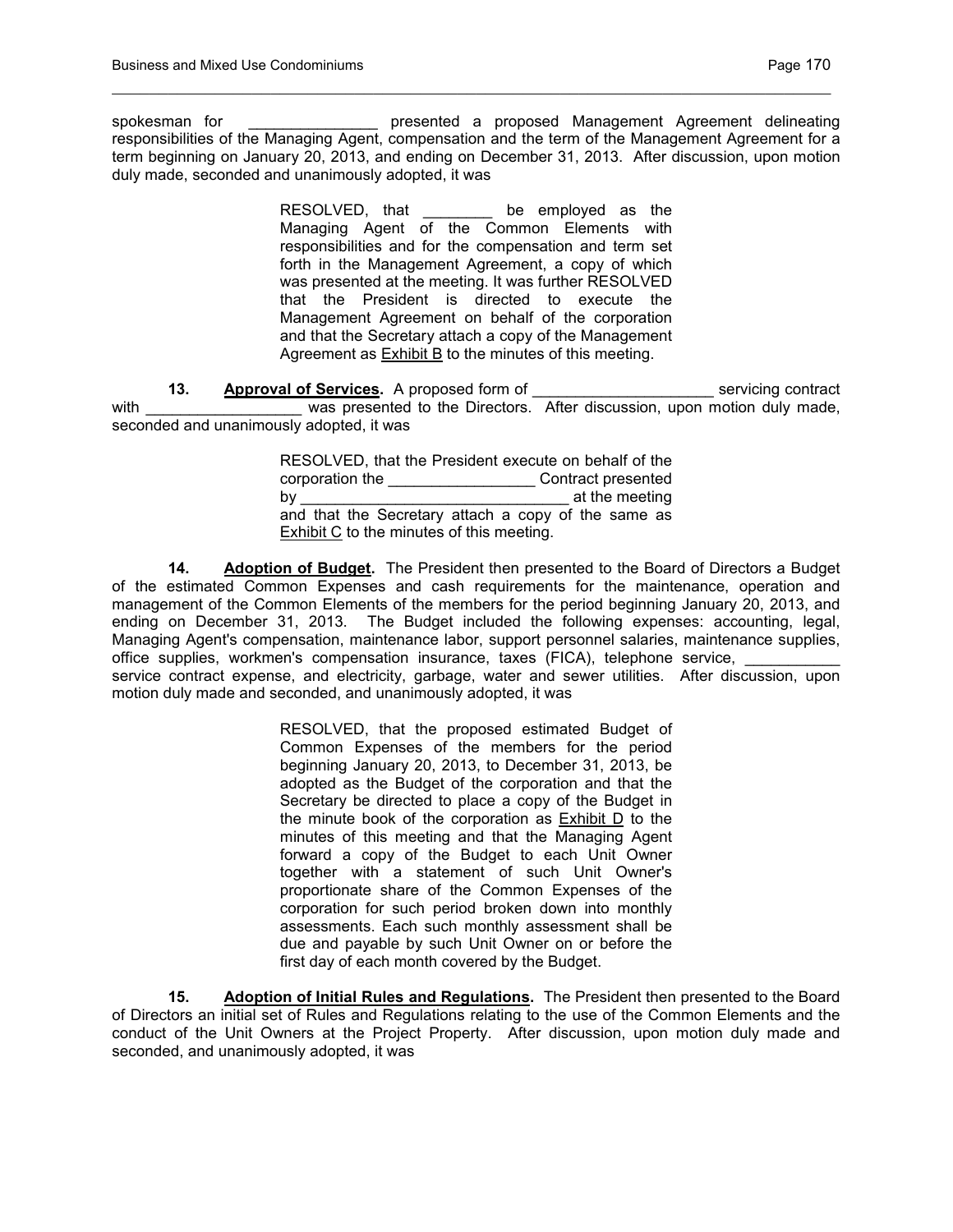RESOLVED, that the proposed Rules and Regulations be adopted and that a copy thereof be placed in the minute book of the corporation and be given to each of the Unit Owners.

 $\mathcal{L}_\mathcal{L} = \{ \mathcal{L}_\mathcal{L} = \{ \mathcal{L}_\mathcal{L} = \{ \mathcal{L}_\mathcal{L} = \{ \mathcal{L}_\mathcal{L} = \{ \mathcal{L}_\mathcal{L} = \{ \mathcal{L}_\mathcal{L} = \{ \mathcal{L}_\mathcal{L} = \{ \mathcal{L}_\mathcal{L} = \{ \mathcal{L}_\mathcal{L} = \{ \mathcal{L}_\mathcal{L} = \{ \mathcal{L}_\mathcal{L} = \{ \mathcal{L}_\mathcal{L} = \{ \mathcal{L}_\mathcal{L} = \{ \mathcal{L}_\mathcal{$ 

There being no further business, the meeting was thereupon adjourned at \_\_\_\_\_\_\_\_\_\_\_\_\_.m.

 $\overline{\phantom{a}}$  , where  $\overline{\phantom{a}}$  , where  $\overline{\phantom{a}}$ Secretary of the Meeting

 $\mathcal{L}_\text{max}$  , where  $\mathcal{L}_\text{max}$  and  $\mathcal{L}_\text{max}$  and  $\mathcal{L}_\text{max}$ 

APPROVED:

 $\overline{\phantom{a}}$  , where  $\overline{\phantom{a}}$  , where  $\overline{\phantom{a}}$ Chairman of the Meeting

 $\mathcal{L}_\text{max}$  , and the contract of the contract of the contract of the contract of the contract of the contract of the contract of the contract of the contract of the contract of the contract of the contract of the contr

## **EXHIBIT A**

## Depository Resolutions

[There shall be inserted here the depository and borrowing resolutions required by the depository of \_\_\_\_\_\_\_\_\_\_\_\_\_\_\_ Office Condominium Owners' Association, Inc.]

### EXHIBIT B

Management Agreement

### EXHIBIT C

#### **Service Contract**

## EXHIBIT D

### BUDGET FOR

\_\_\_\_\_\_\_\_\_\_\_\_\_\_\_\_ OFFICE PARK CONDOMINIUM OWNERS' ASSOCIATION, INC.

\_\_\_\_\_\_\_\_\_\_\_\_\_, 2013 TO December 31, 2013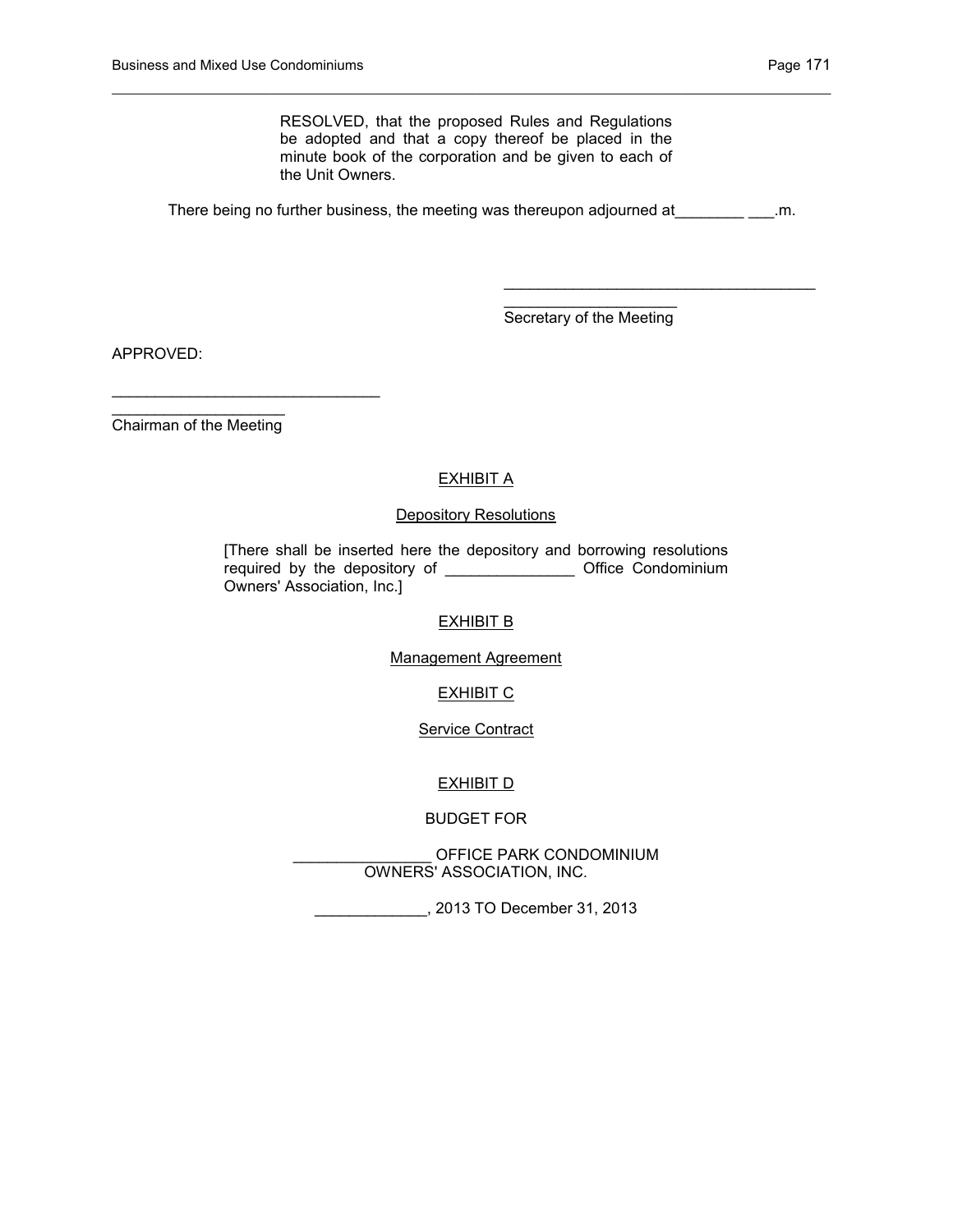### **E2.2. First Annual Meeting of Elected Directors.**

**E2.2.1 Waiver**.

#### **\_\_\_\_\_\_\_\_\_\_\_\_\_\_\_ OFFICE PARK CONDOMINIUM OWNERS ASSOCIATION, INC.**

#### **Waiver of Notice of Annual Meeting of Board of Directors**

 $\mathcal{L}_\mathcal{L} = \{ \mathcal{L}_\mathcal{L} = \{ \mathcal{L}_\mathcal{L} = \{ \mathcal{L}_\mathcal{L} = \{ \mathcal{L}_\mathcal{L} = \{ \mathcal{L}_\mathcal{L} = \{ \mathcal{L}_\mathcal{L} = \{ \mathcal{L}_\mathcal{L} = \{ \mathcal{L}_\mathcal{L} = \{ \mathcal{L}_\mathcal{L} = \{ \mathcal{L}_\mathcal{L} = \{ \mathcal{L}_\mathcal{L} = \{ \mathcal{L}_\mathcal{L} = \{ \mathcal{L}_\mathcal{L} = \{ \mathcal{L}_\mathcal{$ 

The undersigned, being all of the directors of \_\_\_\_\_\_\_\_\_\_\_\_\_\_\_\_\_\_ Office Park Condominium Owners' Association, Inc., a Texas non-profit corporation, do hereby severally waive notice of the time and place of the annual meeting of the Board of Directors named in the Certificate of Formation of said corporation and do hereby fix \_\_\_\_, \_\_\_m. on the  $20<sup>th</sup>$  day of February, 2014, as the time for such meeting at  $\overline{\phantom{a}}$  as the place of such meeting.

The undersigned do hereby waive all requirements of the laws of the State of Texas, of the Declaration of Covenants, Conditions, and Restrictions for \_\_\_\_\_\_\_\_\_\_\_\_\_\_\_\_\_Office Park Condominium Owners' Association, Inc., and of the Bylaws of the corporation as to notice of such meeting, and do hereby consent to the transaction at such meeting, or any adjournment thereof, of any and all business coming before such meeting.

| <b>NAME OF DIRECTOR</b> | <b>DATE</b> |
|-------------------------|-------------|
|                         | , 2014      |
|                         | , 2014      |
|                         | , 2014      |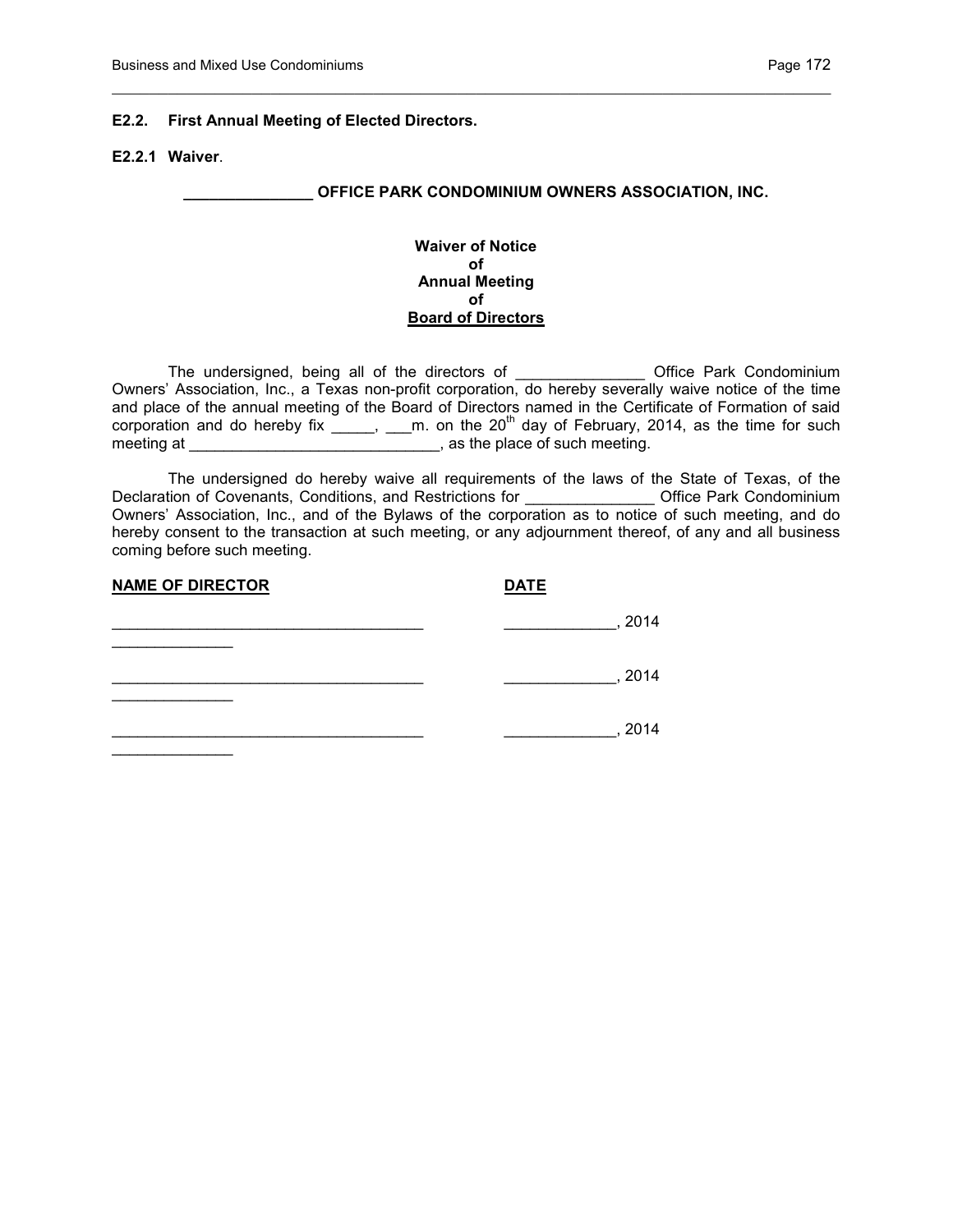#### **E2.2.2. Minutes**.

### **\_\_\_\_\_\_\_\_\_\_\_\_\_\_\_ OFFICE PARK CONDOMINIUM OWNERS' ASSOCIATION, INC.**

### **Minutes of First Annual Meeting of the Board of Directors**

 $\mathcal{L}_\mathcal{L} = \{ \mathcal{L}_\mathcal{L} = \{ \mathcal{L}_\mathcal{L} = \{ \mathcal{L}_\mathcal{L} = \{ \mathcal{L}_\mathcal{L} = \{ \mathcal{L}_\mathcal{L} = \{ \mathcal{L}_\mathcal{L} = \{ \mathcal{L}_\mathcal{L} = \{ \mathcal{L}_\mathcal{L} = \{ \mathcal{L}_\mathcal{L} = \{ \mathcal{L}_\mathcal{L} = \{ \mathcal{L}_\mathcal{L} = \{ \mathcal{L}_\mathcal{L} = \{ \mathcal{L}_\mathcal{L} = \{ \mathcal{L}_\mathcal{$ 

**1. Call to Order and Opening Remarks.** The First Annual Meeting of the Board of Directors, who were elected at the First Annual Meeting of the members, was held at the Lotter Leginning at Lotter Leginning at Lotter Leginning at Lotter Leginning at Lotter Leginning at Lotter Le

**2. Recording Attendance.** The following directors, being all of the directors of the corporation, were present in person:

> $\mathcal{L}$  , we have the set of  $\mathcal{L}$  $\mathcal{L}=\frac{1}{2}$  , where  $\mathcal{L}=\frac{1}{2}$  , where  $\mathcal{L}=\frac{1}{2}$  $\mathcal{L}$  , we have the set of  $\mathcal{L}$

**3. Selection of Chairman and Secretary.** By unanimous vote of the directors, \_\_\_\_\_\_\_ was chosen Chairman of the Meeting and was chosen Secretary of the Meeting.

**4. Minutes of Prior Meetings Approved.** The Secretary presented the minutes of the Organization Meeting of the Board of Directors which was held on \_\_\_\_\_\_\_\_\_\_\_\_\_, 2013.

5. **Election of Officers**. The Chairman then noted that the Bylaws of the corporation require that the Board of Directors elect a President, a Vice-President, a Secretary and a Treasurer. The Chairman proceeded to the election of the officers. The officers are to serve until the next annual meeting of the members or until their successors are elected and qualified. Nominations having been made, the following persons were successively duly elected to the following offices:

#### **NAME OFFICE**

President Vice President Secretary \_\_\_\_\_\_\_\_\_\_\_\_\_\_\_ Treasurer

**6. Approval of Budget and Assessments.** The President then presented to the Board of Directors a Budget of the estimated Common Expenses and cash requirements for the maintenance, operation and management of the Common Elements of the members for the period beginning \_\_\_\_\_\_\_\_\_, 2014 and ending December 31, 2014. The Budget included the following expenses: accounting, legal services, Managing Agent's compensation, maintenance labor, support personnel salaries, maintenance supplies, office supplies, workmen's compensation insurance, taxes (FICA), telephone service, Master Association assessments, service contract expense, and electricity, garbage, water and sewer utilities. After discussion, upon motion duly made and seconded, and unanimously adopted, it was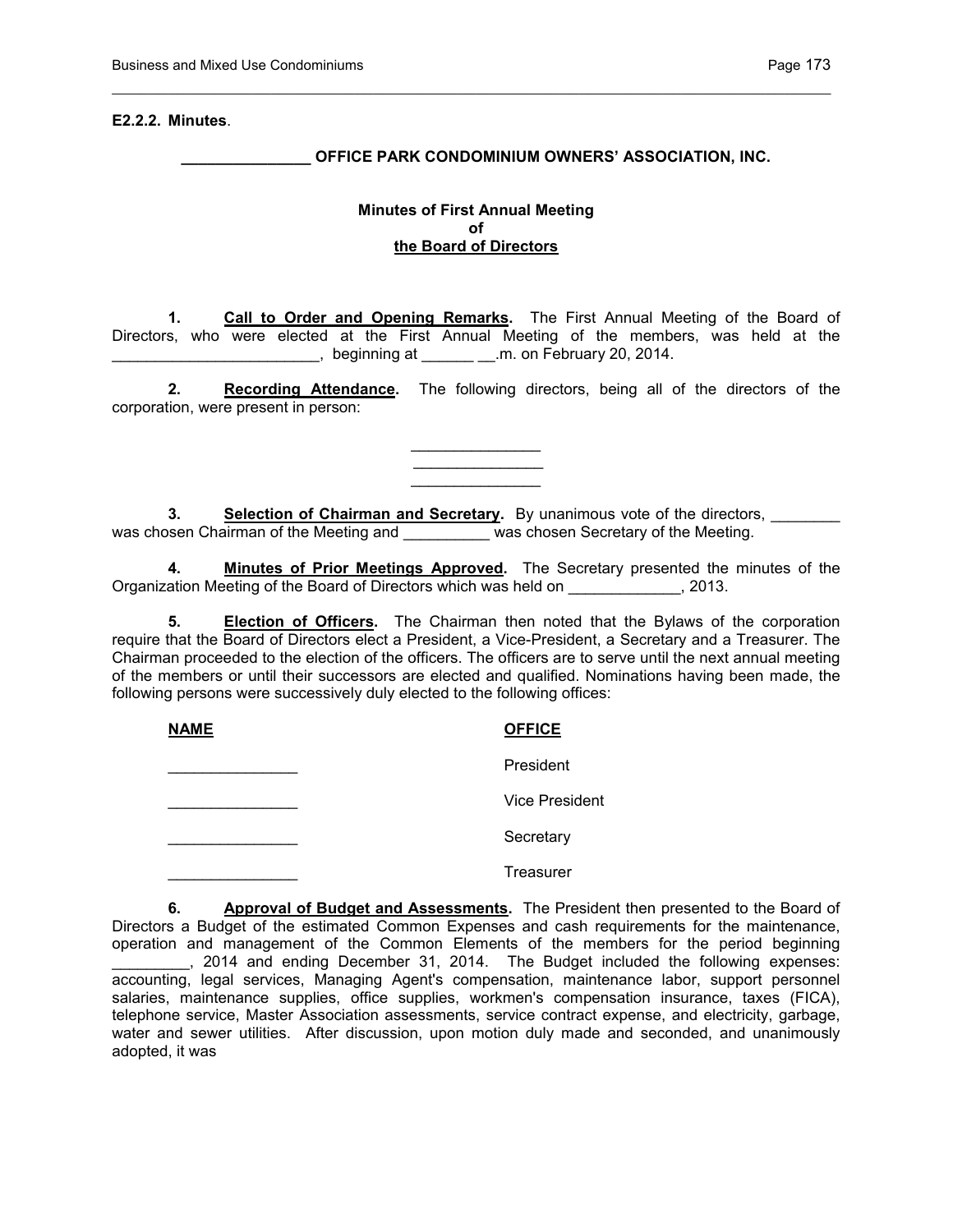RESOLVED, that the proposed estimated budget of Common Expenses of the members for the period beginning \_\_\_\_\_\_\_\_\_\_\_\_, 200\_ to \_\_\_\_\_\_\_\_\_\_, 200\_ be adopted as the Budget of the corporation and that the Secretary be directed to place a copy of the Budget in the minute book of the corporation as  $Exhibit A$  to the minutes of this meeting and that the Managing Agent forward a copy of the Budget to each Unit Owner together with a statement of such Unit Owner's proportionate share of the Common Expenses of the corporation for such period broken down into monthly assessments. Each such monthly assessment shall be due and payable by such Unit Owner on or before the first day of each month covered by the Budget.

 $\mathcal{L}_\mathcal{L} = \{ \mathcal{L}_\mathcal{L} = \{ \mathcal{L}_\mathcal{L} = \{ \mathcal{L}_\mathcal{L} = \{ \mathcal{L}_\mathcal{L} = \{ \mathcal{L}_\mathcal{L} = \{ \mathcal{L}_\mathcal{L} = \{ \mathcal{L}_\mathcal{L} = \{ \mathcal{L}_\mathcal{L} = \{ \mathcal{L}_\mathcal{L} = \{ \mathcal{L}_\mathcal{L} = \{ \mathcal{L}_\mathcal{L} = \{ \mathcal{L}_\mathcal{L} = \{ \mathcal{L}_\mathcal{L} = \{ \mathcal{L}_\mathcal{$ 

There being no further business, the meeting was thereupon adjourned at  $\ldots$ .m.

\_\_\_\_\_\_\_\_\_\_\_\_, Secretary

\_\_\_\_\_\_\_\_\_\_\_\_\_\_\_\_\_\_\_\_\_\_\_\_\_\_\_\_\_\_\_\_\_\_\_\_

APPROVED:

\_\_\_\_\_\_\_\_\_\_\_\_\_\_\_\_\_\_\_\_\_\_\_\_\_\_\_\_\_\_\_\_\_ President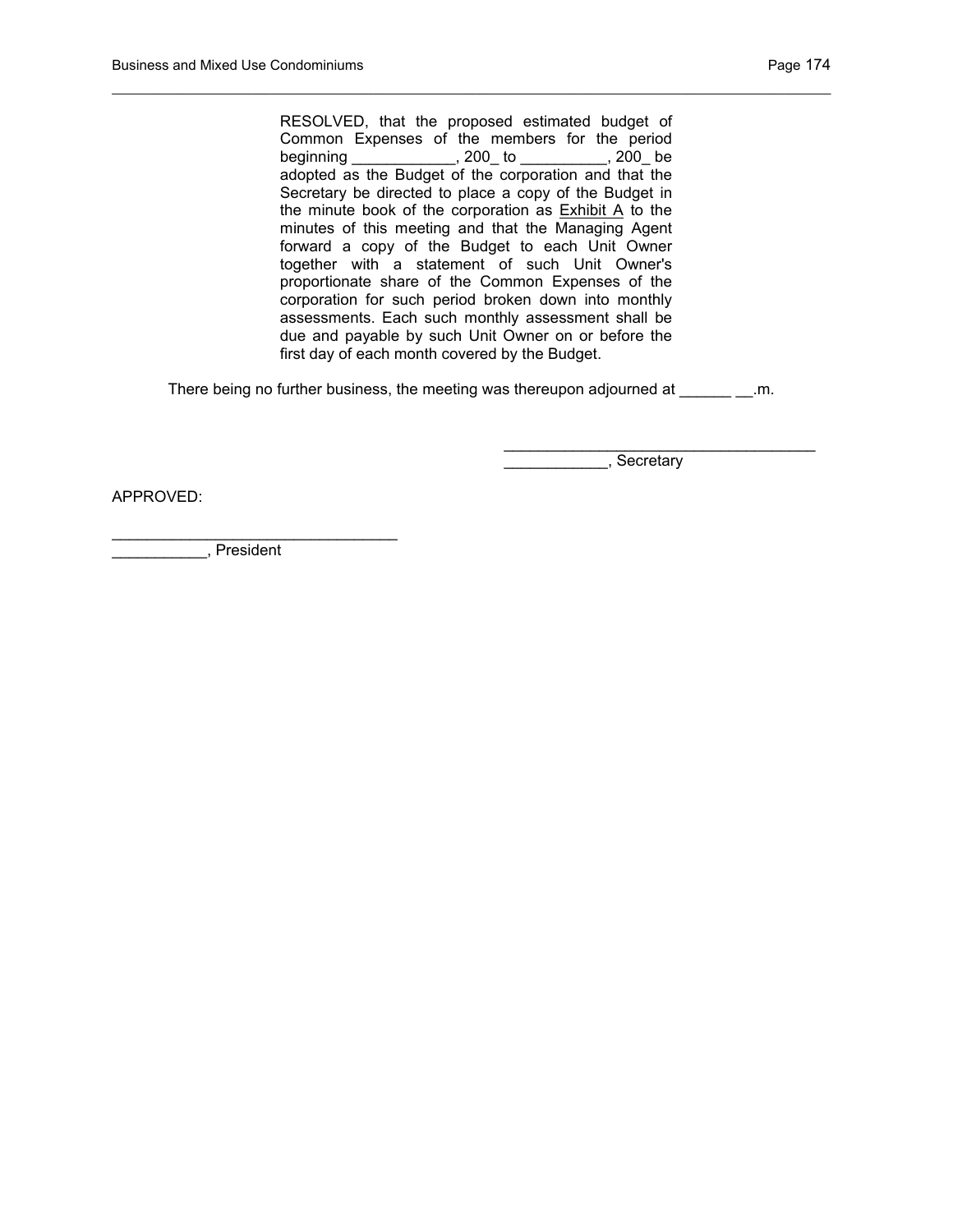### **E2.2.3. Agenda**.

# **OFFICE PARK CONDOMINIUM OWNERS' ASSOCIATION, INC.**

### **Agenda for First Annual Meeting of Board of Directors**

 $\mathcal{L}_\mathcal{L} = \{ \mathcal{L}_\mathcal{L} = \{ \mathcal{L}_\mathcal{L} = \{ \mathcal{L}_\mathcal{L} = \{ \mathcal{L}_\mathcal{L} = \{ \mathcal{L}_\mathcal{L} = \{ \mathcal{L}_\mathcal{L} = \{ \mathcal{L}_\mathcal{L} = \{ \mathcal{L}_\mathcal{L} = \{ \mathcal{L}_\mathcal{L} = \{ \mathcal{L}_\mathcal{L} = \{ \mathcal{L}_\mathcal{L} = \{ \mathcal{L}_\mathcal{L} = \{ \mathcal{L}_\mathcal{L} = \{ \mathcal{L}_\mathcal{$ 

- 1. Call to Order and Opening Remarks
- 2. Recording Attendance
- 3. Selection of Chairman and Secretary
- 4. Minutes of Prior Meetings Approved
- 5. Election of Officers
- 6. Approval of Budget and Assessments
- 7. Other Business
- 8. Adjournment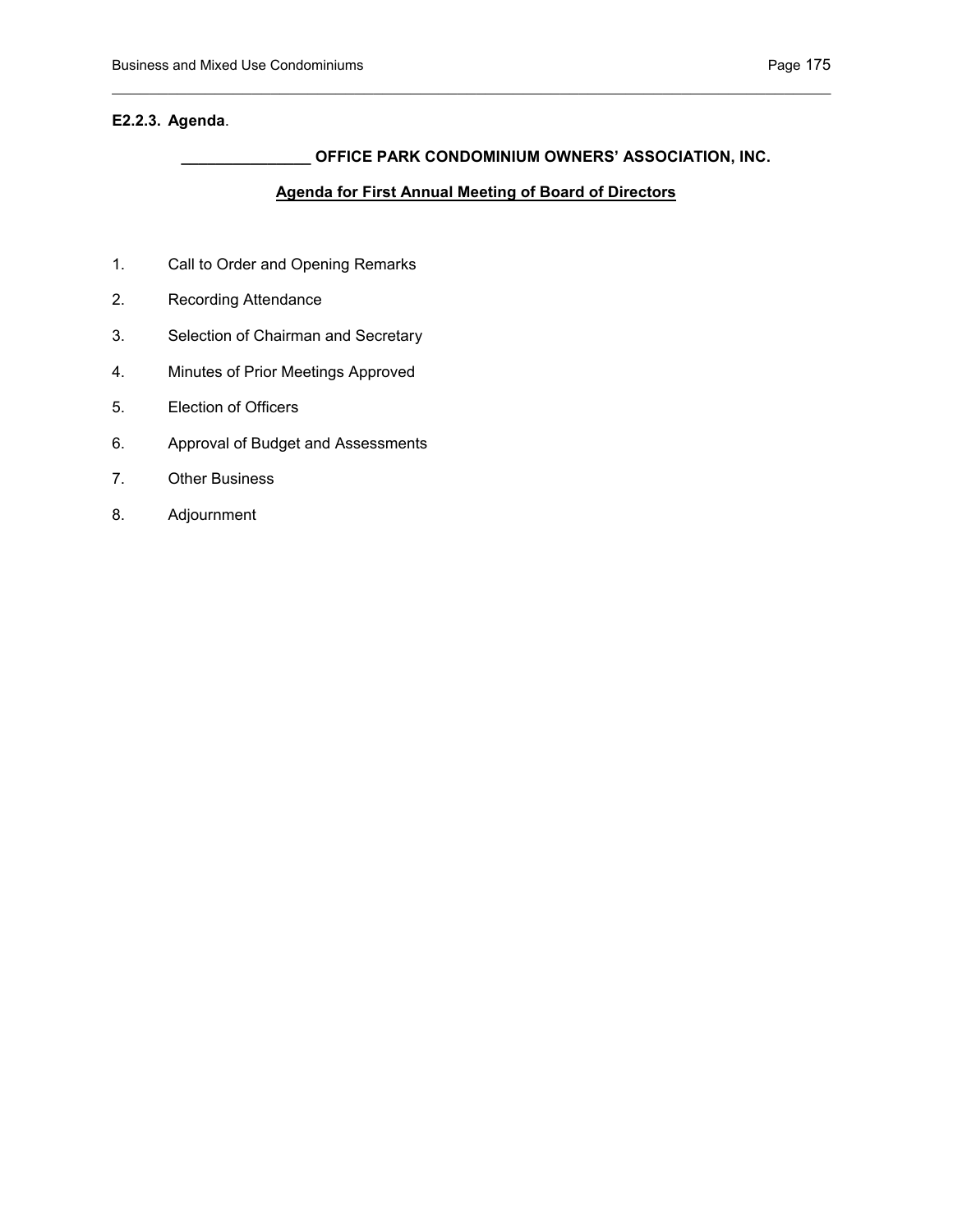#### **E3. Members' First Annual Meeting.**

#### **E3.1. Agenda**.

### **\_\_\_\_\_\_\_\_\_\_\_\_\_\_\_ OFFICE PARK CONDOMINIUM OWNERS' ASSOCIATION, INC.**

#### **Agenda for First Annual Meeting of Members**

 $\mathcal{L}_\mathcal{L} = \{ \mathcal{L}_\mathcal{L} = \{ \mathcal{L}_\mathcal{L} = \{ \mathcal{L}_\mathcal{L} = \{ \mathcal{L}_\mathcal{L} = \{ \mathcal{L}_\mathcal{L} = \{ \mathcal{L}_\mathcal{L} = \{ \mathcal{L}_\mathcal{L} = \{ \mathcal{L}_\mathcal{L} = \{ \mathcal{L}_\mathcal{L} = \{ \mathcal{L}_\mathcal{L} = \{ \mathcal{L}_\mathcal{L} = \{ \mathcal{L}_\mathcal{L} = \{ \mathcal{L}_\mathcal{L} = \{ \mathcal{L}_\mathcal{$ 

- 1. Call to Order and Opening Remarks
- 2. Recording Attendance
- 3. Presentation of Affidavit of Notice
- 4. Review of Certificate of Formation
- 5. Review of Bylaws
- 6. Ratification of Actions of Initial Directors and Minutes of Prior Meetings
- 7. Election of Directors
- 8. Review of Condominium Operation and Budget
- 9. Other Business
- 10. Adjournment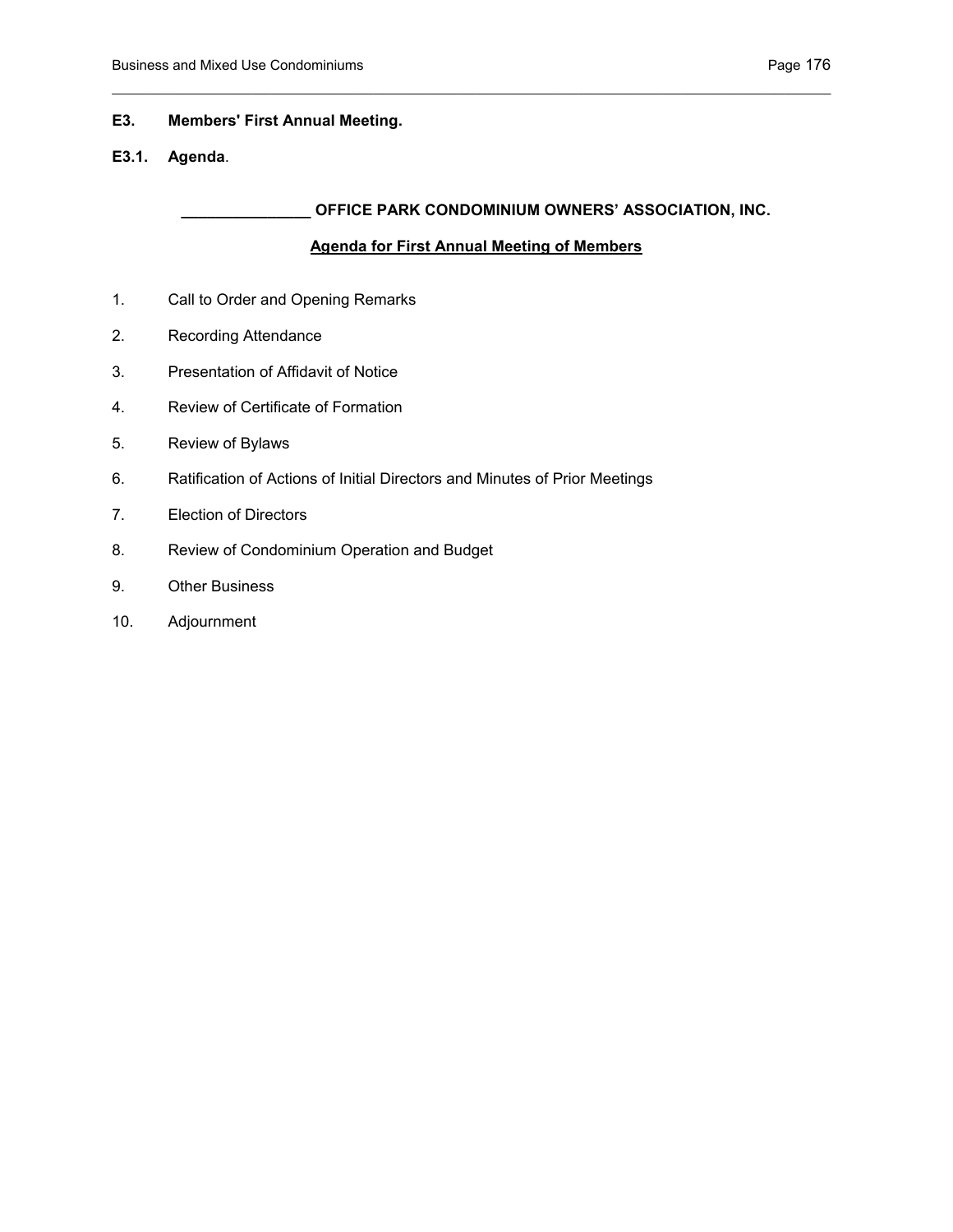#### **E3.2. Affidavit of Notice.**

#### **\_\_\_\_\_\_\_\_\_\_\_\_\_\_\_ OFFICE PARK CONDOMINIUM OWNERS' ASSOCIATION, INC.**

#### **Affidavit of Notice**

 $\mathcal{L}_\mathcal{L} = \{ \mathcal{L}_\mathcal{L} = \{ \mathcal{L}_\mathcal{L} = \{ \mathcal{L}_\mathcal{L} = \{ \mathcal{L}_\mathcal{L} = \{ \mathcal{L}_\mathcal{L} = \{ \mathcal{L}_\mathcal{L} = \{ \mathcal{L}_\mathcal{L} = \{ \mathcal{L}_\mathcal{L} = \{ \mathcal{L}_\mathcal{L} = \{ \mathcal{L}_\mathcal{L} = \{ \mathcal{L}_\mathcal{L} = \{ \mathcal{L}_\mathcal{L} = \{ \mathcal{L}_\mathcal{L} = \{ \mathcal{L}_\mathcal{$ 

THE STATE OF TEXAS

§ COUNTY OF \_\_\_\_\_\_\_\_\_\_\_\_\_\_\_

 $\frac{1}{2}$ , being duly sworn, deposes and says that she is President of  $\frac{1}{2}$ 

Office Park Condominium Owners' Association, Inc. (the "**Association**"), a Texas non-profit corporation; that on \_\_\_\_\_\_\_\_\_\_\_\_, 2014, he caused a notice of the annual members' meeting of the Association to be deposited in the United States Post Office in the City of \_\_\_\_\_\_, County of \_\_\_\_\_\_\_\_\_\_\_\_, State of Texas, in a sealed envelope, postage prepaid, addressed to each member of record of the Association at his last known post office address as the same appeared on the books of the Association as of the Close of business on \_\_\_\_\_\_\_\_\_\_\_\_\_\_\_\_\_, 2014.

SUBSCRIBED AND SWORN TO BEFORE ME this day of  $\qquad \qquad$  , 2014.

Notary Public, State of Texas

 $\mathcal{L}$  , we have the set of the set of the set of the set of the set of the set of the set of the set of the set of the set of the set of the set of the set of the set of the set of the set of the set of the set of the

 $\mathcal{L}_\text{max}$  , and the set of the set of the set of the set of the set of the set of the set of the set of the set of the set of the set of the set of the set of the set of the set of the set of the set of the set of the

\_\_\_\_\_\_\_\_\_\_\_\_\_\_\_\_\_\_\_\_\_\_\_\_\_\_\_\_\_\_\_\_\_\_\_\_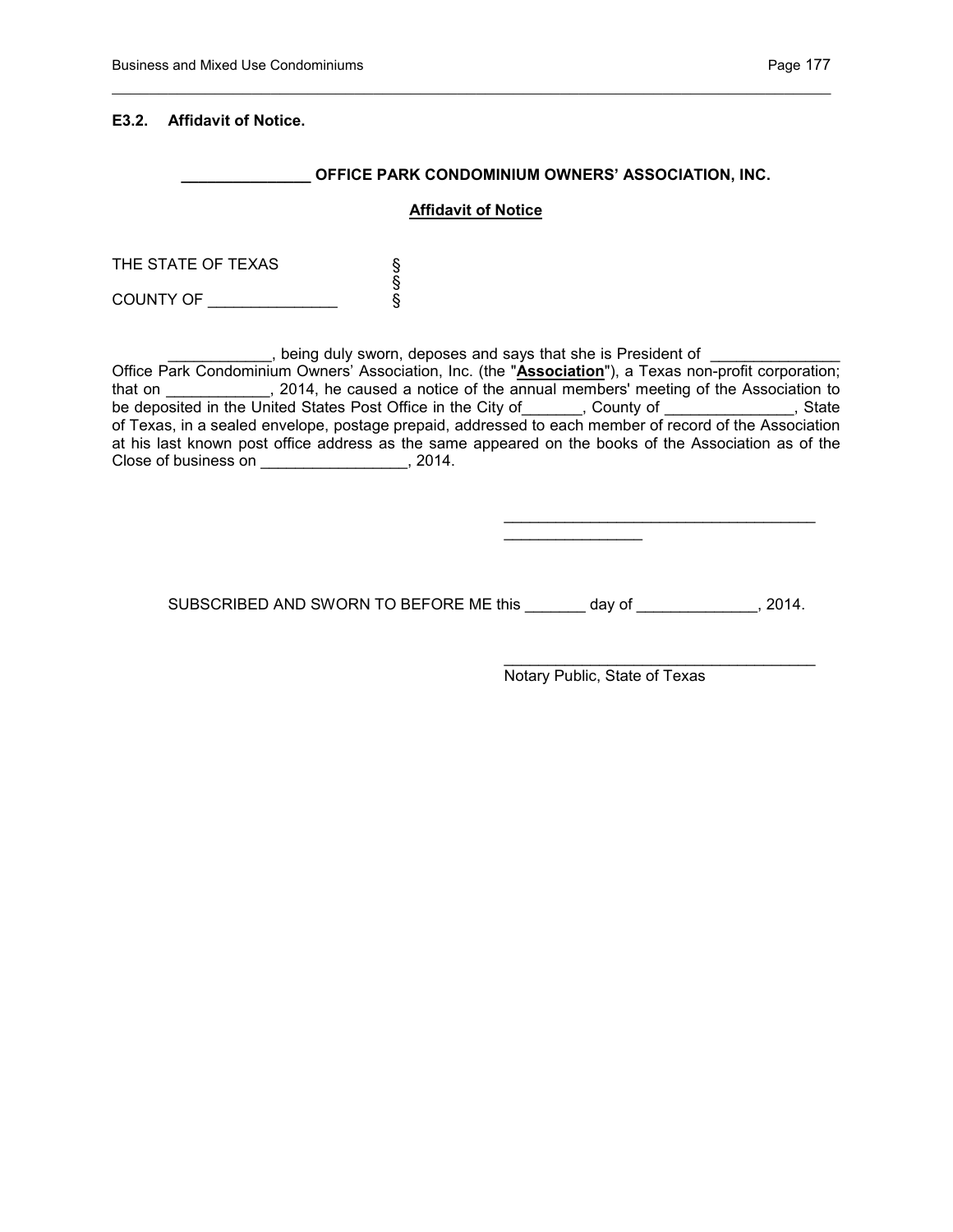#### **E3.3. List of Mortgagees**.

# **LIST OF MORTGAGEES ENTITLED TO NOTICE OF MEETINGS OF THE CONDOMINIUM OWNERS' ASSOCIATION**

 $\mathcal{L}_\mathcal{L} = \{ \mathcal{L}_\mathcal{L} = \{ \mathcal{L}_\mathcal{L} = \{ \mathcal{L}_\mathcal{L} = \{ \mathcal{L}_\mathcal{L} = \{ \mathcal{L}_\mathcal{L} = \{ \mathcal{L}_\mathcal{L} = \{ \mathcal{L}_\mathcal{L} = \{ \mathcal{L}_\mathcal{L} = \{ \mathcal{L}_\mathcal{L} = \{ \mathcal{L}_\mathcal{L} = \{ \mathcal{L}_\mathcal{L} = \{ \mathcal{L}_\mathcal{L} = \{ \mathcal{L}_\mathcal{L} = \{ \mathcal{L}_\mathcal{$ 

### **(See Section 7.7 of Declaration)**

| <u>UNIT NO.</u>           | <b>MORTGAGEE</b> | <b>ADDRESS</b> |
|---------------------------|------------------|----------------|
| 1                         |                  |                |
| $\boldsymbol{2}$          |                  |                |
| $\ensuremath{\mathsf{3}}$ |                  |                |
| $\overline{\mathbf{4}}$   |                  |                |
| $\sqrt{5}$                |                  |                |
| $\,6$                     |                  |                |
| $\overline{7}$            |                  |                |
| 8                         |                  |                |
| 9                         |                  |                |
| 10                        |                  |                |
| 11                        |                  |                |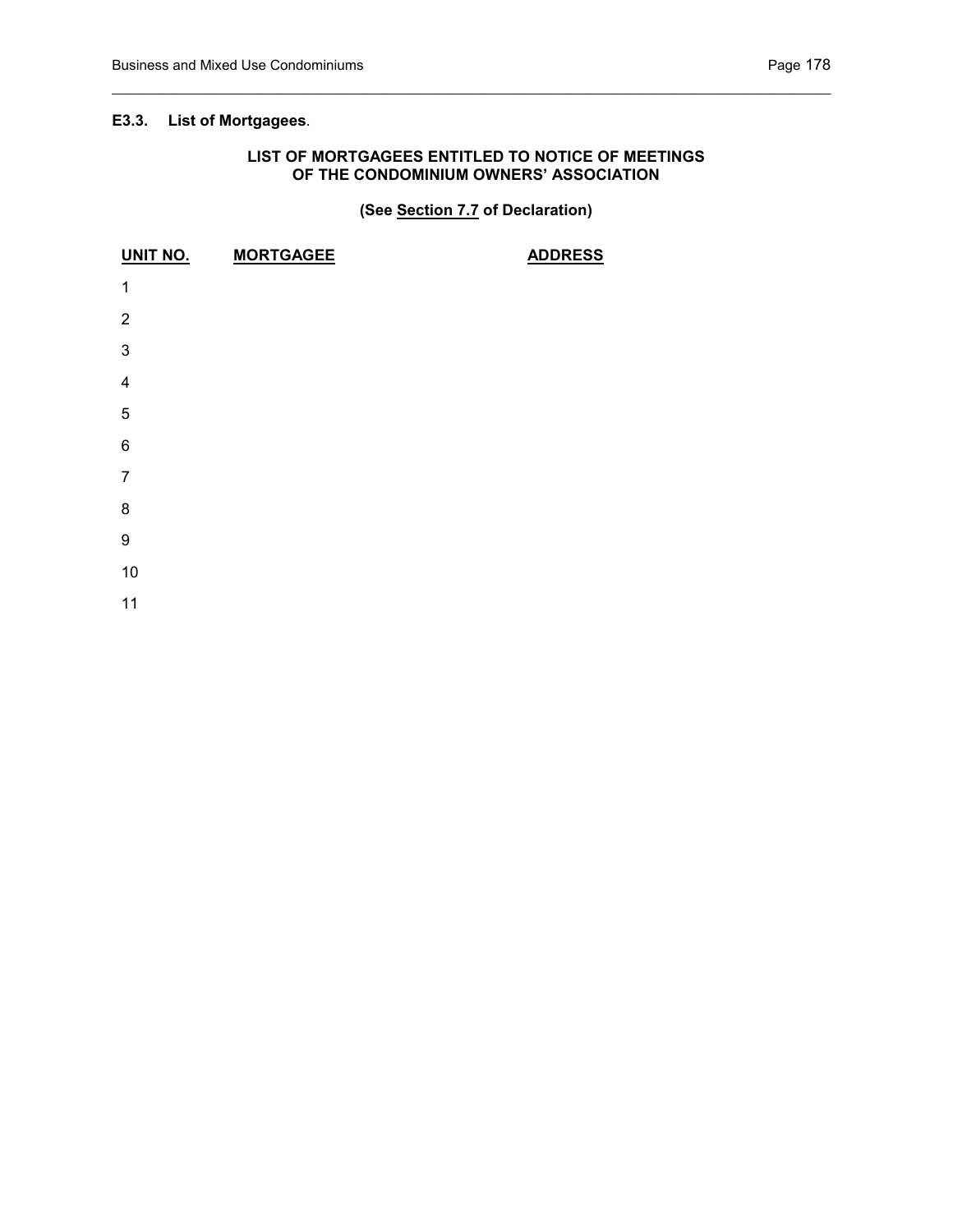#### **E.3.4 Minutes.**

#### **\_\_\_\_\_\_\_\_\_\_\_\_\_\_\_ OFFICE PARK CONDOMINIUM OWNERS' ASSOCIATION, INC.**

#### **Minutes of First Annual Meeting of the Members**

 $\mathcal{L}_\mathcal{L} = \{ \mathcal{L}_\mathcal{L} = \{ \mathcal{L}_\mathcal{L} = \{ \mathcal{L}_\mathcal{L} = \{ \mathcal{L}_\mathcal{L} = \{ \mathcal{L}_\mathcal{L} = \{ \mathcal{L}_\mathcal{L} = \{ \mathcal{L}_\mathcal{L} = \{ \mathcal{L}_\mathcal{L} = \{ \mathcal{L}_\mathcal{L} = \{ \mathcal{L}_\mathcal{L} = \{ \mathcal{L}_\mathcal{L} = \{ \mathcal{L}_\mathcal{L} = \{ \mathcal{L}_\mathcal{L} = \{ \mathcal{L}_\mathcal{$ 

**1. Call to Order and Opening Remarks.** The First Annual Meeting of the members of Office Park Condominium Owners' Association, Inc. was held at \_\_\_\_\_\_ \_\_\_.m. on  $\overline{a}$ , 2014.

**2. Recording Attendance.** The President,\_\_\_\_\_\_\_\_\_\_\_, directed the Secretary to record the attendance of the members. The Secretary then made a list of all members present in person or by proxy. The Secretary determined that a quorum of members were present. The President directed the Secretary to incorporate the list of members present in person or by proxy as Exhibit A to the minutes of the meeting.

**3. Presentation of Affidavit of Notice.** The President presented her Affidavit of Notice that she had caused notice of the meeting to be timely sent to each member at his last known post office address as the same appeared on the books of the corporation as of the close of business on \_\_\_\_\_\_\_\_\_\_\_\_\_\_\_, 2014. The President directed that the original of such Affidavit be placed in the minute book of the corporation.

**4. Review of Certificate of Formation.** The President submitted to the meeting the Certificate of Formation of the corporation, to which a duplicate original of the Certificate of Formation was affixed. She announced that a duplicate original of the Certificate of Formation had been approved by and filed in the Office of the Secretary of State of Texas on the  $\frac{th}{d}$  day of  $\frac{1}{2013}$ .

**5. Presentation of Minute Book and Ratification of Actions of Initial Directors and Minutes of Prior Meetings.** The President then presented the minute book of the corporation to the members and noted that it contained the Certificate of Formation, with the Certificate of Formation attached, and the minutes of the Organization Meeting of the Board of Directors, which was held on \_\_\_\_\_\_\_\_\_\_\_\_, 2013 and the Minutes of Meetings of the Board of Directors held on \_\_\_\_\_\_\_\_\_\_\_\_\_\_\_\_,

2013.

**6. Review of Bylaws.** The President presented to the meeting the initial Bylaws and Rules and Regulations for the regulation of the affairs of the corporation that were adopted by the Board of Directors at its organization meeting.

**7. Election of Directors.** The President then noted that the Bylaws required the corporation to elect three directors to succeed the initial directors whose terms expire as of the First Annual Meeting of the Members. Nominations having been made, the following persons were successively duly elected to the Board of Directors:

> $\frac{1}{2}$  $\frac{1}{2}$  $\mathcal{L}_\text{max}$

**8. Discussions and Other Business.** The President then reviewed the operation and maintenance of the Common Elements. The President opened the floor for discussion concerning the development of the Condominium Project and the maintenance and operation of the Common Elements. The following maters were discussed: \_\_\_\_\_\_\_\_\_\_\_\_\_\_\_\_\_\_\_\_\_\_\_\_\_\_\_\_\_\_\_\_\_\_.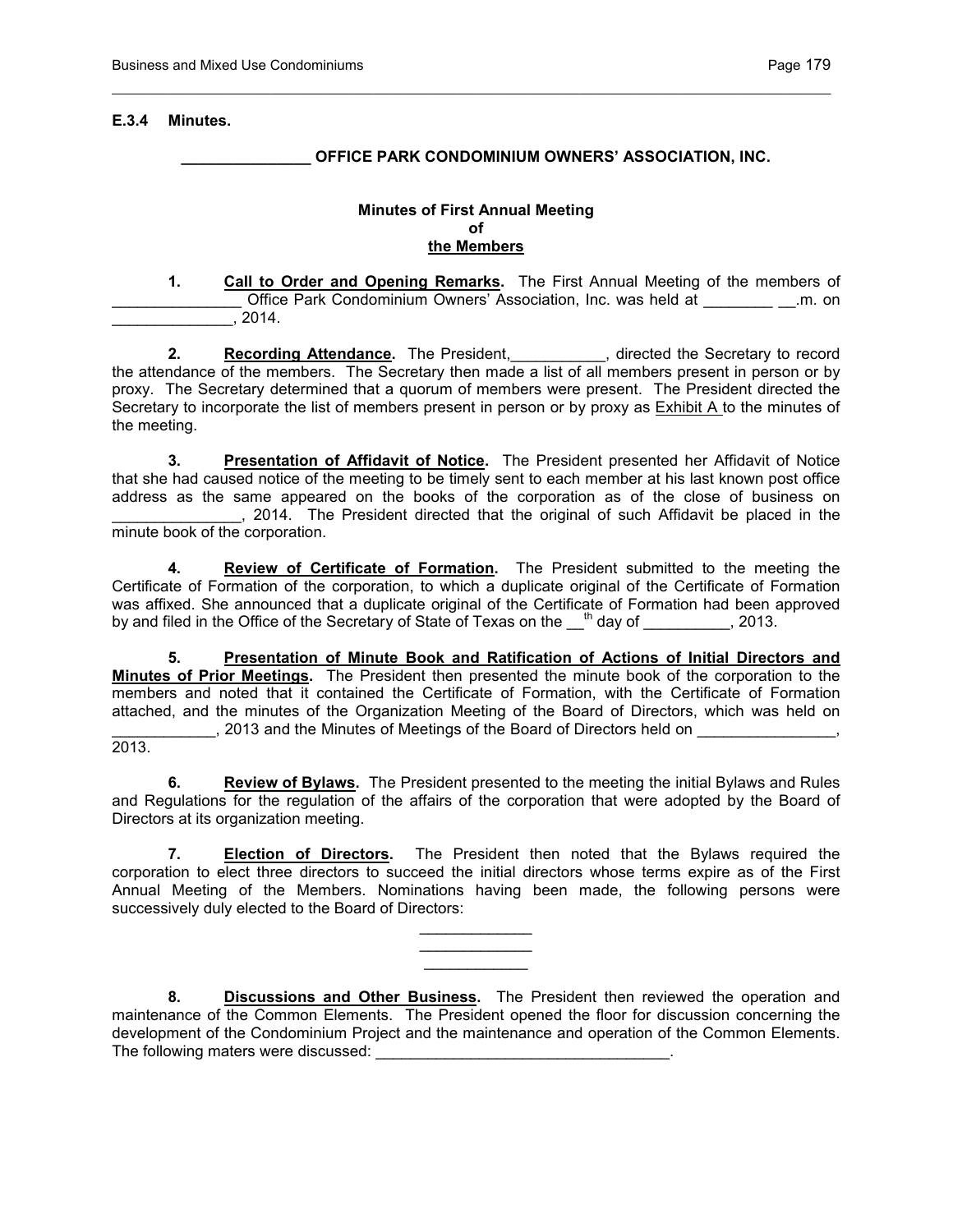**9. Adjournment.** There being no further business, the meeting was thereupon adjourned at \_\_\_\_\_\_\_ \_\_\_\_.m.

 $\mathcal{L}_\mathcal{L} = \{ \mathcal{L}_\mathcal{L} = \{ \mathcal{L}_\mathcal{L} = \{ \mathcal{L}_\mathcal{L} = \{ \mathcal{L}_\mathcal{L} = \{ \mathcal{L}_\mathcal{L} = \{ \mathcal{L}_\mathcal{L} = \{ \mathcal{L}_\mathcal{L} = \{ \mathcal{L}_\mathcal{L} = \{ \mathcal{L}_\mathcal{L} = \{ \mathcal{L}_\mathcal{L} = \{ \mathcal{L}_\mathcal{L} = \{ \mathcal{L}_\mathcal{L} = \{ \mathcal{L}_\mathcal{L} = \{ \mathcal{L}_\mathcal{$ 

 $\mathcal{L}_\text{max}$  , and the set of the set of the set of the set of the set of the set of the set of the set of the set of the set of the set of the set of the set of the set of the set of the set of the set of the set of the \_\_\_\_\_\_\_\_\_\_\_\_\_\_\_, Secretary

APPROVED:

\_\_\_\_\_\_\_\_\_\_\_\_\_\_\_\_\_\_\_\_\_\_\_\_\_\_\_\_\_\_\_\_\_ \_\_\_\_\_\_\_\_\_\_\_\_\_\_\_\_\_\_, President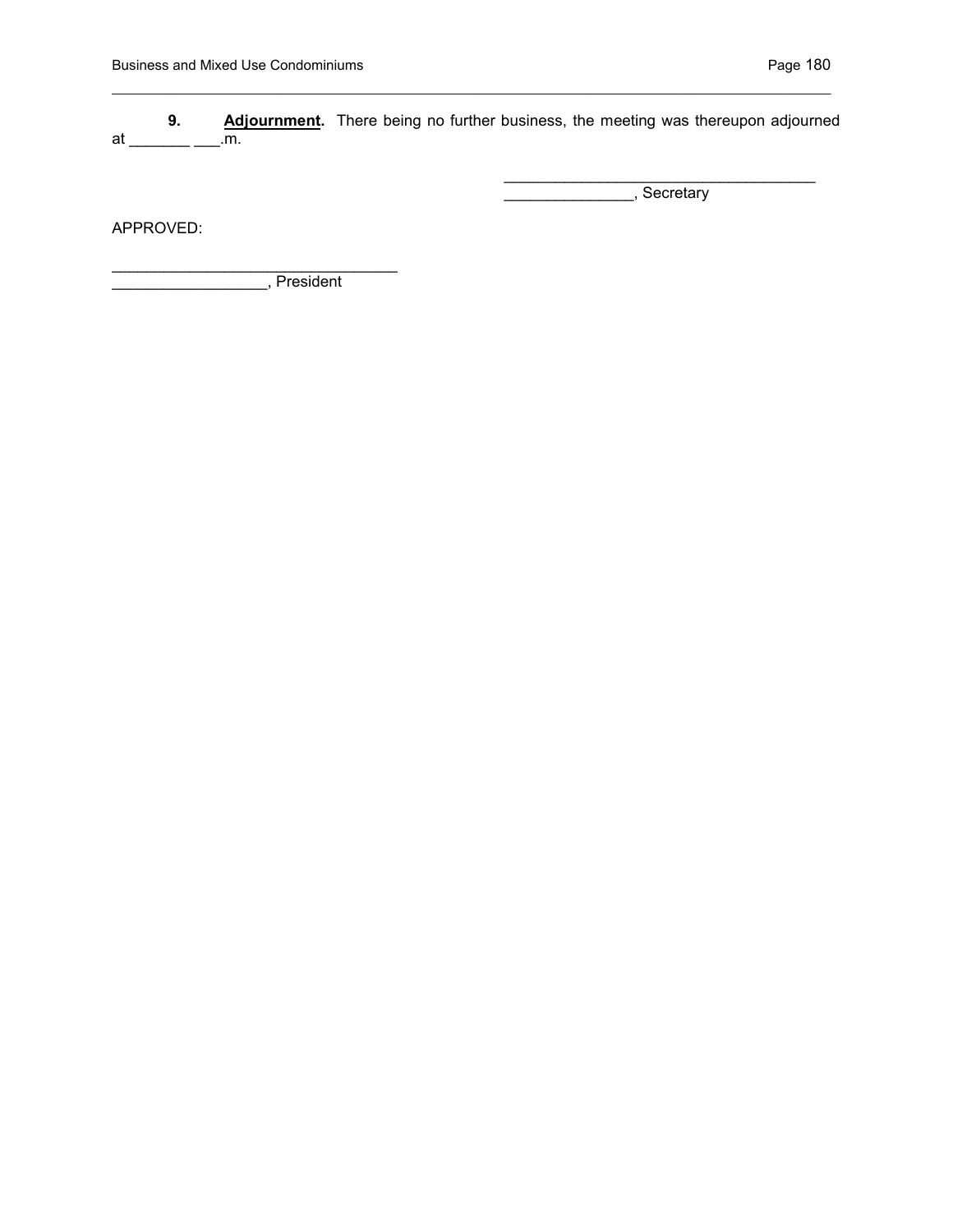# **E4. Management Agreement.**

#### **MANAGEMENT AGREEMEN**T

 $\mathcal{L}_\mathcal{L} = \{ \mathcal{L}_\mathcal{L} = \{ \mathcal{L}_\mathcal{L} = \{ \mathcal{L}_\mathcal{L} = \{ \mathcal{L}_\mathcal{L} = \{ \mathcal{L}_\mathcal{L} = \{ \mathcal{L}_\mathcal{L} = \{ \mathcal{L}_\mathcal{L} = \{ \mathcal{L}_\mathcal{L} = \{ \mathcal{L}_\mathcal{L} = \{ \mathcal{L}_\mathcal{L} = \{ \mathcal{L}_\mathcal{L} = \{ \mathcal{L}_\mathcal{L} = \{ \mathcal{L}_\mathcal{L} = \{ \mathcal{L}_\mathcal{$ 

# **BETWEEN**

# **\_\_\_\_\_\_\_\_\_\_\_ OFFICE PARK CONDOMINIUM OWNER'S ASSOCIATION, INC.**

**\_\_\_\_\_\_\_\_\_\_\_**

**AND**

**Dated: \_\_\_\_\_\_\_\_\_\_\_\_\_, 2013**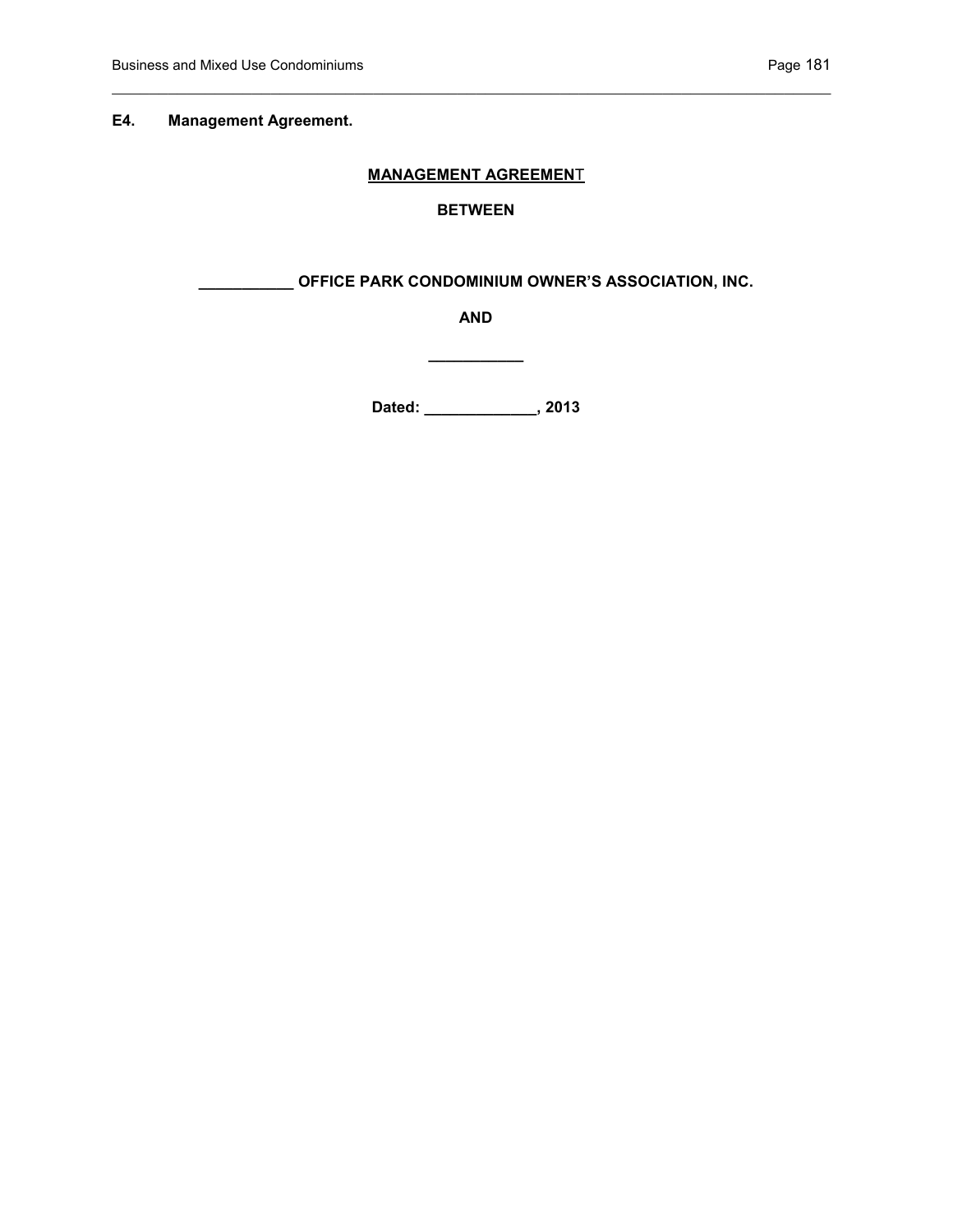# **TABLE OF CONTENTS**

| А. |                  |           |
|----|------------------|-----------|
|    | 1.               |           |
|    | 2.               |           |
|    | 3.               |           |
| В. |                  | Agreement |
|    | 1.               |           |
|    | 2.               |           |
|    | 3.               |           |
|    |                  | 3.1       |
|    |                  | 3.2       |
|    |                  | 3.3       |
|    |                  | 3.4       |
|    | $\overline{4}$ . |           |
|    |                  | 4.1       |
|    |                  | 4.2       |
|    |                  | 4.3       |
|    |                  | 4.4       |
|    |                  | 4.5       |
|    |                  | 4.6       |
|    |                  | 4.7       |
|    |                  | 4.8       |
|    |                  | 4.9       |
|    | 5.               |           |
|    |                  | 5.1       |
|    |                  | 5.2       |
|    |                  | 5.3       |
|    |                  | 5.4       |
|    |                  | 5.5       |
|    | 6.               |           |
|    |                  | 6.1       |
|    | 7.               |           |
|    |                  | 7.1       |
|    |                  | 7.2       |
|    |                  | 7.3       |
|    | 8.               |           |
|    |                  | 8.1       |
|    |                  | 8.2       |
|    |                  | 8.3       |
|    |                  | 8.4       |
|    |                  | 8.5       |
|    | 9.               |           |
|    |                  | 9.1       |
|    |                  | 9.2       |
|    |                  | 9.3       |
|    | 10.              |           |
|    |                  | 10.1      |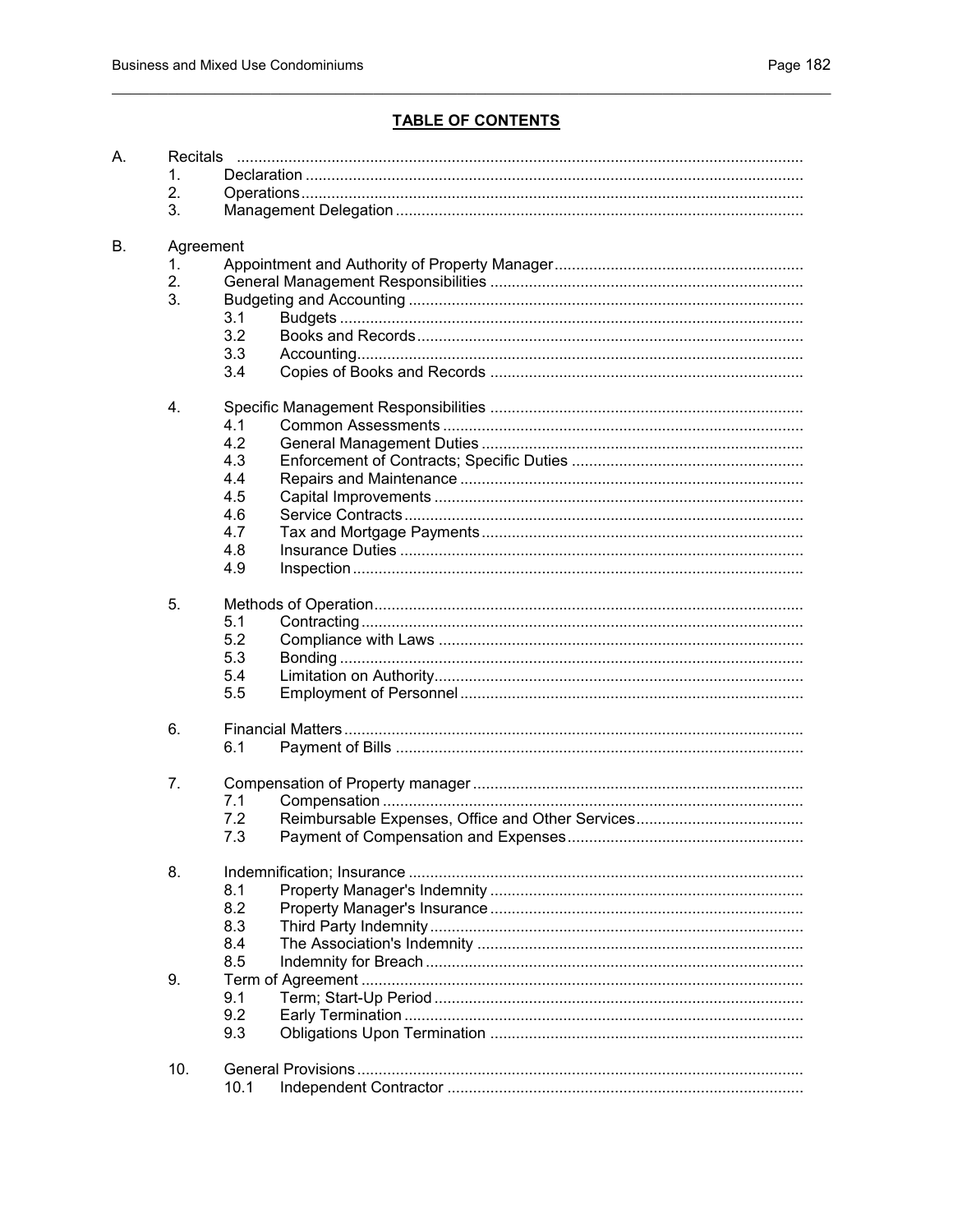| 10.2  |  |
|-------|--|
| 10.3  |  |
| 10.4  |  |
| 10.5  |  |
| 10.6  |  |
| 10.7  |  |
| 10.8  |  |
| 10.9  |  |
| 10.10 |  |
| 10.11 |  |
| 10.12 |  |
| 10.13 |  |
| 10.14 |  |
| 10.15 |  |
| 10.16 |  |
| 10.17 |  |
|       |  |

# **EXHIBITS**

| SCHEDULE 1  | MANAGEMENT FEE AND COMPENSATION |
|-------------|---------------------------------|
| SCHEDULE 2  | NON-REIMBURSABLE PERSONNEL      |
| EXHIBIT "A" | DESCRIPTION OF LAND             |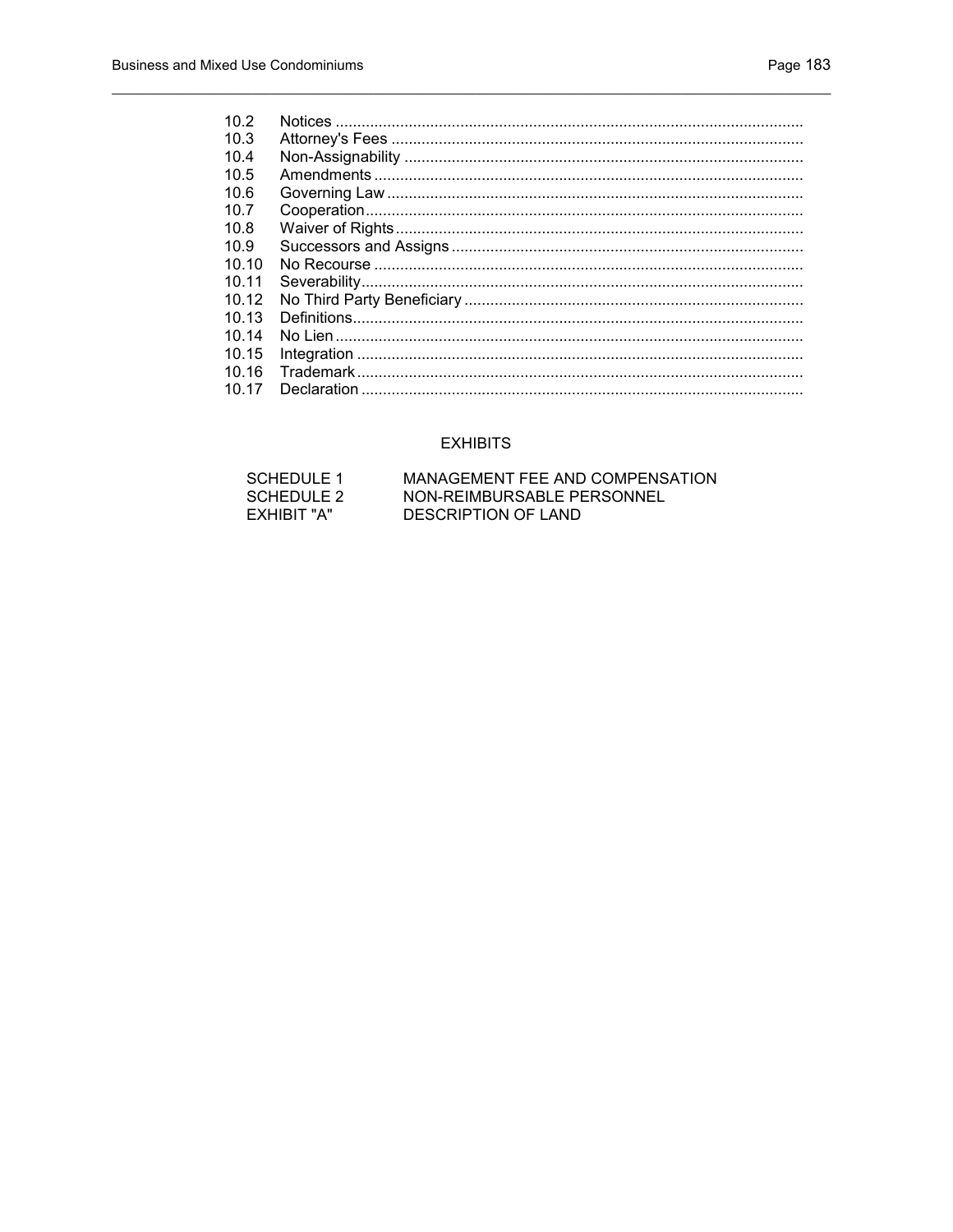# **MANAGEMENT AGREEMENT**

 $\mathcal{L}_\mathcal{L} = \{ \mathcal{L}_\mathcal{L} = \{ \mathcal{L}_\mathcal{L} = \{ \mathcal{L}_\mathcal{L} = \{ \mathcal{L}_\mathcal{L} = \{ \mathcal{L}_\mathcal{L} = \{ \mathcal{L}_\mathcal{L} = \{ \mathcal{L}_\mathcal{L} = \{ \mathcal{L}_\mathcal{L} = \{ \mathcal{L}_\mathcal{L} = \{ \mathcal{L}_\mathcal{L} = \{ \mathcal{L}_\mathcal{L} = \{ \mathcal{L}_\mathcal{L} = \{ \mathcal{L}_\mathcal{L} = \{ \mathcal{L}_\mathcal{$ 

This Management Agreement (the "**Agreement**") is effective as of \_\_\_\_\_\_\_\_\_\_\_\_, 2014, by and between **Exas Condominium Owners' Association, Inc., a Texas non-profit** corporation (hereinafter referred to as the "**Association**"), and \_\_\_\_\_\_\_\_\_\_\_, a Texas corporation (hereinafter referred to as "**Property Manager**"), with respect to the following:

# **A. RECITALS**

**1. Declaration**. The Association was created under the Declaration of Covenants, Conditions and Restrictions for **Exercise Conserverse Park, A Condominium (the "Declaration**") to have and exercise the rights and duties and to perform on behalf of, and as agent for, the owners of suites within Office Park, A Condominium (the "**Property**") the functions set forth in the Declaration which include, without limitation, the maintenance of certain portions of \_\_\_\_\_\_\_\_\_\_\_\_\_ Office Park, A Condominium and the assessing, collecting and disbursing of assessments as provided in the Declaration.

**2. Operations**. The Declaration provides the Association acting by and through as Board of Directors may employ independent consultants or independent contractors to manage the day-to-day operations of the Association and the Property.

**3. Management Delegation**. The Association desires to engage Property Manager to manage and operate the Property, and Property Manager desires to accept such engagement upon the terms set forth herein.

# **B. AGREEMENT**

NOW, THEREFORE, in consideration of the foregoing recitals and the mutual promises and covenants contained herein, the Association and Property Manager agree as follows:

**1. Appointment and Authority of Property Manager**.On the terms and conditions hereinafter set forth including the attached Schedules and Exhibit, the Association hereby appoints Property Manager, on an exclusive basis, to manage and operate the Property in accordance herewith, and Property Manager hereby accepts such appointment.

**2. General Management Responsibilities**. Subject to the Operating and Capital Budgets, Property Manager shall be responsible for the operation of the Property and for providing complete property management services (hereinafter called the "**Work**") at the Property. Such Work shall include, without limitation, the obligation to determine, allocate and collect Common Assessments (as defined in the Declaration), manage, advise, supervise, direct and coordinate the maintenance, repair, and operation of the Property and equipment therein and adjacent walkways, sidewalks and common areas designated by the Association and to purchase all supplies, materials, and parts and to hire and discharge Property Manager's employees, suppliers, materialmen and subcontractors.

### **3. Budgeting and Accounting**.

**3.1 Budgets**. Property Manager shall prepare and submit to the Association for the Association's approval as soon as possible after the Commencement Date hereof, a pro forma operating budget and forecast of income and expenses for the Property ("**Operating Budget**") and a budget of Property capital expenditures ("**Capital Budget**") for the operation, repair and maintenance of the Property for the first calendar year. Thereafter, such proposed annual budgets shall be delivered to the Association for approval on or before November 1 of each subsequent year. The budgets will include, without limitation, anticipated capital improvements and major operating expenses for the calendar year Such budgets as so approved by the Association (herein collectively, "**Approved Budget**") shall provide sufficient funds for the promotion, operation, repair and maintenance of the Property.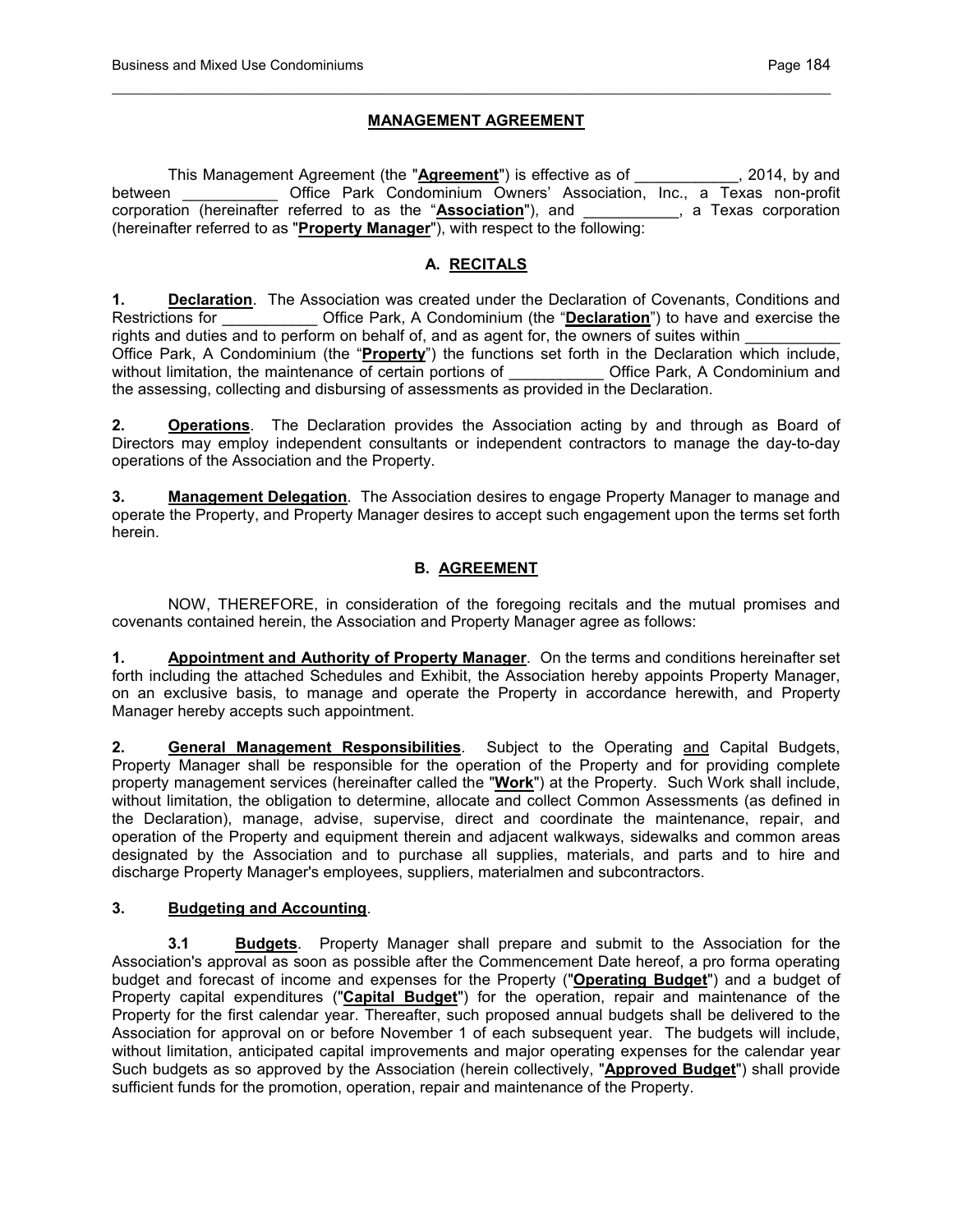Once approved by the Association, Property Manager shall implement the Approved Budget, and shall be authorized without the need of further approvals to make the expenditures and incur the obligations provided for in such Approved Budget. If the parties hereto fail to agree upon an Operating Budget for any subsequent calendar year prior to the commencement thereof, then pending final approval by the Association, Property Manager shall continue to manage and operate the Property in accordance with the Approved Budget for the previous calendar year.

 $\mathcal{L}_\mathcal{L} = \{ \mathcal{L}_\mathcal{L} = \{ \mathcal{L}_\mathcal{L} = \{ \mathcal{L}_\mathcal{L} = \{ \mathcal{L}_\mathcal{L} = \{ \mathcal{L}_\mathcal{L} = \{ \mathcal{L}_\mathcal{L} = \{ \mathcal{L}_\mathcal{L} = \{ \mathcal{L}_\mathcal{L} = \{ \mathcal{L}_\mathcal{L} = \{ \mathcal{L}_\mathcal{L} = \{ \mathcal{L}_\mathcal{L} = \{ \mathcal{L}_\mathcal{L} = \{ \mathcal{L}_\mathcal{L} = \{ \mathcal{L}_\mathcal{$ 

**3.2 Books and Records**. Property Manager shall maintain proper, adequate and separate books and records for the Property, with sufficient supporting documentation to ensure that all entries in the books and records are accurate and complete and in a manner consistent with the obligations of property managers of properties comparable to the Property. The Association and its representatives shall have the right of access to audit and inspect all books and records maintained by Property Manager with respect to the Property.

**3.3 Accounting**. Upon request, monthly statements of operation of the Property shall be provided to the Association within 30 days after each month hereunder and shall show matters pertaining to the management, operation and maintenance of the Property during the preceding month. Within 60 days after the end of each calendar year during the Term, Property Manager shall provide the Association with an annual report, which includes the operating expenses and taxes of the Property.

**3.4 Copies of Books and Records**. Property Manager shall maintain, and shall supply to the Association and any member of the Association upon request the following:

- a. Detailed disbursement records
- b. Paid invoices;
- c. Supporting documentation for payroll, payroll taxes and employee benefits; and
- d. Vouchers, statements and records from all independent contractors engaged by Property Manager.

**4. Specific Management Responsibilities**.Without limiting the generality of Article 2, Property Manager shall use and furnish its skill and judgment in performing the following specific functions:

**4.1 Common Assessments**. Property Manager shall be responsible for determining, allocating and collecting Common Assessments, as required in the Declaration. All Common Assessments shall remain the property of the Association and shall be expended by Property Manager on behalf of the Association only for the specific purposes indicated in the Approved Budget or otherwise authorized by this Agreement or the Association. No profit, gain or other benefit is to be derived by Property Manager from the Common Assessments, but instead, such funds shall be expended by Property Manager only as agent for the Association. All services contemplated to be paid from the Common Assessments shall be obtained by Property Manager on behalf of the Association and Common Assessments shall be used for the payment of expenses incurred by the Property Manager on behalf of the Association. Upon termination of this Agreement, all Common Assessments held at that time by Property Manager shall be returned to the Association.

**4.2 General Management Duties**. Property Manager shall manage the Property in an efficient and businesslike manner having due regard for the physical condition of the Property and the status of completion of the construction of the Property. Property Manager, through its employees and independent contractors, shall supply complete operational services for the Property. Property Manager shall also prosecute property tax appeals on behalf of the Association, at the Association's cost. Property Manager shall commence performance of its duties hereunder on the term Commencement Date, as defined in Section 10.1.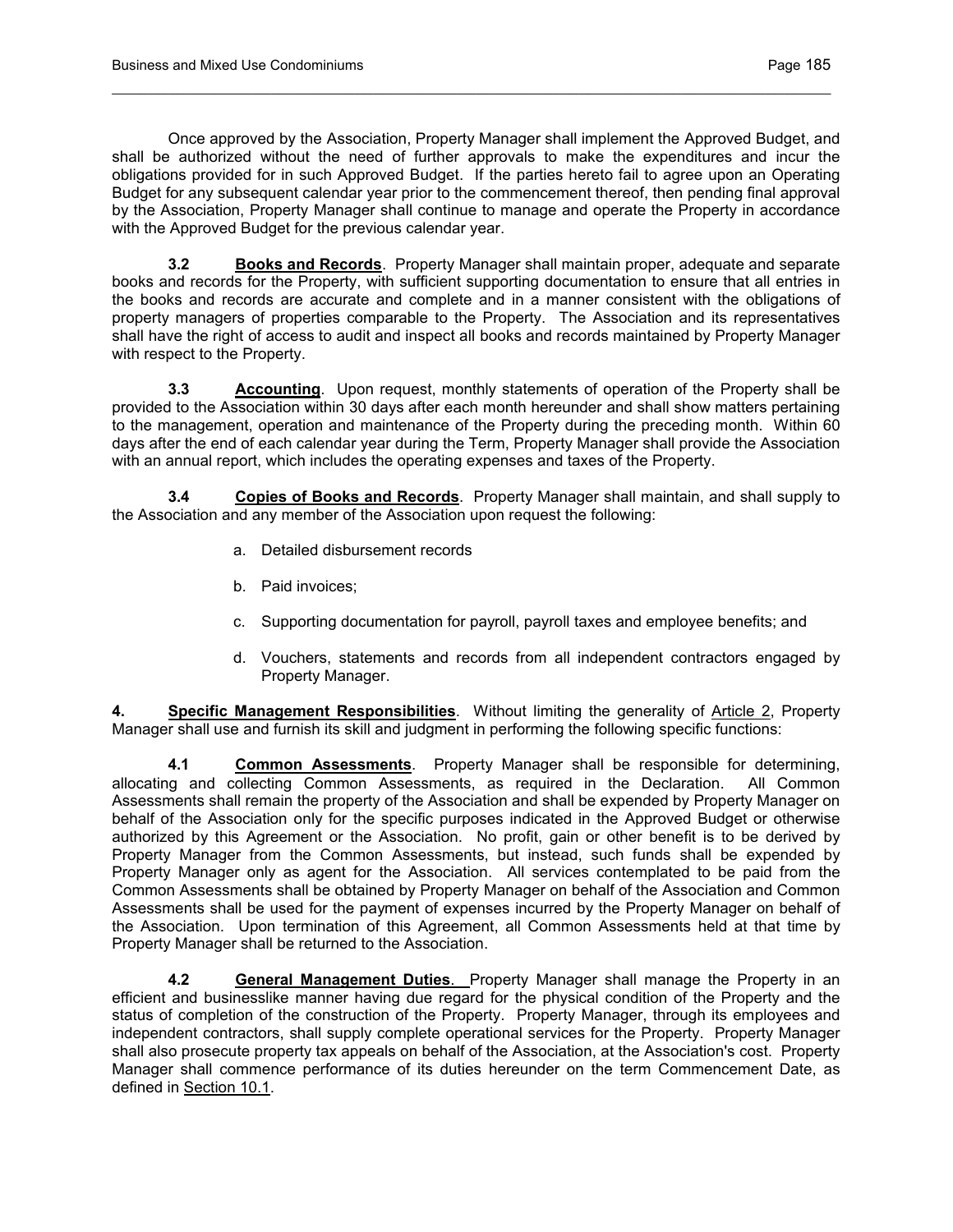### **4.3 Enforcement of Contracts; Specific Duties**.

a. Property Manager shall use reasonable efforts to secure from persons working on the Property any certificates of insurance, and renewals thereof, required to be furnished by the terms of contracts.

 $\mathcal{L}_\mathcal{L} = \{ \mathcal{L}_\mathcal{L} = \{ \mathcal{L}_\mathcal{L} = \{ \mathcal{L}_\mathcal{L} = \{ \mathcal{L}_\mathcal{L} = \{ \mathcal{L}_\mathcal{L} = \{ \mathcal{L}_\mathcal{L} = \{ \mathcal{L}_\mathcal{L} = \{ \mathcal{L}_\mathcal{L} = \{ \mathcal{L}_\mathcal{L} = \{ \mathcal{L}_\mathcal{L} = \{ \mathcal{L}_\mathcal{L} = \{ \mathcal{L}_\mathcal{L} = \{ \mathcal{L}_\mathcal{L} = \{ \mathcal{L}_\mathcal{$ 

b. Property Manager shall enforce, in a non-discriminatory manner, the Rules and Regulations from time to time established by the Association.

**4.4 Repairs and Maintenance**. Property Manager shall, in the name of and at the expense of the Association, keep the Common Areas of the Property in a clean condition, and make or cause to be made such ordinary maintenance, repairs and alterations as Property Manager may deem advisable or necessary, or as the Association may direct, subject to and within the limitations of the Approved Budget. Such duties shall include, without limitation, repairs and maintenance of sidewalks and common areas, landscaping and such other normal maintenance and repair work as may be necessary or desirable, maintenance, repair and operation of the Common Areas and of Landscaping in the Common Areas.

**4.5 Capital Improvements**. Property Manager shall, in the name of and at the expense of the Association, make or cause to be made such capital improvements to the Property as are included in the Approved Budget or are otherwise approved by the Association.

**4.6 Service Contracts**. Property Manager shall as directed, in the name of and at the expense of the Association, contract for those utilities and other operation and maintenance services which Property Manager or the Association shall deem advisable; provided that, unless otherwise approved in writing (i) no service contract shall be for a term exceeding one year and (ii) each service contract shall be terminable upon not more than 30 days' notice without cause, without the prior written approval of the Association. Upon request of the Association, all service contracts shall be subject to the Association's prior approval and to satisfaction of such conditions as the Association may impose.

**4.7 Tax and Mortgage Payments**. If requested by the Association, Property Manager shall obtain, verify and pay as an association expense all bills for payments due under all mortgages, real estate, personal property and improvement Common Assessments with respect to the Property and the Association's personal property located therein. In such event, all such expenses shall be included in the Approved Budget for the Property. Property Manager shall cooperate with any consultant retained by the Association to lower or minimize taxes, and recommend to the Association either payment or appeal of such taxes as Property Manager deems appropriate.

**4.8 Insurance Duties**. Property Manager shall notify the Association's general liability insurance carrier and the Association at once of any personal injury or property damage known to Property Manager or claimed by any tenant or third party on or with respect to the Property, and forward to the insurance carrier (with copies to the Association) any summons, subpoena, or other like documents served upon Property Manager which relate to actual or alleged potential liability of the Association, Property Manager, or the Property. Property Manager shall notify the Association of any fire or other casualty to the Property and, in the case of any serious fire or other material damage to the Property, telephone notice thereof to the Association's insurance agent at once so that an insurance adjuster may view the damage before repairs are started.

**4.9 Inspection**. Property Manager shall permit and facilitate inspection of the Work by the Association and its representatives and public authorities at all times.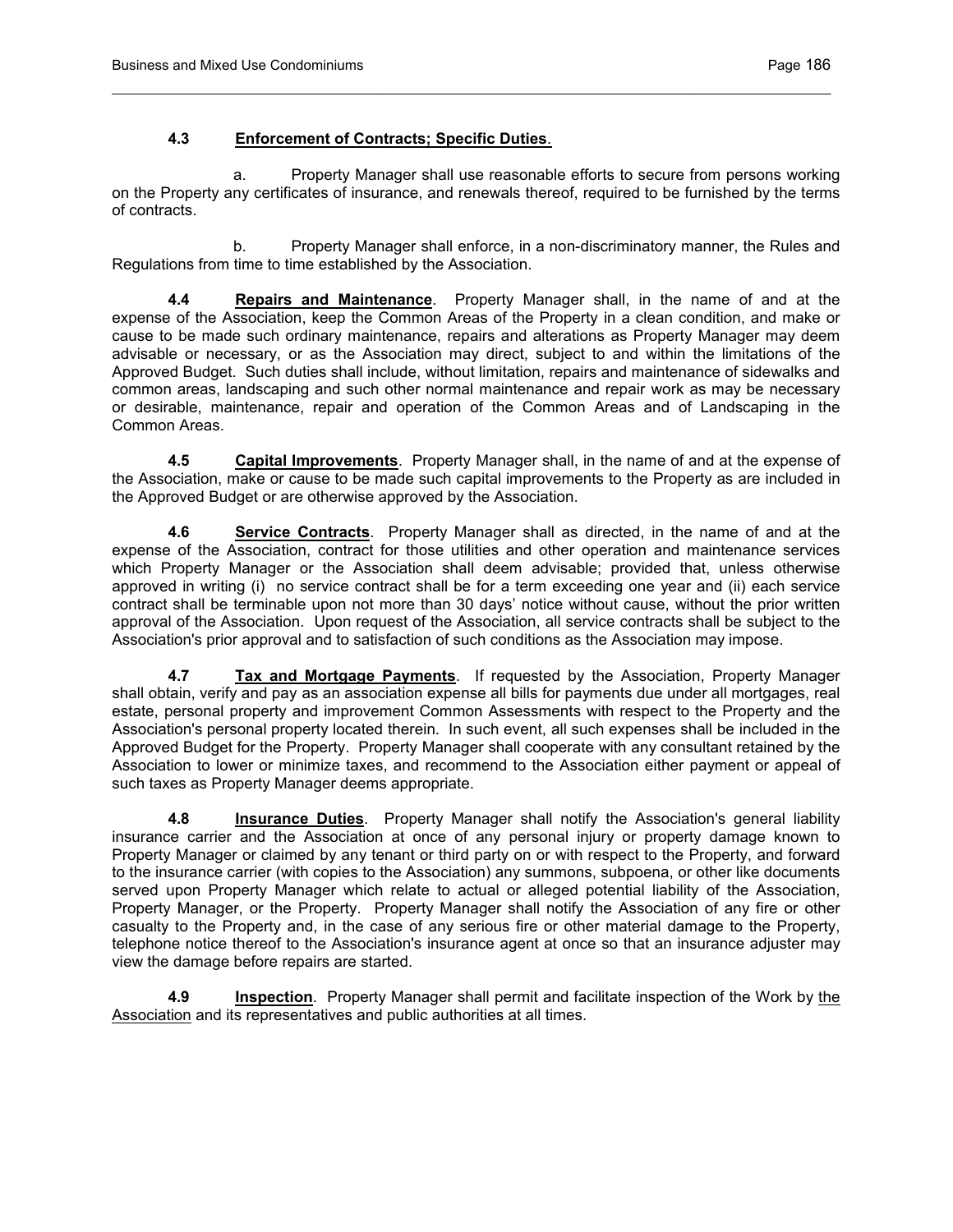### **5. Methods of Operation**.

**5.1 Contracting**. All contracts approved by the Association for capital improvements which (a) cover expenditures included within the Approved Budget or expenditures which are otherwise approved in advance by the Association and (b) which are approved in advance by the Association or otherwise meet written criteria established by the Association for such contracts, shall be executed by Property Manager, and all costs and expenses associated therewith shall be paid by the Association. Without relieving it of its obligations hereunder, Property Manager shall be entitled, at its expense, to enter in its own name into such subcontracts with third parties to perform any of the management functions which are the subject of this Agreement as it may determine, subject to the prior approval of the Association, which approval shall not be unreasonably withheld, conditioned or delayed. All other contracts with respect to the Property shall be executed by the Association. Upon any termination of this Agreement, Property Manager shall, if requested by the Association, assign all assignable contracts executed by Property Manager to the Association.

 $\mathcal{L}_\mathcal{L} = \{ \mathcal{L}_\mathcal{L} = \{ \mathcal{L}_\mathcal{L} = \{ \mathcal{L}_\mathcal{L} = \{ \mathcal{L}_\mathcal{L} = \{ \mathcal{L}_\mathcal{L} = \{ \mathcal{L}_\mathcal{L} = \{ \mathcal{L}_\mathcal{L} = \{ \mathcal{L}_\mathcal{L} = \{ \mathcal{L}_\mathcal{L} = \{ \mathcal{L}_\mathcal{L} = \{ \mathcal{L}_\mathcal{L} = \{ \mathcal{L}_\mathcal{L} = \{ \mathcal{L}_\mathcal{L} = \{ \mathcal{L}_\mathcal{$ 

### **5.2 Compliance with Laws**.

**a. General**. Subject to the other provisions of this Agreement, Property Manager shall be responsible for compliance with (i) all applicable federal, state and municipal laws, ordinances, regulations and orders applicable to Property Manager or relative to the management, use, operation, repair and maintenance of the Property; (ii) applicable laws and regulations relating to workers' compensation, social security, unemployment insurance, hours of labor, wages, working conditions and other employer-employee related subjects; and (iii) the rules, regulations or orders of the local Board of Fire Underwriters or other similar body. Expenses incurred by Property Manager in so complying and in correcting any violation shall be included in the Approved Budget or otherwise approved in advance by the Association.

**b. OSHA**. Property Manager agrees that, for the purpose of compliance with the requirements of the Occupational Safety and Health Act of 1970, as amended ("**OSHA**"), Work performed on the Property shall be deemed entirely within Property Manager's responsibility.

**5.3 Bonding**. At the Association's request, all employees of Property Manager who handle or are responsible for the Association's funds shall be covered by a fidelity bond.

**5.4 Limitation on Authority**. Notwithstanding any contrary provisions of this Agreement, without first obtaining the prior written consent of the Association, Property Manager shall not:

**a. Budgeted Expenditures**. Make any expenditure not approved by the Association as part of the Approved Budget or as otherwise permitted by this Agreement;

**b. No Liens**. Enter into, create, or suffer to exist any lease, lien, encumbrance or charge upon all or any portion of the Property or any interest therein;

**c. Approved Contracts**. Enter into, modify, amend, change, cancel, or otherwise alter or allow the alteration of the terms of any lease or contract with respect to any portion of the Property except as approved by the Association.

**5.5 Employment of Personnel**. Property Manager shall have in its employ at all times after the term Commencement Date a sufficient number of capable employees, as approved by the Association, to enable it to properly, adequately and economically manage, operate and maintain the Property. All matters pertaining to the employment, supervision, compensation, promotion and discharge of such employees, as well as union negotiation and compliance with laws and regulations dealing with employee matters, are the responsibility of Property Manager, which is in all respects the employer of such employees. Property Manager shall be responsible to the Association for the acts and omissions of its agents and employees, and the employees and agents of its affiliates, each acting within the scope of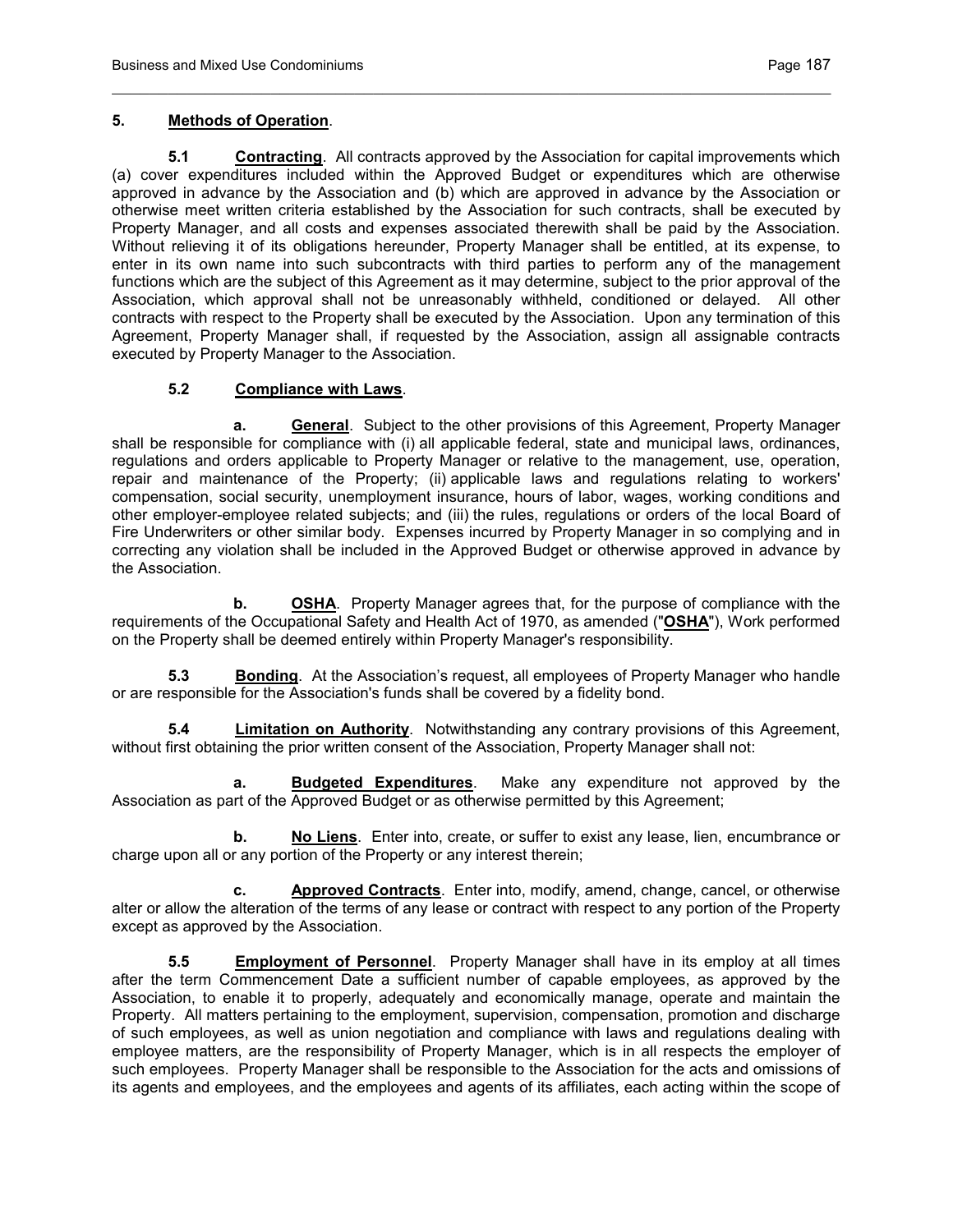his or her relationship with Property Manager or its affiliates. Property Manager shall enter into contracts with independent contractors that require each independent contractor to be responsible to Property Manager and the Association for the acts and omissions of the independent contractor's agents and employees.

 $\mathcal{L}_\mathcal{L} = \{ \mathcal{L}_\mathcal{L} = \{ \mathcal{L}_\mathcal{L} = \{ \mathcal{L}_\mathcal{L} = \{ \mathcal{L}_\mathcal{L} = \{ \mathcal{L}_\mathcal{L} = \{ \mathcal{L}_\mathcal{L} = \{ \mathcal{L}_\mathcal{L} = \{ \mathcal{L}_\mathcal{L} = \{ \mathcal{L}_\mathcal{L} = \{ \mathcal{L}_\mathcal{L} = \{ \mathcal{L}_\mathcal{L} = \{ \mathcal{L}_\mathcal{L} = \{ \mathcal{L}_\mathcal{L} = \{ \mathcal{L}_\mathcal{$ 

### **6. Financial Matters**.

**6.1 Payment of Bills**. Property Manager shall pay promptly all expenses it incurs in the performance of this Agreement on the Association's behalf in accordance herewith and at the Association's expense.

### **7. Compensation of Property Manager**.

**7.1 Compensation**. For its services hereunder, Property Manager shall be paid a Management Fee as specified in Schedule 1 attached hereto.

**7.2 Reimbursable Expenses, Office and Other Services**. In accordance with the Approved Budget, Property Manager shall be entitled to reimbursement from the Association for all direct out-of-pocket expenses including, but not limited to, normal office expenses, normal general and administrative expenses and normal business expenses. Property Manager shall equitably allocate such costs to all Properties managed out of the same office and the Association shall not be charged for any such costs properly allocated to any properties other than the Property.

**7.3 Payment of Compensation and Expenses**. Payment or reimbursement of the amounts described in Sections 7.1 through 7.2 above shall be as follows:

**a.** The Management Fee payable to Property Manager as set forth in Schedule 1 shall be paid monthly in advance during the term of this Agreement. The first payment of said Management Fee shall begin on the Commencement Date.

**b.** Employee expenses and out-of-pocket expenses incurred shall be reimbursed to Property Manager when due but not more frequently than once per month.

### **8. Indemnification; Insurance**.

**8.1 Property Manager's Indemnity**. Property Manager shall indemnify and save the Association and its members, managers, affiliates, officers, directors, shareholders, partners, subsidiaries, affiliates, agents, employees, and representatives, and their respective successors, heirs, legal representatives, and assigns (collectively, the "**Association Indemnitees**") harmless from and defend it against any and all liabilities and claims, and reimburse it for all expenses it incurs (including the cost of litigation and reasonable attorneys' fees) on account of personal injury or death to persons and damage to property which occurs on the Property, to the extent caused by the willful misconduct or negligent act or omission of Property Manager or any persons employed by it hereunder, or by anyone employed by such persons or otherwise relating to the performance of Property Manager's duties hereunder to the extent such liabilities and claims are insured by Property Manager's insurance carried pursuant to Section 8.2 or arise out of the breach of Property Manager's duties or obligations under this Agreement or acts outside the scope of Property Manager's authority hereunder. This Section 8.1 shall survive the expiration or earlier termination of this Agreement.

**8.2 Property Manager's Insurance**.During the term of this Agreement, Property Manager (as a reimbursable expense under this Agreement) and independent contractors employed by Property Manager (at such contractor's expense) shall maintain in full force and effect the following kinds of insurance covering its respective operations in connection with the Property: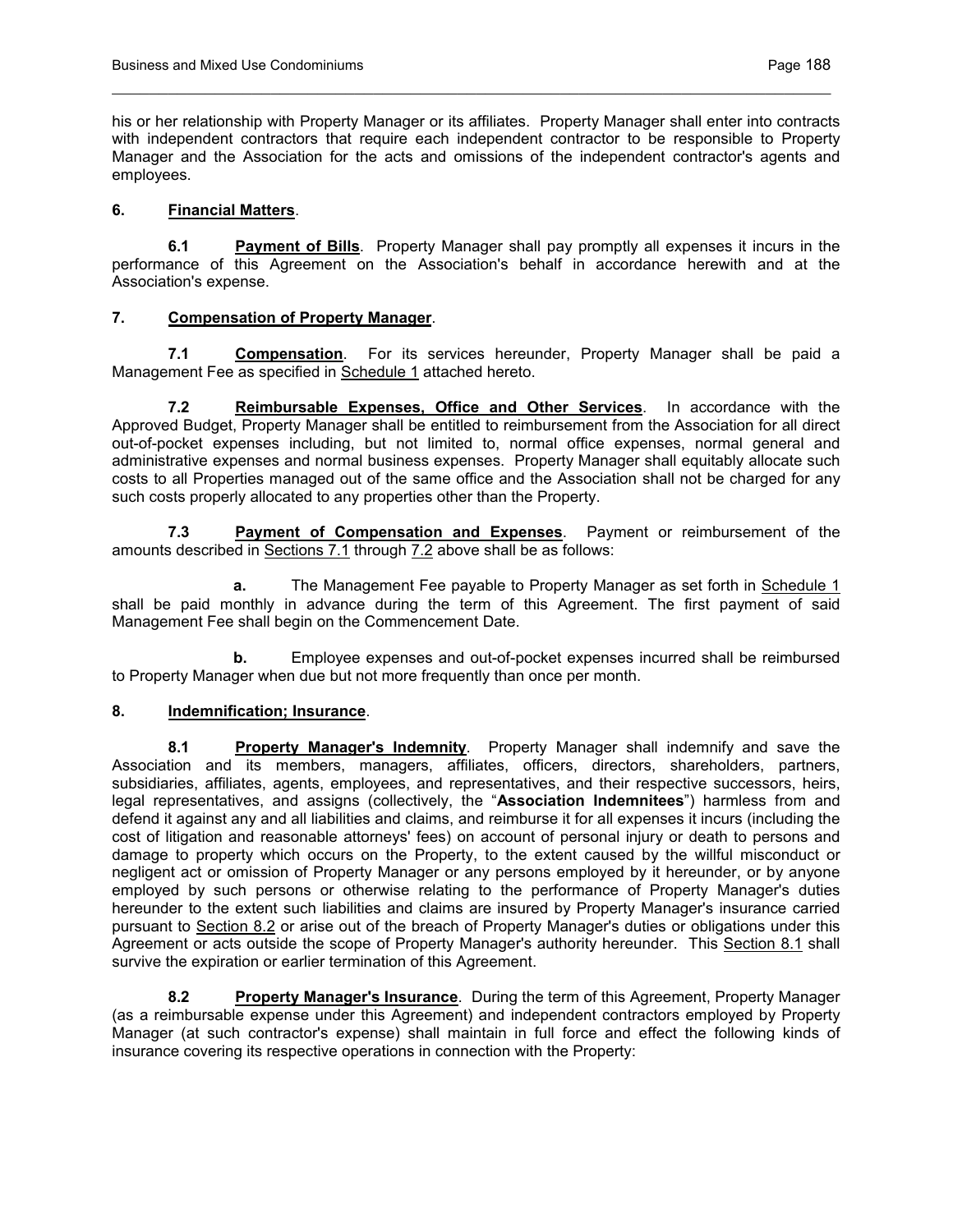**a. CGL.** Commercial General Liability Insurance, including coverage for bodily injury, property damage, personal injury (employee and contractual liability exclusions deleted), products and completed operations, contractual liability (including coverage of the contractual liability described in Sections 9.1 and 9.3, as applicable), the Association's protective liability and broad-form property damage, with the following limits of liability: At least \$1,000,000 each occurrence.

 $\mathcal{L}_\mathcal{L} = \{ \mathcal{L}_\mathcal{L} = \{ \mathcal{L}_\mathcal{L} = \{ \mathcal{L}_\mathcal{L} = \{ \mathcal{L}_\mathcal{L} = \{ \mathcal{L}_\mathcal{L} = \{ \mathcal{L}_\mathcal{L} = \{ \mathcal{L}_\mathcal{L} = \{ \mathcal{L}_\mathcal{L} = \{ \mathcal{L}_\mathcal{L} = \{ \mathcal{L}_\mathcal{L} = \{ \mathcal{L}_\mathcal{L} = \{ \mathcal{L}_\mathcal{L} = \{ \mathcal{L}_\mathcal{L} = \{ \mathcal{L}_\mathcal{$ 

**b. Worker's Comp**. Workers' Compensation Insurance, in compliance with the requirements of Texas law, and Employer's Liability Insurance, with limits of not less than \$1,000,000, covering all employees who are engaged in any work under this Agreement; and

**c**. **Business Auto**. Comprehensive Automobile Liability when the services to be performed require use of a motor vehicle.

**d. Other**. Such other insurance as the Association may reasonably require, provided that the Association pays directly or reimburses Property Manager for the premiums for such other types or amounts of insurance and provided that such other insurance is readily available to Property Manager. Such insurance coverage shall be subject to the Association's approval for adequacy of protection and the Association may elect to insure Property Manager under policies carried by the Association. If the Association does not elect to insure Property Manager under the Association's policies, Property Manager's policies shall name the Association, its members and its lenders, as designated by the Association, as additional insureds.

**e. Form**. The limits of liability of the insurance coverage specified in Sections 8.2, above, may be provided by any combination of primary insurance policies and excess liability ("*umbrella*") insurance policies. Property Manager agrees to procure the addition of the Association, its members, and its lenders designated by the Association as additional named insureds (with an appropriate cross-liability or severability of interest endorsement) to those insurance policies maintained by Property Manager which cover losses, costs, expenses, damages and attorneys' fees resulting from or arising out of the negligence of Property Manager, its staff members, employees, agents and representatives, including Property Managers' Commercial General Liability and Comprehensive Automobile Liability Insurance policy. Property Manager shall promptly deliver to the Association certificates of insurance or other evidence that Property Manager is maintaining the minimum levels of insurance set forth above, as reasonably requested by the Association. The insurance policies required under this Agreement shall provide that none of the required coverage may be canceled or terminated without thirty days prior written notice to the Association.

**f. Waiver of Subrogation**. The Association and Property Manager will each require the carriers of property and liability insurance covering the Property to waive any of their respective rights of subrogation against each other and the Association Indemnitees or Property Manager Indemnitees, as the case may be, to the extent of the face amounts of the property insurance policies.

**g. WAIVER OF CLAIMS.** THE ASSOCIATION AND PROPERTY MANAGER EACH WAIVE ANY RIGHTS OF SUBROGATION OR RECOVERY AGAINST THE OTHER FOR DAMAGE OR LOSS TO ITS RESPECTIVE PROPERTY DUE TO PERILS COVERED BY THE POLICIES OF INSURANCE OBTAINED COVERING THE PROPERTY OR WHICH ARE REQUIRED HEREUNDER TO BE OBTAINED, TO THE EXTENT OF THE FACE AMOUNTS OF THE INSURANCE POLICIES WHICH WERE OR ARE REQUIRED HEREUNDER TO BE OBTAINED. THIS WAIVER SHALL APPLY WHETHER OR NOT THE DAMAGE OR LOSS MAY BE ATTRIBUTABLE TO THE FAULT OR NEGLIGENCE OF EITHER PARTY OR ITS RESPECTIVE AGENTS, EMPLOYEES, VISITORS OR CONTRACTORS. ANY DEDUCTIBLE SHALL BE DEEMED TO BE INSURANCE COVERAGE FOR PURPOSES OF THIS SECTION 8.2. PROPERTY MANAGER, ON BEHALF OF THE ASSOCIATION, SHALL REQUIRE SIMILAR WAIVERS FROM THE ARCHITECT AND ALL CONSULTANTS, CONTRACTORS, AND SUBCONTRACTORS IT EMPLOYS ON THE PROPERTY AND EACH OF THEIR RESPECTIVE INSURERS.

**8.3 Third Party Indemnity**. Property Manager shall require that all persons it employs hereunder (other than common law employees) indemnify and save the Association Indemnitees and Property Manager and its members, managers, affiliates, officers, directors, shareholders, partners,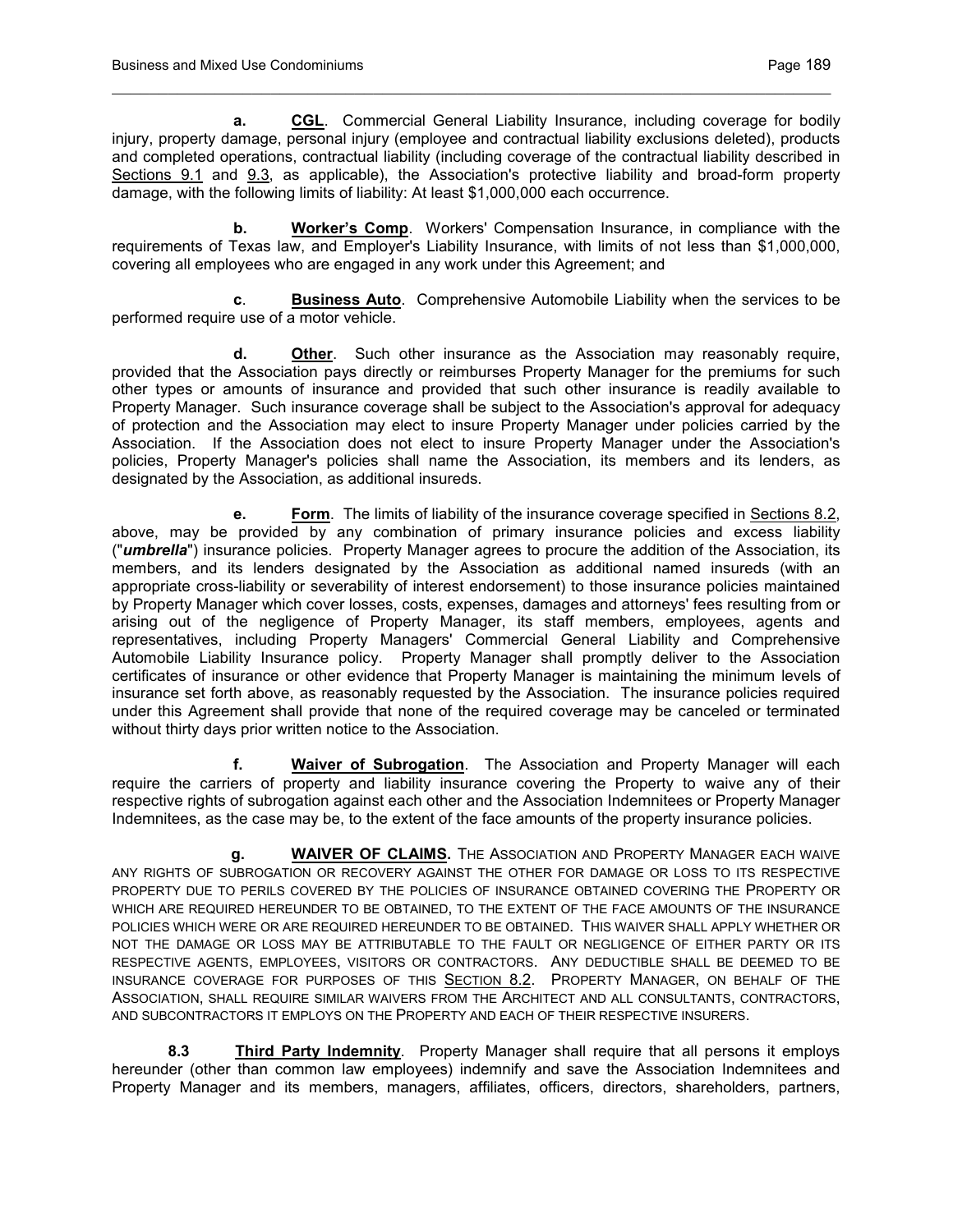subsidiaries, affiliates, agents, employees, and representatives, and their respective successors, heirs, legal representatives, and assigns (collectively "**Property Manager Indemnitees**") harmless from, and defend them against, all liabilities, losses and claims, and reimburse them for all expenses they incur (including the costs of litigation and reasonable attorneys' fees) on account of personal injury or death to persons and damage to property which occurs on the Property, to the extent caused by the willful misconduct or negligent act or omission of such independent contractor, or employees or agents of such independent contractor, arising from or related to the performance of work or services it performs on or about the Property, or from breach of its contract with Property Manager or acts outside the scope of its authority under its agreement with Property Manager. Each independent contractor that Property Manager employs hereunder shall pay for and defend any and all suits or actions threatened or instituted against the Association Indemnitees or Property Manager Indemnitees, shall pay all reasonable attorneys' fees, litigation costs and all other expenses in connection therewith, and shall promptly discharge any judgments arising there from. These conditions shall also apply to any work or operations subcontracted by such contractors. Such provisions shall expressly survive the expiration of any contracts in which they are contained.

 $\mathcal{L}_\mathcal{L} = \{ \mathcal{L}_\mathcal{L} = \{ \mathcal{L}_\mathcal{L} = \{ \mathcal{L}_\mathcal{L} = \{ \mathcal{L}_\mathcal{L} = \{ \mathcal{L}_\mathcal{L} = \{ \mathcal{L}_\mathcal{L} = \{ \mathcal{L}_\mathcal{L} = \{ \mathcal{L}_\mathcal{L} = \{ \mathcal{L}_\mathcal{L} = \{ \mathcal{L}_\mathcal{L} = \{ \mathcal{L}_\mathcal{L} = \{ \mathcal{L}_\mathcal{L} = \{ \mathcal{L}_\mathcal{L} = \{ \mathcal{L}_\mathcal{$ 

# **8.4 THE ASSOCIATION'S INDEMNITY**.

**a. INDEMNITY.** SUBJECT TO SECTIONS 8.1 AND 8.3, THE ASSOCIATION SHALL INDEMNIFY AND SAVE THE PROPERTY MANAGER INDEMNITEES HARMLESS FROM AND DEFEND IT AGAINST ALL CLAIMS AND LIABILITIES, AND REIMBURSE IT FOR ALL EXPENSES IT INCURS (INCLUDING THE COST OF LITIGATION AND REASONABLE ATTORNEYS' FEES) ON ACCOUNT OF PERSONAL INJURY OR DEATH TO PERSONS AND DAMAGE TO TANGIBLE PROPERTY WHICH OCCURS ON THE PROPERTY, TO THE EXTENT CAUSED IN WHOLE OR IN PART BY THE WILLFUL MISCONDUCT OR NEGLIGENT ACT OR OMISSION OF THE ASSOCIATION, ITS AGENTS (EXCEPT PROPERTY MANAGER OR ANY AFFILIATES OF THE FOREGOING), THEIR LICENSEES OR PERSONS THEY EMPLOY; BUT NOT TO THE EXTENT CAUSED IN WHOLE OR PART BY HE NEGLIGENCE OF THE ASSOCIATION PROVIDED THAT WITH RESPECT TO CLAIMS CONTEMPLATED BY THIS SECTION 8.4 WHICH ARE MADE BY INDEPENDENT CONTRACTORS EMPLOYED BY PROPERTY MANAGER, (I) PROPERTY MANAGER HAS COMPLIED WITH SECTION 8.3 ABOVE OR (II) THE ASSOCIATION HAS WAIVED, IN **WRITING**, ITS REQUIREMENT THAT PROPERTY MANAGER COMPLY WITH SECTION 8.3 ABOVE. THIS SECTION 8.4 SHALL SURVIVE THE EXPIRATION OR EARLIER TERMINATION OF THIS AGREEMENT.

**b**. **DEFENSE**. THE ASSOCIATION SHALL HAVE THE RIGHT TO DEFEND, AT ITS EXPENSE AND BY COUNSEL OF ITS OWN CHOOSING, AGAINST ANY CLAIM OR LIABILITY TO WHICH THE INDEMNITY AGREEMENT SET FORTH IN SECTION 8.4 WOULD APPLY, AND THE RIGHT OF ANY PROPERTY MANAGER INDEMNITEE TO DEFEND OR SETTLE ANY SUCH CLAIM SHALL BE LIMITED TO THOSE CASES WHERE THE ASSOCIATION HAS FAILED OR REFUSED TO DEFEND. THE ASSOCIATION OR ITS COUNSEL SHALL PERIODICALLY ADVISE PROPERTY MANAGER'S COUNSEL OF THE STATUS OF ALL PROCEEDINGS.

### **8.5 Indemnity for Breach**.

**a. INDEMNITY BY ASSOCIATION**. NOTWITHSTANDING ANYTHING TO THE CONTRARY CONTAINED HEREIN, IN NO EVENT SHALL THE ASSOCIATION BE DEEMED TO BE IN DEFAULT HEREUNDER IF SUCH DEFAULT IS CAUSED SOLELY BY PROPERTY MANAGER. THE ASSOCIATION WILL INDEMNIFY, DEFEND AND HOLD HARMLESS PROPERTY MANAGER INDEMNITEES FROM ANY CLAIM, LIABILITY, OR EXPENSE (INCLUDING REASONABLE ATTORNEYS' FEES AND THE COST OF LITIGATION) RESULTING FROM (I) BREACH OF THIS AGREEMENT BY THE ASSOCIATION, OR (II) ANY ACTION OR CLAIM AGAINST PROPERTY MANAGER ARISING OUT OF THE PERFORMANCE OF PROPERTY MANAGER'S OBLIGATIONS HEREUNDER, PROVIDED THAT (X) SUCH PERFORMANCE WAS WITHIN THE SCOPE OF PROPERTY MANAGER'S AUTHORITY UNDER THIS AGREEMENT OR BASED UPON THE DIRECTION OF THE ASSOCIATION, OR (Y) SUCH ACTION OR CLAIM SHALL HAVE BEEN CAUSED BY THE MISCONDUCT OR WRONGFUL OR NEGLIGENT ACT OR OMISSION OF PROPERTY MANAGER, ITS AGENTS OR EMPLOYEES.

**b. INDEMNITY BY PROPERTY MANAGER**. PROPERTY MANAGER WILL INDEMNIFY, DEFEND AND HOLD HARMLESS THE ASSOCIATION INDEMNITEES FROM ANY CLAIM, LIABILITY OR EXPENSE (INCLUDING REASONABLE ATTORNEYS' FEES AND THE COST OF LITIGATION) RESULTING FROM (I) ACTS OF PROPERTY MANAGER OUTSIDE THE SCOPE OF PROPERTY MANAGER'S AUTHORITY HEREUNDER, OR (II) BREACH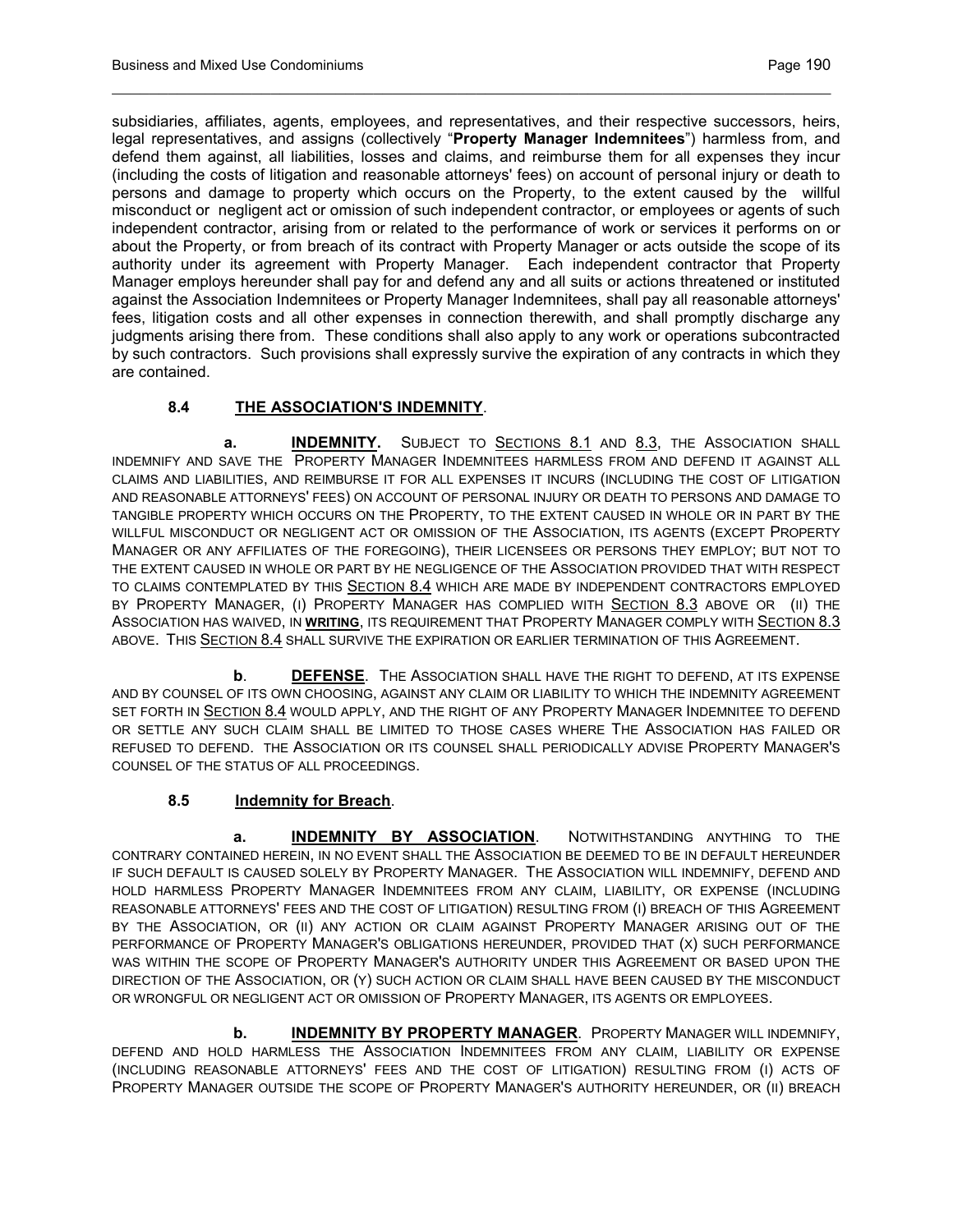OF THIS AGREEMENT BY PROPERTY MANAGER. THIS SECTION 8.5 SHALL SURVIVE THE EXPIRATION OR EARLIER TERMINATION OF THIS AGREEMENT.

 $\mathcal{L}_\mathcal{L} = \{ \mathcal{L}_\mathcal{L} = \{ \mathcal{L}_\mathcal{L} = \{ \mathcal{L}_\mathcal{L} = \{ \mathcal{L}_\mathcal{L} = \{ \mathcal{L}_\mathcal{L} = \{ \mathcal{L}_\mathcal{L} = \{ \mathcal{L}_\mathcal{L} = \{ \mathcal{L}_\mathcal{L} = \{ \mathcal{L}_\mathcal{L} = \{ \mathcal{L}_\mathcal{L} = \{ \mathcal{L}_\mathcal{L} = \{ \mathcal{L}_\mathcal{L} = \{ \mathcal{L}_\mathcal{L} = \{ \mathcal{L}_\mathcal{$ 

#### **9. Term of Agreement**.

**9.1 Term; Start-Up Period**. The initial term of this Agreement shall commence on \_\_\_\_\_\_\_\_ 1, 2014 ("**Commencement Date**"), and shall continue for a period of three 3 years thereafter unless terminated earlier pursuant to Section 9.2. This Agreement shall automatically be renewed upon provisions identical to those contained herein (unless modified by mutual agreement of the parties) for successive periods of one (1) year each unless Property Manager, in its discretion, elects not to renew this Agreement by written notice to the Association at least 30 days prior to the expiration of the initial term and of each renewal term of this Agreement.

**9.2 Early Termination**. Notwithstanding the provisions of Section 9.1, this Agreement may be terminated prior to the expiration of the initial term or any renewal thereof upon the occurrence of any of the following events:

**a.** Property Manager may terminate this Agreement by providing the Association with 30 days prior written notice at any time after a default by the Association hereunder and the failure of the Association to cure the same within 30 days after written notice by Property Manager of such default, (unless such default is a non-monetary default, and is of such a nature as to reasonably require more than 30 days to cure) then such longer period of time as may be needed in the exercise by the Association of due diligence to effect a cure of such default); or

**b.** Upon 30 days prior written notice to Property Manager, the Association may terminate this Agreement at any time for "cause," as such term is hereafter defined; provided, however, Property Manager shall not be in default hereunder and "cause" for termination shall not exist unless the Association has given Property Manager written notice of the event or circumstance alleged to constitute "cause" for termination hereof and Property Manager fails to correct or remedy such circumstance or event within the applicable cure period specified for such breach. The existence of "cause" for termination shall be subject to arbitration under Article 12. During the arbitration of the existence of "cause" for termination or the adequacy of any cure by Property Manager, Property Manager shall continue to perform its duties and be paid the Management Fee and other compensation hereunder. The term "**cause**" as used herein in connection with the termination of this Agreement shall mean:

**i.** The failure of Property Manager to comply with any of its material obligations under this Agreement, which failure is a material breach of this Agreement, where such failure is not cured by Property Manager within 10 days after written notice thereof from the Association for a monetary default or within 30 days after written notice thereof from the Association (or such longer period of time as may be needed in the exercise by Property Manager of due diligence to effect a cure of such failure) for a non-monetary default; or,

**ii.** Fraud or intentional material misrepresentation by Property Manager;

**iii.** The sale of all of the Property, or the foreclosure by the Association's lender (or any of its successors or assigns) on the Property pursuant to its deed of trust encumbering the Property.

**9.3 Obligations Upon Termination**. Upon the termination of this Agreement by any means:

**a. Protection of Property Manager**. The Association shall remain bound by and indemnify Property Manager against obligations and expenses on all contracts, commitments and purchase orders placed or made by Property Manager on behalf of the Association within Property Manager's authority hereunder, up to the effective date of termination, if such contracts (i) are terminable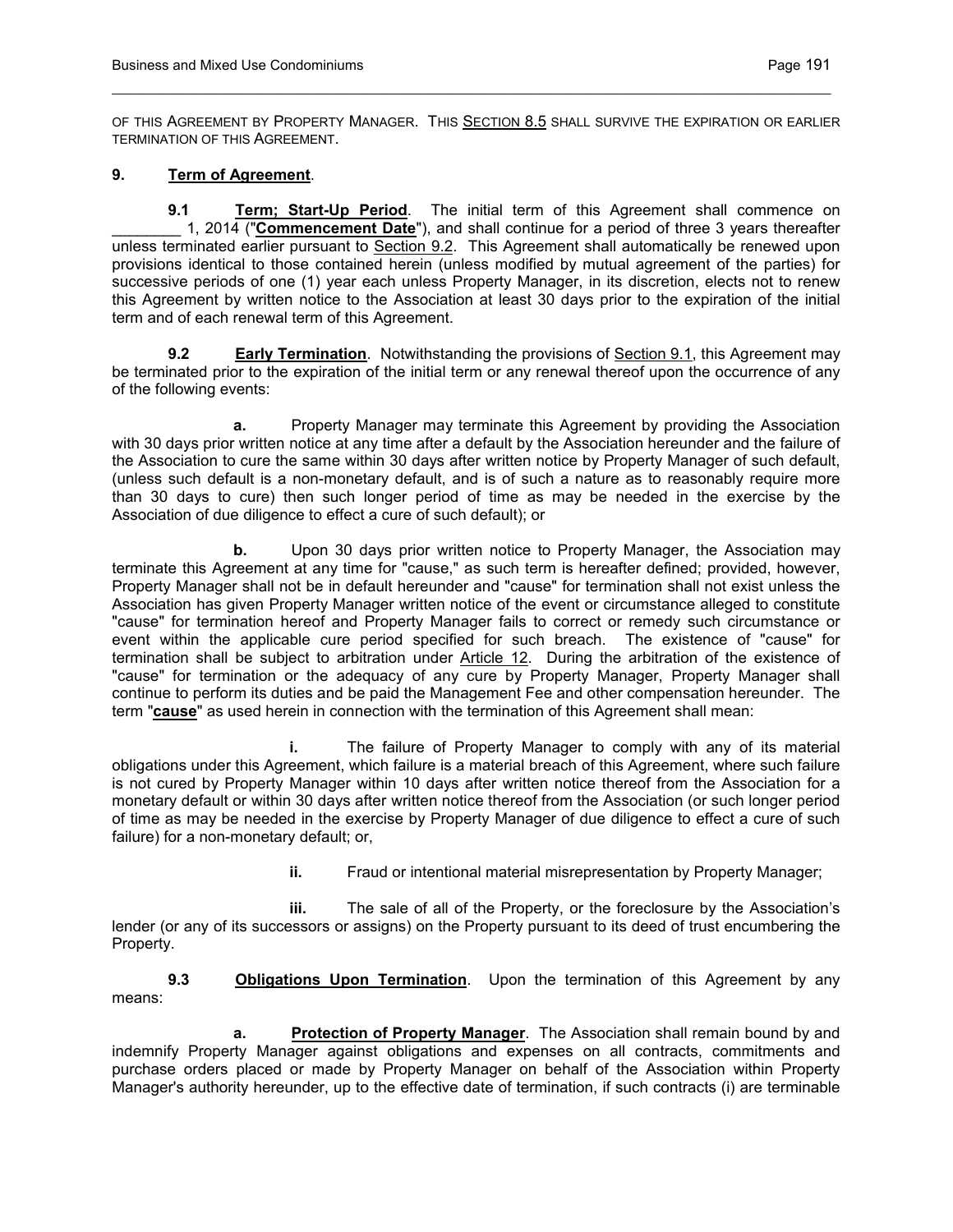by the Association upon up to 30 days' notice, or (ii) have been specifically approved by the Association if such contracts do not contain such termination right. The Association shall remain obligated to Property Manager for all Management Fees and other compensation hereunder earned by Property Manager through the date of termination and for all reimbursements due to Property Manager pursuant to this Agreement.

 $\mathcal{L}_\mathcal{L} = \{ \mathcal{L}_\mathcal{L} = \{ \mathcal{L}_\mathcal{L} = \{ \mathcal{L}_\mathcal{L} = \{ \mathcal{L}_\mathcal{L} = \{ \mathcal{L}_\mathcal{L} = \{ \mathcal{L}_\mathcal{L} = \{ \mathcal{L}_\mathcal{L} = \{ \mathcal{L}_\mathcal{L} = \{ \mathcal{L}_\mathcal{L} = \{ \mathcal{L}_\mathcal{L} = \{ \mathcal{L}_\mathcal{L} = \{ \mathcal{L}_\mathcal{L} = \{ \mathcal{L}_\mathcal{L} = \{ \mathcal{L}_\mathcal{$ 

**b. End of Property Manager's Authority**. Upon the Association's payment to Property Manager of all Management Fees earned by Property Manager through the date of termination, plus all reimbursements due to Property Manager pursuant to this Agreement, less any offset due the Association under Section 9.3a, except as set forth in Section 9.3, Property Manager shall have no further rights, duties, liabilities or obligations whatsoever under this Agreement and the Association shall have only those rights which may arise hereunder or at law or in equity due to a breach of this Agreement by Property Manager.

**c. Post-Termination Obligations of Property Manager**. Property Manager shall remain obligated:

**i. Accounting**. To render to the Association a final accounting of any income (if applicable) and expenses of the Property as provided in this Agreement.

**ii. Fund Transfer**. To deliver to the Association all Common Assessments, income and all security deposits from the Property for which Property Manager is responsible hereunder.

**iii. Records Transfer**. To deliver to the Association all keys, records, contracts, leases, receipts, unpaid bills and other documents relative to the Property and in Property Manager's possession at the date of termination and to assign to the Association all of its rights and obligations in purchase orders, contracts, warranties, and other commitments which the Association requests that it assign.

**iv. Indemnity**. To continue to indemnify the Association for matters specified under Sections 8.1 and 8.5 above and for any other obligations that expressly survive the termination hereof.

**v. Personal Property Transfer**. All personal property (including but not limited to equipment, hardware, trade and non-trade fixtures, materials and supplies) acquired pursuant to this Agreement, whether paid for directly by the Association or by way of reimbursement to Property Manager, shall become the property of the Association and shall remain in the Property at the termination of this Agreement.

This Section 9.3 shall survive the expiration or earlier termination of this Agreement.

### **10. General Provisions**.

**10.1 Independent Contractor**. It is expressly understood and agreed that Property Manager is an independent contractor under this Agreement. the Association shall not and does not by this Agreement in any way or for any purpose become a partner of Property Manager in the conduct of its business, or otherwise, or a joint venturer of or a member of a joint enterprise with Property Manager (except that Property Manager is an affiliate of the Association). It is expressly understood and agreed by the parties hereto that either party may engage in any other business or investment, including the ownership of or investment in real estate and the development, operation and management of office, commercial and retail buildings, and that the other party hereto shall have no rights in and to any such business or investment or the income or profit derived there from.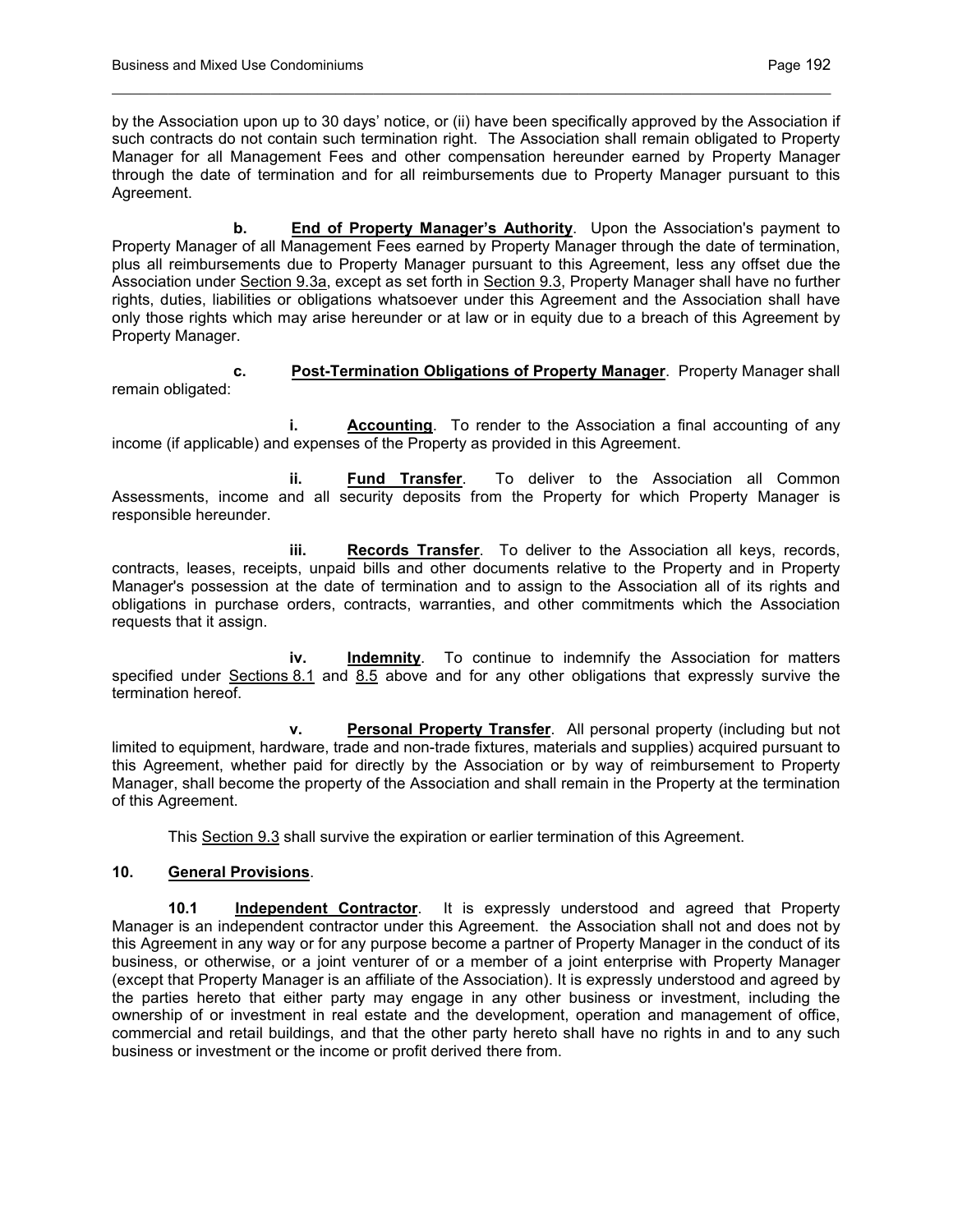**10.2 Notices**. All notices, approvals, demands, reports and other communications provided for in this Agreement (individually, a "**Notice**") shall be in writing and shall be given to such party at its address set forth below or such other address as such party may hereafter specify for the purpose by Notice to the other party listed below. Each Notice shall be deemed delivered to the party to whom it is addressed (a) if personally served or delivered, upon delivery, (b) if given by certified or registered mail, return receipt requested, deposited with the United States Mail with first-class postage prepaid, 72 hours after such Notice is deposited with the United States Mail, (c) if given by overnight courier with overnight courier charges prepaid, 24 hours after delivery to said overnight courier, or (d) if given by any other means, upon delivery when delivered at the following address:

 $\mathcal{L}_\mathcal{L} = \{ \mathcal{L}_\mathcal{L} = \{ \mathcal{L}_\mathcal{L} = \{ \mathcal{L}_\mathcal{L} = \{ \mathcal{L}_\mathcal{L} = \{ \mathcal{L}_\mathcal{L} = \{ \mathcal{L}_\mathcal{L} = \{ \mathcal{L}_\mathcal{L} = \{ \mathcal{L}_\mathcal{L} = \{ \mathcal{L}_\mathcal{L} = \{ \mathcal{L}_\mathcal{L} = \{ \mathcal{L}_\mathcal{L} = \{ \mathcal{L}_\mathcal{L} = \{ \mathcal{L}_\mathcal{L} = \{ \mathcal{L}_\mathcal{$ 

If to the Association:

\_\_\_\_\_\_\_\_\_\_\_ Office Park Condominium Owners' Association, Inc.

 $\overline{R}$ , Texas  $\overline{R}$ 

 $\mathcal{L}_\text{max}$  , where  $\mathcal{L}_\text{max}$  , we are the set of the set of the set of the set of the set of the set of the set of the set of the set of the set of the set of the set of the set of the set of the set of the set of \_\_\_\_\_\_\_\_\_\_\_\_\_\_\_\_\_\_\_\_\_\_\_\_\_\_\_\_\_

Attn: President

 $\frac{1}{2}$ 

If to Property Manager:

 $\mathcal{L}=\{1,2,3,4,5\}$ \_\_\_\_\_\_\_\_\_\_, Texas \_\_\_\_\_\_\_\_\_ Attention: \_\_\_\_\_\_\_\_\_\_\_\_

**10.3 Attorneys' Fees**. If any action, arbitration or proceeding be commenced (including an appeal thereof) to enforce any of the provisions of this Agreement or to enforce a judgment, whether or not such action is prosecuted to judgment ("**Action**"), (a) the unsuccessful party therein shall pay all reasonable costs incurred by the prevailing party therein, including reasonable attorneys' fees and reasonable costs, court costs and reimbursements for any other expenses incurred in connection therewith, and (b) as a separate right, severable from any other rights set forth in this Agreement, the prevailing party therein shall be entitled to recover its reasonable attorneys' fees and costs incurred in enforcing any judgment against the unsuccessful party therein, which right to recover post-judgment attorneys' fees and costs shall be included in any such judgment. The right to recover post-judgment attorneys' fees and costs shall (1) not be deemed waived if not included in any judgment, (2) survive the final judgment in any Action, and (3) not be deemed merged into such judgment. The rights and obligations of the parties under this Section 11.3 shall survive the termination of this Agreement.

**10.4 Non-Assignability**. This Agreement and the rights and obligations hereunder, shall not be assignable by either party hereto, voluntarily or by operation of law, without the written consent of the other, except for (a) assignments required by any insurance carrier in any matter relating to subrogation, or (b) an assignment from the Association to another entity which is an affiliate of the Association or (c) an assignment for security purposes to lenders for the Property. Notwithstanding the foregoing, Property Manager shall have the right to subcontract, assign, and delegate its rights (including all or a part of its compensation hereunder), obligations, and duties hereunder to an affiliate of Property Manager, provided that such affiliate has expressly assumed, in writing, all of Property Manager's obligations hereunder, agrees in writing to look solely to Property Manager for compensation, and waives any claim against the Association or the Property in connection with such assignment or the performance of such duties and a copy of the assignment agreement is delivered to the Association and approved by the Association, which approval shall not be unreasonably withheld, conditioned or delayed. No such subcontract, assignment, or delegation shall relieve or release Property Manager of or from its duties and liabilities hereunder. Property Manager may, subcontract with third parties to assist it in carrying out the duties of Property Manager hereunder; provided that no such subcontract shall release Property Manager from its obligations hereunder.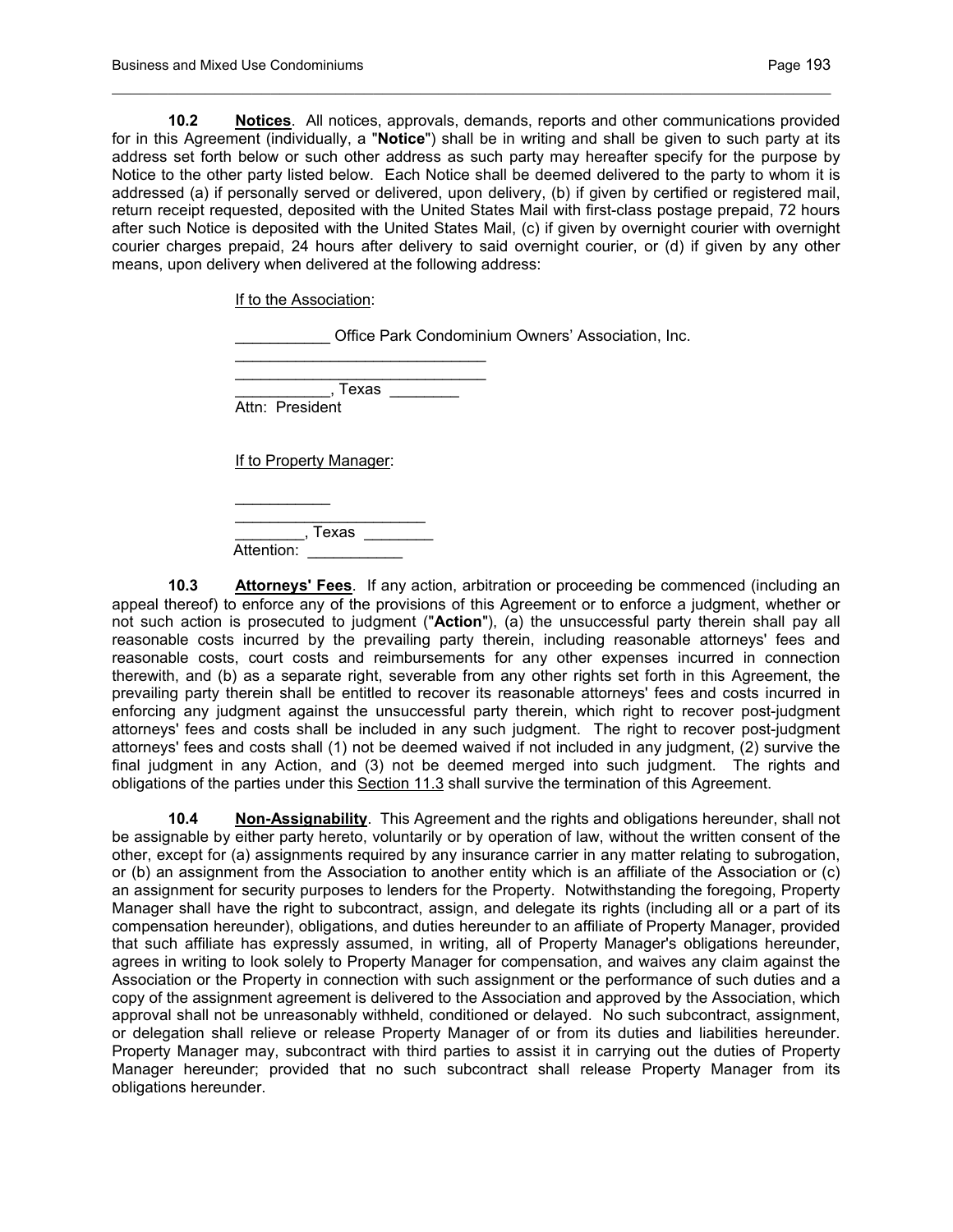**10.5 Amendments**. All amendments to this Agreement shall be in writing and executed by both parties.

 $\mathcal{L}_\mathcal{L} = \{ \mathcal{L}_\mathcal{L} = \{ \mathcal{L}_\mathcal{L} = \{ \mathcal{L}_\mathcal{L} = \{ \mathcal{L}_\mathcal{L} = \{ \mathcal{L}_\mathcal{L} = \{ \mathcal{L}_\mathcal{L} = \{ \mathcal{L}_\mathcal{L} = \{ \mathcal{L}_\mathcal{L} = \{ \mathcal{L}_\mathcal{L} = \{ \mathcal{L}_\mathcal{L} = \{ \mathcal{L}_\mathcal{L} = \{ \mathcal{L}_\mathcal{L} = \{ \mathcal{L}_\mathcal{L} = \{ \mathcal{L}_\mathcal{$ 

**10.6 Governing Law**. This Agreement shall be governed by and construed in accordance with the laws of the State of Texas.

**10.7 Cooperation**. Should any claim, demand, action or other legal proceeding arising out of matters covered by this Agreement be made or instituted by any third party against a party to this Agreement, the other party to this Agreement shall furnish such information and reasonable assistance in defending such proceeding as may be requested by the party against whom such proceeding is brought.

**10.8 Waiver of Rights**. The failure of the Association or Property Manager to seek redress for violations, or to insist upon the strict performance of any covenant, agreement, provision or condition of this Agreement, shall not constitute a waiver of the terms of such covenant, agreement, provision or condition at any subsequent time, or of the terms of any other covenant, agreement, provision or condition contained in this Agreement.

**10.9 Successors and Assigns**. Subject to the limitations in Section 11.4, this Agreement and each of the provisions hereof shall be binding upon and inure to the benefit of the parties hereto and their respective heirs, executors, administrators, successors and assigns, in cases where assignment is permitted.

**10.10 No Recourse**. The parties agree that there shall be no recourse against any member of the Association or against any officer or shareholder of Property Manager for any payments due, or the enforcement of any obligations under this Agreement; each party's liability under this Agreement shall be limited to the amount which can be recovered from such party's assets.

**10.11 Severability**. If any provision of this Agreement or the application thereof to any person or circumstances shall be invalid or unenforceable to any extent, the remainder of this Agreement and the application of such provisions to other persons or circumstances shall not be affected thereby and shall be enforced to the greatest extent permitted by law.

**10.12 No Third Party Beneficiary**. Without limiting the rights of any secured lender which receives an assignment of the Association's interest hereunder for security purposes, this Agreement is made solely and specifically between and for the benefit of the parties hereto, and their respective successors and assigns subject to the express provisions hereof relating to successors and assigns, and no other person whatsoever shall have any rights, interest, or claims hereunder or be entitled to any benefits under or on account of this Agreement as a third party beneficiary or otherwise.

**10.13 Definitions**. For purposes hereof, "**Person**" is defined as any individual, partnership, corporation or other entity.

**10.14 No Lien**. This Agreement does not create a lien of any kind upon the Property or any other real or personal property.

**10.15 Integration**. This Agreement, the Schedules and Exhibits attached hereto and made a part hereof set forth the entire agreement and understanding of the parties with respect to the subject matter hereof, supersede and take the place of any and all previous agreements entered into between the parties hereto relating to the subject matter of this Agreement.

**10.16 Trademark**. Property Manager shall have no right to use the trademark or trade name of the Association or any member of the Association in connection with any product, promotion or publication without the prior written approval of such member, or to refer to the name of the Property without the prior written approval of the Association.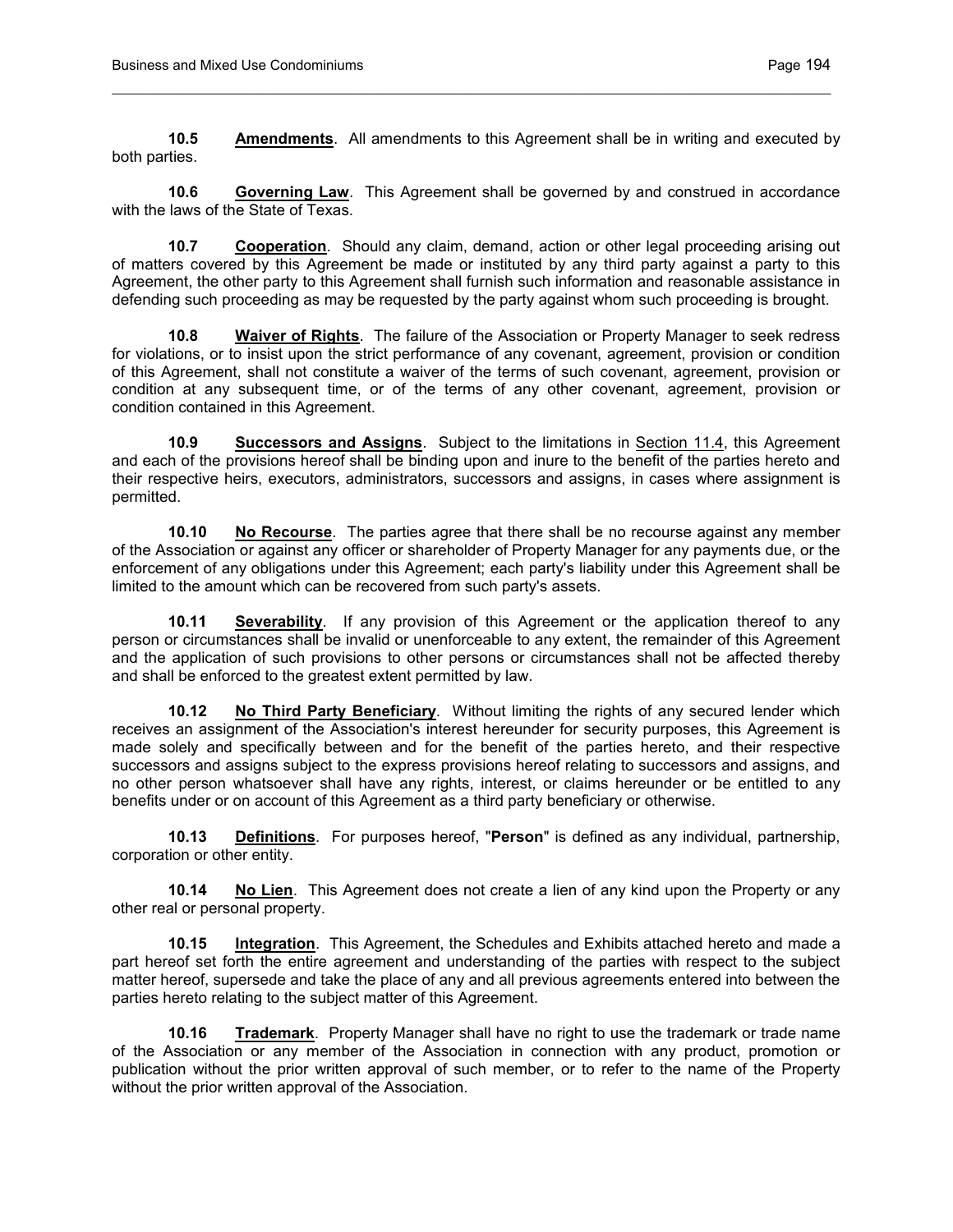**10.17 Declaration**. The ownership, development, management, operation and maintenance of the Property are subject to the terms and conditions of the Declaration. In the event of a conflict between the terms of this Agreement and terms of the Declaration, the terms of the Declaration shall be applied.

 $\mathcal{L}_\mathcal{L} = \{ \mathcal{L}_\mathcal{L} = \{ \mathcal{L}_\mathcal{L} = \{ \mathcal{L}_\mathcal{L} = \{ \mathcal{L}_\mathcal{L} = \{ \mathcal{L}_\mathcal{L} = \{ \mathcal{L}_\mathcal{L} = \{ \mathcal{L}_\mathcal{L} = \{ \mathcal{L}_\mathcal{L} = \{ \mathcal{L}_\mathcal{L} = \{ \mathcal{L}_\mathcal{L} = \{ \mathcal{L}_\mathcal{L} = \{ \mathcal{L}_\mathcal{L} = \{ \mathcal{L}_\mathcal{L} = \{ \mathcal{L}_\mathcal{$ 

IN WITNESS WHEREOF, the Association and Property Manager have executed this Agreement as of the day and year first above written.

#### **ASSOCIATION**

OFFICE PARK CONDOMINIUM OWNERS' ASSOCIATION, INC.

By:

 $\overline{\phantom{a}}$  . The set of the set of the set of the set of the set of the set of the set of the set of the set of the set of the set of the set of the set of the set of the set of the set of the set of the set of the set o **President** 

#### **PROPERTY MANAGER**

 $\frac{1}{2}$ 

By: **Example 20**  $\mathcal{L}$  . The set of the set of the set of the set of the set of the set of the set of the set of the set of the set of the set of the set of the set of the set of the set of the set of the set of the set of the set of t

**President** 

§

THE STATE OF TEXAS § COUNTY OF \_\_\_\_\_\_\_\_\_\_\_

This instrument was acknowledged before me on the \_\_\_\_\_\_ day of \_\_\_\_\_\_\_\_\_\_\_\_\_\_\_, 2013, by \_\_\_\_\_\_\_\_\_\_\_\_\_\_, President of \_\_\_\_\_\_\_\_\_\_\_ Office Park Condominium Owners' Association, Inc., a Texas non-profit corporation, on behalf of said association.

#### NOTARY PUBLIC, State of Texas

 $\mathcal{L}_\text{max}$  , and the contract of the contract of the contract of the contract of the contract of the contract of the contract of the contract of the contract of the contract of the contract of the contract of the contr

 $\mathcal{L}_\text{max}$  , and the contract of the contract of the contract of the contract of the contract of the contract of the contract of the contract of the contract of the contract of the contract of the contract of the contr

THE STATE OF TEXAS §<br>§ COUNTY OF \_\_\_\_\_\_\_\_\_\_\_\_ §

This instrument was acknowledged before me on the \_\_\_\_\_\_ day of \_\_\_\_\_\_\_\_\_\_\_\_\_\_, 2013, by \_\_\_\_\_\_\_\_\_\_\_\_, President of \_\_\_\_\_\_\_\_\_\_\_, a Texas corporation, on behalf of said corporation.

NOTARY PUBLIC, State of Texas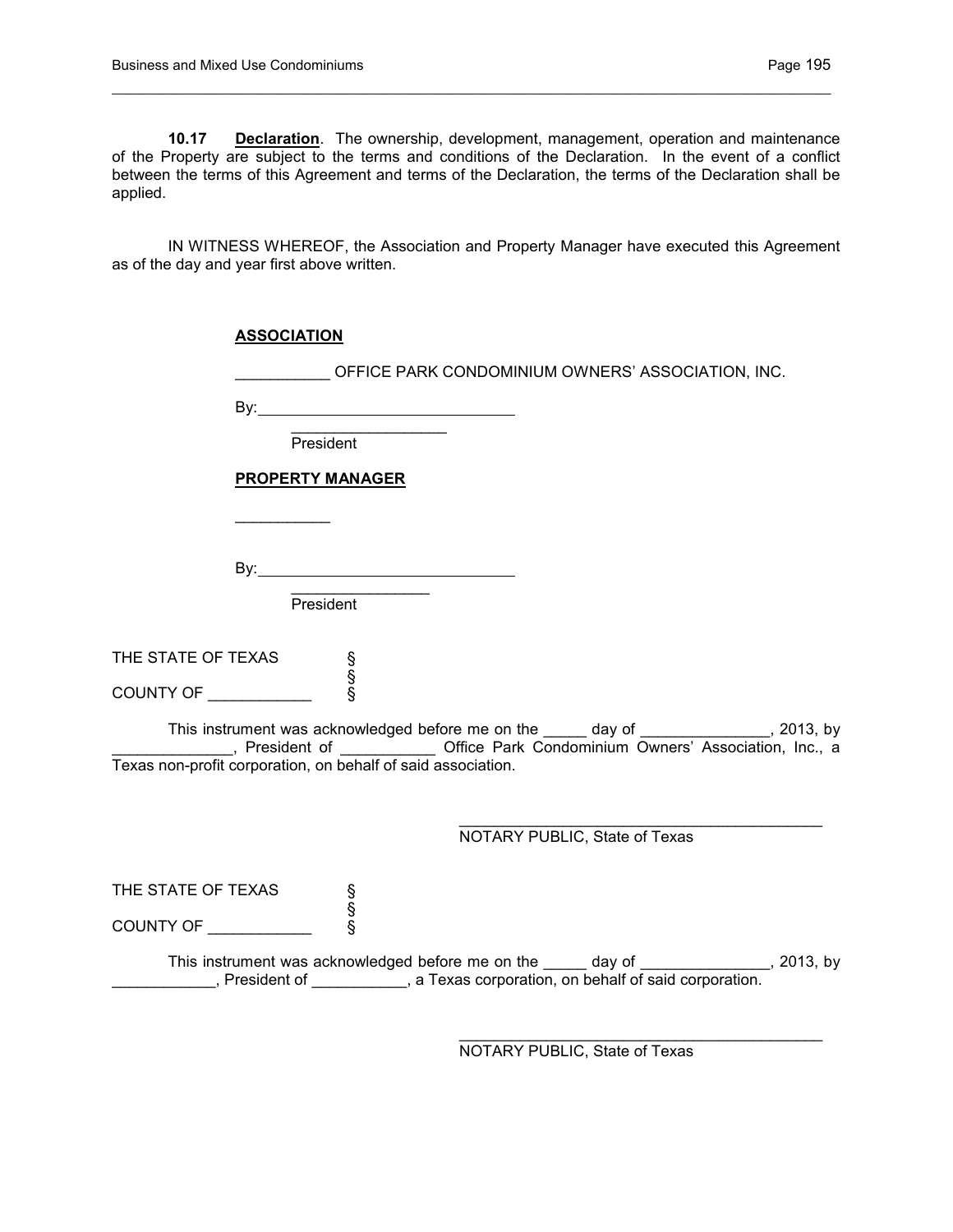### **SCHEDULE 1**

 $\mathcal{L}_\mathcal{L} = \{ \mathcal{L}_\mathcal{L} = \{ \mathcal{L}_\mathcal{L} = \{ \mathcal{L}_\mathcal{L} = \{ \mathcal{L}_\mathcal{L} = \{ \mathcal{L}_\mathcal{L} = \{ \mathcal{L}_\mathcal{L} = \{ \mathcal{L}_\mathcal{L} = \{ \mathcal{L}_\mathcal{L} = \{ \mathcal{L}_\mathcal{L} = \{ \mathcal{L}_\mathcal{L} = \{ \mathcal{L}_\mathcal{L} = \{ \mathcal{L}_\mathcal{L} = \{ \mathcal{L}_\mathcal{L} = \{ \mathcal{L}_\mathcal{$ 

#### **MANAGEMENT FEE COMPENSATION**

During the Term of this Agreement, the Association shall pay Property Manager an annual fee ("**Management Fee**") for its Property management services as defined in Section 7.1 of the Agreement. The Management Fee is as follows:

#### **SCHEDULE 2**

#### **NON-REIMBURSABLE PERSONNEL**

- 1. Corporate Asset Management- Vice President
- 2. Off-site Financial Officer
- 3. Off-site Controller
- 4. Off-site accounting personnel
- 5. Off-site collection personnel
- 6. Off-site secretaries and receptionist

### **EXHIBIT "A"**

### **DESCRIPTION OF LAND**

Lot \_\_\_\_, Block \_\_\_\_\_, \_\_\_\_\_\_\_\_\_\_, a subdivision to the City of  $\_\_\_\_\_\_\$  \_\_\_\_\_\_\_,  $\_\_\_\_\_\_\_\_$  County, Texas, according to map or plat hereof recorded in Volume \_\_\_\_, Page \_\_\_\_, Plat Records of \_\_\_\_\_\_\_\_\_\_\_ County, Texas.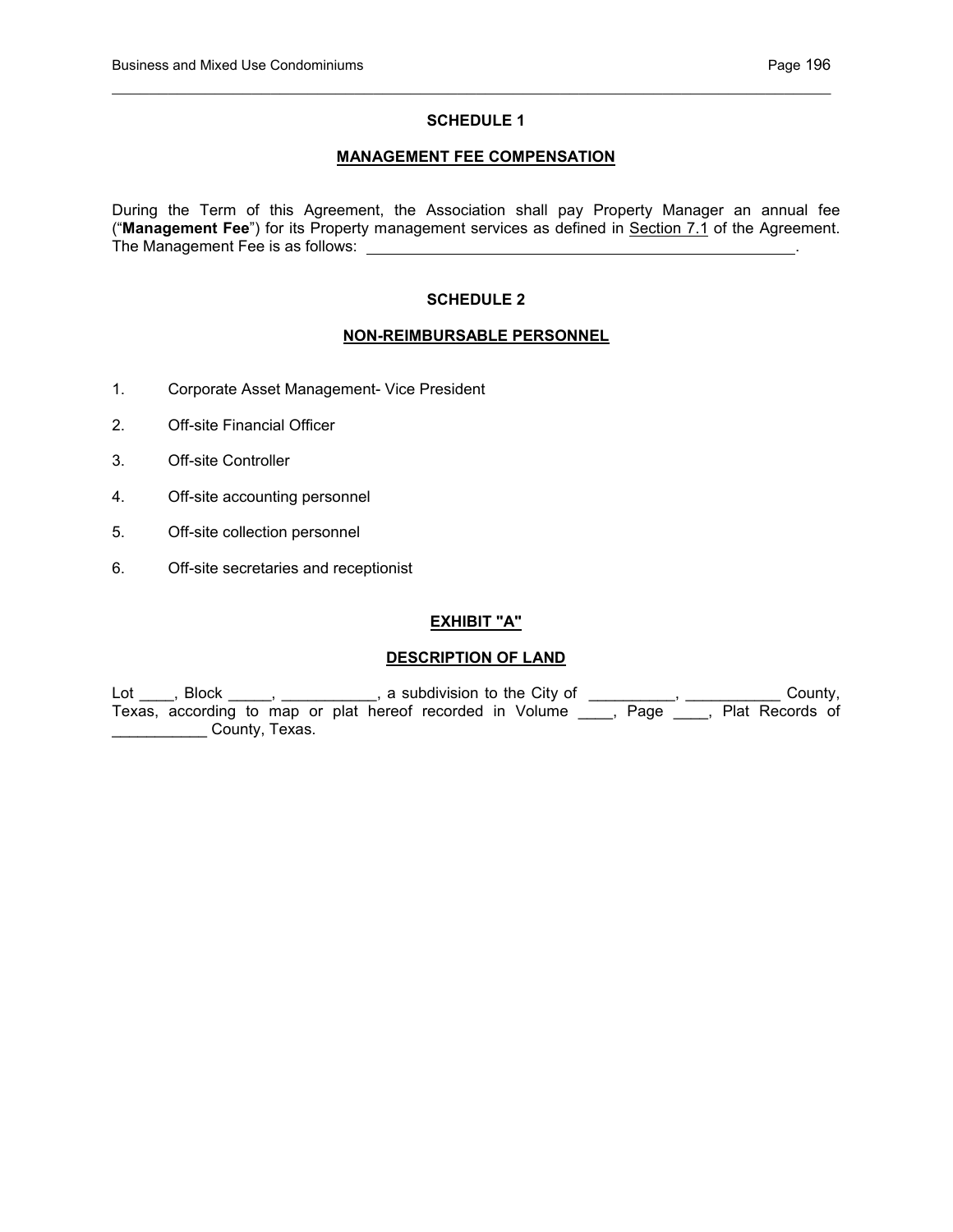#### **F. Association Operation Documents.**

#### **F1. Resale Certificate.**

#### **COMMERCIAL CONDOMINIUM RESALE CERTIFICATE**

 $\mathcal{L}_\mathcal{L} = \{ \mathcal{L}_\mathcal{L} = \{ \mathcal{L}_\mathcal{L} = \{ \mathcal{L}_\mathcal{L} = \{ \mathcal{L}_\mathcal{L} = \{ \mathcal{L}_\mathcal{L} = \{ \mathcal{L}_\mathcal{L} = \{ \mathcal{L}_\mathcal{L} = \{ \mathcal{L}_\mathcal{L} = \{ \mathcal{L}_\mathcal{L} = \{ \mathcal{L}_\mathcal{L} = \{ \mathcal{L}_\mathcal{L} = \{ \mathcal{L}_\mathcal{L} = \{ \mathcal{L}_\mathcal{L} = \{ \mathcal{L}_\mathcal{$ 

Condominium Certificate concerning Suite \_\_\_\_\_\_\_\_\_, in Building \_\_\_\_\_\_\_, of \_\_\_\_\_\_\_\_\_\_ Office Park, A Condominium project, located at \_\_\_\_\_\_\_\_\_\_ Street, City of \_\_\_\_\_\_, \_\_\_\_\_\_\_\_\_\_\_\_\_ County, Texas, on behalf of the condominium owners association (the Association) by the Association's governing body (the "**Board***"*).

- A. The Declaration  $\boxtimes$ does  $\Box$  does not contain a right of first refusal or other restraint that restricts the right to transfer the Unit. See Article IX of the Declaration.
- B. The periodic common expense assessment for the Unit is \$ \_\_\_\_\_\_\_\_\_\_\_ per month.
- C. There ❏ is ❏ is not a common expense or special assessment due and unpaid by the Seller to the Association. The total unpaid amount is \$\_\_\_\_\_\_\_\_\_\_\_\_\_\_\_ and is for \_\_\_\_\_\_\_\_\_\_\_\_\_\_\_\_\_\_\_\_\_\_.
- D. Other amounts ❏ are ❏ are not payable by Seller to the Association. The total unpaid amount is  $\text{\$} \qquad \qquad \text{and is for}$
- E. Capital expenditures approved by the Association for the next 12 months are \$
- F. Reserves for capital expenditures are \$\_\_\_\_\_\_\_\_\_\_\_\_\_; of this amount \$\_\_\_\_\_\_\_\_ has been designated for **with the set of the set of the set of the set of the set of the set of the set of the s**
- G. The current operating budget of the Association is attached.
- H. The amount of unsatisfied judgments against the Association is \$
- I. There  $\Box$  are  $\Box$  are not any suits pending against the Association. The nature of the suits is  $\mathcal{L}_\text{max}$  , and the set of the set of the set of the set of the set of the set of the set of the set of the set of the set of the set of the set of the set of the set of the set of the set of the set of the set of the

 $\mathcal{L}_\mathcal{L} = \mathcal{L}_\mathcal{L} = \mathcal{L}_\mathcal{L} = \mathcal{L}_\mathcal{L} = \mathcal{L}_\mathcal{L} = \mathcal{L}_\mathcal{L} = \mathcal{L}_\mathcal{L} = \mathcal{L}_\mathcal{L} = \mathcal{L}_\mathcal{L} = \mathcal{L}_\mathcal{L} = \mathcal{L}_\mathcal{L} = \mathcal{L}_\mathcal{L} = \mathcal{L}_\mathcal{L} = \mathcal{L}_\mathcal{L} = \mathcal{L}_\mathcal{L} = \mathcal{L}_\mathcal{L} = \mathcal{L}_\mathcal{L}$ 

J. The Association  $\boxtimes$  does  $\Box$  does not provide certain insurance coverage for the benefit of Suite owners as per the attached summary from the Association's insurance agent.

 $\mathcal{L}_\mathcal{L} = \{ \mathcal{L}_\mathcal{L} = \{ \mathcal{L}_\mathcal{L} = \{ \mathcal{L}_\mathcal{L} = \{ \mathcal{L}_\mathcal{L} = \{ \mathcal{L}_\mathcal{L} = \{ \mathcal{L}_\mathcal{L} = \{ \mathcal{L}_\mathcal{L} = \{ \mathcal{L}_\mathcal{L} = \{ \mathcal{L}_\mathcal{L} = \{ \mathcal{L}_\mathcal{L} = \{ \mathcal{L}_\mathcal{L} = \{ \mathcal{L}_\mathcal{L} = \{ \mathcal{L}_\mathcal{L} = \{ \mathcal{L}_\mathcal{$ 

- K. The Board ❏ has ❏ has no knowledge of alterations or improvements to the Suite or to the limited common elements assigned to the Suite or any portion of the project that violate any provision of the Declaration, Bylaws or Rules of the Association. Known violations are:  $\mathcal{L}_\text{max}$  , and the set of the set of the set of the set of the set of the set of the set of the set of the set of the set of the set of the set of the set of the set of the set of the set of the set of the set of the
- L. The Board ❏ has ❏ has not received notice from a governmental authority concerning violations of health or building codes with respect to the Suite, the limited common elements assigned to the Unit, or any other portion of the condominium project. Notices received are:

 $\mathcal{L}_\text{max} = \frac{1}{2} \sum_{i=1}^{n} \frac{1}{2} \sum_{i=1}^{n} \frac{1}{2} \sum_{i=1}^{n} \frac{1}{2} \sum_{i=1}^{n} \frac{1}{2} \sum_{i=1}^{n} \frac{1}{2} \sum_{i=1}^{n} \frac{1}{2} \sum_{i=1}^{n} \frac{1}{2} \sum_{i=1}^{n} \frac{1}{2} \sum_{i=1}^{n} \frac{1}{2} \sum_{i=1}^{n} \frac{1}{2} \sum_{i=1}^{n} \frac{1}{2} \sum_{i=1}^{n} \frac{1$ 

 $\mathcal{L}_\text{max}$  , and the set of the set of the set of the set of the set of the set of the set of the set of the set of the set of the set of the set of the set of the set of the set of the set of the set of the set of the  $\mathcal{L}_\text{max}$  , and the set of the set of the set of the set of the set of the set of the set of the set of the set of the set of the set of the set of the set of the set of the set of the set of the set of the set of the

 $\mathcal{L}_\text{max}$  , and the set of the set of the set of the set of the set of the set of the set of the set of the set of the set of the set of the set of the set of the set of the set of the set of the set of the set of the

- M. The remaining term of any leasehold estate that affects the condominium is "none" and the provisions governing an extension or renewal of the lease are: not applicable
- $\mathcal{L}_\text{max} = \frac{1}{2} \sum_{i=1}^{n} \frac{1}{2} \sum_{i=1}^{n} \frac{1}{2} \sum_{i=1}^{n} \frac{1}{2} \sum_{i=1}^{n} \frac{1}{2} \sum_{i=1}^{n} \frac{1}{2} \sum_{i=1}^{n} \frac{1}{2} \sum_{i=1}^{n} \frac{1}{2} \sum_{i=1}^{n} \frac{1}{2} \sum_{i=1}^{n} \frac{1}{2} \sum_{i=1}^{n} \frac{1}{2} \sum_{i=1}^{n} \frac{1}{2} \sum_{i=1}^{n} \frac{1$ N. The name, mailing address and telephone number of the Association's managing agent are:

| (Name) | (Telephone |
|--------|------------|
|        | Number)    |
|        |            |

(Mailing Address)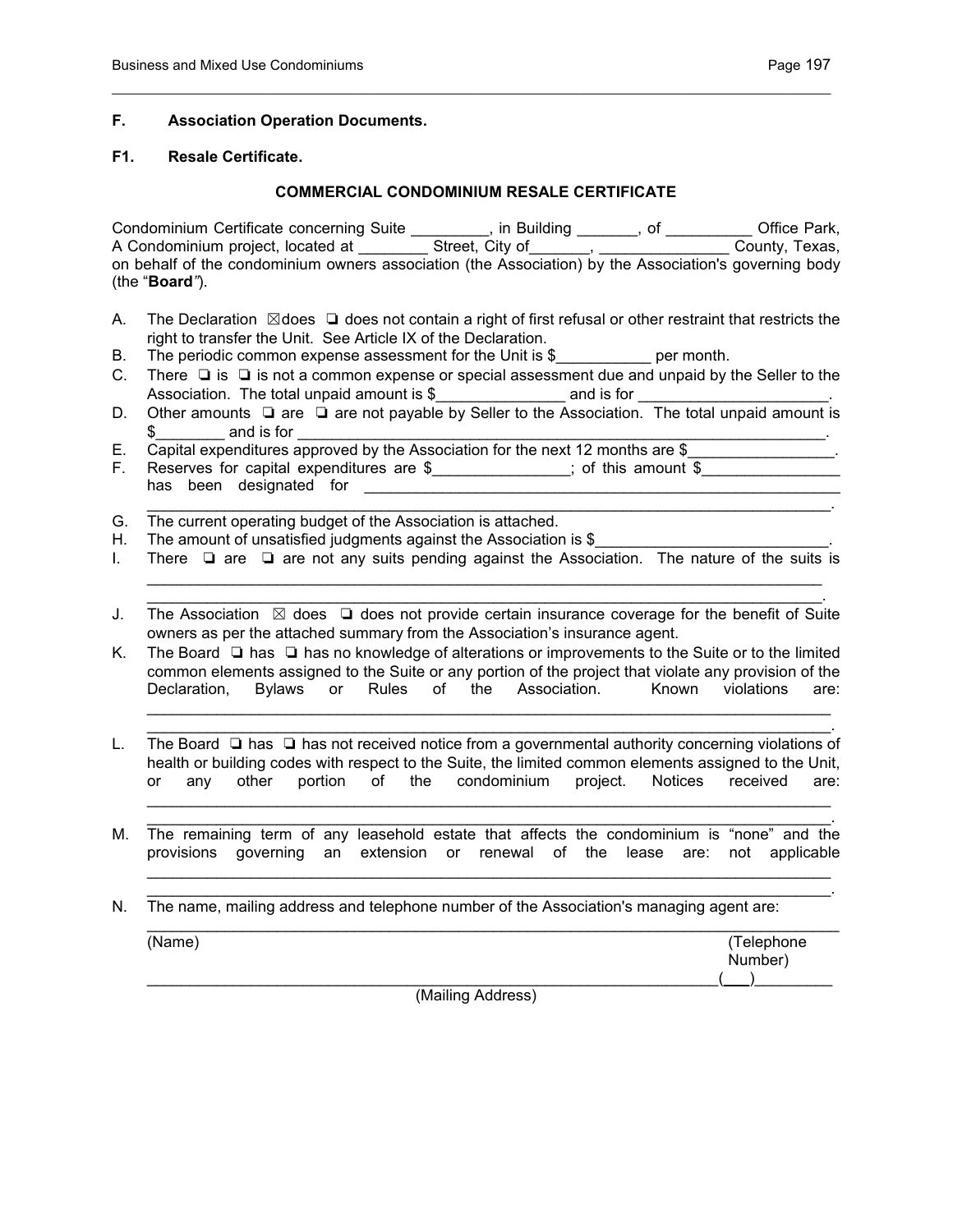#### REQUIRED ATTACHMENTS:

- 1. Operating Budget
- 2. Insurance Summary

**NOTICE: The Certificate must be prepared no more than three months before the date it is delivered to Buyer.**

 $\mathcal{L}_\text{max}$  , and the set of the set of the set of the set of the set of the set of the set of the set of the set of the set of the set of the set of the set of the set of the set of the set of the set of the set of the

\_\_\_\_\_\_\_\_\_\_\_\_\_\_\_\_\_\_\_\_\_\_\_\_\_\_\_\_\_\_\_\_\_\_\_\_

\_\_\_\_\_\_\_\_\_\_\_\_\_\_\_ Office Park Condominium Owners' Association, Inc.

\_\_\_\_\_\_\_\_\_\_\_\_\_\_\_\_\_\_\_\_\_\_\_\_\_\_\_\_\_\_\_\_\_\_

\_\_\_\_\_\_\_\_\_\_\_\_\_\_\_\_\_\_\_\_\_\_\_\_\_\_\_\_\_\_\_\_\_\_

By: \_\_\_\_\_\_\_\_\_\_\_\_\_\_\_\_\_\_\_\_\_\_\_\_\_\_\_\_\_\_\_\_\_\_

 $\mathcal{L}_\mathcal{L} = \{ \mathcal{L}_\mathcal{L} = \{ \mathcal{L}_\mathcal{L} = \{ \mathcal{L}_\mathcal{L} = \{ \mathcal{L}_\mathcal{L} = \{ \mathcal{L}_\mathcal{L} = \{ \mathcal{L}_\mathcal{L} = \{ \mathcal{L}_\mathcal{L} = \{ \mathcal{L}_\mathcal{L} = \{ \mathcal{L}_\mathcal{L} = \{ \mathcal{L}_\mathcal{L} = \{ \mathcal{L}_\mathcal{L} = \{ \mathcal{L}_\mathcal{L} = \{ \mathcal{L}_\mathcal{L} = \{ \mathcal{L}_\mathcal{$ 

**Title** 

Received: \_\_\_\_\_\_\_\_\_\_\_\_\_\_\_\_\_\_\_\_\_\_\_\_, \_\_\_\_\_\_

\_\_\_\_\_\_\_\_\_\_\_\_\_\_\_\_\_\_\_\_\_\_\_\_\_\_\_\_\_\_\_\_\_\_\_\_ Buyer

Buyer

Mailing Address

 $\qquad \qquad (\qquad )$ Date **Phone No.**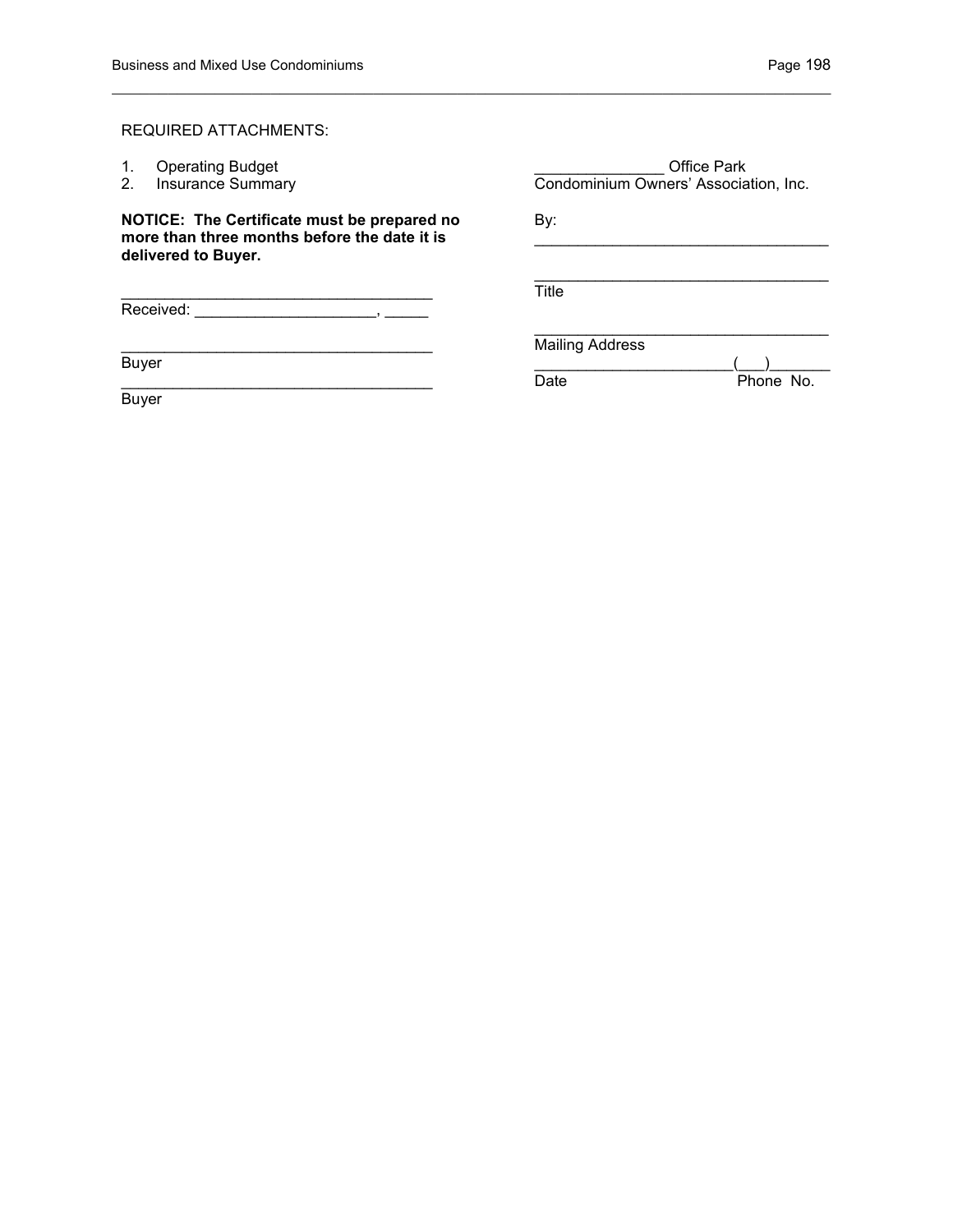#### **F2. Condominium Lien Affidavit.**

#### **CONDOMINIUM LIEN AFFIDAVIT**

§

 $\mathcal{L}_\mathcal{L} = \{ \mathcal{L}_\mathcal{L} = \{ \mathcal{L}_\mathcal{L} = \{ \mathcal{L}_\mathcal{L} = \{ \mathcal{L}_\mathcal{L} = \{ \mathcal{L}_\mathcal{L} = \{ \mathcal{L}_\mathcal{L} = \{ \mathcal{L}_\mathcal{L} = \{ \mathcal{L}_\mathcal{L} = \{ \mathcal{L}_\mathcal{L} = \{ \mathcal{L}_\mathcal{L} = \{ \mathcal{L}_\mathcal{L} = \{ \mathcal{L}_\mathcal{L} = \{ \mathcal{L}_\mathcal{L} = \{ \mathcal{L}_\mathcal{$ 

STATE OF TEXAS

COUNTY OF \_\_\_\_\_\_\_\_\_\_\_\_\_\_\_ §

 $\mathcal{L}_\text{max}$  , where  $\mathcal{L}_\text{max}$  , we have the set of the set of the set of the set of the set of the set of the set of the set of the set of the set of the set of the set of the set of the set of the set of the set of  $\mathcal{L}_\text{max}$  , where  $\mathcal{L}_\text{max}$  , we have the set of the set of the set of the set of the set of the set of the set of the set of the set of the set of the set of the set of the set of the set of the set of the set of  $\_$ 

Before me, \_\_\_\_\_\_\_\_\_\_\_\_\_\_\_\_\_\_\_\_\_\_\_\_\_, a Notary Public in \_\_\_\_\_\_\_\_\_\_\_\_\_\_\_\_County, Texas, on this day personally appeared \_\_\_\_\_\_\_\_\_\_\_, who being by me here and now duly sworn, upon oath says:

"That I, \_\_\_\_\_\_\_\_\_\_\_\_, as President of \_\_\_\_\_\_\_\_\_\_\_\_\_\_\_ Office Park Condominium Owners' Association, Inc. (hereafter "**Association**") do herein, in accordance with the Declaration of Covenants, Conditions, and Restrictions for \_\_\_\_\_\_\_\_\_\_\_\_\_\_\_\_ Office Park, A Condominium (the "**Declaration**"), and the Bylaws of \_\_\_\_\_\_\_\_\_\_\_\_\_\_\_ Office Park Condominium Owners Association, Inc., which were enacted pursuant to the Condominium Act of the State of Texas, Chapter 82 Texas Property Code, make this affidavit for the purpose of perfecting a lien on the hereinafter named condominium unit (the "**Condominium Unit**"):

1. The Condominium Unit against which a lien is herein claimed is Condominium No. \_\_\_\_\_, in Building \_\_\_\_, together with a total undivided interest in the general common elements of the condominium project known as \_\_\_\_\_\_\_\_\_\_ as set forth in the Declaration establishing a condominium regime filed for record in the office of the County Clerk of \_\_\_\_\_\_\_\_\_\_\_\_\_\_\_ County, Texas, in Volume \_\_\_\_, Page \_\_\_\_ *et seq*, of the Official Public Records of \_\_\_\_\_\_\_\_\_\_\_\_\_\_\_ County, Texas, to which reference is made for all purposes.

2. The owners (the "**Owners**") of the Condominium Unit are the following persons:

3. By virtue of acquiring ownership of the Condominium Unit, the Owners contractually agreed to abide by the terms, conditions and provisions of the Declaration and Bylaws of **Example 20** Office Park, A Condominium.

4. There is due and owing at this time, as an assessment against the Condominium Unit, the sum of \$

5. Notice is hereby given to the public by this Condominium Lien Affidavit that the amount presently owing to the Association is secured by a lien on the Condominium Unit pursuant to **Section 5.9** of the Declaration. The Declaration provides that such claims of the Association shall upon sale or conveyance of the Condominium Unit be first paid to the Association out of the sales price or by the purchaser in preference to over any other assessments or charges of what ever nature except the following:

a. All liens for taxes or special assessments levied by the city, county and state governments or any other political subdivision or special district thereof; and